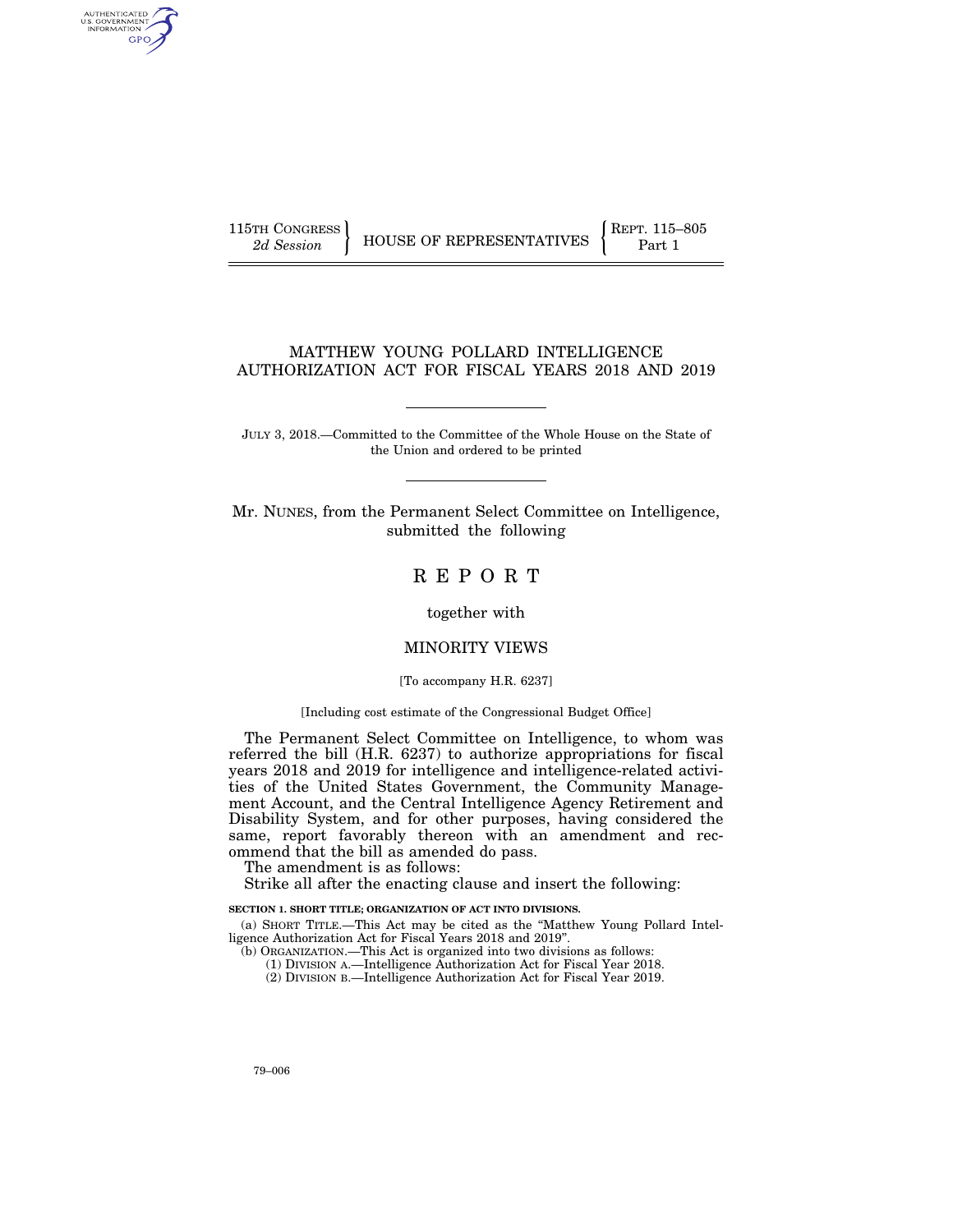# **DIVISION A—INTELLIGENCE AUTHORIZATION ACT FOR FISCAL YEAR 2018**

# **SEC. 101. SHORT TITLE; TABLE OF CONTENTS.**

- (a) SHORT TITLE.—This division may be cited as the ''Intelligence Authorization Act for Fiscal Year 2018''.
	- (b) TABLE OF CONTENTS.—The table of contents for this division is as follows:
- Sec. 101. Short title; table of contents. Sec. 102. Definitions.

### TITLE I—INTELLIGENCE ACTIVITIES

- Sec. 1101. Authorization of appropriations. Sec. 1102. Classified Schedule of Authorizations.
- 
- Sec. 1103. Personnel ceiling adjustments. Sec. 1104. Intelligence Community Management Account.

### TITLE II—CENTRAL INTELLIGENCE AGENCY RETIREMENT AND DISABILITY SYSTEM

Sec. 1201. Authorization of appropriations. Sec. 1202. Computation of annuities for employees of the Central Intelligence Agency.

# TITLE III—GENERAL INTELLIGENCE COMMUNITY MATTERS

- Sec. 1301. Restriction on conduct of intelligence activities. Sec. 1302. Increase in employee compensation and benefits authorized by law.
	- TITLE IV—MATTERS RELATING TO ELEMENTS OF THE INTELLIGENCE COMMUNITY
- Sec. 1401. Authority for protection of current and former employees of the Office of the Director of National
- Intelligence. Sec. 1402. Designation of the program manager-information sharing environment. Sec. 1403. Technical modification to the executive schedule.
- 

### TITLE V—REPORTS AND OTHER MATTERS

- 
- 
- 
- 
- 
- 
- 
- Sec. 1501. Period of overseas assignments for certain foreign service officers.<br>Sec. 1502. Assessment of significant Russian influence campaigns directed at foreign elections and referenda.<br>Sec. 1503. Foreign counterintell
- Sec. 1511. Sense of Congress on notifications of certain disclosures of classified information.<br>Sec. 1512. Technical amendments related to the Department of Energy.
- 

#### **SEC. 102. DEFINITIONS.**

In this division, the terms "congressional intelligence committees" and "intelligence community'' have the meaning given those terms in section 3 of the National Security Act of 1947 (50 U.S.C. 3003).

# **TITLE I—INTELLIGENCE ACTIVITIES**

# **SEC. 1101. AUTHORIZATION OF APPROPRIATIONS.**

(a) IN GENERAL.—Funds are hereby authorized to be appropriated for fiscal year 2018 for the conduct of the intelligence and intelligence-related activities of the following elements of the United States Government:

(1) The Office of the Director of National Intelligence.

(2) The Central Intelligence Agency.

(3) The Department of Defense.

(4) The Defense Intelligence Agency.

(5) The National Security Agency.

(6) The Department of the Army, the Department of the Navy, and the Department of the Air Force.

(7) The Coast Guard.

(8) The Department of State.

(9) The Department of the Treasury.

(10) The Department of Energy.

(11) The Department of Justice.

- (12) The Federal Bureau of Investigation. (13) The Drug Enforcement Administration.
- (14) The National Reconnaissance Office.

(15) The National Geospatial-Intelligence Agency.

(16) The Department of Homeland Security.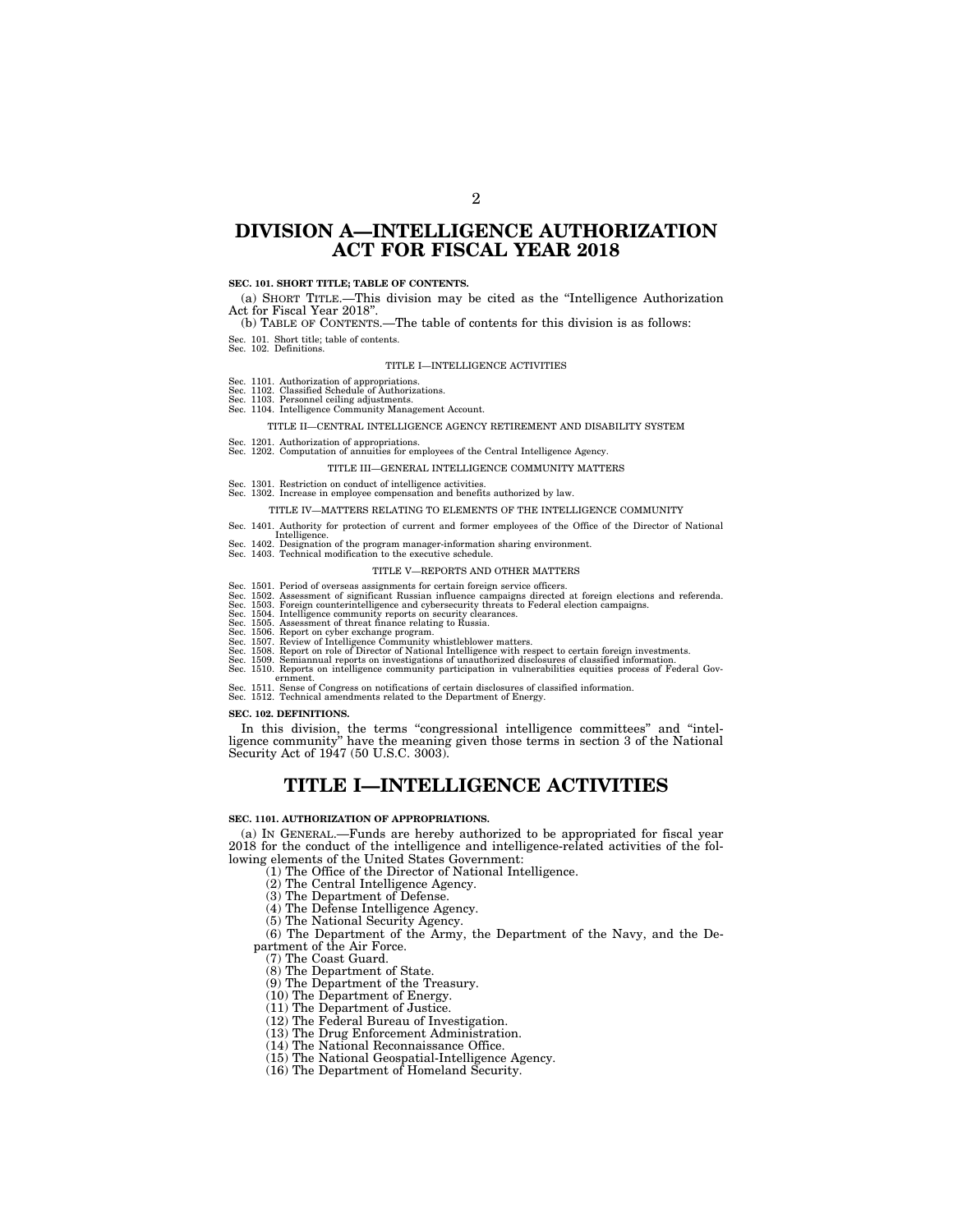(b) CERTAIN SPECIFIC AUTHORIZATION.—Funds appropriated by the Department of Defense Missile Defeat and Defense Enhancements Appropriations Act, 2018 (division B of Public Law 115–96) for intelligence or intelligence-related activities are specifically authorized by the Congress for purposes of section 504 of the National Security Act of 1947 (50 U.S.C. 3094), as specified in the classified Schedule of Au-thorizations pursuant to section 1102, and are subject to such section 504.

### **SEC. 1102. CLASSIFIED SCHEDULE OF AUTHORIZATIONS.**

(a) SPECIFICATIONS OF AMOUNTS.—The amounts authorized to be appropriated under section 1101 and, subject to section 1103, the authorized personnel ceilings as of September 30, 2018, for the conduct of the intelligence activities of the elements listed in paragraphs (1) through (16) of section 1101, are those specified in the classified Schedule of Authorizations prepared to accompany this division.

(b) AVAILABILITY OF CLASSIFIED SCHEDULE OF AUTHORIZATIONS.

(1) AVAILABILITY.—The classified Schedule of Authorizations referred to in subsection (a) shall be made available to the Committee on Appropriations of the Senate, the Committee on Appropriations of the House of Representatives, and to the President.

(2) DISTRIBUTION BY THE PRESIDENT.—Subject to paragraph (3), the President shall provide for suitable distribution of the classified Schedule of Authorizations referred to in subsection (a), or of appropriate portions of such Schedule, within the executive branch.

(3) LIMITS ON DISCLOSURE.—The President shall not publicly disclose the classified Schedule of Authorizations or any portion of such Schedule except—

(A) as provided in section  $601(a)$  of the Implementing Recommendations of the 9/11 Commission Act of 2007 (50 U.S.C. 3306(a));

(B) to the extent necessary to implement the budget; or

(C) as otherwise required by law.

#### **SEC. 1103. PERSONNEL CEILING ADJUSTMENTS.**

(a) AUTHORITY FOR INCREASES.—The Director of National Intelligence may authorize employment of civilian personnel in excess of the number authorized for fiscal year 2018 by the classified Schedule of Authorizations referred to in section 1102(a) if the Director of National Intelligence determines that such action is necessary to the performance of important intelligence functions, except that the number of personnel employed in excess of the number authorized under such section may not, for any element of the intelligence community, exceed—

 $(1)$  3 percent of the number of civilian personnel authorized under such schedule for such element; or

 $(2)$  10 percent of the number of civilian personnel authorized under such schedule for such element for the purposes of converting the performance of any function by contractors to performance by civilian personnel.

(b) TREATMENT OF CERTAIN PERSONNEL.—The Director of National Intelligence shall establish guidelines that govern, for each element of the intelligence community, the treatment under the personnel levels authorized under section 1102(a), including any exemption from such personnel levels, of employment or assignment in—

(1) a student program, trainee program, or similar program;

(2) a reserve corps or as a reemployed annuitant; or

(3) details, joint duty, or long-term, full-time training.

(c) NOTICE TO CONGRESSIONAL INTELLIGENCE COMMITTEES.—Not later than 15 days prior to the exercise of an authority described in subsection (a), the Director of National Intelligence shall submit to the congressional intelligence committees—

(1) a written notice of the exercise of such authority; and

(2) in the case of an exercise of such authority subject to the limitation in subsection  $(a)(2)$ , a written justification for the contractor conversion that includes a comparison of whole-of-Government costs.

#### **SEC. 1104. INTELLIGENCE COMMUNITY MANAGEMENT ACCOUNT.**

(a) AUTHORIZATION OF APPROPRIATIONS.—There is authorized to be appropriated for the Intelligence Community Management Account of the Director of National Intelligence for fiscal year 2018 the sum of \$546,900,000.

(b) AUTHORIZED PERSONNEL LEVELS.—The elements within the Intelligence Community Management Account of the Director of National Intelligence are authorized 797 positions as of September 30, 2018. Personnel serving in such elements may be permanent employees of the Office of the Director of National Intelligence or personnel detailed from other elements of the United States Government.

(c) CLASSIFIED AUTHORIZATIONS.—

(1) AUTHORIZATION OF APPROPRIATIONS.—In addition to amounts authorized to be appropriated for the Intelligence Community Management Account by sub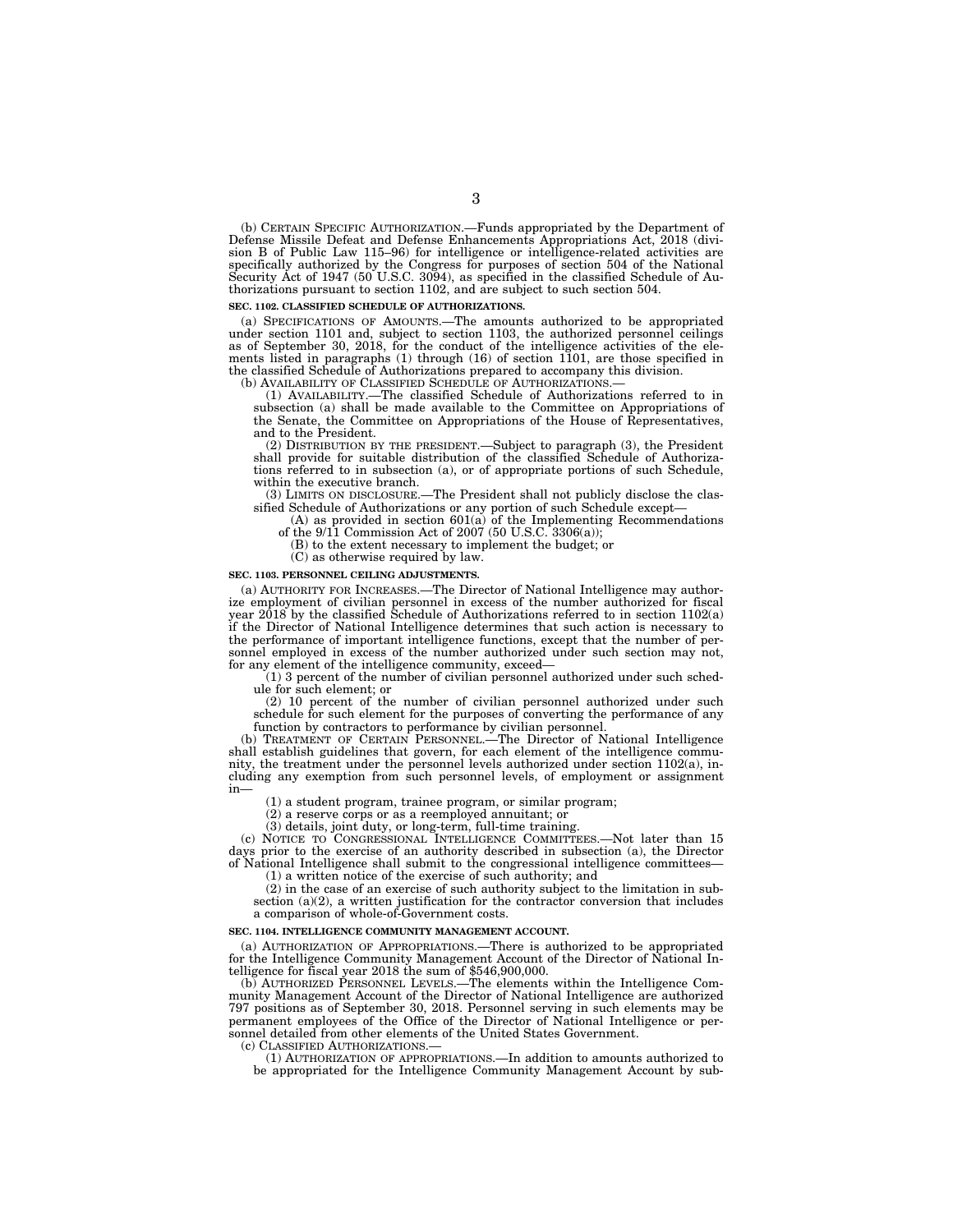section (a), there are authorized to be appropriated for the Intelligence Community Management Account for fiscal year 2018 such additional amounts as are specified in the classified Schedule of Authorizations referred to in section 1102(a).

(2) AUTHORIZATION OF PERSONNEL.—In addition to the personnel authorized by subsection (b) for elements of the Intelligence Community Management Account as of September 30, 2018, there are authorized such additional personnel for the Community Management Account as of that date as are specified in the classified Schedule of Authorizations referred to in section 1102(a).

# **TITLE II—CENTRAL INTELLIGENCE AGENCY RETIREMENT AND DISABILITY SYSTEM**

# **SEC. 1201. AUTHORIZATION OF APPROPRIATIONS.**

There is authorized to be appropriated for the Central Intelligence Agency Retire- ment and Disability Fund for fiscal year 2018 the sum of \$514,000,000.

**SEC. 1202. COMPUTATION OF ANNUITIES FOR EMPLOYEES OF THE CENTRAL INTELLIGENCE AGENCY.** 

(a) COMPUTATION OF ANNUITIES.— (1) IN GENERAL.—Section 221 of the Central Intelligence Agency Retirement Act (50 U.S.C. 2031) is amended—

 $(A)$  in subsection  $(a)(3)(B)$ , by striking the period at the end and inserting ", as determined by using the annual rate of basic pay that would be payable for full-time service in that position.'';

(B) in subsection  $(b)(1)(C)(i)$ , by striking "12-month" and inserting "2-

year";<br>(C) in subsection (f)(2), by striking "one year" and inserting "two years"; (D) in subsection  $(g)(2)$ , by striking "one year" each place such term appears and inserting "two years"

(E) by redesignating subsections (h), (i), (j), (k), and (l) as subsections (i), (j), (k), (l), and (m), respectively; and (F) by inserting after subsection (g) the following:

''(h) CONDITIONAL ELECTION OF INSURABLE INTEREST SURVIVOR ANNUITY BY PAR-

"(1) AUTHORITY TO MAKE DESIGNATION.—Subject to the rights of former spouses under subsection (b) and section 222, at the time of retirement a married participant found by the Director to be in good health may elect to receive an annuity reduced in accordance with subsection  $(f)(1)(B)$  and designate in writing an individual having an insurable interest in the participant to receive an annuity under the system after the participant's death, except that any such election to provide an insurable interest survivor annuity to the participant's spouse shall only be effective if the participant's spouse waives the spousal right to a survivor annuity under this Act. The amount of the annuity shall be equal to 55 percent of the participant's reduced annuity.

"(2) REDUCTION IN PARTICIPANT'S ANNUITY.—The annuity payable to the participant making such election shall be reduced by 10 percent of an annuity computed under subsection (a) and by an additional 5 percent for each full 5 years the designated individual is younger than the participant. The total reduction under this subparagraph may not exceed 40 percent.

"(3) COMMENCEMENT OF SURVIVOR ANNUITY.—The annuity payable to the designated individual shall begin on the day after the retired participant dies and

terminate on the last day of the month before the designated individual dies.<br>"(4) RECOMPUTATION OF PARTICIPANT'S ANNUITY ON DEATH OF DESIGNATED IN-DIVIDUAL.—An annuity which is reduced under this subsection shall, effective the first day of the month following the death of the designated individual, be recomputed and paid as if the annuity had not been so reduced."<br>(2) CONFORMING AMENDMENTS.—

(A) CENTRAL INTELLIGENCE AGENCY RETIREMENT ACT.—The Central Intel-

ligence Agency Retirement Act (50 U.S.C. 2001 et seq.) is amended—<br>(i) in section 232(b)(1) (50 U.S.C. 2052(b)(1)), by striking "221(h),"<br>and inserting "221(i),", and<br>(ii) in section 252(h)(4) (50 U.S.C. 2082(h)(4)), by s

and inserting " $221(1)$ ".

(B) CENTRAL INTELLIGENCE AGENCY ACT OF 1949.—Subsection (a) of section 14 of the Central Intelligence Agency Act of 1949 (50 U.S.C. 3514(a)) is amended by striking " $221(h)(2)$ ,  $221(i)$ ,  $221(1)$ ," and inserting " $221(i)(2)$ ,  $221(j), 221(m),$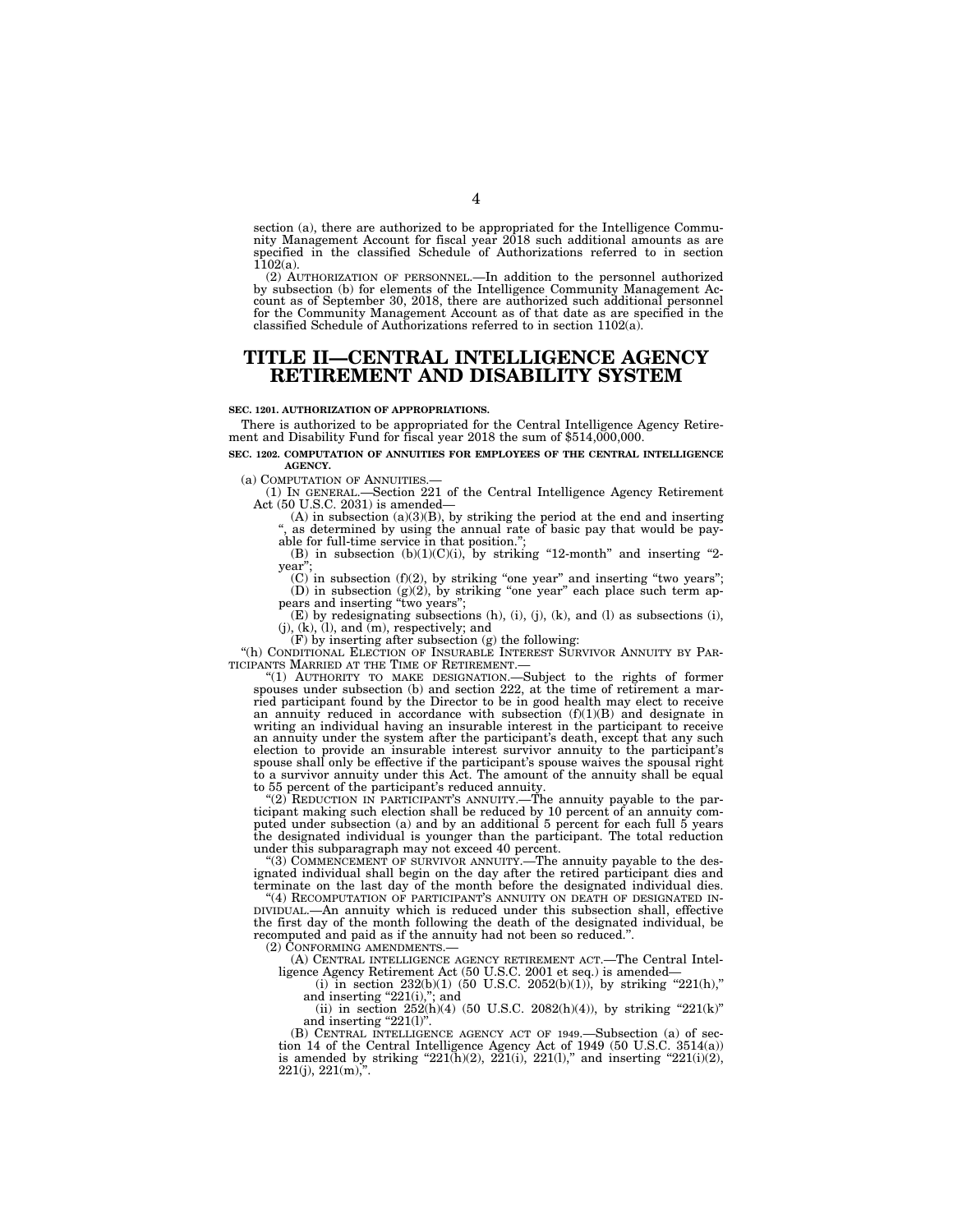(b) ANNUITIES FOR FORMER SPOUSES.—Subparagraph (B) of section 222(b)(5) of the Central Intelligence Agency Retirement Act (50 U.S.C. 2032(b)(5)(B)) is amended by striking "one year" and inserting "two years".

(c) PRIOR SERVICE CREDIT.—Subparagraph (A) of section 252(b)(3) of the Central Intelligence Agency Retirement Act (50 U.S.C. 2082(b)(3)(A)) is amended by striking ''October 1, 1990'' both places that term appears and inserting ''March 31, 1991''.

(d) REEMPLOYMENT COMPENSATION.—Section 273 of the Central Intelligence Agency Retirement Act (50 U.S.C. 2113) is amended—

(1) by redesignating subsections (b) and (c) as subsections (c) and (d), respectively; and

(2) by inserting after subsection (a) the following:

''(b) PART-TIME REEMPLOYED ANNUITANTS.—The Director shall have the authority to reemploy an annuitant on a part-time basis in accordance with section 8344(l) of title 5, United States Code.''.

(e) EFFECTIVE DATE AND APPLICATION.—The amendments made by subsection  $(a)(1)(A)$  and subsection  $(c)$  shall take effect as if enacted on October 28, 2009, and shall apply to computations or participants, respectively, as of such date.

# **TITLE III—GENERAL INTELLIGENCE COMMUNITY MATTERS**

#### **SEC. 1301. RESTRICTION ON CONDUCT OF INTELLIGENCE ACTIVITIES.**

The authorization of appropriations by this division shall not be deemed to constitute authority for the conduct of any intelligence activity which is not otherwise authorized by the Constitution or the laws of the United States.

### **SEC. 1302. INCREASE IN EMPLOYEE COMPENSATION AND BENEFITS AUTHORIZED BY LAW.**

Appropriations authorized by this division for salary, pay, retirement, and other benefits for Federal employees may be increased by such additional or supplemental amounts as may be necessary for increases in such compensation or benefits authorized by law.

# **TITLE IV—MATTERS RELATING TO ELEMENTS OF THE INTELLIGENCE COMMUNITY**

#### **SEC. 1401. AUTHORITY FOR PROTECTION OF CURRENT AND FORMER EMPLOYEES OF THE OF-FICE OF THE DIRECTOR OF NATIONAL INTELLIGENCE.**

Section  $5(a)(4)$  of the Central Intelligence Agency Act of 1949 (50 U.S.C.  $3506(a)(4)$ ) is amended by striking "such personnel of the Office of the Director of National Intelligence as the Director of National Intelligence may designate;'' and inserting ''current and former personnel of the Office of the Director of National Intelligence and their immediate families as the Director of National Intelligence may designate;''.

#### **SEC. 1402. DESIGNATION OF THE PROGRAM MANAGER-INFORMATION-SHARING ENVIRON-MENT.**

(a) INFORMATION-SHARING ENVIRONMENT.—Section 1016(b) of the Intelligence Reform and Terrorism Prevention Act of 2004 (6 U.S.C. 485(b)) is amended—

(1) in paragraph (1), by striking ''President'' and inserting ''Director of National Intelligence''; and

(2) in paragraph (2), by striking ''President'' both places that term appears and inserting ''Director of National Intelligence''.

(b) PROGRAM MANAGER.—Section  $1016(f)(1)$  of the Intelligence Reform and Terrorism Prevention Act of 2004 (6 U.S.C. 485(f)(1)) is amended by striking ''The individual designated as the program manager shall serve as program manager until removed from service or replaced by the President (at the President's sole discretion)." and inserting "Beginning on the date of the enactment of the Intelligence Authorization Act for Fiscal Year 2018, each individual designated as the program manager shall be appointed by the Director of National Intelligence.''.

# **SEC. 1403. TECHNICAL MODIFICATION TO THE EXECUTIVE SCHEDULE.**

Section 5315 of title 5, United States Code, is amended by adding at the end the following:

''Director of the National Counterintelligence and Security Center.''.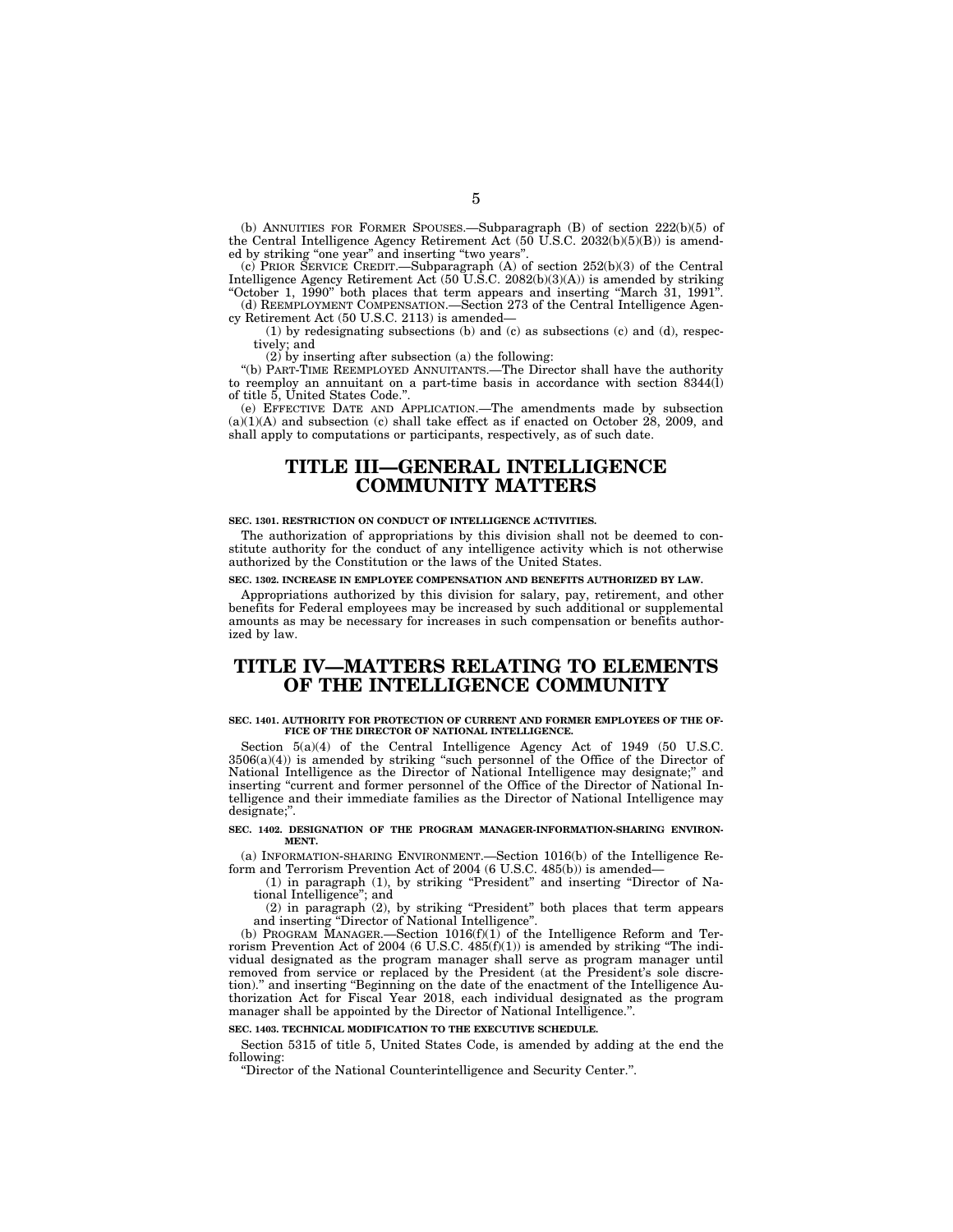# **TITLE V—REPORTS AND OTHER MATTERS**

#### **SEC. 1501. PERIOD OF OVERSEAS ASSIGNMENTS FOR CERTAIN FOREIGN SERVICE OFFICERS.**

(a) LENGTH OF PERIOD OF ASSIGNMENT.—Subsection (a) of section 502 of the For-eign Service Act of 1980 (22 U.S.C. 3982) is amended by adding at the end the following new paragraph:

"(3) In making assignments under paragraph (1), and in accordance with section 903, and, if applicable, section 503, the Secretary shall assure that a member of the Service may serve at a post for a period of not more than six consecutive years.''.

(b) FOREIGN LANGUAGE DEPLOYMENT REQUIREMENTS.—Section 702 of the Foreign Service Act of 1980 (22 U.S.C. 4022) is amended by—

(1) redesignating subsection (c) as subsection (d); and

(2) by inserting after subsection (b) the following new subsection: "(c) FOREIGN LANGUAGE DEPLOYMENT REQUIREMENTS.—

"(1) IN GENERAL.—The Secretary of State, with the assistance of other relevant officials, shall require all members of the Service who receive foreign language training in Arabic, Farsi, Chinese (Mandarin or Cantonese), Turkish, Korean, and Japanese by the institution or otherwise in accordance with subsection (b) to serve three successive tours in positions in which the acquired language is both relevant and determined to be a benefit to the Department.

''(2) OVERSEAS DEPLOYMENTS.—In carrying out paragraph (1), at least one of the three successive tours referred to in such paragraph shall be an overseas deployment.

 $\mathcal{E}(3)$  WAIVER.—The Secretary of State may waive the application of paragraph

(1) for medical or family hardship or in the interest of national security. ''(4) CONGRESSIONAL NOTIFICATION.—The Secretary of State shall notify the Committees on Appropriations and Foreign Affairs of the House of Representatives and Committees on Appropriations and Foreign Relations of the Senate at the end of each fiscal year of any instances during the prior twelve months in which the waiver authority described in paragraph  $(3)$  was invoked.".

#### **SEC. 1502. ASSESSMENT OF SIGNIFICANT RUSSIAN INFLUENCE CAMPAIGNS DIRECTED AT FOREIGN ELECTIONS AND REFERENDA.**

(a) ASSESSMENT REQUIRED.—Not later than 60 days after the date of the enactment of this Act, the Director of National Intelligence shall submit to the congressional intelligence committees a report containing an analytical assessment of the most significant Russian influence campaigns, if any, conducted during the 3-year period preceding the date of the enactment of this Act, as well as the most significant current or planned such Russian influence campaigns, if any. Such assessment shall include—

(1) a summary of such significant Russian influence campaigns, including, at a minimum, the specific means by which such campaigns were conducted, are being conducted, or likely will be conducted, as appropriate, and the specific goal of each such campaign;

(2) a summary of any defenses against or responses to such Russian influence campaigns by the foreign state holding the elections or referenda;

(3) a summary of any relevant activities by elements of the intelligence community undertaken for the purpose of assisting the government of such foreign state in defending against or responding to such Russian influence campaigns; and

(4) an assessment of the effectiveness of such defenses and responses described in paragraphs (2) and (3).

(b) FORM.—The report required by subsection (a) may be submitted in classified form, but if so submitted, shall contain an unclassified summary.

(c) RUSSIAN INFLUENCE CAMPAIGN DEFINED.—In this section, the term ''Russian influence campaign'' means any effort, covert or overt, and by any means, attributable to the Russian Federation directed at an election, referendum, or similar process in a country other than the Russian Federation or the United States.

#### **SEC. 1503. FOREIGN COUNTERINTELLIGENCE AND CYBERSECURITY THREATS TO FEDERAL ELECTION CAMPAIGNS.**

(a) REPORTS REQUIRED.—

(1) IN GENERAL.—As provided in paragraph (2), for each Federal election, the Director of National Intelligence, in coordination with the Under Secretary of Homeland Security for Intelligence and Analysis and the Director of the Federal Bureau of Investigation, shall make publicly available on an internet website an advisory report on foreign counterintelligence and cybersecurity threats to election campaigns for Federal offices. Each such report shall include, consistent with the protection of sources and methods, each of the following: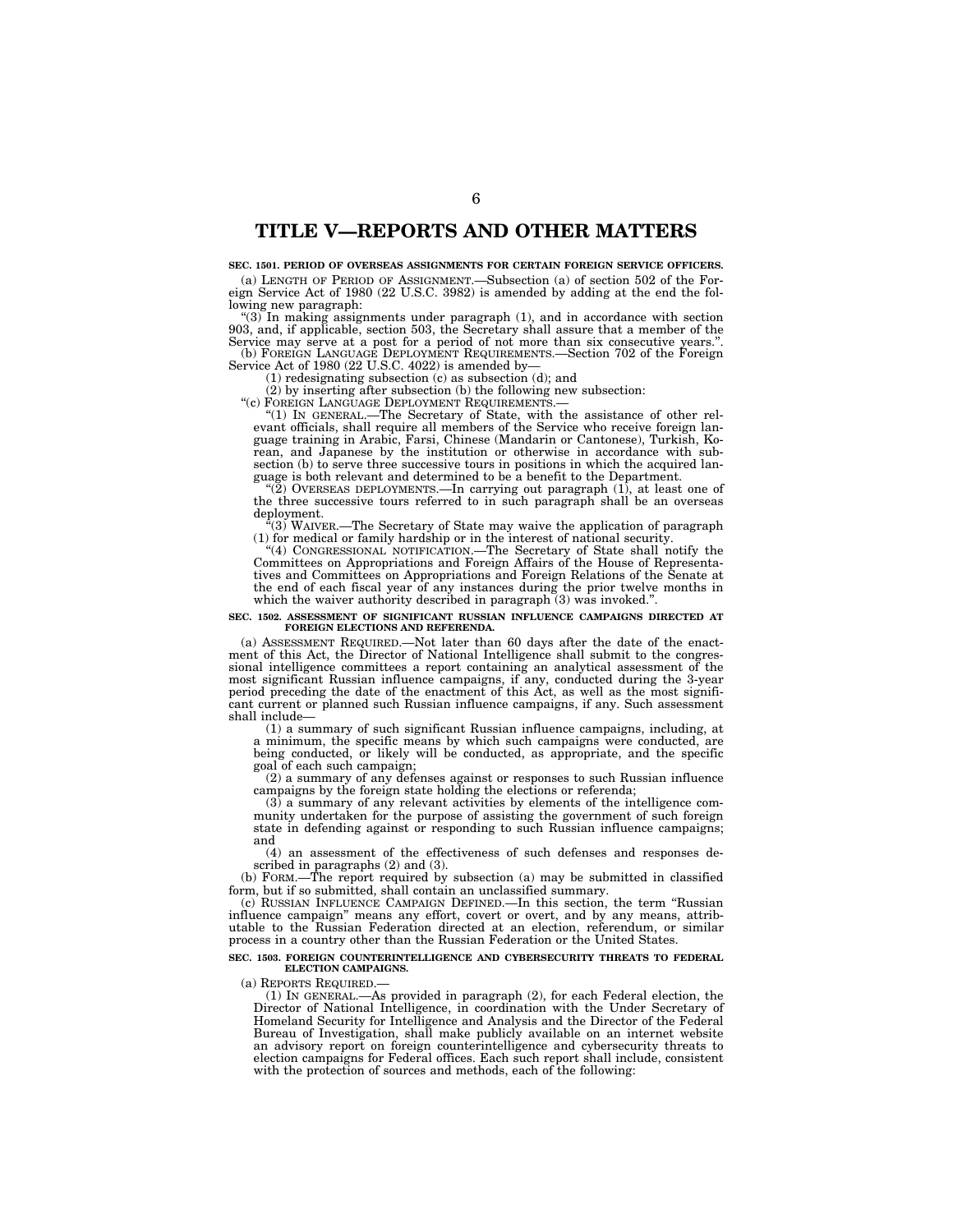(A) A description of foreign counterintelligence and cybersecurity threats to election campaigns for Federal offices.

(B) A summary of best practices that election campaigns for Federal offices can employ in seeking to counter such threats.

(C) An identification of any publicly available resources, including United States Government resources, for countering such threats.

(2) SCHEDULE FOR SUBMITTAL.—A report under this subsection shall be made available as follows:

(A) In the case of a report regarding a special election held for the office of Senator or Member of the House of Representatives during 2019, not later than the date that is 60 days before the date of such special election.

(B) In the case of a report regarding an election for a Federal office during any subsequent year, not later than the date that is 1 year before the date of the election.

(3) INFORMATION TO BE INCLUDED.—A report under this subsection shall reflect the most current information available to the Director of National Intelligence regarding foreign counterintelligence and cybersecurity threats.

(b) TREATMENT OF CAMPAIGNS SUBJECT TO HEIGHTENED THREATS.—If the Director of the Federal Bureau of Investigation and the Under Secretary of Homeland Security for Intelligence and Analysis jointly determine that an election campaign for Federal office is subject to a heightened foreign counterintelligence or cybersecurity threat, the Director and the Under Secretary, consistent with the protection of sources and methods, may make available additional information to the appropriate representatives of such campaign.

# **SEC. 1504. INTELLIGENCE COMMUNITY REPORTS ON SECURITY CLEARANCES.**

(a) SENSE OF CONGRESS.—It is the sense of Congress that—

(1) despite sustained efforts by Congress and the executive branch, an unacceptable backlog in processing and adjudicating security clearances persists, both within elements of the intelligence community and in other departments of the Federal Government, with some processing times exceeding a year or even more;

(2) the protracted clearance timetable threatens the ability of elements of the intelligence community to hire and retain highly qualified individuals, and thus to fulfill the missions of such elements;

(3) the prospect of a lengthy clearance process deters some such individuals from seeking employment with the intelligence community in the first place, and, when faced with a long wait time, those with conditional offers of employment may opt to discontinue the security clearance process and pursue different opportunities;

(4) now more than ever, therefore, the broken security clearance process badly needs fundamental reform; and

(5) in the meantime, to ensure the ability of elements of the intelligence community to hire and retain highly qualified personnel, elements should consider, to the extent possible and consistent with national security, permitting new employees to enter on duty immediately or nearly so, and to perform, on a temporary basis pending final adjudication of their security clearances, work that either does not require a security clearance or requires only a low-level interim clearance.

(b) IN GENERAL.—Section 506H of the National Security Act of 1947 (50 U.S.C. 3104) is amended—

 $(1)$  in subsection  $(a)(1)$ —

 $(A)$  in subparagraph  $(A)(ii)$ , by inserting "and" after the semicolon;

(B) in subparagraph (B)(ii), by striking ''; and'' and inserting a period; and (C) by striking subparagraph (C);

(2) by redesignating subsection (b) as subsection (c);

(3) by inserting after subsection (a) the following new subsection (b):

''(b) INTELLIGENCE COMMUNITY REPORTS.—(1) Not later than March 1 of each year, the Director of National Intelligence shall submit to the congressional intelligence committees, the Committee on Homeland Security and Governmental Affairs of the Senate, and the Committee on Homeland Security of the House of Representatives a report on the security clearances processed by each element of the intelligence community during the preceding fiscal year. Each such report shall separately identify security clearances processed for Federal employees and contractor employees sponsored by each such element.

''(2) Each report submitted under paragraph (1) shall include each of the following for each element of the intelligence community for the fiscal year covered by the report: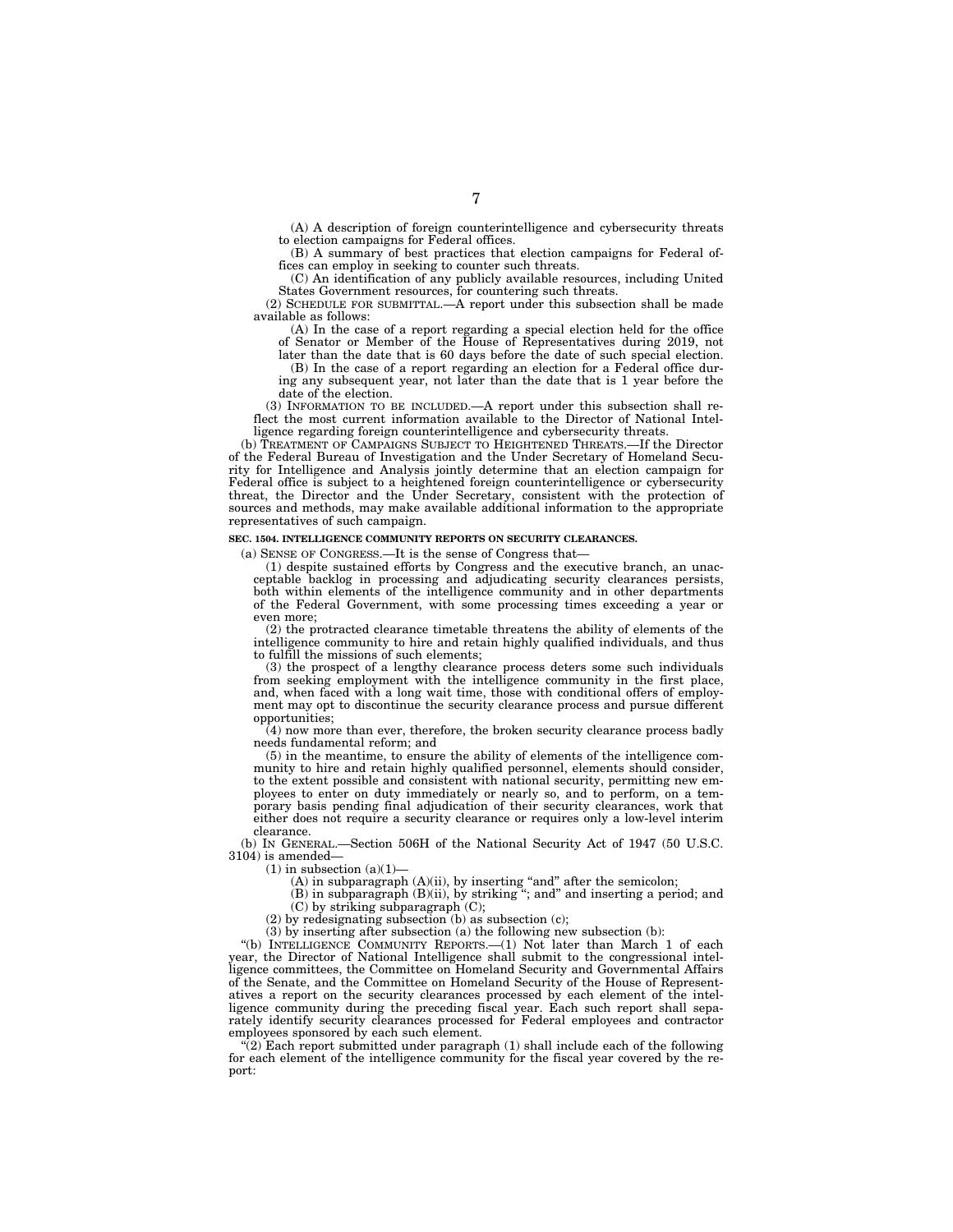"(A) The total number of initial security clearance background investigations sponsored for new applicants.

"(B) The total number of security clearance periodic reinvestigations sponsored for existing employees.

''(C) The total number of initial security clearance background investigations for new applicants that were adjudicated with notice of a determination provided to the prospective applicant, including—

''(i) the total number that were adjudicated favorably and granted access to classified information; and

''(ii) the total number that were adjudicated unfavorably and resulted in a denial or revocation of a security clearance.

''(D) The total number of security clearance periodic background investigations that were adjudicated with notice of a determination provided to the existing employee, including—

 $\ddot{f}(i)$  the total number that were adjudicated favorably; and

''(ii) the total number that were adjudicated unfavorably and resulted in a denial or revocation of a security clearance.

"(E) The total number of pending security clearance background investigations, including initial applicant investigations and periodic reinvestigations, that were not adjudicated as of the last day of such year and that remained pending as follows:

 $\sqrt[7]{(i)}$  For 180 days or less.

''(ii) For 180 days or longer, but less than 12 months.

"(iii) For 12 months or longer, but less than 18 months.

"(iv) For 18 months or longer, but less than 24 months.

''(v) For 24 months or longer.

" $(F)$  In the case of security clearance determinations completed or pending during the year preceding the year for which the report is submitted that have taken longer than 12 months to complete—

''(i) an explanation of the causes for the delays incurred during the period covered by the report; and

"(ii) the number of such delays involving a polygraph requirement.

''(G) The percentage of security clearance investigations, including initial and periodic reinvestigations, that resulted in a denial or revocation of a security clearance.

''(H) The percentage of security clearance investigations that resulted in incomplete information.

" $(\hat{I})$  The percentage of security clearance investigations that did not result in enough information to make a decision on potentially adverse information.

''(3) The report required under this subsection shall be submitted in unclassified form, but may include a classified annex.''; and

(4) in subsection (c), as redesignated by paragraph (2), by striking ''subsection  $(a)(1)$ " and inserting "subsections  $(a)(1)$  and  $(b)$ "

# **SEC. 1505. ASSESSMENT OF THREAT FINANCE RELATING TO RUSSIA.**

(a) REPORT REQUIRED.—Not later than 60 days after the date of the enactment of this Act, the Director of National Intelligence, in coordination with the Assistant Secretary of the Treasury for Intelligence and Analysis, shall submit to the congressional intelligence committees a report containing an assessment of Russian threat finance. The assessment shall be based on intelligence from all sources, including from the Office of Terrorism and Financial Intelligence of the Department of the Treasury.

(b) ELEMENTS.—The report required by subsection (a) shall include each of the following:

(1) A summary of leading examples from the 3-year period preceding the date of the submittal of the report of threat finance activities conducted by, for the benefit of, or at the behest of—

(A) officials of the Government of Russia;

(B) persons subject to sanctions under any provision of law imposing sanctions with respect to Russia;

(C) Russian nationals subject to sanctions under any other provision of law; or

(D) Russian oligarchs or organized criminals.

(2) An assessment with respect to any trends or patterns in threat finance activities relating to Russia, including common methods of conducting such activities and global nodes of money laundering used by Russian threat actors described in paragraph (1) and associated entities.

(3) An assessment of any connections between Russian individuals involved in money laundering and the Government of Russia.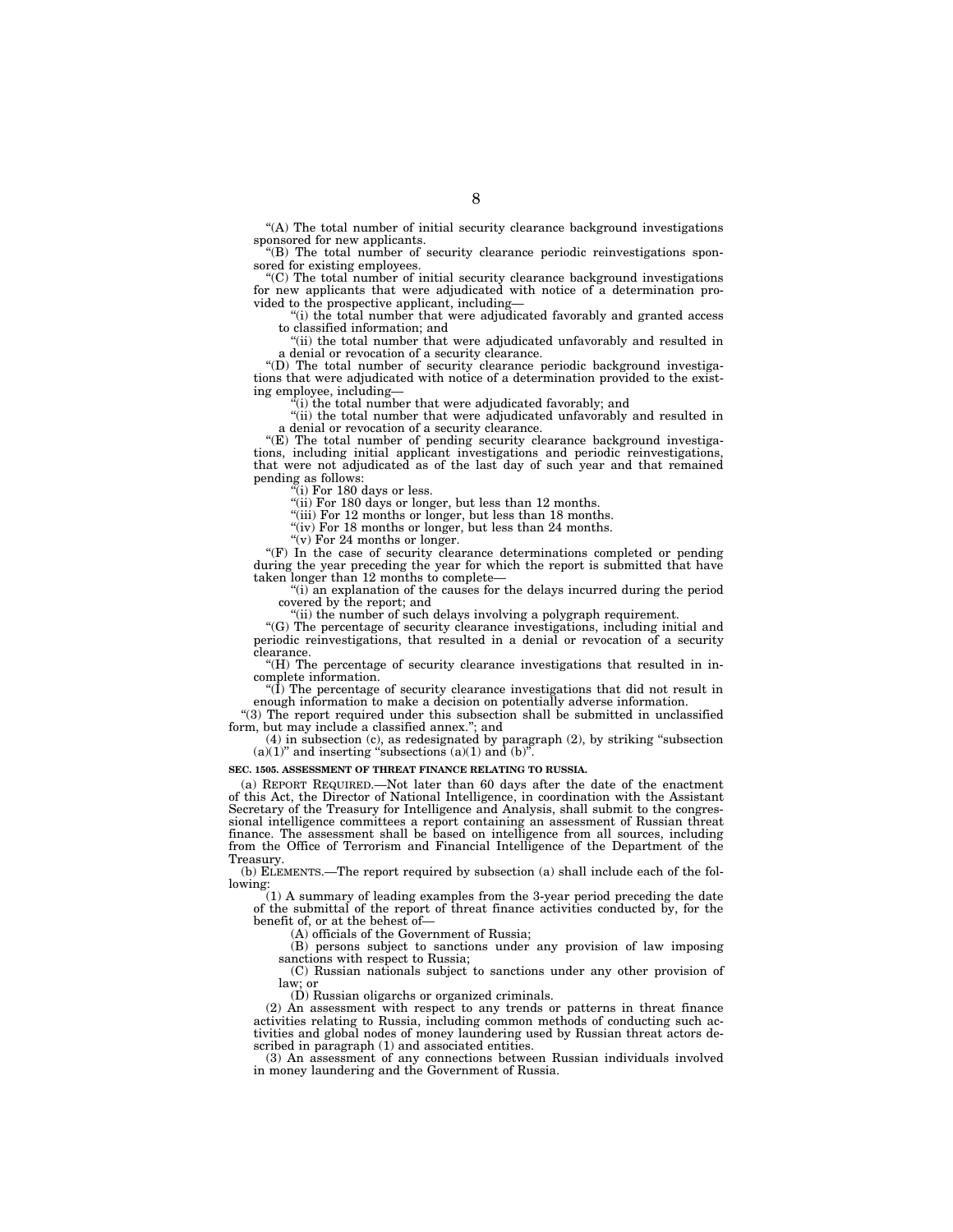(4) A summary of engagement and coordination with international partners on threat finance relating to Russia, especially in Europe, including examples of such engagement and coordination.

(5) An identification of any resource and collection gaps.

(6) An identification of—

(A) entry points of money laundering by Russian and associated entities into the United States:

(B) any vulnerabilities within the United States legal and financial system, including specific sectors, which have been or could be exploited in connection with Russian threat finance activities; and

(C) the counterintelligence threat posed by Russian money laundering and other forms of threat finance, as well as the threat to the United States financial system and United States efforts to enforce sanctions and combat organized crime.

(7) Any other matters the Director determines appropriate.

(c) FORM OF REPORT.—The report required under subsection (a) may be submitted in classified form.

(d) THREAT FINANCE DEFINED.—In this section, the term ''threat finance'' means— (1) the financing of cyber operations, global influence campaigns, intelligence

service activities, proliferation, terrorism, or transnational crime and drug organizations;

(2) the methods and entities used to spend, store, move, raise, conceal, or launder money or value, on behalf of threat actors;

(3) sanctions evasion; and

(4) other forms of threat finance activity domestically or internationally, as defined by the President.

#### **SEC. 1506. REPORT ON CYBER EXCHANGE PROGRAM.**

(a) REPORT.—Not later than 90 days after the date of the enactment of this Act, the Director of National Intelligence shall submit to the congressional intelligence committees a report on the potential establishment of a fully voluntary exchange program between elements of the intelligence community and private technology companies under which—

(1) an employee of an element of the intelligence community with demonstrated expertise and work experience in cybersecurity or related disciplines may elect to be temporarily detailed to a private technology company that has elected to receive the detailee; and

(2) an employee of a private technology company with demonstrated expertise and work experience in cybersecurity or related disciplines may elect to be temporarily detailed to an element of the intelligence community that has elected to receive the detailee.

(b) ELEMENTS.—The report under subsection (a) shall include the following:

 $(1)$  An assessment of the feasibility of establishing the exchange program described in such subsection.

(2) Identification of any challenges in establishing the exchange program.

(3) An evaluation of the benefits to the intelligence community that would result from the exchange program.

#### **SEC. 1507. REVIEW OF INTELLIGENCE COMMUNITY WHISTLEBLOWER MATTERS.**

(a) REVIEW OF WHISTLEBLOWER MATTERS.—The Inspector General of the Intelligence Community, in consultation with the inspectors general for the Central Intelligence Agency, the National Security Agency, the National Geospatial-Intelligence Agency, the Defense Intelligence Agency, and the National Reconnaissance Office, shall conduct a review of the authorities, policies, investigatory standards, and other practices and procedures relating to intelligence community whistleblower

matters, with respect to such inspectors general.<br>
(b) OBJECTIVE OF REVIEW.—The objective of the review required under subsection (a) is to identify any discrepancies, inconsistencies, or other issues, which frustrate the timely and effective reporting of intelligence community whistleblower matters to appropriate inspectors general and to the congressional intelligence committees, and the fair and expeditious investigation and resolution of such matters.

(c) CONDUCT OF REVIEW.—The Inspector General of the Intelligence Community shall take such measures as the Inspector General determines necessary in order to ensure that the review required by subsection (a) is conducted in an independent and objective fashion.

(d) REPORT.—Not later than 270 days after the date of the enactment of this Act, the Inspector General of the Intelligence Community shall submit to the congressional intelligence committees a written report containing the results of the review required under subsection (a), along with recommendations to improve the timely and effective reporting of intelligence community whistleblower matters to inspec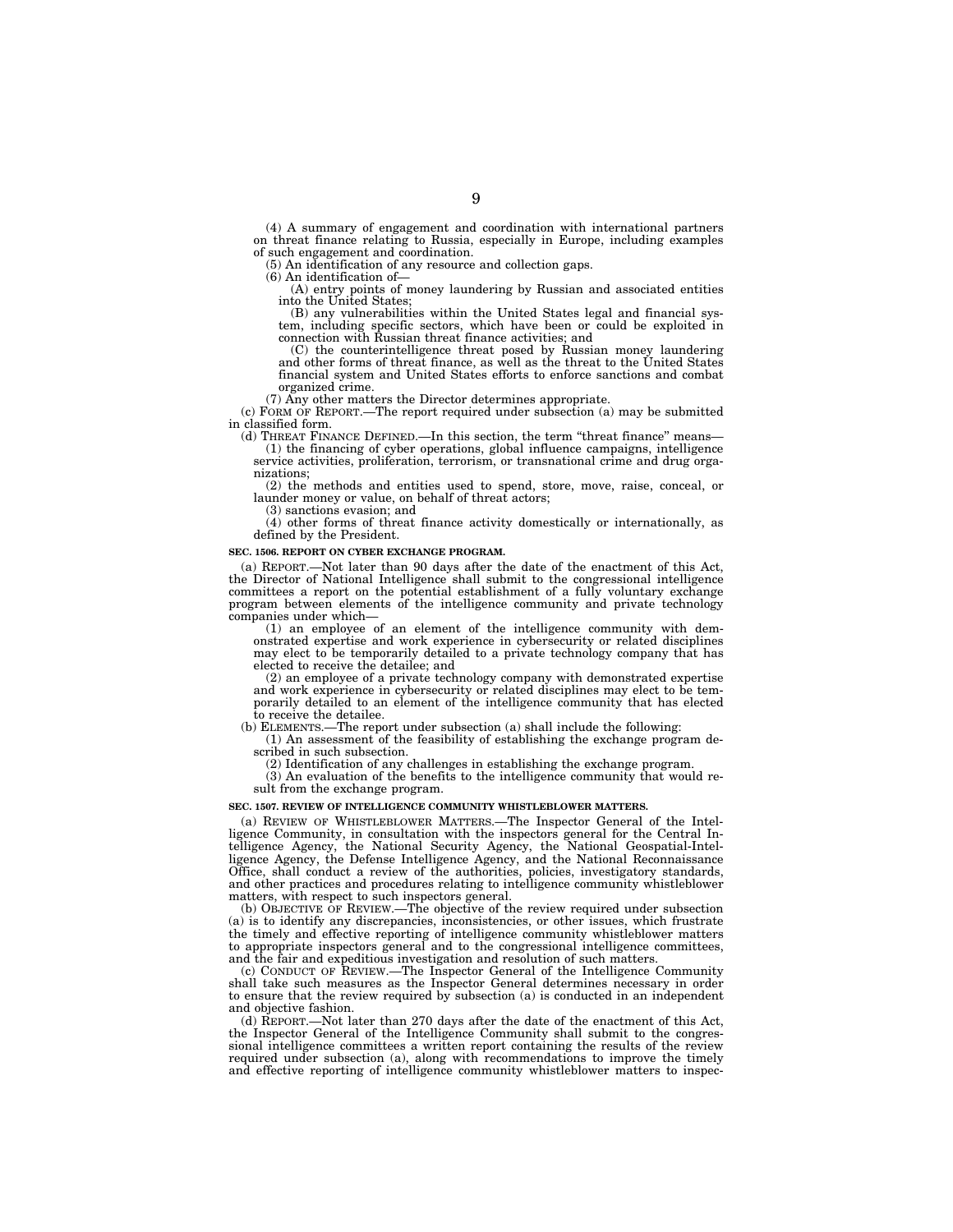tors general and to the congressional intelligence committees and the fair and expeditious investigation and resolution of such matters.

# **SEC. 1508. REPORT ON ROLE OF DIRECTOR OF NATIONAL INTELLIGENCE WITH RESPECT TO CERTAIN FOREIGN INVESTMENTS.**

(a) REPORT.—Not later than 180 days after the date of the enactment of this Act, the Director of National Intelligence, in consultation with the heads of the elements of the intelligence community determined appropriate by the Director, shall submit to the congressional intelligence committees a report on the role of the Director in preparing analytic materials in connection with the evaluation by the Federal Government of national security risks associated with potential foreign investments into the United States.

(b) ELEMENTS.—The report under subsection (a) shall include—

(1) a description of the current process for the provision of the analytic materials described in subsection (a);

(2) an identification of the most significant benefits and drawbacks of such process with respect to the role of the Director, including the sufficiency of resources and personnel to prepare such materials; and

(3) recommendations to improve such process.

### **SEC. 1509. SEMIANNUAL REPORTS ON INVESTIGATIONS OF UNAUTHORIZED DISCLOSURES OF CLASSIFIED INFORMATION.**

(a) IN GENERAL.—Title XI of the National Security Act of 1947 (50 U.S.C. 3231 et seq.) is amended by adding at the end the following new section:

### **''SEC. 1105. SEMIANNUAL REPORTS ON INVESTIGATIONS OF UNAUTHORIZED DISCLOSURES OF CLASSIFIED INFORMATION.**

"(a) INTELLIGENCE COMMUNITY REPORTING.

" $(1)$  IN GENERAL.—Not less frequently than once every 6 months, each covered official shall submit to the congressional intelligence committees a report on investigations of unauthorized public disclosures of classified information.

 $(2)$  ELEMENTS.—Each report submitted under paragraph  $(1)$  shall include, with respect to the preceding 6-month period, the following:

"( $\tilde{A}$ ) The number of investigations opened by the covered official regarding an unauthorized public disclosure of classified information.

''(B) The number of investigations completed by the covered official regarding an unauthorized public disclosure of classified information.

''(C) Of the number of such completed investigations identified under subparagraph (B), the number referred to the Attorney General for criminal investigation.

''(b) DEPARTMENT OF JUSTICE REPORTING.—

" $(1)$  IN GENERAL.—Not less frequently than once every 6 months, the Assistant Attorney General for National Security of the Department of Justice, in consultation with the Director of the Federal Bureau of Investigation, shall submit to the congressional intelligence committees, the Committee on the Judiciary of the Senate, and the Committee on the Judiciary of the House of Representatives a report on the status of each referral made to the Department of Justice from any element of the intelligence community regarding an unauthorized disclosure of classified information made during the most recent 365-day period or any referral that has not yet been closed, regardless of the date the referral was made.

''(2) CONTENTS.—Each report submitted under paragraph (1) shall include, for each referral covered by the report, at a minimum, the following:

(A) The date the referral was received.

 $\mathcal{L}(B)$  A statement indicating whether the alleged unauthorized disclosure described in the referral was substantiated by the Department of Justice. ''(C) A statement indicating the highest level of classification of the information that was revealed in the unauthorized disclosure.

''(D) A statement indicating whether an open criminal investigation related to the referral is active.

 $E(E)$  A statement indicating whether any criminal charges have been filed related to the referral.

''(F) A statement indicating whether the Department of Justice has been able to attribute the unauthorized disclosure to a particular entity or individual.

''(c) FORM OF REPORTS.—Each report submitted under this section shall be submitted in unclassified form, but may have a classified annex.

''(d) DEFINITIONS.—In this section:

"(1) COVERED OFFICIAL.—The term 'covered official' means-

''(A) the heads of each element of the intelligence community; and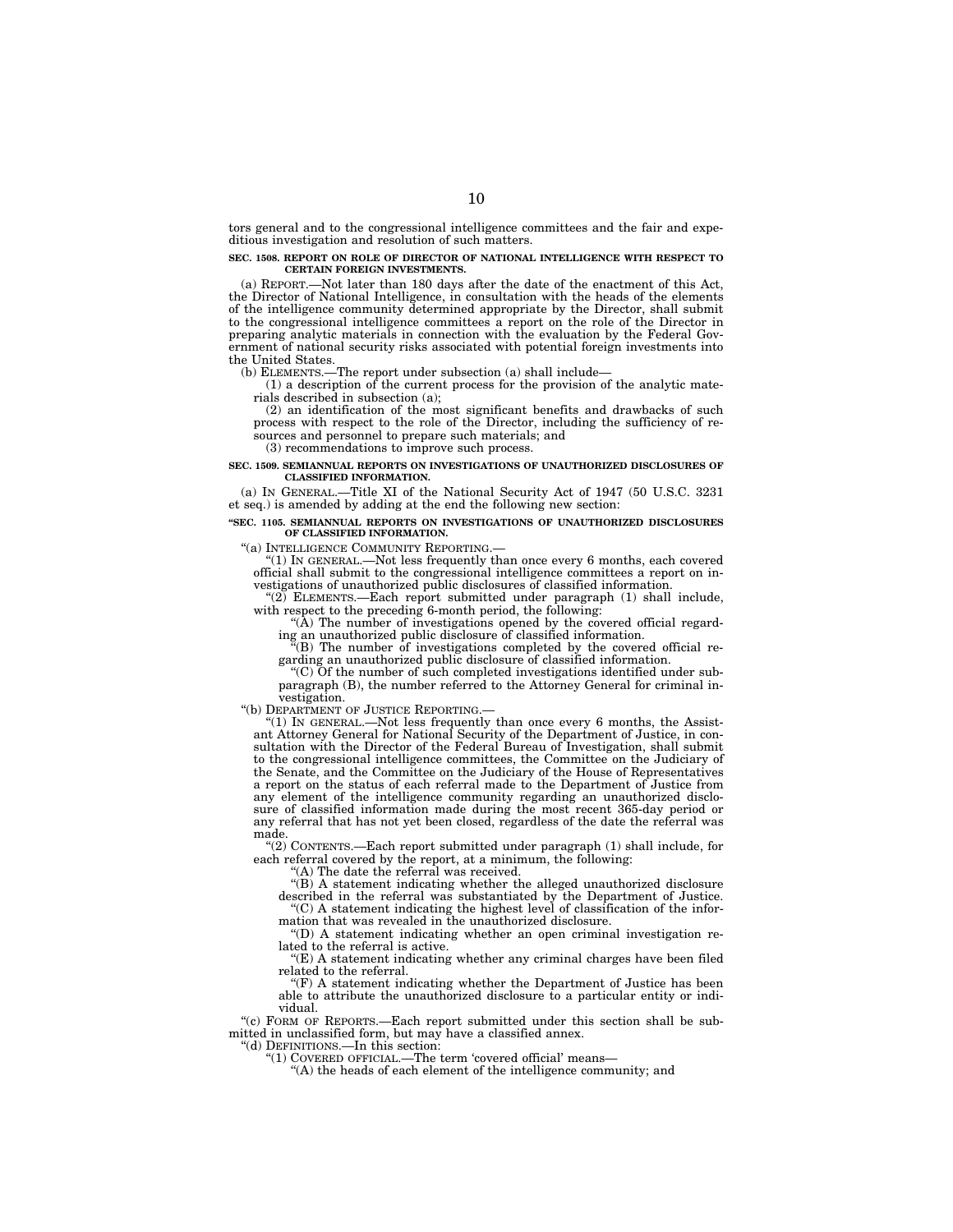''(B) the inspectors general with oversight responsibility for an element of the intelligence community.

''(2) INVESTIGATION.—The term 'investigation' means any inquiry, whether formal or informal, into the existence of an unauthorized public disclosure of classified information.

''(3) UNAUTHORIZED DISCLOSURE OF CLASSIFIED INFORMATION.—The term 'unauthorized disclosure of classified information' means any unauthorized disclosure of classified information to any recipient.

''(4) UNAUTHORIZED PUBLIC DISCLOSURE OF CLASSIFIED INFORMATION.—The term 'unauthorized public disclosure of classified information' means the unauthorized disclosure of classified information to a journalist or media organization.''.

(b) CLERICAL AMENDMENT.—The table of contents in the first section of the National Security Act of 1947 is amended by inserting after the item relating to section 1104 the following new item:

''Sec. 1105. Semiannual reports on investigations of unauthorized disclosures of classified information.''.

#### **SEC. 1510. REPORTS ON INTELLIGENCE COMMUNITY PARTICIPATION IN VULNERABILITIES EQUITIES PROCESS OF FEDERAL GOVERNMENT.**

(a) REPORTS ON PROCESS AND CRITERIA UNDER VULNERABILITIES EQUITIES POLICY AND PROCESS.—

(1) IN GENERAL.—Not later than 90 days after the date of the enactment of this Act, the Director of National Intelligence shall submit to the congressional intelligence committees a written report describing—

 $\tilde{A}$ ) with respect to each element of the intelligence community—

(i) the title of the official or officials responsible for determining whether, pursuant to criteria contained in the Vulnerabilities Equities Policy and Process document or any successor document, a vulnerability must be submitted for review under the Vulnerabilities Equities Process; and

(ii) the process used by such element to make such determination; and

(B) the roles or responsibilities of that element during a review of a vulnerability submitted to the Vulnerabilities Equities Process.

(2) CHANGES TO PROCESS OR CRITERIA.—Not later than 30 days after any significant change is made to the process and criteria used by any element of the intelligence community for determining whether to submit a vulnerability for review under the Vulnerabilities Equities Process, such element shall submit to the congressional intelligence committees a report describing such change.

(3) FORM OF REPORTS.—Each report submitted under this subsection shall be submitted in unclassified form, but may include a classified annex.

(b) ANNUAL REPORTS.

(1) IN GENERAL.—Not less frequently than once each calendar year, the Director of National Intelligence shall submit to the congressional intelligence committees a classified report containing, with respect to the previous year—

(A) the number of vulnerabilities submitted for review under the Vulnerabilities Equities Process;

(B) the number of vulnerabilities described in subparagraph (A) disclosed to each vendor responsible for correcting the vulnerability, or to the public, pursuant to the Vulnerabilities Equities Process; and

(C) the aggregate number, by category, of the vulnerabilities excluded from review under the Vulnerabilities Equities Process, as described in paragraph 5.4 of the Vulnerabilities Equities Policy and Process document. (2) UNCLASSIFIED INFORMATION.—Each report submitted under paragraph (1) shall include an unclassified appendix that contains—

(A) the aggregate number of vulnerabilities disclosed to vendors or the public pursuant to the Vulnerabilities Equities Process; and

(B) the aggregate number of vulnerabilities disclosed to vendors or the public pursuant to the Vulnerabilities Equities Process known to have been patched.

(3) NONDUPLICATION.—The Director of National Intelligence may forgo submission of an annual report required under this subsection for a calendar year, if the Director notifies the congressional intelligence committees in writing that, with respect to the same calendar year, an annual report required by paragraph 4.3 of the Vulnerabilities Equities Policy and Process document already has been submitted to Congress, and such annual report contains the information that would otherwise be required to be included in an annual report under this subsection.

(c) DEFINITIONS.—In this section: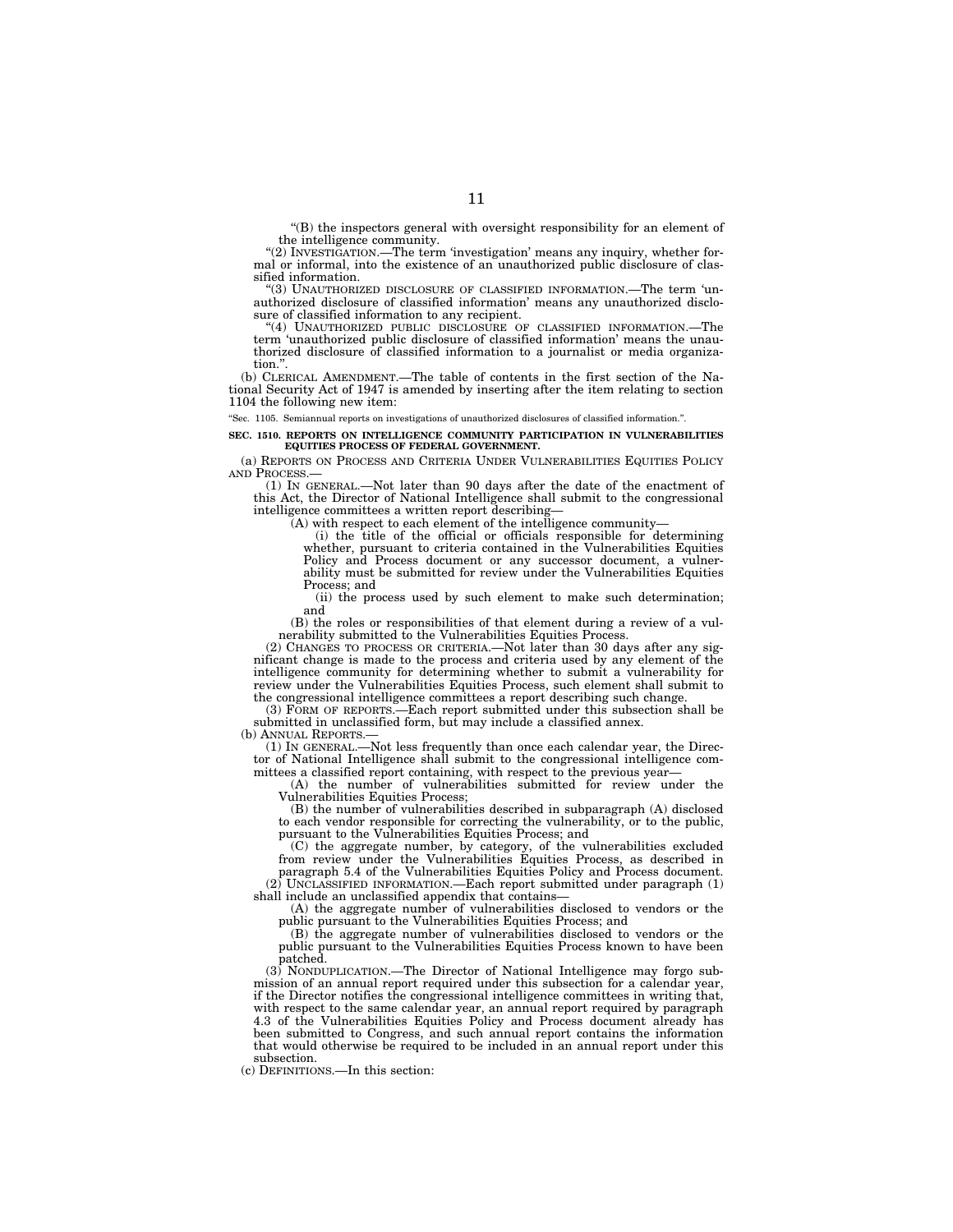(1) VULNERABILITIES EQUITIES POLICY AND PROCESS DOCUMENT.—The term ''Vulnerabilities Equities Policy and Process document'' means the executive branch document entitled ''Vulnerabilities Equities Policy and Process'' dated November 15, 2017.

(2) VULNERABILITIES EQUITIES PROCESS.—The term ''Vulnerabilities Equities Process'' means the interagency review of vulnerabilities, pursuant to the Vulnerabilities Equities Policy and Process document or any successor document.

(3) VULNERABILITY.—The term ''vulnerability'' means a weakness in an information system or its components (for example, system security procedures, hardware design, and internal controls) that could be exploited or could affect confidentiality, integrity, or availability of information.

#### **SEC. 1511. SENSE OF CONGRESS ON NOTIFICATIONS OF CERTAIN DISCLOSURES OF CLASSI-FIED INFORMATION.**

(a) FINDINGS.—Congress finds that section 502 of the National Security Act of 1947 (50 U.S.C. 3092) requires elements of the intelligence community to keep the congressional intelligence committees ''fully and currently informed'' about all ''intel-ligence activities'' of the United States, and to ''furnish to the congressional intelligence committees any information or material concerning intelligence activities \* which is requested by either of the congressional intelligence committees in order to carry out its authorized responsibilities.''.

(b) SENSE OF CONGRESS.—It is the sense of Congress that—

(1) section 502 of the National Security Act of 1947 (50 U.S.C. 3092), together with other intelligence community authorities, obligate an element of the intelligence community to submit to the congressional intelligence committees writ-ten notification, by not later than 7 days after becoming aware, that an individual in the executive branch has disclosed covered classified information to an official of an adversary foreign government using methods other than established intelligence channels; and

(2) each such notification should include—

(A) the date and place of the disclosure of classified information covered by the notification;

(B) a description of such classified information;

(C) identification of the individual who made such disclosure and the individual to whom such disclosure was made; and

(D) a summary of the circumstances of such disclosure.

(c) DEFINITIONS.—In this section:

(1) ADVERSARY FOREIGN GOVERNMENT.—The term ''adversary foreign government" means the government of any of the following foreign countries:

(A) North Korea.

(B) Iran.

(C) China. (D) Russia.

(E) Cuba.

(2) COVERED CLASSIFIED INFORMATION.—The term ''covered classified information'' means classified information that was—

(A) collected by an element of the intelligence community; or

(B) provided by the intelligence service or military of a foreign country to an element of the intelligence community.

(3) ESTABLISHED INTELLIGENCE CHANNELS.—The term ''established intelligence channels'' means methods to exchange intelligence to coordinate foreign intelligence relationships, as established pursuant to law by the Director of National Intelligence, the Director of the Central Intelligence Agency, the Director of the National Security Agency, or other head of an element of the intelligence community.

(4) INDIVIDUAL IN THE EXECUTIVE BRANCH.—The term ''individual in the executive branch'' means any officer or employee of the executive branch, including individuals—

(A) occupying a position specified in article II of the Constitution;

(B) appointed to a position by an individual described in subparagraph  $(A)$ ; or

(C) serving in the civil service or the senior executive service (or similar service for senior executives of particular departments or agencies).

### **SEC. 1512. TECHNICAL AMENDMENTS RELATED TO THE DEPARTMENT OF ENERGY.**

(a) NATIONAL NUCLEAR SECURITY ADMINISTRATION ACT.

(1) CLARIFICATION OF FUNCTIONS OF THE ADMINISTRATOR FOR NUCLEAR SECU-RITY.—Subsection (b) of section 3212 of the National Nuclear Security Administration Act (50 U.S.C. 2402(b)) is amended—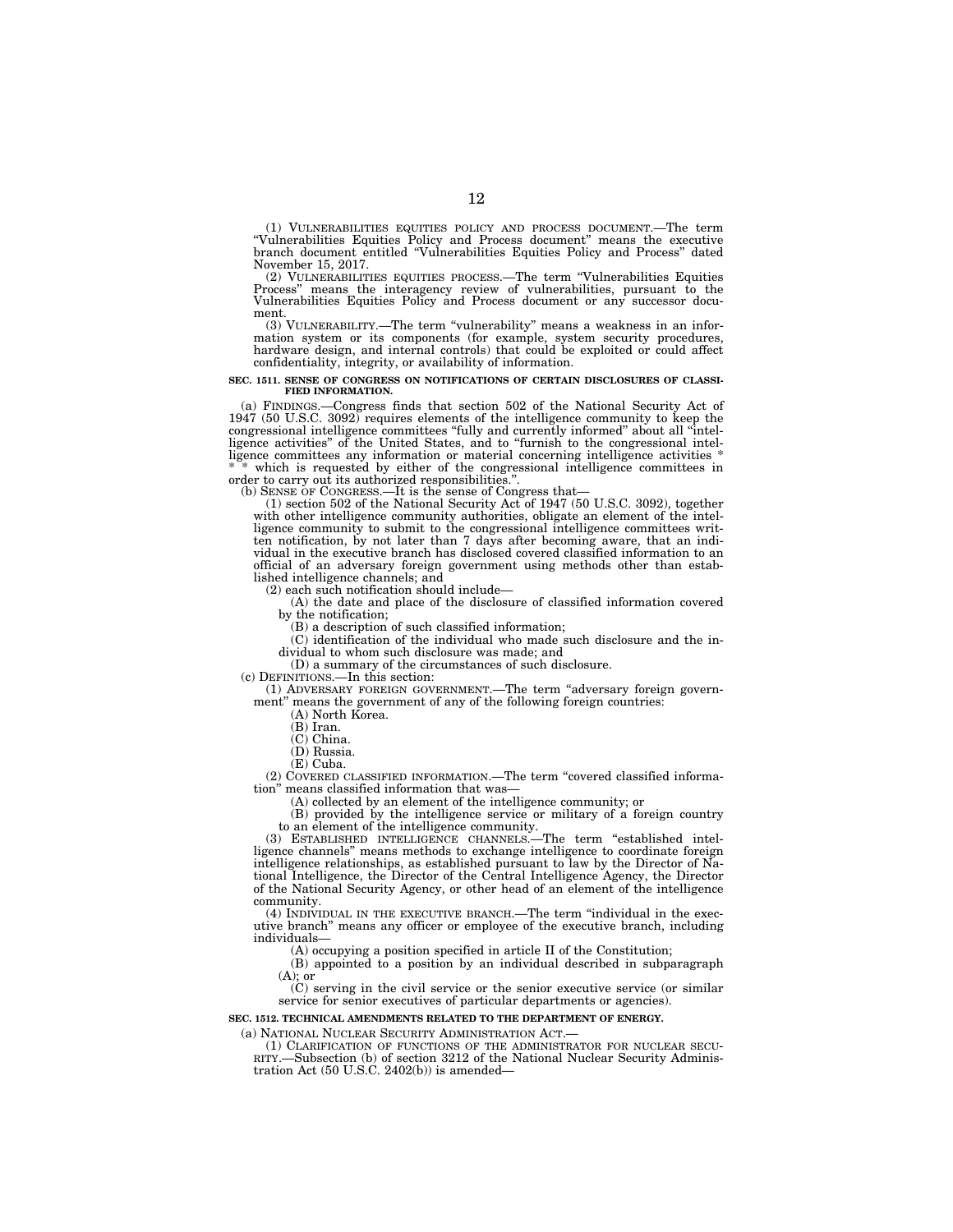(A) by striking paragraphs (11) and (12); and (B) by redesignating paragraphs (13) through (19) as paragraphs (11) through (17), respectively.

(2) COUNTERINTELLIGENCE PROGRAMS.—Section 3233(b) of the National Nuclear Security Administration Act (50 U.S.C. 2423(b)) is amended—<br>
(A) by striking "Administration" and inserting "Department"; and<br>
(B) by inserting "In ''The Director of''.

(c) NATIONAL SECURITY ACT OF 1947.—Paragraph (2) of section 106(b) of the Na-tional Security Act of 1947 (50 U.S.C. 3041(b)(2)) is amended— (1) in subparagraph (E), by inserting ''and Counterintelligence'' after ''Office

of Intelligence'';

(2) by striking subparagraph (F);

(3) by redesignating subparagraphs (G), (H), and (I) as subparagraphs (F), (G), and (H), respectively; and

(4) in subparagraph (H), as so redesignated, by realigning the margin of such subparagraph 2 ems to the left.

# **DIVISION B—INTELLIGENCE AUTHORIZATION ACT FOR FISCAL YEAR 2019**

#### **SEC. 201. SHORT TITLE; TABLE OF CONTENTS.**

(a) SHORT TITLE.—This division may be cited as the ''Intelligence Authorization Act for Fiscal Year 2019".<br>(b) TABLE OF CONTENTS.

-The table of contents for this division is as follows:

Sec. 201. Short title; table of contents. Sec. 202. Definitions.

#### TITLE I—INTELLIGENCE ACTIVITIES

- 
- Sec. 2101. Authorization of appropriations. Sec. 2102. Classified Schedule of Authorizations. Sec. 2103. Intelligence Community Management Account.
	- TITLE II—CENTRAL INTELLIGENCE AGENCY RETIREMENT AND DISABILITY SYSTEM

# Sec. 2201. Authorization of appropriations.

#### TITLE III—GENERAL INTELLIGENCE COMMUNITY MATTERS

- 
- Sec. 2301. Restriction on conduct of intelligence activities.<br>
Sec. 2302. Increase in employee compensation and benefits authorized by law.<br>
Sec. 2302. Increase in employee compensation and benefits authorized by law.<br>
Sec
- 
- 
- 
- 
- -

#### TITLE IV—MATTERS RELATING TO ELEMENTS OF THE INTELLIGENCE COMMUNITY

### Subtitle A—Office of the Director of National Intelligence

Sec. 2401. Chief Financial Officer of the Intelligence Community. Sec. 2402. Chief Information Officer of the Intelligence Community.

# Subtitle B—Central Intelligence Agency

- Sec. 2411. CIA subsistence for personnel assigned to austere locations. Sec. 2412. Special rules for certain monthly workers' compensation payments and other payments for CIA per-
- sonnel.<br>Sec. 2413. Expansion of security protective service jurisdiction of the Central Intelligence Agency.<br>Sec. 2414. Repeal of foreign language proficiency requirement for certain senior level positions in the Central<br>I
	-

# Subtitle C—Office of Intelligence and Counterintelligence of Department of Energy

- 
- 
- Sec. 2421. Consolidation of Department of Energy Offices of Intelligence and Counterintelligence.<br>Sec. 2422. Establishment of Energy Infrastructure Security Center.<br>Sec. 2423. Repeal of Department of Energy Intelligence Ex

### Subtitle D—Other Elements

- 
- Sec. 2431. Collocation of certain Department of Homeland Security personnel at field locations.<br>Sec. 2432. Framework for roles, missions, and functions of Defense Intelligence Agency.<br>Sec. 2433. Consultation by Secretary o
- 
-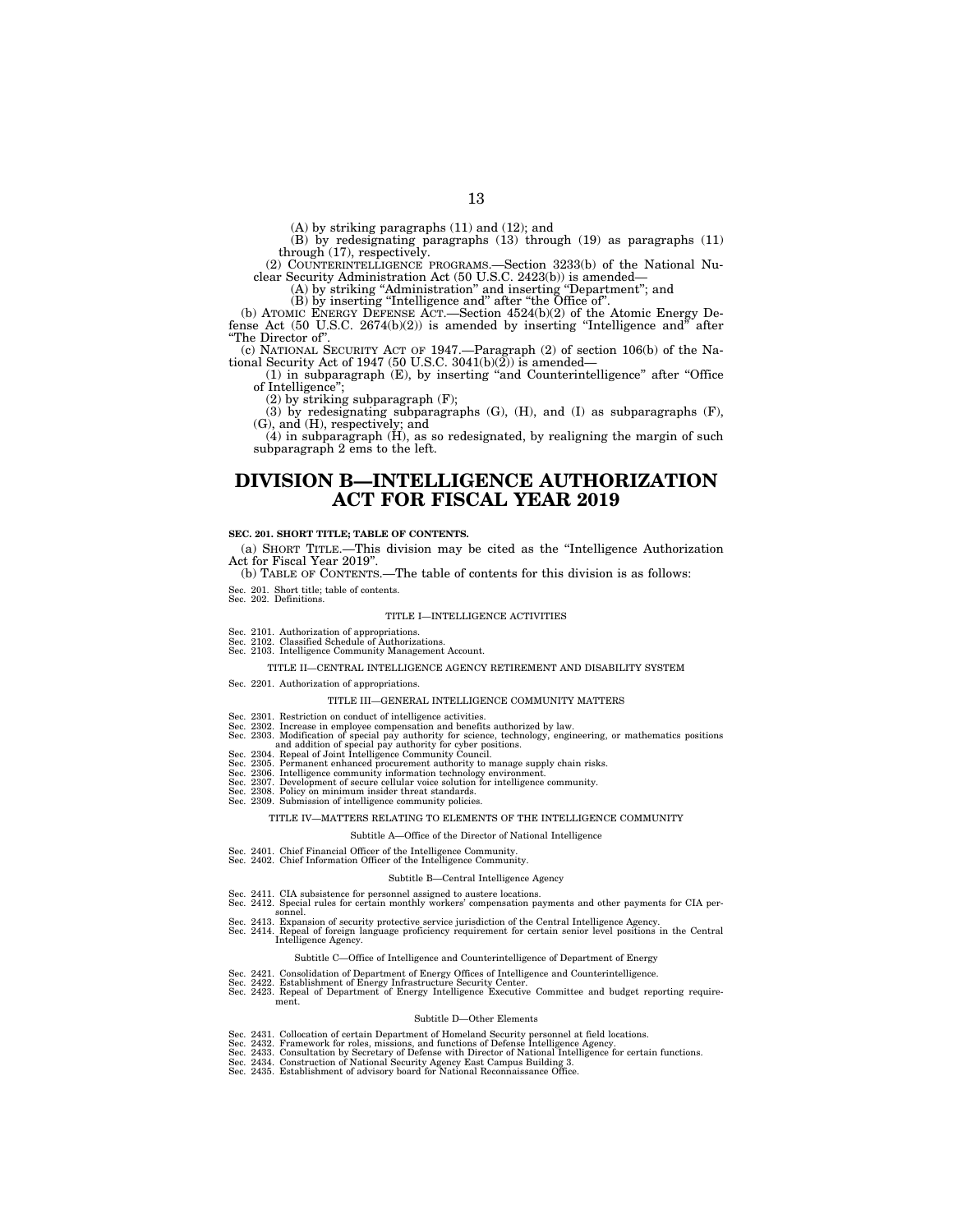#### TITLE V—REPORTS AND OTHER MATTERS

- Sec. 2501. Public Interest Declassification Board.
- Sec. 2502. Repeal of certain reporting requirements. Sec. 2503. Notification of significant foreign cyber intrusions and active measures campaigns directed at elec-tions for Federal offices.
- Sec. 2504. Reports on intelligence community loan repayment and related programs. Sec. 2505. Comptroller General of the United States report on senior executives of the Office of the Director of National Intelligence.
- Sec. 2506. Briefings on counterintelligence activities of the Federal Bureau of Investigation.<br>Sec. 2507. Briefing on FBI offering permanent residence to sources and cooperators.<br>Sec. 2508. Technical and clerical amendment
- 

#### **SEC. 202. DEFINITIONS.**

In this division, the terms "congressional intelligence committees" and "intelligence community" have the meaning given those terms in section 3 of the National Security Act of 1947 (50 U.S.C. 3003).

# **TITLE I—INTELLIGENCE ACTIVITIES**

#### **SEC. 2101. AUTHORIZATION OF APPROPRIATIONS.**

Funds are hereby authorized to be appropriated for fiscal year 2019 for the conduct of the intelligence and intelligence-related activities of the following elements of the United States Government:

(1) The Office of the Director of National Intelligence.

(2) The Central Intelligence Agency.

(3) The Department of Defense.

(4) The Defense Intelligence Agency.

(5) The National Security Agency.

(6) The Department of the Army, the Department of the Navy, and the Department of the Air Force.

(7) The Coast Guard.

(8) The Department of State.

(9) The Department of the Treasury.

(10) The Department of Energy. (11) The Department of Justice.

(12) The Federal Bureau of Investigation.

(13) The Drug Enforcement Administration.

(14) The National Reconnaissance Office.

(15) The National Geospatial-Intelligence Agency.

(16) The Department of Homeland Security.

# **SEC. 2102. CLASSIFIED SCHEDULE OF AUTHORIZATIONS.**

(a) SPECIFICATIONS OF AMOUNTS.—The amounts authorized to be appropriated under section 2101 for the conduct of the intelligence activities of the elements listed in paragraphs (1) through (16) of section 2101, are those specified in the classified Schedule of Authorizations prepared to accompany this division.

(b) AVAILABILITY OF CLASSIFIED SCHEDULE OF AUTHORIZATIONS.—

(1) AVAILABILITY.—The classified Schedule of Authorizations referred to in subsection (a) shall be made available to the Committee on Appropriations of the Senate, the Committee on Appropriations of the House of Representatives, and to the President.

(2) DISTRIBUTION BY THE PRESIDENT.—Subject to paragraph (3), the President shall provide for suitable distribution of the classified Schedule of Authorizations referred to in subsection (a), or of appropriate portions of such Schedule, within the executive branch.

(3) LIMITS ON DISCLOSURE.—The President shall not publicly disclose the classified Schedule of Authorizations or any portion of such Schedule except—

(A) as provided in section 601(a) of the Implementing Recommendations of the 9/11 Commission Act of 2007 (50 U.S.C. 3306(a));

(B) to the extent necessary to implement the budget; or

(C) as otherwise required by law.

#### **SEC. 2103. INTELLIGENCE COMMUNITY MANAGEMENT ACCOUNT.**

(a) AUTHORIZATION OF APPROPRIATIONS.—There is authorized to be appropriated for the Intelligence Community Management Account of the Director of National Intelligence for fiscal year 2019 the sum of \$514,524,000. Within such amount, funds identified in the classified Schedule of Authorizations referred to in section 2102(a) for advanced research and development shall remain available until September 30, 2020.

(b) CLASSIFIED AUTHORIZATIONS.—In addition to amounts authorized to be appropriated for the Intelligence Community Management Account by subsection (a),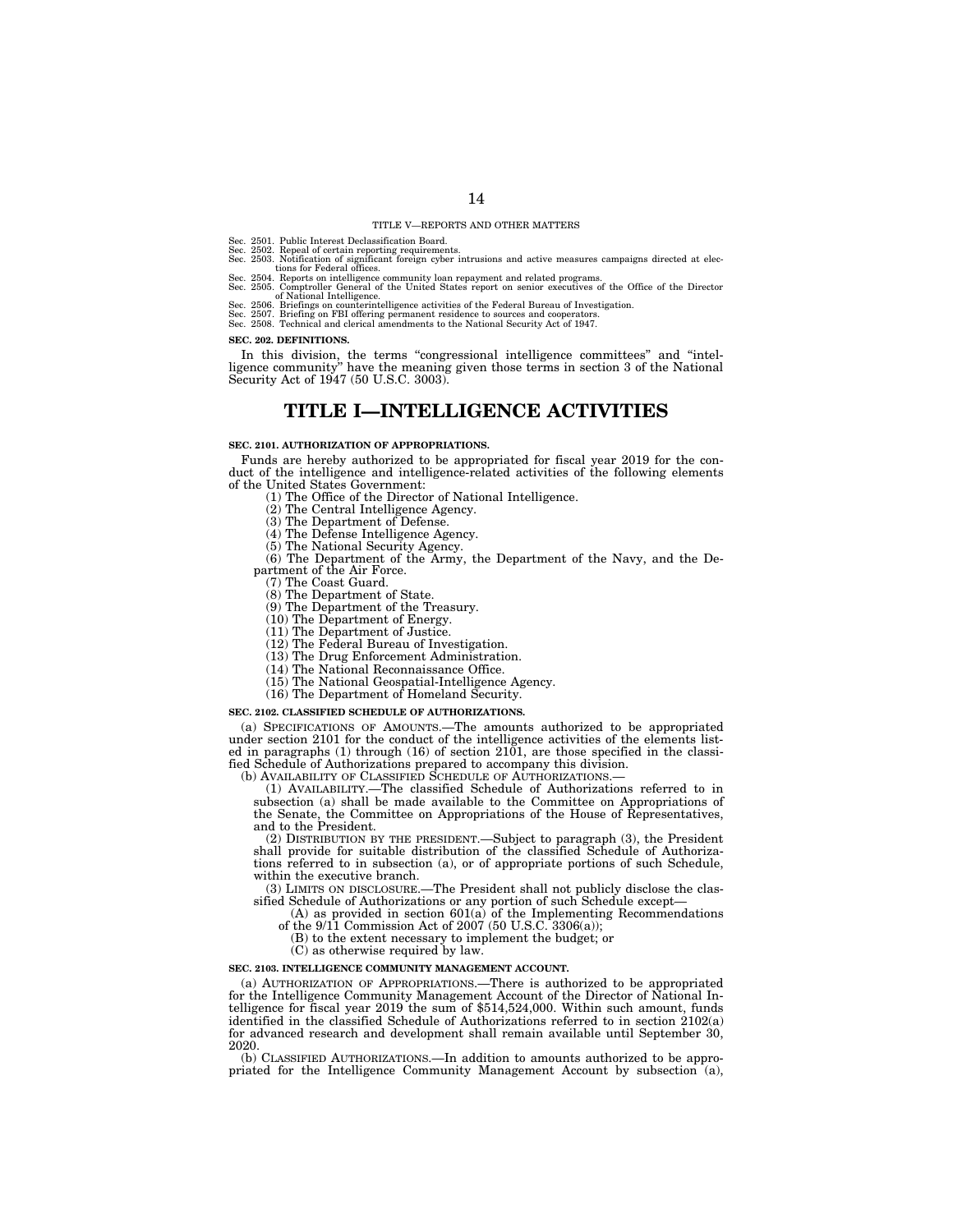there are authorized to be appropriated for the Intelligence Community Manage-ment Account for fiscal year 2019 such additional amounts as are specified in the classified Schedule of Authorizations referred to in section  $2102(a)$ .

# **TITLE II—CENTRAL INTELLIGENCE AGENCY RETIREMENT AND DISABILITY SYSTEM**

### **SEC. 2201. AUTHORIZATION OF APPROPRIATIONS.**

There is authorized to be appropriated for the Central Intelligence Agency Retire- ment and Disability Fund for fiscal year 2019 the sum of \$514,000,000.

# **TITLE III—GENERAL INTELLIGENCE COMMUNITY MATTERS**

#### **SEC. 2301. RESTRICTION ON CONDUCT OF INTELLIGENCE ACTIVITIES.**

The authorization of appropriations by this division shall not be deemed to constitute authority for the conduct of any intelligence activity which is not otherwise authorized by the Constitution or the laws of the United States.

#### **SEC. 2302. INCREASE IN EMPLOYEE COMPENSATION AND BENEFITS AUTHORIZED BY LAW.**

Appropriations authorized by this division for salary, pay, retirement, and other benefits for Federal employees may be increased by such additional or supplemental amounts as may be necessary for increases in such compensation or benefits authorized by law.

# **SEC. 2303. MODIFICATION OF SPECIAL PAY AUTHORITY FOR SCIENCE, TECHNOLOGY, ENGI-NEERING, OR MATHEMATICS POSITIONS AND ADDITION OF SPECIAL PAY AUTHOR-ITY FOR CYBER POSITIONS.**

Section 113B of the National Security Act of 1947 (50 U.S.C. 3049a) is amended— (1) by amending subsection (a) to read as follows:

''(a) SPECIAL RATES OF PAY FOR POSITIONS REQUIRING EXPERTISE IN SCIENCE, TECHNOLOGY, ENGINEERING, OR MATHEMATICS.—

"(1) IN GENERAL.—Notwithstanding part III of title 5, United States Code, the head of each element of the intelligence community may, for 1 or more categories of positions in such element that require expertise in science, technology, engineering, or mathematics—

''(A) establish higher minimum rates of pay; and

''(B) make corresponding increases in all rates of pay of the pay range for each grade or level, subject to subsection (b) or (c), as applicable.

"(2) TREATMENT.—The special rate supplements resulting from the establishment of higher rates under paragraph (1) shall be basic pay for the same or similar purposes as those specified in section 5305(j) of title 5, United States Code."

(2) by redesignating subsections (b) through (f) as subsections (c) through (g), respectively;

 $(3)$  by inserting after subsection  $(a)$  the following:

''(b) SPECIAL RATES OF PAY FOR CYBER POSITIONS.—

"(1) IN GENERAL.—Notwithstanding subsection (c), the Director of the National Security Agency may establish a special rate of pay-

"(A) not to exceed the rate of basic pay payable for level II of the Executive Schedule under section 5313 of title 5, United States Code, if the Director certifies to the Under Secretary of Defense for Intelligence, in consultation with the Under Secretary of Defense for Personnel and Readiness, that the rate of pay is for positions that perform functions that execute the cyber mission of the Agency; or

''(B) not to exceed the rate of basic pay payable for the Vice President of the United States under section 104 of title 3, United States Code, if the Director certifies to the Secretary of Defense, by name, individuals that have advanced skills and competencies and that perform critical functions that execute the cyber mission of the Agency.

''(2) PAY LIMITATION.—Employees receiving a special rate under paragraph (1) shall be subject to an aggregate pay limitation that parallels the limitation es-tablished in section 5307 of title 5, United States Code, except that—

''(A) any allowance, differential, bonus, award, or other similar cash payment in addition to basic pay that is authorized under title 10, United States Code, (or any other applicable law in addition to title 5 of such Code,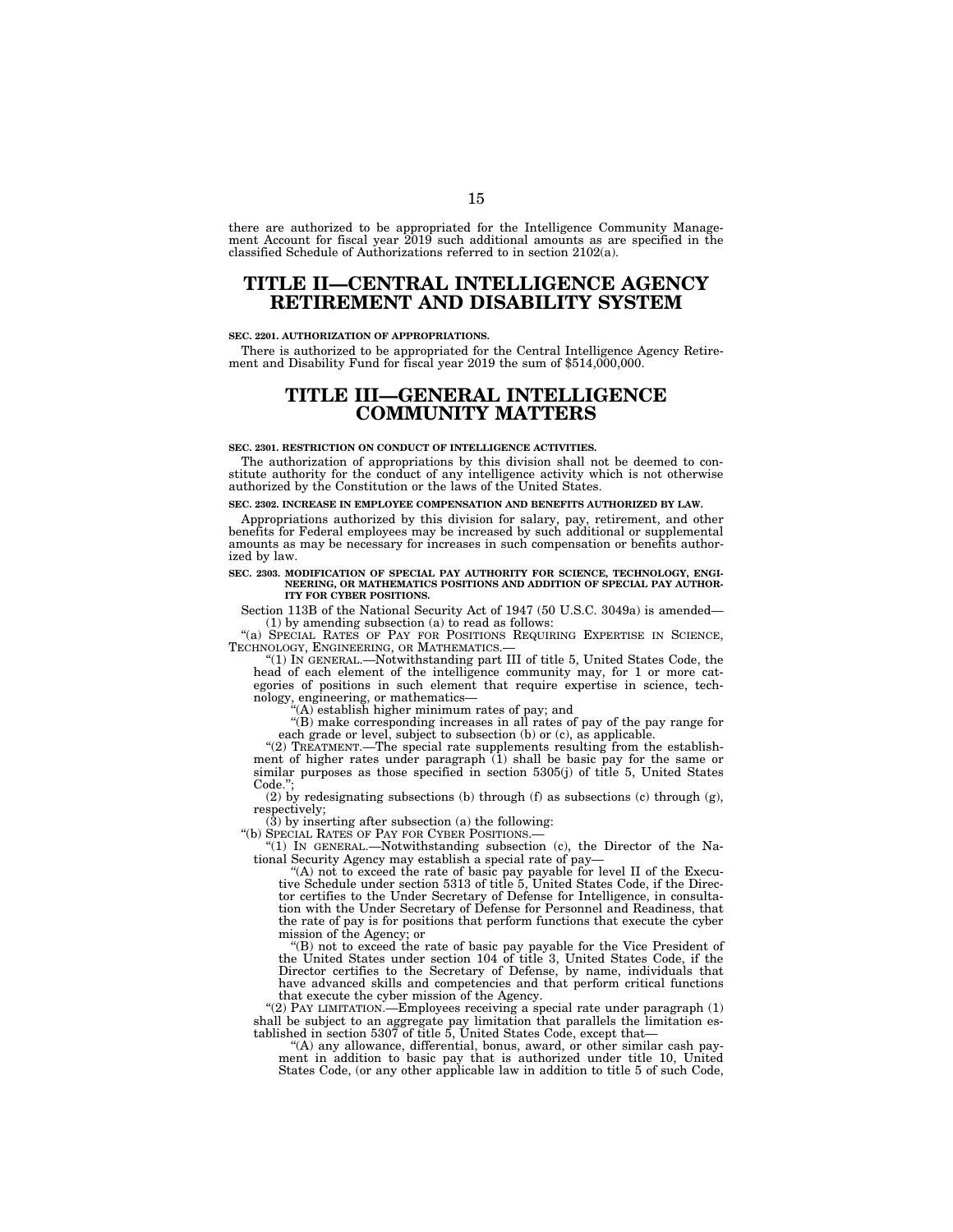excluding the Fair Labor Standards Act of 1938 (29 U.S.C. 201 et seq.)) shall also be counted as part of aggregate compensation; and

''(B) aggregate compensation may not exceed the rate established for the Vice President of the United States under section 104 of title 3, United States Code.

''(3) LIMITATION ON NUMBER OF RECIPIENTS.—The number of individuals who receive basic pay established under paragraph  $(1)(B)$  may not exceed 100 at any time.

''(4) LIMITATION ON USE AS COMPARATIVE REFERENCE.—Notwithstanding any other provision of law, special rates of pay and the limitation established under paragraph (1)(B) may not be used as comparative references for the purpose of fixing the rates of basic pay or maximum pay limitations of qualified positions under section 1599f of title 10, United States Code, or section 226 of the Homeland Security Act of 2002 (6 U.S.C. 147)."

(4) in subsection (c), as redesignated by paragraph (2), by striking ''A minimum" and inserting "Except as provided in subsection (b), a minimum";

 $(5)$  in subsection  $(d)$ , as redesignated by paragraph  $(2)$ , by inserting "or  $(b)$ " after "by subsection  $(a)$ "; and

 $(6)$  in subsection  $(g)$ , as redesignated by paragraph  $(2)$ 

(A) in paragraph (1), by striking ''Not later than 90 days after the date of the enactment of the Intelligence Authorization Act for Fiscal Year 2017'' and inserting ''Not later than 90 days after the date of the enactment of the Intelligence Authorization Act for Fiscal Year 2019''; and

(B) in paragraph  $(2)(A)$ , by inserting "or (b)" after "subsection  $(a)$ ".

# **SEC. 2304. REPEAL OF JOINT INTELLIGENCE COMMUNITY COUNCIL.**

(a) REPEAL.—Section 101A of the National Security Act of 1947 (50 U.S.C. 3022) is hereby repealed.

(b) CLERICAL AMENDMENT.—The table of contents at the beginning of such Act is amended by striking the item relating to section 101A.

(c) CONFORMING AMENDMENT.—Section  $102A(c)(1)(B)$  of such Act (50 U.S.C. 3024) is amended by striking ''and, after obtaining the advice of the Joint Intelligence Community Council''.

#### **SEC. 2305. PERMANENT ENHANCED PROCUREMENT AUTHORITY TO MANAGE SUPPLY CHAIN RISKS.**

Section 309 of the Intelligence Authorization Act for Fiscal Year 2012 (Public Law 112–87; 125 Stat. 1875; 50 U.S.C. 3329 note) is amended by striking subsection (g). **SEC. 2306. INTELLIGENCE COMMUNITY INFORMATION TECHNOLOGY ENVIRONMENT.** 

(a) ROLES AND RESPONSIBILITIES.—

(1) DIRECTOR OF NATIONAL INTELLIGENCE.—The Director of National Intelligence shall be responsible for coordinating the performance by elements of the intelligence community of IC ITE, including each of the following:

(A) Ensuring compliance with all applicable IC ITE rules and regulations.

(B) Ensuring IC ITE measurable performance goals exist.

(C) Documenting IC ITE standards and practices.

(D) Acting as an arbiter among elements of the intelligence community

related to any disagreements arising out of the implementation of IC ITE. (E) Delegating responsibilities to the elements of the intelligence community and carrying out such other responsibilities as are necessary for the

effective implementation of IC ITE. (2) KEY SERVICE PROVIDERS.—Key service providers shall be responsible for—

(A) providing key services, in coordination with the Director of National Intelligence; and

(B) providing the Director with information requested and required to fulfill the responsibilities of the Director under paragraph (1).

(3) USE OF KEY SERVICES.—

(A) IN GENERAL.—Except as provided in subparagraph (B), each element of the intelligence community shall use key services when such services are available.

(B) EXCEPTION.—The Director of National Intelligence may provide for a written exception to the requirement under subparagraph (A) if the Director determines there is a compelling financial or mission need for such exception.

(b) MANAGEMENT ACCOUNTABILITY.—Not later than 90 days after the date of the enactment of this Act, the Director of National Intelligence shall designate and maintain one or more accountable IC ITE executives to be responsible for—

(1) IC ITE management, financial control, and integration;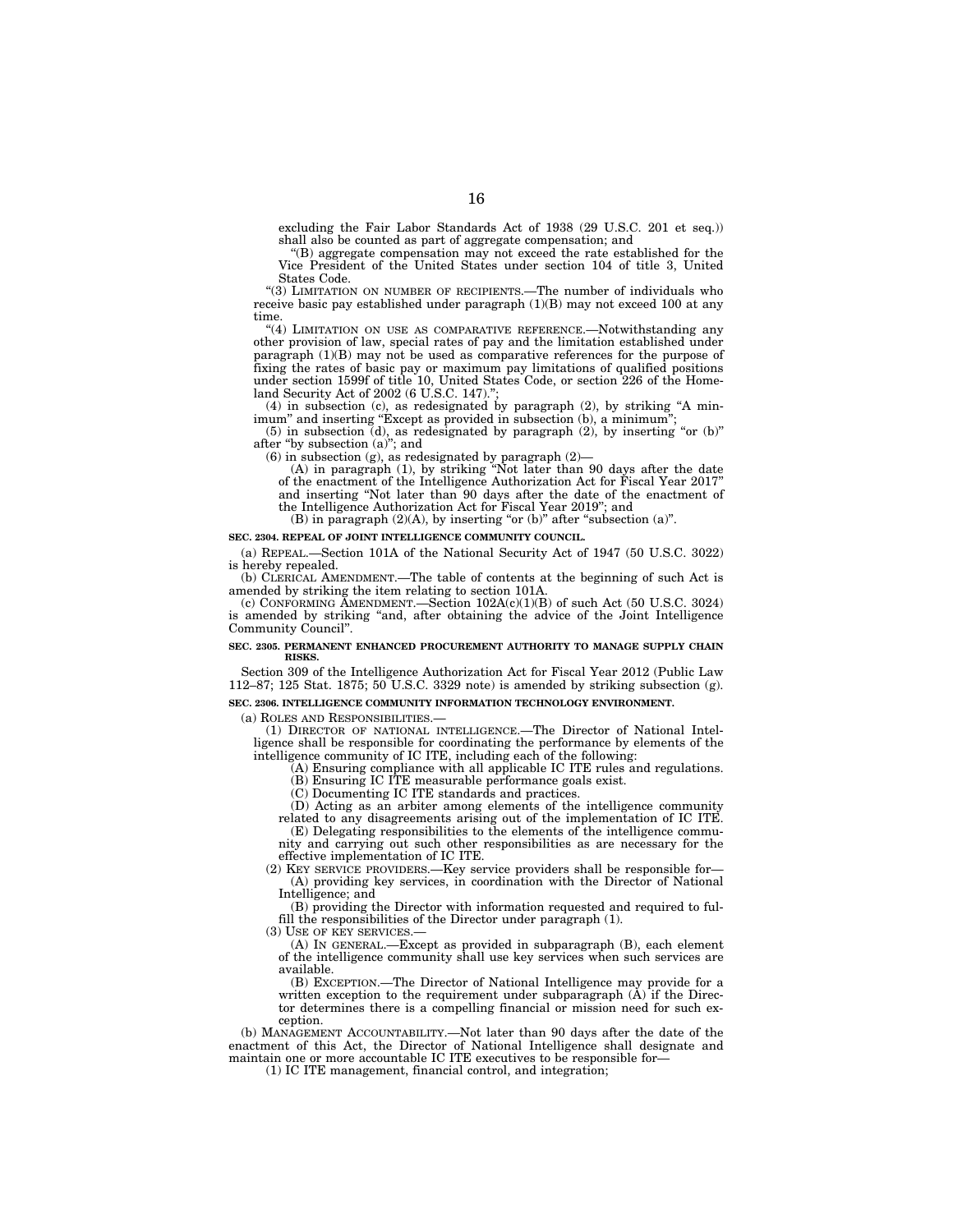(2) ensuring the performance of each key service, including establishing measurable service requirements and schedules;

(3) ensuring independent testing of each IC ITE core service, including testing by the intended users, to evaluate performance against measurable service requirements and to ensure the capability meets user requirements; and

(4) coordinate IC ITE transition or restructuring efforts, including phase out of legacy systems.

(c) SECURITY PLAN.—Not later than 180 days after the date of the enactment of this Act, the Director of National Intelligence shall develop and maintain a security plan for IC ITE.

(d) LONG-TERM ROADMAP.—Not later than 180 days after the date of the enactment of this Act, and during each of the second and fourth fiscal quarters thereafter, the Director of National Intelligence shall submit to the congressional intelligence committees a long-term roadmap that shall include each of the following:

(1) A description of the minimum required and desired key service requirements, including—

(A) key performance parameters; and

(B) an assessment of current, measured performance.

(2) IC ITE implementation milestones, including each of the following:

(A) A schedule for expected deliveries of key service capabilities during each of the following phases:

(i) Concept refinement and technology maturity demonstration.

(ii) Development, integration, and demonstration,

(iii) Production, deployment, and sustainment.

(iv) System retirement.

(B) Dependencies of such key service capabilities.

(C) Plans for the transition or restructuring necessary to incorporate key service capabilities.

(D) A description of any legacy systems and discontinued capabilities to be phased out.

(3) Such other matters as the Director determines appropriate.

(e) BUSINESS PLAN.—Not later than 180 days after the date of the enactment of this Act, and during each of the second and fourth fiscal quarters thereafter, the Director of National Intelligence shall submit to the congressional intelligence committees a business plan that includes each of the following:

(1) A uniform approach to identify IC ITE key service funding requests within the proposed budget, including multiyear plans to implement the long-term roadmap required by subsection (d).

(2) A uniform approach by which each element of the intelligence community shall identify the cost of legacy information technology or alternative capabilities where IC ITE services will also be available.

(3) A uniform effort by which each element of the intelligence community shall identify transition and restructuring costs for new, existing, and retiring IC ITE services, as well as IC ITE services that have changed designations among core service, service of common concern, and agency unique service.

(4) A fair and equitable rate structure for use of IC ITE.

(f) QUARTERLY PRESENTATIONS.—Beginning not later than 180 days after the date of the enactment of this Act, the Director of National Intelligence shall provide to the congressional intelligence committees quarterly updates regarding ongoing implementation of IC ITE as compared to the requirements in the most recently submitted security plan required by subsection (c), long-term roadmap required by subsection (d), and business plan required by subsection (e).

(g) ADDITIONAL NOTIFICATIONS.—The Director of National Intelligence shall provide timely notification to the congressional intelligence committees regarding any policy changes related to or affecting IC ITE, new initiatives or strategies related to or impacting IC ITE, and changes or deficiencies in the execution of the security plan required by subsection (c), long-term roadmap required by subsection (d), and business plan required by subsection (e).

(h) DEFINITIONS.—In this section:

(1) The term ''agency unique service'' means a capability that is unique to and used only within one element of the intelligence community.

(2) The term ''core service'' means a capability that is available to multiple elements of the intelligence community and required for consistent operation of IC ITE.

(3) The term ''intelligence community information technology environment'' or ''IC ITE'' means all of the information technology services across the intelligence community, including the data sharing and protection environment across multiple classification domains.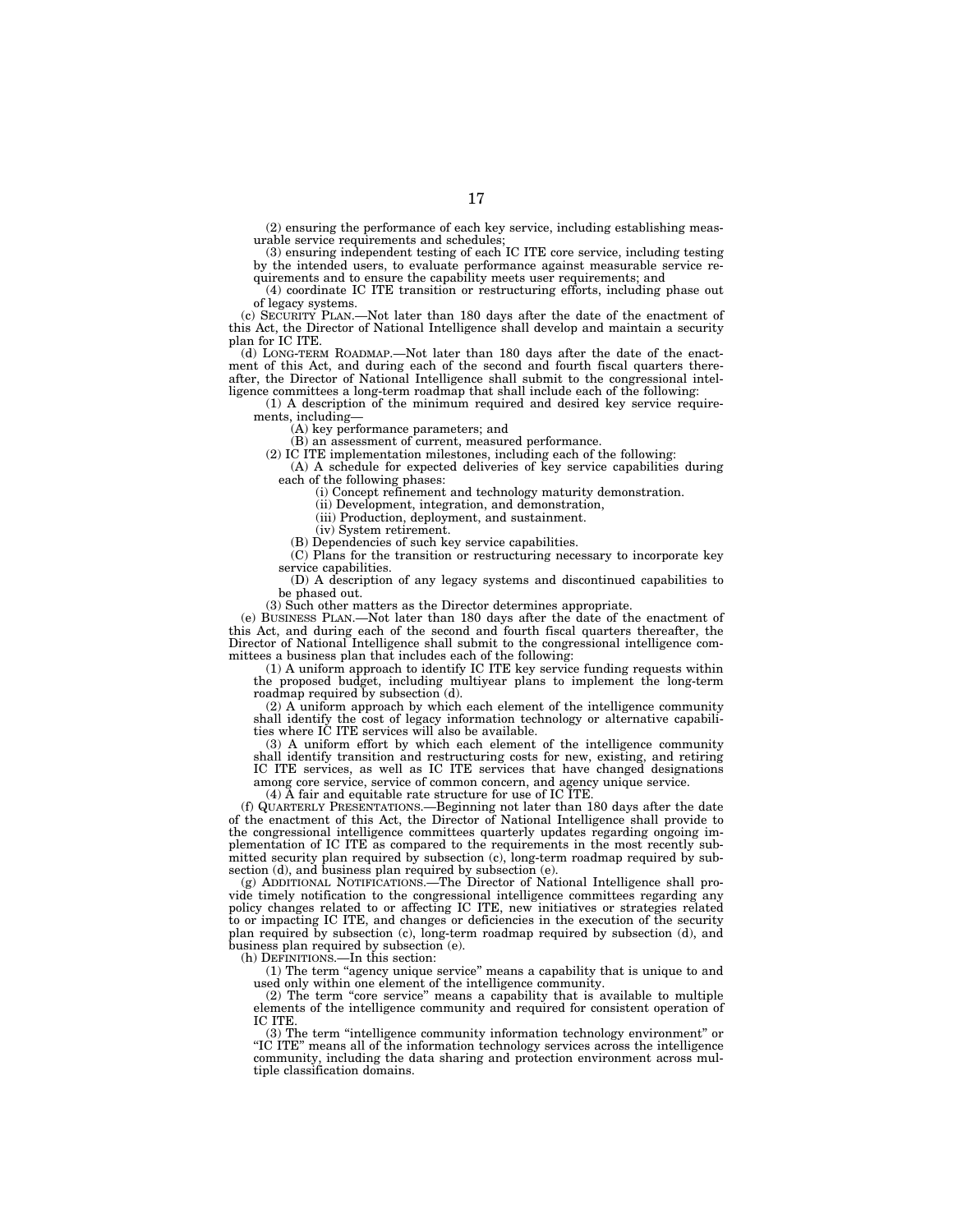(4) The term ''key service'' is a core service or service of common concern, but is not an agency unique service.

(5) The term ''key service provider'' is the entity responsible and accountable for implementing a key service within the IC ITE.

 $(6)$  The term "service of common concern" means a capability available across IC ITE that is of interest to two or more elements of the intelligence community.

(i) SUNSET.—The section shall have no effect on or after September 30, 2024.

### **SEC. 2307. DEVELOPMENT OF SECURE CELLULAR VOICE SOLUTION FOR INTELLIGENCE COM-MUNITY.**

(a) IN GENERAL.—The Director of National Intelligence shall certify and approve the operation of a National Intelligence Program enterprise-wide secure voice cellular solution that leverages commercially available technology and operates on existing commercial cellular networks.

(b) POLICY.—The Director of National Intelligence shall establish an intelligence community policy for the cellular voice solution required by subsection (a) that addresses each of the following:

(1) Determinations regarding eligibility to use a device covered by such cellular voice solution.

(2) The appropriate classification levels associated with the use of secure cellular phones.

(3) Measures that should be taken prior to initiating or receiving a secure cellular call.

(4) Appropriate methods for storage of secure devices when not in the physical possession of an authorized user.

(5) Such other matters as the Director determines appropriate.

(c) COSTS.—The Director of National Intelligence shall ensure that annual operating costs of the secure cellular solution requirement in subsection (a), excluding initial development and deployment, are born on a cost-reimbursable basis by each relevant element of the intelligence community.

### **SEC. 2308. POLICY ON MINIMUM INSIDER THREAT STANDARDS.**

(a) POLICY REQUIRED.—Not later than 60 days after the date of the enactment of this Act, the Director of National Intelligence shall establish a policy for minimum insider threat standards.

(b) IMPLEMENTATION.—Not later than 180 days after the date of the enactment of this Act, the head of each element of the intelligence community shall implement the policy established under subsection (a).

#### **SEC. 2309. SUBMISSION OF INTELLIGENCE COMMUNITY POLICIES.**

(a) SUBMISSION OF POLICIES.—

(1) CURRENT POLICY.—Not later than 180 days after the date of the enactment of this Act, the Director of National Intelligence shall submit to the congressional intelligence committees using the electronic repository all non-publicly available policies, directives, and guidance issued by the Director of National Intelligence for the intelligence community that are in effect as of the date of the submission.

(2) CONTINUOUS UPDATES.—Not later than 15 days after the date on which the Director of National Intelligence issues, modifies, or rescinds a policy, directive, or guidance of the intelligence community, the Director shall—

 $(A)$  notify the congressional intelligence committees of such addition, modification, or removal; and

(B) update the electronic repository with respect to such addition, modification, or removal.

(b) ELECTRONIC REPOSITORY DEFINED.—In this section, the term ''electronic repository'' means the electronic distribution mechanism, in use as of the date of the enactment of this Act, or any successor electronic distribution mechanism, by which the Director of National Intelligence submits to the congressional intelligence committees information.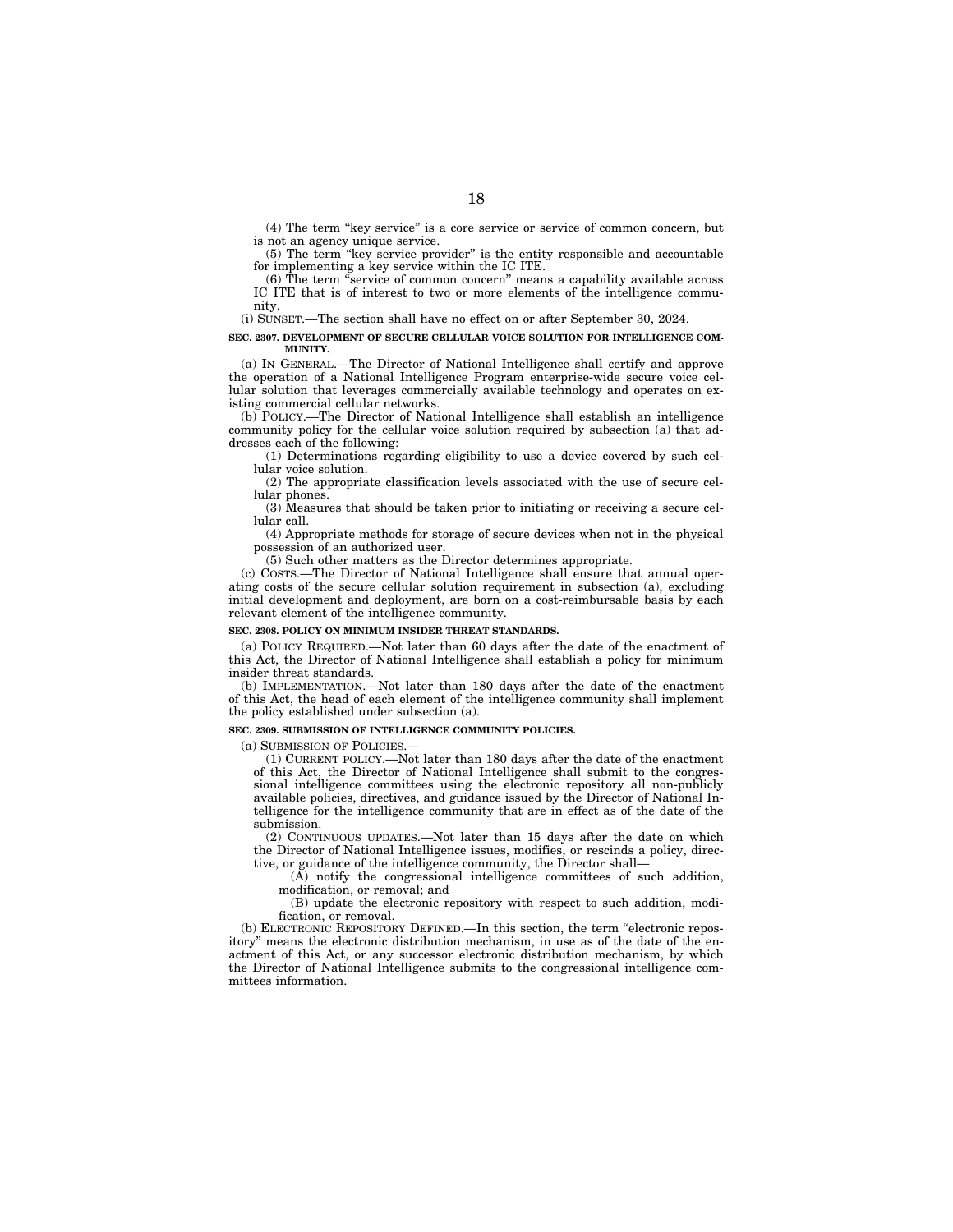# **TITLE IV—MATTERS RELATING TO ELEMENTS OF THE INTELLIGENCE COMMUNITY**

# **Subtitle A—Office of the Director of National Intelligence**

# **SEC. 2401. CHIEF FINANCIAL OFFICER OF THE INTELLIGENCE COMMUNITY.**

Section 103I(a) of the National Security Act of 1947 (50 U.S.C. 3034(a)) is amended by adding at the end the following new sentence: ''The Chief Financial Officer shall report directly to the Director of National Intelligence.''.

# **SEC. 2402. CHIEF INFORMATION OFFICER OF THE INTELLIGENCE COMMUNITY.**

Section  $103G(a)$  of the National Security Act of 1947 (50 U.S.C. 3032(a)) is amended by adding at the end the following new sentence: ''The Chief Information Officer shall report directly to the Director of National Intelligence.''.

# **Subtitle B—Central Intelligence Agency**

**SEC. 2411. CIA SUBSISTENCE FOR PERSONNEL ASSIGNED TO AUSTERE LOCATIONS.** 

Subsection (a) of section 5 of the Central Intelligence Agency Act of 1949 (50 U.S.C. 3506) is amended—

 $(1)$  in paragraph  $(1)$ , by striking " $(50 \text{ U.S.C. } 403-4a)$ .," and inserting " $(50 \text{ U.S.C. } 403-4a)$  $U.S.C. 403 - 4a$ ).

 $(2)$  in paragraph  $(6)$ , by striking "and" at the end;

 $(3)$  in paragraph  $(7)$ , by striking the period at the end and inserting "; and"; and

(4) by adding at the end the following new paragraph (8):

"(8) Upon the approval of the Director, provide, during any fiscal year, with or without reimbursement, subsistence to any personnel assigned to an overseas location designated by the Agency as an austere location.''.

#### **SEC. 2412. SPECIAL RULES FOR CERTAIN MONTHLY WORKERS' COMPENSATION PAYMENTS AND OTHER PAYMENTS FOR CIA PERSONNEL.**

(a) IN GENERAL.—The Central Intelligence Agency Act of 1949 (50 U.S.C. 3501 et seq.) is amended by inserting after section 19 the following new section:

#### **''SEC. 19A. SPECIAL RULES FOR CERTAIN INDIVIDUALS INJURED BY REASON OF WAR, INSUR-GENCY, HOSTILE ACT, OR TERRORIST ACTIVITIES.**

"(a) ADJUSTMENT OF COMPENSATION FOR CERTAIN INJURIES.-

''(1) INCREASE.—The Director of the Central Intelligence Agency may increase the amount of monthly compensation paid to a covered employee under section 8105 of title 5, United States Code. Subject to paragraph (2), the Director may determine the amount of each such increase by taking into account—

"(A) the severity of the qualifying injury;

''(B) the circumstances by which the covered employee became injured; and

''(C) the seniority of the covered employee.

"(2) MAXIMUM.—Notwithstanding chapter  $\hat{81}$  of title 5, United States Code, the total amount of monthly compensation increased under paragraph (1) may not exceed the monthly pay of the maximum rate of basic pay for GS–15 of the General Schedule under section 5332 of title 5, United States Code.

''(b) COSTS FOR TREATING QUALIFYING INJURIES.—The Director may pay the costs of treating a qualifying injury of a covered employee, a covered individual, or a covered dependent, or may reimburse a covered employee, a covered individual, or a covered dependent for such costs, that are not otherwise covered by chapter 81 of title 5, United States Code, or other provision of Federal law.

''(c) TREATMENT OF AMOUNTS.—For purposes of section 104 of the Internal Revenue Code of 1986, amounts paid pursuant to this section shall be treated as amounts paid under chapter 81 of title 5, United States Code.

''(d) DEFINITIONS.—In this section:

''(1) COVERED DEPENDENT.—The term 'covered dependent' means a family member of a covered employee who, on or after September 11, 2001—

''(A) accompanies the covered employee to an assigned duty station in a foreign country; and

 $\mathrm{``(B)}$  becomes injured by reason of a qualifying injury.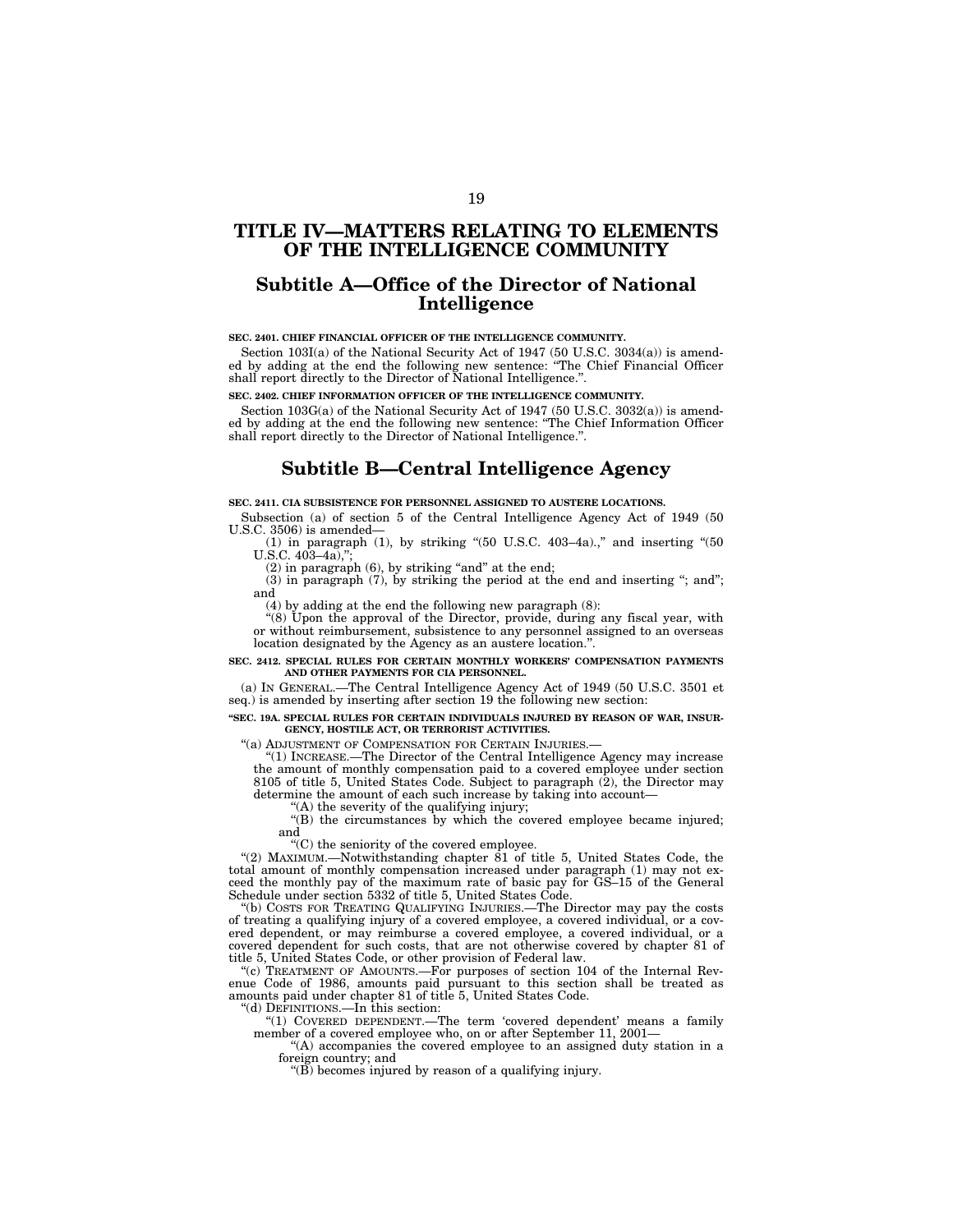''(2) COVERED EMPLOYEE.—The term 'covered employee' means an officer or employee of the Central Intelligence Agency who, on or after September 11, 2001, becomes injured by reason of a qualifying injury.

''(3) COVERED INDIVIDUAL.—The term 'covered individual' means an individual who—

''(A)(i) is detailed to the Central Intelligence Agency from other agencies of the United States Government or from the Armed Forces; or ''(ii) is affiliated with the Central Intelligence Agency, as determined by

the Director; and

''(B) who, on or after September 11, 2001, becomes injured by reason of a qualifying injury.

''(4) QUALIFYING INJURY.—The term 'qualifying injury' means the following:

''(A) With respect to a covered dependent, an injury incurred—

''(i) during war, insurgency, hostile act, or terrorist activities occurring during a period in which the covered dependent is accompanying the covered employee to an assigned duty station in a foreign country; and

''(ii) that was not the result of the willful misconduct of the covered dependent.

''(B) With respect to a covered employee or a covered individual, an injury incurred—

''(i) during war, insurgency, hostile act, or terrorist activities occurring during a period of assignment to a duty station in a foreign country; and

"(ii) that was not the result of the willful misconduct of the covered employee or the covered individual.''.

(b) REGULATIONS.—Not later than 120 days after the date of the enactment of this Act, the Director of the Central Intelligence Agency shall-

(1) prescribe regulations ensuring the fair and equitable implementation of section 19A of the Central Intelligence Agency Act of 1949, as added by subsection (a); and

(2) submit to the congressional intelligence committees such regulations. (c) APPLICATION.—Section 19A of the Central Intelligence Agency Act of 1949, as

added by subsection (a), shall apply with respect to—

(1) payments made to covered employees (as defined in such section) under section 8105 of title 5, United States Code, beginning on or after the date of the enactment of this Act; and

(2) treatment described in subsection (b) of such section 19A occurring on or after the date of the enactment of this Act.

**SEC. 2413. EXPANSION OF SECURITY PROTECTIVE SERVICE JURISDICTION OF THE CENTRAL INTELLIGENCE AGENCY.** 

Subsection (a) of section 15 of the Central Intelligence Act of 1949 (50 U.S.C.  $3515(a)$  is amended-

 $(1)$  in the subsection heading, by striking "POLICEMEN" and inserting "POLICE OFFICERS''; and  $(2)$  in paragraph  $(1)$ -

 $(A)$  in subparagraph  $(B)$ , by striking "500 feet;" and inserting "500 yards;''; and

(B) in subparagraph (D), by striking ''500 feet.'' and inserting ''500 yards.''.

**SEC. 2414. REPEAL OF FOREIGN LANGUAGE PROFICIENCY REQUIREMENT FOR CERTAIN SEN-IOR LEVEL POSITIONS IN THE CENTRAL INTELLIGENCE AGENCY.** 

(a) REPEAL OF FOREIGN LANGUAGE PROFICIENCY REQUIREMENT.—Section 104A of the National Security Act of 1947 (50 U.S.C. 3036) is amended by striking subsection  $(g)$ .

(b) CONFORMING REPEAL OF REPORT REQUIREMENT.—Section 611 of the Intelligence Authorization Act for Fiscal Year 2005 (Public Law 108–487) is amended by striking subsection (c).

# **Subtitle C—Office of Intelligence and Counterintelligence of Department of Energy**

### **SEC. 2421. CONSOLIDATION OF DEPARTMENT OF ENERGY OFFICES OF INTELLIGENCE AND COUNTERINTELLIGENCE.**

(a) IN GENERAL.—Section 215 of the Department of Energy Organization Act (42 U.S.C. 7144b) is amended to read as follows: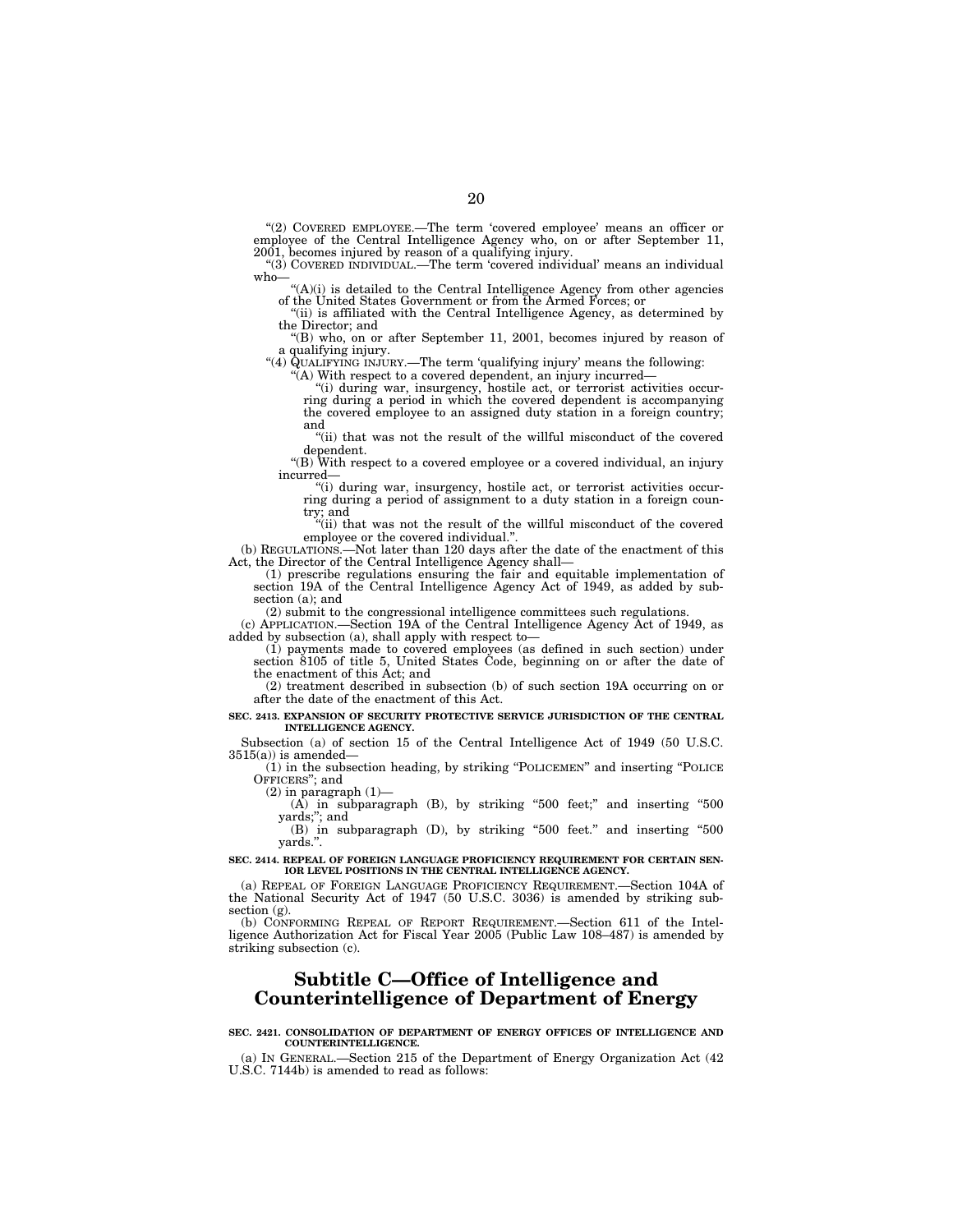''SEC. 215.

"(a) IN GENERAL.—There is in the Department an Office of Intelligence and Counterintelligence. Such office shall be under the National Intelligence Program.

"(b)  $\text{DIRECTOR.}$  -(1) The head of the Office shall be the Director of the Office of Intelligence and Counterintelligence, who shall be an employee in the Senior Executive Service, the Senior Intelligence Service, the Senior National Intelligence Service, or any other Service that the Secretary, in coordination with the Director of National Intelligence, considers appropriate. The Director of the Office shall report directly to the Secretary.

" $(2)$  The Secretary shall select an individual to serve as the Director from among individuals who have substantial expertise in matters relating to the intelligence community, including foreign intelligence and counterintelligence.

''(c) DUTIES.—(1) Subject to the authority, direction, and control of the Secretary, the Director shall perform such duties and exercise such powers as the Secretary may prescribe.

 $\sqrt{\hat{Z}}$  The Director shall be responsible for establishing policy for intelligence and counterintelligence programs and activities at the Department.

''(d) DEFINITIONS.—In this section, the terms 'intelligence community' and 'National Intelligence Program' have the meanings given such terms in section 3 of the National Security Act of 1947 (50 U.S.C. 3003).

(b) CONFORMING REPEAL.—Section 216 of the Department of Energy Organization Act (42 U.S.C. 7144c) is hereby repealed.

(c) CLERICAL AMENDMENT.—The table of contents at the beginning of the Department of Energy Organization Act is amended by striking the items relating to sections  $215$  and  $216$  and inserting the following new item:

''215. Office of Intelligence and Counterintelligence.''.

# **SEC. 2422. ESTABLISHMENT OF ENERGY INFRASTRUCTURE SECURITY CENTER.**

Section 215 of the Department of Energy Organization Act (42 U.S.C. 7144b), as amended by section 2421, is further amended—

(1) by redesignating subsection (d) as subsection (e); and

 $(2)$  by inserting after subsection  $(c)$  the following new subsection  $(d)$ :

"(d) ENERGY INFRASTRUCTURE SECURITY CENTER.— $(1)(A)$  The President shall establish an Energy Infrastructure Security Center, taking into account all appropriate government tools to analyze and disseminate intelligence relating to the security of the energy infrastructure of the United States.

''(B) The Secretary shall appoint the head of the Energy Infrastructure Security Center.

''(C) The Energy Infrastructure Security Center shall be located within the Office of Intelligence and Counterintelligence.

 $(2)$  In establishing the Energy Infrastructure Security Center, the Director of the Office of Intelligence and Counterintelligence shall address the following missions and objectives to coordinate and disseminate intelligence relating to the security of the energy infrastructure of the United States:

''(A) Establishing a primary organization within the United States Government for analyzing and integrating all intelligence possessed or acquired by the United States pertaining to the security of the energy infrastructure of the United States.

''(B) Ensuring that appropriate departments and agencies have full access to and receive intelligence support needed to execute the plans or activities of the agencies, and perform independent, alternative analyses.

'(C) Establishing a central repository on known and suspected foreign threats to the energy infrastructure of the United States, including with respect to any individuals, groups, or entities engaged in activities targeting such infrastructure, and the goals, strategies, capabilities, and networks of such individuals, groups, or entities.

 $\cdot$ <sup>"(D)</sup> Disseminating intelligence information relating to the security of the energy infrastructure of the United States, including threats and analyses, to the President, to the appropriate departments and agencies, and to the appropriate committees of Congress.

"(3) The President may waive the requirements of this subsection, and any parts thereof, if the President determines that such requirements do not materially improve the ability of the United States Government to prevent and halt attacks against the energy infrastructure of the United States. Such waiver shall be made in writing to Congress and shall include a description of how the missions and objectives in paragraph (2) are being met.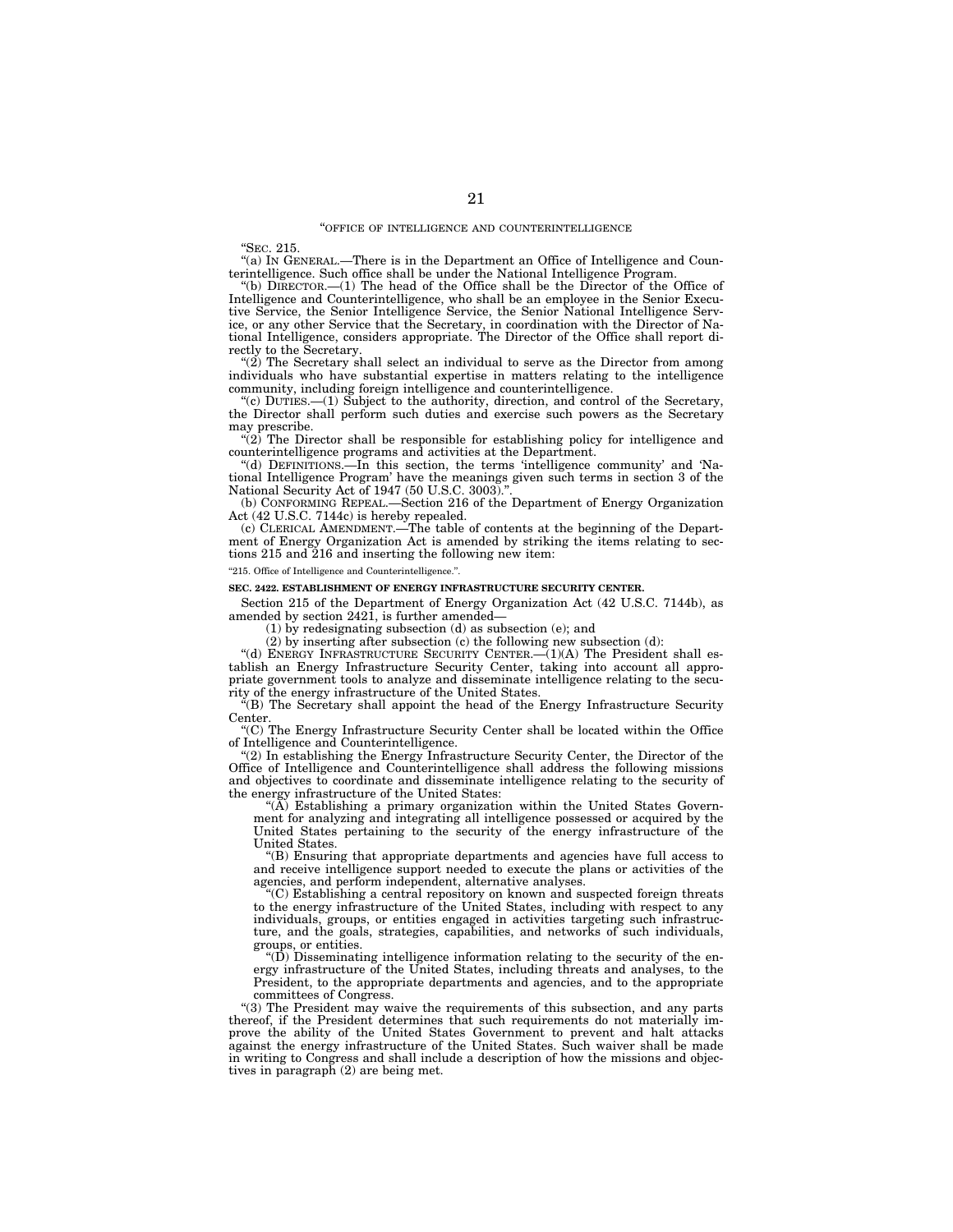"(4) If the President decides not to exercise the waiver authority granted by paragraph (3), the President shall submit to Congress from time to time updates and plans regarding the establishment of an Energy Infrastructure Security Center.''.

**SEC. 2423. REPEAL OF DEPARTMENT OF ENERGY INTELLIGENCE EXECUTIVE COMMITTEE AND BUDGET REPORTING REQUIREMENT.** 

Section 214 of the Department of Energy Organization Act (42 U.S.C. 7144a) is amended—

(1) by striking ''(a) DUTY OF SECRETARY.—''; and

(2) by striking subsections (b) and (c).

# **Subtitle D—Other Elements**

#### **SEC. 2431. COLLOCATION OF CERTAIN DEPARTMENT OF HOMELAND SECURITY PERSONNEL AT FIELD LOCATIONS.**

Not later than 18 months after the date of the enactment of this Act, the Under Secretary of Homeland Security for Intelligence and Analysis shall transfer not less than 40 personnel who are stationed, as of the date of the enactment of this Act, at the Department of Homeland Security headquarters located at Nebraska Avenue Northwest, Washington, District of Columbia, to locations at least 30 miles from such headquarters in order to collocate such personnel with and provide support for Department of Homeland Security operational units from Customs and Border Pro-tection, the Transportation Security Administration, Immigration and Customs Enforcement, or other elements of the Department of Homeland Security.

#### **SEC. 2432. FRAMEWORK FOR ROLES, MISSIONS, AND FUNCTIONS OF DEFENSE INTELLIGENCE AGENCY.**

(a) IN GENERAL.—The Director of National Intelligence and the Secretary of Defense shall jointly establish a framework to ensure the appropriate balance of resources for the roles, missions, and functions of the Defense Intelligence Agency in its capacity as an element of the intelligence community and as a combat support agency. The framework shall include supporting processes to provide for the con-sistent and regular reevaluation of the responsibilities and resources of the Defense Intelligence Agency to prevent imbalanced priorities, insufficient or misaligned re-

sources, and the unauthorized expansion of mission parameters. (b) MATTERS FOR INCLUSION.—The framework required under subsection (a) shall include each of the following:

(1) A lexicon providing for consistent definitions of relevant terms used by both the intelligence community and the Department of Defense, including each of the following:

(A) Defense intelligence enterprise.

(B) Enterprise manager.

(C) Executive agent. (D) Function.

(E) Functional manager.

(F) Mission.

(G) Mission manager.

(H) Responsibility.

(I) Role.

(J) Service of common concern.

(2) An assessment of the necessity of maintaining separate designations for the intelligence community and the Department of Defense for intelligence func-

tional or enterprise management constructs. (3) A repeatable process for evaluating the addition, transfer, or elimination of defense intelligence missions, roles, and functions, currently performed or to be performed in the future by the Defense Intelligence Agency, which includes each of the following:

(A) A justification for the addition, transfer, or elimination of a mission, role, or function.

(B) The identification of which, if any, element of the Federal Government performs the considered mission, role, or function.

(C) In the case of any new mission, role, or functions—

(i) an assessment of the most appropriate agency or element to perform such mission, role, or function, taking into account the resource profiles, scope of responsibilities, primary customers, and existing infrastructure necessary to support such mission, role, or function; and

(ii) a determination of the appropriate resource profile and an identification of the projected resources needed and the proposed source of such resources over the future-years defense program, to be provided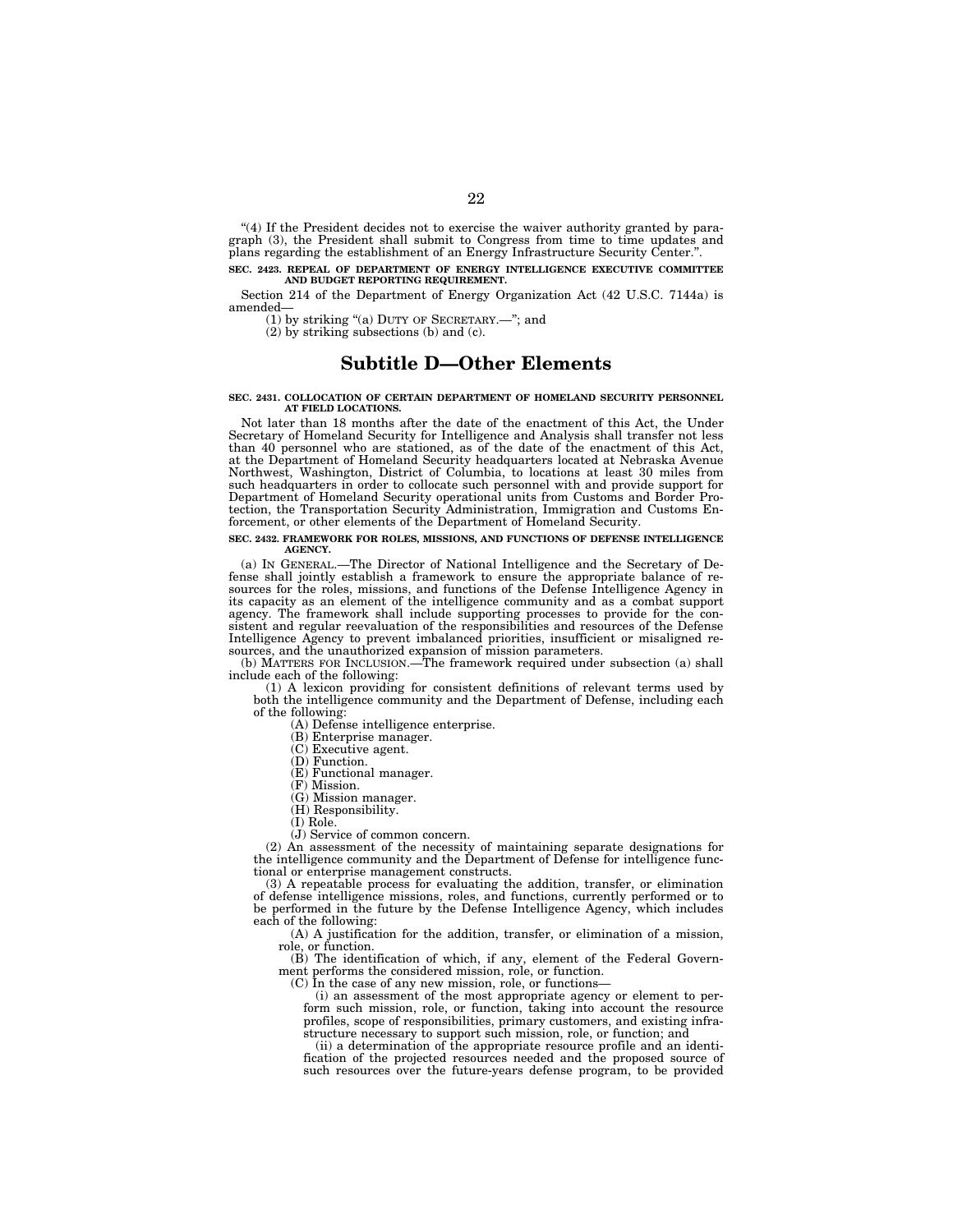in writing to any elements of the intelligence community or the Department of Defense affected by the assumption, transfer, or elimination of any mission, role, or function.

(D) In the case of any mission, role, or function proposed to be assumed, transferred, or eliminated, an assessment, which shall be completed jointly by the heads of each element affected by such assumption, transfer, or elimination, of the risks that would be assumed by the intelligence community and the Department if such mission, role, or function is assumed, transferred, or eliminated.

(E) A description of how determinations are made regarding the funding of programs and activities under the National Intelligence Program and the Military Intelligence Program, including—

(i) which programs or activities are funded under each such Program; (ii) which programs or activities should be jointly funded under both such Programs and how determinations are made with respect to fund-

ing allocations for such programs and activities; and

(iii) the thresholds and process for changing a program or activity from being funded under one such Program to being funded under the other such Program.

### **SEC. 2433. CONSULTATION BY SECRETARY OF DEFENSE WITH DIRECTOR OF NATIONAL IN-TELLIGENCE FOR CERTAIN FUNCTIONS.**

Section 105(b) of the National Security Act of 1947 (50 U.S.C. 3038(b)) is amended in the matter preceding paragraph (1) by inserting ", in consultation with the Director of National Intelligence,'' after ''the Secretary of Defense''.

### **SEC. 2434. CONSTRUCTION OF NATIONAL SECURITY AGENCY EAST CAMPUS BUILDING 3.**

(a) SENSE OF CONGRESS.—It is the sense of Congress that in carrying out the construction at the National Security Agency East Campus, the Director of the National Security Agency should prioritize the consolidation of national intelligence mission activities on such campus and away from disparate leased facilities in the Washington-Baltimore region.

(b) INCREMENTAL CONSTRUCTION OF EAST CAMPUS BUILDING 3.—

(1) IN GENERAL.—The Director of the National Security Agency may provide for the construction of East Campus Building 3, as authorized in section 2102, in increments, subject to annual appropriations, except that the total amount expended on the construction of East Campus Building 3 may not exceed \$775,000,000.

(2) FISCAL YEAR 2019.—The authorization of appropriations for East Campus Building 3 under section 2102 is an authorization to proceed with the construction of East Campus Building 3. The Director of the National Security Agency shall conduct necessary activities during fiscal year 2019 to avoid delays in project completion.

(c) REPORT.—Not later than 180 days after the date of the enactment of this Act, the Director of the National Security Agency shall submit to the congressional intelligence committees a plan for the construction of East Campus Building 4 and East Campus Building 5. Such plan shall include—

(1) a list of commercial leases in the Washington-Baltimore region that could be terminated if Congress authorizes the construction of East Campus Building 4 and East Campus Building 5; and

(2) an analysis of options to accelerate East Campus construction efforts.

**SEC. 2435. ESTABLISHMENT OF ADVISORY BOARD FOR NATIONAL RECONNAISSANCE OFFICE.**  (a) ESTABLISHMENT.—Section 106A of the National Security Act of 1947 (50 U.S.C.

3041a) is amended by adding at the end the following new subsection:

''(d) ADVISORY BOARD.—

''(1) ESTABLISHMENT.—There is established in the National Reconnaissance Office an advisory board (in this section referred to as the 'Board').

''(2) DUTIES.—The Board shall—

''(A) study matters relating to the mission of the National Reconnaissance Office, including with respect to space, overhead reconnaissance, acquisition, and other matters; and

''(B) advise and report directly the Director with respect to such matters. "(3) MEMBERS.-

"(A) NUMBER AND APPOINTMENT. The Board shall be composed of 5 members appointed by the Director from among individuals with demonstrated academic, government, business, or other expertise relevant to the mission and functions of the National Reconnaissance Office.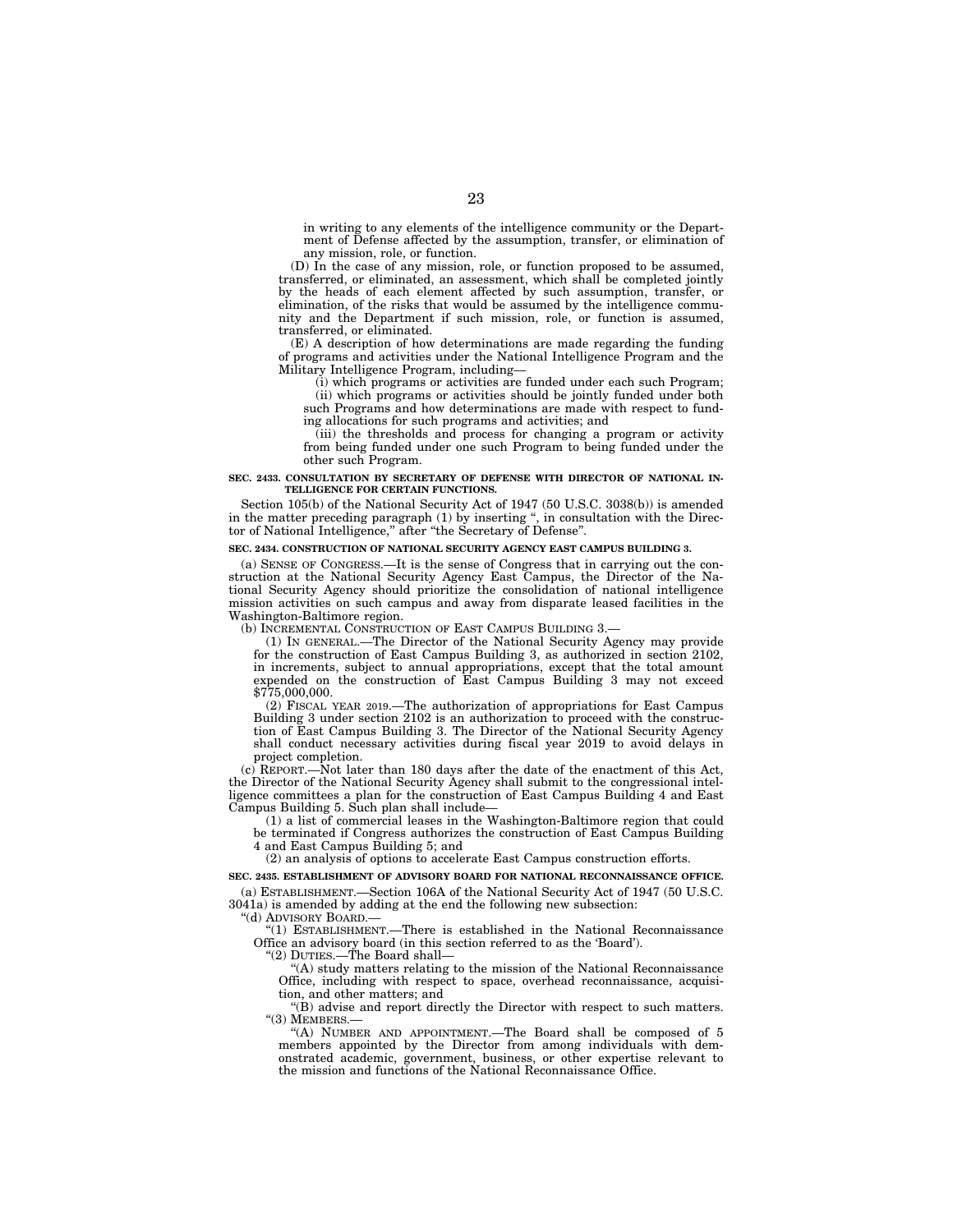''(B) TERMS.—Each member shall be appointed for a term of 2 years. Except as provided by subparagraph (C), a member may not serve more than 3 terms.

''(C) VACANCY.—Any member appointed to fill a vacancy occurring before the expiration of the term for which the member's predecessor was appointed shall be appointed only for the remainder of that term. A member may serve after the expiration of that member's term until a successor has taken office.

''(D) CHAIR.—The Board shall have a Chair, who shall be appointed by the Director from among the members.

''(E) TRAVEL EXPENSES.—Each member shall receive travel expenses, including per diem in lieu of subsistence, in accordance with applicable provisions under subchapter I of chapter 57 of title 5, United States Code.

''(F) EXECUTIVE SECRETARY.—The Director may appoint an executive secretary, who shall be an employee of the National Reconnaissance Office, to support the Board.

"(4) MEETINGS.—The Board shall meet not less than quarterly, but may meet more frequently at the call of the Director.

''(5) REPORTS.—Not later than March 31 of each year, the Board shall submit to the Director and to the congressional intelligence committees a report on the activities of the Board during the preceding year.

''(6) NONAPPLICABILITY OF CERTAIN REQUIREMENTS.—The Federal Advisory Committee Act (5 U.S.C. App.) shall not apply to the Board.''.

(b) INITIAL APPOINTMENTS.—Not later than 180 days after the date of the enactment of this Act, the Director of the National Reconnaissance Office shall appoint the initial 5 members to the advisory board under subsection (d) of section 106A of the National Security Act of 1947 (50 U.S.C. 3041a), as added by subsection (a).

# **TITLE V—REPORTS AND OTHER MATTERS**

### **SEC. 2501. PUBLIC INTEREST DECLASSIFICATION BOARD.**

Section 710(b) of the Public Interest Declassification Act of 2000 (Public Law 106– 567; 50 U.S.C. 3161 note) is amended by striking "2018" and inserting "2028".

#### **SEC. 2502. REPEAL OF CERTAIN REPORTING REQUIREMENTS.**

(a) CORRECTING LONG-STANDING MATERIAL WEAKNESSES.—Section 368 of the Intelligence Authorization Act for Fiscal Year 2010 (Public Law 110–259; 50 U.S.C. 3051 note) is hereby repealed.

(b) ANNUAL REPORT ON INTERACTIONS BETWEEN INTELLIGENCE COMMUNITY AND ENTERTAINMENT INDUSTRY.—Section 308 of the Intelligence Authorization Act for Fiscal Year 2017 (division N of Public Law 115–31; 131 Stat. 813; 50 U.S.C. 3222) is amended by striking subsection (c).

(c) DECLASSIFICATION REVIEW WITH RESPECT TO DETAINEES TRANSFERRED FROM UNITED STATES NAVAL STATION, GUANTANAMO BAY, CUBA.—Section 601 of such Act (division N of Public Law 115–31; 131 Stat. 827) is hereby repealed.

(d) INTERAGENCY THREAT ASSESSMENT AND COORDINATION GROUP.—Section 210D of the Homeland Security Act of 2002 (6 U.S.C. 124k) is amended—

(1) by striking subsection (c); and

(2) by redesignating subsections (d) through (i) as subsections (c) through (h), respectively; and

 $(3)$  in subsection (c), as so redesignated—

(A) in paragraph (8), by striking ''; and'' and inserting a period; and

(B) by striking paragraph (9).

(e) INSPECTOR GENERAL REPORT.—Section 8H of the Inspector General Act of 1978 (5 U.S.C. App.) is amended—

(1) by striking subsection (g); and

 $(2)$  by redesignating subsections  $(h)$  and  $(i)$  as subsections  $(g)$  and  $(h)$ , respectively.

#### **SEC. 2503. NOTIFICATION OF SIGNIFICANT FOREIGN CYBER INTRUSIONS AND ACTIVE MEAS-URES CAMPAIGNS DIRECTED AT ELECTIONS FOR FEDERAL OFFICES.**

(a) DETERMINATIONS OF SIGNIFICANT FOREIGN CYBER INTRUSIONS AND ACTIVE MEASURES CAMPAIGNS.—The Director of National Intelligence, the Director of the Federal Bureau of Investigation, and the Secretary of Homeland Security shall jointly carry out subsection (b) if such Directors and the Secretary jointly determine—

(1) that on or after the date of the enactment of this Act, a significant foreign cyber intrusion or active measures campaign intended to influence an upcoming election for any Federal office has occurred or is occurring; and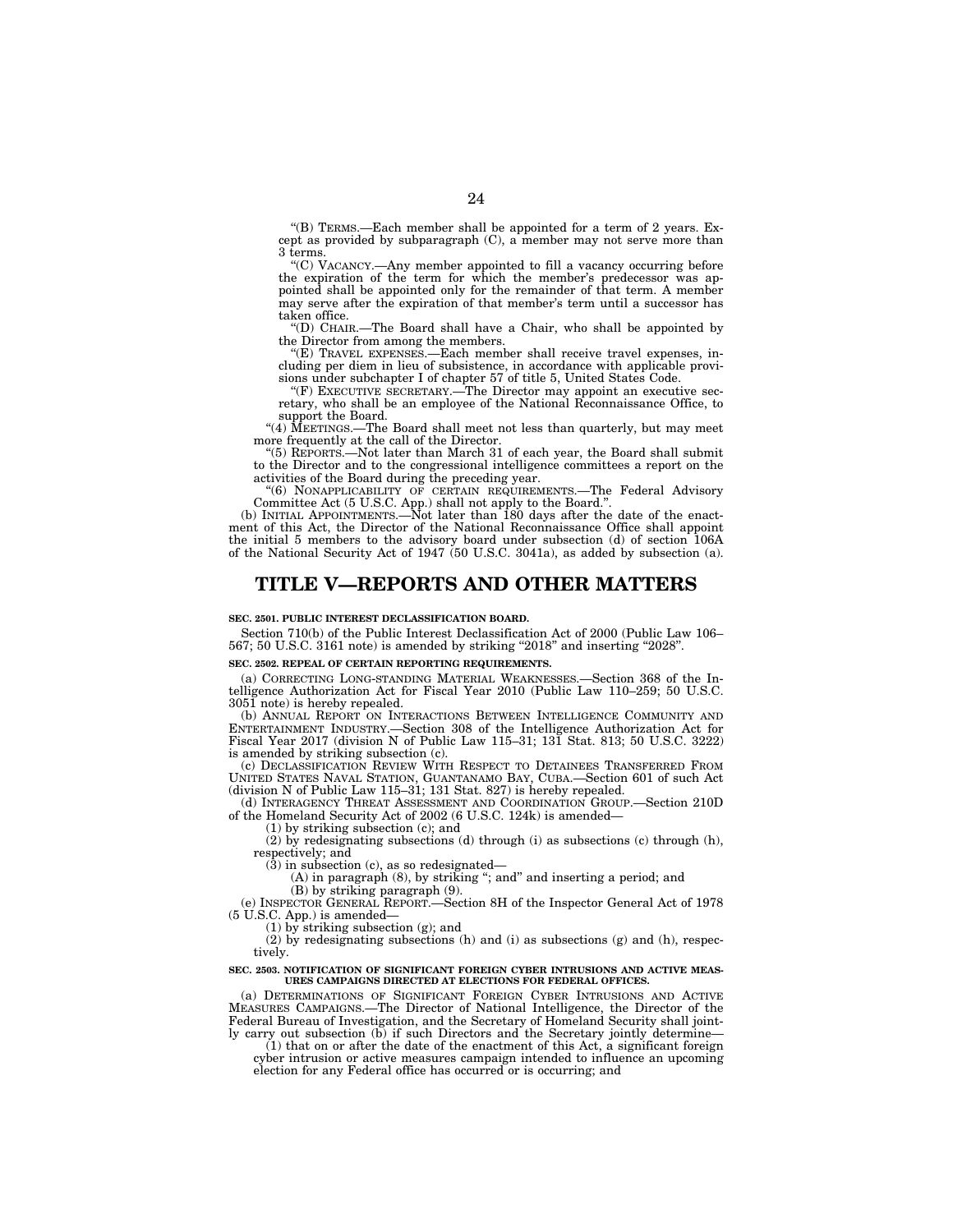(2) with moderate or high confidence, that such intrusion or campaign can be attributed to a foreign state or to a foreign nonstate person, group, or other entity.<br>(b) Briefing.-

(1) IN GENERAL.—Not later than 14 days after making a determination under subsection (a), the Director of National Intelligence, the Director of the Federal Bureau of Investigation, and the Secretary of Homeland Security, shall jointly provide a briefing to the congressional leadership, the congressional intelligence committees and, consistent with the protection of sources and methods, the other appropriate congressional committees. The briefing shall be classified and address, at a minimum, the following:

(A) A description of the significant foreign cyber intrusion or active measures campaign, as the case may be, covered by the determination.

(B) An identification of the foreign state or foreign nonstate person, group, or other entity, to which such intrusion or campaign has been attributed.

(C) The desirability and feasibility of the public release of information

about the cyber intrusion or active measures campaign. (D) Any other information such Directors and the Secretary jointly determine appropriate.

(2) ELECTRONIC ELECTION INFRASTRUCTURE BRIEFINGS.—With respect to a significant foreign cyber intrusion covered by a determination under subsection (a), the Secretary of Homeland Security, in consultation with the Director of National Intelligence and the Director of the Federal Bureau of Investigation, shall offer to the owner or operator of any electronic election infrastructure directly affected by such intrusion, a briefing on such intrusion, including steps that may be taken to mitigate such intrusion. Such briefing may be classified and made available only to individuals with appropriate security clearances.

(3) PROTECTION OF SOURCES AND METHODS.—This subsection shall be carried out in a manner that is consistent with the protection of sources and methods. (c) DEFINITIONS.—In this section:

(1) ACTIVE MEASURES CAMPAIGN.—The term ''active measures campaign'' means a foreign semi-covert or covert intelligence operation.

(2) CANDIDATE, ELECTION, AND POLITICAL PARTY.—The terms ''candidate'', ''election'', and ''political party'' have the meanings given those terms in section 301 of the Federal Election Campaign Act of 1971 (52 U.S.C. 30101).

(3) CONGRESSIONAL LEADERSHIP.—The term ''congressional leadership'' includes the following:

(A) The majority leader of the Senate.

(B) The minority leader of the Senate.

The Speaker of the House of Representatives.

(D) The minority leader of the House of Representatives.

(4) CYBER INTRUSION.—The term ''cyber intrusion'' means an electronic occurrence that actually or imminently jeopardizes, without lawful authority, electronic election infrastructure, or the integrity, confidentiality, or availability of information within such infrastructure.

(5) ELECTRONIC ELECTION INFRASTRUCTURE.—The term ''electronic election infrastructure'' means an electronic information system of any of the following that is related to an election for Federal office:

(A) The Federal Government.

(B) A State or local government.

(C) A political party.

(D) The election campaign of a candidate.

(6) FEDERAL OFFICE.—The term ''Federal office'' has the meaning given that term in section 301 of the Federal Election Campaign Act of 1971 (52 U.S.C. 30101).

(7) HIGH CONFIDENCE.—The term ''high confidence'', with respect to a determination, means that the determination is based on high-quality information from multiple sources.

(8) MODERATE CONFIDENCE.—The term ''moderate confidence'', with respect to a determination, means that a determination is credibly sourced and plausible but not of sufficient quality or corroborated sufficiently to warrant a higher level of confidence.

(9) OTHER APPROPRIATE CONGRESSIONAL COMMITTEES.—The term ''other appropriate congressional committees'' means—

(A) the Committee on Armed Services and the Committee on Homeland Security and Governmental Affairs of the Senate; and

(B) the Committee on Armed Services and the Committee on Homeland Security of the House of Representatives.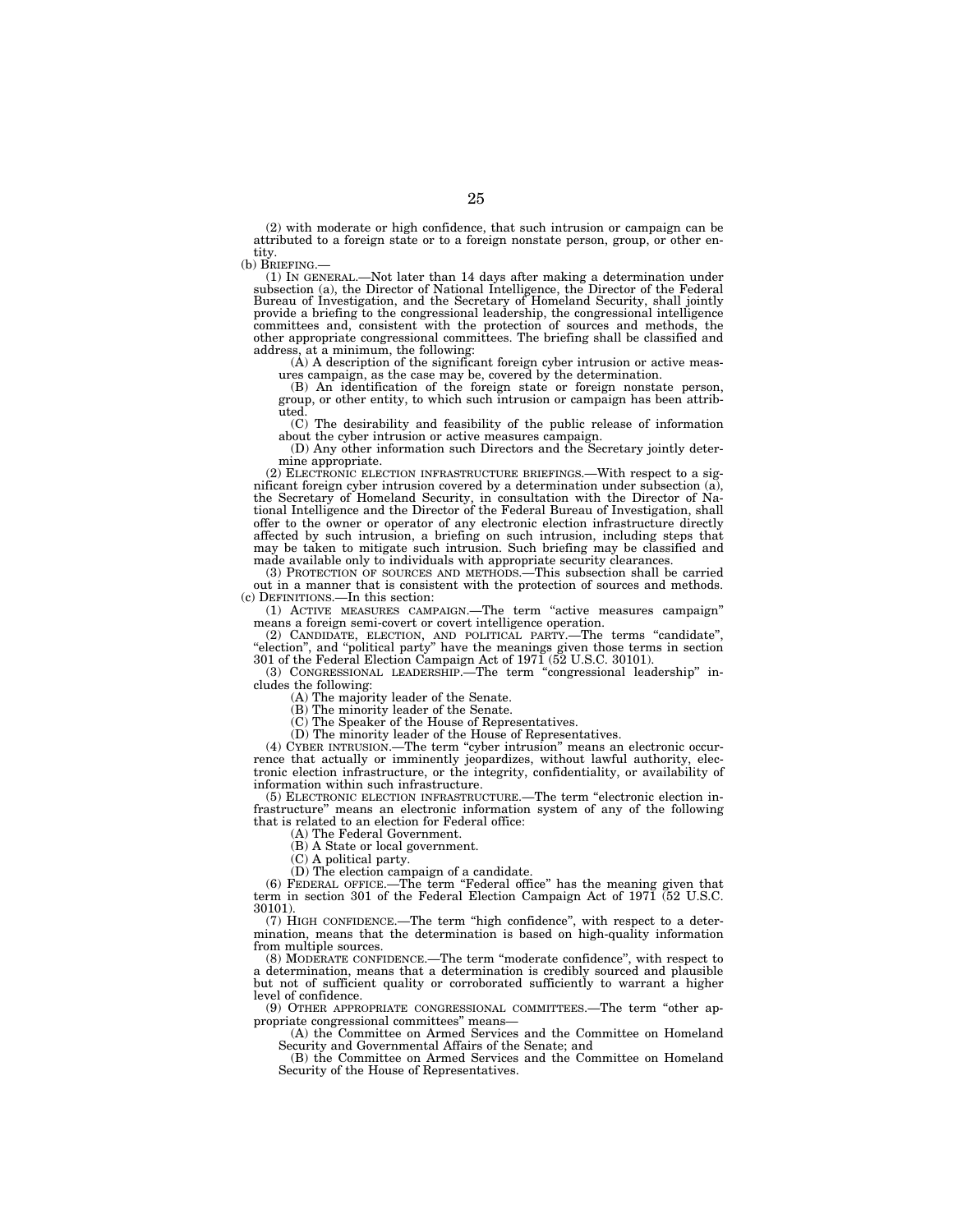#### **SEC. 2504. REPORTS ON INTELLIGENCE COMMUNITY LOAN REPAYMENT AND RELATED PRO-GRAMS.**

(a) SENSE OF CONGRESS.—It is the sense of Congress that—

(1) there should be established, through the issuing of an Intelligence Community Directive or otherwise, an intelligence community-wide program for student loan repayment, student loan forgiveness, financial counseling, and related matters, for employees of the intelligence community;

(2) creating such a program would enhance the ability of the elements of the intelligence community to recruit, hire, and retain highly qualified personnel, including with respect to mission-critical and hard-to-fill positions;

(3) such a program, including with respect to eligibility requirements, should be designed so as to maximize the ability of the elements of the intelligence community to recruit, hire, and retain highly qualified personnel, including with respect to mission-critical and hard-to-fill positions; and

(4) to the extent possible, such a program should be uniform throughout the intelligence community and publicly promoted by each element of the intelligence community to both current employees of the element as well as to prospective employees of the element.<br>(b) REPORT ON POTENTIAL INTELLIGENCE COMMUNITY-WIDE PROGRAM.

 $(1)$  IN GENERAL.—Not later than  $180$  days after the date of the enactment of this Act, the Director of National Intelligence, in cooperation with the heads of the elements of the intelligence community and the heads of any other appro-priate department or agency of the Federal Government, shall submit to the congressional intelligence committees a report on potentially establishing and carrying out an intelligence community-wide program for student loan repayment, student loan forgiveness, financial counseling, and related matters, as described in subsection (a).

(2) MATTERS INCLUDED.—The report under paragraph (1) shall include, at a minimum, the following:

(A) A description of the financial resources that the elements of the intelligence community would require to establish and initially carry out the program specified in paragraph (1).

(B) A description of the practical steps to establish and carry out such

a program. (C) The identification of any legislative action the Director determines necessary to establish and carry out such a program.

(c) ANNUAL REPORTS ON ESTABLISHED PROGRAMS.— (1) IN GENERAL.—The Director of National Intelligence shall annually submit to the congressional intelligence committees a report on the covered programs. Each such report shall include, with respect to the period covered by the report, the following:

(A) The number of personnel from each element of the intelligence community who used each covered program.

(B) The total amount of funds each element expended for each such program.

(C) A description of the efforts made by each element to promote each covered program pursuant to both the personnel of the element of the intelligence community and to prospective personnel.

(2) COVERED PROGRAMS DEFINED.—In this subsection, the term ''covered programs'' means any loan repayment program, loan forgiveness program, financial counseling program, or similar programs, established pursuant to title X of the National Security Act of 1947 (50 U.S.C. 3191 et seq.) or any other provision of law that may be administered or used by an element of the intelligence community.

#### **SEC. 2505. COMPTROLLER GENERAL OF THE UNITED STATES REPORT ON SENIOR EXECU-TIVES OF THE OFFICE OF THE DIRECTOR OF NATIONAL INTELLIGENCE.**

(a) REPORT.—Not later than 180 days after the date of the enactment of this Act, the Comptroller General of the United States shall submit to the congressional intelligence committees a report on the number of Senior Executive Service positions in the Office of the Director of National Intelligence.

(b) MATTERS INCLUDED.—The report under subsection (a) shall include the following:

(1) The number of required Senior Executive Service positions for the Office of the Director of National Intelligence.

(2) Whether such requirements are reasonably based on the mission of the Office.

(3) A discussion of how the levels of the Senior Executive Service positions in the Office compare to the number of senior positions at other elements of the intelligence community.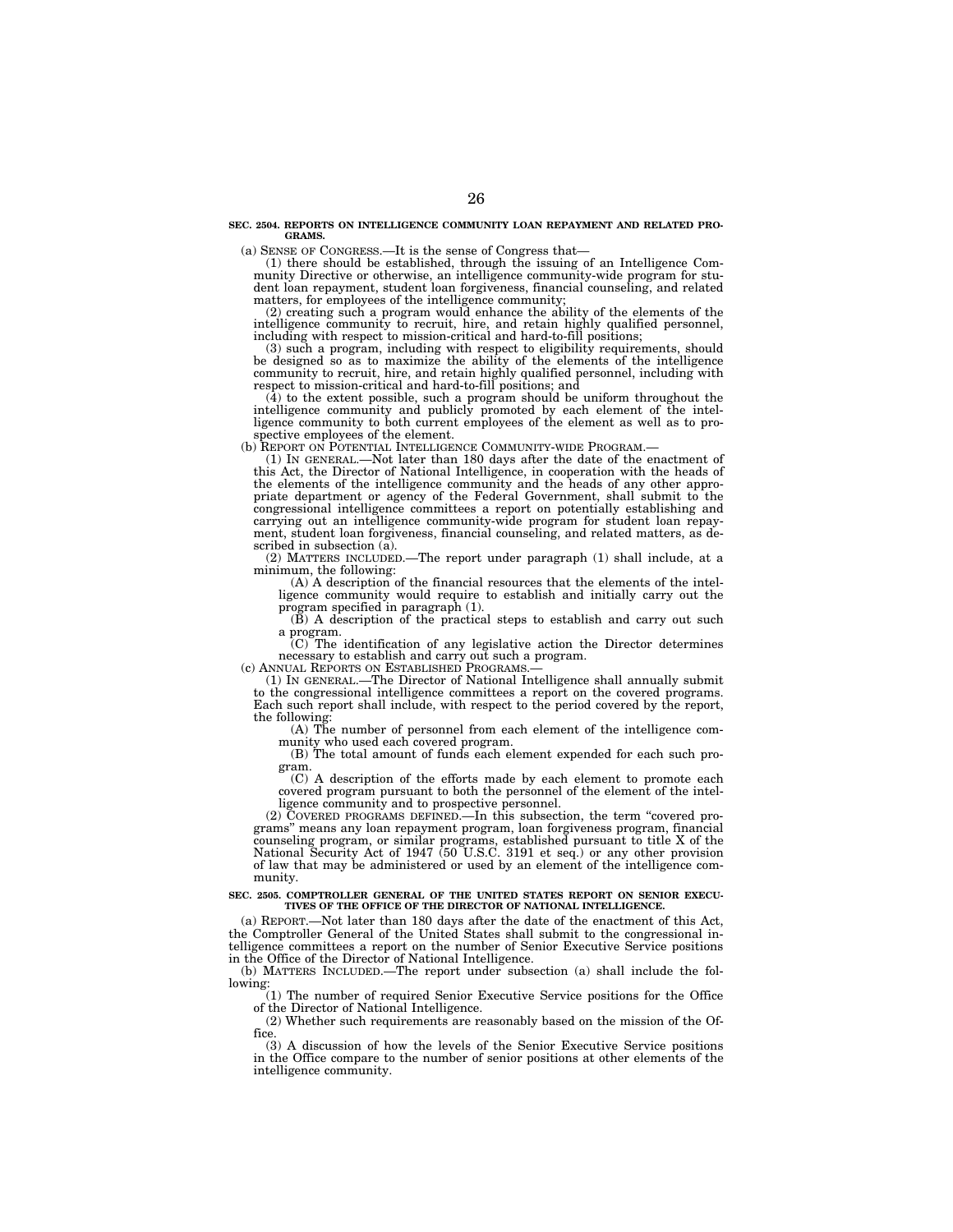(c) COOPERATION.—The Director of National Intelligence shall provide to the Comptroller General any information requested by the Comptroller General to carry out this section by not later than 5 business days after the date on which the Comptroller General makes such request.

(d) SENIOR EXECUTIVE SERVICE POSITION DEFINED.—In this section, the term ''Senior Executive Service position'' has the meaning given that term in section  $3132(a)(2)$  of title 5, United States Code, and includes any position above the GS– 15, step 10, level of the General Schedule under section 5332 of such title.

### **SEC. 2506. BRIEFINGS ON COUNTERINTELLIGENCE ACTIVITIES OF THE FEDERAL BUREAU OF INVESTIGATION.**

(a) QUARTERLY BRIEFINGS.—Not later than 90 days after the date of the enactment of this Act, and on a quarterly basis thereafter, the Director of the Federal Bureau of Investigation shall provide to the congressional intelligence committees a briefing on the counterintelligence activities of the Federal Bureau of Investigation. Such briefings shall include, at a minimum, an overview and update of—

(1) the counterintelligence posture of the Bureau;

(2) matters of counterintelligence concern; and

(3) any other information relating to the counterintelligence activities of the Bureau that the Director determines necessary to keep the congressional intelligence committees fully and currently informed as required by section 501 of the National Security Act of 1947 (50 U.S.C. 3091).

(b) GUIDELINES.—The Director, in coordination with the Attorney General and in consultation with the congressional intelligence committees, shall develop guidelines governing the scope of the briefings provided under subsection (a).

### **SEC. 2507. BRIEFING ON FBI OFFERING PERMANENT RESIDENCE TO SOURCES AND COOPERA-TORS.**

Not later than 30 days after the date of the enactment of this Act, the Director of the Federal Bureau of Investigation shall provide to the congressional intelligence committees a briefing on the ability of the Federal Bureau of Investigation to offer, as an inducement to assisting the Bureau, permanent residence within the United States to foreign individuals who are sources or cooperators in counterintelligence or other national security-related investigations. The briefing shall address the following:

 $(1)$  The extent to which the Bureau may make such offers, whether independently or in conjunction with other agencies and departments of the United States Government, including a discussion of the authorities provided by section  $101(a)(15)(S)$  of the Immigration and Nationality Act (8 U.S.C. 1101(a)(15)(S)), section 7 of the Central Intelligence Agency Act (50 U.S.C. 3508), and any other provision of law under which the Bureau may make such offers.

(2) An overview of the policies and operational practices of the Bureau with respect to making such offers.

 $(3)$  The sufficiency of such policies and practices with respect to inducing individuals to cooperate with, serve as sources for such investigations, or both.

(4) Whether the Director recommends any legislative actions to improve such policies and practices, particularly with respect to the counterintelligence efforts of the Bureau.

### **SEC. 2508. TECHNICAL AND CLERICAL AMENDMENTS TO THE NATIONAL SECURITY ACT OF 1947.**

(a) TABLE OF CONTENTS.—The table of contents at the beginning of the National Security Act of 1947 (50 U.S.C. 3001 et seq.) is amended-

 $(1)$  by inserting after the item relating to section 2 the following new item: ''Sec. 3. Definitions.'';

(2) by striking the item relating to section 107;

(3) by striking the item relating to section 113B and inserting the following new item:

''Sec. 113B. Special pay authority for science, technology, engineering, or mathematics positions.'';

(4) by striking the items relating to sections 202, 203, 204, 208, 209, 210, 211, 212, 213, and 214; and

 $(5)$  by inserting after the item relating to section 311 the following new item: ''Sec. 312. Repealing and saving provisions.''.

(b) OTHER TECHNICAL CORRECTIONS.—Such Act is further amended—

(1) in section 102A—

(A) in subparagraph (G) of paragraph (1) of subsection (g), by moving the margins of such subparagraph 2 ems to the left; and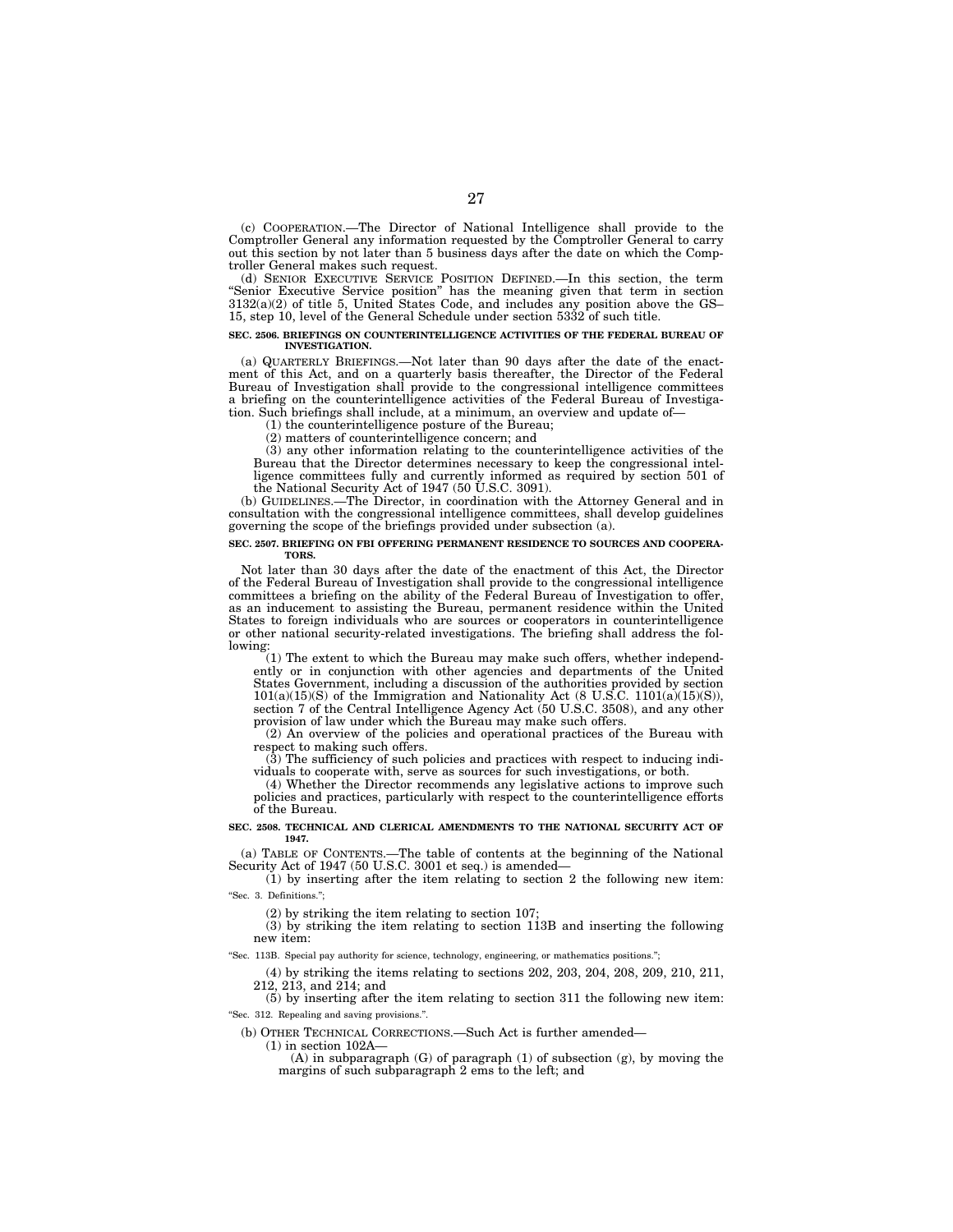(B) in paragraph (3) of subsection (v), by moving the margins of such paragraph 2 ems to the left;

 $(2)$  in section 106–

(A) by inserting "SEC.  $106$ " before "(a)"; and

(B) in subparagraph (I) of paragraph (2) of subsection (b), by moving the margins of such subparagraph 2 ems to the left;

(3) by striking section 107;

 $(4)$  in section 108 $(c)$ , by striking "in both a classified and an unclassified form" and inserting ''to Congress in classified form, but may include an unclassified summary'';

(5) in section 112(c)(1), by striking "section  $103(c)(7)$ " and inserting "section 102A(i)'';

(6) by amending section 201 to read as follows:

#### **''SEC. 201. DEPARTMENT OF DEFENSE.**

''Except to the extent inconsistent with the provisions of this Act or other provisions of law, the provisions of title 5, United States Code, shall be applicable to the Department of Defense.'';

(7) in section 205, by redesignating subsections (b) and (c) as subsections (a) and (b), respectively;

 $(8)$  in section 206, by striking " $(a)$ ";

 $(9)$  in section 207, by striking " $(c)$ ";

(10) in section 308(a), by striking ''this Act'' and inserting ''sections 2, 101, 102, 103, and 303 of this Act'';

(11) by redesignating section 411 as section 312;

(12) in section 503—

(A) in paragraph  $(5)$  of subsection  $(c)$ —

(i) by moving the margins of such paragraph 2 ems to the left; and (ii) by moving the margins of subparagraph (B) of such paragraph 2 ems to the left; and

(B) in paragraph (2) of subsection (d), by moving the margins of such paragraph 2 ems to the left; and

(13) in subparagraph (B) of paragraph (3) of subsection (a) of section 504, by moving the margins of such subparagraph 2 ems to the right.

# **PURPOSE**

The purpose of H.R. 6237 is to authorize the intelligence and intelligence-related activities of the United States Government for Fiscal Years 2018 and 2019. These activities enhance the national security of the United States, support and assist the armed forces of the United States, and support the President in the execution of the foreign policy of the United States.

# CLASSIFIED ANNEXES AND COMMITTEE INTENT

The classified annexes to this report include the classified schedule of authorizations and associated explanatory language for fiscal years 2018 and 2019. The classified annexes are an integral part of this legislation. Each classified annex contains thorough discussions of the issues underlying the funding authorizations found in the classified schedules of authorizations. All intelligence programs discussed in the classified annexes to this report will follow the guidance and limitations set forth therein. The classified schedule of authorizations is incorporated directly into this legislation by virtue of Sections 1102 and 2102, respectively. The classified annexes are available for review by all Members of the House of Representatives, subject to the requirements of clause 13 of rule XXIII of the Rules of the House of Representatives and rule 14 of the Rules of Procedure for the House Permanent Select Committee on Intelligence.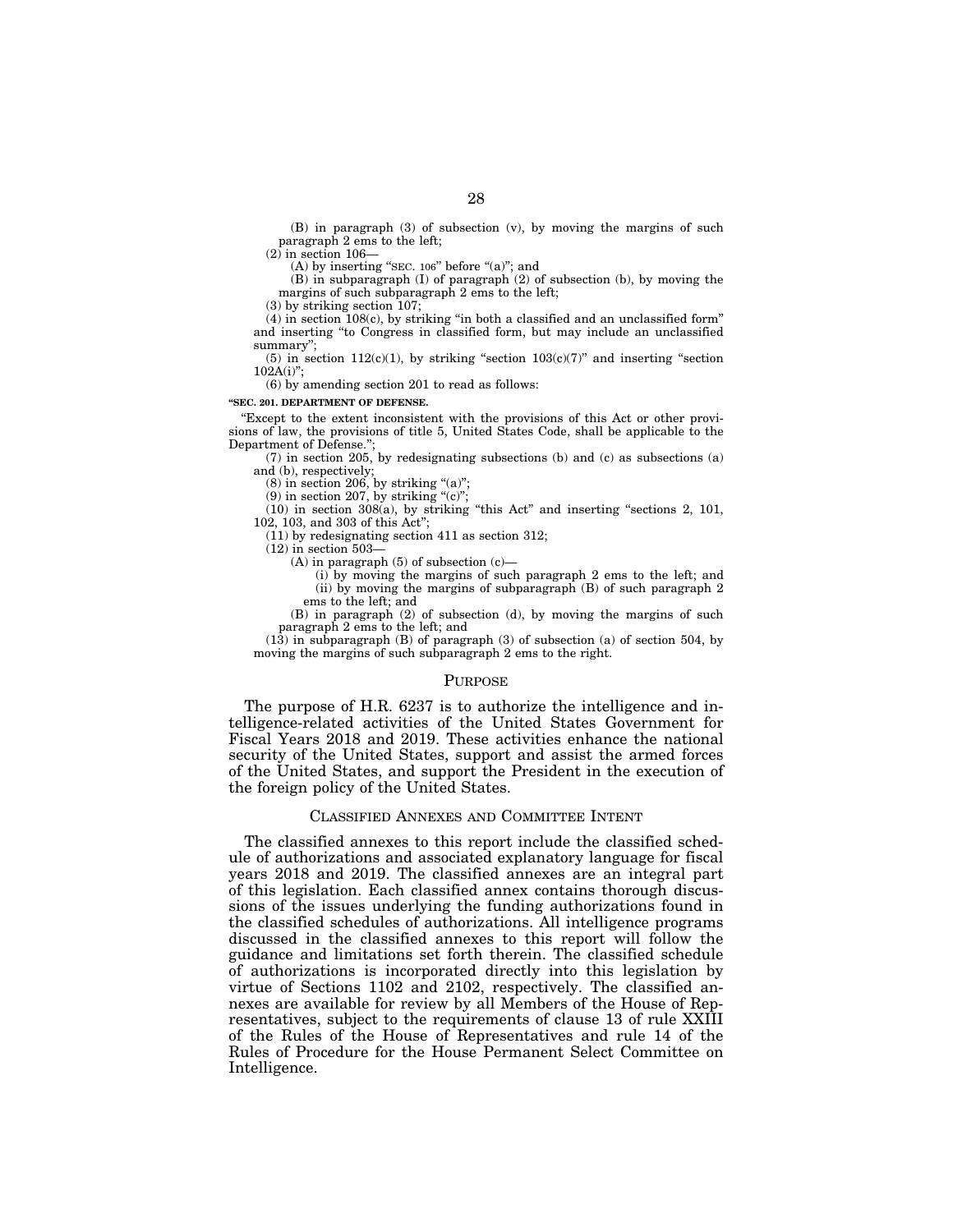# SCOPE OF COMMITTEE REVIEW

The bill authorizes U.S. intelligence and intelligence-related activities within the jurisdiction of the Committee, including the National Intelligence Program (NIP) and the Military Intelligence Program (MIP), the Homeland Security Intelligence Program (HSIP), and the Information Systems Security Program (ISSP). The NIP consists of activities of the Office of the Director of National Intelligence and Central Intelligence Agency, as well as intelligence, intelligence-related, and counterintelligence activities conducted by: the Department of Defense, including the Defense Intelligence Agency, the National Security Agency, the National Geospatial-Intelligence Agency, the National Reconnaissance Office, and certain activities of the Departments of the Army, Navy, and Air Force; the Department of Energy; the Department of Justice, including the Federal Bureau of Investigation and the Drug Enforcement Administration; the Department of Homeland Security, including the U.S. Coast Guard and intelligence elements of DHS; Department of State; and the Department of the Treasury.

# COMMITTEE STATEMENT AND VIEWS

H.R. 6237, the Matthew Young Pollard Intelligence Authorization Act for Fiscal Years 2018 and 2019 (the Act) authorizes the activities of, and funding for, the 17 agencies that comprise the U.S. Intelligence Community (IC). These activities include: deterring nation state adversaries like Russia and China; countering proliferators of weapons of mass destruction; defeating the Islamic State of Iraq and Syria (ISIS) and other terrorist groups; defending against world-wide cyber-attacks; and protecting the Homeland from overseas threats.

The Act authorizes the resources necessary to face these challenges and provides for needed future capabilities. The total funding levels authorized by the classified Schedule of Authorizations are slightly above the Administration's budget request, balancing fiscal discipline and national security. However, the Committee remains concerned that the funding levels specified under current law for Fiscal Year 2020 and beyond could prevent the IC from fully carrying out its missions at a time when the United States and its allies face increasingly complex security challenges.

The provisions of the Act consist of changes to statute and direction to the IC to enable effective, efficient, and constitutional intelligence activities. Because most of the intelligence budget involves classified programs, the bulk of the Committee's recommendations each year are found in the classified annex accompanying the bill. H.R. 6237 funds high-priority initiatives not included in the President's budget request, trims requested increases that lack clear justifications, and reflects the Committee's determinations of which programs represent the best value for intelligence dollars.

Ultimately, H.R. 6237 ensures that during fiscal years 2018 and 2019, the dedicated men and women of the IC have the funding, authorities, and support they need to carry out their mission and keep America safe, while ensuring accountability and strict oversight of intelligence programs and activities.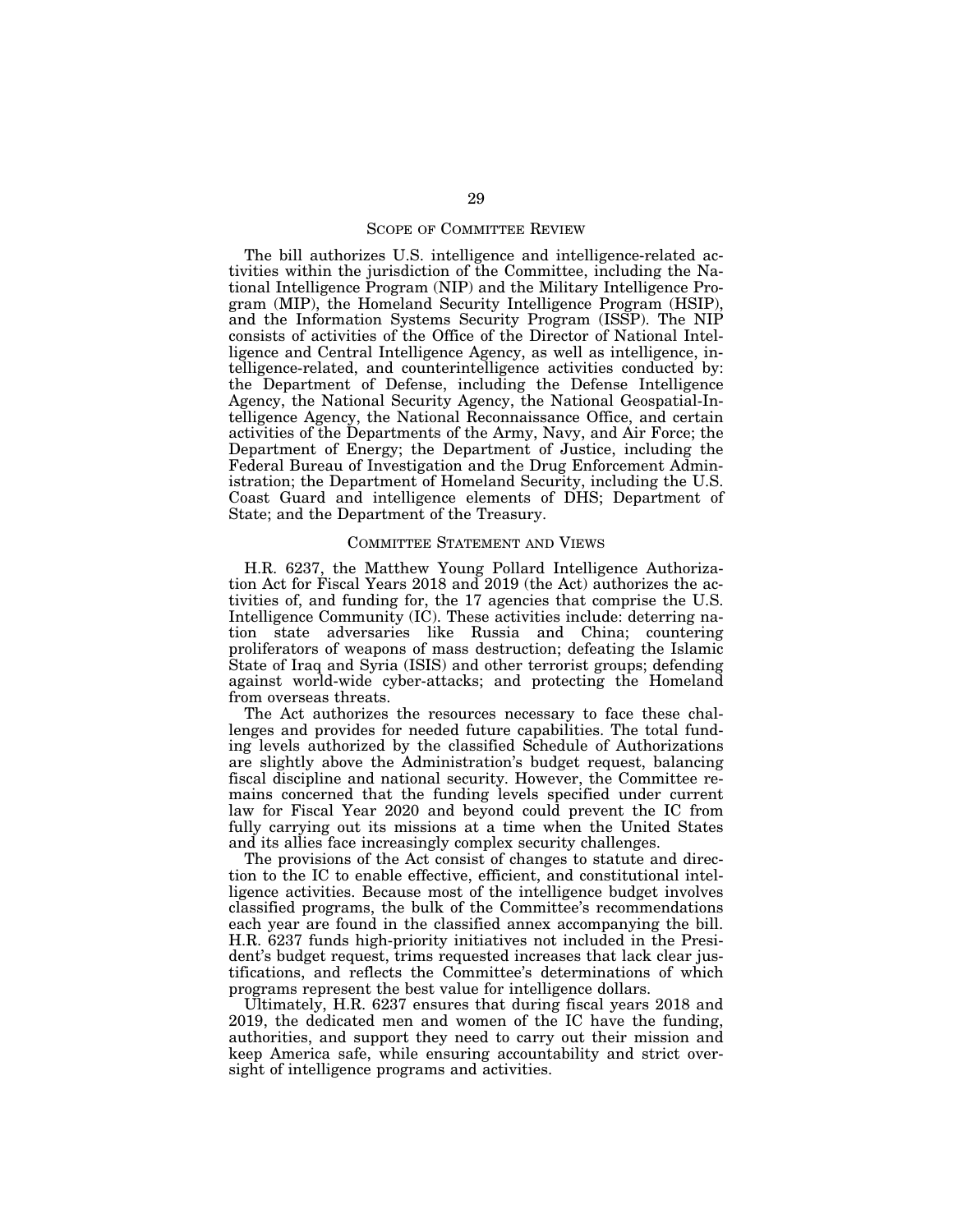The Act is divided into two divisions: Division A and Division B, which contain the FY18 and FY19 Intelligence Authorization Acts, respectively.

# Division A: FY18 Intelligence Authorization Act

# *Management of the intelligence community workforce*

The Committee repeats direction from the Intelligence Authorization Act for Fiscal Year 2017 that the IC elements should build, develop, and maintain a workforce appropriately balanced among its civilian, military, and contractor employees to meet the missions assigned to it in law and by the president. Starting in fiscal year 2019, the Committee will no longer include position ceilings in the annual Schedule of Authorizations.

Section 1103 of the Act includes authority for IC elements to adjust personnel ceilings by three percent, and by ten percent specifically for the purpose of contractor conversions. These flexibilities are temporary management tools that will cease in Fiscal Year 2019, when the IC fully implements the multi-sector workforce initiative.

The Committee looks forward to working with the Office of the Director of National Intelligence (ODNI) as it issues implementation guidelines, sets standards for workforce cost analysis tools, and ensures that Congress retains sufficient insight into IC personnel resources. The Committee also looks forward to working with IC elements as they develop implementation strategies, assess the optimal workforce mix, and use internal controls to validate their workforce decisions.

# *Foreign service officer tour lengths*

Committee members and staff frequently meet with foreign service officers worldwide during oversight travel and recognize the difficulties faced by the Department of State in staffing embassies and consulates with officers with the necessary language and cultural expertise. The Committee believes that the current standard tour length for foreign service officers exacerbates these challenges by moving officers with significant language and cultural experience after only two years of service in each country, and therefore must be lengthened. The Committee further believes that the Department of State could achieve significant cost savings by reducing the number of permanent-changes-of-station and extending the tour length of officers overseas.

Therefore, consistent with H.R. 6271, The Foreign Service Optimization Act of 2016, introduced by Chairman Nunes in the 114th Congress, Section 1501 of the Act amends the Foreign Service Act of 1980 to permit the Secretary of State to allow foreign service officers to serve at an overseas post for a period of not more than six consecutive years. In addition, it requires the Secretary of State, with the assistance of other relevant officials, to require all members of the foreign service who receive language training in Arabic, Farsi, Chinese (Mandarin or Cantonese), Turkish, Korean, and Japanese to serve three successive tours in positions in which the acquired language is both relevant and determined to be a benefit to the Department of State—though the Secretary of State may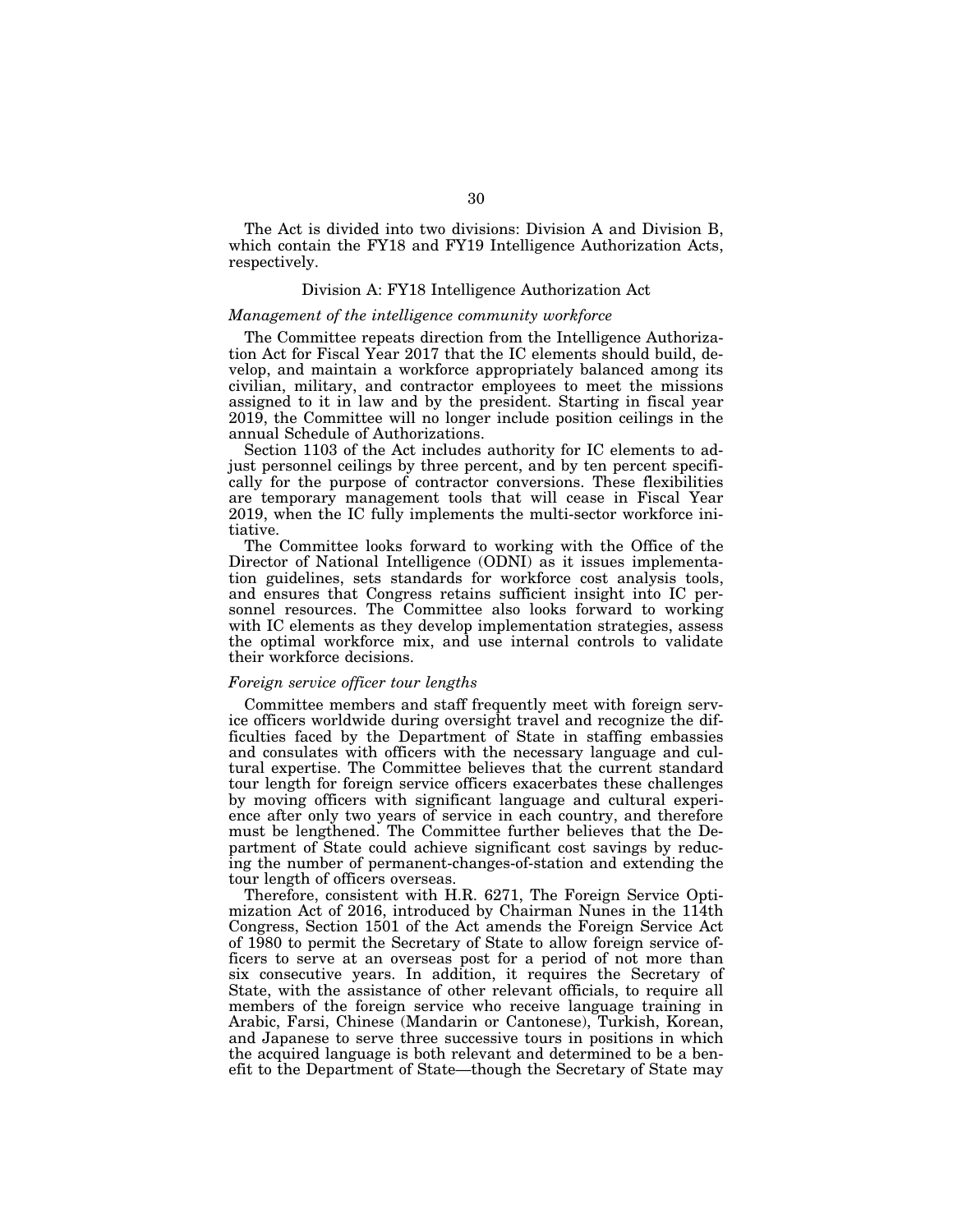waive that requirement for medical or family hardship reasons, or in the interest of national security.

# *Unauthorized disclosures of classified information*

The Committee is concerned by the widespread, recent media reports that purport to contain unauthorized disclosures of classified information. Protecting the nation's secrets from unauthorized disclosure is essential to safeguarding our nation's intelligence sources and methods. An unlawful disclosure of classified information can destroy sensitive collection capabilities and endanger American lives, including those individuals who take great personal risks to assist the United States in collecting vital foreign intelligence.

Federal law prohibits the unauthorized disclosure of classified information, but enforcement is often lacking or inconsistent. Accordingly, the Committee desires to better understand the number of potential unauthorized disclosures discovered and investigated on a routine basis. Moreover, the Committee has little visibility into the number of investigations initiated by each IC agency or the number of criminal referrals to the Department of Justice. Accordingly, Section 1509 of the Act requires all IC agencies to provide the congressional intelligence committee with a semi-annual report of the number of investigations of unauthorized disclosures to journalists or media organizations, including subsequent referrals to the Attorney General.

Additionally, the Committee wishes to better understand the role of Inspectors General (IGs) within elements of the IC, with respect to unauthorized disclosures of classified information at those elements.

Therefore, the Committee directs the IC IG, within 180 days of enactment of this Act, to provide the congressional intelligence committees with a report regarding the role of IGs with respect to investigating unauthorized disclosures. The report shall address: the roles of IC elements' security personnel and law enforcement regarding unauthorized disclosures; the current role of IGs within IC elements regarding such disclosures; what, if any, specific actions could be taken by such IGs to increase their involvement in the investigation of such matters; any laws, rules or procedures that currently prevent IGs from increasing their involvement; and the benefits and drawbacks of increased IG involvement, to include potential impacts to IG's roles and missions.

# *Presidential Policy Guidance*

The Presidential Policy Guidance (PPG) dated May 22, 2013, and entitled ''Procedures for Approving Direct Action Against Terrorist Targets Located Outside the United States and Areas of Active Hostilities'' provides for the participation by elements of the IC in reviews of certain proposed counterterrorism operations. The Committee desires to remain fully and currently informed about the status of the PPG and its implementation.

Therefore, the Committee directs ODNI, within five days of any change to the PPG, or to any successor policy guidance, to submit to the congressional intelligence committees a written notification thereof, that shall include a summary of the change and the specific legal and policy justification(s) for the change.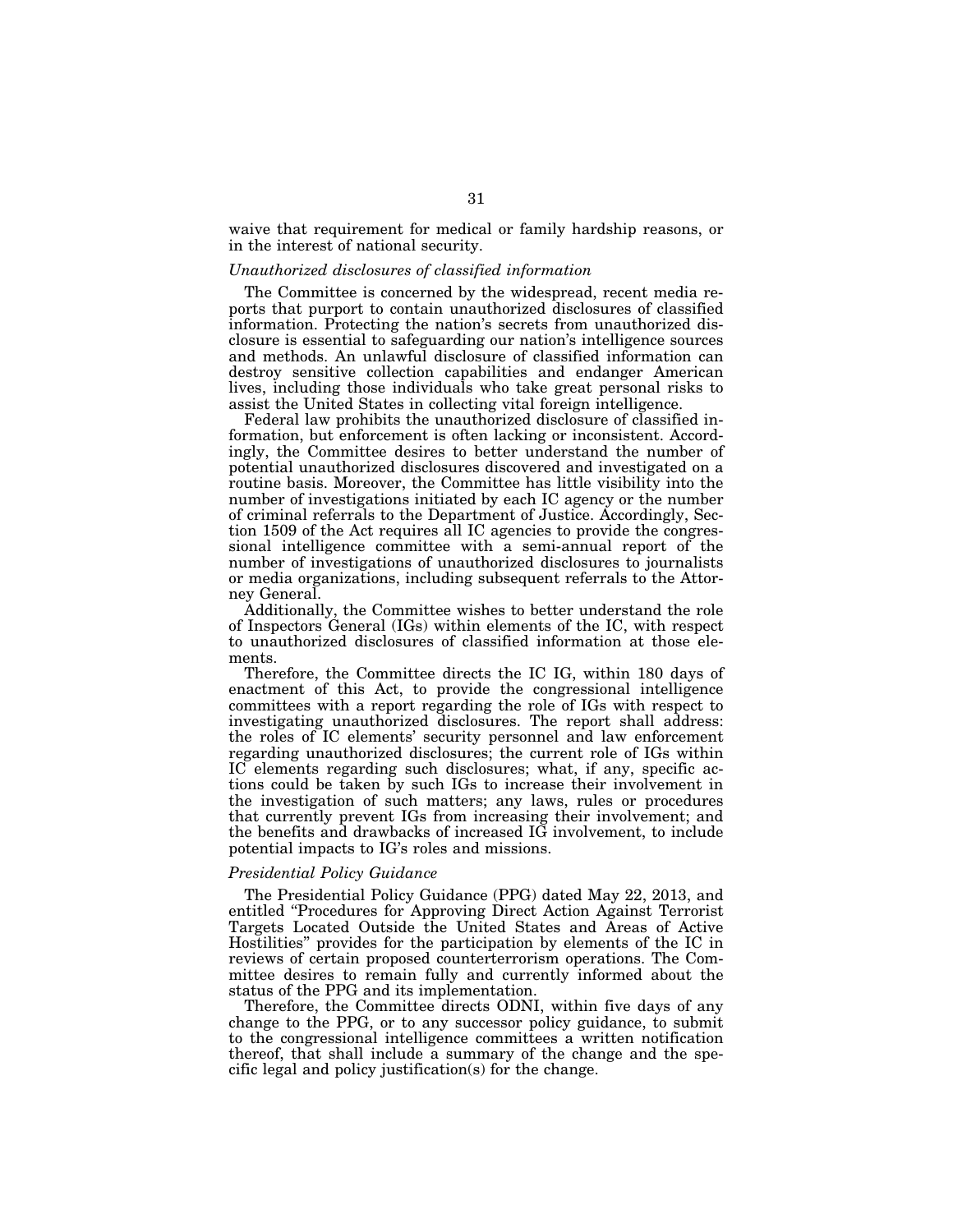# *Centers for Academic Excellence*

The Committee commends the commitment demonstrated by ODNI's Centers for Academic Excellence (CAE) program managers, IC agencies that sponsored CAE interns, and all other personnel who contributed to making the inaugural edition of the CAE Internship Program a reality in summer 2017.

The Committee expects the CAE Program to build on this foundation by showing measurable, swift progress, and ultimately fulfilling Congress's intent that the Program serve as a pipeline of the next generation of IC professionals.

Therefore, the Committee directs that the IC take all viable action to expand the CAE Program by increasing, to the fullest extent possible:

1. The number and racial and gender diversity of CAE interns;

2. The number of CAE academic institutions and their qualified internship candidates participating in the Program; and

3. The number of IC elements that sponsor CAE interns.

# *Report on violent extremist groups*

Violent extremist groups like ISIS continue to exploit the Internet for nefarious purposes: to inspire lone wolves; to spread propaganda; to recruit foreign fighters; and to plan and publicize atrocities. As the former Director of the National Counterterrorism Center (NCTC) has stated publicly:

[W]e need to counter our adversaries' successful use of social media platforms to advance their propaganda goals, raise funds, recruit, coordinate travel and attack plans, and facilitate operations. . . . Our future work must focus on denying our adversaries the capability to spread their messages to at-risk populations that they can reach through the use of these platforms.

Section 403 of the Intelligence Authorization Act for Fiscal Year 2017 required the Director of National Intelligence (DNI), consistent with the protection of sources and methods, to assist public and private sector entities in recognizing online violent extremist content—specifically, by making publicly available a list of insignias and logos associated with foreign extremist groups designated by the Secretary of State. The Committee believes the IC can take further steps.

Therefore, the Committee directs the Director of NCTC, in coordination with appropriate other officials designated by the DNI, within 180 days of enactment of this Act, to brief the congressional intelligence committees on options for a pilot program to develop and continually update best practices for private technology companies to quickly recognize and lawfully take down violent extremist content online.

Such briefing shall address:

1. The feasibility, risks, costs, and benefits of such a program;

2. The U.S. Government agencies and private sector entities that would participate; and

3. Any additional authorities that would be required by the program's establishment.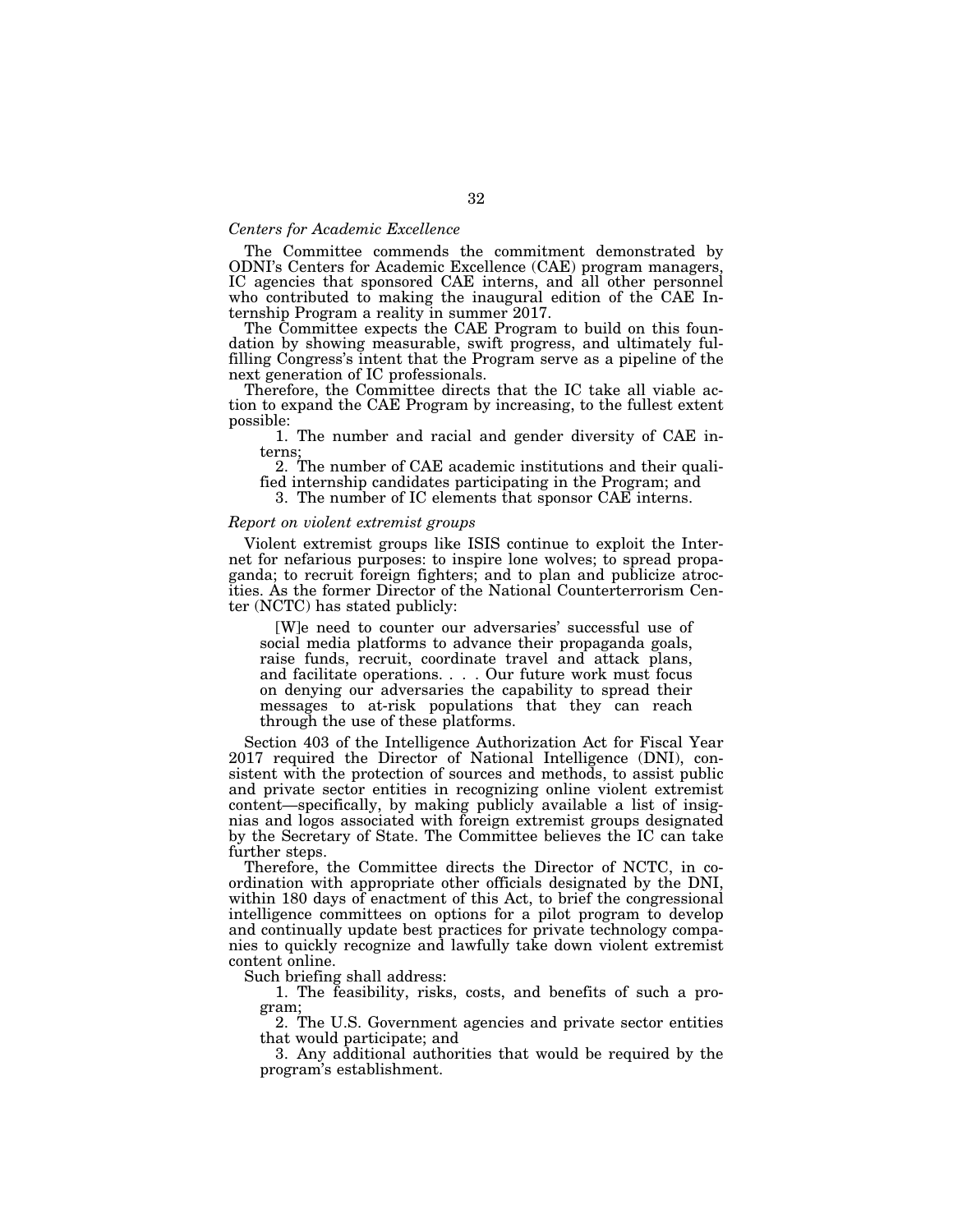# *South China Sea*

The South China Sea is an area of great geostrategic importance to the United States and its allies. However, China's controversial territorial claims and other actions stand to undercut international norms and erode the region's stability. It is thus imperative the United States uphold respect for international law in the South China Sea. Fulfilling that objective in turn will require an optimal intelligence collection posture.

Therefore, the Committee directs the Department of Defense (DoD), in coordination with DNI, within 30 days of enactment of this Act, to brief the congressional intelligence and defense committees on known intelligence collection gaps, if any, with respect to adversary operations and aims in the South China Sea. The briefing shall identify the gaps and whether those gaps are driven by lack of access, lack of necessary collection capabilities or legal or policy authorities, or by other factors. The briefing shall also identify IC judgments that assess which intelligence disciplines would be best-suited to answer the existing gaps, and current plans to address the gaps over the Future Years Defense Program.

# *Improving analytic automation*

The Committee continues to support IC and DoD efforts to gather, analyze, manage, and store large amounts of intelligence, surveillance, and reconnaissance (ISR) data from remote sources. One such effort is the National Geospatial-Intelligence Agency (NGA) program called Expeditionary Large Data Object Repository for Analytics in Deployed Operations. Managing data by making information discoverable to analysts across the globe while reducing storage and analytical access costs are critical steps in the IC and DoD's efforts to leverage commercial best practices in big data analytics. While NGA is at the forefront of such efforts, the Committee is concerned by DoD and IC's slow pace in developing formal requirements for big data analytic capabilities.

The Committee understands DoD faces significant challenges in addressing combatant commanders' ISR requirements, and DoD is investing in new collection capabilities that are producing growing volumes of data. However, investments in ground processing, automation, and alert functions have not kept pace. For example, wide area motion imagery collection capabilities have evolved with technology and are producing extremely valuable ISR data, but processing and integration of this data is labor intensive. DoD continues to struggle to apply commercially-available data analysis and machine learning capabilities. The Committee recognizes that DoD's processing, exploitation and dissemination (PED) shortfalls cannot be addressed without integrating commercial data processing and access techniques, and automating as much of the PED workflow as possible.

Therefore, the Committee directs the Under Secretary of Defense for Intelligence (USD(I)), in coordination with the Secretary of the Army, Secretary of the Air Force, Secretary of the Navy, and the DNI, no later than December 1, 2018, brief the congressional intelligence and defense committees on efforts that allow for rapid adoption of data storage, access, and automated processing and machine learning technologies and techniques.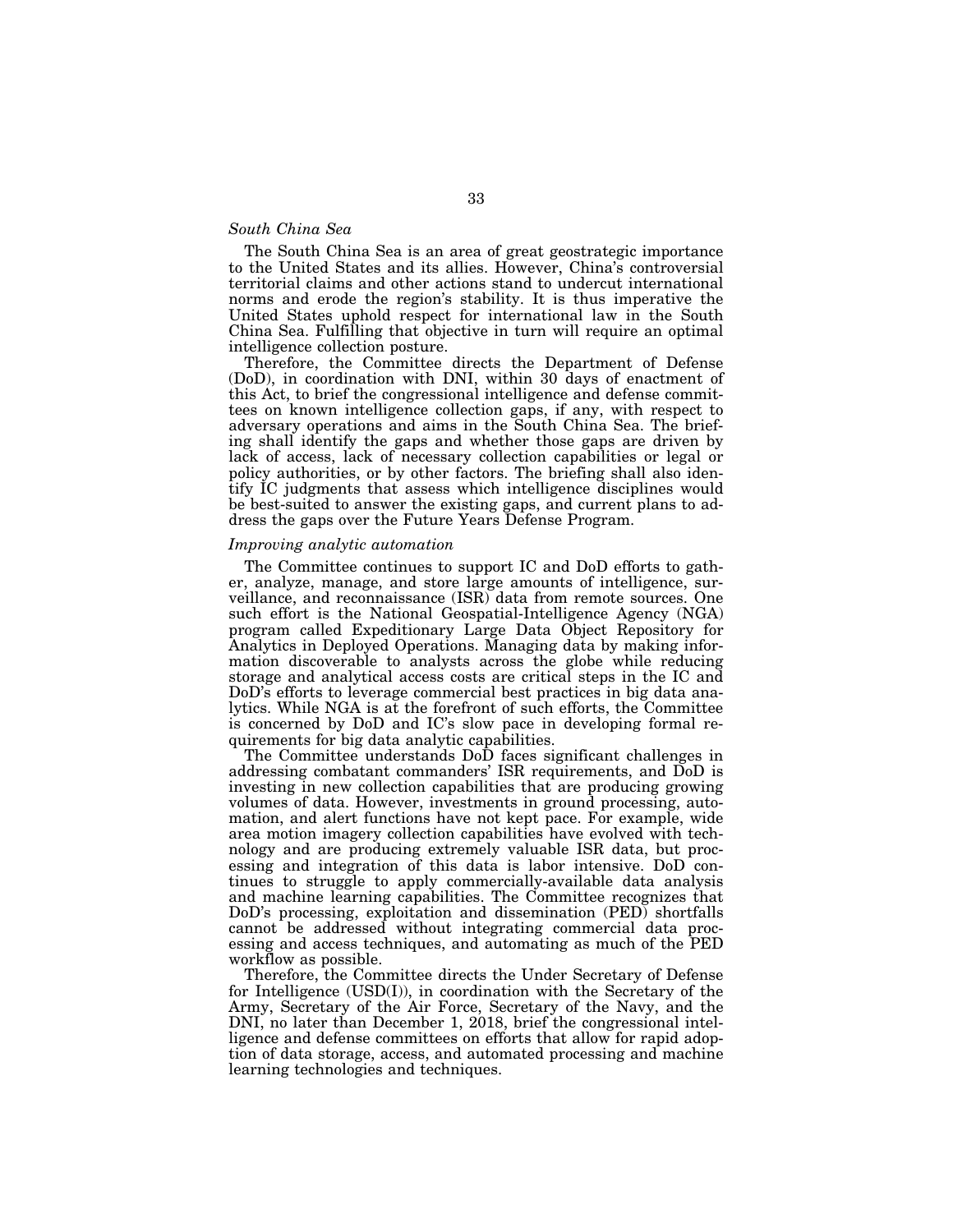# *Project MAVEN*

There has been exponential growth in the volume of data available for DoD intelligence professionals to manage, process, exploit, and disseminate. Analysts are in dire need of tools that will support simultaneous access to, and analysis of, data from a multitude of sources and disciplines.

The massive quantities of available digital data hold significant promise for improving data analytics, producing more actionable intelligence, and contributing to the employment of a more lethal force. It is critical that DoD invest in new technologies that will bring artificial intelligence, deep learning, and computer vision to streamline the process of object detection, identification, and tracking—and allow analysts to focus their valuable cognitive capacity on the hardest and highest priority problems.

The Committee believes Project MAVEN provides DoD with a critical path to the integration of big data, artificial intelligence, and machine learning across the full spectrum of military intelligence to ensure our warfighters maintain advantages over increasingly capable adversaries. Although DoD has taken tentative steps to explore the potential of artificial intelligence, big data, deep learning, and machine learning, the Committee believes Project MAVEN will accelerate DoD's efforts to turn the enormous volume of data available to analysts into actionable intelligence.

Therefore, the Committee directs the Secretary of Defense, in coordination with NGA and other relevant IC and DoD agencies, within 90 days of enactment of this Act, to brief the congressional intelligence and defense committees on Project MAVEN. Such briefing shall address:

1. Schedule and strategy for labeling classified and unclassified data;

2. Algorithm development, production, and deployment strategy;

3. Coordination of integration efforts with other DoD and IC elements;

4. Plan to implement the technologies developed by Project MAVEN technology throughout the defense intelligence enterprise;

5. Additional areas this technological advance can be implemented; and

6. Validated funding requirements and efforts that ensure spending practices are focused and efficient.

# *Report on geospatial commercial activities for basic and applied research and development*

The Committee directs the Director of NGA, in coordination with the DNI, the Director of the Central Intelligence Agency (CIA), and the Director of the National Reconnaissance Office (NRO), within 90 days of enactment of this Act, to submit to the congressional intelligence and defense committees a report on the feasibility, risks, costs, and benefits of providing the private sector and academia, on a need-driven and limited basis—consistent with the protection of sources and methods, as well as privacy and civil liberties—access to data in the possession of the NGA for the purpose of assisting the efforts of the private sector and academia in basic research, applied research, data transfers, and the development of automation,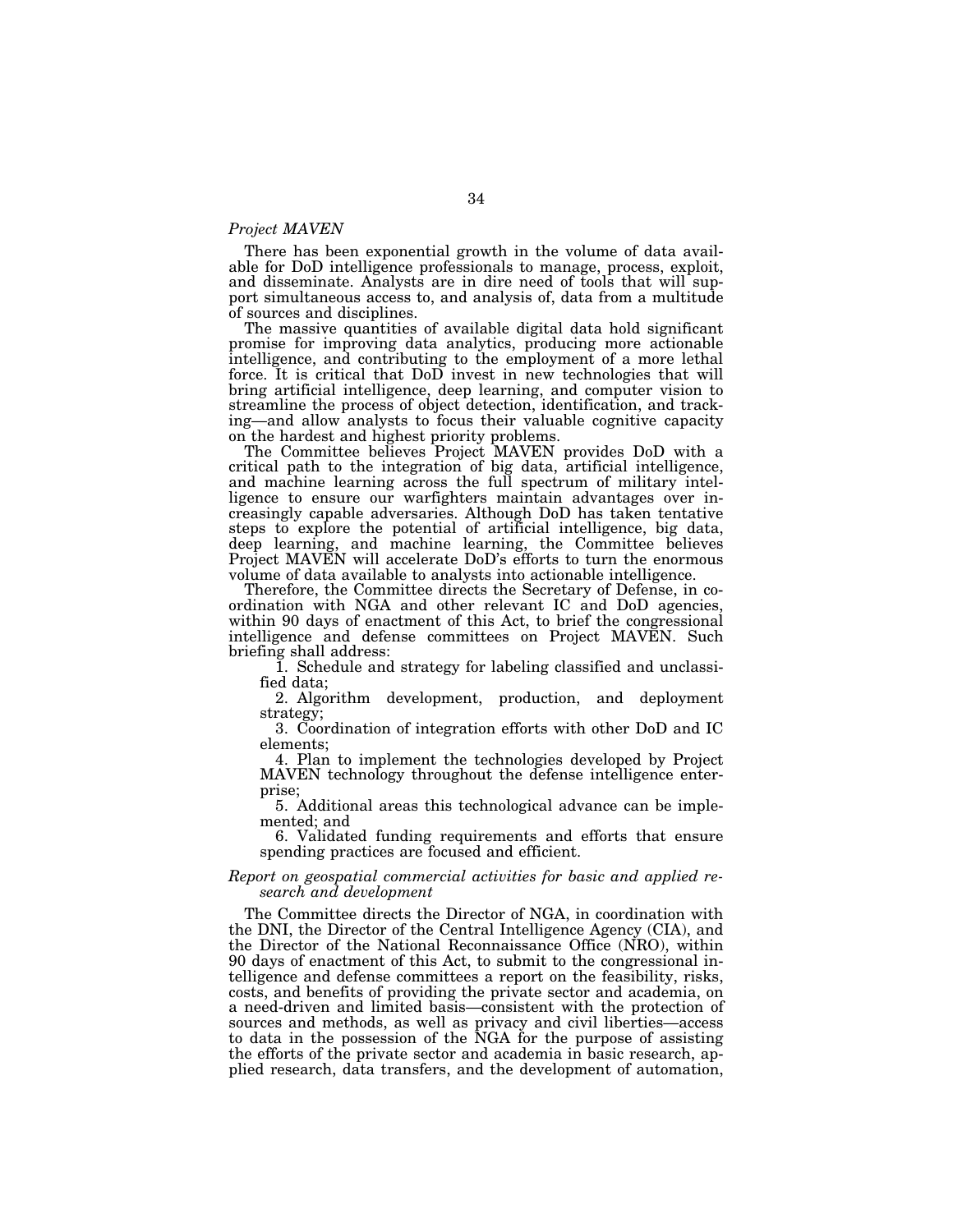artificial intelligence, and associated algorithms. Such report shall include:

1. Identification of any additional authorities the Director of NGA would require to provide the private sector and academia with access to relevant data on a need-driven and limited basis, consistent with applicable laws and procedures relating to the protection of sources, methods, privacy and civil liberties; and

2. Market research to assess the commercial and academic interest in such data and determine likely private-sector entities and institutions of higher education interested in publicprivate partnerships relating to such data.

# *Military Occupational Specialty-to-Degree program*

The Committee supports the Military Occupational Specialty (MOS)-to-Degree program, which is an innovative framework that enables enlisted Marines to receive credits towards an associate's or a bachelor's degree while earning required MOS credentials. The program partners with colleges and universities to map a Marine's experience and training to equivalent credit, and provides Marines with an awareness of tuition assistance and scholarship programs to enable them to complete the remaining credits towards their degree. The Committee encourages the Marine Corps to expand the MOS-to-Degree program through further curriculum development and enhanced management of the program.

Therefore, the Committee directs the Marine Corps Intelligence Activity (MCIA), within 90 days of the enactment of this Act, to brief the congressional intelligence and defense committees on the Marine Corps' progress towards expanding the MOS-to-Degree program.

# *Unmanned aircraft system pilot retention*

The Committee supports the Marine Corps' vision to grow a more diverse, lethal, amphibious, and middleweight expeditionary force by leveraging emerging technologies, particularly in the area of unmanned and manned-unmanned teaming. Additionally, the Committee is enthusiastic about the Marine Corps' efforts to equip operating forces down to the squad level with a Small Unit Remote Scouting System Family of Small Unmanned Aerial Systems (UAS) capable of operating in all weather conditions across the full spectrum of conflict. The Committee is also aware of the service's concept for a Marine Air Ground Task Force Unmanned Expeditionary (MUX) capability.

However, the Committee is concerned with the projected cost and delays associated with developing this new technology and believes the Marine Corps is ill-prepared to address the growing deficiency in expertise and the manpower challenges that will accompany expansion of the unmanned fleet. Based on observations of the Air Force's and Army's efforts, the Committee believes the Marine Corps' UAS programs will experience pilot and maintainer shortages based on inadequate training, lack of reliable equipment, and the absence of incentive.

Therefore, the Committee directs the Deputy Commandant of Aviation, within 120 days of enactment of this Act, to brief the congressional intelligence and defense committees on potential interim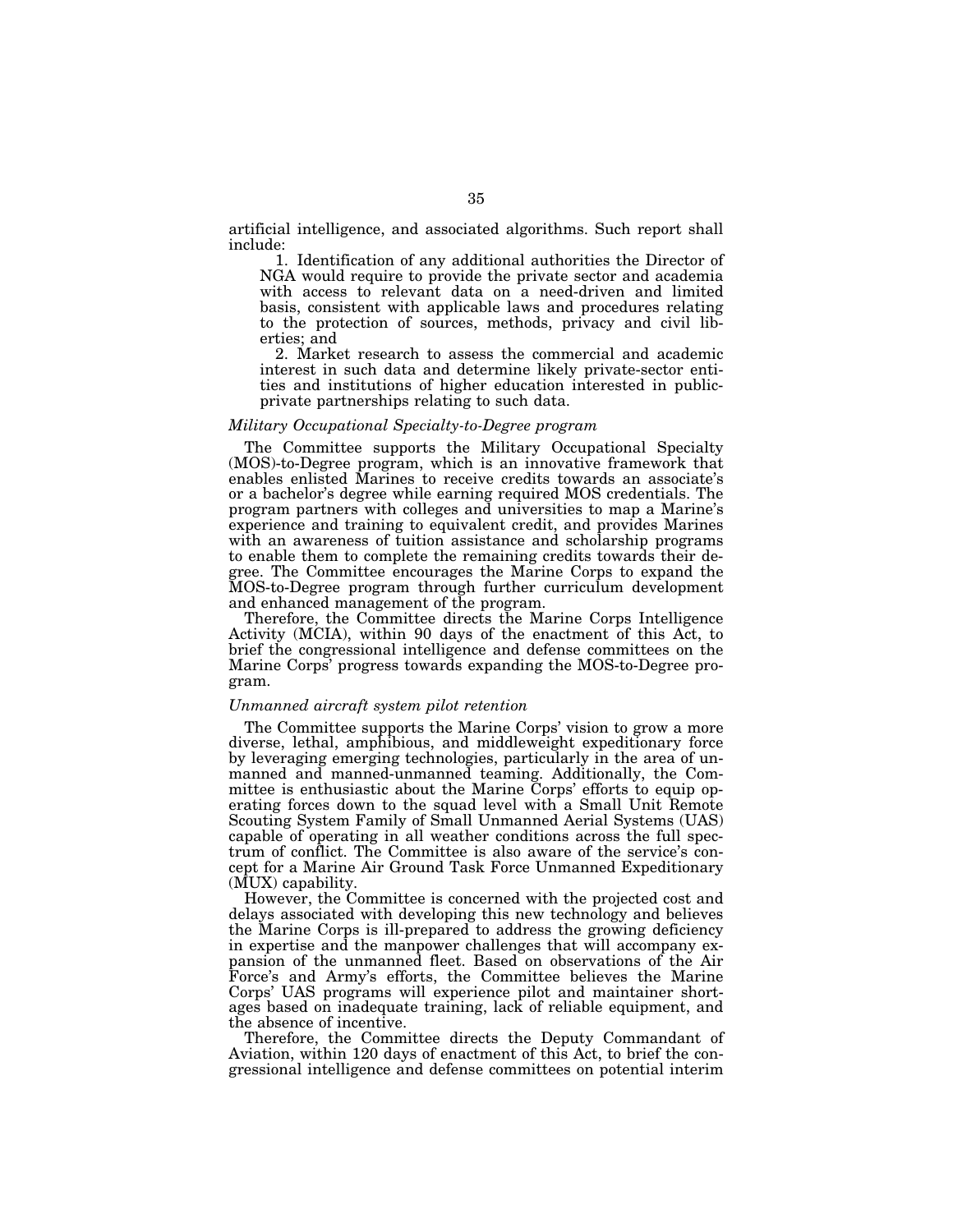solutions to the gap exposed by the long development time for MUX. Such briefing should also address the Marine Corps' UAS talent management plan, including a strategy for pilot retention and a plan to unify unmanned training that will build a base of instructors and encourage the professionalism of the community.

# *Remotely piloted aircraft training strategy*

Consistent with the directive language found in the committee report accompanying H.R. 2810, the House Armed Services Committee (HASC)-passed FY 2018 National Defense Authorization Act (NDAA) (H. Rept. 115–200), the Committee directs the Secretary of the Air Force, no later than September 28, 2018, to brief the congressional intelligence and defense committees on the Air Force's approach to remotely piloted aircraft (RPA) aircrew training, with a particular focus on how the Air Force plans to field simulator capability and training capacity among active and reserve component units supporting RPA operations.

# *Wide-area motion imagery intelligence capability*

Consistent with the directive language found in the committee report accompanying H.R. 2810, the HASC-passed FY 2018 NDAA (H. Rept. 115–200), the Committee directs the Secretary of the Air Force no later than March 1, 2019, to provide to the congressional intelligence and defense committees a report that describes in detail the lifecycle weapon system sustainment and modernization strategy for maintaining an enduring wide-area motion imagery capability for the geographic combatant commanders.

# *MQ–4C Triton unmanned aircraft system*

Consistent with the directive language found in the committee report accompanying H.R. 2810, the HASC-passed FY 2018 NDAA (H. Rept. 115–200), the Committee directs the Secretary of the Navy, no later than November 15, 2018, to brief the congressional intelligence and defense committees on MQ–4C mission execution and tasking, collection, processing, exploitation, and dissemination (TCPED) processes. The briefing shall include or explain:

1. A framework description of the manning, equipping, and training requirements for the MQ–4C system;

2. A description of the baseline architecture of the mission support infrastructure required to support MQ–4C operations;

3. How the Navy plans to support and execute the TCPED processes;

4. How the Navy plans to support flying operations from either line-of-sight or beyond-line-of-sight locations;

5. How many aircraft the Navy plans to dedicate annually to the ISR Global Force Management Allocation Process of the DoD; and

6. How many hours of collection the MQ–4C will be able to provide annually in each of the intelligence disciplines for combatant commanders.

# *E–8C joint surveillance and target attack radar system*

Consistent with the directive language found in the committee report accompanying H.R. 2810, the HASC-passed FY 2018 NDAA (H. Rept. 115–200), the Committee directs the Secretary of the Air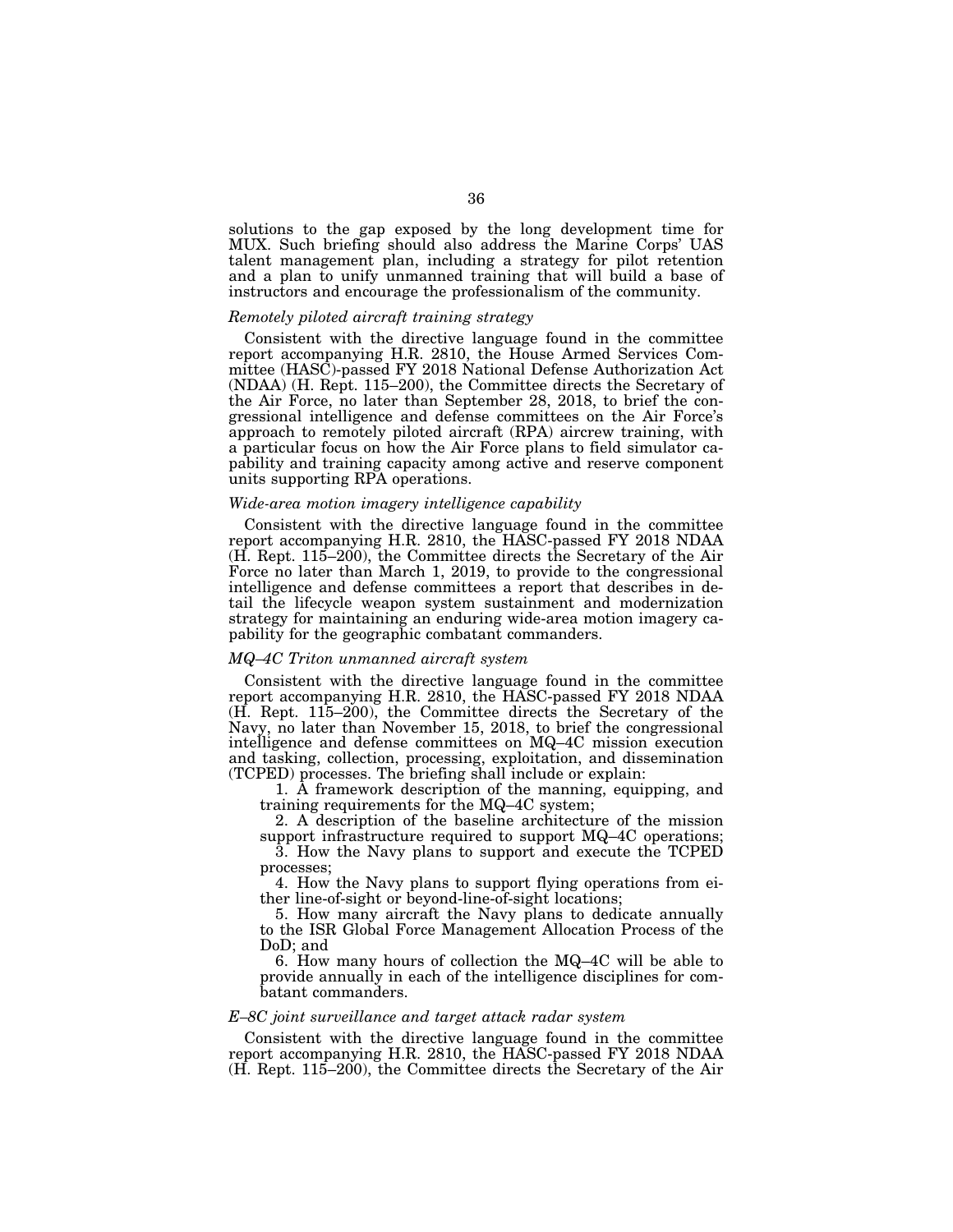Force, no later than March 1, 2019, to provide to the congressional intelligence and defense committees a report that explains in detail all aspects of how and when the Air Force will transition from legacy Joint Surveillance and Target Attack Radar System (JSTARS) aircraft capability to JSTARS recapitalization aircraft capability.

### *Acceleration of Increment 2 of Warfighter Information Network-Tactical program*

Consistent with Section 111 of H.R. 2810, the HASC-passed FY 2018 NDAA, the Committee directs the Secretary of the Army, no later than January 30, 2019, to submit to the congressional intelligence and defense committees a report detailing potential options for the acceleration of procurement and fielding of the Warfighter Information Network-Tactical Increment 2 program.

### *Cost-benefit analysis of upgrades to MQ–9*

Consistent with Section 134 of H.R. 2810, the HASC-passed FY 2018 NDAA, the Committee directs the Secretary of Defense, in coordination with the Secretary of the Air Force, within 180 days of enactment of this Act, to provide the congressional intelligence and defense committees an analysis that compares the costs and benefits of the following:

1. Upgrading fielded MQ–9 Reaper aircraft to a Block 5 configuration; and

2. Proceeding with the procurement of MQ–9B aircraft instead of upgrading fielded MQ–9 Reaper aircraft to a Block 5 configuration.

### *Limitation on divestment of U–2 or RQ–4 aircraft*

The Committee recognizes that both piloted U–2 Dragon Lady and the remotely piloted RQ–4 Global Hawk fleets of aircraft provide essential and extremely sought after high-altitude airborne ISR capabilities for geographic combatant commanders. These platforms have been viewed as competitors for resources, with stakeholders trying to decide which should remain within the Air Force inventory for the long-term.

Although the  $U-2$  and RQ-4 have differing attributes that may make one platform preferable depending on requirements, maintaining both platforms provides critical, complementary capabilities within DoD's portfolio of high-altitude ISR assets. Furthermore, retiring either aircraft would exacerbate an existing and significant capability shortfall in meeting combatant commanders' requirements.

The Committee expects the Secretary of the Air Force to continue current and future modernization efforts and upgrades for the U– 2 and RQ–4 to increase capability, generate synergy, and foster commonality within the high-altitude airborne ISR portfolio. The Committee discourages the Secretary of the Air Force or the Chief of Staff of the Air Force from planning in the future or proposing to Congress any aircraft retirement that would create an ISR capability deficit or capacity shortfalls from existing levels until a sufficient replacement reaches full operational capability.

Therefore, consistent with Section 1034 of H.R. 2810, the HASCpassed FY 2018 NDAA, the Committee directs that none of the funds authorized to be appropriated by the Act, or otherwise made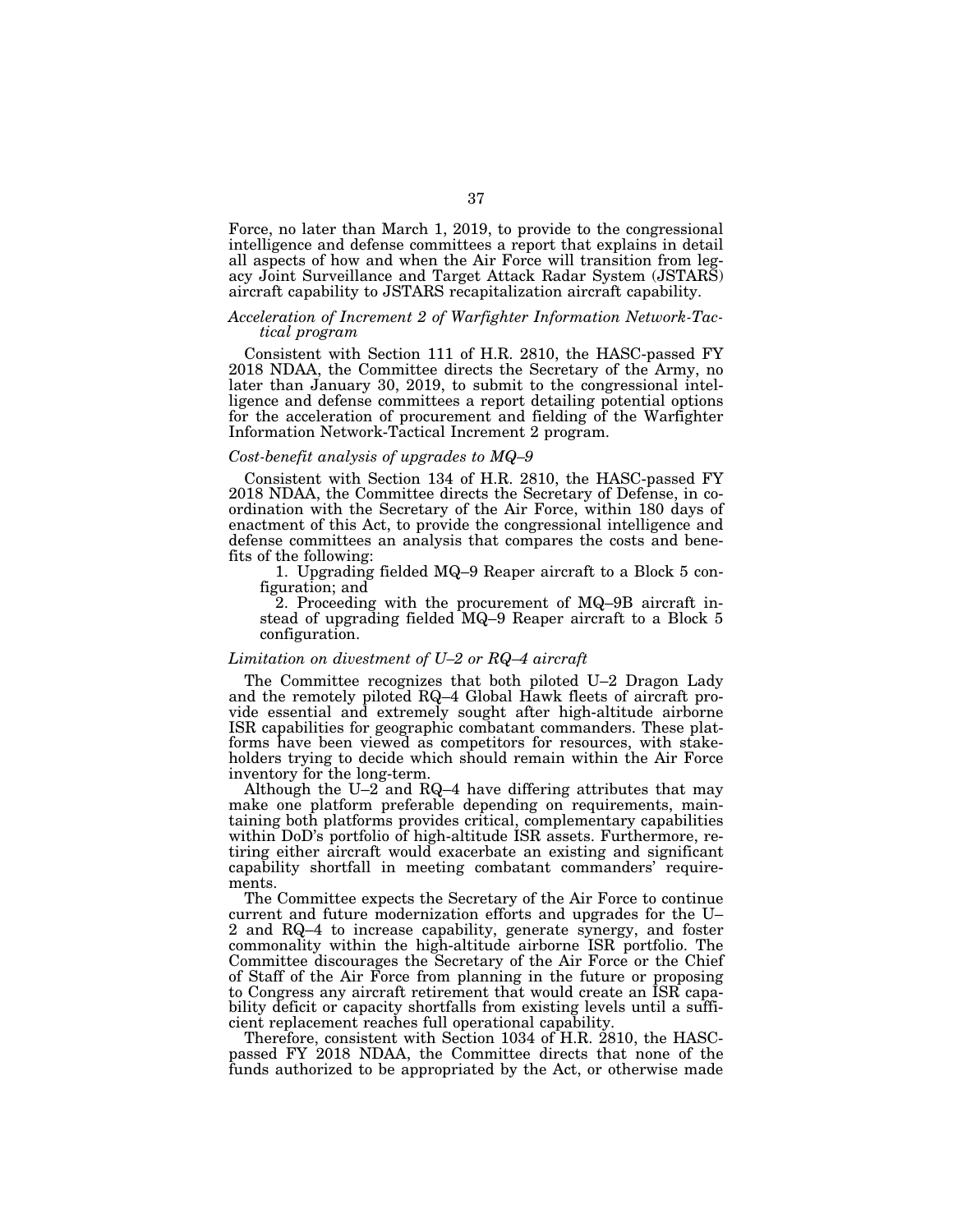available for the DoD for any fiscal year before Fiscal Year 2024, may be obligated or expended to prepare to divest, place in storage, or place in a status awaiting further disposition of the possessing commander any U–2 or RQ–4 aircraft for the DoD. This prohibition shall not apply to an individual U–2 or RQ–4 aircraft that the Secretary of the Air Force determines, on a case-by-case basis, to be non-returnable to flying service due to any mishap, other damage, or being uneconomical to repair.

#### *Nonconventional assisted recovery*

Consistent with Section 1053 of H.R. 2810, the HASC-passed FY 2018 NDAA, the Committee directs the Secretary of Defense, no later than March 1, 2019, to submit to the congressional intelligence and defense committees the written review and assessment of personnel recovery and nonconventional assisted recovery programs. The assessment shall include:

1. An overall strategy defining personnel recovery and nonconventional assisted recovery programs and activities, including how such programs and activities support the requirements of the geographic combatant commanders;

2. A comprehensive review and assessment of statutory authorities, policies, and interagency coordination mechanisms, including limitations and shortfalls, for personnel recovery and nonconventional assisted recovery programs and activities;

3. A comprehensive description of current and anticipated future personnel recovery and nonconventional assisted recovery requirements across the Future Years Defense Program, as validated by the Joint Staff; and

4. An overview of validated current and expected future force structure requirements necessary to meet near-, mid-, and long-term personnel recovery and nonconventional assisted recovery programs and activities of the geographic combatant commanders.

The Committee further directs the Comptroller General of the United States, within 90 days of the date on which the assessment is submitted, to submit to the congressional intelligence and defense committees a review of such assessment.

### Division B: FY19 Intelligence Authorization Act

### *Policy on minimum insider threat standards*

Executive Order 13587 and the National Insider Threat Task Force established minimum insider threat standards. Such standards are required for the responsible sharing and safeguarding of classified information on computer networks while ensuring consistent, appropriate protections for privacy and civil liberties. The Committee understands there are policies in place to attempt implementation of such standards; however, the Committee has found that several elements of the IC have not fully implemented such standards. Therefore, given the several high-profile insider threat issues, the Committee emphasizes the importance of such minimums by statutorily requiring the DNI to establish a policy on minimum insider threat standards, and IC elements should expeditiously establish their own policies and implement the DNI guidance.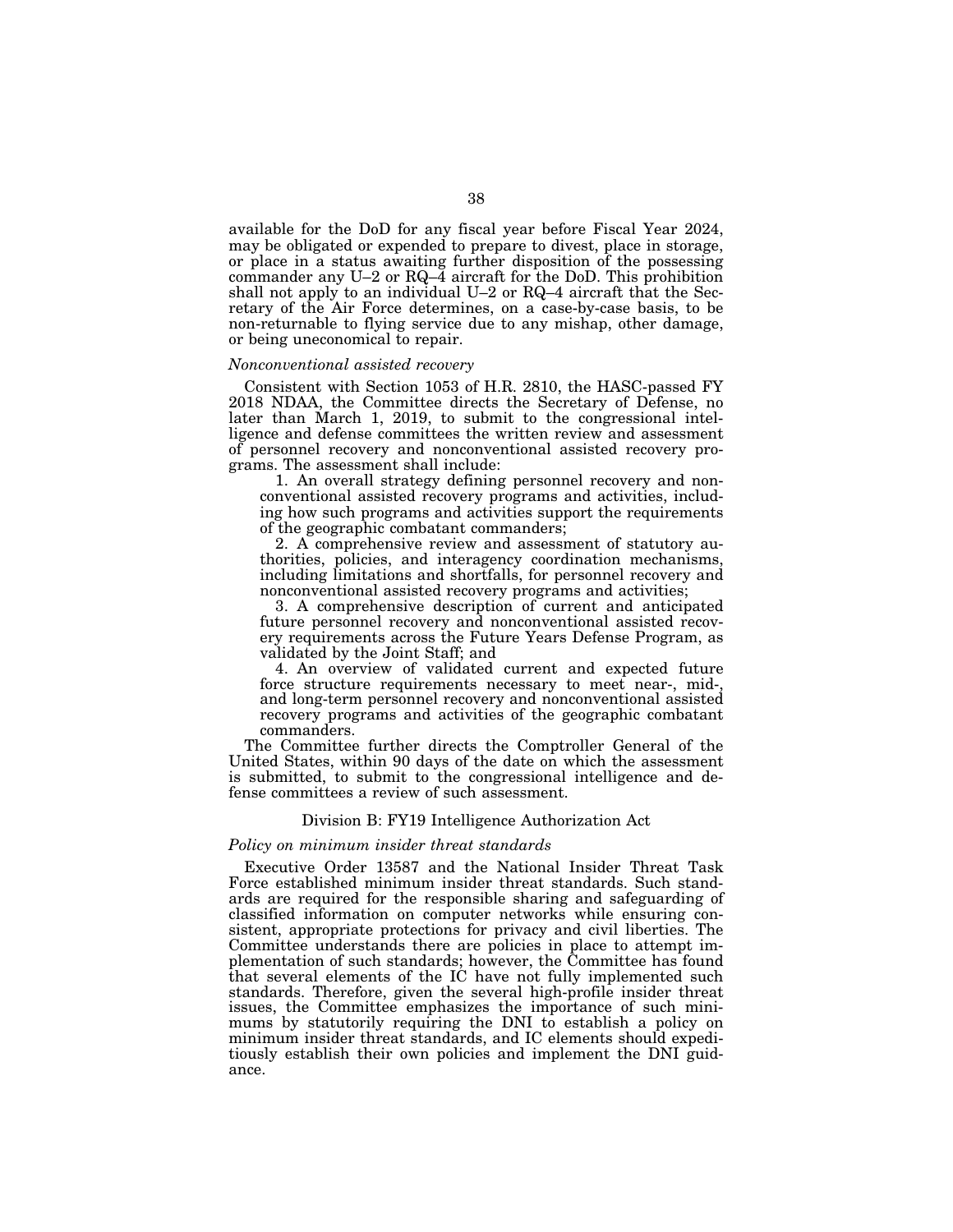Further, consistent with the directive language found in the committee report accompanying H.R. 5515, the HASC-passed FY 2019 NDAA, the Committee directs the Chief Management Officer to provide a briefing to the House Committee on Armed Services and the House Permanent Select Committee on Intelligence by November 1, 2018, on the outcomes of its cost and technical analyses required by this report, and the Department's efforts to implement enterprise-wide programs and policies for insider threat detection, user activity monitoring, and cyber-attack detection and remediation.

### *Intelligence Community Information Technology Environment*

The Committee remains supportive of the goals of Intelligence Community Information Technology Environment (IC ITE) and the importance of the common, secure sharing infrastructure it creates. The Committee further understands that the path to implement a complex, technical environment such as IC ITE needs to be sufficiently flexible and agile. However, the Committee remains concerned with the lack of consistency and substance in previous reports and briefings on IC ITE. Therefore, Section 2307 statutorily requires a long-term roadmap, business plan, and security plan that shall be reported to the Committee at least quarterly with additional notifications as necessary.

### *Intelligence Community Chief Financial Officer*

The Chief Financial Officers (CFO) Act of 1990 mandated best practices for decision-making and accountability, as well as improved decision-makers' access to reliable and timely financial and performance information. The CFO Act, as amended, requires that the chief financial officers of 24 departments and agencies ''report directly to the head of the agency regarding financial management matters." Section 2401 brings the ODNI in line with the best practices implemented in the CFO Act.

### *Intelligence Community Chief Information Officer*

As codified in 44 U.S.C. 3506(a)(1)(A), each federal agency head is responsible for "carrying out the information resources management activities to improve agency productivity, efficiency, and effectiveness.'' Accordingly, Section 2402 expresses the Committee's intent to emphasize the importance of the IC Chief Information Officer (CIO), as defined in 50 U.S.C. 3032(a), in assisting the DNI with information resource management by requiring the IC CIO to directly report to the DNI.

### *Central Intelligence Agency subsistence for personnel assigned to austere locations*

Section 2411 permits the Director of the CIA to allow subsistence for personnel assigned to austere locations. Although the statute does not define ''austere,'' the Committee believes that utilization of this authority should be minimal. Therefore, within 180 days after the enactment of this Act, the CIA shall brief the congressional intelligence committees on the CIA's definition of ''austere'' and the CIA regulations in place governing this authority.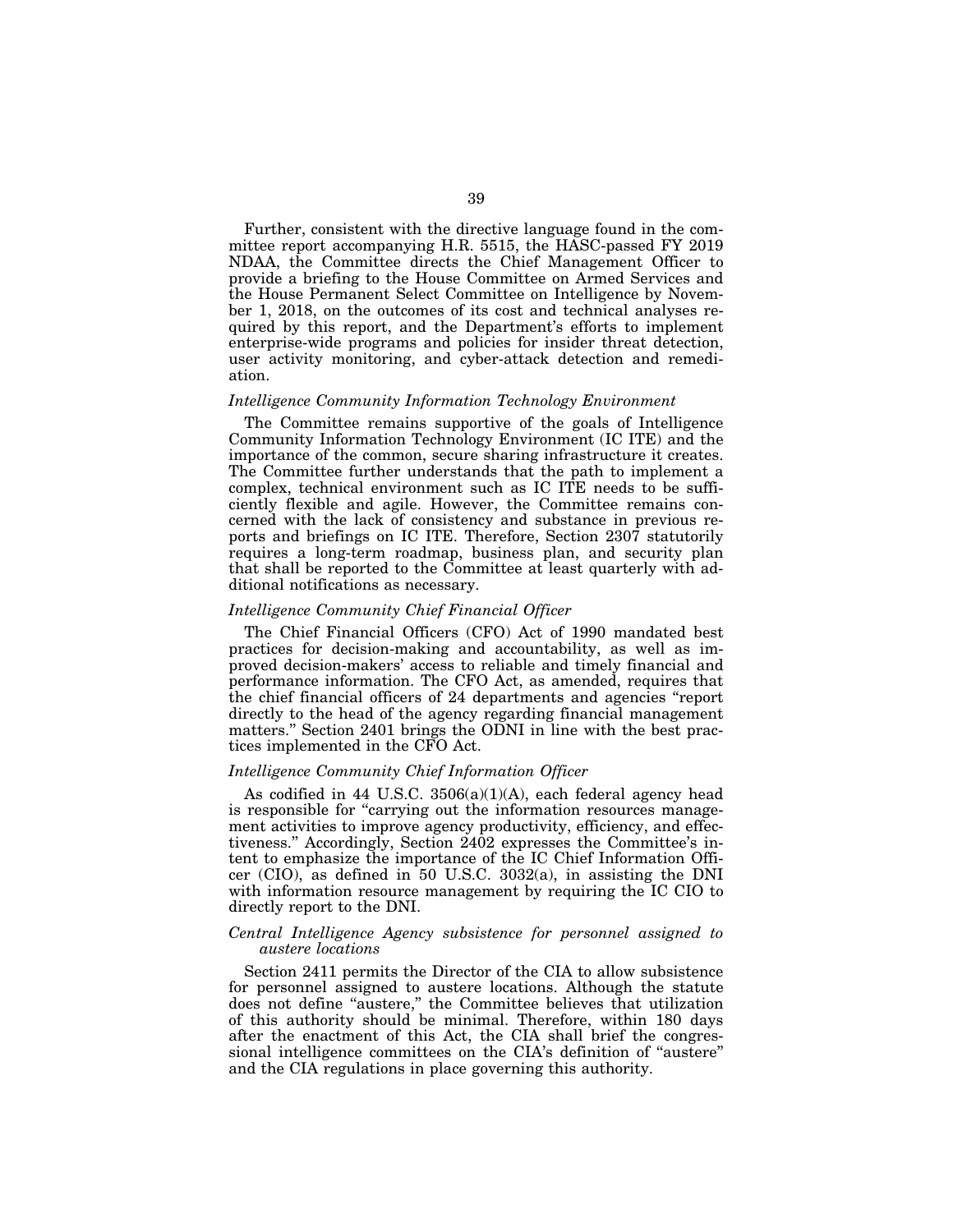### *Collocation of certain Department of Homeland Security personnel at field locations*

The Committee supports the Department of Homeland Security (DHS) Bureau of Intelligence and Analysis' (I&A) intent to integrate into operations across the broader DHS enterprise. Accordingly, Section 2431 directs DHS I&A to deploy at least 40 personnel outside DHS Headquarters in Washington, D.C. for the purposes of collocating such personnel with DHS operational units from Customs and Border Protection, Transportation Security Administration, Immigration and Customers Enforcement, or other elements of DHS. DHS I&A Headquarter shall not be backfilled by hiring new employees to replace those transferred.

### *Framework for roles, missions, and functions of the Defense Intelligence Agency*

The Committee commends the work of the Under Secretary of Defense for Intelligence to answer a request in the *Intelligence Authorization Act for Fiscal Year 2017* (division N of Public Law 115– 31) to review the roles and missions of the Defense Intelligence Agency (DIA). The Committee agrees with the Under Secretary's finding identifying a gap in Department of Defense coordination of the functions of the DIA, as a combat support agency (CSA) that is a member of the IC. The Director of the DIA reports to both the Secretary of Defense and the DNI; however, the agency lacks a framework to balance the resourcing and mission conflicts this bifurcated chain of command may occasionally cause.

Therefore, consistent with directive language found in the committee report accompanying H.R. 5515, the HASC-passed FY 2019 NDAA, not later than October 1, 2018, the Committee directs the Secretary of Defense, in consultation with the DNI, to develop policies that outline the process to balance the missions under DIA's CSA role with the missions and functions assigned by the intelligence community. These policies must address a process for assigning and integrating any new missions assigned by the DoD or the IC. The Committee further directs the Secretary of Defense, in consultation with the DNI, to provide a briefing to the House Committee on Armed Services and the House Permanent Select Committee not later than October 15, 2018, on the plan to develop these policies.

# *Construction of National Security Agency East Campus Building 3*

Construction authorized under this Act for the National Security Agency's (NSA) East Campus should prioritize the consolidation of National Intelligence mission activities, including by minimizing the distribution of NSA throughout the Baltimore-Washington region. The Committee believes that co-location of NSA's National Intelligence mission activities within a shared security perimeter and with modern facilities, will improve the efficient execution of mission requirements, and provide important workforce morale improvement.

East Campus Building 3, as authorized in Section 2434 of this Act, may be constructed in increments subject to annual appropriations, but shall not exceed the total authorized amount of \$775 million. Congressional authorization of East Campus Building 3 con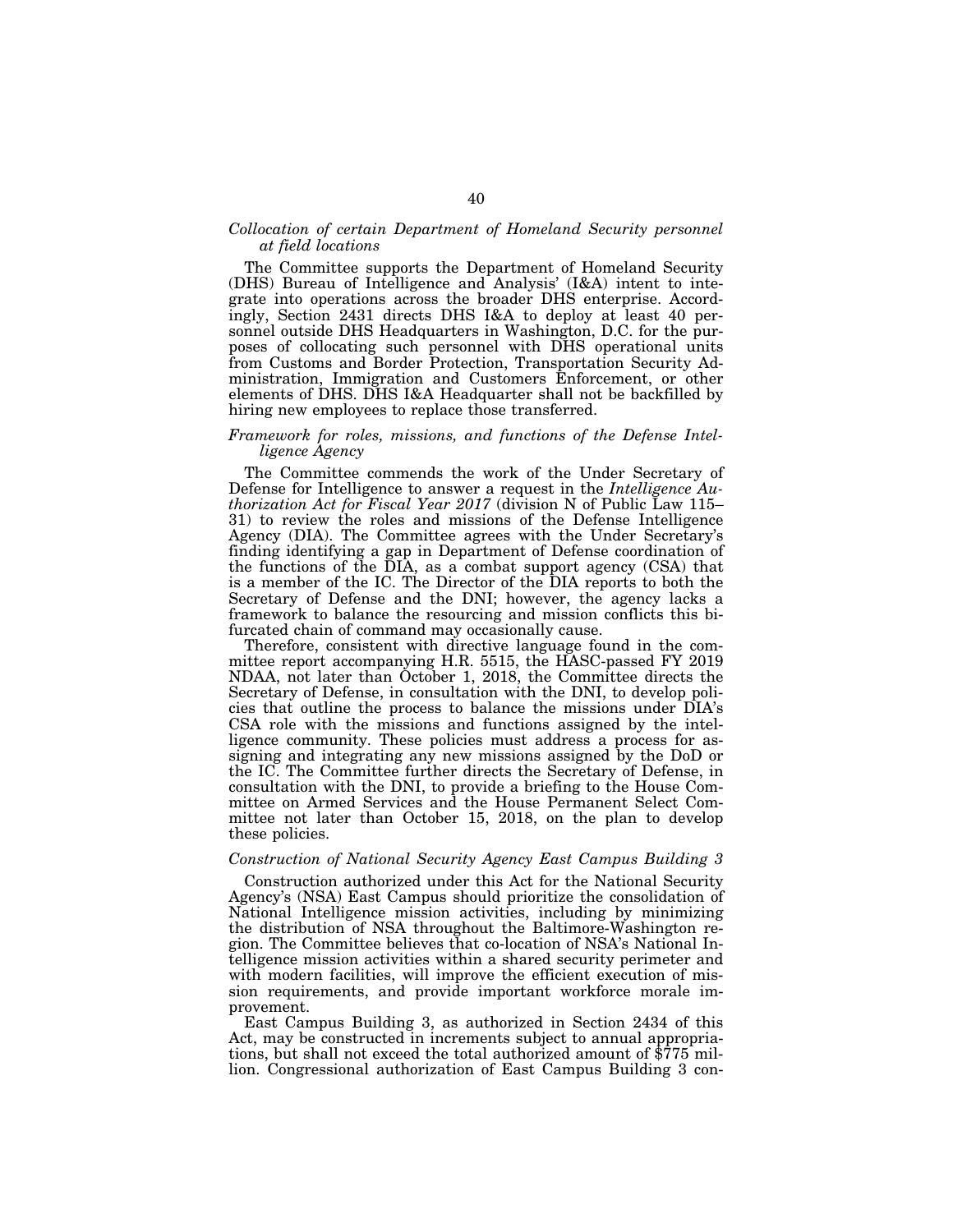stitutes authorization to proceed and NSA shall conduct necessary activities in Fiscal Year 2019 to avoid delay in project completion.

### *Limitations on Intelligence Community elements' communications with Congress*

Effective oversight of the IC requires unencumbered communications between representatives of the agencies, members of Congress, and congressional staff. The Committee directs the DNI not to limit any element of the IC from having interactions with the congressional intelligence committees, including but not limited to, preclearance by the DNI of remarks, briefings, discussions of agency resources or authorities requirements, or mandatory reports to the DNI on conversations with the congressional intelligence committees.

### *National Reconnaissance Office contracting restrictions*

The Committee is concerned that NRO imposes unnecessary contractual restrictions that prohibit or discourage a contractor from contacting, meeting with, or providing information to the members or staff of the congressional intelligence committees. Therefore, the Committee directs NRO to eliminate any restrictions prohibiting or discouraging contractors from contacting, meeting with, or providing information to the congressional intelligence committees in all current and future contracts. Furthermore, the Committee directs the NRO to provide a briefing to the congressional intelligence committees not later than December 1, 2018 regarding completion of the aforementioned direction.

### *Intelligence community support to the National Vetting Center*

On February 6, 2018, the President issued National Security Policy Memorandum (NSPM)-9, ''Presidential Memorandum on Optimizing the Use of Federal Government Information in Support of National Vetting Enterprise.'' The memorandum directs the DHS, in coordination with the ODNI and other agencies, to establish the National Vetting Center. The memorandum also requires agencies to "provide the Center access to relevant biographic, biometric, and related derogatory information.'' It further directs DNI, in coordination with the heads of relevant IC elements, to ''establish a support element to facilitate, guide, and coordinate all IC efforts to use classified intelligence and other relevant information within the IC holdings in support of the center.'' The Committee wishes to obtain regular updates and the most current information about the activities of that support element.

Therefore, no later than 180 days after the enactment of this Act and annually thereafter, the Committee directs the DNI and the Under Secretary for Intelligence and Analysis at DHS to brief the congressional intelligence committees on the status of IC support to the National Vetting Center, as established by NSPM–9.

### *Update on status of Attorney General-approved U.S. person procedures under Executive Order 12333*

The Committee acknowledges the difficult, labor-intensive work undertaken by certain IC elements, to ensure the current effectiveness of, and in some cases to substantially revise, final Attorney General-approved procedures regarding the collection, dissemina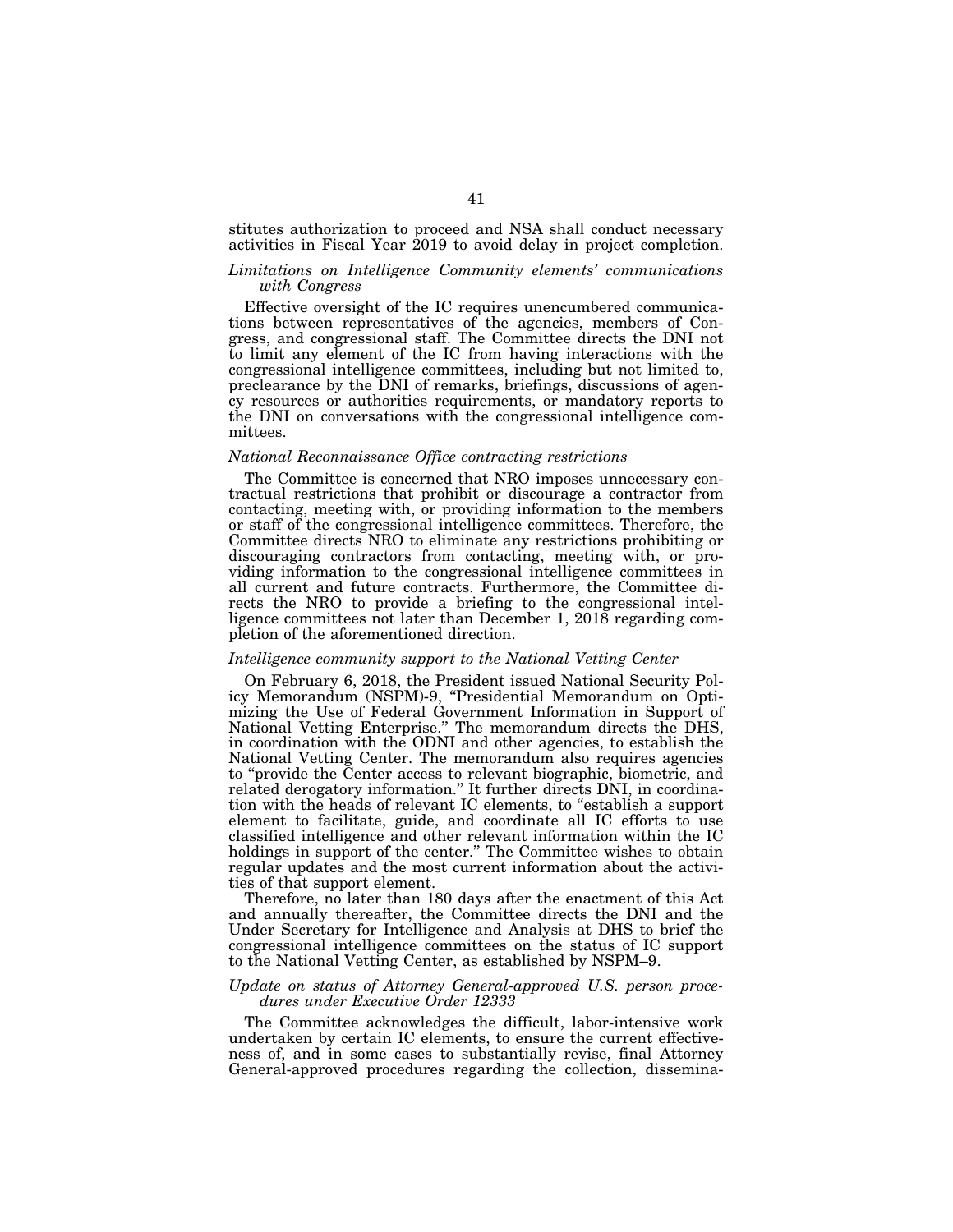tion, and retention of United States persons information. The Committee wishes to better understand the status of this project, throughout the IC.

Therefore, the Committee directs that, not later than 60 days after enactment of this Act, the DNI and the Attorney General shall brief the congressional intelligence committees on the issuance of final, Attorney General-approved procedures by elements of the IC. Specifically, the briefing shall identify (1) any such elements that have not yet issued final procedures; and (2) with respect to such elements, the status of the procedures' development, and any interim guidance or procedures on which those elements currently rely.

### *Homegrown violent extremists imprisoned in Department of Defense facilities*

The Committee is concerned about an evident gap in information sharing about individuals imprisoned in DoD facilities who are categorized by the FBI as homegrown violent extremists (HVEs). An example is the case of Nidal Hasan, who has been convicted and sentenced to death by a U.S. military court martial and remains incarcerated in a U.S. military facility. The Committee understands that, despite his incarceration, Hasan openly communicates with the outside world through written correspondence and has continued to inspire extremists throughout the world. Indeed, while in custody, Hasan wrote a 454-page manifesto on the value of engaging in violent jihad which contains radical interpretations of the Koran justifying the commission of violent jihad. The Committee further understands that the FBI is unable to determine the full scope of Hasan's contacts with the outside world because only a portion of his communications have been provided by the DoD.

Therefore, no later than 180 days after the enactment of the Act, the Committee directs the FBI to work with the DoD to create a process by which the DoD provides to the FBI the complete communications of individuals imprisoned in DoD facilities and who are categorized by the FBI as HVEs.

#### *Naming of Federal Bureau of Investigation Headquarters*

According to statute enacted in 1972, the current FBI headquarters building in Washington, D.C. must be ''known and designated'' as the ''J. Edgar Hoover FBI Building.'' That tribute has aged poorly. It should be reconsidered, in view of Hoover's record on civil liberties—including the effort to disparage and undermine Dr. Martin Luther King Jr. Even today, Hoover's name evokes the Bureau's sordid ''COINTELPRO'' activities.

The Committee believes Congress should consider repealing the provision requiring the existing Pennsylvania Avenue building to be known as the ''J. Edgar Hoover FBI Building''. A new name should be determined, through a joint dialogue among Bureau leadership, law enforcement personnel, elected officials, and civil rights leaders.

### *Foundational intelligence analysis modernization*

Consistent with the directive language found in the committee report accompanying H.R. 5515, the HASC-passed FY 2019 NDAA, the Committee directs the Joint Staff Director for Intelligence, in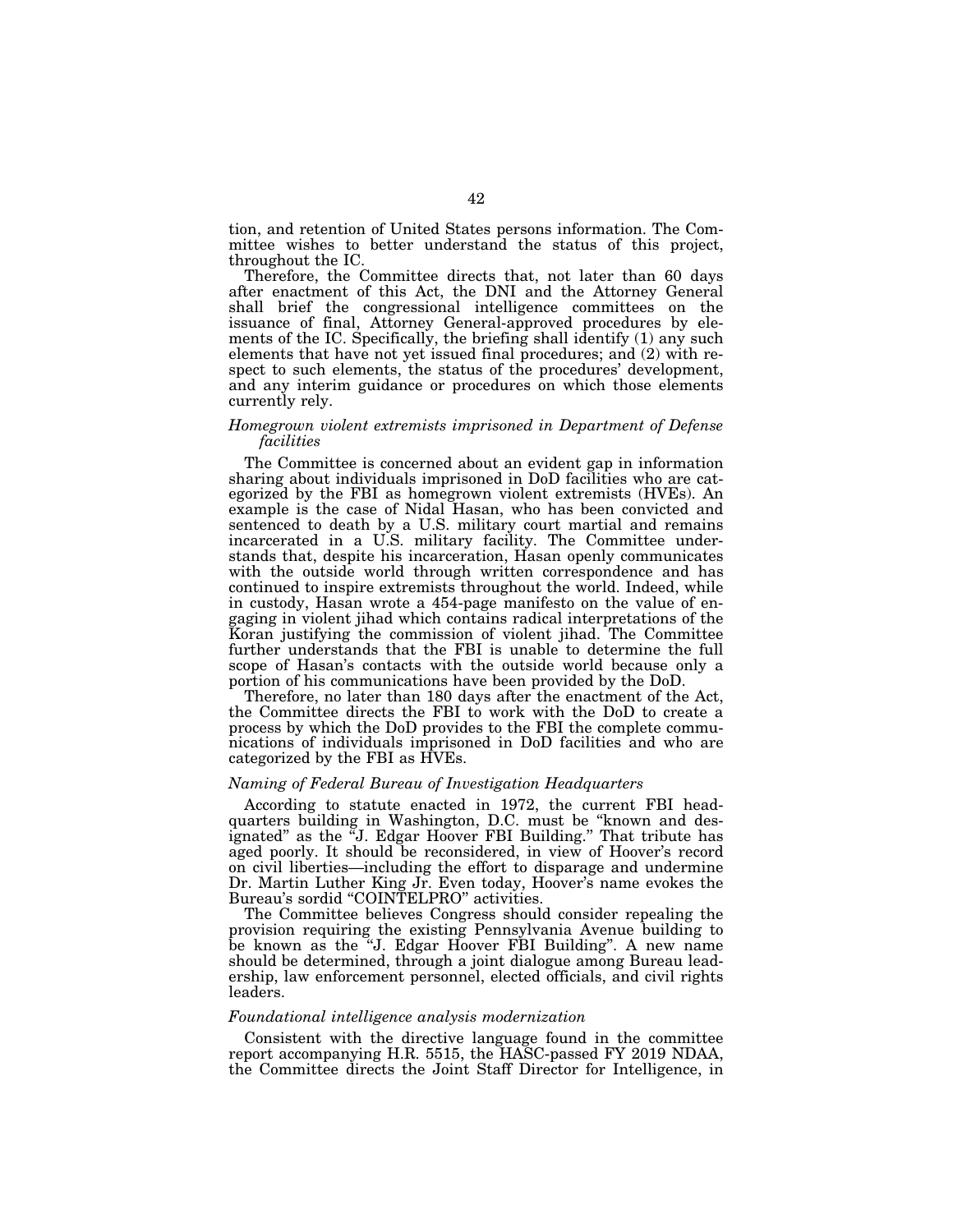coordination with the USD(I) and the Director of the DIA, to develop a plan by October 1, 2018, to modernize systems used to provide foundational intelligence.

Further, the Committee directs the Joint Staff Director for Intelligence, in coordination with the DIA Director, to provide a briefing to the House Committee on Armed Services and the House Permanent Select Committee on Intelligence by November 1, 2018, on such plan to modernize foundational intelligence systems. If a determination is made that a new system is required, the Committee expects the Battlespace Awareness Functional Capabilities Board to validate the requirements for any new system, and that the acquisition plan will follow best practices for the rapid acquisition and improvement of technology dependent systems.

### *Intelligence support to cyber operations*

Consistent with the directive language found in the committee report accompanying H.R. 5515, the HASC-passed FY 2019 NDAA, the Committee directs the USD(I), in coordination with the DIA and the military services, to provide a briefing to the House Committee on Armed Services and the House Permanent Select Committee on Intelligence by December 1, 2018, on intelligence support to cyber operations.

### *Science, Technology, Engineering, and Math careers in defense intelligence*

Consistent with the directive language found in the committee report accompanying H.R. 5515, the HASC-passed FY 2019 NDAA, the Committee directs the Director of DIA to provide a briefing to the House Committee on Armed Services and the House Permanent Select Committee on Intelligence not later than December 1, 2018, on a plan to develop a Science, Technology, Engineering, and Math career program that attracts and maintains the defense intelligence cadre of Science and Technical Intelligence analysts to meet tomorrow's threats.

### *Security and intelligence role in export control*

Consistent with the directive language found in the committee report accompanying H.R. 5515, the HASC-passed FY 2019 NDAA, the Committee directs the Under Secretary of Defense for Policy, in coordination with the USD(I), to provide a briefing to the House Committee on Armed Services and the House Permanent Select Committee on Intelligence not later than October 1, 2018, on security support to export control.

### *Security clearance background investigation reciprocity*

Consistent with the directive language found in the committee report accompanying H.R. 5515, the HASC-passed FY 2019 NDAA, the Committee directs the Secretary of Defense, in coordination with the DNI and the Director of the Office of Personnel Management, not later than October 1, 2018, to brief the House Committee on Armed Services and the House Permanent Select Committee on Intelligence on efforts to ensure seamless transition of investigations between authorized investigative agencies, as required by law.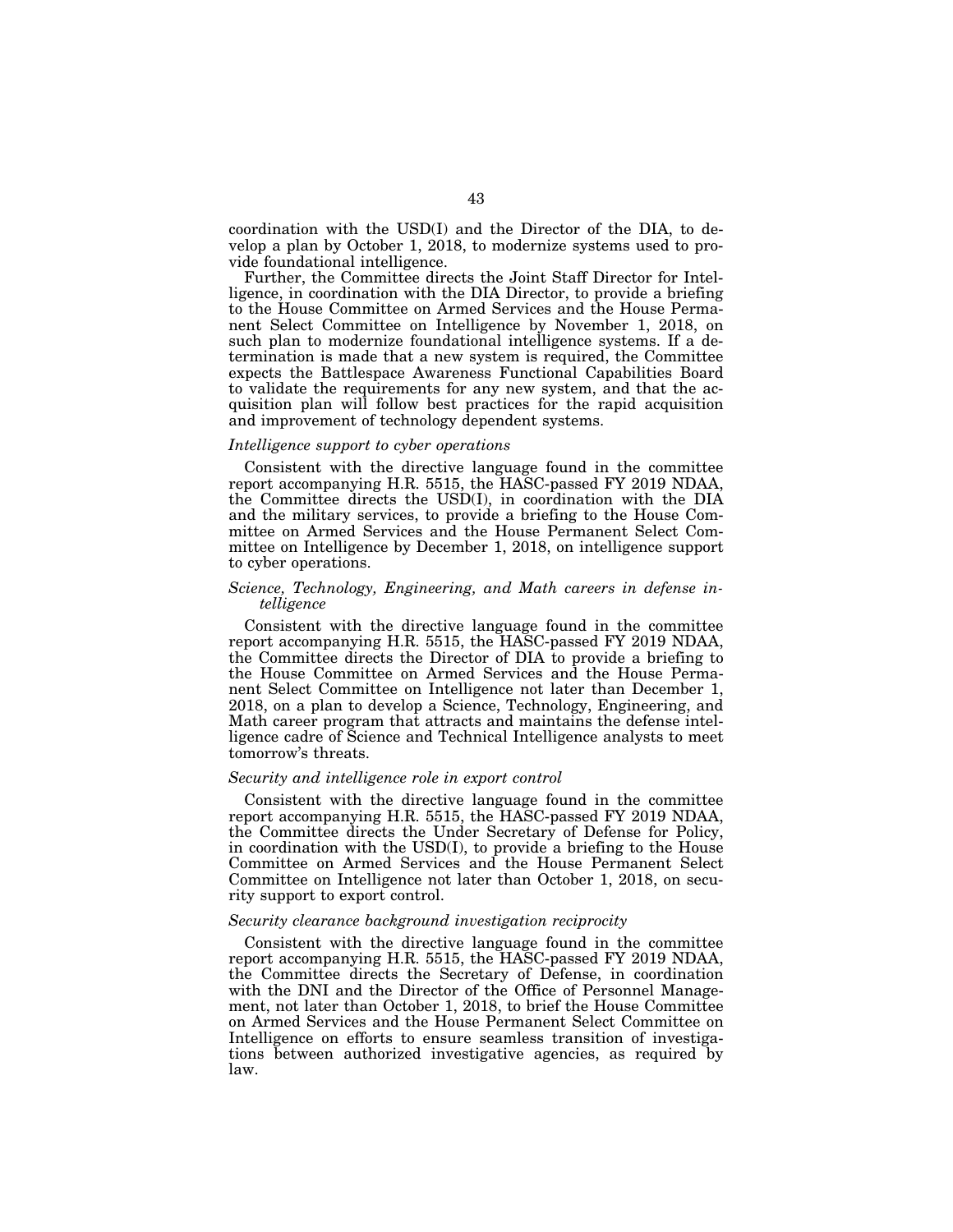Further, consistent with the directive language found in the committee report accompanying H.R. 5515, the HASC-passed FY 2019 NDAA, the Committee directs the Secretary of Defense, in coordination with the DNI and the Director of the Office of Personnel Management, not later than November 1, 2018, to brief the House Permanent Select Committee on Intelligence on efforts to ensure reciprocity is a consideration for implementation of continuous evaluation and continuous vetting across the federal government.

#### *Strengthening oversight of the military intelligence program budget*

In directive language found in the committee accompanying H.R. 5515, the HASC-passed FY 2019 NDAA, the House Committee on Armed Services directed the USD(I) to "review all of the Department's intelligence, counterintelligence, and related intelligence programs, projects, and activities supporting the Secretary's responsibilities and requirements.'' Regarding this review, the report expressed the House Committee on Armed Services' expectation that USD(I) would

note that the [the House Committee on Armed Services] believes resources for sensors integral to the function of weapon systems, sensors and systems developed for space and missile defense, and resources for activities and programs associated with Operational Preparation of the Environment and Nonconventional Assisted Recovery are in support of operational requirements, and should be excluded from designation to the MIP.

The Committee expects that USD(I), in addition to noting the belief of the House Committee on Armed Services, also will note this Committee's belief that:

(1) merely deeming certain resources to be ''in support of operational requirements'' is insufficient to exclude such resources from designation to the MIP; and that:

(2) the determination of whether to designate resources to the MIP involves a substantive examination, of whether such resources will be used for activities that are substantially similar, if not equivalent to, intelligence and intelligence activities.

Additionally, and consistent with the directive language found in the committee report accompanying H.R. 5515, the HASC-passed FY 2019 NDAA, the Committee directs USD(I) to provide a briefing to the Committees on Armed Services of the Senate and the House of Representatives and the House Permanent Select Committee on Intelligence and the Senate Select Committee on Intelligence by March 1, 2019, on the results of the USD(I) review directed by H.R. 5515, including how the review will result in clear guidance on designation of programs, projects, and activities to the MIP.

#### *Intelligence community leave policies*

It is imperative that the federal government recruit, hire, and retain a highly qualified workforce. That depends in part on offering federal personnel a competitive benefits package—including with respect to parental leave and related benefits. Toward that end, the Committee strongly believes the federal government, including ele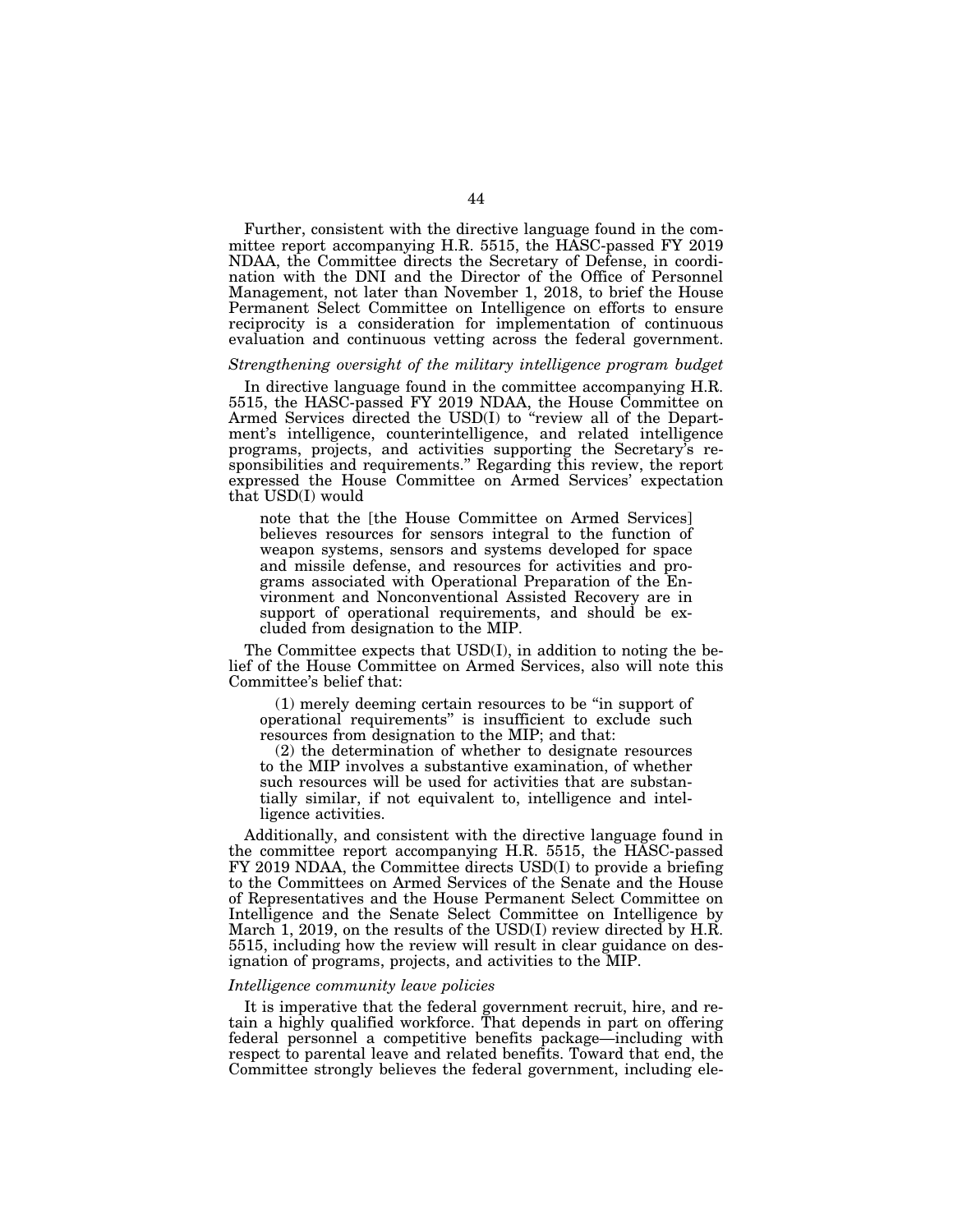ments of the IC, must align such benefits to the fullest extent possible with those of leading U.S. private sector companies and other industrialized countries.

The Committee is concerned that IC elements may not have fully implemented revised advanced sick leave policies as outlined in the Presidential memorandum Modernizing Federal Leave Policies for Childbirth, Adoption and Foster Care to Recruit and Retain Talent and Improve Productivity, dated January 15, 2015, or implemented them only partially. Among other things, the memorandum directs that, to the extent permitted by law, agencies shall offer 240 hours of advanced sick leave, at the request of an employee and in appropriate circumstances, in connection with the birth or adoption of a child or for other sick leave eligible uses.

Additionally, beyond the memorandum's requirements, the Committee also believes IC elements should actively be exploring ways to enhance their parental leave policies, to include paid parental leave.

Therefore, not later than 180 days after the date of enactment of this Act, the DNI shall submit a written report to the intelligence committees on each IC element's implementation of the Memorandum's requirements with respect to parental leave. The report should be unclassified, but may contain a classified annex if necessary. At a minimum, such report shall:

(1) summarize each element's policies with respect to parental leave and related benefits;

(2) identify those elements fully in compliance with the Memorandum's requirements with respect to parental leave and other benefits described by the Memorandum;

(3) identify elements not in compliance with such requirements;

(4) as applicable, note and evaluate the sufficiency of any claimed explanation from an IC element, as to why its policies do not yet fully comply with such requirements;

(5) as applicable, identify a projected date, no later than 180 days after the report's submission, by which the Memorandum will be fully implemented by all IC elements; and

(6) describe any barriers identified by the Director or an element of the IC—including any legal and resource barriers—to the establishment, for each element of the IC, of a paid parental leave policy.

### *Foreign Influence Task Force*

The IC has warned of active measures taken by foreign actors to interfere with and undermine the U.S. democratic process, most recently and brazenly by the Russian Federation. The committee appreciates FBI efforts to confront this challenge in part through creation of its Foreign Influence Task Force. The Committee believes that confronting foreign influence directed at the United States is of fundamental importance, and thus desires to engage in a close and regular dialogue with the FBI about the task force's activities.

Therefore, the Committee directs the FBI to provide detailed, quarterly briefings to the congressional intelligence committees, regarding the task force's activities, to include its progress and any significant challenges.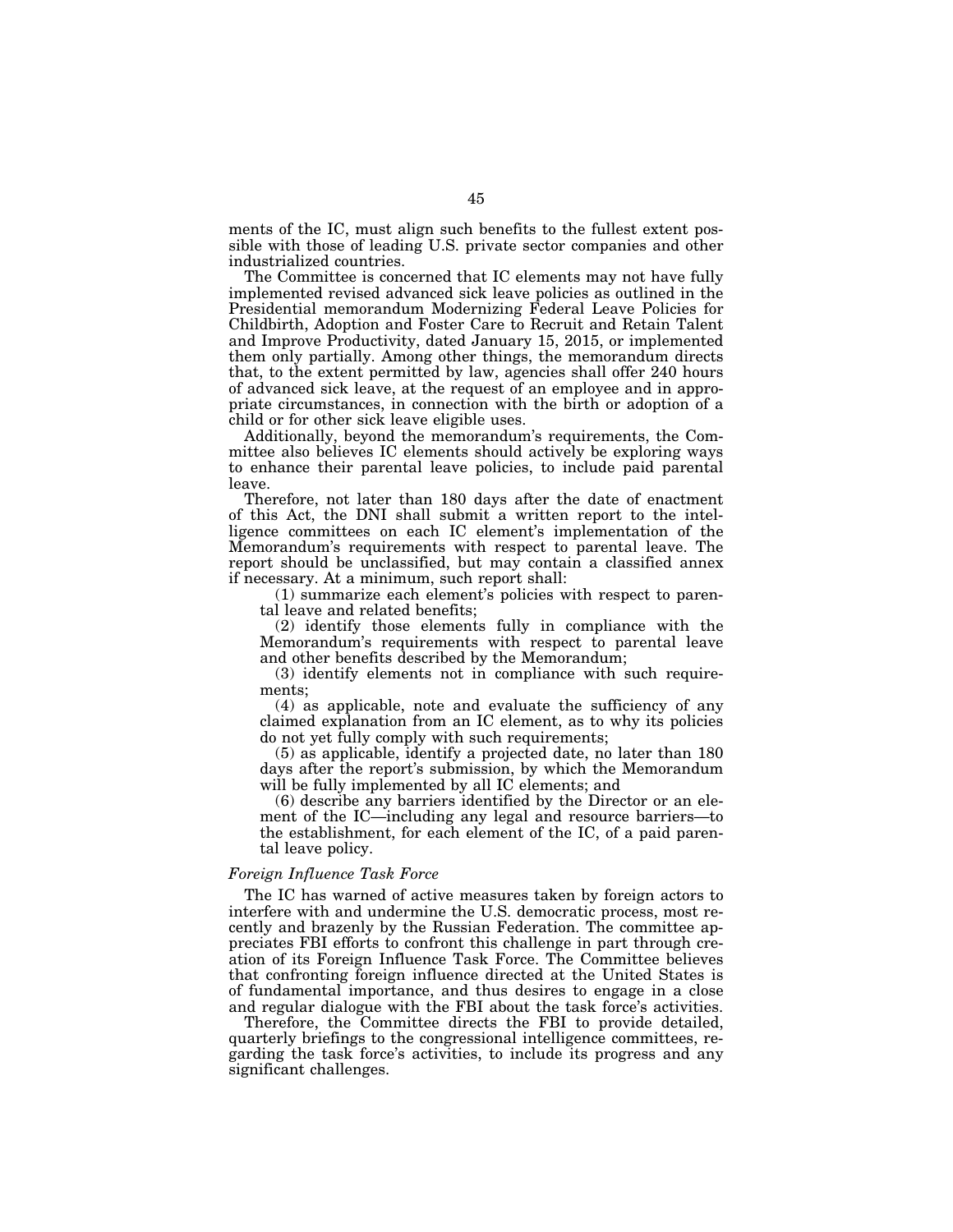### *Joint System Integration Lab annual briefing*

The Joint System Integration Lab (JSIL) at Redstone Arsenal, Alabama enables testing of critical military intelligence capabilities, including unmanned aerial system (UAS) sensors, modeling and simulation, and integration between and among service UASs. The Committee seeks to remain fully and currently informed about this important work.

Therefore, the Committee directs the JSIL, within 180 days of enactment and annually for two years thereafter, to brief the congressional intelligence and defense committees, on intelligence and intelligence-related activities conducted by the JSIL.

#### *Management of the Centers of Academic Excellence in National Security Studies*

The IC's Centers of Academic Excellence in National Security Studies (CAE) program was established in 2004 to serve the mission-critical objectives of educating highly qualified students of diverse backgrounds and encouraging them to pursue careers in the IC. The ODNI has designated the DIA as the Executive Agent of the program.

In the past, the ODNI collected information about involvement in the CAE program by IC elements and educational institutions, as well as demographic (gender, minority, disability), educational, employment, and other data on the participating students. The ODNI reported this information to Congress in 2010 on the period covering 2004–2009. However, despite continuing Congressional interest in this program, the IC has apparently ceased collection and analysis of such data. More critically, ODNI and DIA informed the House Intelligence Committee that the IC currently cannot provide statistical evidence as to whether, or to what extent, the CAE program is fulfilling its objectives.

Congress directed in Fiscal Year 2016 that ODNI establish a dedicated CAE summer internship program, but the first effort in summer 2017 did not yield the anticipated diversity of summer interns or robust participation of IC elements. The summer 2018 internship program also did not appear to be postured to demonstrate significant progress.

Accordingly, the Committee directs ODNI to serve as the Executive Agent for CAE on a permanent and non-delegable basis no later than 6 months into Fiscal Year 2019. In addition, the Committee directs ODNI to immediately resume collection and analysis of data necessary to evaluate the IC CAE's performance, to include educational, employment, diversity, and other data that was used to produce ODNI's 2010 report. Within 180 days of enactment of this Act, the Committee directs ODNI to submit a written report to the congressional intelligence committees containing this data from the 2016–2018 academic years, as well as metrics about the total number of students who participated in CAE courses, seminars, internships, or other events; the number of students designated as CAE scholars pursuing a certificate; and the number of CAE certificates awarded during this timeframe, with a demographic breakdown regarding diversity.

The Committee believes that the IC CAE program should undergo a fundamental review to determine what changes can be made to allow the program to achieve its intended objectives and has re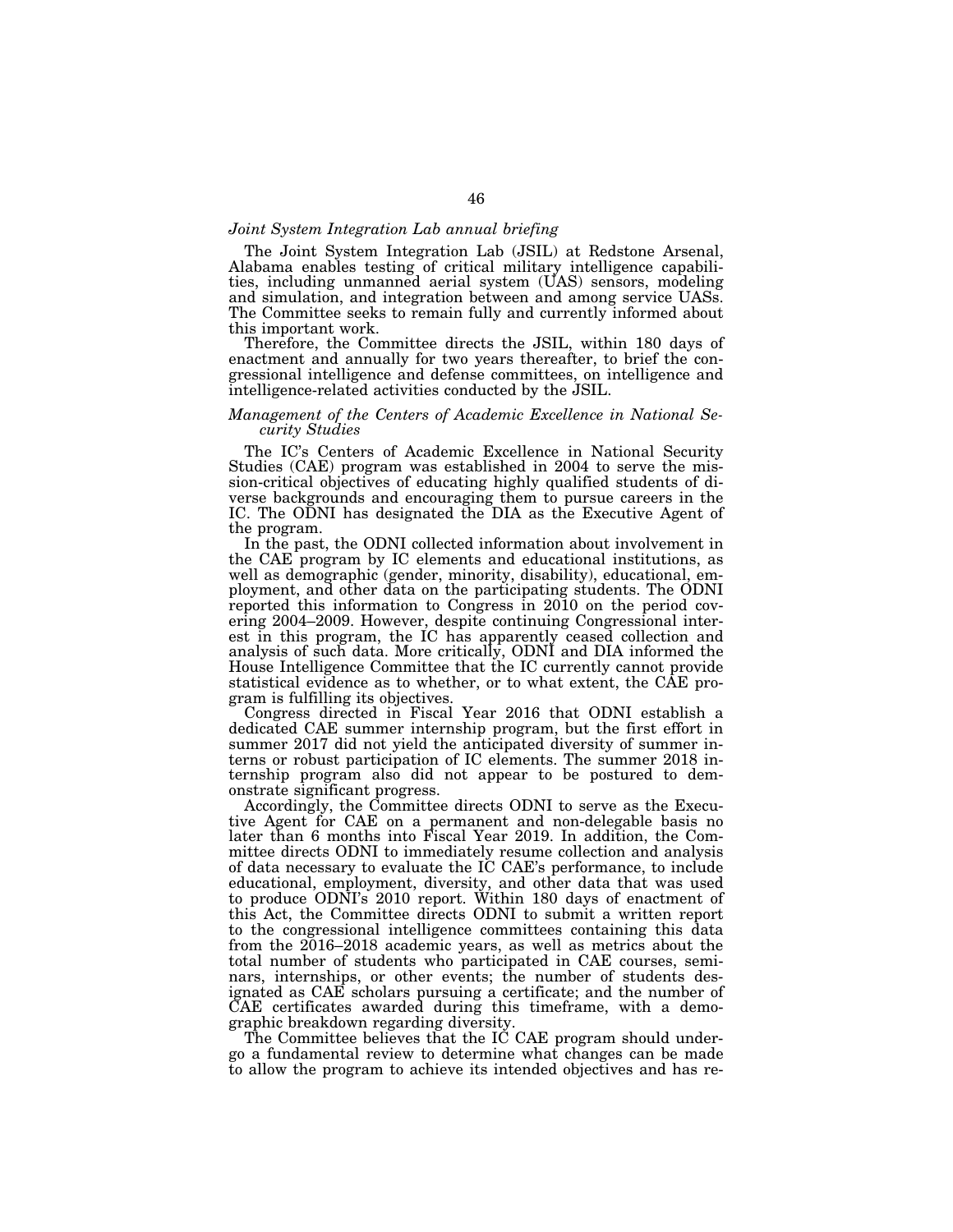quested a review be conducted by the Government Accountability Office (GAO). Therefore, the Committee also directs the IC to fully cooperate with the GAO review.

### *Enhancing automation at the National Geospatial-Intelligence Agency*

The Committee strongly supports efforts to leverage commercial advances in automation of imagery, Wide Area Motion Imagery (WAMI), Full Motion Video (FMV), and Synthetic Aperture Radar (SAR) products to reduce manual processing and improve information flow to users. However, the Committee is concerned that NGA does not dedicate adequate resources to integrate new automation techniques which have resulted in years of research into the issue, but limited operational gains during day to day imagery processing.

Therefore, the Committee directs NGA, within 90 days of enactment of this Act, to brief the congressional intelligence and defense committees on an updated plan to reduce manual processing of imagery, WAMI, FMV, and SAR to improve information flow to users. The briefing shall also address:

1. NGA's strategy to leverage commercial advances;

2. The various geospatial intelligence automated exploitation development programs across the National System for Geospatial-Intelligence, and the associated funding and specific purpose of said programs;

3. Any similar efforts by government entities outside the National System for Geospatial-Intelligence of which NGA is aware; and

4. Which of these efforts are duplicative.

### *Redundant organic software development*

The Committee is concerned that NGA is developing software solutions that are otherwise available for purchase on the commercial market. This practice most always, increases the time it takes to deliver new capabilities to the warfighter; increases the overall cost of the solution through expensive operational and maintenance costs; and undermines the U.S. software industrial base.

Therefore, the Committee directs NGA, within 60 days of enactment of this Act, to brief the congressional intelligence committees, on its identification of all NGA developed software programs and explain why such program are developed organically instead of leveraging commercially available products.

### *Critical skills recruiting for automation*

Although cutting edge sensors have provided the IC and DoD with exquisite imagery, WAMI, and FMV, intelligence analysts are unable to keep pace with the volume of data being generated. This demands a transformation in the way the intelligence enterprise processes, organizes, and presents data. For that reason, the committee fully supports the NGA's efforts to attract, recruit, and retain a highly competent workforce that can acquire and integrate new data automation tools.

Therefore, the Committee directs NGA, within 60 days of enactment of this Act, to brief the congressional intelligence and defense committees on NGA's efforts to recruit critical skills such as mathe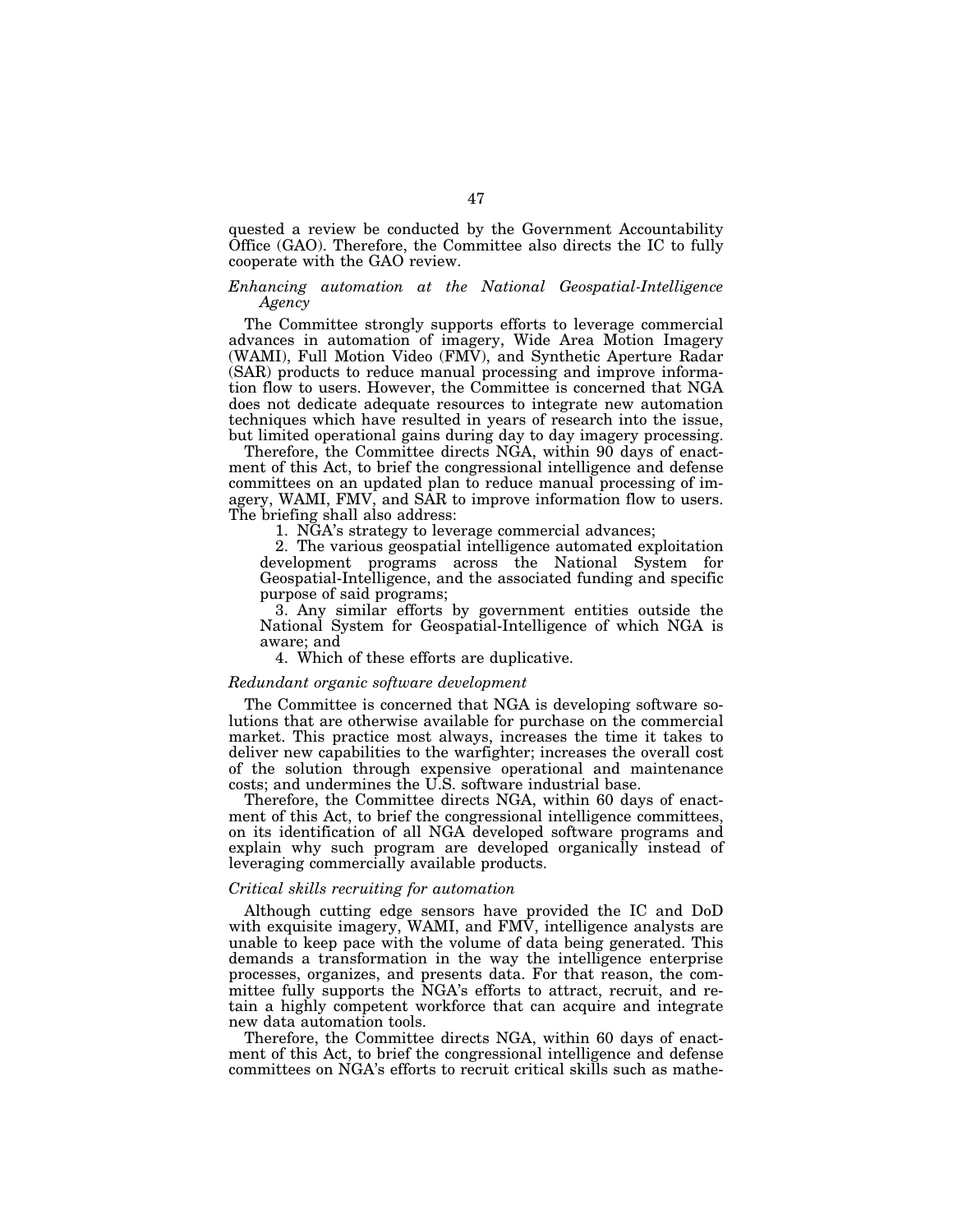maticians, data scientists, and software engineers that possess critical skills needed to support NGA's objectives in automation.

### *Sensitive Compartmented Information Facilities*

The Committee has become aware of several major impediments for companies with appropriately cleared personnel to perform work for agencies and organizations like the NRO and NGA. For example, businesses without ownership of a Sensitive Compartmented Information Facility (SCIF), which includes many small businesses, find it very difficult to perform classified work. Construction and accreditation of SCIF spaces may be cost-prohibitive for small business and non-traditional government contractors. Additionally, construction timelines often exceed the period of performance of a contract.

A modern trend for innovative and non-traditional government contractors is the increase use of co-working space environments. Additionally, public and private entities are partnering to create emerging regional innovation hubs to help identify technology solutions and products in the private sector that can be utilized by the DoD and IC. These innovation hubs currently produce an agile, neutral, but largely unclassified development environment.

Therefore, the Committee directs NRO and NGA, within 90 days of enactment of this Act, to brief the congressional intelligence committees on:

1. Potential approaches to allow for SCIF spaces to be certified and accredited outside of a traditional contractual arrangement;

2. Analysis of the advantages and disadvantages of issuing DoD Contract Security Specification (DD Form 254s) to "Facilities" as opposed to "Contracts";

3. Options for classified co-use and shared workspace environments such as: innovation, incubation, catalyst, and accelerator environments;

4. Pros and cons for public, private, government, or combination owned classified neutral facilities; and

5. Any other opportunities to support companies with appropriately cleared personnel but without ownership of a SCIF effective access to a neutral SCIF.

#### *Encouraging innovation*

The committee is aware of and supports the NRO as it continues to pursue innovation and incorporate innovative technologies into many programs of record (POR). However, while the NRO is one of the more innovative leaders regarding government satellite matters, the NRO also struggles to leverage commercial and government research and development efforts and incorporate them in an effective and timely manner into PORs.

Therefore, the Committee directs NRO, within 90 days of enactment of this Act, to brief the congressional intelligence committees on the following:

1. Opportunities that could expand innovation;

2. Any challenges for innovation; and

3. How innovative or new technologies are incorporated to support critical milestones for PORs.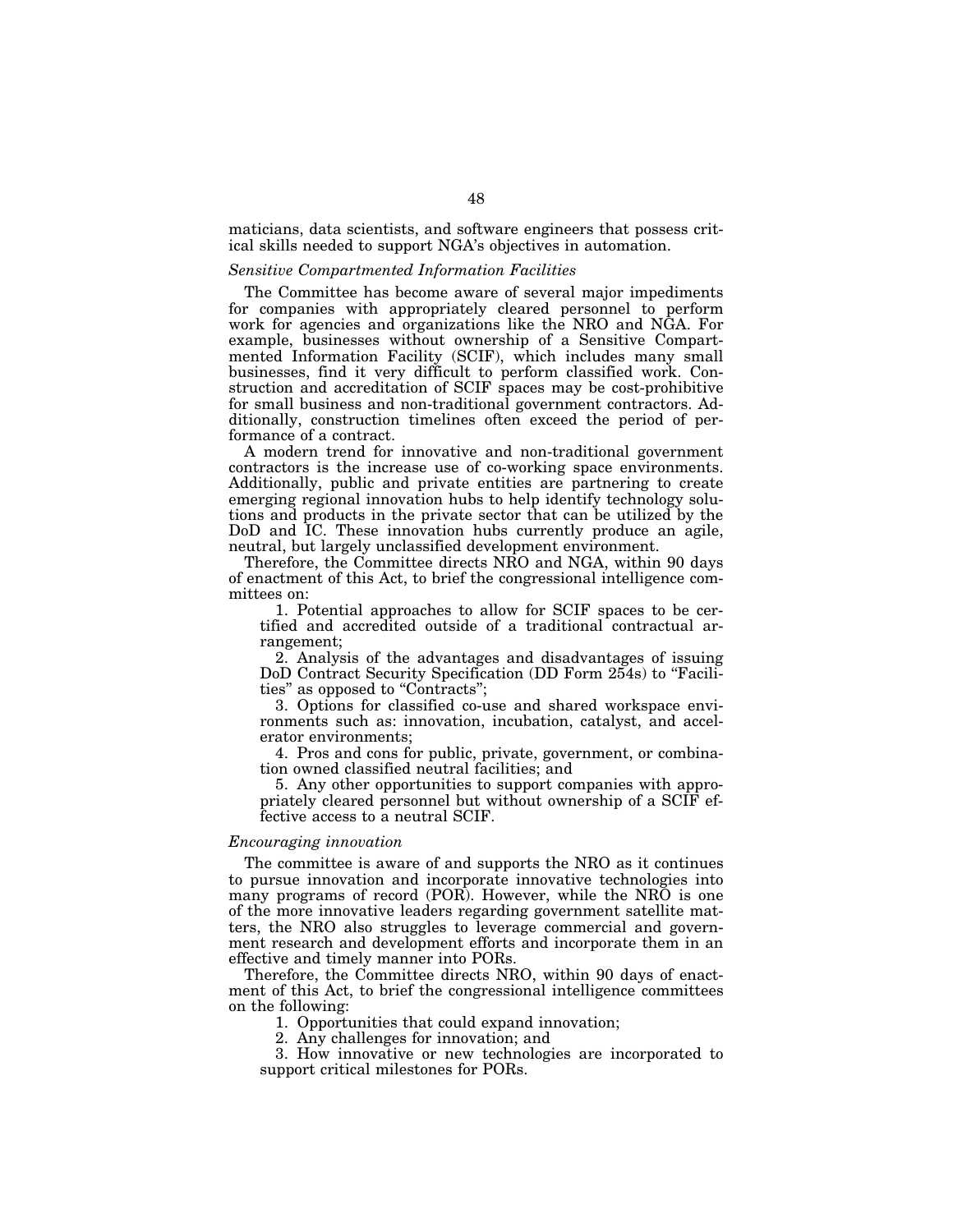### *Improving use of the unclassified marketplaces*

The Committee has become aware that a major impediment for companies to perform work for agencies and organizations like the NRO is the lack of postings on unclassified marketplaces, such as the unclassified Acquisition Resource Center (ARC). Instead of posting data to unclassified marketplaces, NRO unclassified postings often refer to classified systems for critical, yet unclassified information. If the NRO is serious about embracing commercial innovation, unclassified marketplace postings should remain on unclassified systems.

Therefore, the Committee directs NRO, within 90 days of enactment of this Act, to brief the congressional intelligence committees on options for improving the unclassified marketplace process.

#### *Satellite servicing*

No later than one year after the date of the enactment of this Act, the DNI, in consultation with the Secretary of Defense, shall jointly provide the congressional intelligence and armed services committees upon request, a briefing detailing the costs, risks, and operation benefits of leveraging commercial satellite servicing capabilities for national security satellite systems. The briefing shall include:

1. A prioritized list (with a rationale) of the operational and planned assets of the IC that could be enhanced by satellite servicing missions;

2. The costs, risks, and benefits of integrating satellite servicing capabilities as part of operational resilience; and

3. Potential strategies that could allow future national security space systems to leverage commercial in-orbit servicing capabilities where appropriate and feasible.

### *Enhanced oversight of IC contractors*

A topic of sustained Committee interest has been improving the federal government's oversight of IC acquisition and procurement practices, including activities by poorly performing IC contractors.

A framework exists to ensure that IC elements do not award IC contracts to businesses that engage in negligence or even gross negligence, consistently fail to appropriately safeguard classified information, maintain poor financial practices, or other issues. For example, an IC element may maintain a list of contractors of concern, in order to ensure that proposals from such contractors are rejected or subjected to additional scrutiny. The Committee wishes to build on these practices and is concerned about the existing framework's adequacy.

Therefore, the Committee directs all elements of the IC, to the fullest extent consistent with applicable law and policy, to share with one another information about contractors with track records of concern—such as the commission of negligence or gross negligence in the performance of IC contracts, or the repeated failure to appropriately safeguard classified information in a fashion that the contractor reasonably could have been expected to prevent.

Additionally, no later than 30 days after enactment of this Act, the DNI shall brief the Committee on the authorities of IC elements with respect to contractors with track records of concern before, during, and after procurement. An objective of the briefing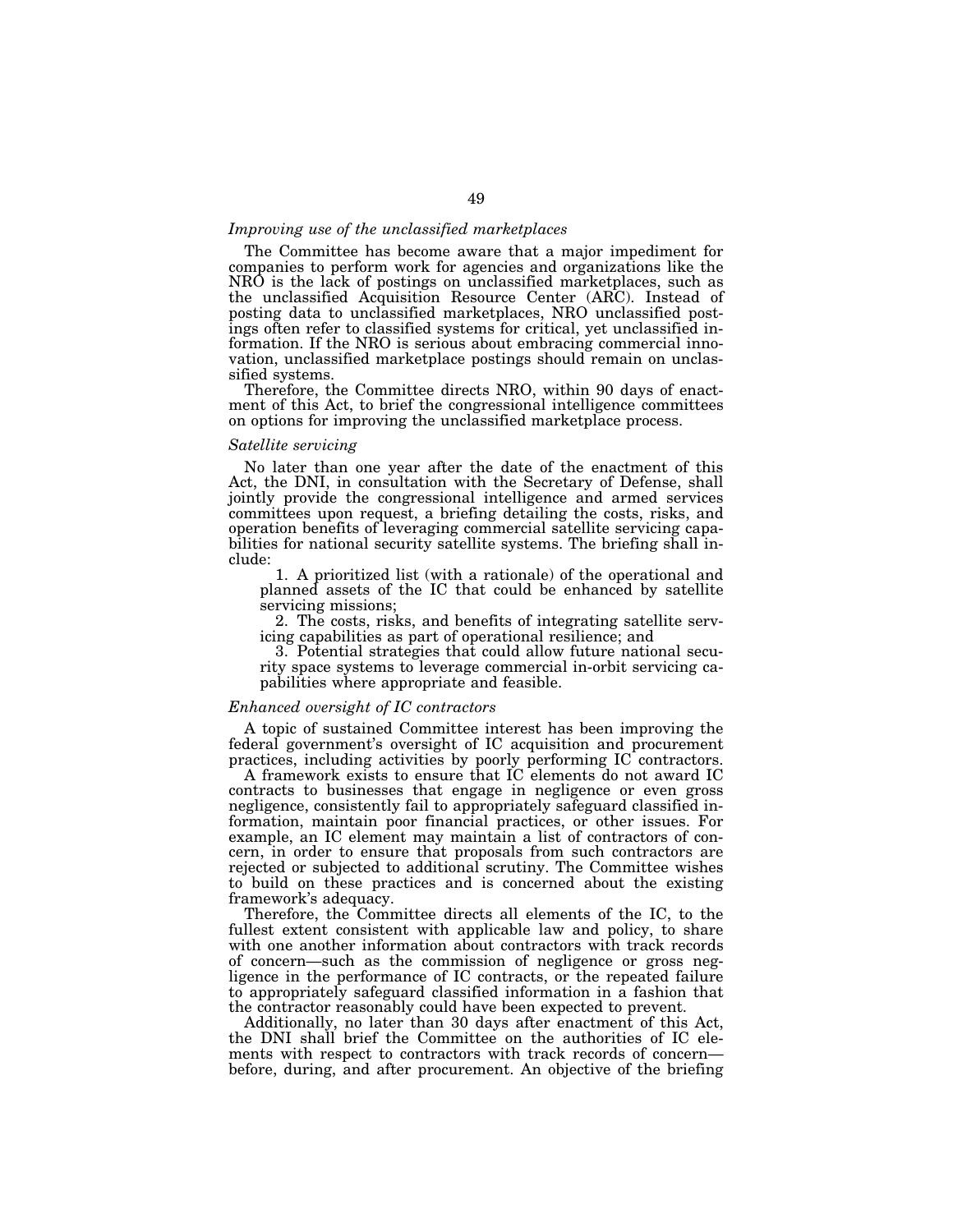will be to discuss information sharing practices in this regard, and to identify specific areas where the oversight framework can be strengthened.

### COMMITTEE CONSIDERATION AND ROLL CALL VOTES

On June 28, 2018, the Committee met in open session to consider H.R. 6237 and ordered the bill favorably reported.

In open session, the Committee considered an amendment in the nature of a substitute, offered by Mr. Nunes to H.R. 6237. The amendment was adopted by a voice vote.

Mr. Nunes then moved to make the classified Fiscal Year 2018 and Fiscal Year 2019 schedules of authorizations available for Members of the House to review. The motion was agreed to by a recorded vote of 20 ayes to 0 noes:

Voting aye: Mr. Nunes (Chairman), Mr. Conaway, Mr. King, Mr. LoBiondo, Mr. Rooney, Ms. Ros-Lehtinen, Mr. Turner, Mr. Wenstrup, Mr. Stewart, Mr. Crawford, Ms. Stefanik, Mr. Schiff, Mr. Himes, Ms. Sewell, Mr. Carson, Ms. Speier, Mr. Quigley, Mr. Swalwell, Mr. Castro, and Mr. Heck.

Voting no: None

The Committee then agreed to a motion by the Chairman to favorably report H.R. 6237, as amended, to the House, including by reference the classified schedules of authorizations. The motion was agreed to by a unanimous voice vote.

SECTION-BY-SECTION ANALYSIS AND EXPLANATION OF AMENDMENT

### DIVISION A—INTELLIGENCE AUTHORIZATION ACT FOR FISCAL YEAR 2018

### *Section 101—Short title; Table of contents*

Section 101 lists the title and table of contents of the Intelligence Authorization Act for Fiscal Year 2018 (the 2018 Act).

#### *Section 102—Definitions*

Section 102 defines the terms "congressional intelligence committees'' and the ''Intelligence Community'' (IC) that will be used in the 2018 Act.

# TITLE I—INTELLIGENCE ACTIVITIES

#### *Section 1101—Authorization of appropriations*

Section 1101 lists the U.S. Government departments, agencies, and other elements for which the 2018 Act authorizes appropriations for intelligence and intelligence-related activities for Fiscal Year 2018.

#### *Section 1102—Classified schedule of authorizations*

Section 1102 provides that the amounts authorized to be appropriated for intelligence and intelligence-related activities and the personnel levels for Fiscal Year 2018 are contained in the classified Schedule of Authorizations and that the classified Schedule of Authorizations shall be made available to the Committees on Appropriations of the Senate and House of Representatives and to the President.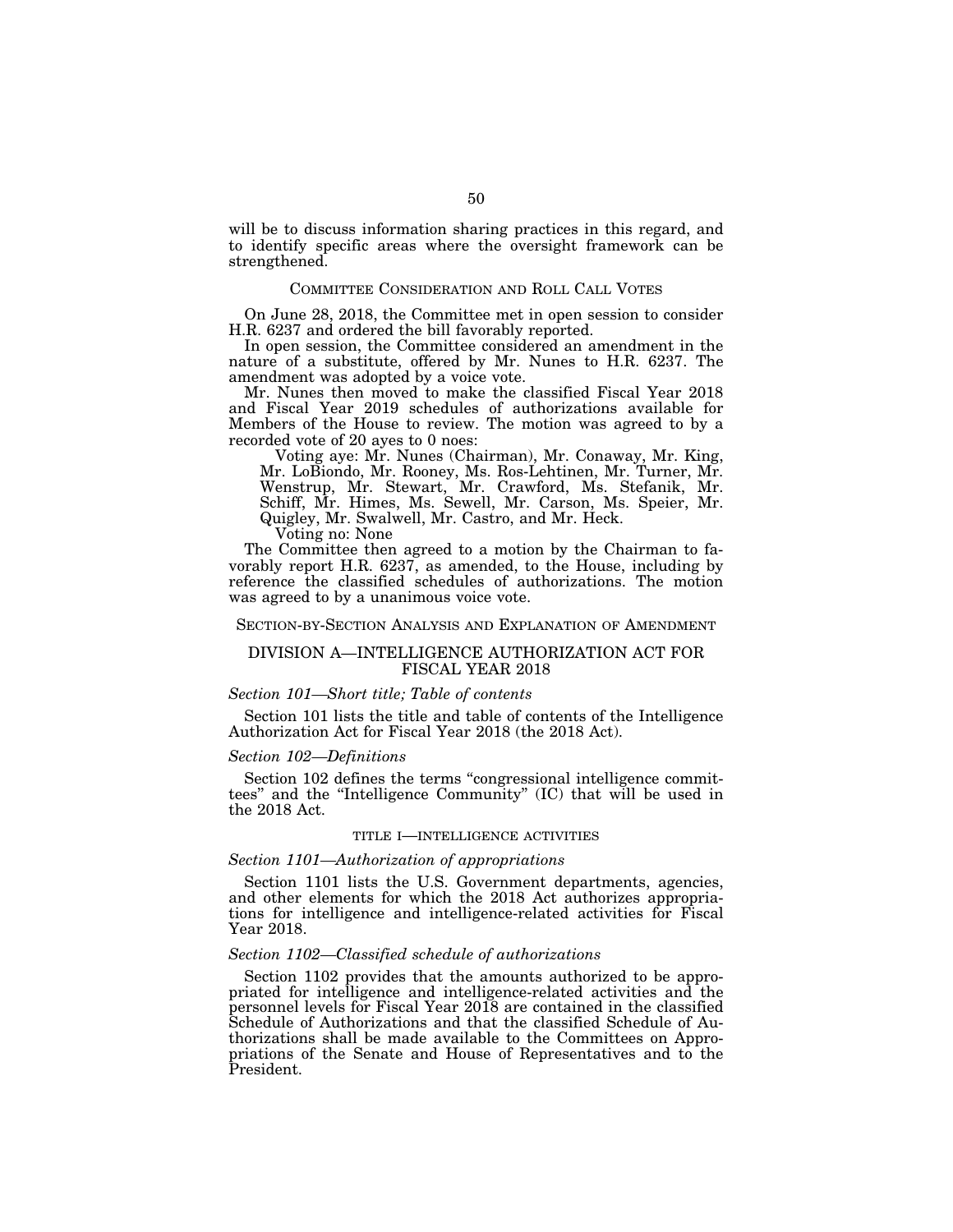### *Section 1103—Personnel ceiling adjustments*

Section 1103 states that the Director of National Intelligence (DNI) may authorize employment of civilian personnel in Fiscal Year 2018 in excess of the number of authorized positions by an amount not exceeding three percent of the total limit applicable to each IC element under Section 1102. The DNI may do so only if necessary to the performance of important intelligence functions.

### *Section 1104—Intelligence Community Management Account*

Section 1104 authorizes appropriations for the Intelligence Community Management Account (ICMA) of the DNI and sets the authorized personnel levels for the elements within the ICMA for Fiscal Year 2018.

### TITLE II—CENTRAL INTELLIGENCE AGENCY RETIREMENT AND DISABILITY SYSTEM

### *Section 1201—Authorization of appropriations*

Section 1201 authorizes appropriations in the amount of \$514,000,000 for Fiscal Year 2018 for the Central Intelligence Agency (CIA) Retirement and Disability Fund.

### *Section 1202—Computation of annuities for employees of the Central Intelligence Agency*

Section 1202 makes technical changes to the CIA Retirement Act to conform with various statutes governing the Civil Service Retirement System.

### TITLE III—GENERAL INTELLIGENCE COMMUNITY MATTERS

# *Section 1301—Restriction on conduct of intelligence activities*

Section 1301 provides that the authorization of appropriations by the 2018 Act shall not be deemed to constitute authority for the conduct of any intelligence activity that is not otherwise authorized by the Constitution or laws of the United States.

### *Section 1302—Increase in employee compensation and benefits authorized by law*

Section 1302 provides that funds authorized to be appropriated by the 2018 Act for salary, pay, retirement, and other benefits for federal employees may be increased by such additional or supplemental amounts as may be necessary for increases in compensation or benefits authorized by law.

### TITLE IV—MATTERS RELATING TO ELEMENTS OF THE INTELLIGENCE **COMMUNITY**

### *Section 1401—Authority for protection of current and former employees of the Office of the Director of the National Intelligence*

Section 1401 amends Section 5 of the CIA Act of 1949 to authorize the protection of current and former personnel of the Office of the Director of National Intelligence (ODNI) and their immediate families.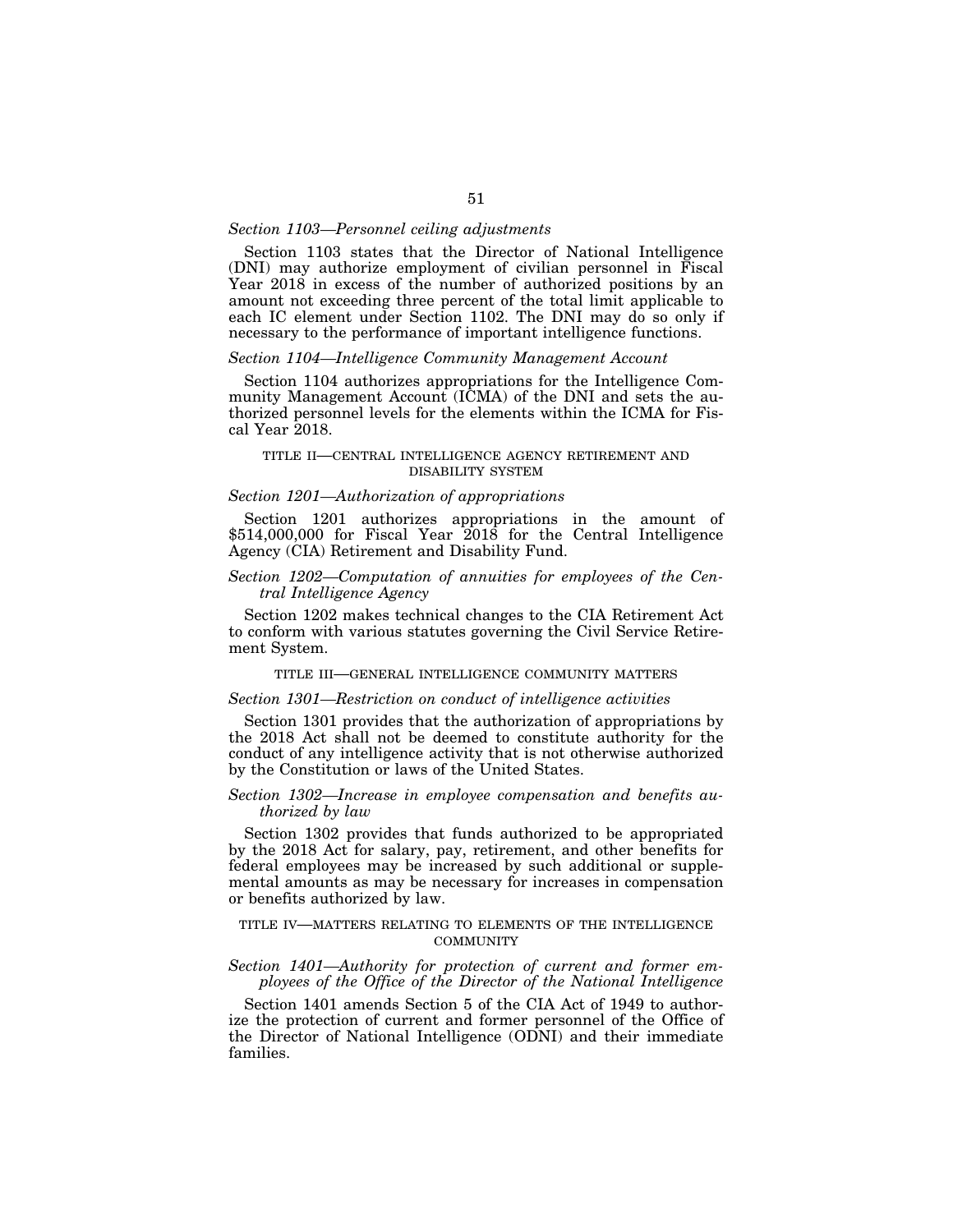### *Section 1402—Designation of the Program Manager Information Sharing Environment*

Section 1402 makes technical changes to the Intelligence Reform and Terrorism Protection Act of 2004 to permit the DNI to designate the Program Manager-Information Sharing Environment (PM–ISE).

### *Section 1403—Technical correction to the Executive Schedule*

Section 1403 makes a technical change to 5 U.S.C. 5313, by adding the Director of Counterintelligence and Security to the list of positions included at Level II of the Executive Schedule.

#### TITLE V—REPORTS AND OTHER MATTERS

### *Section 1501—Period of overseas assignments for certain foreign service officers*

Section 1501 optimizes various aspects of the assignment system for foreign service officers within the Department of State.

# *Section 1502—Assessment of significant Russian influence campaigns Directed at foreign elections and referenda*

Section 1502 requires the DNI to provide a report assessing past and ongoing Russian influence campaigns against foreign elections and referenda, to include a summary of the means by which such influence campaigns have been or are likely to be conducted, a summary of defenses against or responses to such Russian influence campaigns, a summary of IC activities to assist foreign governments against such campaigns, and an assessment of the effectiveness of such foreign defenses and responses.

### *Section 1503—Foreign counterintelligence and cybersecurity threats to federal election Campaigns*

Section 1503 requires the Director of National Intelligence, in coordination with the Under Secretary of Homeland Security for Intelligence and Analysis (I&A) and the Director of the Federal Bureau of Investigation (FBI), to publish regular public advisory reports on foreign counterintelligence and cybersecurity threats to federal election campaigns before those elections take place. Additional information may be provided to the appropriate representatives of campaigns if the FBI Director and the DHS Under Secretary for I&A jointly determine that an election campaign for federal office is subject to a heightened foreign counterintelligence or cybersecurity threat.

### *Section 1504—Intelligence community reports on security clearances*

Section 1504 amends the National Security Act of 1947 to require improved reporting on IC security clearance processing.

### *Section 1505—Assessment of threat finance relating to Russia*

Section 1505 requires the IC to conduct an assessment of Russia's threat finance activities globally, to include an assessment of trends or patterns in such threat finance activity, a summary of engagement with international partners on Russian threat finance, and an identification of any resource and collection gaps.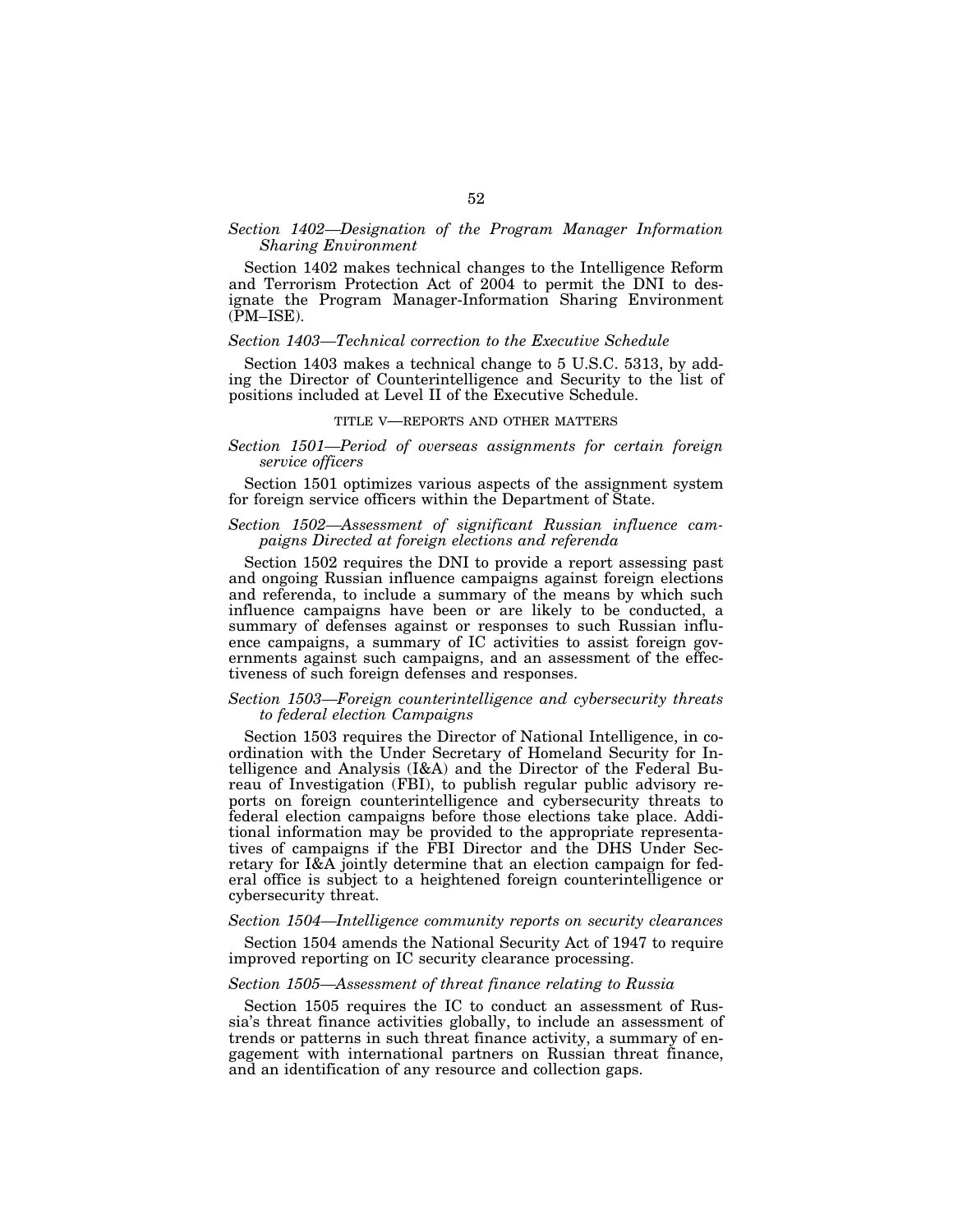### *Section 1506—Report on cyber exchange program*

Section 1506 directs the DNI to submit a report on the potential establishment of a voluntary cyber exchange program between the IC and private technology companies.

### *Section 1507—Review of Intelligence Community whistleblower matters*

Section 1507 directs the IC IG, in consultations with the IGs of other IC agencies, to conduct a review of practices and procedures relating to IC whistleblower matters.

# *Section 1508—Report on the role of Director of National Intelligence with respect to certain foreign investments*

Section 1508 directs the DNI to submit a report on ODNI's role in preparing analytic materials in connection with the U.S. Government's evaluation of national security risks associated with potential foreign investments.

### *Section 1509—Semiannual reports on investigations of unauthorized public disclosures of classified information*

Section 1509 directs IC elements to submit a semi-annual report on the number of investigations opened and completed by each agency regarding an unauthorized public disclosure of classified information to the media, and the number of completed investigations referred to the Attorney General. Section 1509 also directs the Department of Justice to submit a semi-annual report on the status of each criminal leaks referral made by the IC.

### *Section 1510—Report on Intelligence Community participation in vulnerabilities equities Process*

Section 1510 directs the Inspector General of the IC to conduct a review of the process by which the IC and executive branch agencies determine whether, when, how, and to whom information about a vulnerability that is not publicly known will be shared with a non-federal entity or the public.

### *Section 1511—Sense of Congress on notification of certain disclosures of classified information*

Section 1511 expresses the sense of Congress that, pursuant to the requirement for the IC to keep the congressional intelligence committees "fully and currently informed" in Section 502 of the National Security Act of 1947, IC agencies must submit prompt written notification after becoming aware that an individual in the executive branch has disclosed certain classified information outside established intelligence channels to adversary foreign governments—North Korea, Iran, China, Russia, or Cuba.

# *Section 1512—Technical amendments related to the Department of Energy*

Section 1512 makes technical changes in the Atomic Energy Defense Act and in the National Security Act of 1947 regarding references to the Department of Energy's Office of Intelligence and Counterintelligence.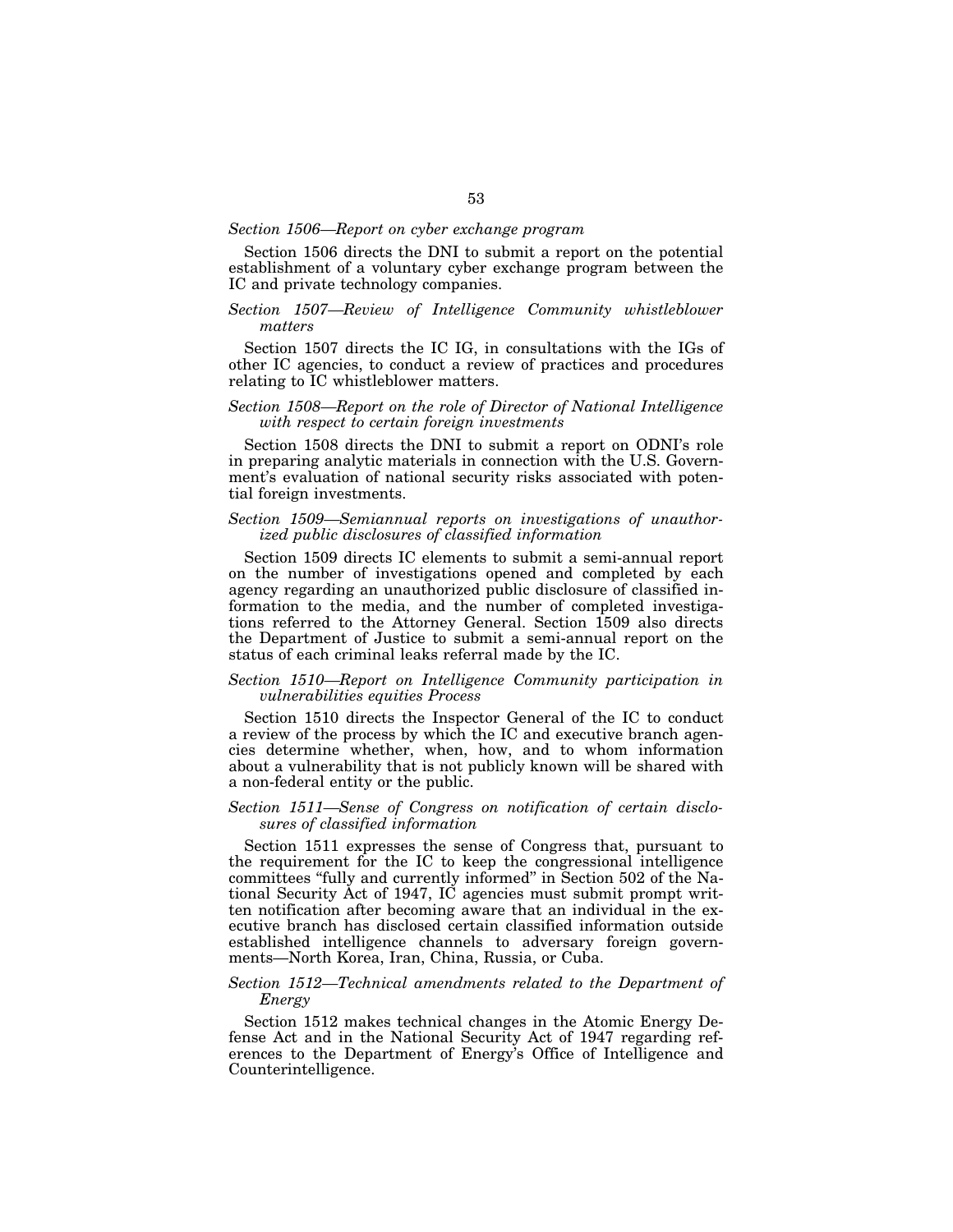# DIVISION B—INTELLIGENCE AUTHORIZATION ACT FOR FISCAL YEAR 2019

## *Section 201—Short title; Table of contents*

Section 201 lists the title and table of contents of the Intelligence Authorization Act for Fiscal Year 2019 (the 2019 Act).

### *Section 202—Definitions*

Section 202 defines the terms "congressional intelligence committees'' and the ''Intelligence Community'' (IC) that will be used in the 2019 Act.

### TITLE I—INTELLIGENCE ACTIVITIES

### *Section 2101—Authorization of appropriations*

Section 2101 lists the U.S. Government departments, agencies, and other elements for which the Act authorizes appropriations for intelligence and intelligence-related activities for Fiscal Year 2019.

### *Section 2102—Classified Schedule of Authorizations*

Section 2102 provides that the amounts authorized to be appropriated for intelligence and intelligence-related activities are contained in the classified Schedule of Authorizations and that the classified Schedule of Authorizations shall be made available to the Committees on Appropriations of the Senate and House of Representatives and to the President.

### *Section 2103—Intelligence Community Management Account*

Section 2103 authorizes appropriations for the Intelligence Community Management Account (ICMA) of the DNI for the elements within the ICMA for Fiscal Year 2019.

### TITLE II—CENTRAL INTELLIGENCE AGENCY RETIREMENT AND DISABILITY SYSTEM

### *Section 2201—Authorization of appropriations*

Section 2201 authorizes appropriations in the amount of  $$514,000,000$  for Fiscal Year  $2019$  for the Central Intelligence Agency (CIA) Retirement and Disability Fund.

### TITLE III—GENERAL INTELLIGENCE COMMUNITY MATTERS

### *Section 2301—Restriction on conduct of intelligence activities*

Section 2301 provides that the authorization of appropriations by the 2019 Act shall not be deemed to constitute authority for the conduct of any intelligence activity that is not otherwise authorized by the Constitution or laws of the United States.

### *Section 2302—Increase in employee compensation and benefits authorized by law*

Section 2302 provides that funds authorized to be appropriated by the 2019 Act for salary, pay, retirement, and other benefits for federal employees may be increased by such additional or supplemental amounts as may be necessary for increases in compensation or benefits authorized by law.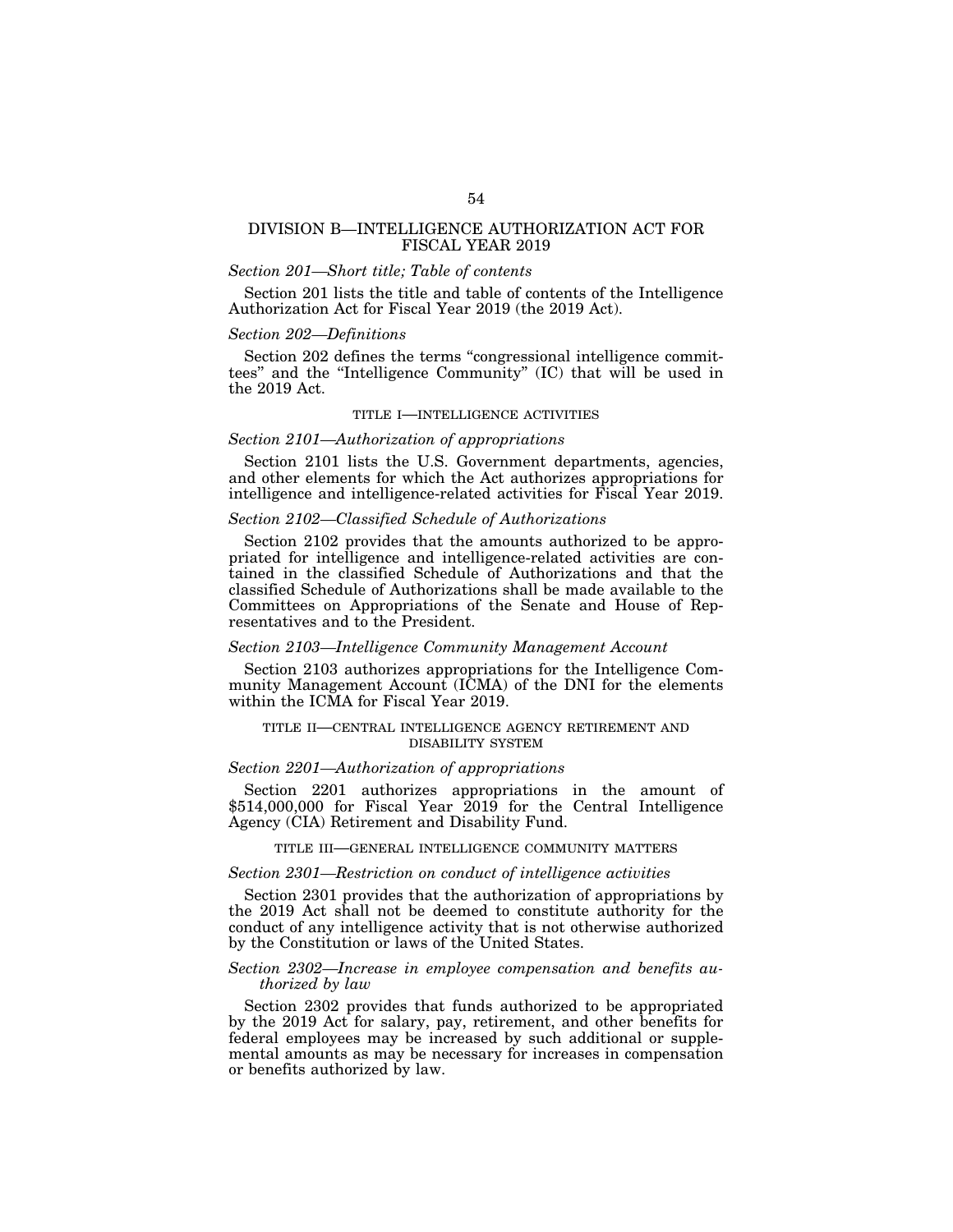# *Section 2303—Modification of special pay authority for Science, Technology, Engineering, or Mathematics positions and addition of special pay authority for cyber positions*

Section 2303 provides an increased yearly cap for Science, Technology, Engineering, or Mathematics (STEM) employee positions in the IC that support critical cyber missions. The section also permits the NSA to establish a special rate of pay for positions that perform functions that execute the agency's cyber mission.

### *Section 2304—Repeal of Joint Intelligence Community Council*

Section 2304 repeals Section 101A of the National Security Act of 1947 to eliminate the Joint Intelligence Community Council.

### *Section 2305—Permanent enhanced procurement authority to manage supply chain risks*

Section 2305 permanently authorizes enhanced procurement authority to manage supply chain risks.

### *Section 2306—Intelligence Community Information Technology Environment*

Section 2306 defines the roles and responsibilities for the performance of the Intelligence Community Information Technology Environment (IC ITE). The section requires certain reporting and briefing requirements to the congressional intelligence committees regarding the IC's ongoing implementation of IC ITE.

### *Section 2307—Development of secure cellular voice solution for intelligence community*

Section 2307 requires the DNI approve and certify a secure cellular voice solution for use by the intelligence community elements funded by the National Intelligence Program.

### *Section 2308—Policy on minimum insider threat standards*

Section 2308 requires the DNI to develop minimum insider threat standards to be followed by each element of the IC.

#### *Section 2309—Submission of intelligence community policies*

Section 2309 requires the DNI to make all Office of Director of National Intelligence (ODNI) policies and procedures available to the congressional intelligence committees. The Section also requires ODNI to notify the congressional committees of any new or rescinded policies.

### TITLE IV—MATTERS RELATING TO ELEMENTS OF THE INTELLIGENCE **COMMUNITY**

#### SUBTITLE A—OFFICE OF THE DIRECTOR OF NATIONAL INTELLIGENCE

### *Section 2401—Chief Financial Officer of the Intelligence Community*

Section 2401 amends the National Security Act of 1947 by requiring the Chief Financial Officer of the Intelligence Community to directly report to the DNI.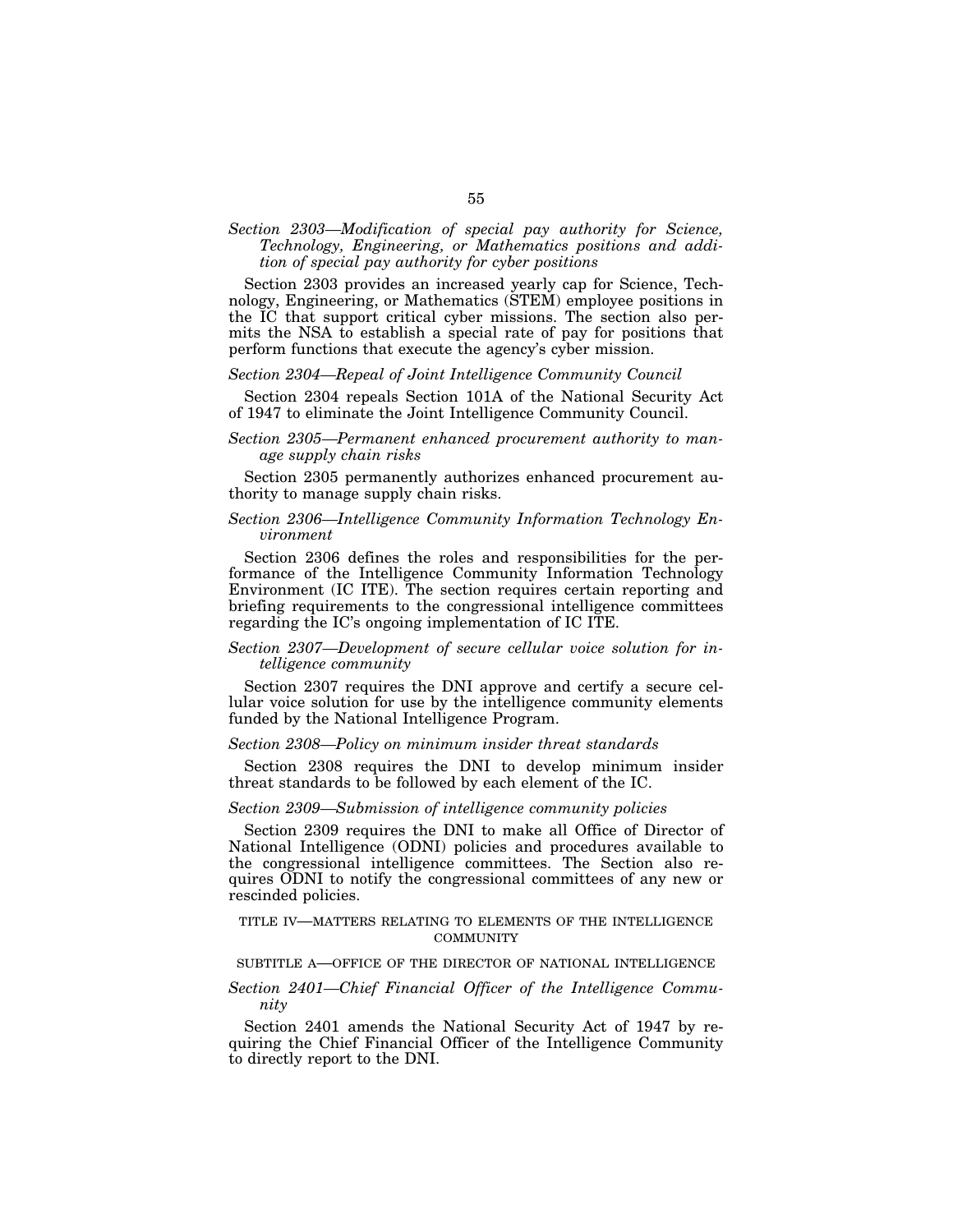# *Section 2402—Chief Information Officer of the Intelligence Community*

Section 2402 amends the National Security Act of 1947 by requiring the Chief Information Officer of the Intelligence Community to directly report to the DNI.

# SUBTITLE B—CENTRAL INTELLIGENCE AGENCY

#### *Section 2411—CIA subsistence for personnel assigned to austere locations*

Section 2411 authorizes the Director of the CIA to approve, with or without reimbursement, subsistence to personnel assigned to an austere overseas location.

### *Section 2412—Special rules for certain monthly workers' compensation payments and other payments for CIA personnel*

Section 2412 authorizes the Director of the CIA to provide enhanced injury benefits to a covered employee or qualifying dependents who suffer an injury overseas due to war, insurgency, hostile act, or terrorist activities.

### *Section 2413—Expansion of security protective service jurisdiction of the Central Intelligence Agency*

Section 2413 expands the security perimeter jurisdiction at CIA facilities from 500 feet to 500 yards.

# *Section 2414—Repeal of foreign language proficiency requirement for certain senior level positions in the Central Intelligence Agency*

Section 2414 repeals the foreign language proficiency requirement for certain CIA senior level positions authorized in Section 611 of the Intelligence Authorization Act for Fiscal Year 2005 (Public Law 108–487).

### SUBTITLE C—OFFICE OF INTELLIGENCE AND COUNTERINTELLIGENCE OF DEPARTMENT OF ENERGY

### *Section 2421—Consolidation of Department of Energy Offices of Intelligence and Counterintelligence*

Section 2421 amends the Department of Energy Organization Act to consolidate the offices of intelligence and counterintelligence into the DOE Office of Intelligence and Counterintelligence.

### *Section 2422—Establishment of Energy Infrastructure Security Center*

Section 2422 establishes the Energy Infrastructure Security Center (EISC) under the Department of Energy Office of Intelligence and Counterintelligence that will be responsible for coordinating intelligence regarding the to the protection of U.S. energy infrastructure.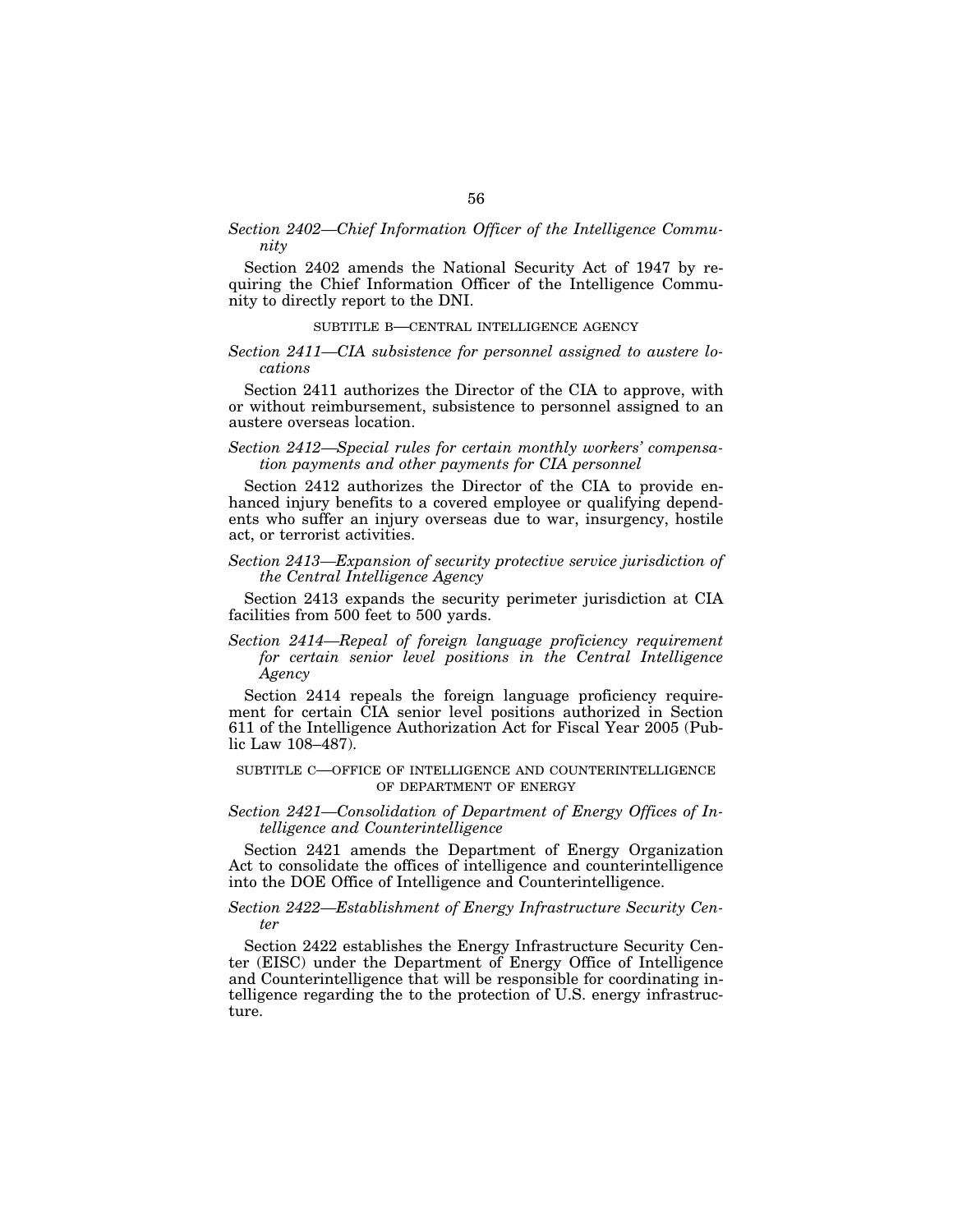### *Section 2423—Repeal of Department of Energy Intelligence Executive Committee and budget reporting requirement*

Section 2423 amends the Department of Energy Organization Act by repealing the Department of Energy Intelligence Executive Committee, as well as certain budgetary reporting requirements.

# SUBTITLE D—OTHER ELEMENTS

### *Section 2431—Collocation of certain Department of Homeland Security personnel at field locations*

Section 2431 mandates that DHS I&A transfer at least 40 personnel from DHS headquarters for the purposes of providing support to other DHS elements, including Customs and Border Protection, the Transportation Security Administration, and Immigration and Customs Enforcement.

### *Section 2432—Framework for roles, missions, and functions of Defense Intelligence Agency*

Section 2432 requires the Secretary of Defense and DNI to jointly develop a framework for the roles, missions, and functions of the Defense Intelligence Agency as an intelligence community element and combat support agency.

### *Section 2433—Consultation by Secretary of Defense with Director of National Intelligence for certain functions*

Section 2433 amends Section 3038 of the National Security Act of 1947 by requiring the Secretary of Defense to consult the DNI regarding National Intelligence Program-matters associated with certain Department of Defense elements, such as the Defense Intelligence Agency, National Security Agency, and the National Geospatial-Intelligence Agency.

## *Section 2434—Construction of National Security Agency East Campus Building 3*

Section 2434 authorizes the Director of the National Security Agency to incrementally fund the construction of East Campus Building 3, except that the total amount expended may not exceed \$775,000,000. The Section also requires a report to the congressional intelligence committees on plans for the construction of East Campus Buildings 4 and 5.

### *Section 2435—Establishment of advisory board for National Reconnaissance Office*

Section 2435 amends the National Security Act of 1947 to authorize the Director of the National Reconnaissance Office to establish an advisory board to study matters related to space, overhead reconnaissance, acquisition, and other matters.

#### TITLE V—REPORTS AND OTHER MATTERS

#### *Section 2501—Public Interest Declassification Board*

Section 2501 reauthorizes the Public Interest Declassification Board for 10 years.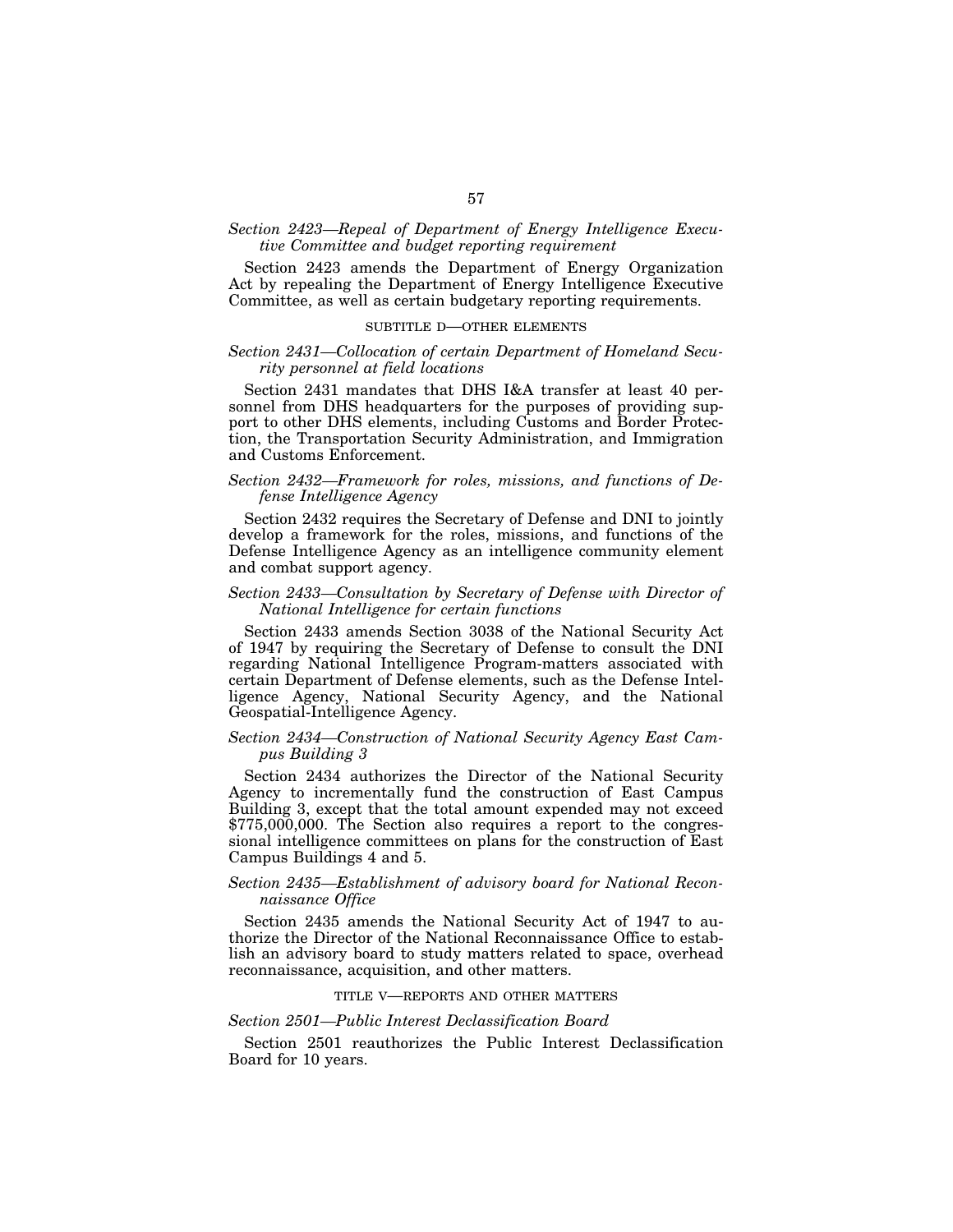### *Section 2502—Repeal of certain reporting requirements*

Section 2502 repeals certain reporting requirements related to long-standing material weaknesses, annual reports on interactions between the Intelligence Community and entertainment industry, declassification reviews with respect to detainees transferred from United States Naval Station Guantanamo Bay, the Interagency Threat Assessment and Coordination Group, and Inspector General reports.

## *Section 2503—Notification of significant foreign cyber intrusions and active measures campaigns directed at elections for federal offices*

Section 2503 requires the DNI, the Director of the FBI, and the Secretary of Homeland Security to brief the congressional intelligence committees, congressional leadership, the armed services committees, and the homeland security committees (consistent with sources and methods) not later than 14 days after a determination has been made with moderate or high confidence that a significant foreign cyber intrusion or active measures campaign intended to influence an upcoming election for any Federal office has taken place by a foreign state or foreign nonstate person, group, or other entity. The briefing shall provide a description of the significant foreign cyber intrusion or active measures campaign, including an identification of the foreign state or foreign nonstate person or group.

### *Section 2504—Reports on intelligence community loan repayment and related programs*

Section 2504 requires the DNI, in cooperation with the heads of the elements of the IC, to submit to the congressional intelligence committees a report on potentially establishing an IC-wide program for student loan repayment and forgiveness.

### *Section 2505—Comptroller General of the United States report on senior executives of the Office of the Director of National Intelligence*

Section 2505 directs the Comptroller General of the United States within 180 days of enactment of this Act to submit a report to the congressional intelligence committees regarding senior executive service staffing at the ODNI.

### *Section 2506—Briefing on counterintelligence activities of the Federal Bureau of Investigation*

Section 2506 requires the FBI Director provide the congressional intelligence committees on a quarterly basis with a briefing on the counterintelligence activities of the FBI that shall include, at a minimum, the counterintelligence posture of the Bureau on matters of counterintelligence concern. The FBI Director, in coordination with the Attorney General, shall develop guidelines governing the scope of such briefings.

### *Section 2507—Briefing on FBI offering permanent residence to sources and cooperators*

Section 2507 directs the FBI within 30 days of enactment of this Act to provide a briefing to the congressional intelligence committees regarding the FBI's ability to provide permanent U.S. resi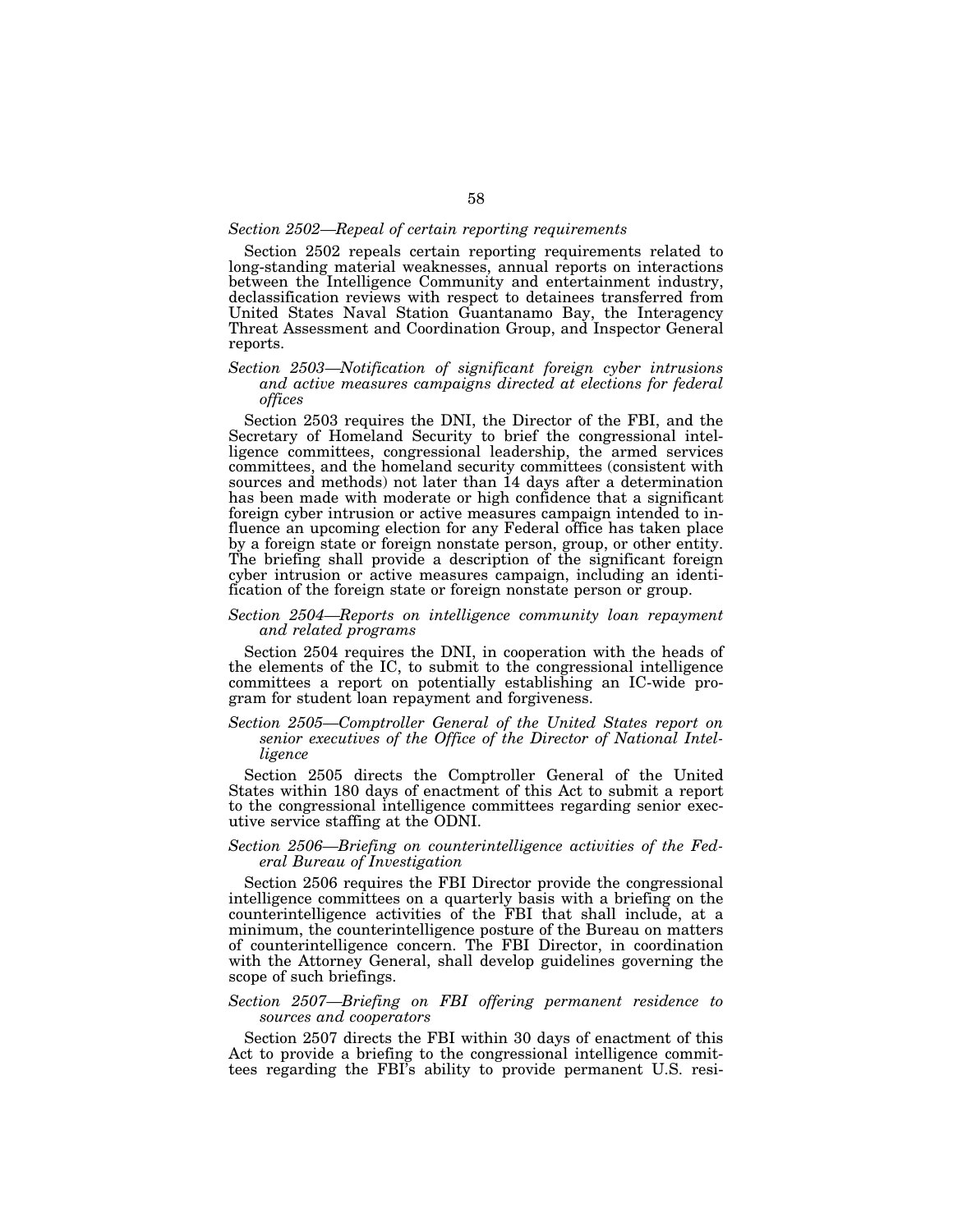dence to foreign individuals who serve as cooperators in national security-related investigations.

### *Section 2508—Technical and clerical amendments to the National Security Act of 1947*

Section 2508 makes certain edits to the National Security Act of 1947 as amended for technical or clerical purposes.

#### OVERSIGHT FINDINGS AND RECOMMENDATIONS

With respect to clause  $3(c)(1)$  of rule XIII of the Rules of the House of Representatives, the Committee held multiple hearings on the classified budgetary issues raised by H.R. 6237. The bill, as reported by the Committee, reflects conclusions reached by the Committee in light of this oversight activity.

### GENERAL PERFORMANCE GOALS AND OBJECTIVES

The goals and objectives of H.R. 6237 are to authorize the intelligence and intelligence-related activities of the United States Government for Fiscal Years 2018 and 2019. These activities enhance the national security of the United States, support and assist the armed forces of the United States, and support the President in the execution of the foreign policy of the United States.

The classified annexes that accompany this report reflect in great detail the Committee's specific performance goals and objectives at the programmatic level with respect to classified programs.

### UNFUNDED MANDATE STATEMENT

Section 423 of the Congressional Budget and Impoundment Control Act (as amended by Section  $101(a)(2)$  of the Unfunded Mandates Reform Act, P.L. 104-4) requires a statement of whether the provisions of the reported bill include unfunded mandates. In compliance with this requirement, the Committee has received a letter from the Congressional Budget Office included herein.

> U.S. CONGRESS, CONGRESSIONAL BUDGET OFFICE, *Washington, DC, June 29, 2018.*

Hon. DEVIN NUNES,

*Chairman, Permanent Select Committee on Intelligence, House of Representatives, Washington, DC.* 

DEAR MR. CHAIRMAN: The Congressional Budget Office has completed a preliminary estimate of the direct spending effects of H.R. 6237, the Matthew Young Pollard Intelligence Authorization Act for Fiscal Years 2018 and 2019, as ordered reported by the House Permanent Select Committee on Intelligence on June 28, 2018. This preliminary estimate is based on language provided by the Committee on June 28, 2018. CBO's complete cost estimate for H.R. 6237, including discretionary costs, will be provided shortly.

On a preliminary basis, CBO estimates that enacting the bill would affect direct spending by making changes to the Central Intelligence Agency Retirement and Disability System to enhance the benefits offered to certain annuitants; therefore, pay-as-you-go procedures apply. However, we estimate that those effects would be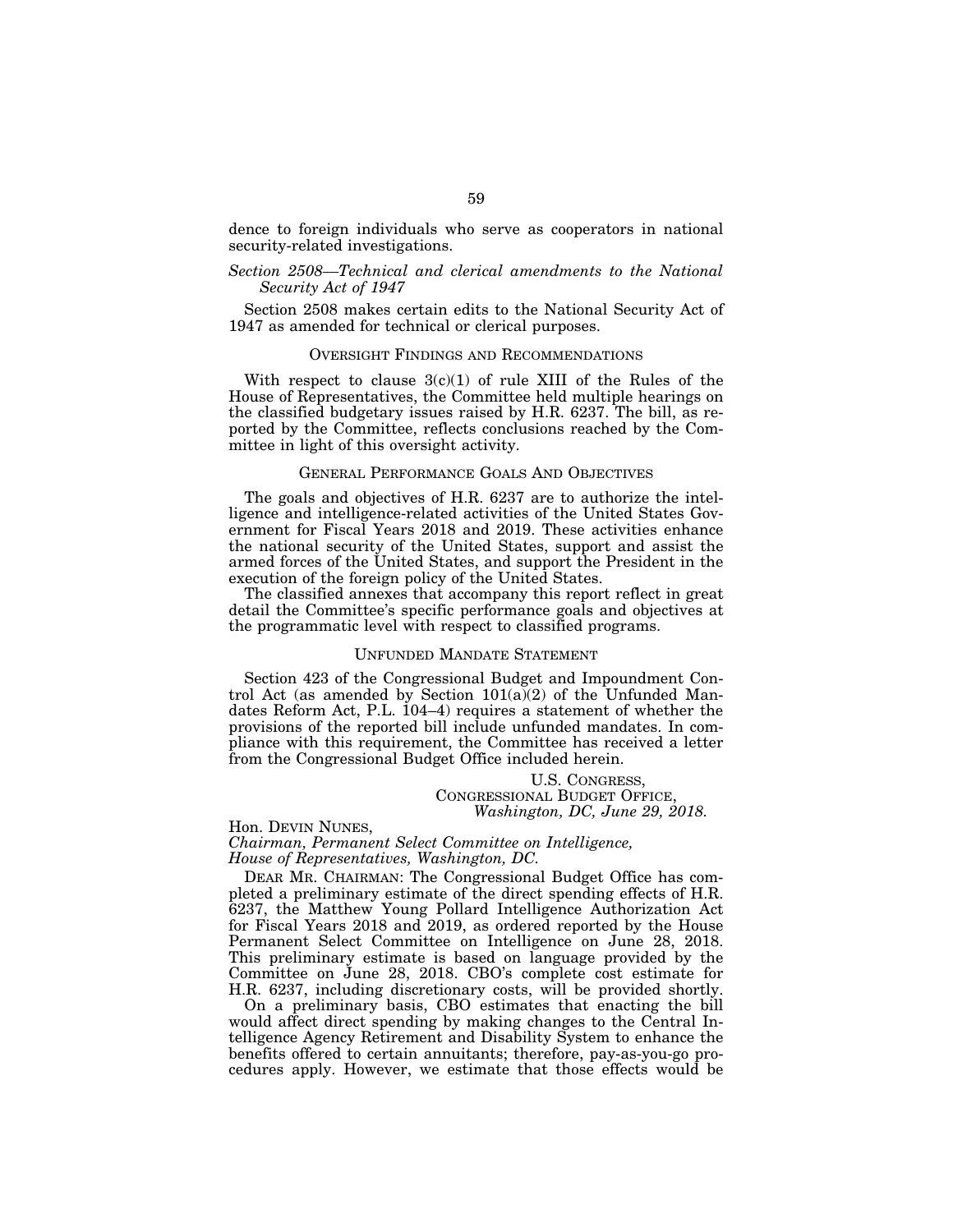less than \$500,000 over the 2019–2028 period. Enacting the bill would not affect revenues.

If you wish further details on this estimate, we will be pleased to provide them. The CBO staff contact is William Ma.

Sincerely,

KEITH HALL, *Director*.

### STATEMENT ON CONGRESSIONAL EARMARKS

Pursuant to clause 9 of rule XXI of the Rules of the House of Representatives, the Committee states that the bill as reported contains no congressional earmarks, limited tax benefits, or limited tariff benefits.

CHANGES IN EXISTING LAW MADE BY THE BILL, AS REPORTED

In compliance with clause 3(e) of rule XIII of the Rules of the House of Representatives, changes in existing law made by the bill, as reported, are shown as follows (existing law proposed to be omitted is enclosed in black brackets, new matter is printed in italic, and existing law in which no change is proposed is shown in roman):

# **CENTRAL INTELLIGENCE AGENCY RETIREMENT ACT**

\* \* \* \* \* \* \*

# **TITLE II—THE CENTRAL INTELLIGENCE**  RETIREMENT AND DIS-**ABILITY SYSTEM**

\* \* \* \* \* \* \*

# **Part C—Computation of Annuities**

## **SEC. 221. COMPUTATION OF ANNUITIES.**

(a) ANNUITY OF PARTICIPANT.—

(1) COMPUTATION OF ANNUITY.—The annuity of a participant is the product of—

 $(A)$  the participant's high-3 average pay (as defined in paragraph (4)); and

(B) the number of years, not exceeding 35, of service credit (determined in accordance with sections 251 and 252) multiplied by 2 percent.

(2) CREDIT FOR UNUSED SICK LEAVE.—The total service of a participant who retires on an immediate annuity (except under section 231) or who dies leaving a survivor or survivors entitled to an annuity shall include (without regard to the 35-year limitation prescribed in paragraph (1)) the days of unused sick leave to the credit of the participant. Days of unused sick leave may not be counted in determining average basic pay or eligibility for an annuity under this title. A deposit shall not be re-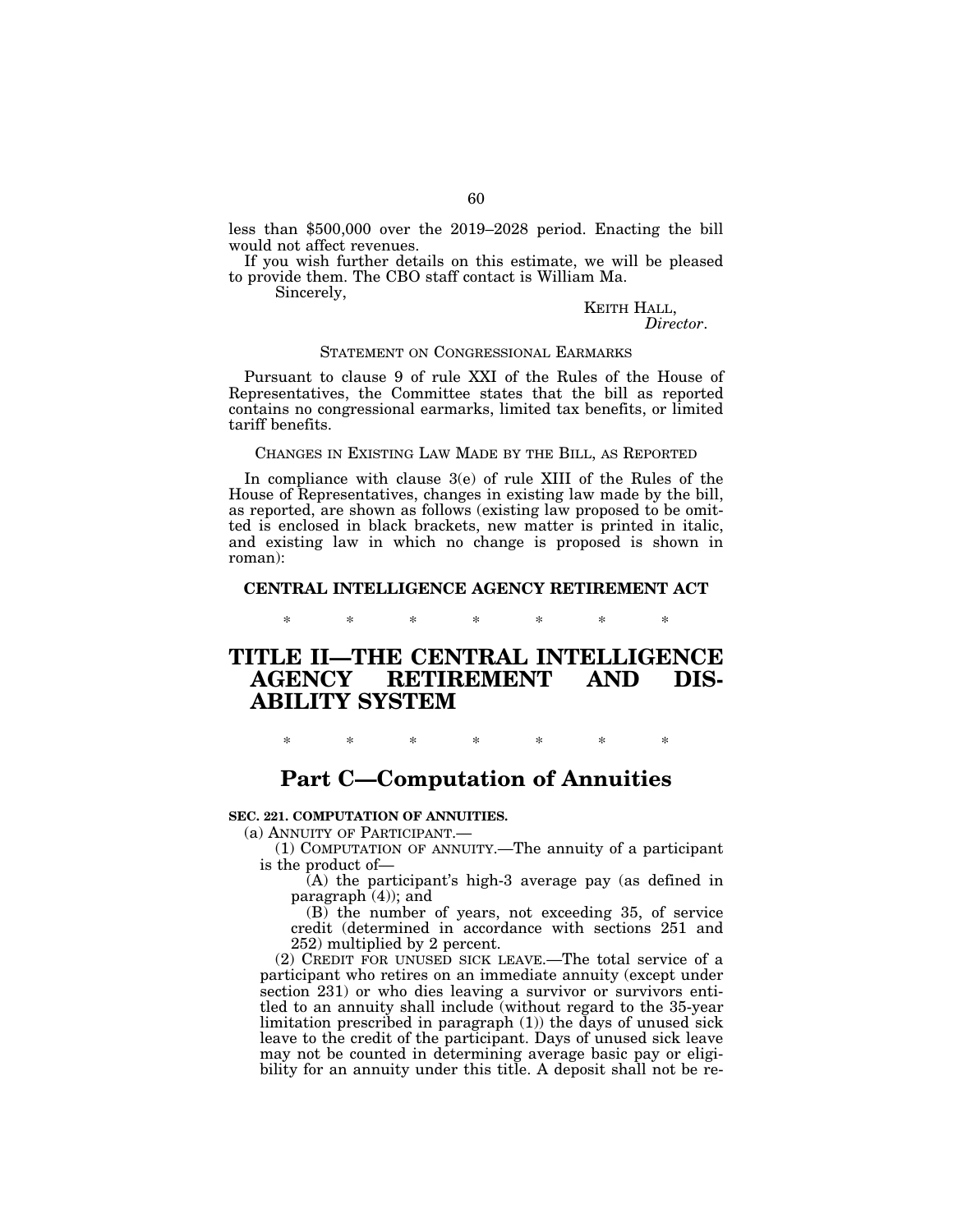quired for days of unused sick leave credited under this paragraph.

(3) CREDITING OF PART-TIME SERVICE.— (A) IN GENERAL.—In the case of a participant whose service includes service on a part-time basis performed after April 6, 1986, the participant's annuity shall be the sum of the amounts determined under subparagraphs (B) and  $(C)$ .

(B) COMPUTATION OF PRE-APRIL 7, 1986, ANNUITY.—The portion of an annuity referred to in subparagraph (A) with respect to service before April 7, 1986, shall be the amount computed under paragraph (1) using the participant's length of service before that date (increased by the unused sick leave to the credit of the participant at the time of retirement) and the participant's high-3 average pay<sup>[.]</sup>, as *determined by using the annual rate of basic pay that would be payable for full-time service in that position.* 

(C) COMPUTATION OF POST-APRIL 6, 1986, ANNUITY.—The portion of an annuity referred to in subparagraph (A) with respect to service after April 6, 1986, shall be the product of—

(i) the amount computed under paragraph (1), using the participant's length of service after that date and the participant's high-3 average pay, as determined by using the annual rate of basic pay that would be payable for full-time service; and

(ii) the ratio which the participant's actual service after April 6, 1986 (as determined by prorating the participant's total service after that date to reflect the service that was performed on a part-time basis) bears to the total service after that date that would be creditable for the participant if all the service had been performed on a full-time basis.

(D) TREATMENT OF EMPLOYMENT ON TEMPORARY OR INTERMITTENT BASIS.—Employment on a temporary or intermittent basis shall not be considered to be service on a part-time basis for purposes of this paragraph.

(4) HIGH-3 AVERAGE PAY DEFINED.—For purposes of this subsection, a participant's high-3 average pay is the amount of the participant's average basic pay for the highest 3 consecutive years of the participant's service for which full contributions have been made to the fund.

(5) COMPUTATION OF SERVICE.—In determining the aggregate period of service upon which an annuity is to be based, any fractional part of a month shall not be counted.

(b) SPOUSE OR FORMER SPOUSE SURVIVOR ANNUITY.—

(1) REDUCTION IN PARTICIPANT'S ANNUITY TO PROVIDE SPOUSE OR FORMER SPOUSE SURVIVOR ANNUITY.—

(A) GENERAL RULE.—Except to the extent provided otherwise under a written election under subparagraph (B) or (C), if at the time of retirement a participant or former participant is married (or has a former spouse who has not remarried before attaining age 55), the participant shall receive a reduced annuity and provide a survivor annuity for the participant's spouse under this subsection or former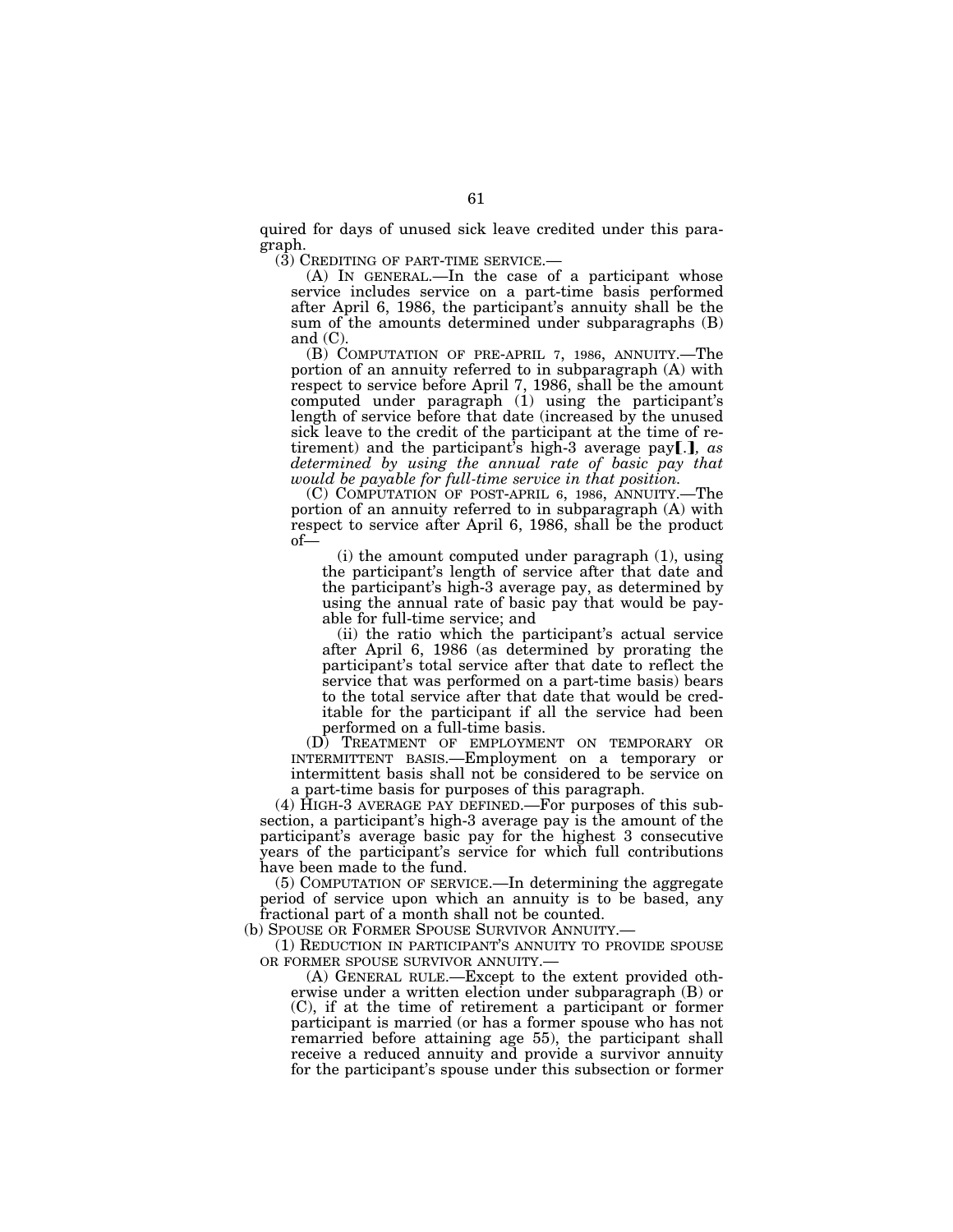spouse under section 222(b), or a combination of such annuities, as the case may be.

(B) JOINT ELECTION FOR WAIVER OR REDUCTION OF SPOUSE SURVIVOR ANNUITY.—A married participant or former participant and the participant's spouse may jointly elect in writing at the time of retirement to waive a survivor annuity for that spouse under this section or to reduce such survivor annuity under this section by designating a portion of the annuity of the participant as the base for the survivor annuity. If the marriage is dissolved following an election for such a reduced annuity and the spouse qualifies as a former spouse, the base used in calculating any annuity of the former spouse under section 222(b) may not exceed the portion of the participant's annuity designated under this subparagraph.

(C) JOINT ELECTION OF PARTICIPANT AND FORMER SPOUSE.—If a participant or former participant has a former spouse, such participant and the participant's former spouse may jointly elect by spousal agreement under section 264(b) to waive, reduce, or increase a survivor annuity under section 222(b) for that former spouse. Any such election must be made (i) before the end of the [12-month] 2-year period beginning on the date on which the divorce or annulment involving that former spouse becomes final, or (ii) at the time of retirement of the participant, whichever is later.

(D) UNILATERAL ELECTIONS IN ABSENCE OF SPOUSE OR FORMER SPOUSE.—The Director may prescribe regulations under which a participant or former participant may make an election under subparagraph (B) or (C) without the participant's spouse or former spouse if the participant establishes to the satisfaction of the Director that the participant does not know, and has taken all reasonable steps to determine, the whereabouts of the spouse or former spouse.

(2) AMOUNT OF REDUCTION IN PARTICIPANT'S ANNUITY.—The annuity of a participant or former participant providing a survivor annuity under this section (or section  $22(2b)$ ), excluding any portion of the annuity not designated or committed as a base for any survivor annuity, shall be reduced by  $2\frac{1}{2}$  percent of the first \$3,600 plus 10 percent of any amount over \$3,600. The reduction under this paragraph shall be calculated before any reduction under section  $22\overline{2}(a)(5)$ .

(3) AMOUNT OF SURVIVING SPOUSE ANNUITY.—

(A) IN GENERAL.—If a retired participant receiving a reduced annuity under this subsection dies and is survived by a spouse, a survivor annuity shall be paid to the surviving spouse. The amount of the annuity shall be equal to 55 percent of (i) the full amount of the participant's annuity computed under subsection (a), or (ii) any lesser amount elected as the base for the survivor annuity under paragraph  $(1)(B)$ .

(B) LIMITATION.—Notwithstanding subparagraph (A), the amount of the annuity calculated under subparagraph (A) for a surviving spouse in any case in which there is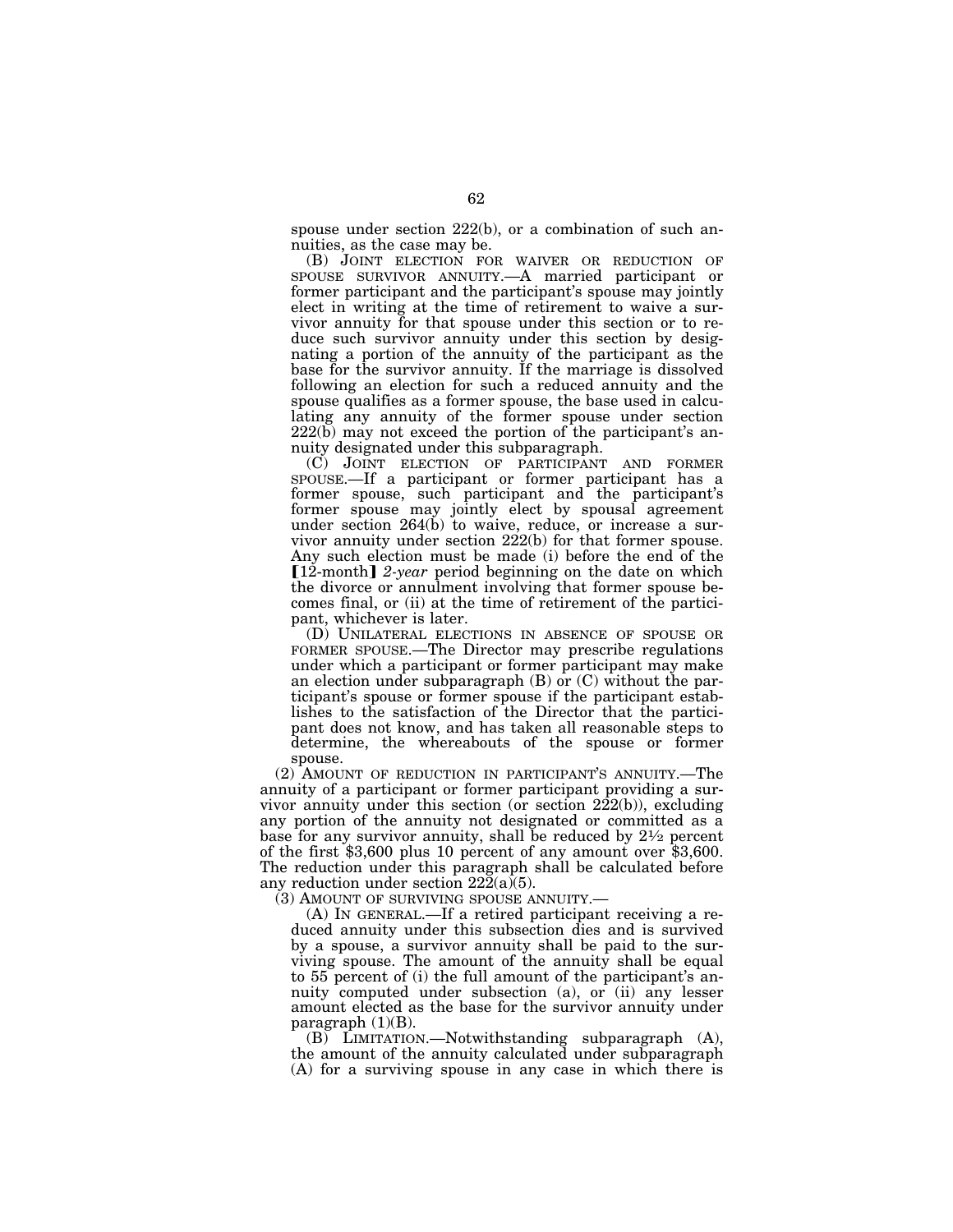also a surviving former spouse of the retired participant who qualifies for an annuity under section  $222(b)$  may not exceed 55 percent of the portion (if any) of the base for survivor annuities which remains available under section 222(b)(4)(B).

(C) EFFECTIVE DATE AND TERMINATION OF ANNUITY.—An annuity payable from the fund to a surviving spouse under this paragraph shall commence on the day after the retired participant dies and shall terminate on the last day of the month before the surviving spouse's death or remarriage before attaining age 55. If such survivor annuity is terminated because of remarriage, it shall be restored at the same rate commencing on the date such remarriage is dissolved by death, annulment, or divorce if any lump sum paid upon termination of the annuity is returned to the fund.

(c) 18–MONTH OPEN PERIOD AFTER RETIREMENT TO PROVIDE SPOUSE COVERAGE.—

(1) SURVIVOR ANNUITY ELECTIONS.—

(A) ELECTION WHEN SPOUSE COVERAGE WAIVED AT TIME OF RETIREMENT.—A participant or former participant who retires after March 31, 1992 and who—

(i) is married at the time of retirement; and

(ii) elects at that time (in accordance with subsection

(b)) to waive a survivor annuity for the spouse,

may, during the 18-month period beginning on the date of the retirement of the participant, elect to have a reduction under subsection (b) made in the annuity of the participant (or in such portion thereof as the participant may designate) in order to provide a survivor annuity for the participant's spouse.

(B) ELECTION WHEN REDUCED SPOUSE ANNUITY ELECT-ED.—A participant or former participant who retires after March 31, 1992, and—

(i) who, at the time of retirement, is married, and

(ii) who, at that time designates (in accordance with subsection (b)) that a portion of the annuity of such participant is to be used as the base for a survivor annuity,

may, during the 18-month period beginning on the date of the retirement of such participant, elect to have a greater portion of the annuity of such participant so used.

 $(2)$  DEPOSIT REQUIRED.

(A) REQUIREMENT.—An election under paragraph (1) shall not be effective unless the amount specified in subparagraph (B) is deposited into the fund before the end of that 18-month period.

(B) AMOUNT OF DEPOSIT.—The amount to be deposited with respect to an election under this subsection is the amount equal to the sum of the following:

(i) ADDITIONAL COST TO SYSTEM.—The additional cost to the system that is associated with providing a survivor annuity under subsection (b) and that results from such election, taking into account—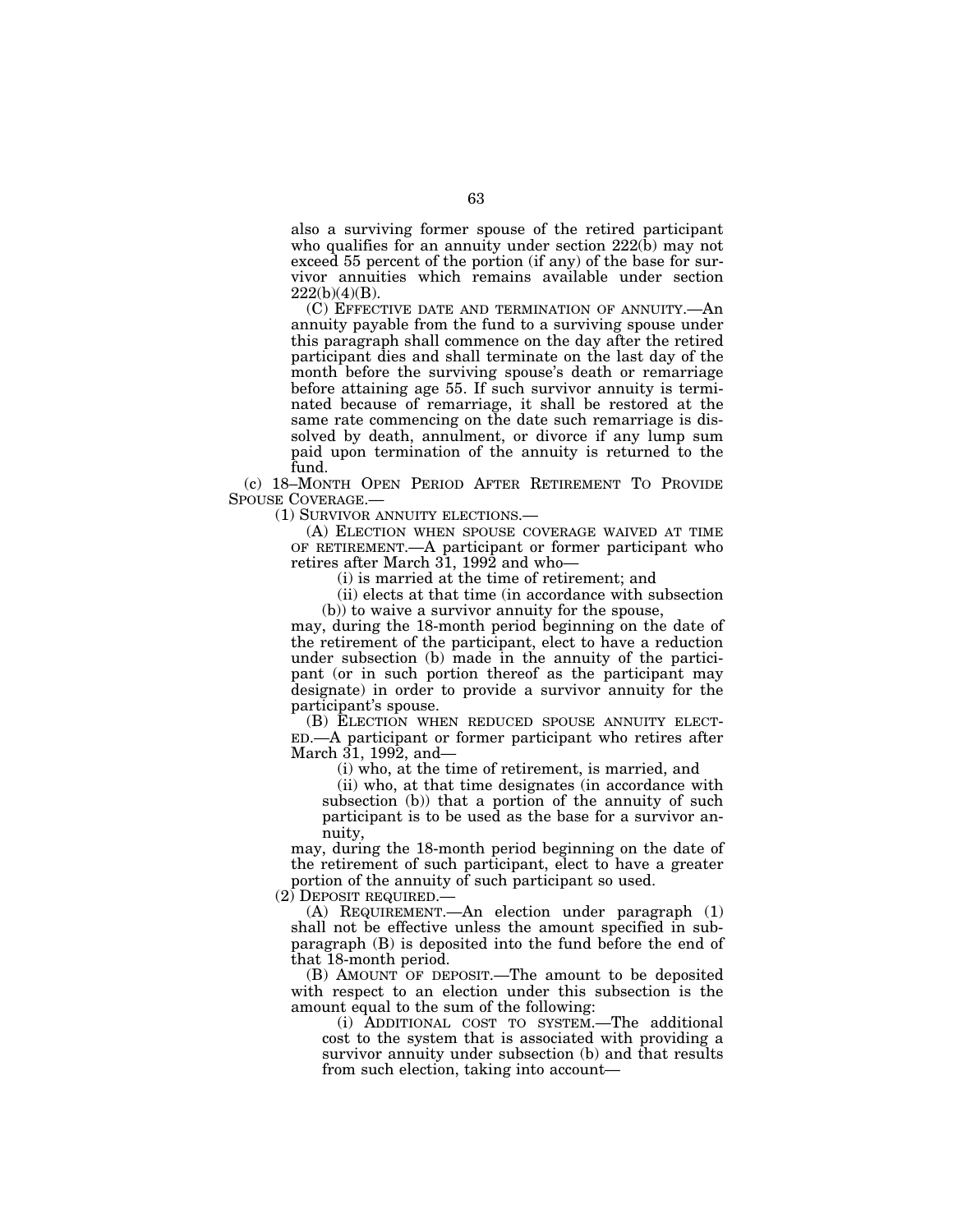(I) the difference (for the period between the date on which the annuity of the participant or former participant commences and the date of the election) between the amount paid to such participant or former participant under this title and the amount which would have been paid if such election had been made at the time the participant or former participant applied for the annuity; and

(II) the costs associated with providing for the later election.

(ii) INTEREST.—Interest on the additional cost determined under clause (i), computed using the interest rate specified or determined under section 8334(e) of title 5, United States Code, for the calendar year in which the amount to be deposited is determined.

(3) VOIDING OF PREVIOUS ELECTIONS.—An election by a participant or former participant under this subsection voids prospectively any election previously made in the case of such participant under subsection (b).

 $(\overline{4})$  REDUCTIONS IN ANNUITY.—An annuity that is reduced in connection with an election under this subsection shall be reduced by the same percentage reductions as were in effect at the time of the retirement of the participant or former participant whose annuity is so reduced.

(5) RIGHTS AND OBLIGATIONS RESULTING FROM REDUCED AN- NUITY ELECTION.—Rights and obligations resulting from the election of a reduced annuity under this subsection shall be the same as the rights and obligations that would have resulted had the participant involved elected such annuity at the time of retirement.

(d) ANNUITIES FOR SURVIVING CHILDREN.— (1) PARTICIPANTS DYING BEFORE APRIL 1, 1992.—In the case of a retired participant who died before April 1, 1992, and who is survived by a child or children—

(A) if the retired participant was survived by a spouse, there shall be paid from the fund to or on behalf of each such surviving child an annuity determined under paragraph  $(3)(A)$ ; and

(B) if the retired participant was not survived by a spouse, there shall be paid from the fund to or on behalf of each such surviving child an annuity determined under paragraph  $(3)(B)$ .

(2) PARTICIPANTS DYING ON OR AFTER APRIL 1, 1992.—In the case of a retired participant who dies on or after April 1, 1992, and who is survived by a child or children—

(A) if the retired participant is survived by a spouse or former spouse who is the natural or adoptive parent of a surviving child of the participant, there shall be paid from the fund to or on behalf of each such surviving child an annuity determined under paragraph (3)(A); and

(B) if the retired participant is not survived by a spouse or former spouse who is the natural or adoptive parent of a surviving child of the participant, there shall be paid to or on behalf of each such surviving child an annuity determined under paragraph (3)(B).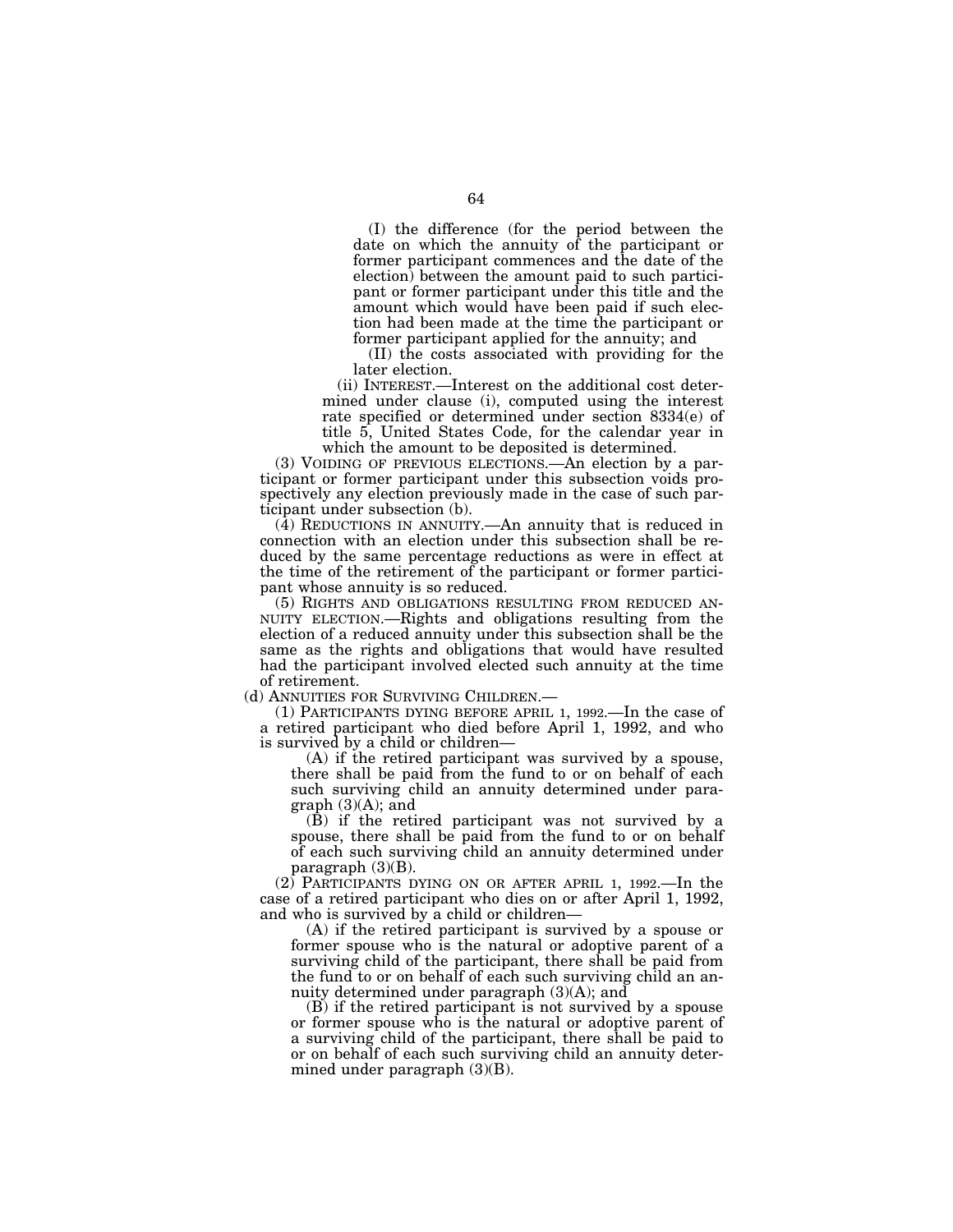(3) AMOUNT OF ANNUITY.—

(A) The annual amount of an annuity for the surviving child of a participant covered by paragraph  $(1)(A)$  or  $(2)(A)$ of this subsection (or covered by paragraph  $(1)(A)$  or  $(2)(A)$ of section  $232(c)$  is the smallest of the following:

(i) 60 percent of the participant's high-3 average pay, as determined under subsection  $(a)(4)$ , divided by the number of children.

(ii) \$900, as adjusted under section 291.

(iii) \$2,700, as adjusted under section 291, divided by the number of children.

(B) The amount of an annuity for the surviving child of a participant covered by paragraph  $(1)(B)$  or  $(2)(\bar{B})$  of this subsection (or covered by paragraph  $(1)(B)$  or  $(2)(B)$  of section 232(c)) is the smallest of the following:

(i) 75 percent of the participant's high-3 average pay, as determined under subsection  $(a)(4)$ , divided by the number of children.

(ii) \$1,080, as adjusted under section 291.

(iii) \$3,240, as adjusted under section 291, divided by the number of children.

(4) RECOMPUTATION OF CHILD ANNUITIES.—

(A) In the case of a child annuity payable under paragraph (1), upon the death of a surviving spouse or the termination of the annuity of a child, the annuities of any remaining children shall be recomputed and paid as though the spouse or child had not survived the retired participant.

(B) In the case of a child annuity payable under paragraph (2), upon the death of a surviving spouse or former spouse or termination of the annuity of a child, the annuities of any remaining children shall be recomputed and paid as though the spouse, former spouse, or child had not survived the retired participant. If the annuity of a surviving child who has not been receiving an annuity is initiated or resumed, the annuities of any other children shall be recomputed and paid from that date as though the annuities of all currently eligible children were then being initiated.

(5) DEFINITION OF FORMER SPOUSE.—For purposes of this subsection, the term "former spouse" includes any former wife or husband of the retired participant, regardless of the length of marriage or the amount of creditable service completed by the participant.

(e) COMMENCEMENT AND TERMINATION OF CHILD ANNUITIES.—

(1) COMMENCEMENT.—An annuity payable to a child under subsection (d), or under section 232(c), shall begin on the day after the date on which the participant or retired participant dies or, in the case of an individual over the age of 18 who is not a child within the meaning of section 102(b), shall begin or resume on the first day of the month in which the individual later becomes or again becomes a student as described in section 102(b). Such annuity may not commence until any lumpsum that has been paid is returned to the fund.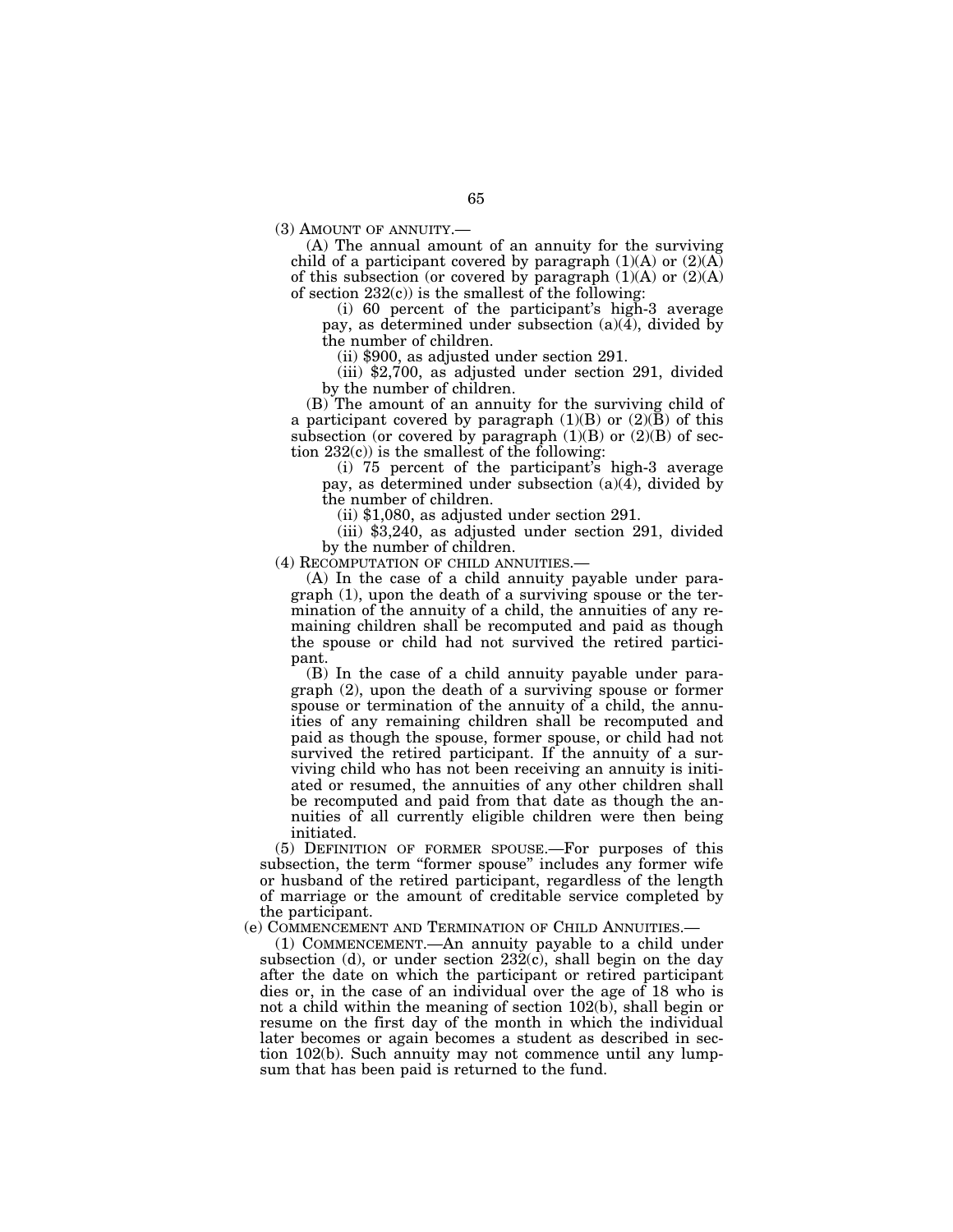(2) TERMINATION.—Such an annuity shall terminate on the last day of the month before the month in which the recipient of the annuity dies or no longer qualifies as a child (as defined in section  $102(b)$ ).

(f) PARTICIPANTS NOT MARRIED AT TIME OF RETIREMENT.—

(1) DESIGNATION OF PERSONS WITH INSURABLE INTEREST.—

(A) AUTHORITY TO MAKE DESIGNATION.—Subject to the rights of former spouses under sections 221(b) and 222, at the time of retirement an unmarried participant found by the Director to be in good health may elect to receive an annuity reduced in accordance with subparagraph (B) and designate in writing an individual having an insurable interest in the participant to receive an annuity under the system after the participant's death. The amount of such an annuity shall be equal to 55 percent of the participant's reduced annuity.

(B) REDUCTION IN PARTICIPANT'S ANNUITY.—The annuity payable to the participant making such election shall be reduced by 10 percent of an annuity computed under subsection (a) and by an additional 5 percent for each full 5 years the designated individual is younger than the participant. The total reduction under this subparagraph may not exceed 40 percent.

(C) COMMENCEMENT OF SURVIVOR ANNUITY.—The annuity payable to the designated individual shall begin on the day after the retired participant dies and terminate on the last day of the month before the designated individual dies.

(D) RECOMPUTATION OF PARTICIPANT'S ANNUITY ON DEATH OF DESIGNATED INDIVIDUAL.—An annuity which is reduced under this paragraph shall, effective the first day of the month following the death of the designated individual, be recomputed and paid as if the annuity had not been so reduced.

(2) ELECTION OF SURVIVOR ANNUITY UPON SUBSEQUENT MAR-RIAGE.—A participant who is unmarried at the time of retirement and who later marries may irrevocably elect, in a signed writing received by the Director within **[one year]** *two years* after the marriage, to receive a reduced annuity as provided in section 221(b). Such election and reduction shall be effective on the first day of the month beginning 9 months after the date of marriage. The election voids prospectively any election previously made under paragraph  $(1)$ .

(g) EFFECT OF DIVORCE AFTER RETIREMENT.—

(1) RECOMPUTATION OF RETIRED PARTICIPANT'S ANNUITY UPON DIVORCE.—An annuity which is reduced under this section (or any similar prior provision of law) to provide a survivor annuity for a spouse shall, if the marriage of the retired participant to such spouse is dissolved, be recomputed and paid for each full month during which a retired participant is not married (or is remarried, if there is no election in effect under paragraph (2)) as if the annuity had not been so reduced, subject to any reduction required to provide a survivor annuity under subsection (b) or (c) of section 222 or under section 226.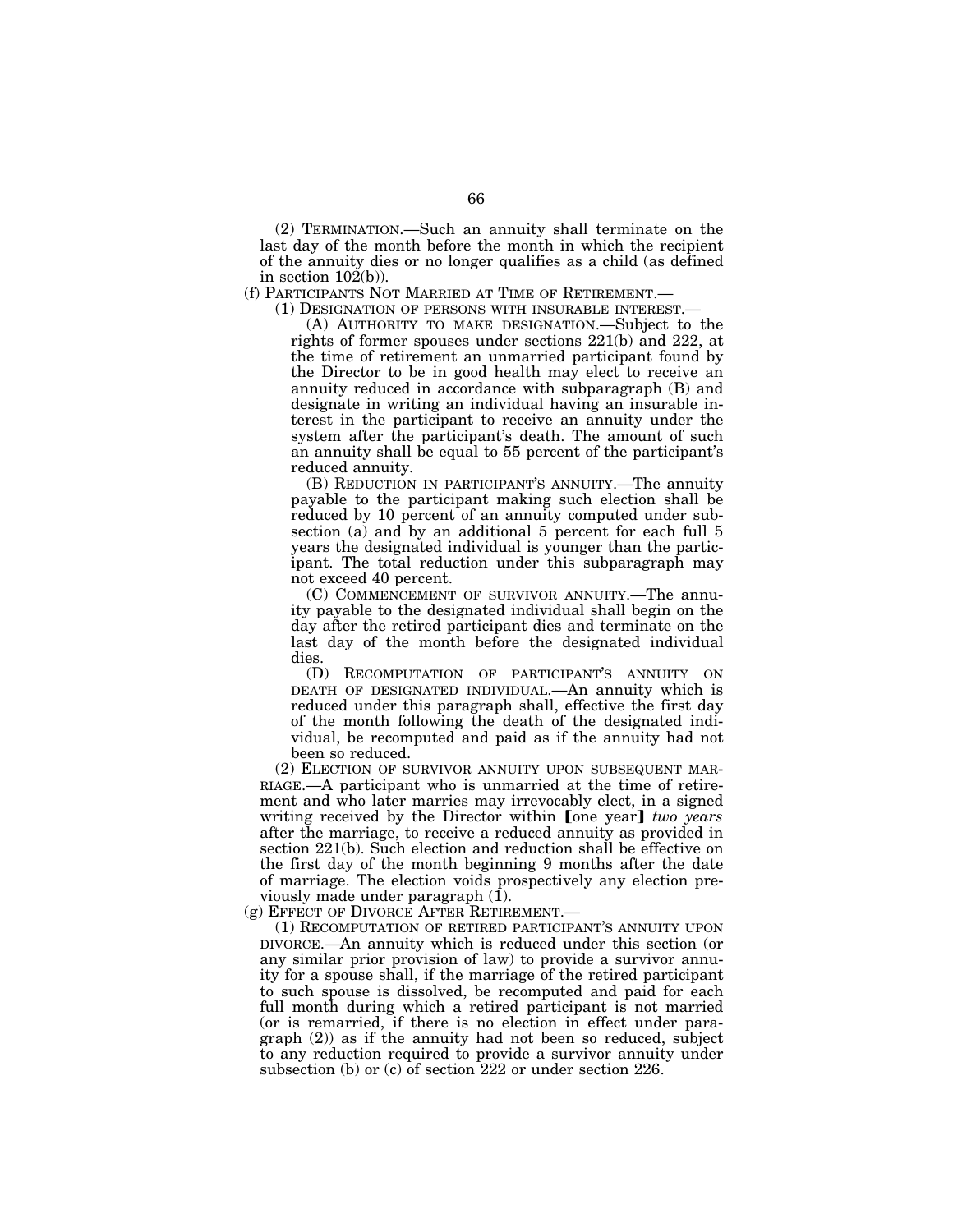(2) ELECTION OF SURVIVOR ANNUITY UPON SUBSEQUENT RE-MARRIAGE.—

(A) IN GENERAL.—Upon remarriage, the retired participant may irrevocably elect, by means of a signed writing received by the Director within **[one year]** *two years* after such remarriage, to receive a reduced annuity for the purpose of providing an annuity for the new spouse of the retired participant in the event such spouse survives the retired participant. Such reduction shall be equal to the reduction in effect immediately before the dissolution of the previous marriage (unless such reduction is adjusted under section  $222(b)(5)$  or elected under subparagraph  $(B)$ ).

(B) WHEN ANNUITY PREVIOUSLY NOT (OR NOT FULLY) RE-DUCED.—

(i) ELECTION.—If the retired participant's annuity was not reduced (or was not fully reduced) to provide a survivor annuity for the participant's spouse or former spouse as of the time of retirement, the retired participant may make an election under the first sentence of subparagraph (A) upon remarriage to a spouse other than the spouse at the time of retirement. For any remarriage that occurred before August 14, 1991, the retired participant may make such an election within 2 years after such date.

(ii) DEPOSIT REQUIRED.—

 $(I)$  The retired participant shall, within  $\lceil$  one year] *two years* after the date of the remarriage (or by August 14, 1993 for any remarriage that occurred before August 14, 1991), deposit in the fund an amount determined by the Director, as nearly as may be administratively feasible, to reflect the amount by which the retired participant's annuity would have been reduced if the election had been in effect since the date the annuity commenced, plus interest.

(II) The annual rate of interest for each year during which the retired participant's annuity would have been reduced if the election had been in effect since the date the annuity commenced shall be 6 percent.

(III) If the retired participant does not make the deposit, the Director shall collect such amount by offset against the participant's annuity, up to a maximum of 25 percent of the net annuity otherwise payable to the retired participant, and the retired participant is deemed to consent to such offset.

(IV) The deposit required by this subparagraph may be made by the surviving spouse of the retired participant.

(C) EFFECTS OF ELECTION.—An election under this paragraph and the reduction in the participant's annuity shall be effective on the first day of the month beginning 9 months after the date of remarriage. A survivor annuity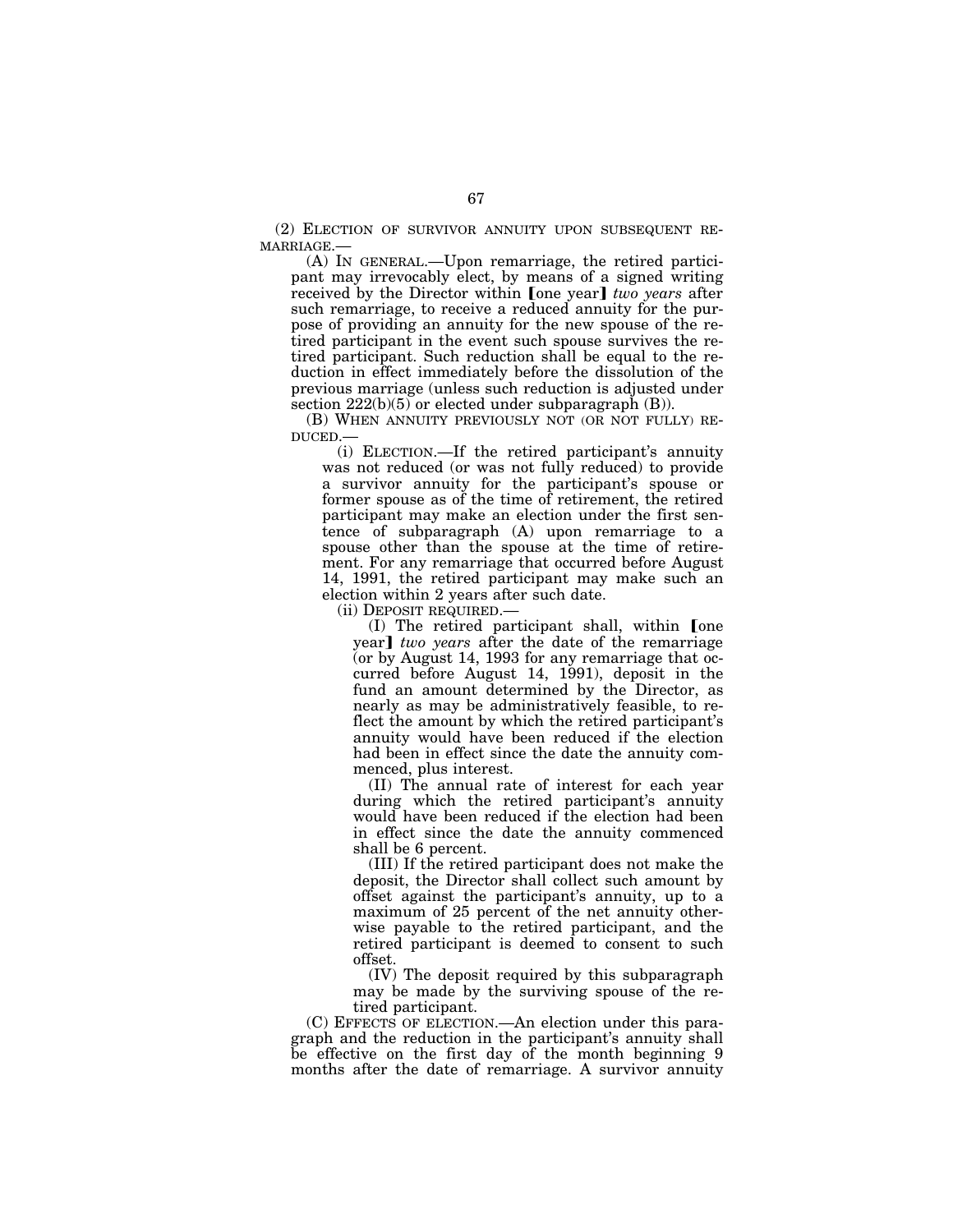elected under this paragraph shall be treated in all respects as a survivor annuity under subsection (b).

*(h) CONDITIONAL ELECTION OF INSURABLE INTEREST SURVIVOR ANNUITY BY PARTICIPANTS MARRIED AT THE TIME OF RETIRE- MENT.—* 

*(1) AUTHORITY TO MAKE DESIGNATION.—Subject to the rights of former spouses under subsection (b) and section 222, at the time of retirement a married participant found by the Director to be in good health may elect to receive an annuity reduced in accordance with subsection (f)(1)(B) and designate in writing an individual having an insurable interest in the participant to receive an annuity under the system after the participant's death, except that any such election to provide an insurable interest survivor annuity to the participant's spouse shall only be effective if the participant's spouse waives the spousal right to a survivor annuity under this Act. The amount of the annuity shall be equal to 55 percent of the participant's reduced annuity.* 

*(2) REDUCTION IN PARTICIPANT'S ANNUITY.—The annuity payable to the participant making such election shall be reduced by 10 percent of an annuity computed under subsection (a) and by an additional 5 percent for each full 5 years the designated individual is younger than the participant. The total reduction under this subparagraph may not exceed 40 percent.* 

*(3) COMMENCEMENT OF SURVIVOR ANNUITY.—The annuity payable to the designated individual shall begin on the day after the retired participant dies and terminate on the last day of the month before the designated individual dies.* 

*(4) RECOMPUTATION OF PARTICIPANT'S ANNUITY ON DEATH OF DESIGNATED INDIVIDUAL.—An annuity which is reduced under this subsection shall, effective the first day of the month fol*lowing the death of the designated individual, be recomputed *and paid as if the annuity had not been so reduced.* 

 $[(h)]$   $(\tilde{i})$  COORDINATION OF ANNUITIES.

(1) SURVIVING SPOUSE.—A surviving spouse whose survivor annuity was terminated because of remarriage before attaining age 55 shall not be entitled under subsection  $(b)(3)(C)$  to the restoration of that survivor annuity payable from the fund unless the surviving spouse elects to receive it instead of any other survivor annuity to which the surviving spouse may be entitled under the system or any other retirement system for Government employees by reason of the remarriage.

(2) FORMER SPOUSE.—A surviving former spouse of a participant or retired participant shall not become entitled under section  $222(b)$  or  $224$  to a survivor annuity or to the restoration of a survivor annuity payable from the fund unless the surviving former spouse elects to receive it instead of any other survivor annuity to which the surviving former spouse may be entitled under this or any other retirement system for Government employees on the basis of a marriage to someone other than the participant.

(3) SURVIVING SPOUSE OF POST-RETIREMENT MARRIAGE.—A surviving spouse who married a participant after the participant's retirement shall be entitled to a survivor annuity payable from the fund only upon electing that annuity instead of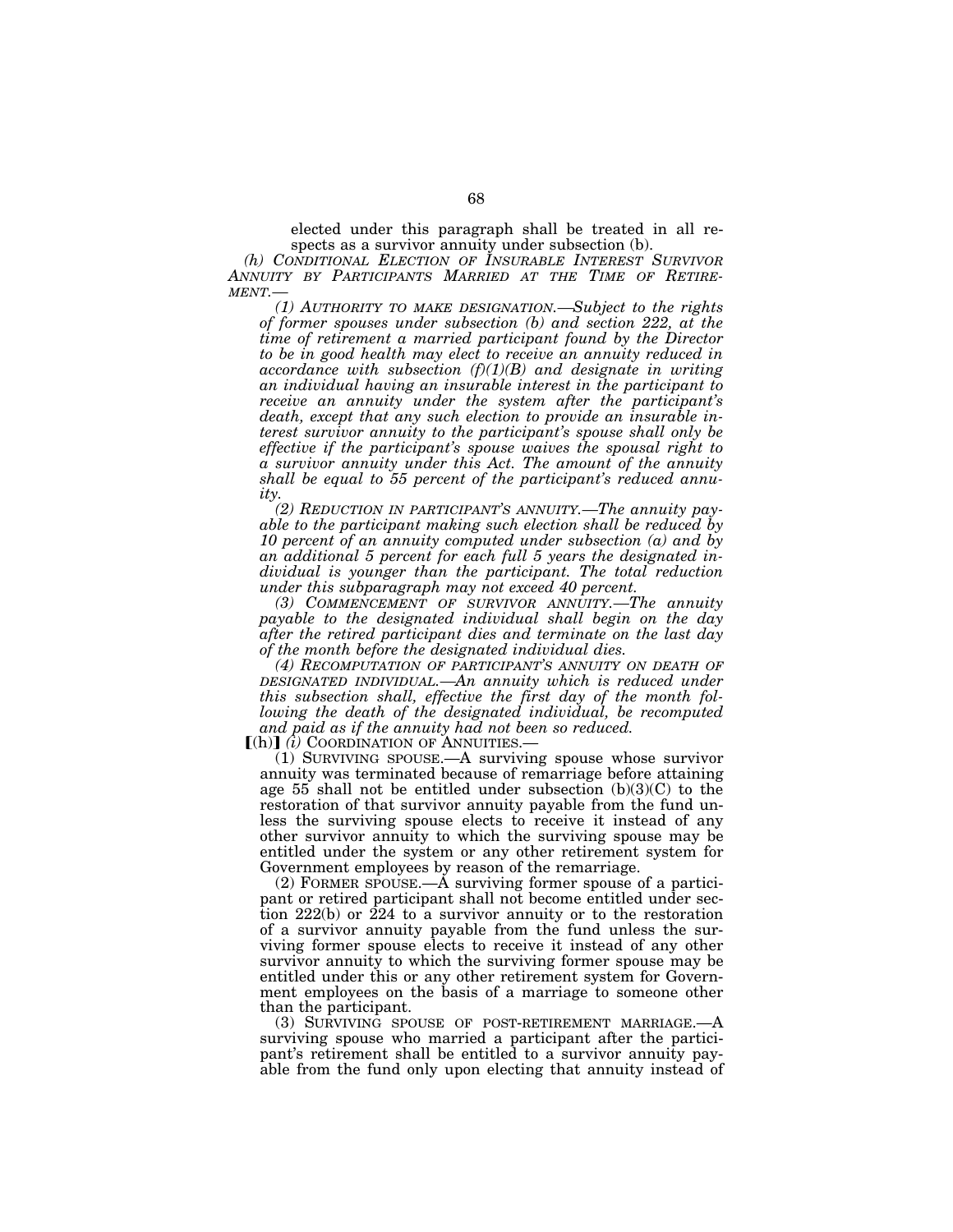any other survivor annuity to which the surviving spouse may be entitled under this or any other retirement system for Government employees on the basis of a marriage to someone other than the retired participant.

 $[(i)]$  *(j)* SUPPLEMENTAL SURVIVOR ANNUITIES.—

(1) SPOUSE OF RECALLED ANNUITANT.—A married recalled annuitant who reverts to retired status with entitlement to a supplemental annuity under section 271(b) shall, unless the annuitant and the annuitant's spouse jointly elect in writing to the contrary at the time of reversion to retired status, have the supplemental annuity reduced by 10 percent to provide a supplemental survivor annuity for the annuitant's spouse. Such supplemental survivor annuity shall be equal to 55 percent of the supplemental annuity of the annuitant.

(2) REGULATIONS.—The Director shall prescribe regulations to provide for the application of paragraph (1) of this subsection and of subsection (b) of section 271 in any case in which an annuitant has a former spouse who was married to the recalled annuitant at any time during the period of recall service and who qualifies for an annuity under section 222(b).

[(j)] (k) OFFSET OF ANNUITIES BY AMOUNT OF SOCIAL SECURITY BENEFIT.—Notwithstanding any other provision of this title, an annuity (including a disability annuity) payable under this title to an individual described in sections  $211(d)(1)$  and  $301(c)(1)$  and any survivor annuity payable under this title on the basis of the service of such individual shall be reduced in a manner consistent with section 8349 of title 5, United States Code, under conditions consistent with the conditions prescribed in that section.

 $[(k)]$  (l) INFORMATION FROM OTHER AGENCIES.

(1) OTHER AGENCIES.—For the purpose of ensuring the accuracy of the information used in the determination of eligibility for and the computation of annuities payable from the fund under this title, at the request of the Director—

(A) the Secretary of Defense shall provide information on retired or retainer pay paid under title 10, United States Code;

(B) the Secretary of Veterans Affairs shall provide information on pensions or compensation paid under title 38, United States Code;

(C) the Secretary of Health and Human Services shall provide information contained in the records of the Social Security Administration; and

(D) the Secretary of Labor shall provide information on benefits paid under subchapter I of chapter 81 of title 5, United States Code.

(2) LIMITATION ON INFORMATION REQUESTED.—The Director shall request only such information as the Director determines is necessary.

(3) LIMITATION ON USES OF INFORMATION.—The Director, in consultation with the officials from whom information is requested, shall ensure that information made available under this subsection is used only for the purposes authorized.

ø(l)¿ *(m)* INFORMATION ON RIGHTS UNDER THE SYSTEM.—The Director shall, on an annual basis—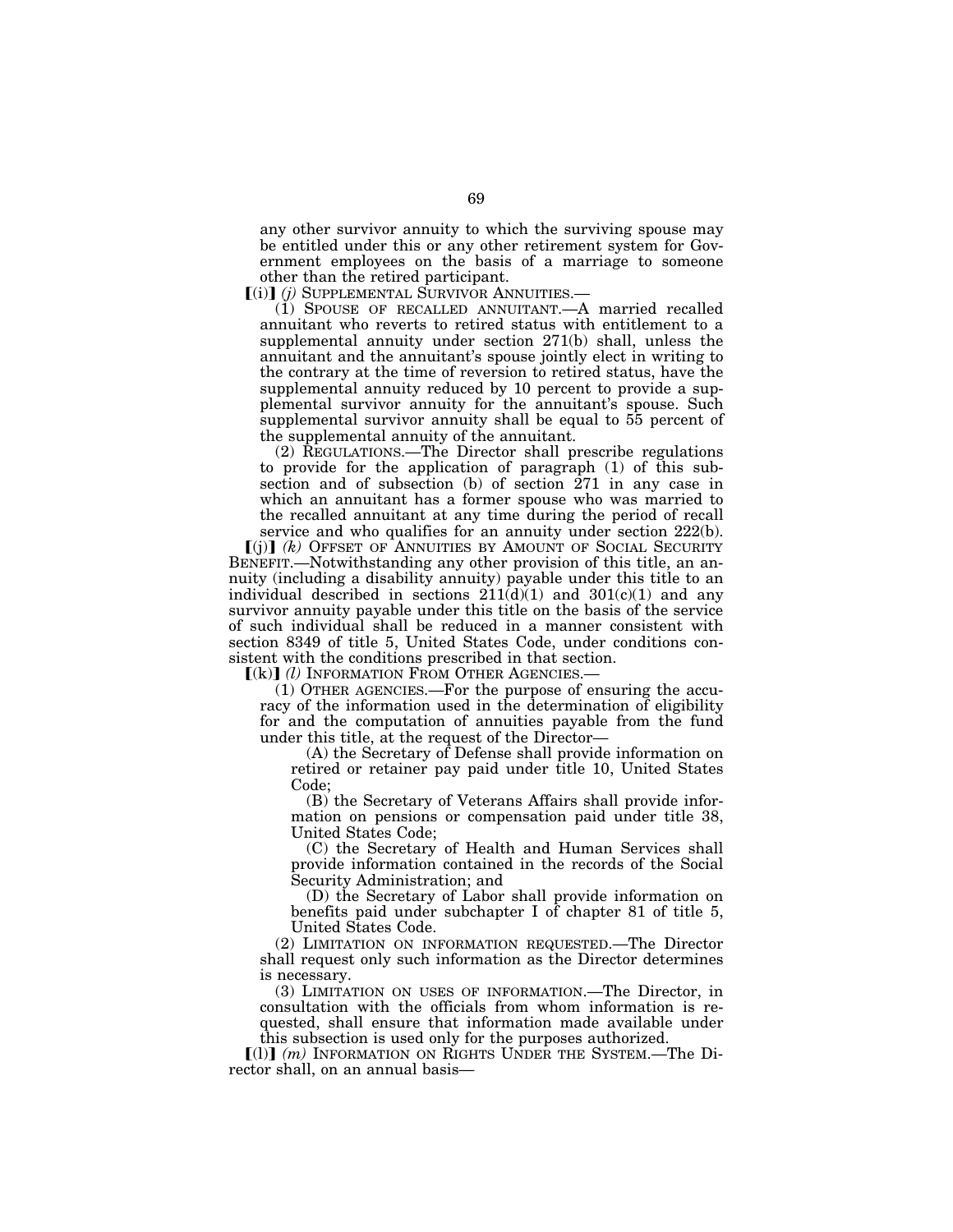(1) inform each retired participant of the participant's right of election under subsections  $(c)$ ,  $(f)(2)$ , and  $(g)$ ; and

(2) to the maximum extent practicable, inform spouses and former spouses of participants, former participants, and retired participants of their rights under this Act.

#### **SEC. 222. ANNUITIES FOR FORMER SPOUSES.**

(a) FORMER SPOUSE SHARE OF PARTICIPANT'S ANNUITY.— (1) PRO RATA SHARE.—Unless otherwise expressly provided by a spousal agreement or court order under section 264(b), a former spouse of a participant, former participant, or retired participant is entitled to an annuity—

(A) if married to the participant, former participant, or retired participant throughout the creditable service of the participant, equal to 50 percent of the annuity of the participant; or

(B) if not married to the participant throughout such creditable service, equal to that proportion of 50 percent of such annuity that is the proportion that the number of days of the marriage of the former spouse to the participant during periods of creditable service of such participant under this title bears to the total number of days of such creditable service.

(2) DISQUALIFICATION UPON REMARRIAGE BEFORE AGE 55.—A former spouse is not qualified for an annuity under this subsection if before the commencement of that annuity the former spouse remarries before becoming 55 years of age.

(3) COMMENCEMENT OF ANNUITY.—The annuity of a former spouse under this subsection commences on the day the participant upon whose service the annuity is based becomes entitled to an annuity under this title or on the first day of the month after the divorce or annulment involved becomes final, whichever is later.

(4) TERMINATION OF ANNUITY.—The annuity of such former spouse and the right thereto terminate on—

(A) the last day of the month before the month in which the former spouse dies or remarries before 55 years of age; or

(B) the date on which the annuity of the participant terminates (except in the case of an annuity subject to para $graph (5)(B)$ ).

(5) TREATMENT OF PARTICIPANT'S ANNUITY.—

(A) REDUCTION IN PARTICIPANT'S ANNUITY.—The annuity payable to any participant shall be reduced by the amount of an annuity under this subsection paid to any former spouse based upon the service of that participant. Such reduction shall be disregarded in calculating—

(i) the survivor annuity for any spouse, former spouse, or other survivor under this title; and

(ii) any reduction in the annuity of the participant to provide survivor benefits under subsection (b) or under section 221(b).

(B) TREATMENT WHEN ANNUITANT RETURNS TO SERV-ICE.—If an annuitant whose annuity is reduced under subparagraph (A) is recalled to service under section 271, or reinstated or reappointed, in the case of a recovered dis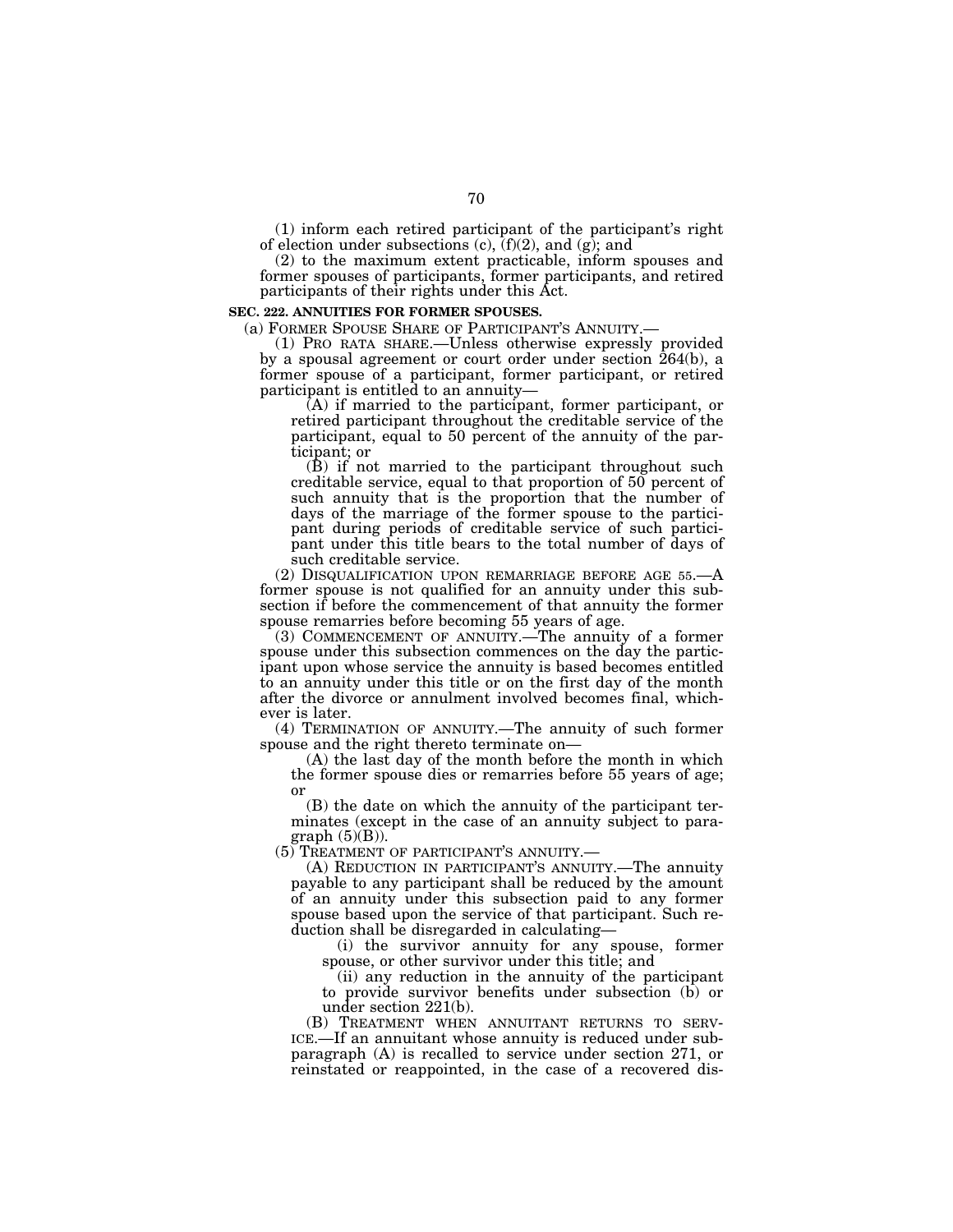ability annuitant, or if any annuitant is reemployed as provided for under sections 272 and 273, the pay of that annuitant shall be reduced by the same amount as the annuity would have been reduced if it had continued. Amounts equal to the reductions under this subparagraph shall be deposited in the Treasury of the United States to the credit of the fund.

(6) DISABILITY ANNUITANT.—Notwithstanding paragraph (3), in the case of a former spouse of a disability annuitant—

(A) the annuity of that former spouse shall commence on the date on which the participant would qualify on the basis of the participant's creditable service for an annuity under this title (other than a disability annuity) or the date on which the disability annuity begins, whichever is later, and

(B) the amount of the annuity of the former spouse shall be calculated on the basis of the annuity for which the participant would otherwise so qualify.

(7) ELECTION OF BENEFITS.—A former spouse of a participant, former participant, or retired participant shall not become entitled under this subsection to an annuity payable from the fund unless the former spouse elects to receive it instead of any survivor annuity to which the former spouse may be entitled under this or any other retirement system for Government employees on the basis of a marriage to someone other

than the participant.<br>(8) LIMITATION IN CASE OF MULTIPLE FORMER SPOUSE ANNU-ITIES.—No spousal agreement or court order under section 264(b) involving a participant may provide for an annuity or a combination of annuities under this subsection that exceeds the annuity of the participant.

(b) FORMER SPOUSE SURVIVOR ANNUITY.—

(1) PRO RATA SHARE.—Subject to any election under section  $221(b)(1)(B)$  and  $(C)$  and unless otherwise expressly provided by a spousal agreement or court order under section 264(b), if an annuitant is survived by a former spouse, the former spouse shall be entitled—

(A) if married to the annuitant throughout the creditable service of the annuitant, to a survivor annuity equal to 55 percent of the unreduced amount of the annuitant's annuity, as computed under section 221(a); and

(B) if not married to the annuitant throughout such creditable service, to a survivor annuity equal to that proportion of 55 percent of the unreduced amount of such annuity that is the proportion that the number of days of the marriage of the former spouse to the participant during periods of creditable service of such participant under this title bears to the total number of days of such creditable service.

(2) DISQUALIFICATION UPON REMARRIAGE BEFORE AGE 55.—A former spouse shall not be qualified for an annuity under this subsection if before the commencement of that annuity the former spouse remarries before becoming 55 years of age.

(3) COMMENCEMENT, TERMINATION, AND RESTORATION OF AN-NUITY.—An annuity payable from the fund under this title to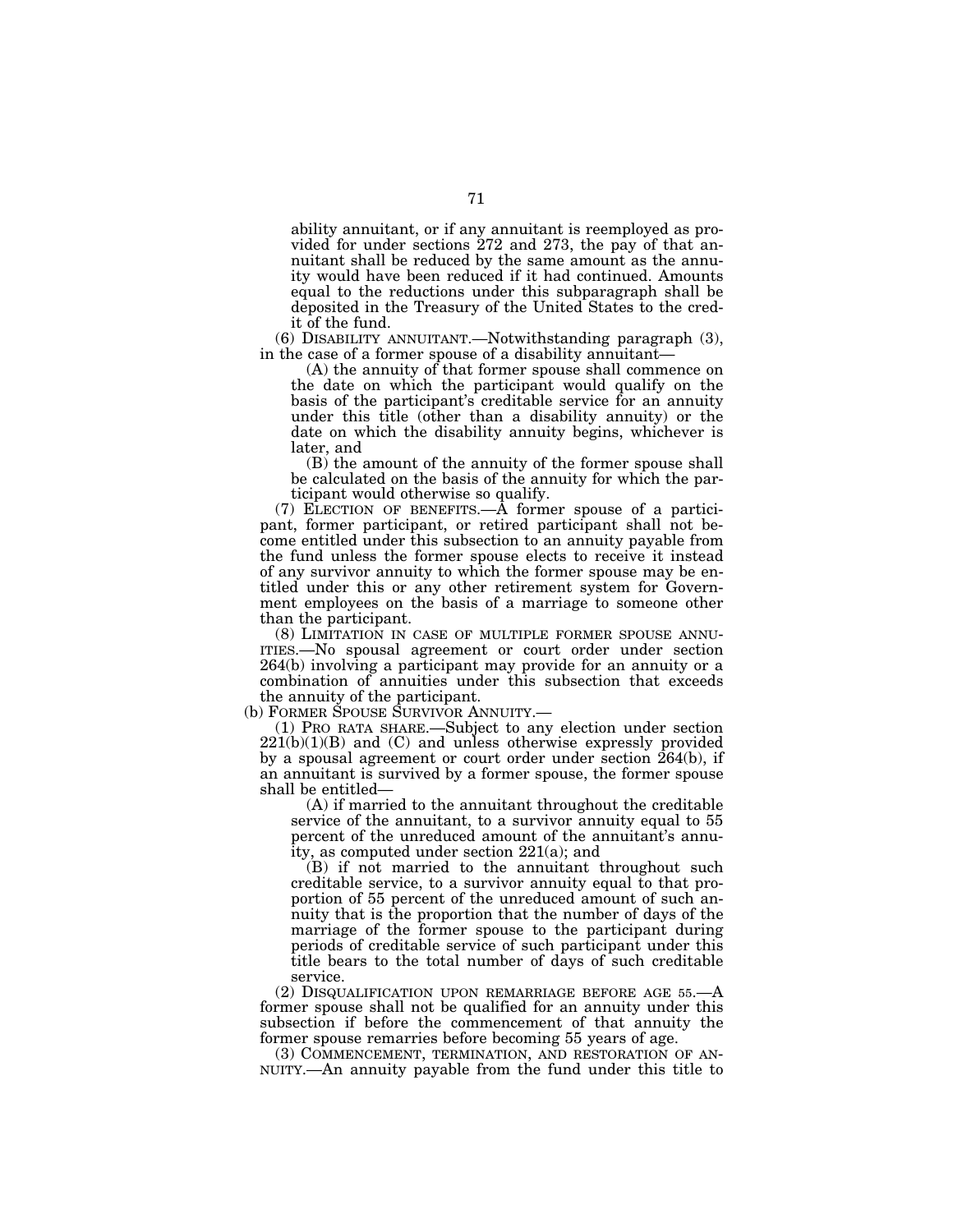a surviving former spouse under this subsection shall commence on the day after the annuitant dies and shall terminate on the last day of the month before the former spouse's death or remarriage before attaining age 55. If such a survivor annuity is terminated because of remarriage, it shall be restored at the same rate commencing on the date such remarriage is dissolved by death, annulment, or divorce if any lump sum paid upon termination of the annuity is returned to the fund.

(4) SURVIVOR ANNUITY AMOUNT.—

(A) MAXIMUM AMOUNT.—The maximum survivor annuity or combination of survivor annuities under this subsection (and section  $221(b)(3)$ ) with respect to any participant may not exceed 55 percent of the full amount of the participant's annuity, as calculated under section 221(a).

(B) LIMITATION ON OTHER SURVIVOR ANNUITIES BASED ON SERVICE OF SAME PARTICIPANT.—Once a survivor annuity has been provided under this subsection for any former spouse, a survivor annuity for another individual may thereafter be provided under this subsection (or section  $221(b)(3)$ ) with respect to the participant only for that portion (if any) of the maximum available which is not committed for survivor benefits for any former spouse whose prospective right to such annuity has not terminated by reason of death or remarriage.

(C) FINALITY OF COURT ORDER UPON DEATH OF PARTICI-PANT.—After the death of a participant or retired participant, a court order under section 264(b) may not adjust the amount of the annuity of a former spouse of that participant or retired participant under this section.

(5) EFFECT OF TERMINATION OF FORMER SPOUSE ENTITLE-MENT.—

(A) RECOMPUTATION OF PARTICIPANT'S ANNUITY.—If a former spouse of a retired participant dies or remarries before attaining age 55, the annuity of the retired participant, if reduced to provide a survivor annuity for that former spouse, shall be recomputed and paid, effective on the first day of the month beginning after such death or remarriage, as if the annuity had not been so reduced, unless an election is in effect under subparagraph (B).

(B) ELECTION OF SPOUSE ANNUITY.—Subject to paragraph (4)(B), the participant may elect in writing within [one year] *two years* after receipt of notice of the death or remarriage of the former spouse to continue the reduction in order to provide a higher survivor annuity under section 221(b)(3) for any spouse of the participant.

(c) OPTIONAL ADDITIONAL SURVIVOR ANNUITIES FOR OTHER FORMER SPOUSE OR SURVIVING SPOUSE.—

(1) IN GENERAL.—In the case of any participant providing a survivor annuity under subsection (b) for a former spouse-

(A) such participant may elect, or

(B) a spousal agreement or court order under section 264(b) may provide for,

an additional survivor annuity under this subsection for any other former spouse or spouse surviving the participant, if the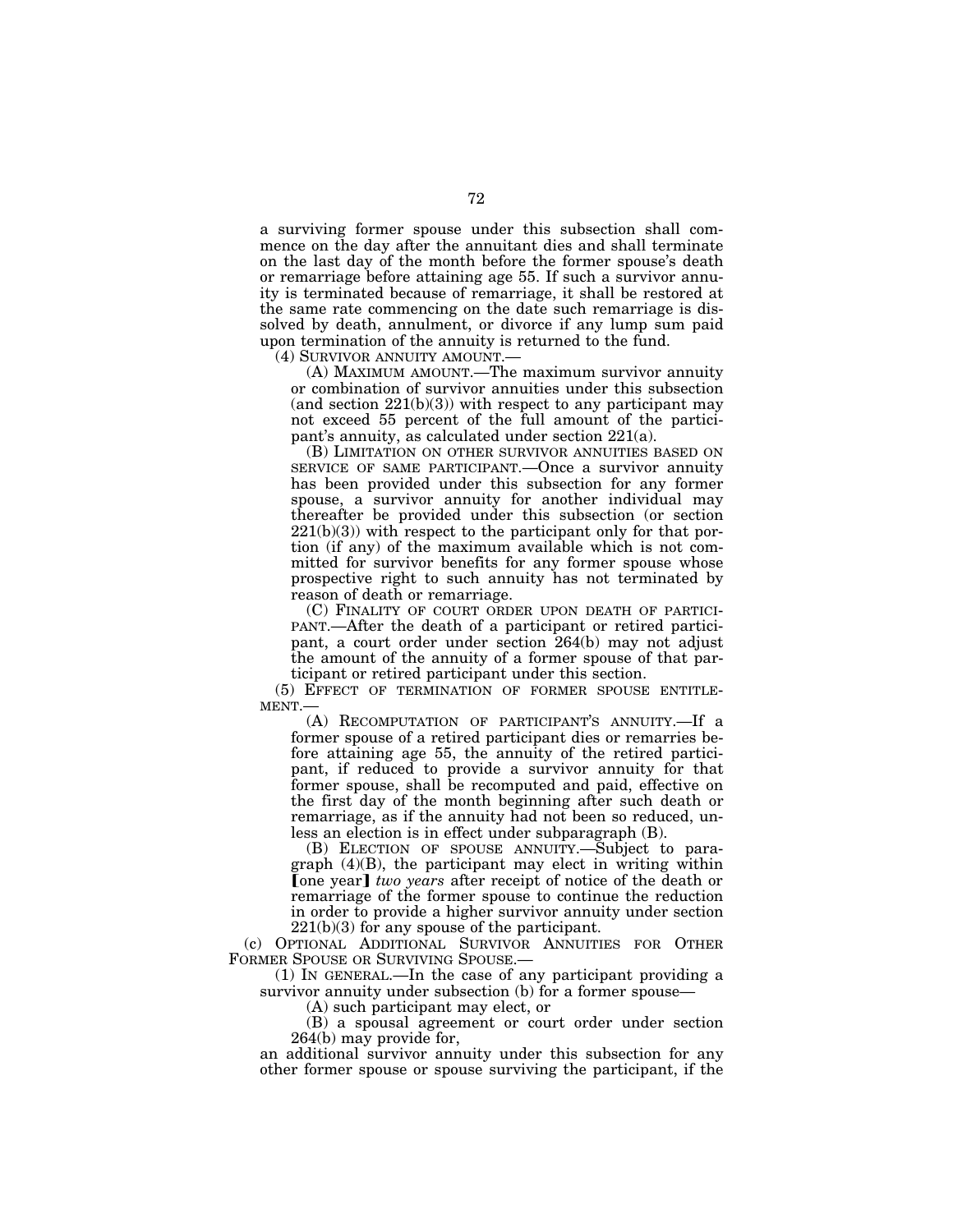participant satisfactorily passes a physical examination as prescribed by the Director.

(2) LIMITATION.—Neither the total amount of survivor annuity or annuities under this subsection with respect to any participant, nor the survivor annuity or annuities for any one surviving spouse or former spouse of such participant under this section or section 221, may exceed 55 percent of the unreduced amount of the participant's annuity, as computed under section  $221(a)$ .

(3) CONTRIBUTION FOR ADDITIONAL ANNUITIES.—

(A) PROVISION OF ADDITIONAL SURVIVOR ANNUITY.—In accordance with regulations which the Director shall prescribe, the participant involved may provide for any annuity under this subsection—

(i) by a reduction in the annuity or an allotment from the basic pay of the participant;

(ii) by a lump-sum payment or installment payments to the fund; or

(iii) by any combination thereof.

(B) ACTUARIAL EQUIVALENCE TO BENEFIT.—The present value of the total amount to accrue to the fund under subparagraph (A) to provide any annuity under this subsection shall be actuarially equivalent in value to such annuity, as calculated upon such tables of mortality as may from time to time be prescribed for this purpose by the Director.

(C) EFFECT OF FORMER SPOUSE'S DEATH OR DISQUALIFICA-TION.—If a former spouse predeceases the participant or remarries before attaining age 55 (or, in the case of a spouse, the spouse predeceases the participant or does not qualify as a former spouse upon dissolution of the marriage)—

(i) if an annuity reduction or pay allotment under subparagraph (A) is in effect for that spouse or former spouse, the annuity shall be recomputed and paid as if it had not been reduced or the pay allotment terminated, as the case may be; and

(ii) any amount accruing to the fund under subparagraph (A) shall be refunded, but only to the extent that such amount may have exceeded the actuarial cost of providing benefits under this subsection for the period such benefits were provided, as determined under regulations prescribed by the Director.

(D) RECOMPUTATION UPON DEATH OR REMARRIAGE OF FORMER SPOUSE.—Under regulations prescribed by the Director, an annuity shall be recomputed (or a pay allotment terminated or adjusted), and a refund provided (if appropriate), in a manner comparable to that provided under subparagraph (C), in order to reflect a termination or reduction of future benefits under this subsection for a spouse in the event a former spouse of the participant dies or remarries before attaining age 55 and an increased annuity is provided for that spouse in accordance with this section.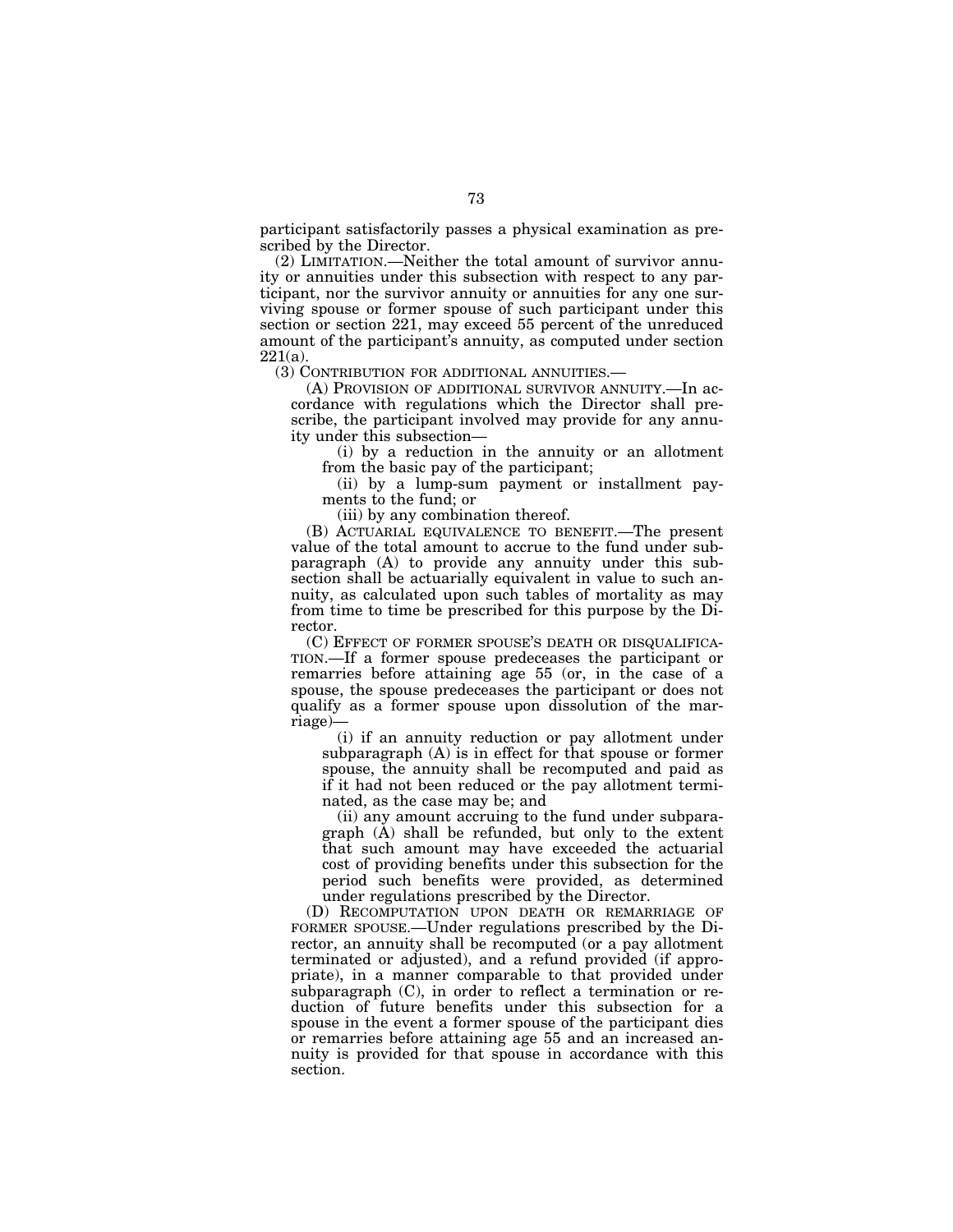(4) COMMENCEMENT AND TERMINATION OF ADDITIONAL SUR- VIVOR ANNUITY.—An annuity payable under this subsection to a spouse or former spouse shall commence on the day after the participant dies and shall terminate on the last day of the month before the spouse's or the former spouse's death or remarriage before attaining age 55.

(5) NONAPPLICABILITY OF COLA PROVISION.—Section 291 does not apply to an annuity under this subsection, unless authorized under regulations prescribed by the Director.

\* \* \* \* \* \* \*

# **Part D—Benefits Accruing to Certain Participants**

\* \* \* \* \* \* \*

#### **SEC. 232. DEATH IN SERVICE.**

(a) RETURN OF CONTRIBUTIONS WHEN NO ANNUITY PAYABLE.—If a participant dies and no claim for an annuity is payable under this title, the participant's lump-sum credit and any voluntary contributions made under section 281, with interest, shall be paid in the order of precedence shown in section 241(c).

(b) SURVIVOR ANNUITY FOR SURVIVING SPOUSE OR FORMER SPOUSE.

(1) IN GENERAL.—If a participant dies before separation or retirement from the Agency and is survived by a spouse or by a former spouse qualifying for a survivor annuity under section 222(b), such surviving spouse shall be entitled to an annuity equal to 55 percent of the annuity computed in accordance with paragraphs (2) and (3) of this subsection and section  $221(a)$ , and any such surviving former spouse shall be entitled to an annuity computed in accordance with section 222(b) and paragraph (2) of this subsection as if the participant died after being entitled to an annuity under this title. The annuity of such surviving spouse or former spouse shall commence on the day after the participant dies and shall terminate on the last day of the month before the death or remarriage before attaining age 55 of the surviving spouse or former spouse (subject to the payment and restoration provisions of sections  $221(b)(3)(C)$ , [ $221(h)$ ,]  $221(i)$ , and  $222(b)(3)$ ).

(2) COMPUTATION.—The annuity payable under paragraph  $(1)$  shall be computed in accordance with section  $221(a)$ , except that the computation of the annuity of the participant under such section shall be at least the smaller of  $(A)$  40 percent of the participant's high-3 average pay, or (B) the sum obtained under such section after increasing the participant's length of service by the difference between the participant's age at the time of death and age 60.

(3) LIMITATION.—Notwithstanding paragraph (1), if the participant had a former spouse qualifying for an annuity under section 222(b), the annuity of a surviving spouse under this section shall be subject to the limitation of section  $221(b)(3)(B)$ , and the annuity of a former spouse under this section shall be subject to the limitation of section  $222(b)(4)(B)$ .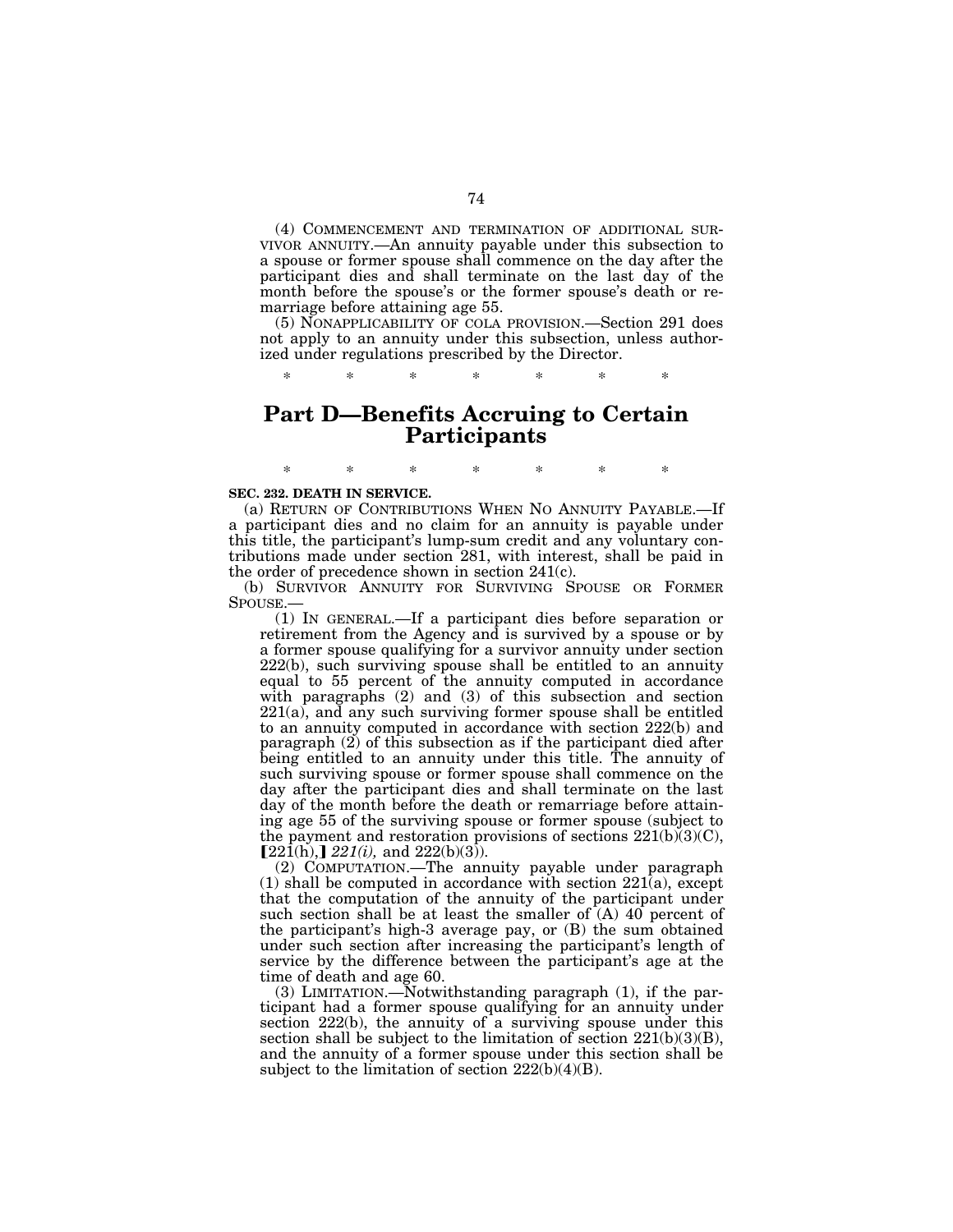(4) PRECEDENCE OF SECTION 224 SURVIVOR ANNUITY OVER DEATH-IN-SERVICE ANNUITY.—If a former spouse who is eligible for a death-in-service annuity under this section is or becomes eligible for an annuity under section 224, the annuity provided under this section shall not be payable and shall be superseded

by the annuity under section 224.<br>(c) ANNUITIES FOR SURVIVING CHILDREN.—

(1) PARTICIPANTS DYING BEFORE APRIL 1, 1992.—In the case of a participant who before April 1, 1992, died before separation or retirement from the Agency and who was survived by a child or children—

(A) if the participant was survived by a spouse, there shall be paid from the fund to or on behalf of each such surviving child an annuity determined under section  $221(d)(3)(A)$ ; and

(B) if the participant was not survived by a spouse, there shall be paid from the fund to or on behalf of each such surviving child an annuity determined under section  $221(d)(3)(B)$ .

(2) PARTICIPANTS DYING ON OR AFTER APRIL 1, 1992.—In the case of a participant who on or after April 1, 1992, dies before separation or retirement from the Agency and who is survived by a child or children—

(A) if the participant is survived by a spouse or former spouse who is the natural or adoptive parent of a surviving child of the participant, there shall be paid from the fund to or on behalf of each such surviving child an annuity determined under section  $221(d)(3)(A)$ ; and

(B) if the participant is not survived by a spouse or former spouse who is the natural or adoptive parent of a surviving child of the participant, there shall be paid to or on behalf of each such surviving child an annuity determined under section  $221(d)(3)(B)$ .

(3) FORMER SPOUSE DEFINED.—For purposes of this subsection, the term ''former spouse'' includes any former wife or husband of a participant, regardless of the length of marriage or the amount of creditable service completed by the participant.

\* \* \* \* \* \* \*

# **Part F—Period of Service for Annuities**

\* \* \* \* \* \* \*

## **SEC. 252. PRIOR SERVICE CREDIT.**

(a) IN GENERAL.—A participant may, subject to the provisions of this section, include in the participant's period of service—

(1) civilian service in the Government before becoming a participant that would be creditable toward retirement under subchapter III of chapter 83 of title 5, United States Code (as determined under section 8332(b) of such title); and

(2) honorable active service in the Armed Forces before the date of the separation upon which eligibility for an annuity is based, or honorable active service in the Regular or Reserve Corps of the Public Health Service after June 30, 1960, or as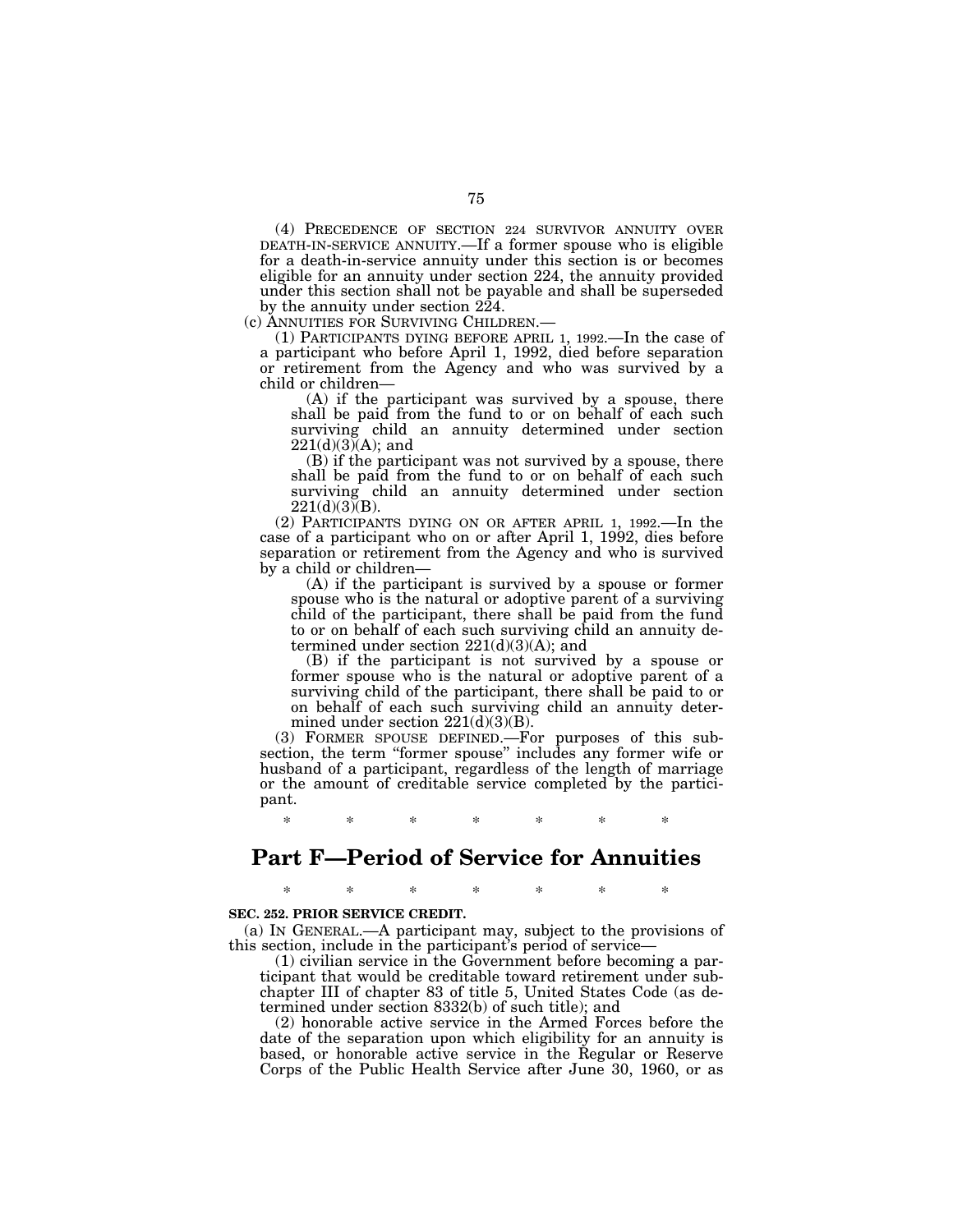a commissioned officer of the National Oceanic and Atmospheric Administration after June 30, 1961.

(b) LIMITATIONS.—<br>(1) IN GENERAL.—Except as provided in paragraphs (2) and (3), the total service of any participant shall exclude—

(A) any period of civilian service on or after October 1, 1982, for which retirement deductions or deposits have not been made,

(B) any period of service for which a refund of contributions has been made, or

(C) any period of service for which contributions were not transferred pursuant to subsection  $(c)(1)$ ;

unless the participant makes a deposit to the fund in an amount equal to the percentages of basic pay received for such service as specified in the table contained in section 8334(c) of title 5, United States Code, together with interest computed in accordance with section  $8334(e)$  of such title. The deposit may be made in one or more installments (including by allotment from pay), as determined by the Director.

(2) EFFECT OF RETIREMENT DEDUCTIONS NOT MADE.—If a participant has not paid a deposit for civilian service performed before October 1, 1982, for which retirement deductions were not made, such participant's annuity shall be reduced by 10 percent of the deposit described in paragraph (1) remaining unpaid, unless the participant elects to eliminate the service involved for the purpose of the annuity computation.

(3) EFFECT OF REFUND OF RETIREMENT CONTRIBUTIONS.—A participant who received a refund of retirement contributions under this or any other retirement system for Government employees covering service for which the participant may be allowed credit under this title may deposit the amount received, with interest computed under paragraph (1). Credit may not be allowed for the service covered by the refund until the deposit is made, except that a participant who—

 $(A)$  separated from Government service before [October 1, 1990] *March 31, 1991*, and received a refund of the participant's retirement contributions covering a period of service ending before [October 1, 1990] *March 31, 1991*; (B) is entitled to an annuity under this title (other than

a disability annuity) which commences after December 1, 1992; and

(C) does not make the deposit required to receive credit for the service covered by the refund;

shall be entitled to an annuity actuarially reduced in accordance with section 8334(d)(2)(B) of title 5, United States Code.

(4) ENTITLEMENT UNDER ANOTHER SYSTEM.—Credit toward retirement under the system shall not be allowed for any period of civilian service on the basis of which the participant is receiving (or will in the future be entitled to receive) an annuity under another retirement system for Government employees, unless the right to such annuity is waived and a deposit is made under paragraph (1) covering that period of service, or a transfer is made pursuant to subsection (c).

(c) TRANSFER FROM OTHER GOVERNMENT RETIREMENT SYS-TEMS.—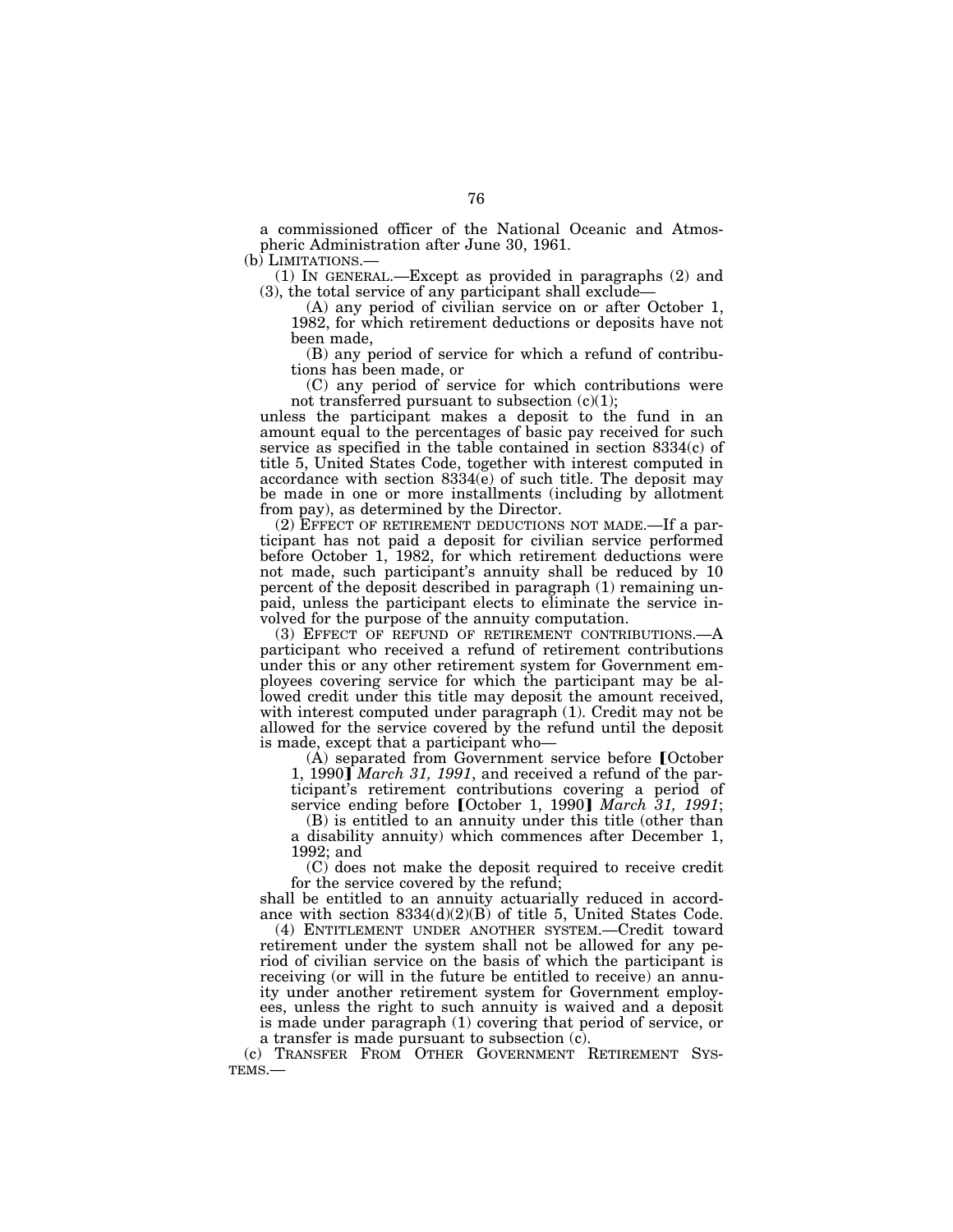(1) IN GENERAL.—If an employee who is under another retirement system for Government employees becomes a participant in the system by direct transfer, the Government's contributions (including interest accrued thereon computed in accordance with section 8334(e) of title 5, United States Code) under such retirement system on behalf of the employee as well as such employee's total contributions and deposits (including interest accrued thereon), except voluntary contributions, shall be transferred to the employee's credit in the fund effective as of the date such employee becomes a participant in the system.

(2) CONSENT OF EMPLOYEE.—Each such employee shall be deemed to consent to the transfer of such funds, and such transfer shall be a complete discharge and acquittance of all claims and demands against the other Government retirement fund on account of service rendered before becoming a participant in the system.

(3) ADDITIONAL CONTRIBUTIONS; REFUNDS.—A participant whose contributions are transferred pursuant to paragraph (1) shall not be required to make additional contributions for periods of service for which full contributions were made to the other Government retirement fund, nor shall any refund be made to any such participant on account of contributions made during any period to the other Government retirement fund at a higher rate than that fixed for employees by section 8334(c) of title 5, United States Code, for contributions to the fund.

(d) TRANSFER TO OTHER GOVERNMENT RETIREMENT SYSTEMS.—

(1) IN GENERAL.—If a participant in the system becomes an employee under another Government retirement system by direct transfer to employment covered by such system, the Government's contributions (including interest accrued thereon computed in accordance with section 8334(e) of title 5, United States Code) to the fund on the participant's behalf as well as the participant's total contributions and deposits (including interest accrued thereon), except voluntary contributions, shall be transferred to the participant's credit in the fund of such other retirement system effective as of the date on which the participant becomes eligible to participate in such other retirement system.

(2) CONSENT OF EMPLOYEE.—Each such employee shall be deemed to consent to the transfer of such funds, and such transfer shall be a complete discharge and acquittance of all claims and demands against the fund on account of service rendered before the participant's becoming eligible for participation in that other system.

(e) PRIOR MILITARY SERVICE CREDIT.—

(1) APPLICATION TO OBTAIN CREDIT.—If a deposit required to obtain credit for prior military service described in subsection (a)(2) was not made to another Government retirement fund and transferred under subsection  $(c)(1)$ , the participant may obtain credit for such military service, subject to the provisions of this subsection and subsections (f) through (h), by applying for it to the Director before retirement or separation from the Agency.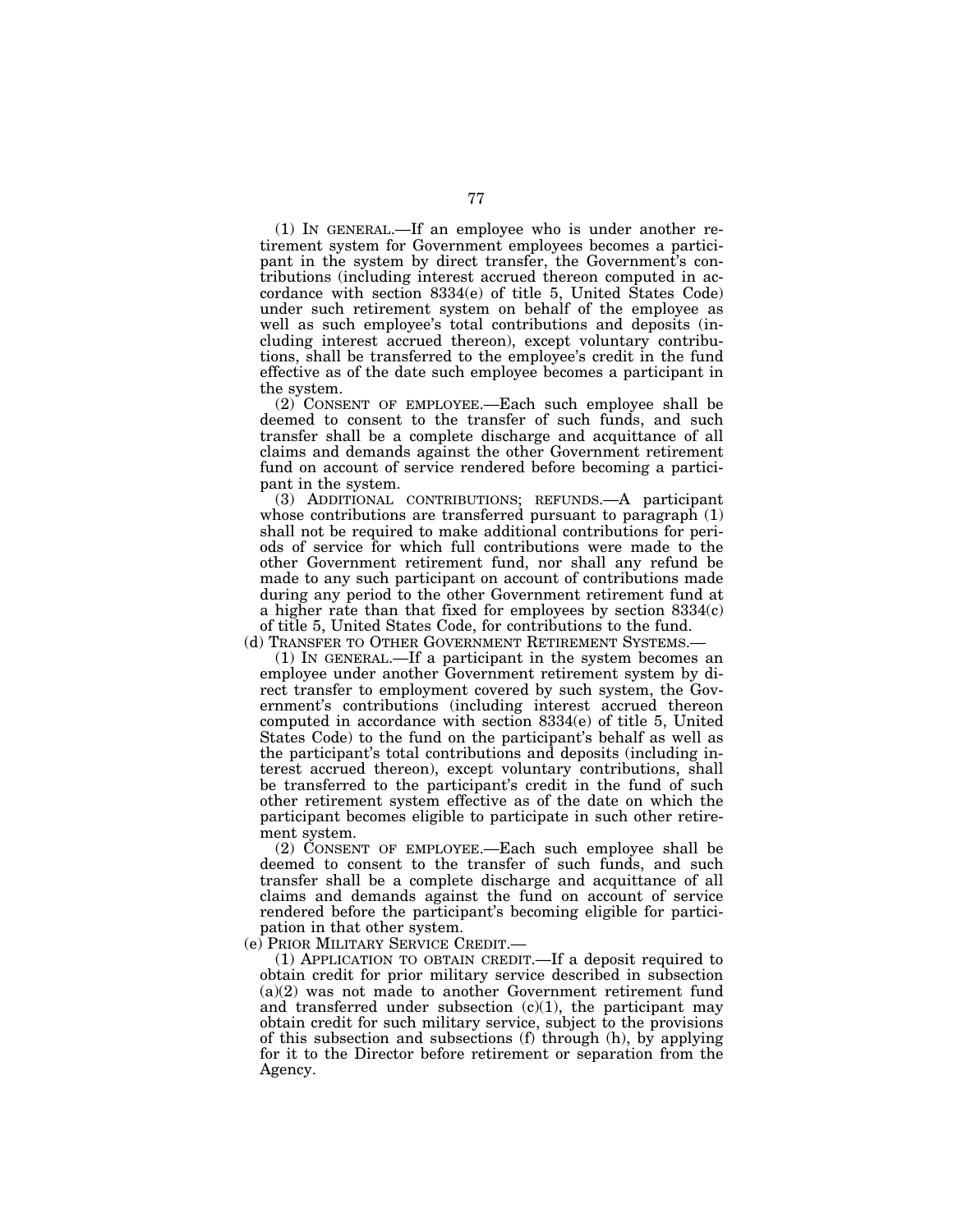(2) EMPLOYMENT STARTING BEFORE, ON, OR AFTER OCTOBER 1, 1982.—Except as provided in paragraph  $(3)$ —

(A) the service of a participant who first became a Federal employee before October 1, 1982, shall include credit for each period of military service performed before the date of separation on which entitlement to an annuity under this title is based, subject to section 252(f); and

(B) the service of a participant who first becomes a Federal employee on or after October 1, 1982, shall include credit for—

(i) each period of military service performed before January 1, 1957, and

(ii) each period of military service performed after December 31, 1956, and before the separation on which entitlement to an annuity under this title is based, only if a deposit (with interest, if any) is made with respect to that period, as provided in subsection (h).

(3) EFFECT OF RECEIPT OF MILITARY RETIRED PAY.—In the case of a participant who is entitled to retired pay based on a period of military service, the participant's service may not include credit for such period of military service unless the retired pay is paid—

(A) on account of a service-connected disability—

(i) incurred in combat with an enemy of the United States; or

(ii) caused by an instrumentality of war and incurred in the line of duty during a period of war (as defined in section 1101 of title 38, United States Code); or

(B) under chapter 67 of title 10, United States Code.

(4) SURVIVOR ANNUITY.—Notwithstanding paragraph (3), the survivor annuity of a survivor of a participant—

(A) who was awarded retired pay based on any period of military service, and

(B) whose death occurs before separation from the Agency,

shall be computed in accordance with section  $8332(c)(3)$  of title 5, United States Code.

(f) EFFECT OF ENTITLEMENT TO SOCIAL SECURITY BENEFITS.—

(1) IN GENERAL.—Notwithstanding any other provision of this section (except paragraph (3) of this subsection) or section 253, any military service (other than military service covered by military leave with pay from a civilian position) performed by a participant after December 1956 shall be excluded in determining the aggregate period of service on which an annuity payable under this title to such participant or to the participant's spouse, former spouse, previous spouse, or child is based, if such participant, spouse, former spouse, previous spouse, or child is entitled (or would upon proper application be entitled), at the time of such determination, to monthly oldage or survivors' insurance benefits under section 202 of the Social Security Act (42 U.S.C. 402), based on such participant's wages and self-employment income. If the military service is not excluded under the preceding sentence, but upon attaining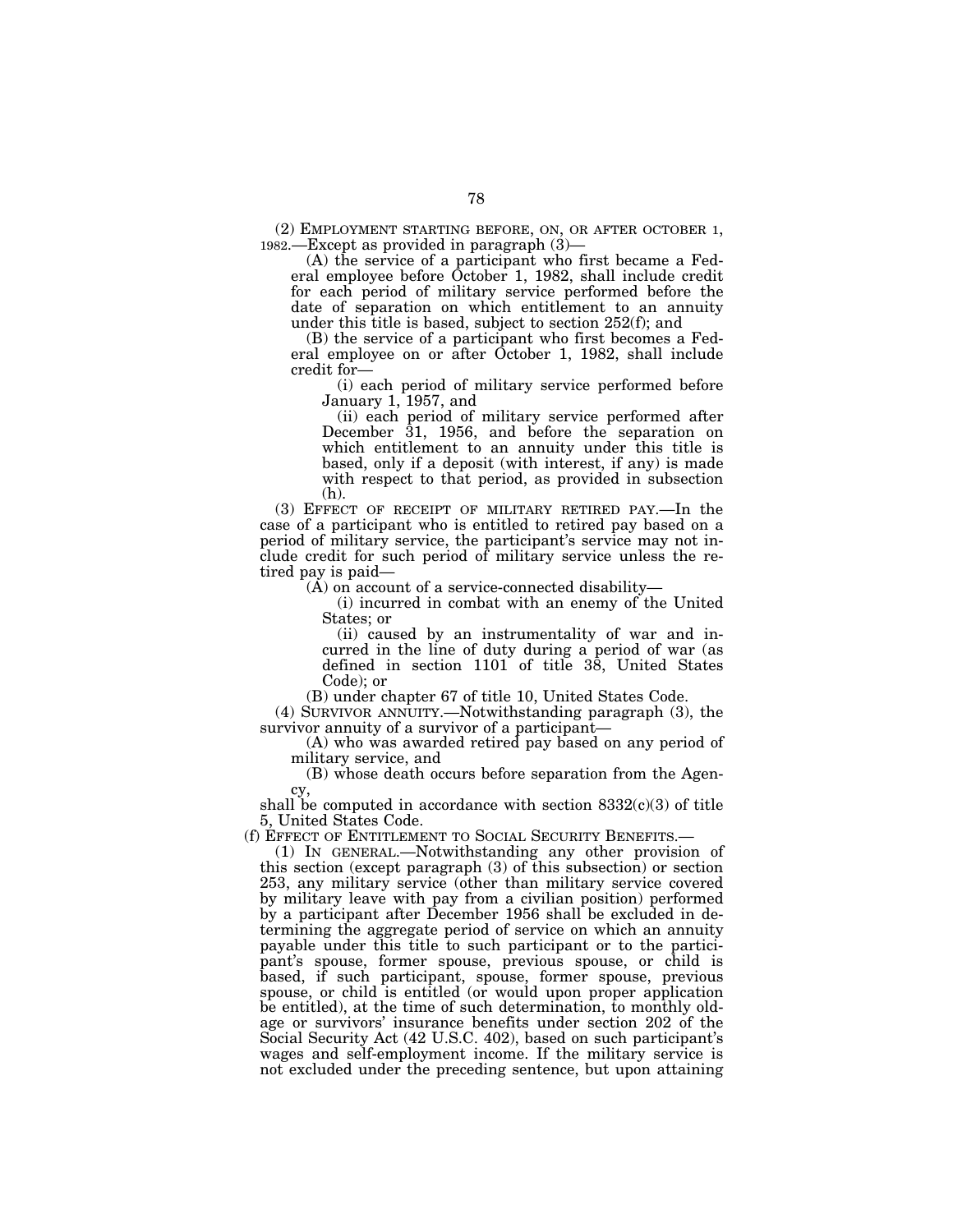age 62, the participant or spouse, former spouse, or previous spouse becomes entitled (or would upon proper application be entitled) to such benefits, the aggregate period of service on which the annuity is based shall be redetermined, effective as of the first day of the month in which the participant or spouse, former spouse, or previous spouse attains age 62, so as to exclude such service.

(2) LIMITATION.—The provisions of paragraph (1) relating to credit for military service do not apply to—

(A) any period of military service of a participant with respect to which the participant has made a deposit with interest, if any, under subsection (h); or

(B) the military service of any participant described in subsection (e) $(2)(\overline{B})$ .

(3) EFFECT OF ENTITLEMENT BEFORE SEPTEMBER 8,  $1982$ , -- (A) The annuity recomputation required by paragraph (1) shall not apply to any participant who was entitled to an annuity under this title on or before September 8, 1982, or who is entitled to a deferred annuity based on separation from the Agency occurring on or before such date. Instead of an annuity recomputation, the annuity of such participant shall be reduced at age 62 by an amount equal to a fraction of the participant's old-age or survivors' insurance benefits under section 202 of the Social Security Act. The reduction shall be determined by multiplying the participant's monthly Social Security benefit by a fraction, the numerator of which is the participant's total military wages and deemed additional wages (within the meaning of section 229 of the Social Security Act (42 U.S.C. 429)) that were subject to Social Security deductions and the denominator of which is the total of all the participant's wages, including military wages, and all self-employment income that were subject to Social Security deductions before the calendar year in which the determination month occurs.

(B) The reduction determined in accordance with subparagraph (A) shall not be greater than the reduction that would be required under paragraph (1) if such paragraph applied to the participant. The new formula shall be applicable to any annuity payment payable after October 1, 1982, including annuity payments to participants who had previously reached age 62 and whose annuities had already been recomputed.

(C) For purposes of this paragraph, the term ''determination month'' means—

(i) the first month for which the participant is entitled to old-age or survivors' insurance benefits (or would be entitled to such benefits upon application therefor); or

(ii) October 1982, in the case of any participant entitled to such benefits for that month.

(g) DEPOSITS PAID BY SURVIVORS.—For the purpose of survivor annuities, deposits authorized by subsections  $(b)$  and  $(h)$  may also be made by the survivor of a participant.

(h)(1)(A) Each participant who has performed military service before the date of separation on which entitlement to an annuity under this title is based may pay to the Agency an amount equal to 7 percent of the amount of basic pay paid under section 204 of title 37, United States Code, to the participant for each period of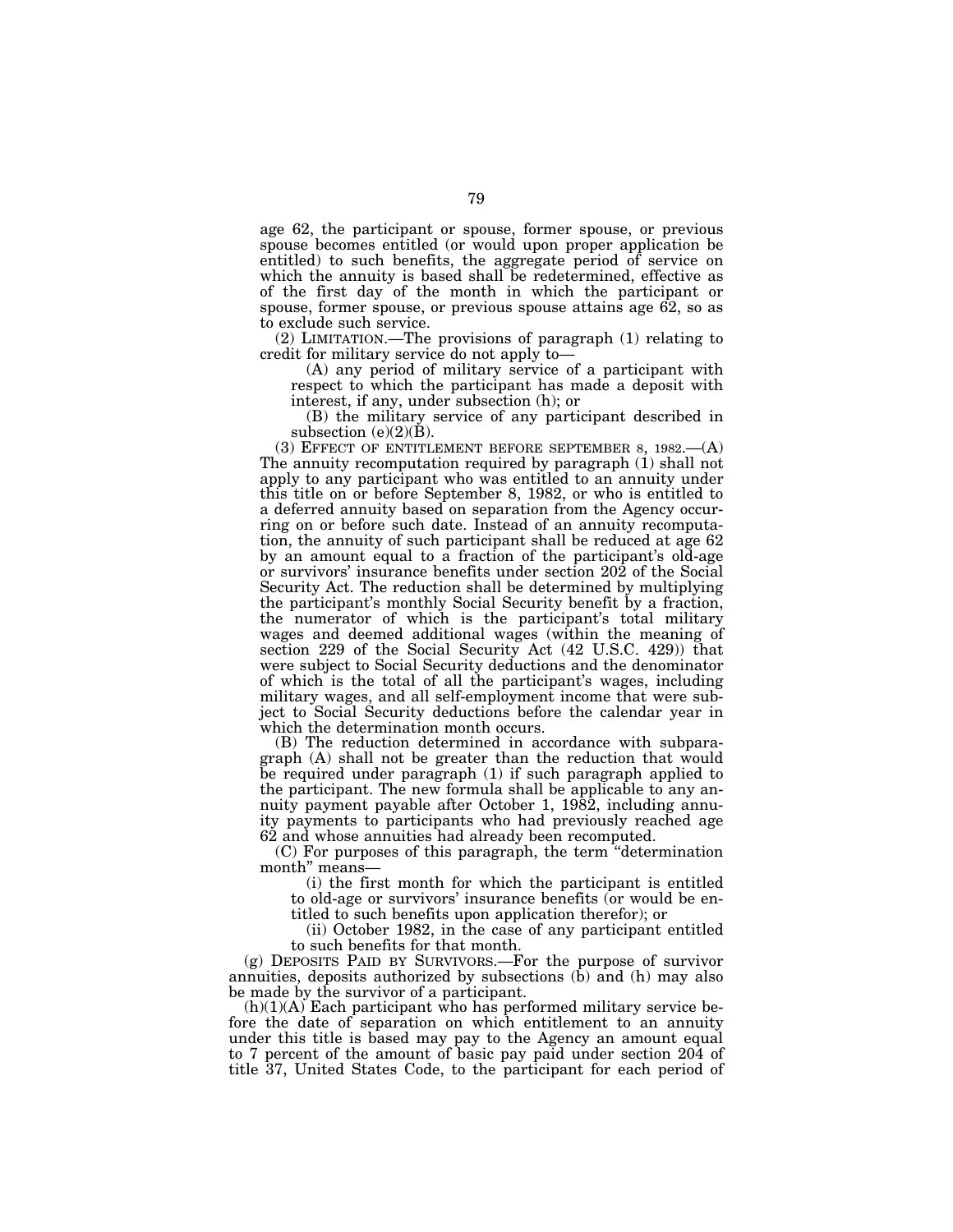military service after December 1956; except, the amount to be paid for military service performed beginning on January 1, 1999, through December 31, 2000, shall be as follows:

> 7.25 percent of basic pay. January 1, 1999, to December 31, 1999. 7.4 percent of basic pay. January 1, 2000, to December 31, 2000.

(B) The amount of such payments shall be based on such evidence of basic pay for military service as the participant may provide or, if the Director determines sufficient evidence has not been provided to adequately determine basic pay for military service, such payment shall be based upon estimates of such basic pay provided to the Director under paragraph (4).

(2) Any deposit made under paragraph (1) more than two years after the later of—

(A) October 1, 1983, or

(B) the date on which the participant making the deposit first becomes an employee of the Federal Government,

shall include interest on such amount computed and compounded annually beginning on the date of expiration of the two-year period. The interest rate that is applicable in computing interest in any year under this paragraph shall be equal to the interest rate that is applicable for such year under section 8334(e) of title 5, United States Code.

(3) Any payment received by the Director under this subsection shall be deposited in the Treasury of the United States to the credit of the fund.

(4) The provisions of section  $[221(k)]$  *221(l)* shall apply with respect to such information as the Director determines to be necessary for the administration of this subsection in the same manner that such section applies concerning information described in that section.

\* \* \* \* \* \* \*

# **Part H—Retired Participants Recalled, Reinstated, or Reappointed in the Agency or Reemployed in the Government**

## \* \* \* \* \* \* \*

## **SEC. 273. REEMPLOYMENT COMPENSATION.**

(a) DEDUCTION FROM BASIC PAY.—An annuitant who has retired under this title and who is reemployed in the Federal Government service in any appointive position (either on a part-time or full-time basis) shall be entitled to receive the annuity payable under this title, but there shall be deducted from the annuitant's basic pay a sum equal to the annuity allocable to the period of actual employment.

*(b) PART-TIME REEMPLOYED ANNUITANTS.—The Director shall have the authority to reemploy an annuitant on a part-time basis in accordance with section 8344(l) of title 5, United States Code.* 

 $\lceil (b) \rceil$  *(c)* RECOVERY OF OVERPAYMENTS.—In the event of an overpayment under this section, the amount of the overpayment shall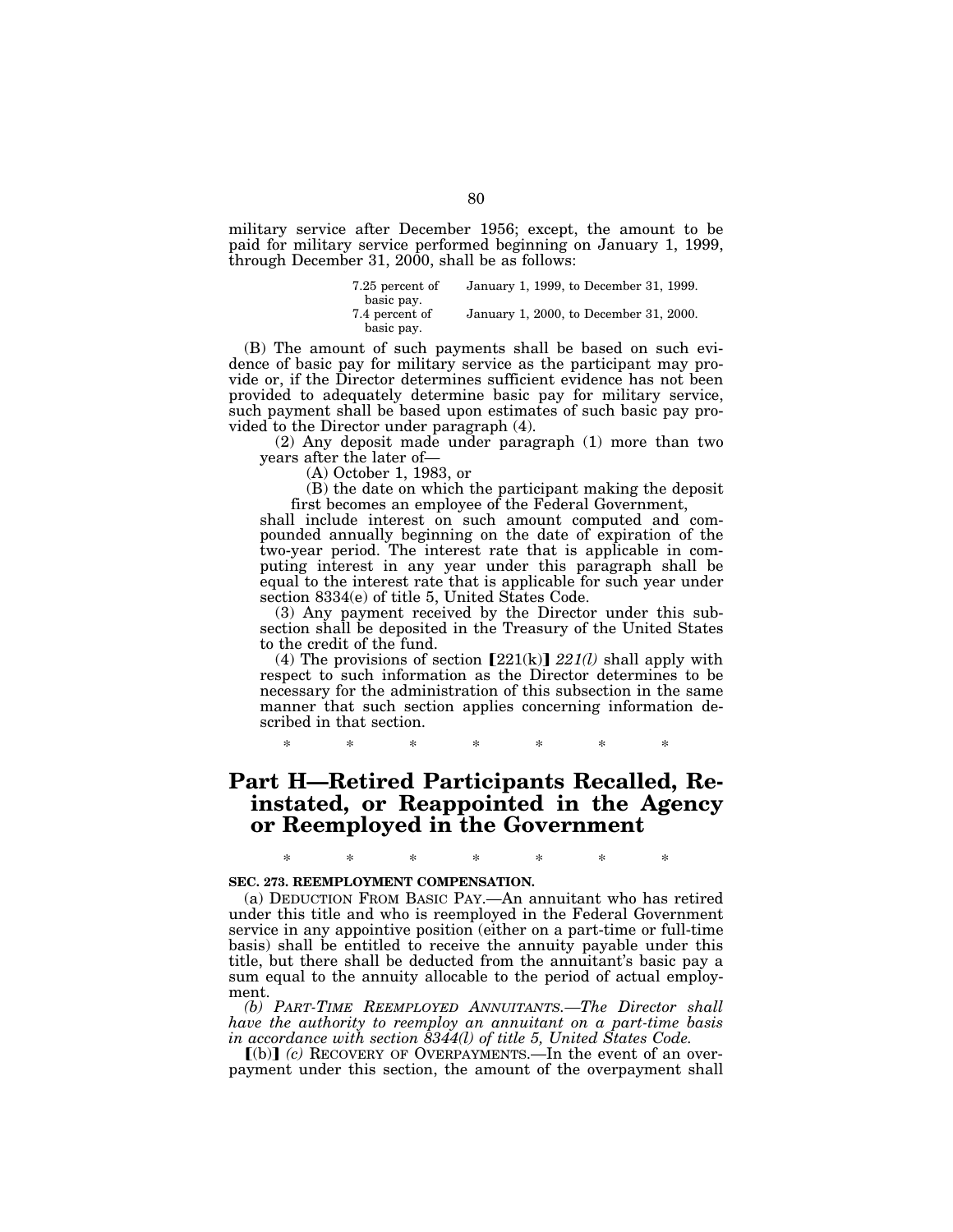be recovered by withholding the amount involved from the basic pay payable to such reemployed annuitant or from any other moneys, including the annuitant's annuity, payable in accordance with this title.

 $(c)$  $(d)$  DEPOSIT IN THE FUND.—Sums deducted from the basic pay of a reemployed annuitant under this section shall be deposited in the Treasury of the United States to the credit of the fund.

\* \* \* \* \* \* \*

## **CENTRAL INTELLIGENCE AGENCY ACT OF 1949**

\* \* \* \* \* \* \*

### GENERAL AUTHORITIES

SEC. 5. (a) IN GENERAL.—In the performance of its functions, the Central Intelligence Agency is authorized to—

(1) Transfer to and receive from other Government agencies such sums as may be approved by the Office of Management and Budget, for the performance of any of the functions or activities authorized under section 104A of the National Security Act of  $1947$   $(50$ U.S.C.  $403-4a$ .,  $\int$  (50 U.S.C.  $403-4a$ ), and any other Government agency is authorized to transfer to or receive from the Agency such sums without regard to any provisions of law limiting or prohibiting transfers between appropriations. Sums transferred to the Agency in accordance with this paragraph may be expended for the purposes and under the authority of this Act without regard to limitations of appropriations from which transferred;

(2) Exchange funds without regard to section 3651 Revised Statutes (31 U.S.C. 543);

(3) Reimburse other Government agencies for services of personnel assigned to the Agency, and such other Government agencies are hereby authorized, without regard to provisions of law to the contrary, so to assign or detail any officer or employee for duty with the Agency;

(4) Authorize personnel designated by the Director to carry firearms to the extent necessary for the performance of the Agency's authorized functions, except that, within the United States, such authority shall be limited to the purposes of protection of classified materials and information, the training of Agency personnel and other authorized persons in the use of firearms, the protection of Agency installations and property, the protection of current and former Agency personnel and their immediate families, defectors and their immediate families, and other persons in the United States under Agency auspices, and the protection of the Director of National Intelligence and [such personnel of the Office of the Director of National Intelligence as the Director of National Intelligence may designate;*] current and former personnel of the Office of the Director of National Intelligence and their immediate families as the Director of National Intelligence may designate;* 

(5) Make alterations, improvements, and repairs on premises rented by the Agency, and pay rent therefor;

(6) Determine and fix the minimum and maximum limits of age within which an original appointment may be made to an operational position within the Agency, notwithstanding the provision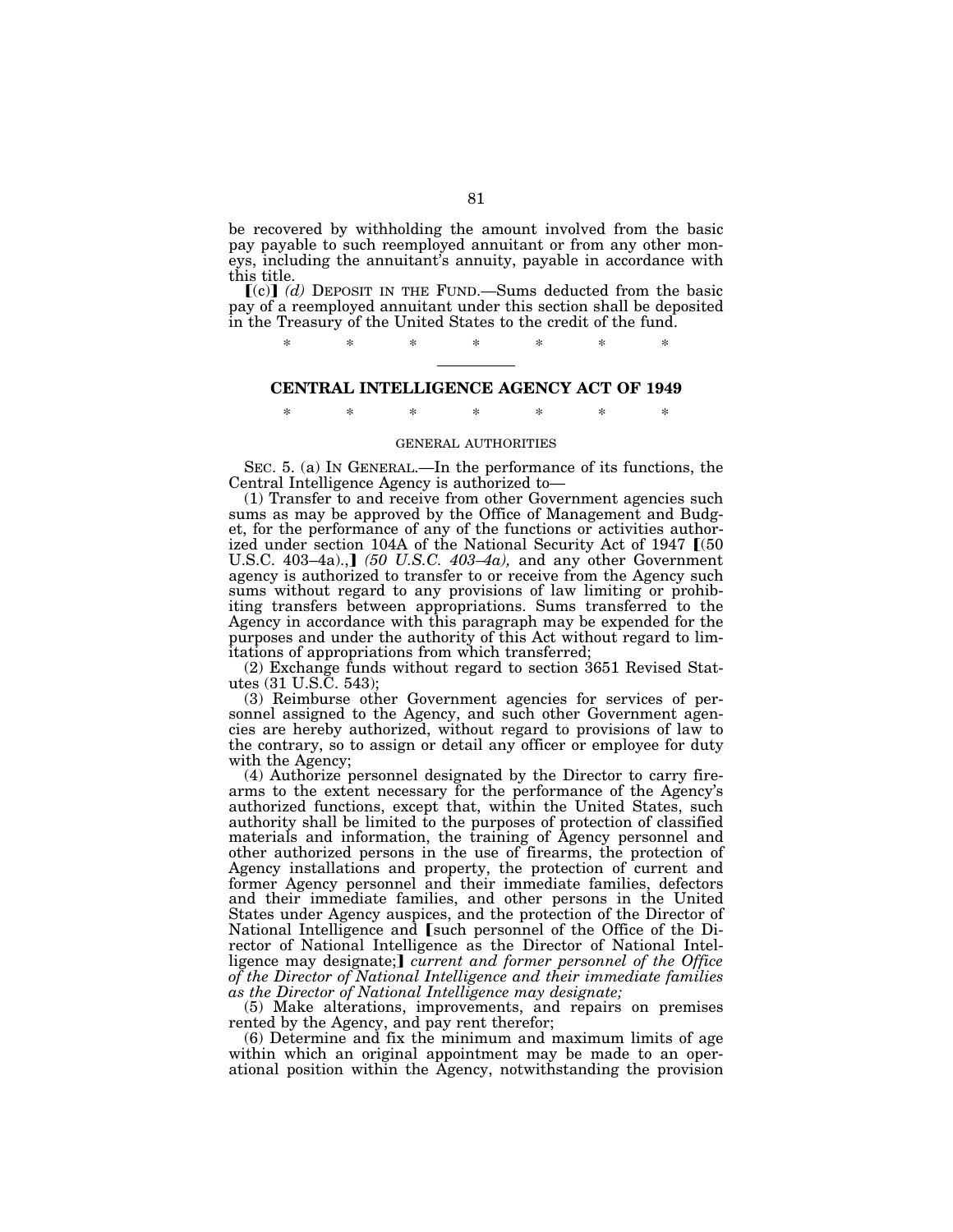of any other law, in accordance with such criteria as the Director, in his discretion, may prescribe; [and]

(7) Notwithstanding section 1341(a)(1) of title 31, United States Code, enter into multiyear leases for up to 15 years[.]; *and* 

*(8) Upon the approval of the Director, provide, during any fiscal year, with or without reimbursement, subsistence to any personnel assigned to an overseas location designated by the Agency as an austere location.* 

(b) SCOPE OF AUTHORITY FOR EXPENDITURE.—(1) The authority to enter into a multiyear lease under subsection (a)(7) shall be subject to appropriations provided in advance for—

(A) the entire lease; or

(B) the first 12 months of the lease and the Government's estimated termination liability.

(2) In the case of any such lease entered into under subparagraph (B) of paragraph (1)—

(A) such lease shall include a clause that provides that the contract shall be terminated if budget authority (as defined by section 3(2) of the Congressional Budget and Impoundment Control Act of  $1974$   $(2 \text{ U.S.C. } 622(2))$  is not provided specifically for that project in an appropriations Act in advance of an obligation of funds in respect thereto;

(B) notwithstanding section 1552 of title 31, United States Code, amounts obligated for paying termination costs with respect to such lease shall remain available until the costs associated with termination of such lease are paid;

(C) funds available for termination liability shall remain available to satisfy rental obligations with respect to such lease in subsequent fiscal years in the event such lease is not terminated early, but only to the extent those funds are in excess of the amount of termination liability at the time of their use to satisfy such rental obligations; and

(D) funds appropriated for a fiscal year may be used to make payments on such lease, for a maximum of 12 months, beginning any time during such fiscal year.

(c) TRANSFERS FOR ACQUISITION OF LAND.—(1) Sums appropriated or otherwise made available to the Agency for the acquisition of land that are transferred to another department or agency for that purpose shall remain available for 3 years.

(2) The Director shall submit to the Select Committee on Intelligence of the Senate and the Permanent Select Committee on Intelligence of the House of Representatives a report on the transfer of sums described in paragraph (1) each time that authority is exercised.

\* \* \* \* \* \* \*

## RETIREMENT EQUITY FOR SPOUSES OF CERTAIN EMPLOYEES

SEC. 14. (a) The provisions of sections 102, 221(b) (1)–(3), 221(f), 221(g), ø221(h)(2), 221(i), 221(l),¿ *221(i)(2), 221(j), 221(m),* 222, 223, 224, 225, 232(b), 241(b), 241(d), and 264(b) of the Central Intelligence Agency Retirement Act (50 U.S.C. 403 note) establishing certain requirements, limitations, rights, entitlements, and benefits relating to retirement annuities, survivor benefits, and lump-sum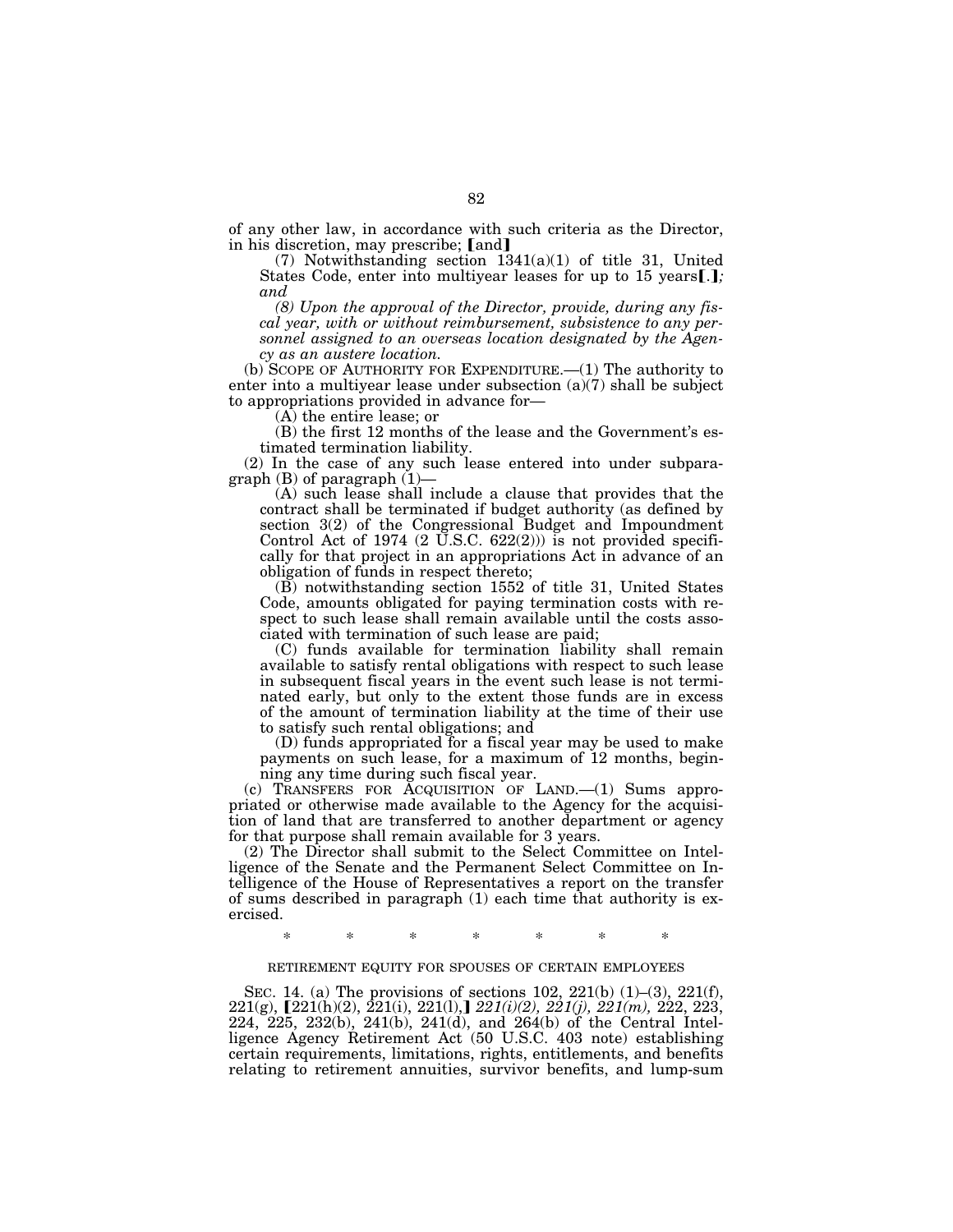payments for a spouse or former spouse of an Agency employee who is a participant in the Central Intelligence Agency Retirement and Disability System shall apply in the same manner and to the same extent in the case of an Agency employee who is a participant in the Civil Service Retirement and Disability System.

(b) The Director of the Office of Personnel Management, in consultation with the Director of the Central Intelligence Agency, shall prescribe such regulations as may be necessary to implement the provisions of this section.

## \* \* \* \* \* \* \*

#### *SEC. 19A. SPECIAL RULES FOR CERTAIN INDIVIDUALS INJURED BY REASON OF WAR, INSURGENCY, HOSTILE ACT, OR TER-RORIST ACTIVITIES.*

*(a) ADJUSTMENT OF COMPENSATION FOR CERTAIN INJURIES.—* 

*(1) INCREASE.—The Director of the Central Intelligence Agency may increase the amount of monthly compensation paid to a covered employee under section 8105 of title 5, United States Code. Subject to paragraph (2), the Director may determine the amount of each such increase by taking into account—* 

*(A) the severity of the qualifying injury;* 

*(B) the circumstances by which the covered employee became injured; and* 

*(C) the seniority of the covered employee.* 

*(2) MAXIMUM.—Notwithstanding chapter 81 of title 5, United States Code, the total amount of monthly compensation increased under paragraph (1) may not exceed the monthly pay of the maximum rate of basic pay for GS-15 of the General Schedule under section 5332 of title 5, United States Code.* 

*(b) COSTS FOR TREATING QUALIFYING INJURIES.—The Director may pay the costs of treating a qualifying injury of a covered employee, a covered individual, or a covered dependent, or may reimburse a covered employee, a covered individual, or a covered dependent for such costs, that are not otherwise covered by chapter 81 of title 5, United States Code, or other provision of Federal law.* 

*(c) TREATMENT OF AMOUNTS.—For purposes of section 104 of the Internal Revenue Code of 1986, amounts paid pursuant to this section shall be treated as amounts paid under chapter 81 of title 5, United States Code.* 

*(d) DEFINITIONS.—In this section:* 

*(1) COVERED DEPENDENT.—The term ''covered dependent'' means a family member of a covered employee who, on or after September 11, 2001—* 

*(A) accompanies the covered employee to an assigned duty station in a foreign country; and* 

*(B) becomes injured by reason of a qualifying injury.* 

*(2) COVERED EMPLOYEE.—The term ''covered employee'' means an officer or employee of the Central Intelligence Agency who, on or after September 11, 2001, becomes injured by reason of a qualifying injury.* 

*(3) COVERED INDIVIDUAL.—The term ''covered individual'' means an individual who—* 

*(A)(i) is detailed to the Central Intelligence Agency from other agencies of the United States Government or from the Armed Forces; or*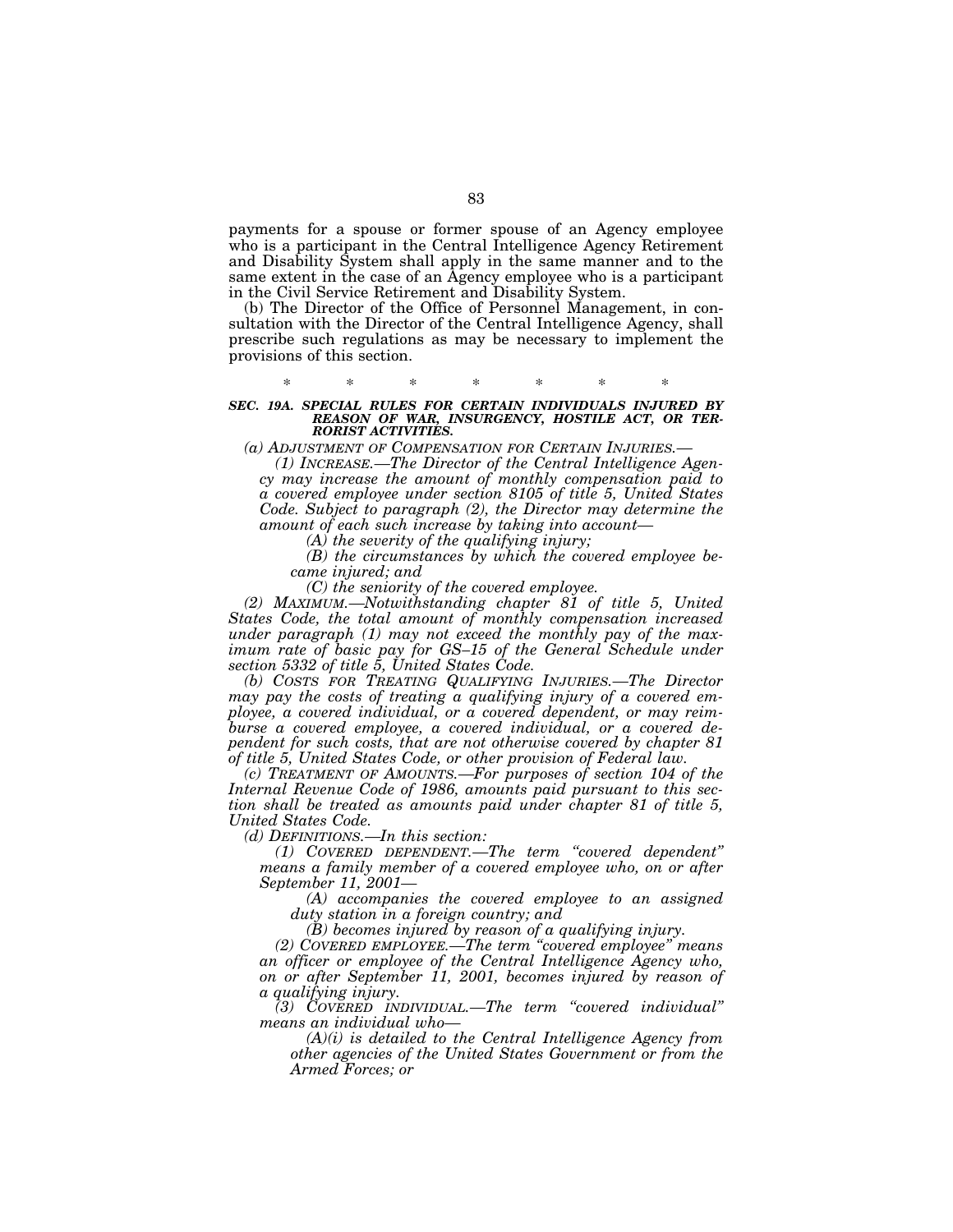*(ii) is affiliated with the Central Intelligence Agency, as determined by the Director; and* 

*(B) who, on or after September 11, 2001, becomes injured by reason of a qualifying injury.* 

*(4) QUALIFYING INJURY.—The term ''qualifying injury'' means the following:* 

*(A) With respect to a covered dependent, an injury incurred—* 

*(i) during war, insurgency, hostile act, or terrorist activities occurring during a period in which the covered dependent is accompanying the covered employee to an assigned duty station in a foreign country; and* 

*(ii) that was not the result of the willful misconduct of the covered dependent.* 

*(B) With respect to a covered employee or a covered individual, an injury incurred—* 

*(i) during war, insurgency, hostile act, or terrorist activities occurring during a period of assignment to a duty station in a foreign country; and* 

*(ii) that was not the result of the willful misconduct of the covered employee or the covered individual.* 

\* \* \* \* \* \* \*

### **INTELLIGENCE REFORM AND TERRORISM PREVENTION ACT OF 2004**

\* \* \* \* \* \* \*

**TITLE I—REFORM OF THE INTELLIGENCE COMMUNITY** 

\* \* \* \* \* \* \*

#### **SEC. 1016. INFORMATION SHARING.**

(a) DEFINITIONS.—In this section:

(1) HOMELAND SECURITY INFORMATION.—The term ''homeland security information'' has the meaning given that term in section 892(f) of the Homeland Security Act of 2002 (6 U.S.C. 482(f)).

(2) INFORMATION SHARING COUNCIL.—The term ''Information Sharing Council'' means the Information Systems Council established by Executive Order 13356, or any successor body designated by the President, and referred to under subsection (g).

(3) INFORMATION SHARING ENVIRONMENT.—The terms ''information sharing environment'' and ''ISE'' mean an approach that facilitates the sharing of terrorism and homeland security information, which may include any method determined necessary and appropriate for carrying out this section.

(4) PROGRAM MANAGER.—The term "program manager" means the program manager designated under subsection (f).

(5) TERRORISM INFORMATION.—The term ''terrorism information''—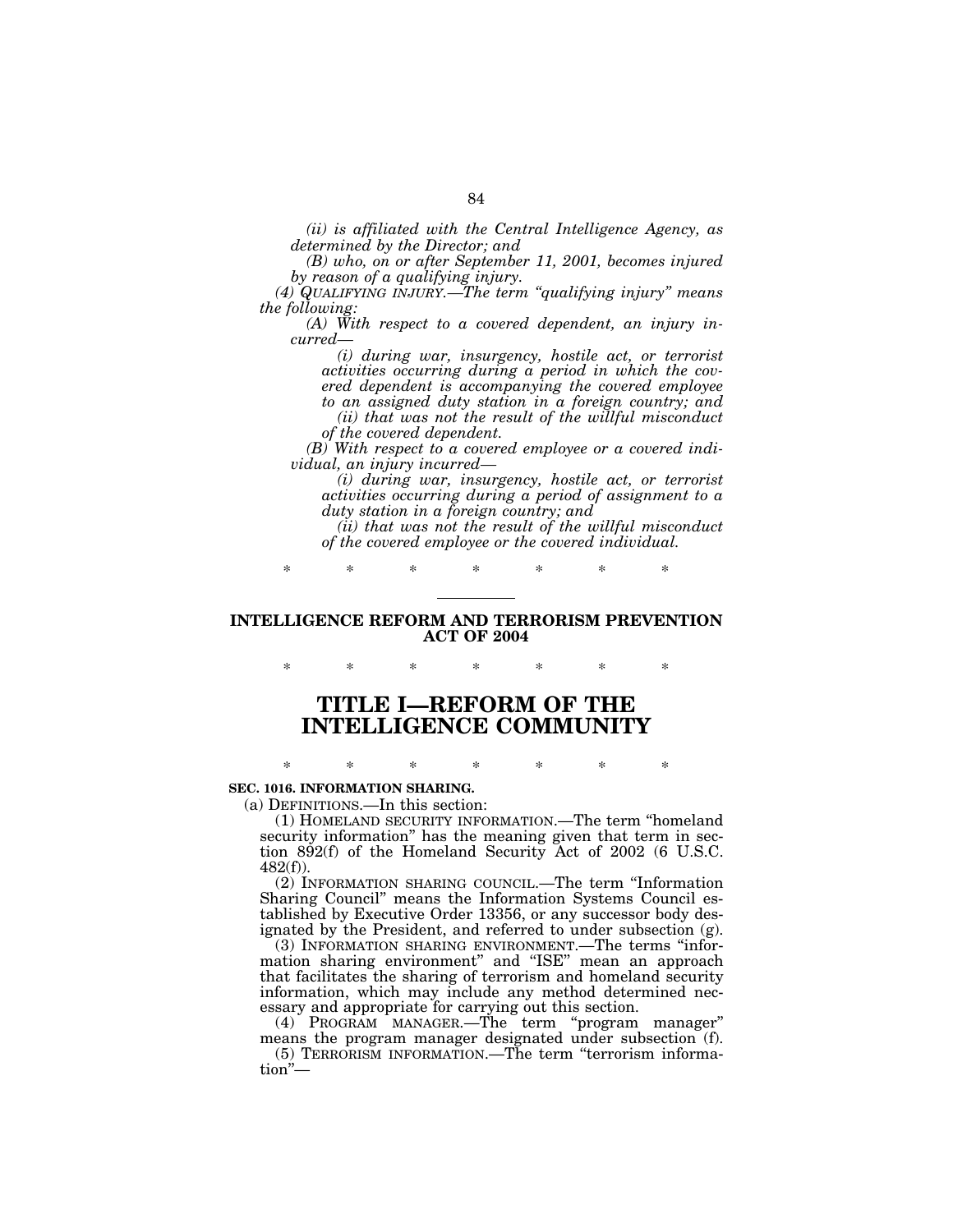(A) means all information, whether collected, produced, or distributed by intelligence, law enforcement, military, homeland security, or other activities relating to—

(i) the existence, organization, capabilities, plans, intentions, vulnerabilities, means of finance or material support, or activities of foreign or international terrorist groups or individuals, or of domestic groups or individuals involved in transnational terrorism;

(ii) threats posed by such groups or individuals to the United States, United States persons, or United States interests, or to those of other nations;

(iii) communications of or by such groups or individuals; or

(iv) groups or individuals reasonably believed to be assisting or associated with such groups or individuals; and

(B) includes weapons of mass destruction information.

(6) WEAPONS OF MASS DESTRUCTION INFORMATION.—The term "weapons of mass destruction information" means information that could reasonably be expected to assist in the development, proliferation, or use of a weapon of mass destruction (including a chemical, biological, radiological, or nuclear weapon) that could be used by a terrorist or a terrorist organization against the United States, including information about the location of any stockpile of nuclear materials that could be exploited for use in such a weapon that could be used by a terrorist or a terrorist organization against the United States.

(b) INFORMATION SHARING ENVIRONMENT.—

(1) ESTABLISHMENT.—The [President] *Director of National Intelligence* shall—

(A) create an information sharing environment for the sharing of terrorism information in a manner consistent with national security and with applicable legal standards relating to privacy and civil liberties;

(B) designate the organizational and management structures that will be used to operate and manage the ISE; and

(C) determine and enforce the policies, directives, and rules that will govern the content and usage of the ISE.

(2) ATTRIBUTES.—The [President] *Director of National Intelligence* shall, through the structures described in subparagraphs (B) and (C) of paragraph (1), ensure that the ISE provides and facilitates the means for sharing terrorism information among all appropriate Federal, State, local, and tribal entities, and the private sector through the use of policy guidelines and technologies. The **[President]** *Director of National Intelligence* shall, to the greatest extent practicable, ensure that the ISE provides the functional equivalent of, or otherwise supports, a decentralized, distributed, and coordinated environment that—

(A) connects existing systems, where appropriate, provides no single points of failure, and allows users to share information among agencies, between levels of government, and, as appropriate, with the private sector;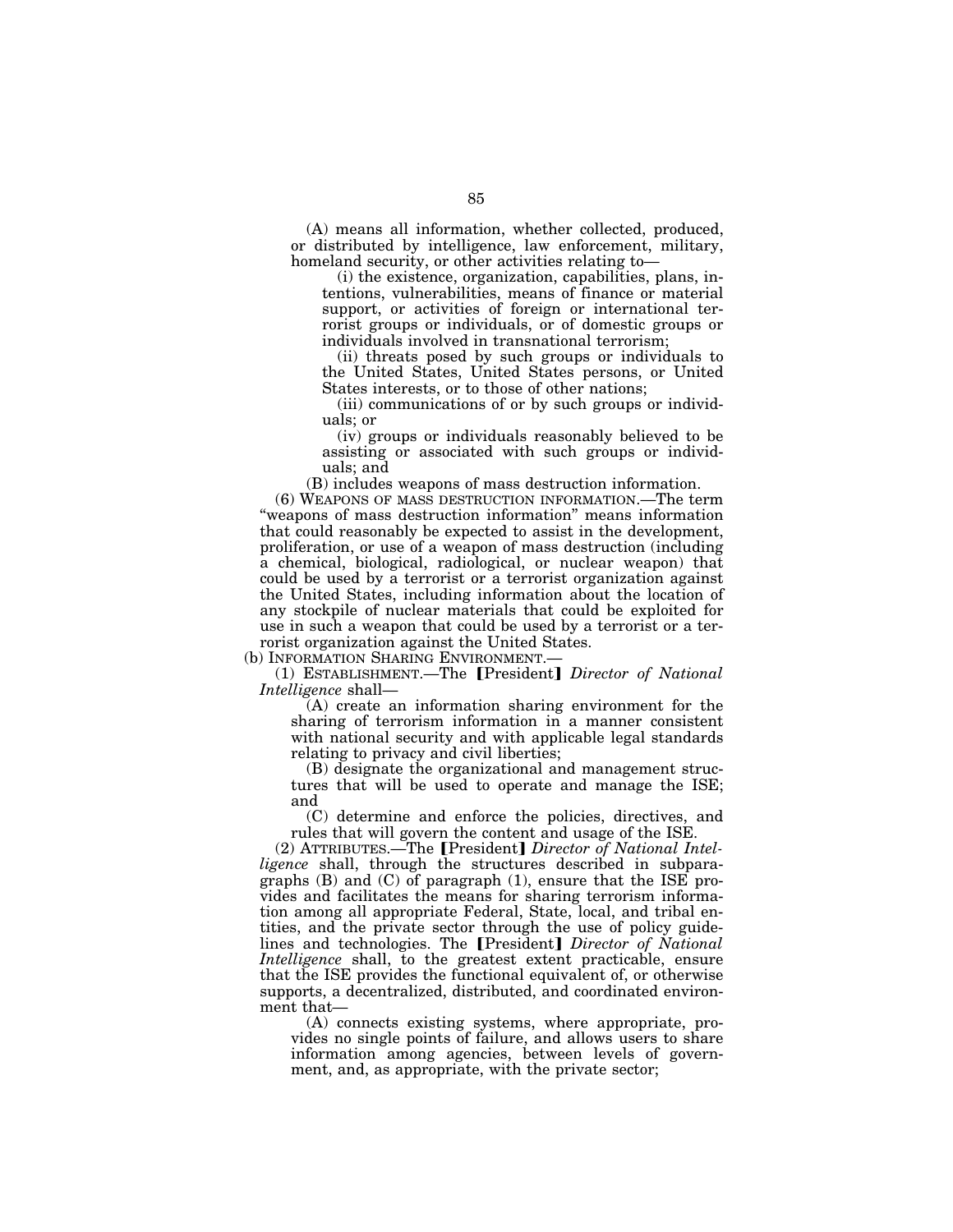(B) ensures direct and continuous online electronic access to information;

(C) facilitates the availability of information in a form and manner that facilitates its use in analysis, investigations and operations;

(D) builds upon existing systems capabilities currently in use across the Government;

(E) employs an information access management approach that controls access to data rather than just systems and networks, without sacrificing security;

(F) facilitates the sharing of information at and across all levels of security;

(G) provides directory services, or the functional equivalent, for locating people and information;

(H) incorporates protections for individuals' privacy and civil liberties;

(I) incorporates strong mechanisms to enhance accountability and facilitate oversight, including audits, authentication, and access controls;

(J) integrates the information within the scope of the information sharing environment, including any such information in legacy technologies;

(K) integrates technologies, including all legacy technologies, through Internet-based services, consistent with appropriate security protocols and safeguards, to enable connectivity among required users at the Federal, State, and local levels;

(L) allows the full range of analytic and operational activities without the need to centralize information within the scope of the information sharing environment;

(M) permits analysts to collaborate both independently and in a group (commonly known as "collective and noncollective collaboration''), and across multiple levels of national security information and controlled unclassified information;

(N) provides a resolution process that enables changes by authorized officials regarding rules and policies for the access, use, and retention of information within the scope of the information sharing environment; and

(O) incorporates continuous, real-time, and immutable audit capabilities, to the maximum extent practicable.

(c) PRELIMINARY REPORT.—Not later than 180 days after the date of the enactment of this Act, the program manager shall, in consultation with the Information Sharing Council—

(1) submit to the President and Congress a description of the technological, legal, and policy issues presented by the creation of the ISE, and the way in which these issues will be addressed;

(2) establish an initial capability to provide electronic directory services, or the functional equivalent, to assist in locating in the Federal Government intelligence and terrorism information and people with relevant knowledge about intelligence and terrorism information; and

(3) conduct a review of relevant current Federal agency capabilities, databases, and systems for sharing information.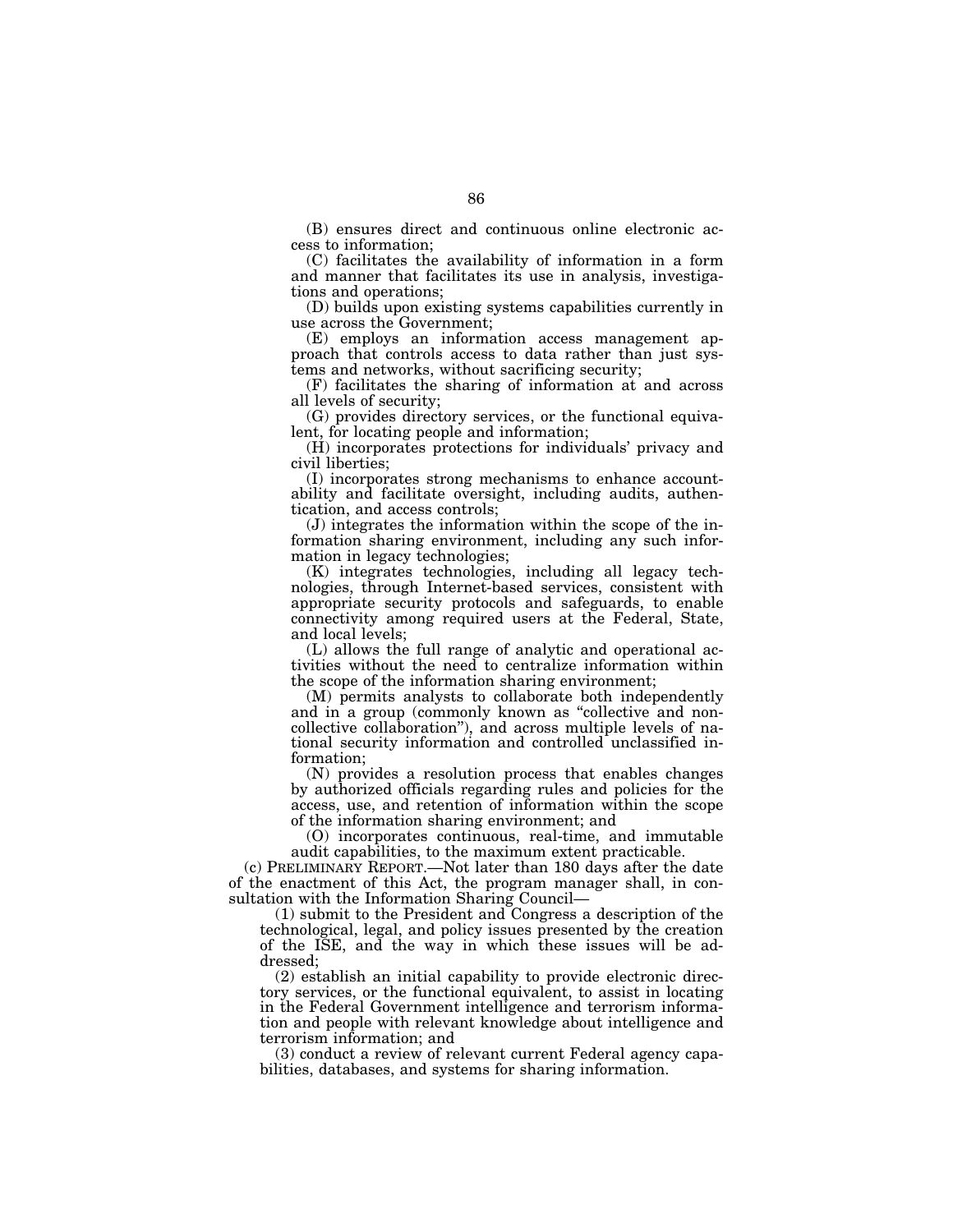(d) GUIDELINES AND REQUIREMENTS.—As soon as possible, but in no event later than 270 days after the date of the enactment of this Act, the President shall—

(1) leverage all ongoing efforts consistent with establishing the ISE and issue guidelines for acquiring, accessing, sharing, and using information, including guidelines to ensure that information is provided in its most shareable form, such as by using tearlines to separate out data from the sources and methods by which the data are obtained;

(2) in consultation with the Privacy and Civil Liberties Oversight Board established under section 1061, issue guidelines that—

(A) protect privacy and civil liberties in the development and use of the ISE; and

(B) shall be made public, unless nondisclosure is clearly necessary to protect national security; and

(3) require the heads of Federal departments and agencies to promote a culture of information sharing by—

(A) reducing disincentives to information sharing, including over-classification of information and unnecessary requirements for originator approval, consistent with applicable laws and regulations; and

(B) providing affirmative incentives for information sharing.

(e) IMPLEMENTATION PLAN REPORT.—Not later than one year after the date of the enactment of this Act, the President shall, with the assistance of the program manager, submit to Congress a report containing an implementation plan for the ISE. The report shall include the following:

(1) A description of the functions, capabilities, resources, and conceptual design of the ISE, including standards.

(2) A description of the impact on enterprise architectures of participating agencies.

(3) A budget estimate that identifies the incremental costs associated with designing, testing, integrating, deploying, and operating the ISE.

(4) A project plan for designing, testing, integrating, deploying, and operating the ISE.

(5) The policies and directives referred to in subsection  $(b)(1)(C)$ , as well as the metrics and enforcement mechanisms that will be utilized.

(6) Objective, systemwide performance measures to enable the assessment of progress toward achieving the full implementation of the ISE.

(7) A description of the training requirements needed to ensure that the ISE will be adequately implemented and properly utilized.

(8) A description of the means by which privacy and civil liberties will be protected in the design and operation of the ISE.

(9) The recommendations of the program manager, in consultation with the Information Sharing Council, regarding whether, and under what conditions, the ISE should be expanded to include other intelligence information.

(10) A delineation of the roles of the Federal departments and agencies that will participate in the ISE, including an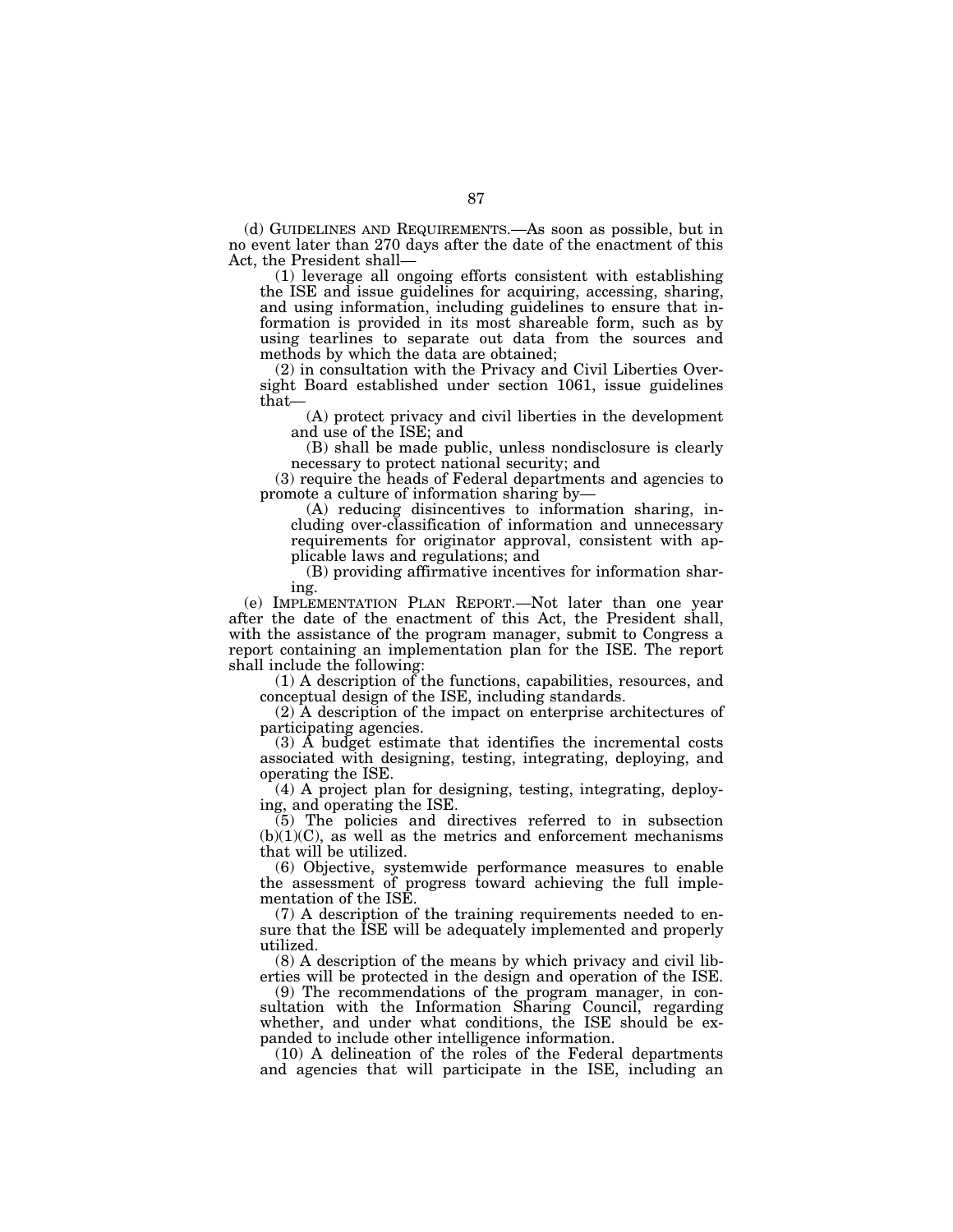identification of the agencies that will deliver the infrastructure needed to operate and manage the ISE (as distinct from individual department or agency components that are part of the ISE), with such delineation of roles to be consistent with—

(A) the authority of the Director of National Intelligence under this title, and the amendments made by this title, to set standards for information sharing throughout the intelligence community; and

(B) the authority of the Secretary of Homeland Security and the Attorney General, and the role of the Department of Homeland Security and the Department of Justice, in coordinating with State, local, and tribal officials and the private sector.

 $(1\bar{1})$  The recommendations of the program manager, in consultation with the Information Sharing Council, for a future management structure for the ISE, including whether the position of program manager should continue to remain in existence.

(f) PROGRAM MANAGER.—

(1) DESIGNATION.—Not later than 120 days after the date of the enactment of this Act, with notification to Congress, the President shall designate an individual as the program manager responsible for information sharing across the Federal Government. The individual designated as the program manager shall serve as program manager until removed from service or replaced by the President (at the President's sole discretion).] Beginning on the date of the enactment of the Intel*ligence Authorization Act for Fiscal Year 2018, each individual designated as the program manager shall be appointed by the Director of National Intelligence.* The program manager, in consultation with the head of any affected department or agency, shall have and exercise governmentwide authority over the sharing of information within the scope of the information sharing environment, including homeland security information, terrorism information, and weapons of mass destruction information, by all Federal departments, agencies, and components, irrespective of the Federal department, agency, or component in which the program manager may be administratively located, except as otherwise expressly provided by law.

(2) DUTIES AND RESPONSIBILITIES.—

(A) IN GENERAL.—The program manager shall, in consultation with the Information Sharing Council—

(i) plan for and oversee the implementation of, and manage, the ISE;

(ii) assist in the development of policies, as appropriate, to foster the development and proper operation of the ISE;

(iii) consistent with the direction and policies issued by the President, the Director of National Intelligence, and the Director of the Office of Management and Budget, issue governmentwide procedures, guidelines, instructions, and functional standards, as appropriate, for the management, development, and proper operation of the ISE;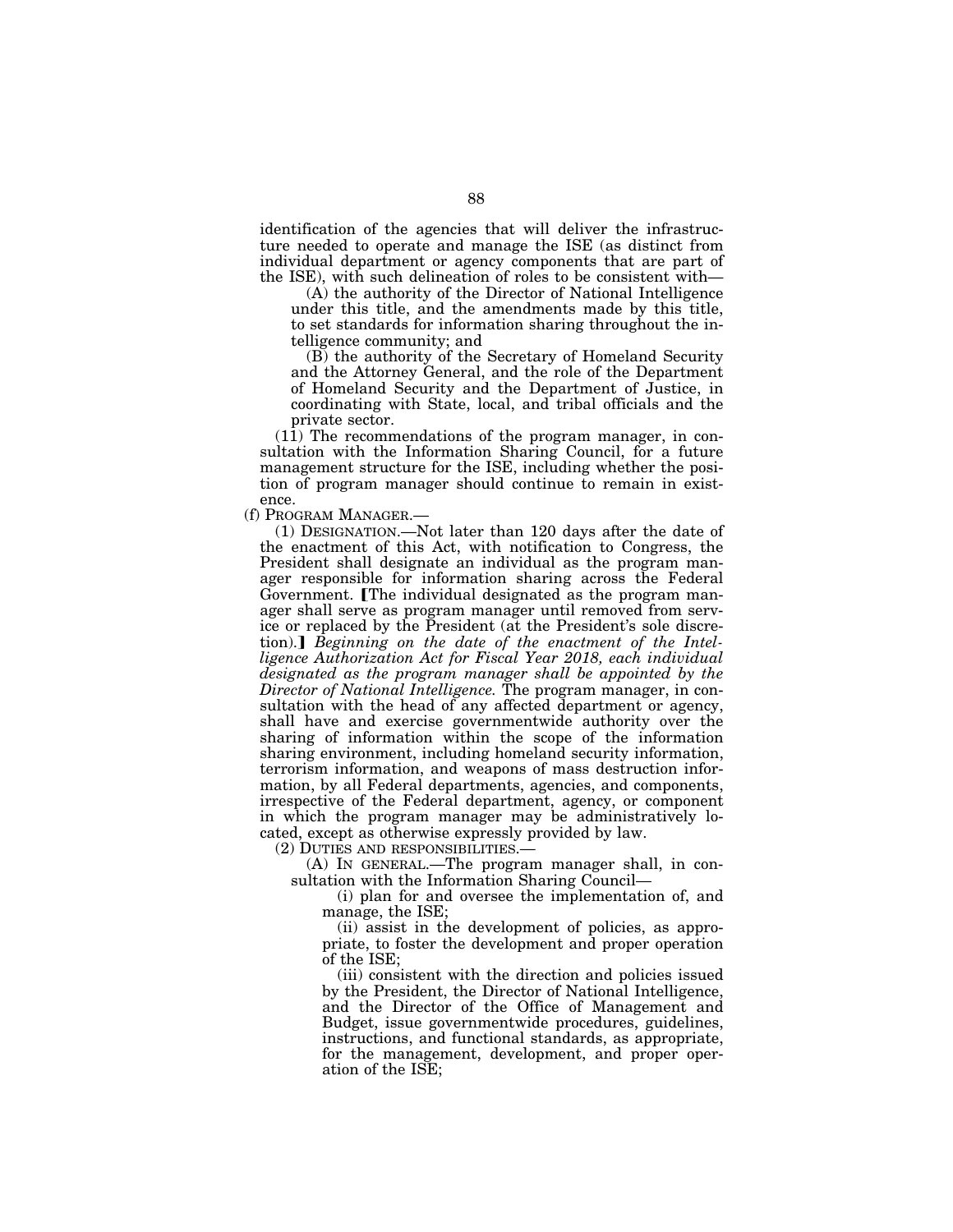(iv) identify and resolve information sharing disputes between Federal departments, agencies, and components; and

(v) assist, monitor, and assess the implementation of the ISE by Federal departments and agencies to ensure adequate progress, technological consistency and policy compliance; and regularly report the findings to

Congress.<br>(B) CONTENT OF POLICIES, PROCEDURES, GUIDELINES, RULES, AND STANDARDS.—The policies, procedures, guidelines, rules, and standards under subparagraph (A)(ii) shall—

(i) take into account the varying missions and security requirements of agencies participating in the ISE;

(ii) address development, implementation, and oversight of technical standards and requirements;

(iii) take into account ongoing and planned efforts that support development, implementation and management of the ISE;

(iv) address and facilitate information sharing between and among departments and agencies of the intelligence community, the Department of Defense, the homeland security community and the law enforcement community;

(v) address and facilitate information sharing between Federal departments and agencies and State, tribal, and local governments;

(vi) address and facilitate, as appropriate, information sharing between Federal departments and agencies and the private sector;

(vii) address and facilitate, as appropriate, information sharing between Federal departments and agencies with foreign partners and allies; and

(viii) ensure the protection of privacy and civil liberties.

(g) INFORMATION SHARING COUNCIL.— (1) ESTABLISHMENT.—There is established an Information Sharing Council that shall assist the President and the program manager in their duties under this section. The Information Sharing Council shall serve until removed from service or replaced by the President (at the sole discretion of the President) with a successor body.

(2) SPECIFIC DUTIES.—In assisting the President and the program manager in their duties under this section, the Information Sharing Council shall—

(A) advise the President and the program manager in developing policies, procedures, guidelines, roles, and standards necessary to establish, implement, and maintain the ISE;

(B) work to ensure coordination among the Federal departments and agencies participating in the ISE in the establishment, implementation, and maintenance of the ISE;

(C) identify and, as appropriate, recommend the consolidation and elimination of current programs, systems, and processes used by Federal departments and agencies to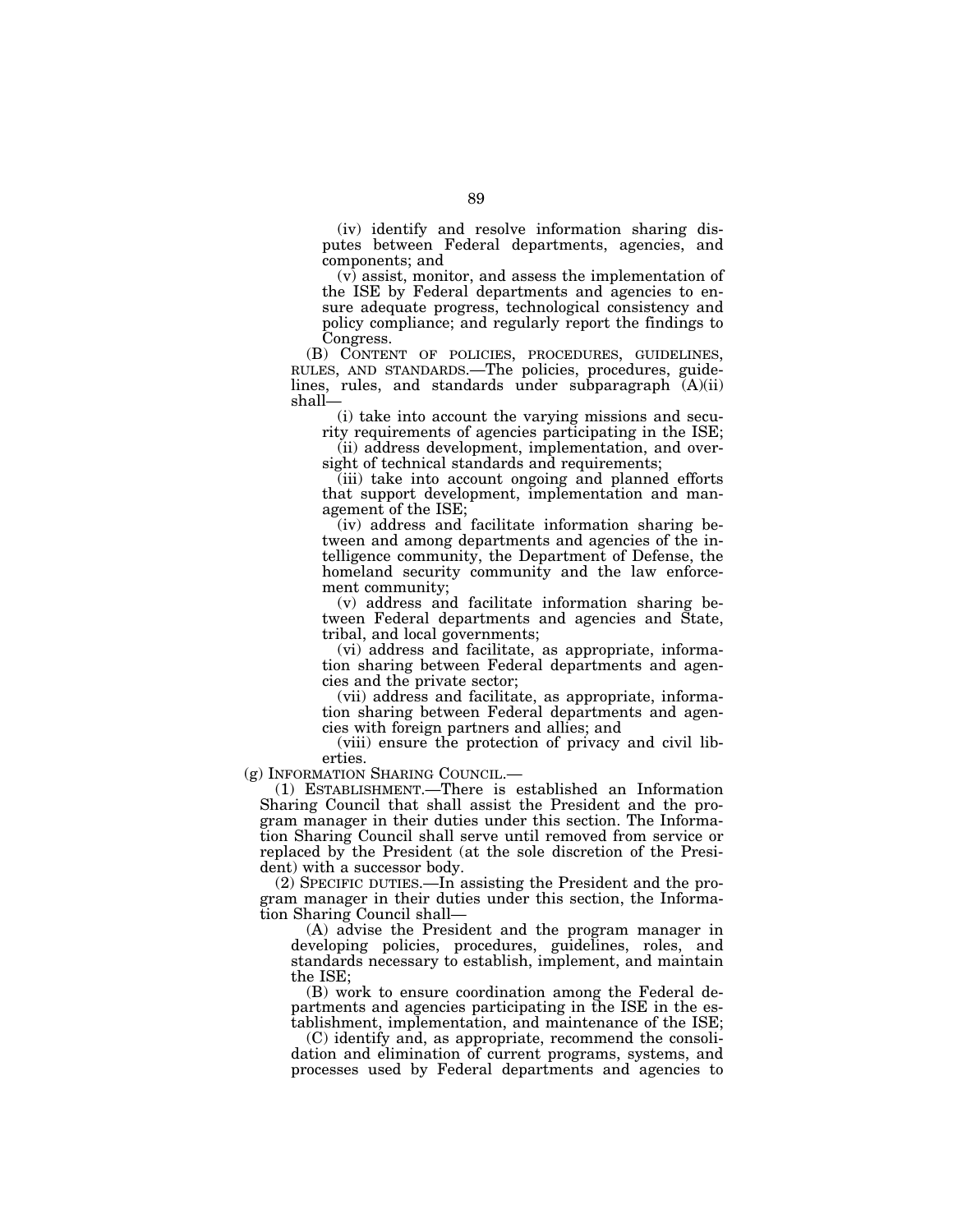share information, and recommend, as appropriate, the redirection of existing resources to support the ISE;

(D) identify gaps, if any, between existing technologies, programs and systems used by Federal departments and agencies to share information and the parameters of the proposed information sharing environment;

(E) recommend solutions to address any gaps identified under subparagraph (D);

(F) recommend means by which the ISE can be extended to allow interchange of information between Federal departments and agencies and appropriate authorities of State and local governments;

(G) assist the program manager in identifying and resolving information sharing disputes between Federal departments, agencies, and components;

(H) identify appropriate personnel for assignment to the program manager to support staffing needs identified by the program manager; and

(I) recommend whether or not, and by which means, the ISE should be expanded so as to allow future expansion encompassing other relevant categories of information.

(3) CONSULTATION.—In performing its duties, the Information Sharing Council shall consider input from persons and entities outside the Federal Government having significant experience and expertise in policy, technical matters, and operational matters relating to the ISE.<br>(4) INAPPLICABILITY OF FEDERAL ADVISORY COMMITTEE ACT.—

The Information Sharing Council (including any subsidiary group of the Information Sharing Council) shall not be subject to the requirements of the Federal Advisory Committee Act (5 U.S.C. App.).

(5) DETAILEES.—Upon a request by the Director of National Intelligence, the departments and agencies represented on the Information Sharing Council shall detail to the program manager, on a reimbursable basis, appropriate personnel identified

under paragraph (2)(H).<br>(h) PERFORMANCE MANAGEMENT REPORTS.—

 $(1)$  In GENERAL.—Not later than two years after the date of the enactment of this Act, and not later than June 30 of each year thereafter, the President shall submit to Congress a report on the state of the ISE and of information sharing across the Federal Government.

(2) CONTENT.—Each report under this subsection shall include—

(A) a progress report on the extent to which the ISE has been implemented, including how the ISE has fared on the performance measures and whether the performance goals set in the preceding year have been met;

(B) objective system-wide performance goals for the following year;

(C) an accounting of how much was spent on the ISE in the preceding year;

(D) actions taken to ensure that procurement of and investments in systems and technology are consistent with the implementation plan for the ISE;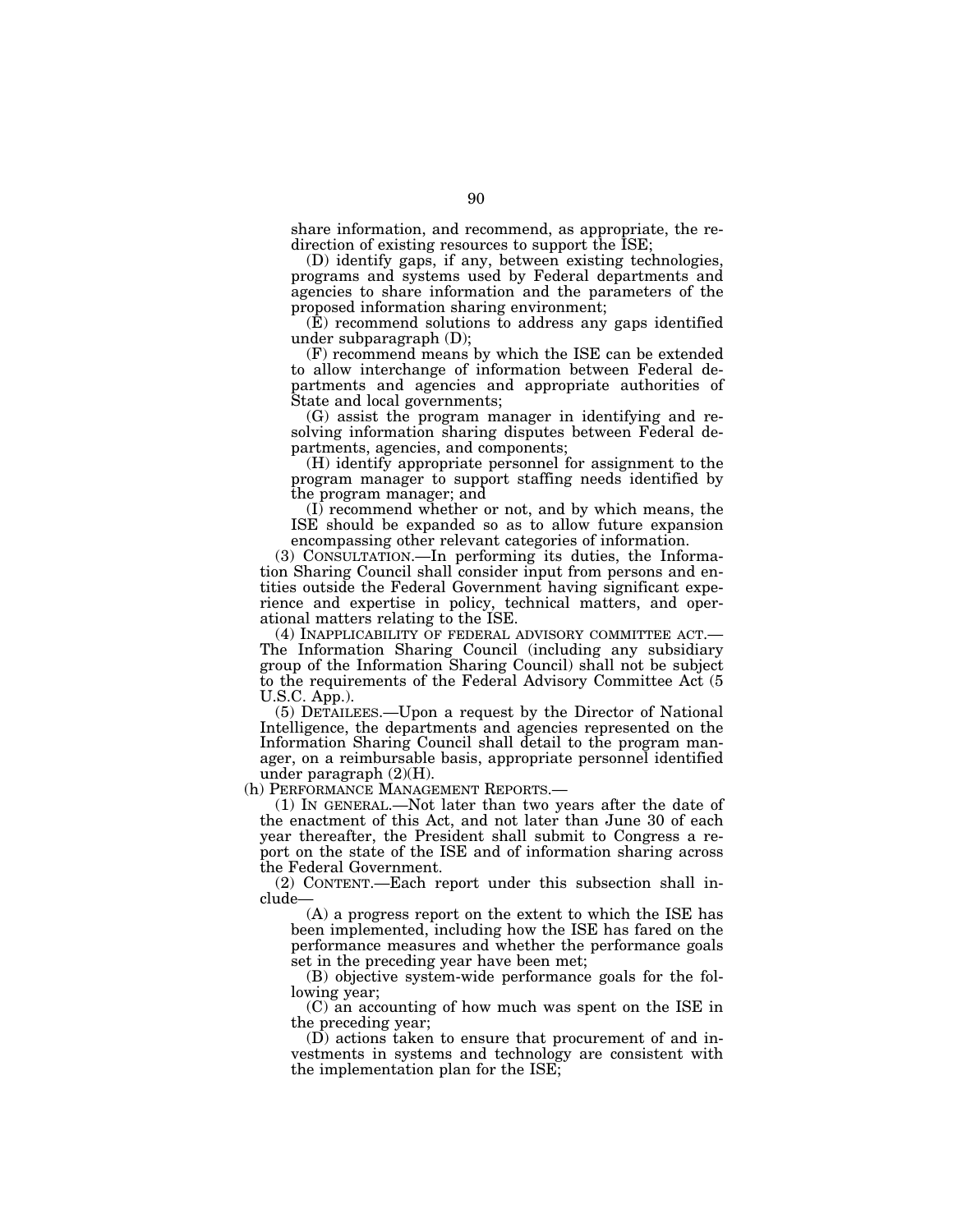(E) the extent to which all terrorism watch lists are available for combined searching in real time through the ISE and whether there are consistent standards for placing individuals on, and removing individuals from, the watch lists, including the availability of processes for correcting errors;

(F) the extent to which State, tribal, and local officials are participating in the ISE;

 $(G)$  the extent to which private sector data, including information from owners and operators of critical infrastructure, is incorporated in the ISE, and the extent to which individuals and entities outside the government are receiving information through the ISE;

(H) the measures taken by the Federal government to ensure the accuracy of information in the ISE, in particular the accuracy of information about individuals;

(I) an assessment of the privacy and civil liberties protections of the ISE, including actions taken in the preceding year to implement or enforce privacy and civil liberties protections; and

(J) an assessment of the security protections used in the ISE.

(i) AGENCY RESPONSIBILITIES.—The head of each department or agency that possesses or uses intelligence or terrorism information, operates a system in the ISE, or otherwise participates (or expects to participate) in the ISE shall—

(1) ensure full department or agency compliance with information sharing policies, procedures, guidelines, rules, and standards established under subsections (b) and (f);

(2) ensure the provision of adequate resources for systems and activities supporting operation of and participation in the ISE;

(3) ensure full department or agency cooperation in the development of the ISE to implement governmentwide information sharing; and

(4) submit, at the request of the President or the program manager, any reports on the implementation of the requirements of the ISE within such department or agency.<br>(j) REPORT ON THE INFORMATION SHARING ENVIRONMENT.

(1) IN GENERAL.—Not later than 180 days after the date of enactment of the Implementing Recommendations of the 9/11 Commission Act of 2007, the President shall report to the Committee on Homeland Security and Governmental Affairs of the Senate, the Select Committee on Intelligence of the Senate, the Committee on Homeland Security of the House of Representatives, and the Permanent Select Committee on Intelligence of the House of Representatives on the feasibility of—

(A) eliminating the use of any marking or process (including ''Originator Control'') intended to, or having the effect of, restricting the sharing of information within the scope of the information sharing environment, including homeland security information, terrorism information, and weapons of mass destruction information, between and among participants in the information sharing environment, unless the President has—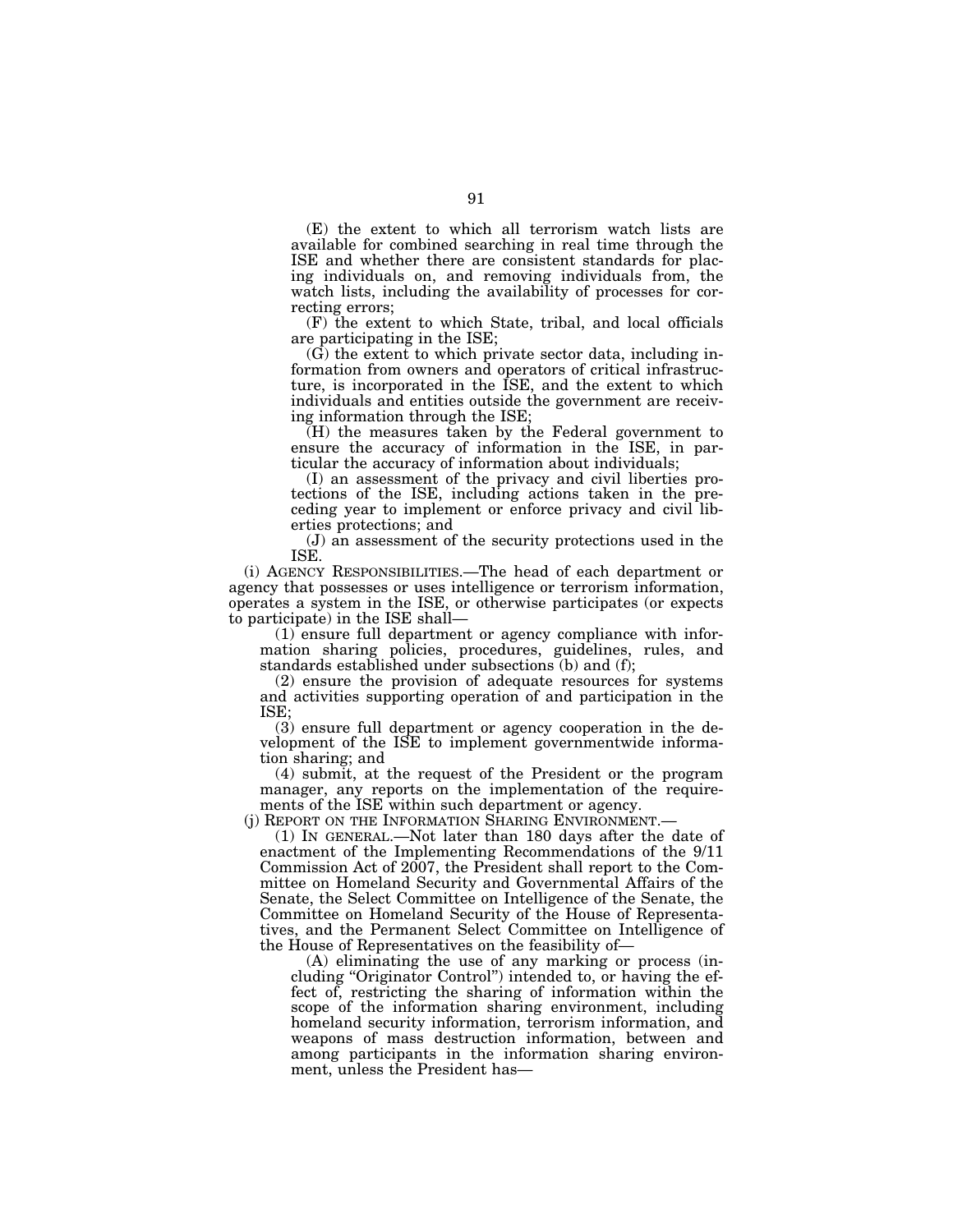(i) specifically exempted categories of information from such elimination; and

(ii) reported that exemption to the committees of Congress described in the matter preceding this subparagraph; and

(B) continuing to use Federal agency standards in effect on such date of enactment for the collection, sharing, and access to information within the scope of the information sharing environment, including homeland security information, terrorism information, and weapons of mass destruction information, relating to citizens and lawful permanent residents;

(C) replacing the standards described in subparagraph (B) with a standard that would allow mission-based or threat-based permission to access or share information within the scope of the information sharing environment, including homeland security information, terrorism information, and weapons of mass destruction information, for a particular purpose that the Federal Government, through an appropriate process established in consultation with the Privacy and Civil Liberties Oversight Board established under section 1061, has determined to be lawfully permissible for a particular agency, component, or employee (commonly known as an ''authorized use'' standard); and

(D) the use of anonymized data by Federal departments, agencies, or components collecting, possessing, disseminating, or handling information within the scope of the information sharing environment, including homeland security information, terrorism information, and weapons of mass destruction information, in any cases in which—

(i) the use of such information is reasonably expected to produce results materially equivalent to the use of information that is transferred or stored in a non-anonymized form; and

(ii) such use is consistent with any mission of that department, agency, or component (including any mission under a Federal statute or directive of the President) that involves the storage, retention, sharing, or exchange of personally identifiable information.

(2) DEFINITION.—In this subsection, the term ''anonymized data'' means data in which the individual to whom the data pertains is not identifiable with reasonable efforts, including information that has been encrypted or hidden through the use of other technology.

(k) ADDITIONAL POSITIONS.—The program manager is authorized to hire not more than 40 full-time employees to assist the program manager in—

(1) activities associated with the implementation of the information sharing environment, including—

(A) implementing the requirements under subsection  $(b)(2)$ ; and

(B) any additional implementation initiatives to enhance and expedite the creation of the information sharing environment; and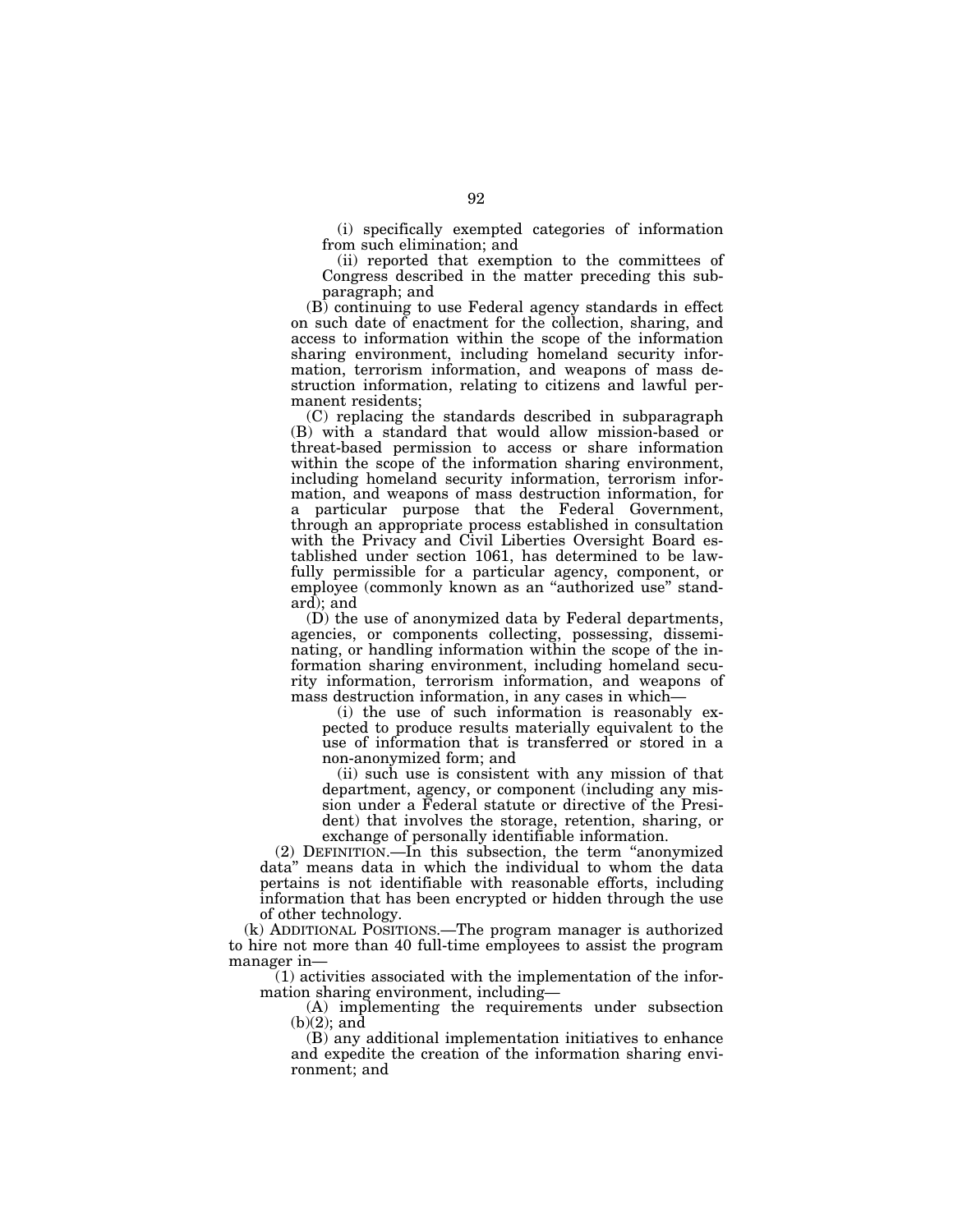(2) identifying and resolving information sharing disputes between Federal departments, agencies, and components under subsection  $(f)(2)(A)(iv)$ .

(l) AUTHORIZATION OF APPROPRIATIONS.—There is authorized to be appropriated to carry out this section \$30,000,000 for each of fiscal years 2008 and 2009.

\* \* \* \* \* \* \*

#### **TITLE 5, UNITED STATES CODE**

\* \* \* \* \* \* \*

# **PART III—EMPLOYEES**

\* \* \* \* \* \* \*

# **SUBPART D—PAY AND ALLOWANCES**

\* \* \* \* \* \* \*

#### **CHAPTER 53—PAY RATES AND SYSTEMS**

\* \* \* \* \* \* \*

## SUBCHAPTER II—EXECUTIVE SCHEDULE PAY RATES

\* \* \* \* \* \* \*

# **§ 5315. Positions at level IV**

Level IV of the Executive Schedule applies to the following positions, for which the annual rate of basic pay shall be the rate determined with respect to such level under chapter 11 of title 2, as adjusted by section 5318 of this title:

Deputy Administrator of General Services.

Associate Administrator of the National Aeronautics and Space Administration.

Assistant Administrators, Agency for International Development (6).

Regional Assistant Administrators, Agency for International Development (4).

Assistant Secretaries of Agriculture (3).

Assistant Secretaries of Commerce (11).

Assistant Secretaries of Defense (14).

Assistant Secretaries of the Air Force (4).

Assistant Secretaries of the Army (5).

Assistant Secretaries of the Navy (4).

Assistant Secretaries of Health and Human Services (6).

Assistant Secretaries of the Interior (6).

Assistant Attorneys General (11).

Assistant Secretaries of Labor (10), one of whom shall be the Assistant Secretary of Labor for Veterans' Employment and Training.

Administrator, Wage and Hour Division, Department of Labor.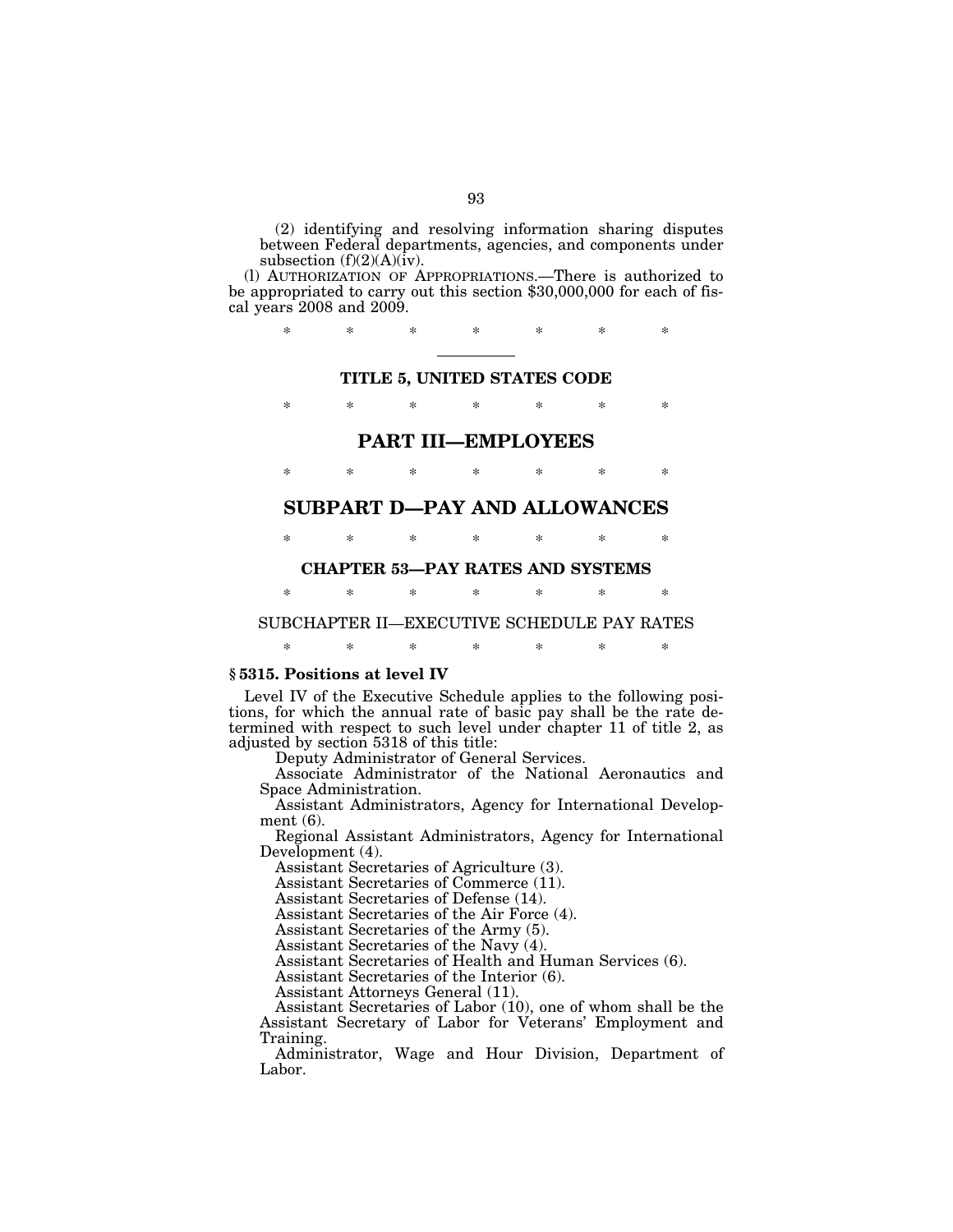Assistant Secretaries of State (24) and 4 other State Department officials to be appointed by the President, by and with the advice and consent of the Senate.

Assistant Secretaries of the Treasury (10).

Members, United States International Trade Commission (5). Assistant Secretaries of Education (10).

General Counsel, Department of Education.

Director of Civil Defense, Department of the Army. Deputy Director of the Office of Emergency Planning.

Deputy Director of the Office of Science and Technology.

Deputy Director of the Peace Corps.

Assistant Directors of the Office of Management and Budget (3).

General Counsel of the Department of Agriculture.

General Counsel of the Department of Commerce.

General Counsel of the Department of Defense.

General Counsel of the Department of Health and Human Services.

Solicitor of the Department of the Interior.

Solicitor of the Department of Labor.

General Counsel of the National Labor Relations Board.

General Counsel of the Department of the Treasury.

First Vice President of the Export-Import Bank of Washington.

Members, Council of Economic Advisers.

Members, Board of Directors of the Export-Import Bank of Washington.

Members, Federal Communications Commission.

Member, Board of Directors of the Federal Deposit Insurance Corporation.

Directors, Federal Housing Finance Board.

Members, Federal Energy Regulatory Commission.

Members, Federal Trade Commission.

Members, Surface Transportation Board.

Members, National Labor Relations Board.

Members, Securities and Exchange Commission.

Members, Merit Systems Protection Board.

Members, Federal Maritime Commission.

Members, National Mediation Board.

Members, Railroad Retirement Board.

Director of Selective Service.

Associate Director of the Federal Bureau of Investigation, Department of Justice.

Members, Equal Employment Opportunity Commission (4).

Director, Community Relations Service.

Members, National Transportation Safety Board.

General Counsel, Department of Transportation.

Deputy Administrator, Federal Aviation Administration.

Assistant Secretaries of Transportation (5).

Deputy Federal Highway Administrator.

Administrator of the Saint Lawrence Seaway Development Corporation.

Assistant Secretary for Science, Smithsonian Institution.

Assistant Secretary for History and Art, Smithsonian Institution.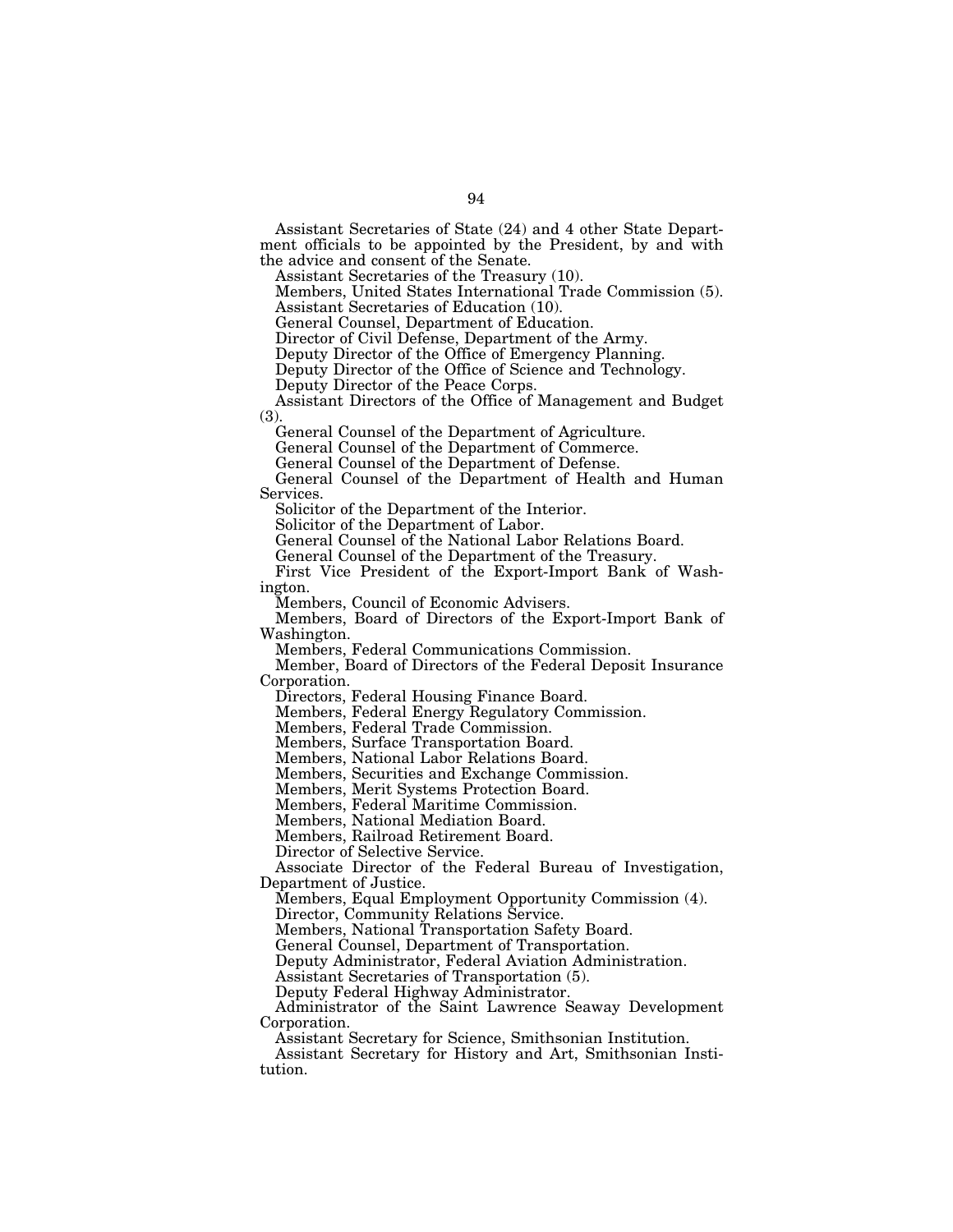Deputy Administrator of the Small Business Administration. Assistant Secretaries of Housing and Urban Development (8).

General Counsel of the Department of Housing and Urban Development.

Commissioner of Interama.

Federal Insurance Administrator, Federal Emergency Management Agency.

Executive Vice President, Overseas Private Investment Corporation.

Members, National Credit Union Administration Board (2).

Members, Postal Regulatory Commission (4).

Members, Occupational Safety and Health Review Commission.

Deputy Under Secretaries of the Treasury (or Assistant Secretaries of the Treasury) (2).

Members, Consumer Product Safety Commission (4).

Members, Commodity Futures Trading Commission.

Director of Nuclear Reactor Regulation, Nuclear Regulatory Commission.

Director of Nuclear Material Safety and Safeguards, Nuclear Regulatory Commission.

Director of Nuclear Regulatory Research, Nuclear Regulatory Commission.

Executive Director for Operations, Nuclear Regulatory Commission.

President, Government National Mortgage Association, Department of Housing and Urban Development.

Assistant Secretary of Commerce for Oceans and Atmosphere, the incumbent of which also serves as Deputy Administrator of the National Oceanic and Atmospheric Administration.

Director, Bureau of Prisons, Department of Justice.

Assistant Secretaries of Energy (8).

General Counsel of the Department of Energy.

Administrator, Economic Regulatory Administration, Department of Energy.

Administrator, Energy Information Administration, Department of Energy.

Director, Office of Indian Energy Policy and Programs, Department of Energy.

Director, Office of Science, Department of Energy.

Assistant Secretary of Labor for Mine Safety and Health.

Members, Federal Mine Safety and Health Review Commission.

President, National Consumer Cooperative Bank.

Special Counsel of the Merit Systems Protection Board.

Chairman, Federal Labor Relations Authority.

Assistant Secretaries, Department of Homeland Security.

General Counsel, Department of Homeland Security.

Officer for Civil Rights and Civil Liberties, Department of Homeland Security.

Chief Financial Officer, Department of Homeland Security.

Chief Information Officer, Department of Homeland Security.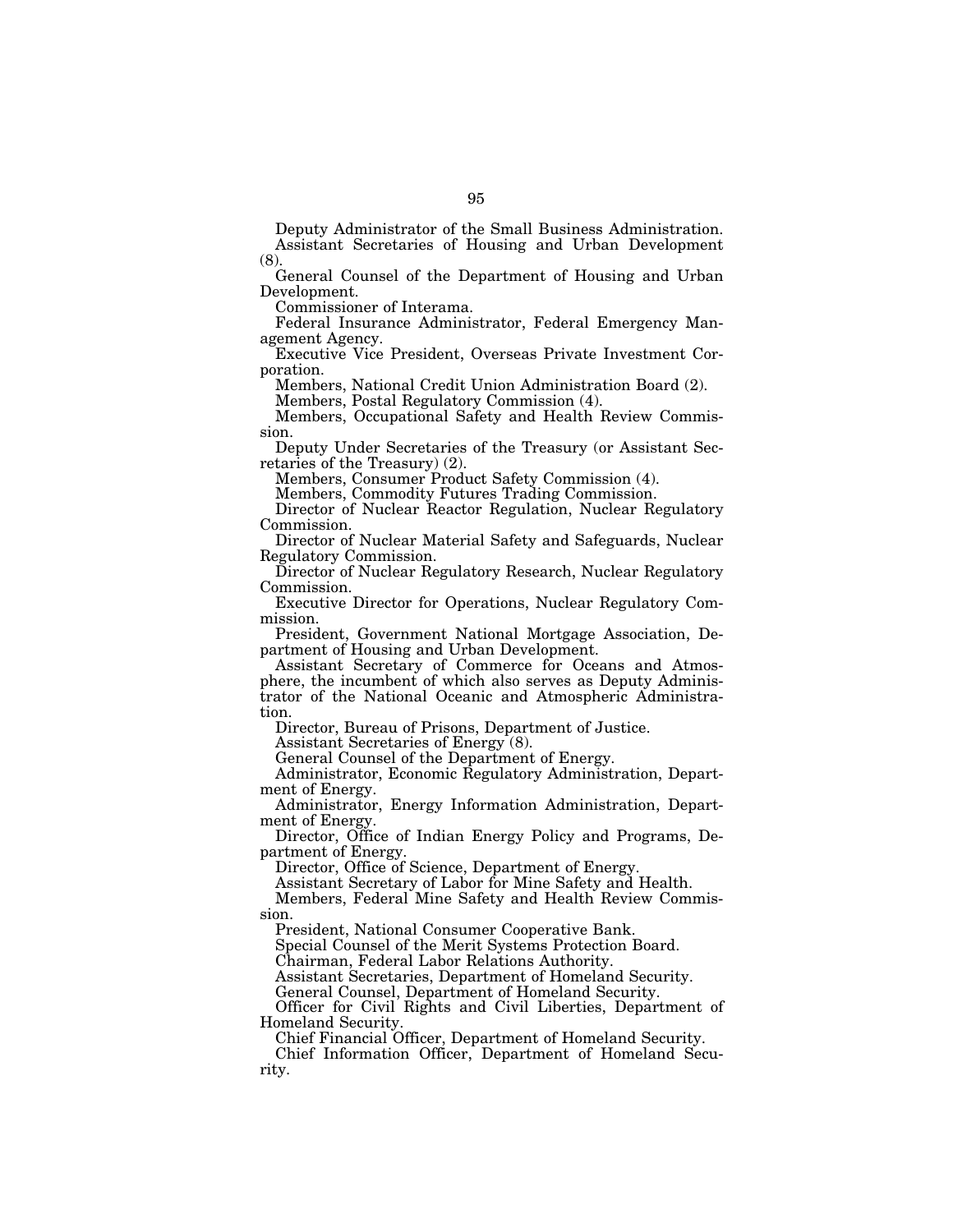Deputy Director, Institute for Scientific and Technological Cooperation.

Director of the National Institute of Justice.

Director of the Bureau of Justice Statistics.

Chief Counsel for Advocacy, Small Business Administration. Assistant Administrator for Toxic Substances, Environ-

mental Protection Agency.

Assistant Administrator, Office of Solid Waste, Environmental Protection Agency.

Assistant Administrators, Environmental Protection Agency (8).

Director of Operational Test and Evaluation, Department of Defense.

Director of Cost Assessment and Program Evaluation, Department of Defense.

Special Representatives of the President for arms control, nonproliferation, and disarmament matters, Department of State.

Ambassadors at Large.

Assistant Secretary of Commerce and Director General of the United States and Foreign Commercial Service.

Assistant Secretaries, Department of Veterans Affairs (7).

General Counsel, Department of Veterans Affairs.

Commissioner of Food and Drugs, Department of Health and Human Services

Chairman, Board of Veterans' Appeals.

Administrator, Office of Juvenile Justice and Delinquency Prevention.

Director, United States Marshals Service.

Chairman, United States Parole Commission.

Director, Bureau of the Census, Department of Commerce.

Director of the Institute of Museum and Library Services.

Chief Financial Officer, Department of Agriculture.

Chief Financial Officer, Department of Commerce.

Chief Financial Officer, Department of Education.

Chief Financial Officer, Department of Energy.

Chief Financial Officer, Department of Health and Human Services.

Chief Financial Officer, Department of Housing and Urban Development.

Chief Financial Officer, Department of the Interior.

Chief Financial Officer, Department of Justice.

Chief Financial Officer, Department of Labor.

Chief Financial Officer, Department of State.

Chief Financial Officer, Department of Transportation.

Chief Financial Officer, Department of the Treasury.

Chief Financial Officer, Department of Veterans Affairs.

Chief Financial Officer, Environmental Protection Agency.

Chief Financial Officer, National Aeronautics and Space Administration.

Commissioner, Office of Navajo and Hopi Indian Relocation. Deputy Under Secretary of Defense for Research and Engineering.

Deputy Under Secretary of Defense for Acquisition and Sustainment.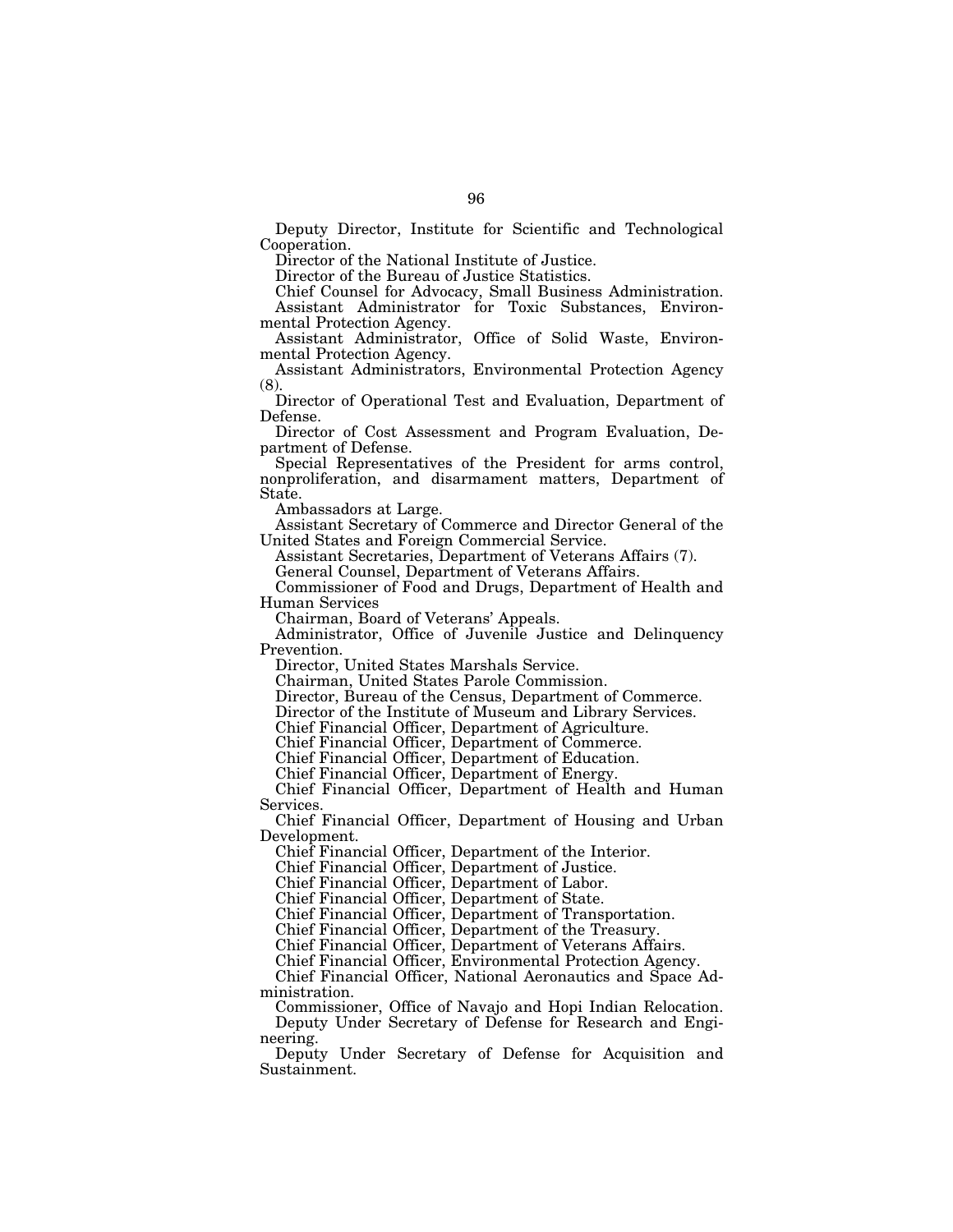Deputy Under Secretary of Defense for Policy.

Deputy Under Secretary of Defense for Personnel and Readiness.

Deputy Under Secretary of Defense (Comptroller).

Deputy Under Secretary of Defense for Intelligence.

General Counsel of the Department of the Army.

General Counsel of the Department of the Navy.

General Counsel of the Department of the Air Force.

Liaison for Community and Junior Colleges, Department of Education.

Director of the Office of Educational Technology.

Director of the International Broadcasting Bureau.

The Commissioner of Labor Statistics, Department of Labor. Administrator, Rural Utilities Service, Department of Agriculture.

Chief Information Officer, Department of Agriculture.

Chief Information Officer, Department of Commerce.

Chief Information Officer, Department of Defense (unless the official designated as the Chief Information Officer of the Department of Defense is an official listed under section 5312, 5313, or 5314 of this title).

Chief Information Officer, Department of Education.

Chief Information Officer, Department of Energy.

Chief Information Officer, Department of Health and Human Services.

Chief Information Officer, Department of Housing and Urban Development.

Chief Information Officer, Department of the Interior.

Chief Information Officer, Department of Justice.

Chief Information Officer, Department of Labor.

Chief Information Officer, Department of State.

Chief Information Officer, Department of Transportation.

Chief Information Officer, Department of the Treasury.

Chief Information Officer, Department of Veterans Affairs.

Chief Information Officer, Environmental Protection Agency. Chief Information Officer, National Aeronautics and Space

Administration.

Chief Information Officer, Agency for International Development.

Chief Information Officer, Federal Emergency Management Agency.

Chief Information Officer, General Services Administration.

Chief Information Officer, National Science Foundation.

Chief Information Officer, Nuclear Regulatory Agency.

Chief Information Officer, Office of Personnel Management.

Chief Information Officer, Small Business Administration.

Chief Information Officer of the Intelligence Community.

General Counsel of the Central Intelligence Agency.

Principal Deputy Administrator, National Nuclear Security Administration.

Additional Deputy Administrators of the National Nuclear Security Administration (3), but if the Deputy Administrator for Naval Reactors is an officer of the Navy on active duty, (2).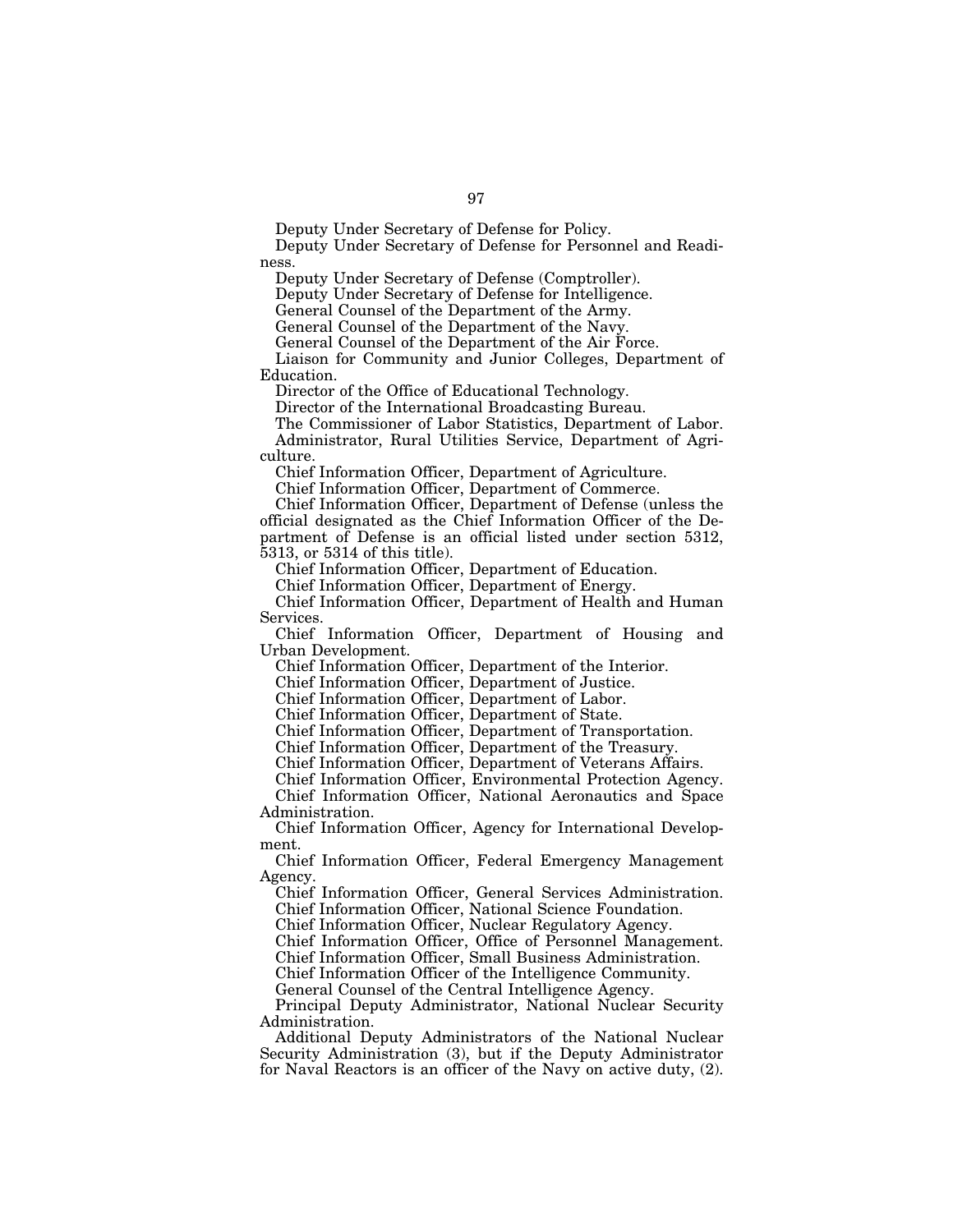Deputy Under Secretary of Commerce for Intellectual Property and Deputy Director of the United States Patent and Trademark Office.

General Counsel of the Office of the Director of National Intelligence.

Chief Medical Officer, Department of Homeland Security.

*Director of the National Counterintelligence and Security Center.* 

\* \* \* \* \* \* \*

### **FOREIGN SERVICE ACT OF 1980**

\* \* \* \* \* \* \*

## TITLE I—THE FOREIGN SERVICE OF THE UNITED STATES

\* \* \* \* \* \* \*

#### CHAPTER 5—CLASSIFICATION OF POSITIONS AND ASSIGNMENTS

\* \* \* \* \* \* \* SEC. 502. ASSIGNMENTS TO FOREIGN SERVICE POSITIONS.—(a)(1) The Secretary (with the concurrence of the agency concerned) may assign a member of the Service to any position classified under section 501 in which that member is eligible to serve (other than as chief of mission or ambassador at large), and may assign a member from one such position to another such position as the needs of the Service may require.

(2) In making assignments under paragraph (1), the Secretary shall assure that a member of the Service is not assigned to or prohibited from being assigned to a position at a post in a particular geographic area on the basis of the race, ethnicity, or religion of that member.

*(3) In making assignments under paragraph (1), and in accordance with section 903, and, if applicable, section 503, the Secretary shall assure that a member of the Service may serve at a post for a period of not more than six consecutive years.* 

(b) Positions designated as Foreign Service positions normally shall be filled by the assignment of members of the Service to those positions. Subject to that limitation—

(1) Foreign Service positions may be filled by the assignment for specified tours of duty of employees of the Department and, under interagency agreements, employees of other agencies; and

(2) Senior Foreign Service positions may also be filled by other members of the Service.

(c) The President may assign a career member of the Service to serve as chargé d'affaires or otherwise as the head of a mission (or as the head of a United States office abroad which is designated under section  $102(a)(3)$  by the Secretary of State as diplomatic in nature) for such period as the public interest may require.

(d) The Secretary of State, in conjunction with the heads of the other agencies utilizing the Foreign Service personnel system, shall implement policies and procedures to insure that Foreign Service officers and members of the Senior Foreign Service of all agencies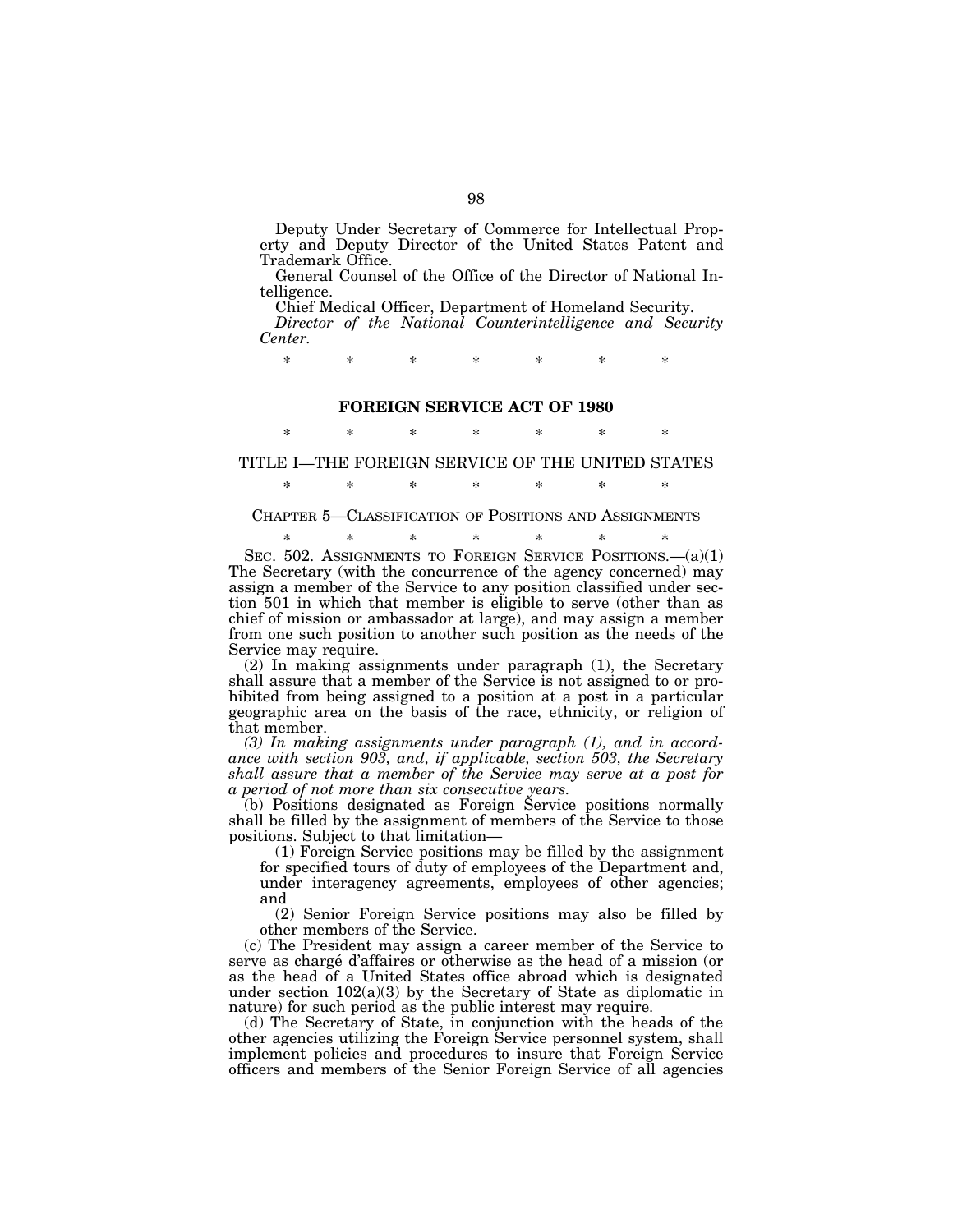are able to compete for chief of mission positions and have opportunities on an equal basis to compete for assignments outside their areas of specialization.

\* \* \* \* \* \* \*

CHAPTER 7—CAREER DEVELOPMENT, TRAINING, AND ORIENTATION

\* \* \* \* \* \* \*

SEC. 702. FOREIGN LANGUAGE REQUIREMENTS.—(a) The Secretary shall establish foreign language proficiency requirements for members of the Service who are to be assigned abroad in order that Foreign Service posts abroad will be staffed by individuals having a useful knowledge of the language or dialect common to the country in which the post is located.

(b) The Secretary of State shall arrange for appropriate language training of members of the Service by the institution or otherwise in order to assist in meeting the requirements established under subsection (a).

*(c) FOREIGN LANGUAGE DEPLOYMENT REQUIREMENTS.—* 

*(1) IN GENERAL.—The Secretary of State, with the assistance of other relevant officials, shall require all members of the Service who receive foreign language training in Arabic, Farsi, Chinese (Mandarin or Cantonese), Turkish, Korean, and Japanese by the institution or otherwise in accordance with subsection (b) to serve three successive tours in positions in which the acquired language is both relevant and determined to be a benefit to the Department.* 

*(2) OVERSEAS DEPLOYMENTS.—In carrying out paragraph (1), at least one of the three successive tours referred to in such paragraph shall be an overseas deployment.* 

*(3) WAIVER.—The Secretary of State may waive the application of paragraph (1) for medical or family hardship or in the interest of national security.* 

*(4) CONGRESSIONAL NOTIFICATION.—The Secretary of State shall notify the Committees on Appropriations and Foreign Affairs of the House of Representatives and Committees on Appropriations and Foreign Relations of the Senate at the end of each fiscal year of any instances during the prior twelve months in which the waiver authority described in paragraph (3) was invoked.* 

 $(c)$  *(d)* Not later than January 31 of each year, the Director General of the Foreign Service shall submit a report to the Committee on Foreign Relations of the Senate and the Committee on International Relations of the House of Representatives summarizing the number of positions in each overseas mission requiring foreign language competence that—

(1) became vacant during the previous fiscal year; and

(2) were filled by individuals having the required foreign language competence.

\* \* \* \* \* \* \*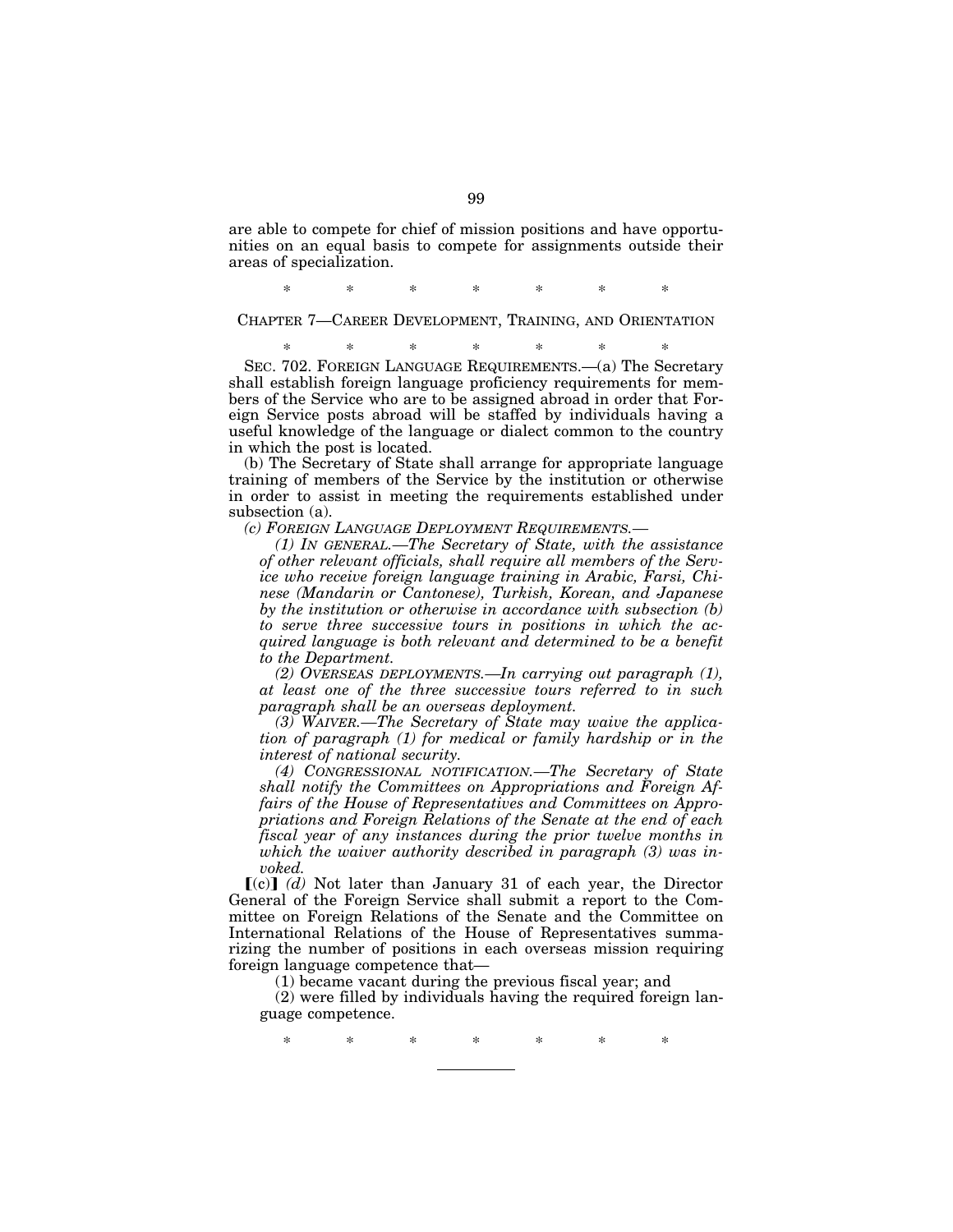## **NATIONAL SECURITY ACT OF 1947**

*Be it enacted by the Senate and House of Representatives of the United States of America in Congress assembled,* 

#### SHORT TITLE

That this Act may be cited as the ''National Security Act of 1947''.

#### TABLE OF CONTENTS

Sec. 2. Declaration of policy.

*Sec. 3. Definitions.* 

#### TITLE I—COORDINATION FOR NATIONAL SECURITY

Sec. 101. National Security Council.

[Sec. 101A. Joint Intelligence Community Council.]

**Sec.** 107. National Security Resources Board.]

\* \* \* \* \* \* \* [Sec. 113B. Special pay authority for science, technology, engineering, or math posi-

tions.]

*Sec. 113B. Special pay authority for science, technology, engineering, or mathematics positions.* 

\* \* \* \* \* \* \*

#### TITLE II—THE DEPARTMENT OF DEFENSE

Sec. 201. Department of Defense.

[Sec. 202. Secretary of Defense.

- [Sec. 203. Military Assistants to the Secretary.
- [Sec. 204. Civilian personnel.]
- Sec. 205. Department of the Army.
- Sec. 206. Department of the Navy.
- Sec. 207. Department of the Air Force.<br>[Sec. 208. United States Air Force.
- 
- [Sec. 209. Effective date of transfers.
- øSec. 210. War Council.
- **Sec. 211. Joint Chiefs of Staff.**
- [Sec. 212. Joint Staff.]
- øSec. 213. Munitions Board.
- [Sec. 214. Research and Development Board.]

#### TITLE III—MISCELLANEOUS

- Sec. 301. National Security Agency voluntary separation.
- Sec. 302. Authority of Federal Bureau of Investigation to award personal services contracts.
- Sec. 303. Advisory committees and personnel.
- Sec. 304. Reporting of certain employment activities by former intelligence officers and employees.
- Sec. 307. Authorization for appropriations.
- Sec. 308. Definitions.
- Sec. 309. Separability.
- Sec. 310. Effective date.
- Sec. 311. Succession to the Presidency.
- *Sec. 312. Repealing and saving provisions.*

\* \* \* \* \* \* \* \*

#### TITLE XI—OTHER PROVISIONS

\* \* \* \* \* \* \* *Sec. 1105. Semiannual reports on investigations of unauthorized disclosures of classified information.* 

\* \* \* \* \* \* \*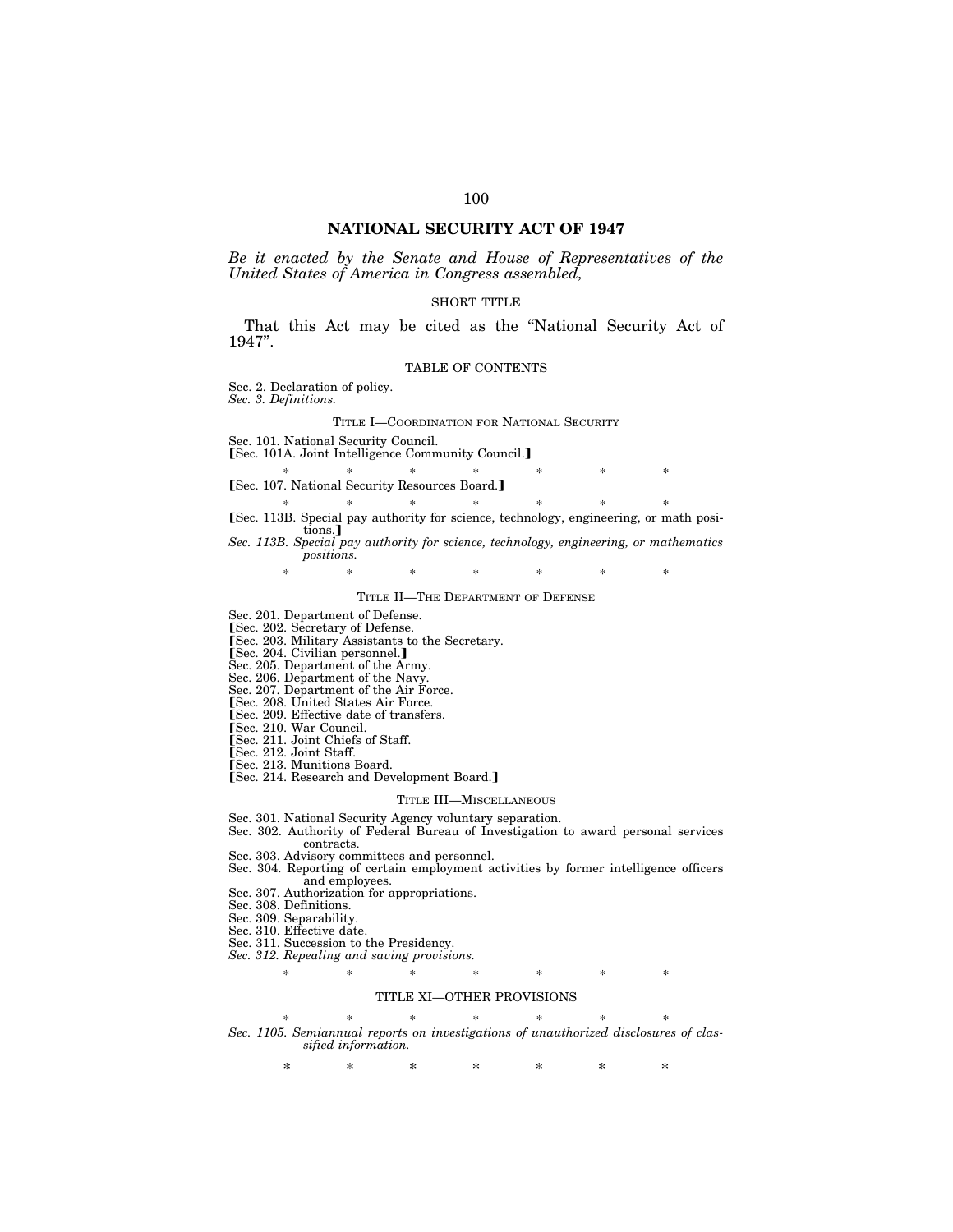\* \* \* \* \* \* \* **JOINT INTELLIGENCE COMMUNITY COUNCIL** 

øSEC. 101A. (a) JOINT INTELLIGENCE COMMUNITY COUNCIL.— There is a Joint Intelligence Community Council.

ø(b) MEMBERSHIP.—The Joint Intelligence Community Council shall consist of the following:

 $(1)$  The Director of National Intelligence, who shall chair the Council.

 $(2)$  The Secretary of State.

 $(3)$  The Secretary of the Treasury.

ø(4) The Secretary of Defense.

ø(5) The Attorney General.

 $(6)$  The Secretary of Energy.

 $\Gamma(7)$  The Secretary of Homeland Security.

ø(8) Such other officers of the United States Government as the President may designate from time to time.

 $(c)$  FUNCTIONS.—The Joint Intelligence Community Council shall assist the Director of National Intelligence in developing and implementing a joint, unified national intelligence effort to protect national security by—

 $(1)$  advising the Director on establishing requirements, developing budgets, financial management, and monitoring and evaluating the performance of the intelligence community, and on such other matters as the Director may request; and

 $(2)$  ensuring the timely execution of programs, policies, and directives established or developed by the Director.

ø(d) MEETINGS.—The Director of National Intelligence shall convene regular meetings of the Joint Intelligence Community Council.

ø(e) ADVICE AND OPINIONS OF MEMBERS OTHER THAN CHAIR-MAN.—(1) A member of the Joint Intelligence Community Council (other than the Chairman) may submit to the Chairman advice or an opinion in disagreement with, or advice or an opinion in addition to, the advice presented by the Director of National Intelligence to the President or the National Security Council, in the role of the Chairman as Chairman of the Joint Intelligence Community Council. If a member submits such advice or opinion, the Chairman shall present the advice or opinion of such member at the same time the Chairman presents the advice of the Chairman to the President or the National Security Council, as the case may be.

 $(a)$  The Chairman shall establish procedures to ensure that the presentation of the advice of the Chairman to the President or the National Security Council is not unduly delayed by reason of the submission of the individual advice or opinion of another member of the Council.

ø(f) RECOMMENDATIONS TO CONGRESS.—Any member of the Joint Intelligence Community Council may make such recommendations to Congress relating to the intelligence community as such member considers appropriate.]

\* \* \* \* \* \* \*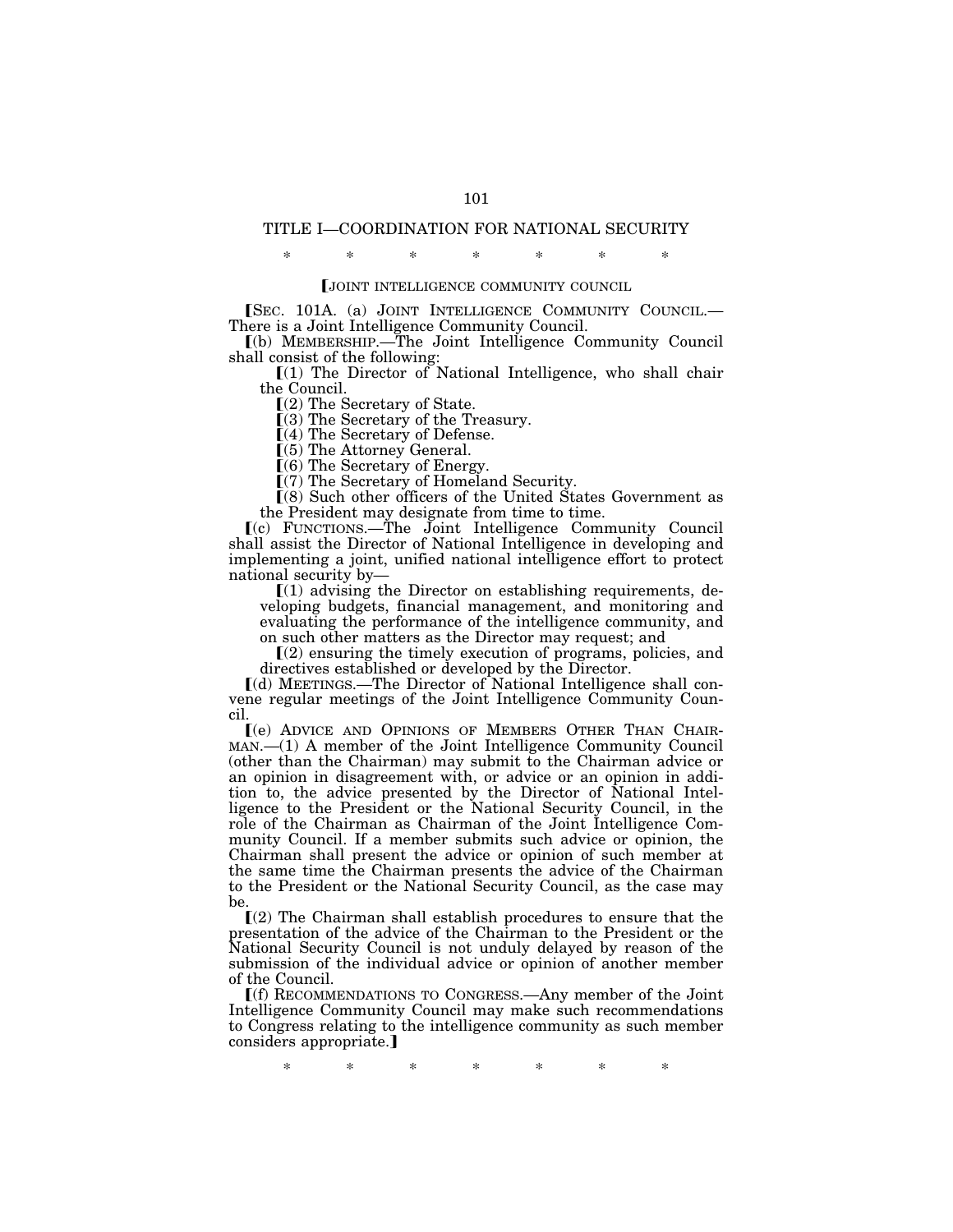## RESPONSIBILITIES AND AUTHORITIES OF THE DIRECTOR OF NATIONAL INTELLIGENCE

SEC. 102A. (a) PROVISION OF INTELLIGENCE.—(1) The Director of National Intelligence shall be responsible for ensuring that national intelligence is provided—

(A) to the President;

(B) to the heads of departments and agencies of the executive branch;

(C) to the Chairman of the Joint Chiefs of Staff and senior military commanders;

(D) to the Senate and House of Representatives and the committees thereof; and

(E) to such other persons as the Director of National Intelligence determines to be appropriate.

(2) Such national intelligence should be timely, objective, independent of political considerations, and based upon all sources available to the intelligence community and other appropriate entities.

(b) ACCESS TO INTELLIGENCE.—Unless otherwise directed by the President, the Director of National Intelligence shall have access to all national intelligence and intelligence related to the national security which is collected by any Federal department, agency, or other entity, except as otherwise provided by law or, as appropriate, under guidelines agreed upon by the Attorney General and the Director of National Intelligence.

(c) BUDGET AUTHORITIES.— $(1)$  With respect to budget requests and appropriations for the National Intelligence Program, the Director of National Intelligence shall—

(A) based on intelligence priorities set by the President, provide to the heads of departments containing agencies or organizations within the intelligence community, and to the heads of such agencies and organizations, guidance for developing the National Intelligence Program budget pertaining to such agencies and organizations;

(B) based on budget proposals provided to the Director of National Intelligence by the heads of agencies and organizations within the intelligence community and the heads of their respective departments and, as appropriate, after obtaining the advice of the Joint Intelligence Community Council, develop and determine an annual consolidated National Intelligence Program budget; and

(C) present such consolidated National Intelligence Program budget, together with any comments from the heads of departments containing agencies or organizations within the intelligence community, to the President for approval.

 $(2)$  In addition to the information provided under paragraph (1)(B), the heads of agencies and organizations within the intelligence community shall provide the Director of National Intelligence such other information as the Director shall request for the purpose of determining the annual consolidated National Intelligence Program budget under that paragraph.

(3)(A) The Director of National Intelligence shall participate in the development by the Secretary of Defense of the annual budget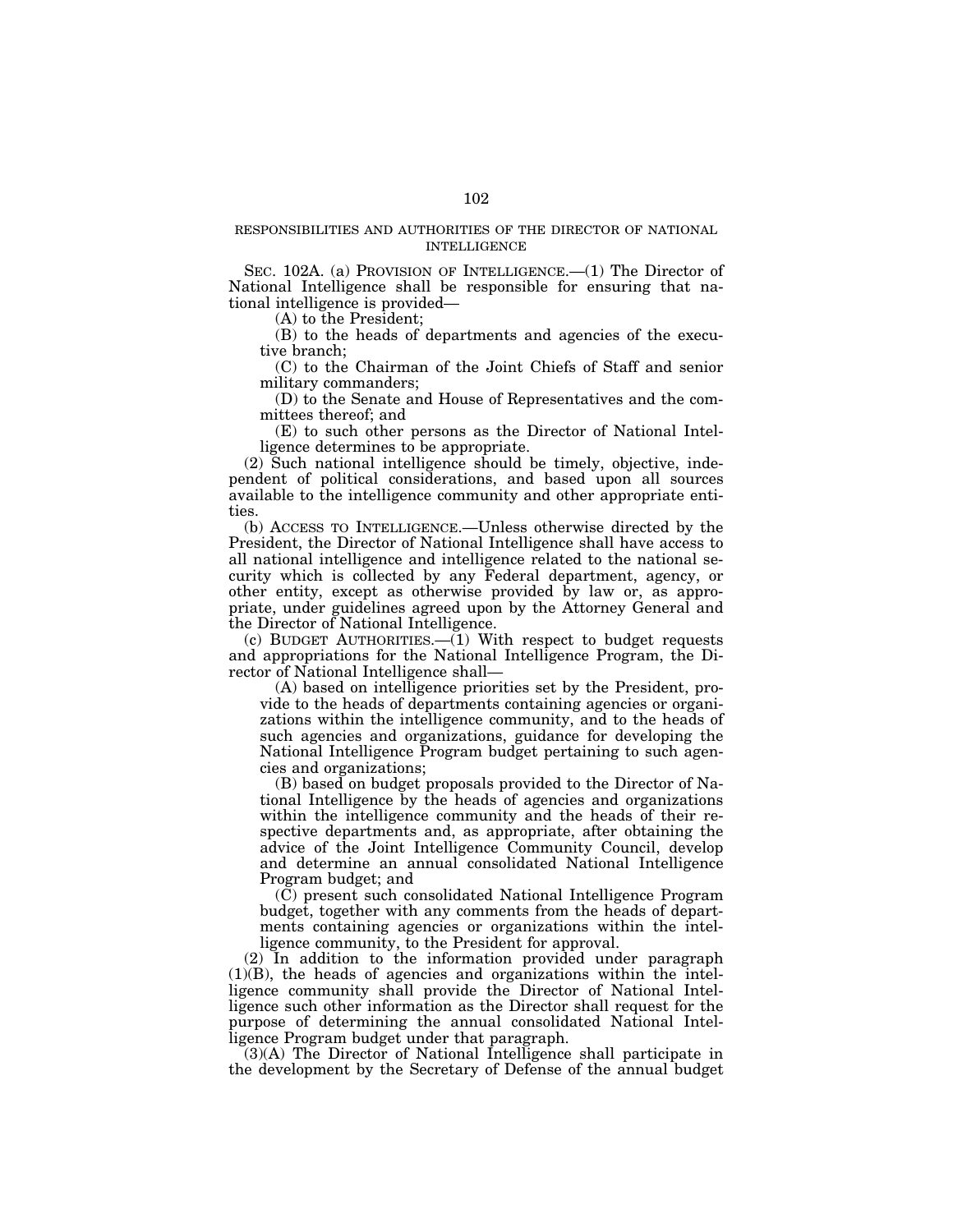for the Military Intelligence Program or any successor program or programs.

(B) The Director of National Intelligence shall provide guidance for the development of the annual budget for each element of the intelligence community that is not within the National Intelligence Program.

(4) The Director of National Intelligence shall ensure the effective execution of the annual budget for intelligence and intelligence-related activities.

(5)(A) The Director of National Intelligence shall be responsible for managing appropriations for the National Intelligence Program by directing the allotment or allocation of such appropriations through the heads of the departments containing agencies or organizations within the intelligence community and the Director of the Central Intelligence Agency, with prior notice (including the provision of appropriate supporting information) to the head of the department containing an agency or organization receiving any such allocation or allotment or the Director of the Central Intelligence Agency.

(B) Notwithstanding any other provision of law, pursuant to relevant appropriations Acts for the National Intelligence Program, the Director of the Office of Management and Budget shall exercise the authority of the Director of the Office of Management and Budget to apportion funds, at the exclusive direction of the Director of National Intelligence, for allocation to the elements of the intelligence community through the relevant host executive departments and the Central Intelligence Agency. Department comptrollers or appropriate budget execution officers shall allot, allocate, reprogram, or transfer funds appropriated for the National Intelligence Program in an expeditious manner.

(C) The Director of National Intelligence shall monitor the implementation and execution of the National Intelligence Program by the heads of the elements of the intelligence community that manage programs and activities that are part of the National Intelligence Program, which may include audits and evaluations.

(6) Apportionment and allotment of funds under this subsection shall be subject to chapter 13 and section 1517 of title 31, United States Code, and the Congressional Budget and Impoundment Control Act of 1974 (2 U.S.C. 621 et seq.).

(7)(A) The Director of National Intelligence shall provide a semiannual report, beginning April 1, 2005, and ending April 1, 2007, to the President and the Congress regarding implementation of this section.

(B) The Director of National Intelligence shall report to the President and the Congress not later than 15 days after learning of any instance in which a departmental comptroller acts in a manner inconsistent with the law (including permanent statutes, authorization Acts, and appropriations Acts), or the direction of the Director of National Intelligence, in carrying out the National Intelligence Program.

(d) ROLE OF DIRECTOR OF NATIONAL INTELLIGENCE IN TRANSFER AND REPROGRAMMING OF FUNDS.  $-(1)(A)$  No funds made available under the National Intelligence Program may be transferred or reprogrammed without the prior approval of the Director of National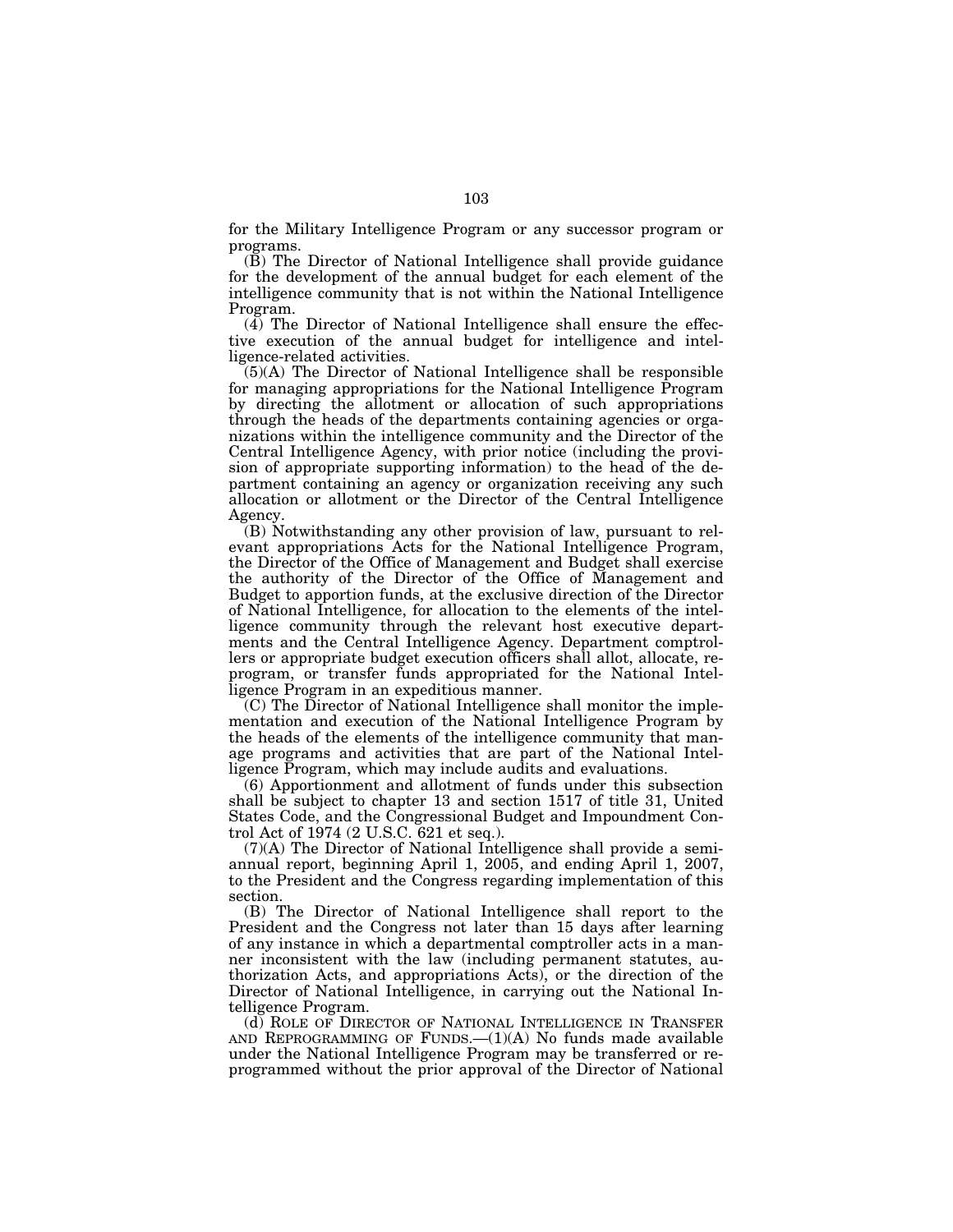Intelligence, except in accordance with procedures prescribed by the Director of National Intelligence.

(B) The Secretary of Defense shall consult with the Director of National Intelligence before transferring or reprogramming funds made available under the Military Intelligence Program or any successor program or programs.

(2) Subject to the succeeding provisions of this subsection, the Director of National Intelligence may transfer or reprogram funds appropriated for a program within the National Intelligence Program—

(A) to another such program;

(B) to other departments or agencies of the United States Government for the development and fielding of systems of common concern related to the collection, processing, analysis, exploitation, and dissemination of intelligence information; or

(C) to a program funded by appropriations not within the National Intelligence Program to address critical gaps in intelligence information sharing or access capabilities.

(3) The Director of National Intelligence may only transfer or reprogram funds referred to in paragraph  $(1)(A)$ –

(A) with the approval of the Director of the Office of Management and Budget; and

(B) after consultation with the heads of departments containing agencies or organizations within the intelligence community to the extent such agencies or organizations are affected, and, in the case of the Central Intelligence Agency, after consultation with the Director of the Central Intelligence Agency.

(4) The amounts available for transfer or reprogramming in the National Intelligence Program in any given fiscal year, and the terms and conditions governing such transfers and reprogrammings, are subject to the provisions of annual appropriations Acts and this subsection.

(5)(A) A transfer or reprogramming of funds may be made under this subsection only if—

(i) the funds are being transferred to an activity that is a higher priority intelligence activity;

(ii) the transfer or reprogramming supports an emergent need, improves program effectiveness, or increases efficiency;

(iii) the transfer or reprogramming does not involve a transfer or reprogramming of funds to a Reserve for Contingencies of the Director of National Intelligence or the Reserve for Contingencies of the Central Intelligence Agency;

(iv) the transfer or reprogramming results in a cumulative transfer or reprogramming of funds out of any department or agency, as appropriate, funded in the National Intelligence Program in a single fiscal year—

(I) that is less than \$150,000,000, and

(II) that is less than 5 percent of amounts available to a department or agency under the National Intelligence Program; and

(v) the transfer or reprogramming does not terminate an acquisition program.

(B) A transfer or reprogramming may be made without regard to a limitation set forth in clause (iv) or  $(v)$  of subparagraph  $(A)$  if the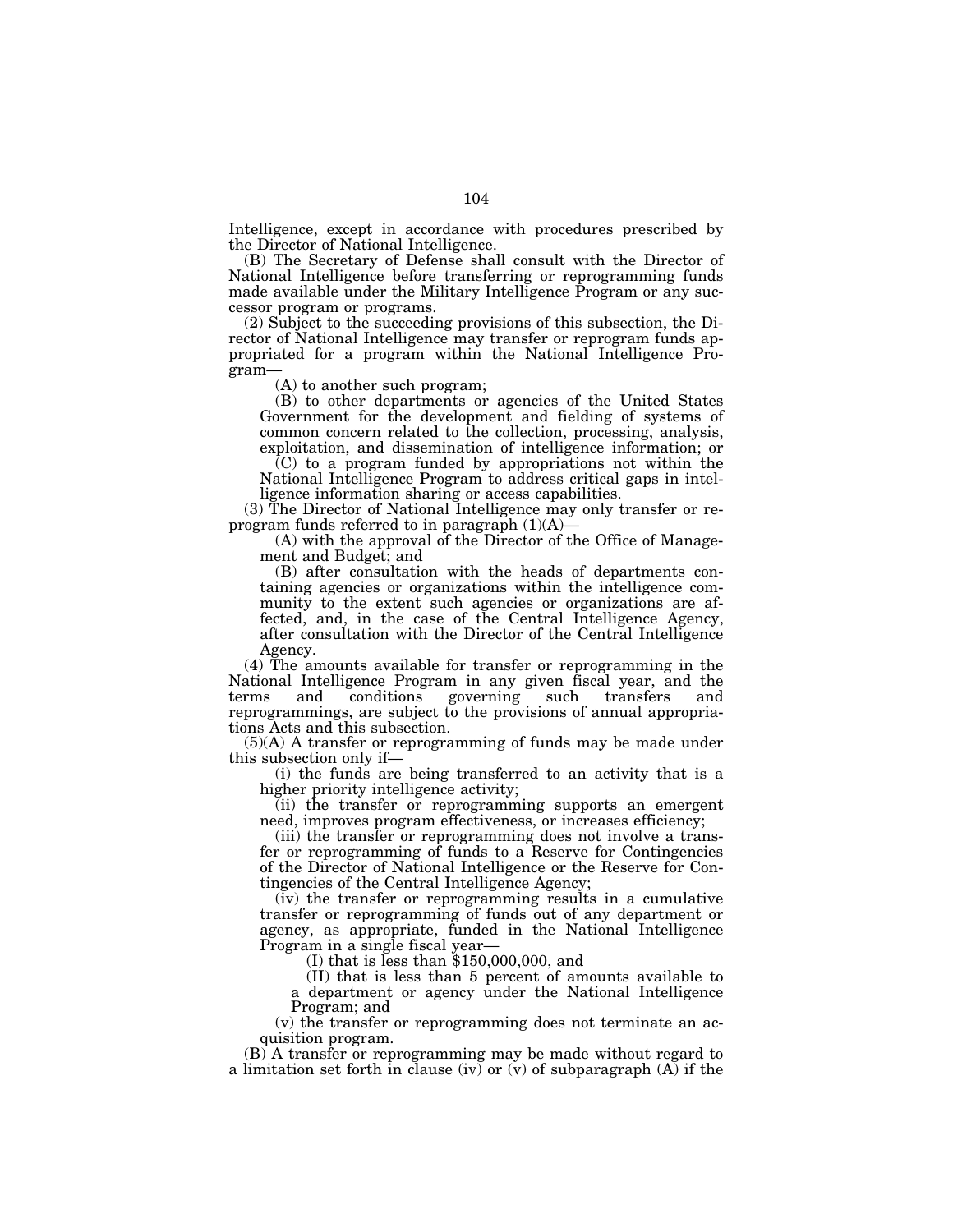transfer has the concurrence of the head of the department involved or the Director of the Central Intelligence Agency (in the case of the Central Intelligence Agency). The authority to provide such concurrence may only be delegated by the head of the department involved or the Director of the Central Intelligence Agency (in the case of the Central Intelligence Agency) to the deputy of such officer.

(6) Funds transferred or reprogrammed under this subsection shall remain available for the same period as the appropriations account to which transferred or reprogrammed.

(7) Any transfer or reprogramming of funds under this subsection shall be carried out in accordance with existing procedures applicable to reprogramming notifications for the appropriate congressional committees. Any proposed transfer or reprogramming for which notice is given to the appropriate congressional committees shall be accompanied by a report explaining the nature of the proposed transfer or reprogramming and how it satisfies the requirements of this subsection. In addition, the congressional intelligence committees shall be promptly notified of any transfer or reprogramming of funds made pursuant to this subsection in any case in which the transfer or reprogramming would not have otherwise required reprogramming notification under procedures in effect as of the date of the enactment of this subsection.

(e) TRANSFER OF PERSONNEL.— $(1)(A)$  In addition to any other authorities available under law for such purposes, in the first twelve months after establishment of a new national intelligence center, the Director of National Intelligence, with the approval of the Director of the Office of Management and Budget and in consultation with the congressional committees of jurisdiction referred to in subparagraph (B), may transfer not more than 100 personnel authorized for elements of the intelligence community to such center.

(B) The Director of National Intelligence shall promptly provide notice of any transfer of personnel made pursuant to this paragraph to—

(i) the congressional intelligence committees;

(ii) the Committees on Appropriations of the Senate and the House of Representatives;

(iii) in the case of the transfer of personnel to or from the Department of Defense, the Committees on Armed Services of the Senate and the House of Representatives; and

(iv) in the case of the transfer of personnel to or from the Department of Justice, to the Committees on the Judiciary of the Senate and the House of Representatives.

(C) The Director shall include in any notice under subparagraph (B) an explanation of the nature of the transfer and how it satisfies the requirements of this subsection.

(2)(A) The Director of National Intelligence, with the approval of the Director of the Office of Management and Budget and in accordance with procedures to be developed by the Director of National Intelligence and the heads of the departments and agencies concerned, may transfer personnel authorized for an element of the intelligence community to another such element for a period of not more than 2 years.

(B) A transfer of personnel may be made under this paragraph only if—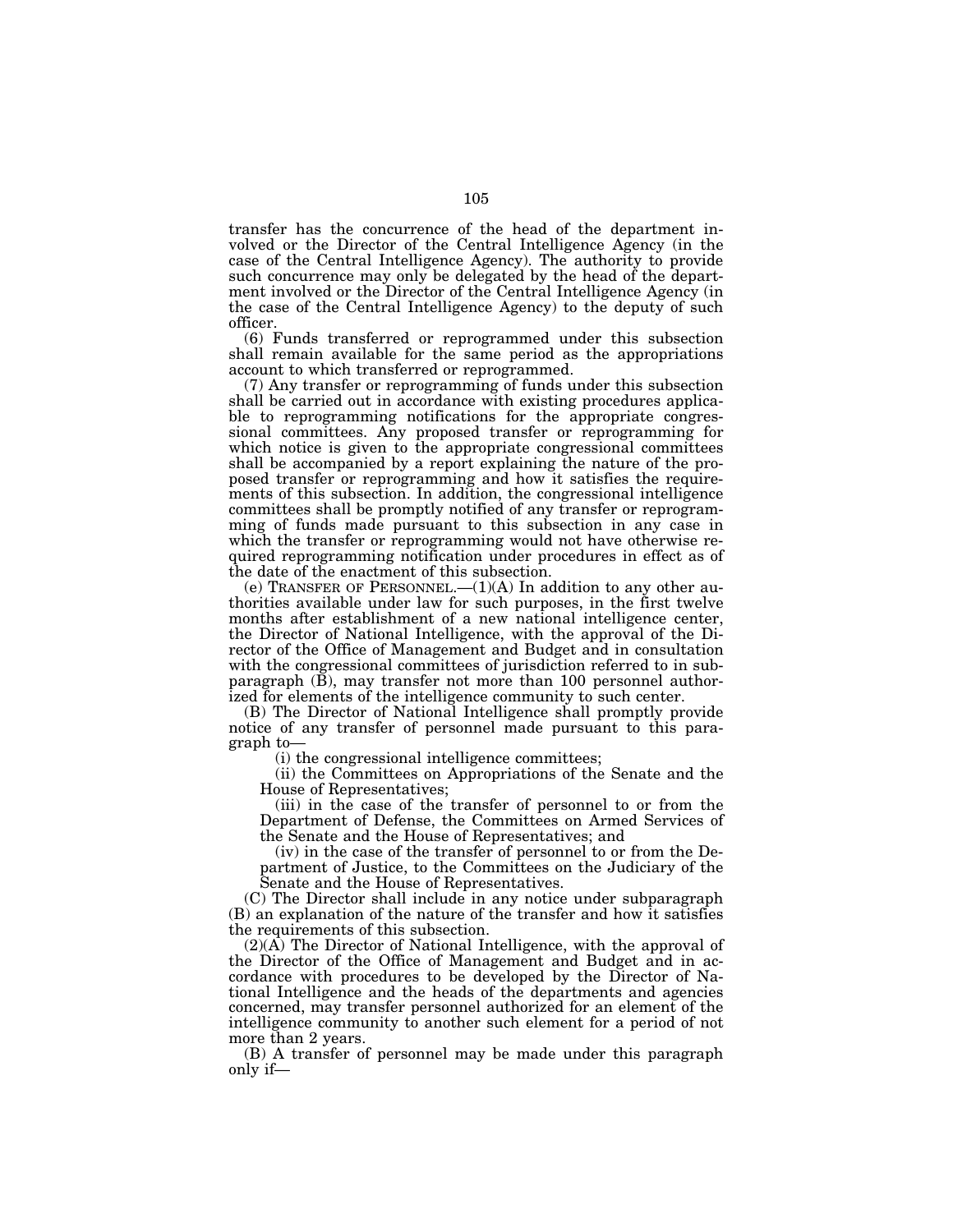(i) the personnel are being transferred to an activity that is a higher priority intelligence activity; and

(ii) the transfer supports an emergent need, improves program effectiveness, or increases efficiency.

(C) The Director of National Intelligence shall promptly provide notice of any transfer of personnel made pursuant to this paragraph to—

(i) the congressional intelligence committees;

(ii) in the case of the transfer of personnel to or from the Department of Defense, the Committees on Armed Services of the Senate and the House of Representatives; and

(iii) in the case of the transfer of personnel to or from the Department of Justice, to the Committees on the Judiciary of the Senate and the House of Representatives.

(D) The Director shall include in any notice under subparagraph (C) an explanation of the nature of the transfer and how it satisfies the requirements of this paragraph.

 $(3)(\overline{A})$  In addition to the number of full-time equivalent positions authorized for the Office of the Director of National Intelligence for a fiscal year, there is authorized for such Office for each fiscal year an additional 100 full-time equivalent positions that may be used only for the purposes described in subparagraph (B).

 $(B)$  Except as provided in subparagraph  $(C)$ , the Director of National Intelligence may use a full-time equivalent position authorized under subparagraph (A) only for the purpose of providing a temporary transfer of personnel made in accordance with paragraph (2) to an element of the intelligence community to enable such element to increase the total number of personnel authorized for such element, on a temporary basis—

(i) during a period in which a permanent employee of such element is absent to participate in critical language training; or

(ii) to accept a permanent employee of another element of the intelligence community to provide language-capable services.

(C) Paragraph (2)(B) shall not apply with respect to a transfer of personnel made under subparagraph (B).

(D) For each of the fiscal years 2010, 2011, and 2012, the Director of National Intelligence shall submit to the congressional intelligence committees an annual report on the use of authorities under this paragraph. Each such report shall include a description of—

(i) the number of transfers of personnel made by the Director pursuant to subparagraph (B), disaggregated by each element of the intelligence community;

(ii) the critical language needs that were fulfilled or partially fulfilled through the use of such transfers; and

(iii) the cost to carry out subparagraph (B).

(4) It is the sense of Congress that—

(A) the nature of the national security threats facing the United States will continue to challenge the intelligence community to respond rapidly and flexibly to bring analytic resources to bear against emerging and unforeseen requirements;

(B) both the Office of the Director of National Intelligence and any analytic centers determined to be necessary should be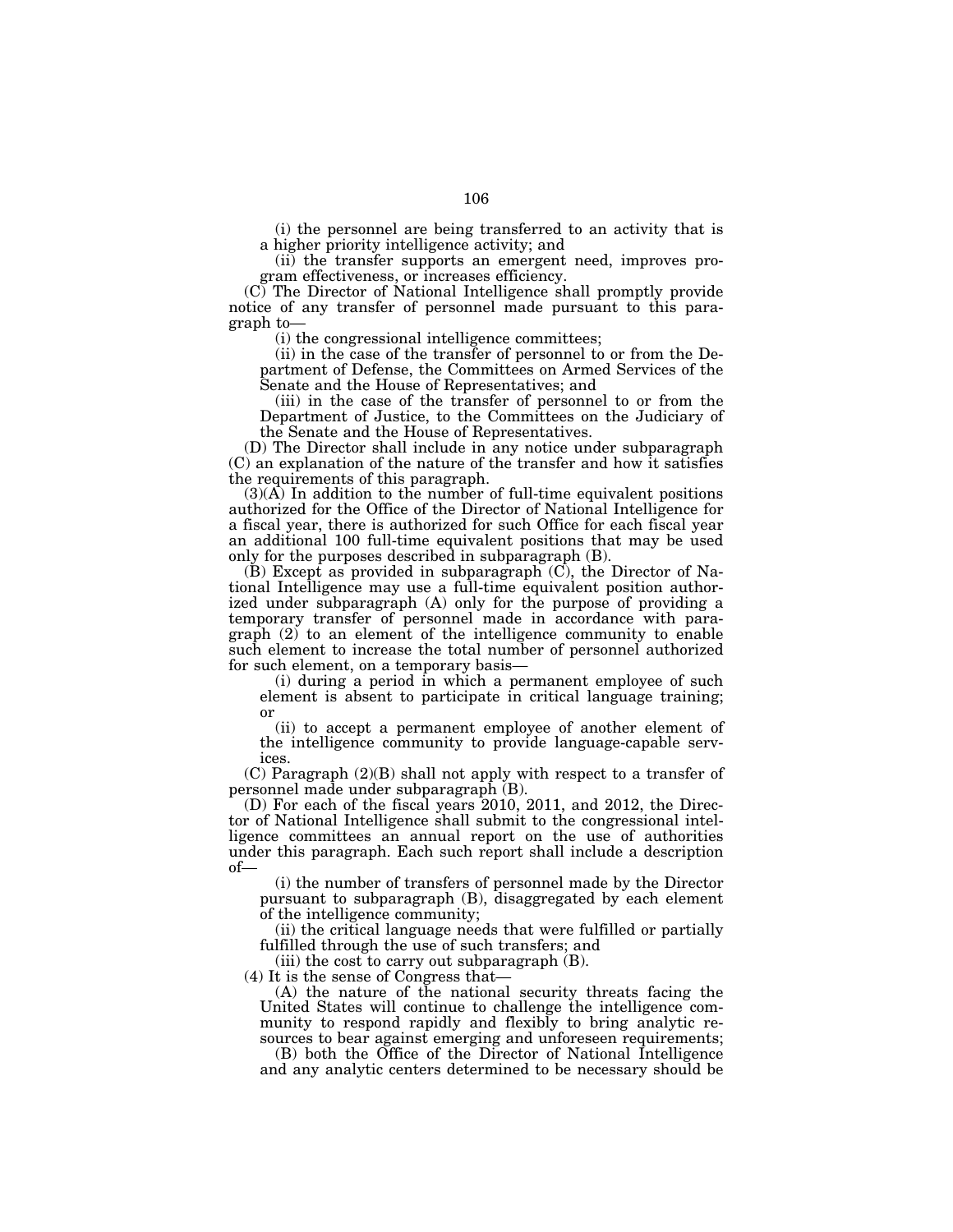fully and properly supported with appropriate levels of personnel resources and that the President's yearly budget requests adequately support those needs; and

(C) the President should utilize all legal and administrative discretion to ensure that the Director of National Intelligence and all other elements of the intelligence community have the necessary resources and procedures to respond promptly and effectively to emerging and unforeseen national security challenges.

(f) TASKING AND OTHER AUTHORITIES.—(1)(A) The Director of National Intelligence shall—

(i) establish objectives, priorities, and guidance for the intelligence community to ensure timely and effective collection, processing, analysis, and dissemination (including access by users to collected data consistent with applicable law and, as appropriate, the guidelines referred to in subsection (b) and analytic products generated by or within the intelligence community) of national intelligence;

(ii) determine requirements and priorities for, and manage and direct the tasking of, collection, analysis, production, and dissemination of national intelligence by elements of the intelligence community, including—

(I) approving requirements (including those requirements responding to needs provided by consumers) for collection and analysis; and

(II) resolving conflicts in collection requirements and in the tasking of national collection assets of the elements of the intelligence community; and

(iii) provide advisory tasking to intelligence elements of those agencies and departments not within the National Intelligence Program.

(B) The authority of the Director of National Intelligence under subparagraph (A) shall not apply—

(i) insofar as the President so directs;

(ii) with respect to clause (ii) of subparagraph  $(A)$ , insofar as the Secretary of Defense exercises tasking authority under plans or arrangements agreed upon by the Secretary of Defense and the Director of National Intelligence; or

(iii) to the direct dissemination of information to State government and local government officials and private sector entities pursuant to sections 201 and 892 of the Homeland Security Act of 2002 (6 U.S.C. 121, 482).

(2) The Director of National Intelligence shall oversee the National Counterterrorism Center, the National Counterproliferation Center, and the National Counterintelligence and Security Center and may establish such other national intelligence centers as the Director determines necessary.

(3)(A) The Director of National Intelligence shall prescribe, in consultation with the heads of other agencies or elements of the intelligence community, and the heads of their respective departments, personnel policies and programs applicable to the intelligence community that—

(i) encourage and facilitate assignments and details of personnel to national intelligence centers, and between elements of the intelligence community;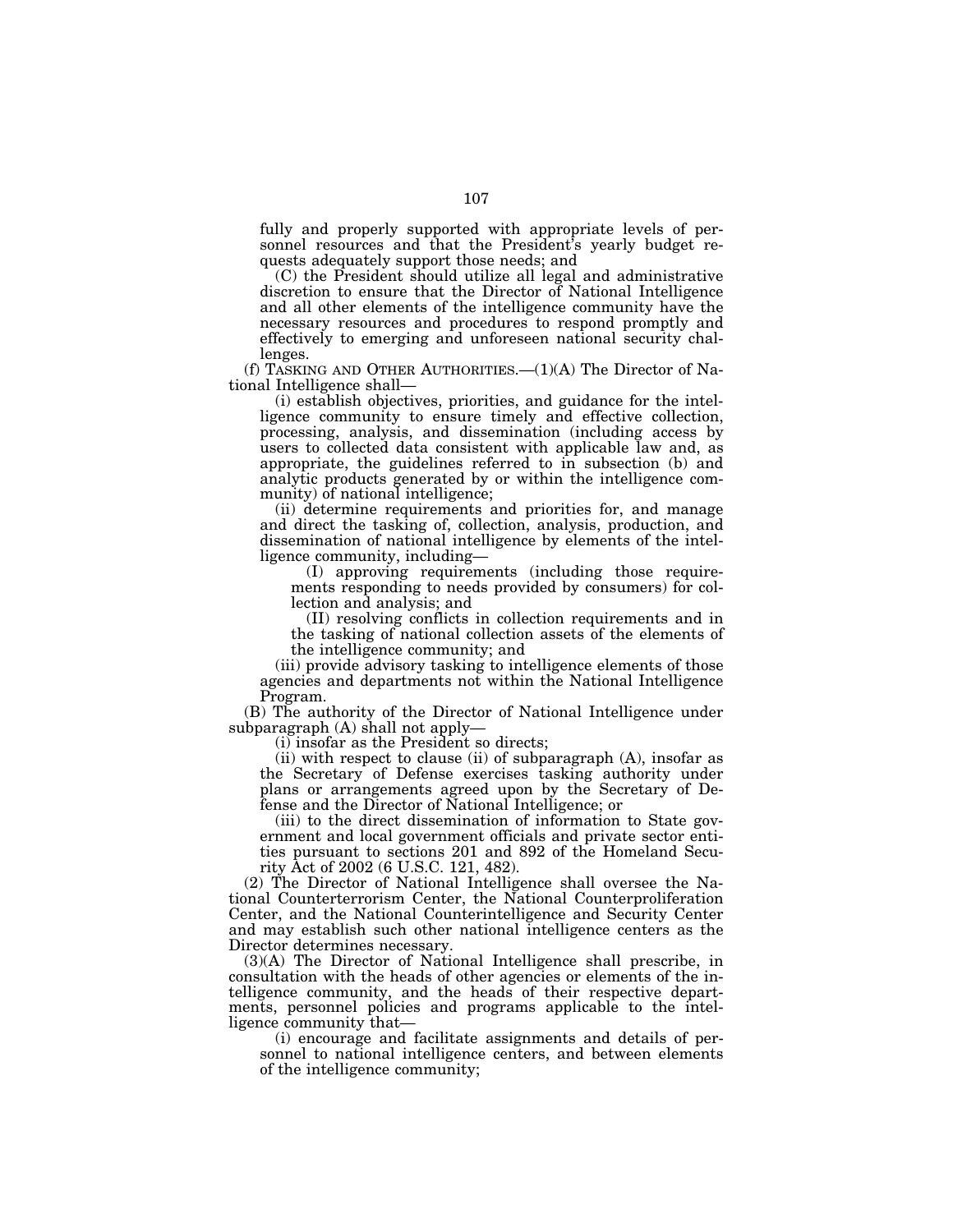(ii) set standards for education, training, and career development of personnel of the intelligence community;

(iii) encourage and facilitate the recruitment and retention by the intelligence community of highly qualified individuals for the effective conduct of intelligence activities;

(iv) ensure that the personnel of the intelligence community are sufficiently diverse for purposes of the collection and analysis of intelligence through the recruitment and training of women, minorities, and individuals with diverse ethnic, cultural, and linguistic backgrounds;

(v) make service in more than one element of the intelligence community a condition of promotion to such positions within the intelligence community as the Director shall specify; and

(vi) ensure the effective management of intelligence community personnel who are responsible for intelligence communitywide matters.

(B) Policies prescribed under subparagraph (A) shall not be inconsistent with the personnel policies otherwise applicable to members of the uniformed services.

(4) The Director of National Intelligence shall ensure compliance with the Constitution and laws of the United States by the Central Intelligence Agency and shall ensure such compliance by other elements of the intelligence community through the host executive departments that manage the programs and activities that are part of the National Intelligence Program.

(5) The Director of National Intelligence shall ensure the elimination of waste and unnecessary duplication within the intelligence community.

(6) The Director of National Intelligence shall establish requirements and priorities for foreign intelligence information to be collected under the Foreign Intelligence Surveillance Act of 1978 (50 U.S.C. 1801 et seq.), and provide assistance to the Attorney General to ensure that information derived from electronic surveillance or physical searches under that Act is disseminated so it may be used efficiently and effectively for national intelligence purposes, except that the Director shall have no authority to direct or undertake electronic surveillance or physical search operations pursuant to that Act unless authorized by statute or Executive order.

(7)(A) The Director of National Intelligence shall, if the Director determines it is necessary, or may, if requested by a congressional intelligence committee, conduct an accountability review of an element of the intelligence community or the personnel of such element in relation to a failure or deficiency within the intelligence community.

(B) The Director of National Intelligence, in consultation with the Attorney General, shall establish guidelines and procedures for conducting an accountability review under subparagraph (A).

(C)(i) The Director of National Intelligence shall provide the findings of an accountability review conducted under subparagraph (A) and the Director's recommendations for corrective or punitive action, if any, to the head of the applicable element of the intelligence community. Such recommendations may include a recommendation for dismissal of personnel.

(ii) If the head of such element does not implement a recommendation made by the Director under clause (i), the head of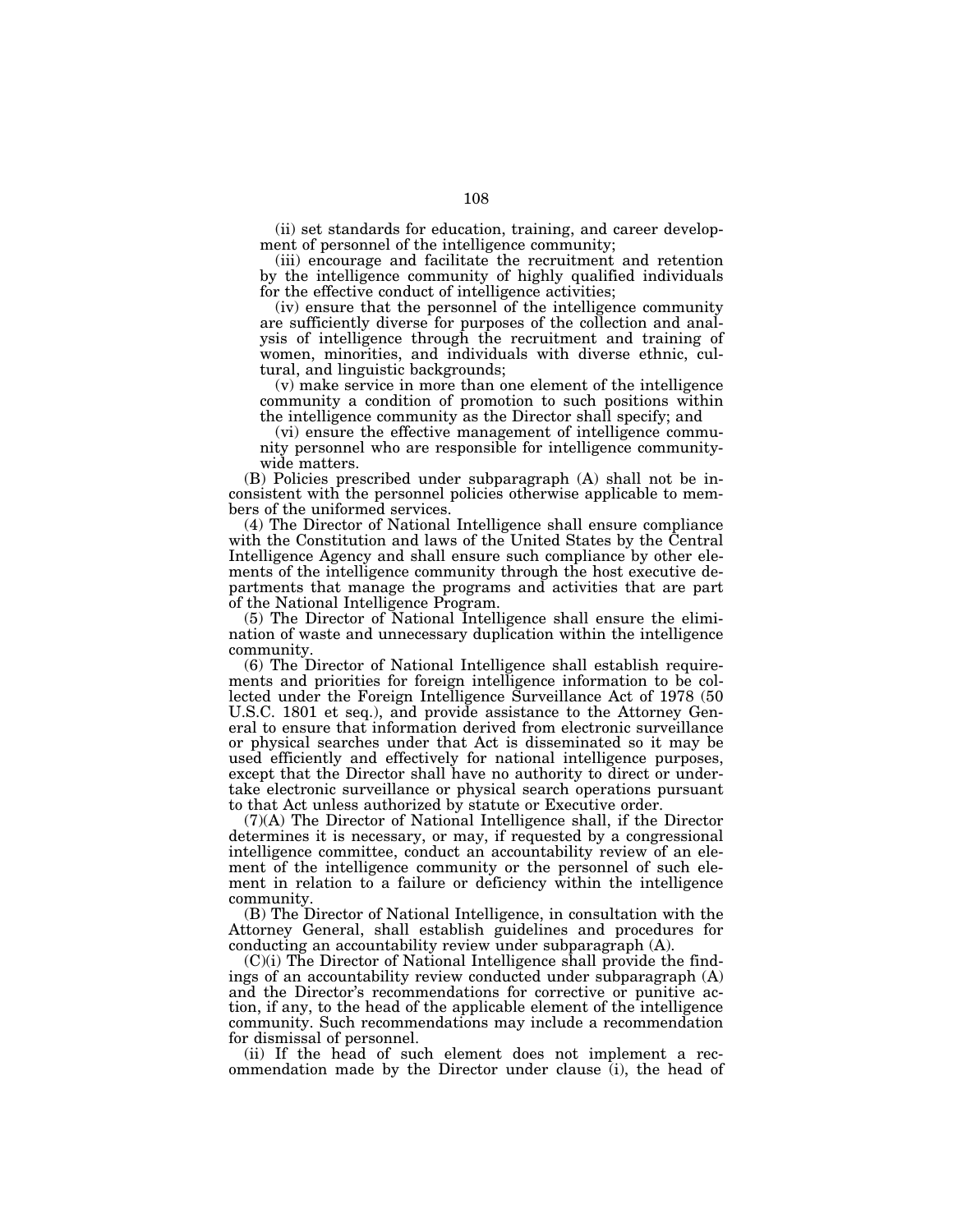such element shall submit to the congressional intelligence committees a notice of the determination not to implement the recommendation, including the reasons for the determination.

(D) The requirements of this paragraph shall not be construed to limit any authority of the Director of National Intelligence under subsection (m) or with respect to supervision of the Central Intelligence Agency.

(8) The Director of National Intelligence shall perform such other functions as the President may direct.

(9) Nothing in this title shall be construed as affecting the role of the Department of Justice or the Attorney General under the Foreign Intelligence Surveillance Act of 1978.

(g) INTELLIGENCE INFORMATION SHARING.—(1) The Director of National Intelligence shall have principal authority to ensure maximum availability of and access to intelligence information within the intelligence community consistent with national security requirements. The Director of National Intelligence shall—

(A) establish uniform security standards and procedures;

(B) establish common information technology standards, protocols, and interfaces;

(C) ensure development of information technology systems that include multi-level security and intelligence integration capabilities;

(D) establish policies and procedures to resolve conflicts between the need to share intelligence information and the need to protect intelligence sources and methods;

(E) develop an enterprise architecture for the intelligence community and ensure that elements of the intelligence community comply with such architecture;

(F) have procurement approval authority over all enterprise architecture-related information technology items funded in the National Intelligence Program; and

(G) in accordance with Executive Order No. 13526 (75 Fed. Reg. 707; relating to classified national security information) (or any subsequent corresponding executive order), and part 2001 of title 32, Code of Federal Regulations (or any subsequent corresponding regulation), establish—

(i) guidance to standardize, in appropriate cases, the formats for classified and unclassified intelligence products created by elements of the intelligence community for purposes of promoting the sharing of intelligence products; and

(ii) policies and procedures requiring the increased use, in appropriate cases, and including portion markings, of the classification of portions of information within one intelligence product.

(2) The President shall ensure that the Director of National Intelligence has all necessary support and authorities to fully and effectively implement paragraph (1).

(3) Except as otherwise directed by the President or with the specific written agreement of the head of the department or agency in question, a Federal agency or official shall not be considered to have met any obligation to provide any information, report, assessment, or other material (including unevaluated intelligence information) to that department or agency solely by virtue of having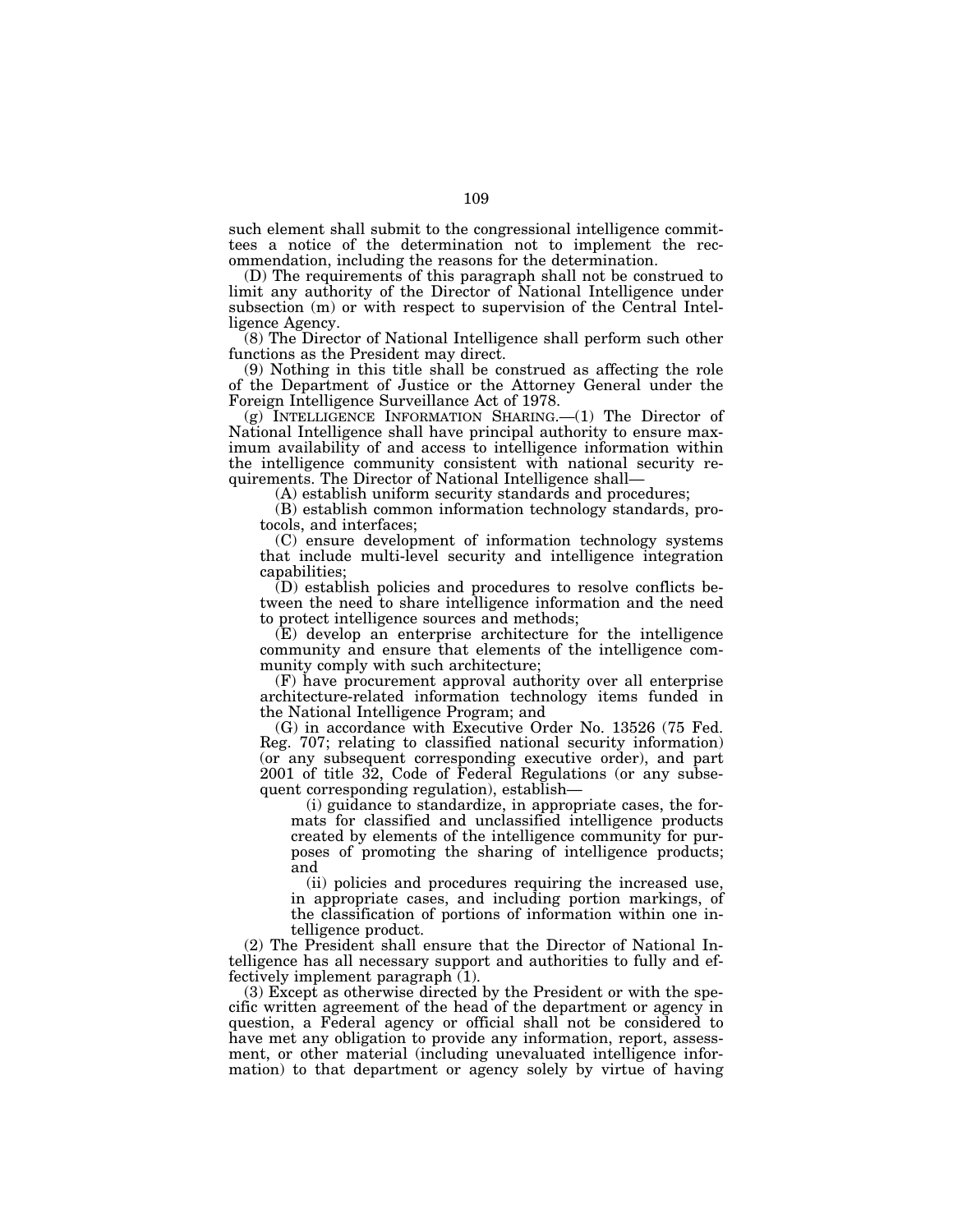provided that information, report, assessment, or other material to the Director of National Intelligence or the National Counterterrorism Center.

(4) The Director of National Intelligence shall, in a timely manner, report to Congress any statute, regulation, policy, or practice that the Director believes impedes the ability of the Director to fully and effectively ensure maximum availability of access to intelligence information within the intelligence community consistent with the protection of the national security of the United States.

(h) ANALYSIS.—To ensure the most accurate analysis of intelligence is derived from all sources to support national security needs, the Director of National Intelligence shall—

(1) implement policies and procedures—

(A) to encourage sound analytic methods and tradecraft throughout the elements of the intelligence community;

(B) to ensure that analysis is based upon all sources available; and

(C) to ensure that the elements of the intelligence community regularly conduct competitive analysis of analytic products, whether such products are produced by or disseminated to such elements;

(2) ensure that resource allocation for intelligence analysis is appropriately proportional to resource allocation for intelligence collection systems and operations in order to maximize analysis of all collected data;

(3) ensure that differences in analytic judgment are fully considered and brought to the attention of policymakers; and

(4) ensure that sufficient relationships are established between intelligence collectors and analysts to facilitate greater understanding of the needs of analysts.

(i) PROTECTION OF INTELLIGENCE SOURCES AND METHODS.—(1) The Director of National Intelligence shall protect intelligence sources and methods from unauthorized disclosure.

(2) Consistent with paragraph (1), in order to maximize the dissemination of intelligence, the Director of National Intelligence shall establish and implement guidelines for the intelligence community for the following purposes:

 $(A)$  Classification of information under applicable law, Executive orders, or other Presidential directives.

(B) Access to and dissemination of intelligence, both in final form and in the form when initially gathered.

(C) Preparation of intelligence products in such a way that source information is removed to allow for dissemination at the lowest level of classification possible or in unclassified form to the extent practicable.

(3) The Director may only delegate a duty or authority given the Director under this subsection to the Principal Deputy Director of National Intelligence.

(j) UNIFORM PROCEDURES FOR CLASSIFIED INFORMATION.—The Director of National Intelligence, subject to the direction of the President, shall—

(1) establish uniform standards and procedures for the grant of access to sensitive compartmented information to any officer or employee of any agency or department of the United States and to employees of contractors of those agencies or departments;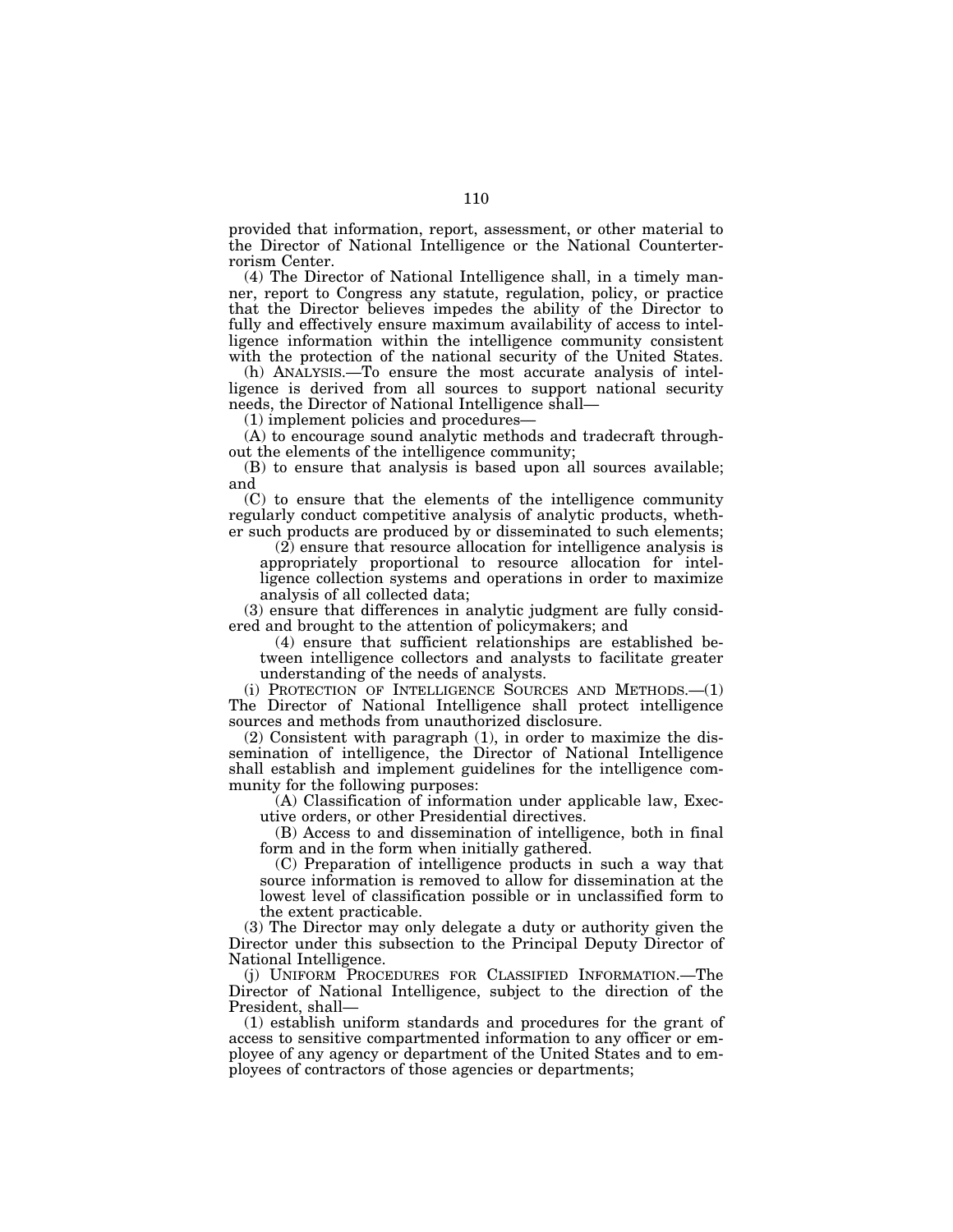(2) ensure the consistent implementation of those standards and procedures throughout such agencies and departments;

(3) ensure that security clearances granted by individual elements of the intelligence community are recognized by all elements of the intelligence community, and under contracts entered into by those agencies;

 $\overline{4}$ ) ensure that the process for investigation and adjudication of an application for access to sensitive compartmented information is performed in the most expeditious manner possible consistent with applicable standards for national security;

(5) ensure that the background of each employee or officer of an element of the intelligence community, each contractor to an element of the intelligence community, and each individual employee of such a contractor who has been determined to be eligible for access to classified information is monitored on a continual basis under standards developed by the Director, including with respect to the frequency of evaluation, during the period of eligibility of such employee or officer of an element of the intelligence community, such contractor, or such individual employee to such a contractor to determine whether such employee or officer of an element of the intelligence community, such contractor, and such individual employee of such a contractor continues to meet the requirements for eligibility for access to classified information; and

(6) develop procedures to require information sharing between elements of the intelligence community concerning potentially derogatory security information regarding an employee or officer of an element of the intelligence community, a contractor to an element of the intelligence community, or an individual employee of such a contractor that may impact the eligibility of such employee or officer of an element of the intelligence community, such contractor, or such individual employee of such a contractor for a security clearance.

(k) COORDINATION WITH FOREIGN GOVERNMENTS.—Under the direction of the President and in a manner consistent with section 207 of the Foreign Service Act of 1980 (22 U.S.C. 3927), the Director of National Intelligence shall oversee the coordination of the relationships between elements of the intelligence community and the intelligence or security services of foreign governments or international organizations on all matters involving intelligence related to the national security or involving intelligence acquired through clandestine means.

(l) ENHANCED PERSONNEL MANAGEMENT.—(1)(A) The Director of National Intelligence shall, under regulations prescribed by the Director, provide incentives for personnel of elements of the intelligence community to serve—

(i) on the staff of the Director of National Intelligence;

(ii) on the staff of the national intelligence centers;

(iii) on the staff of the National Counterterrorism Center; and

(iv) in other positions in support of the intelligence community management functions of the Director.

(B) Incentives under subparagraph (A) may include financial incentives, bonuses, and such other awards and incentives as the Director considers appropriate.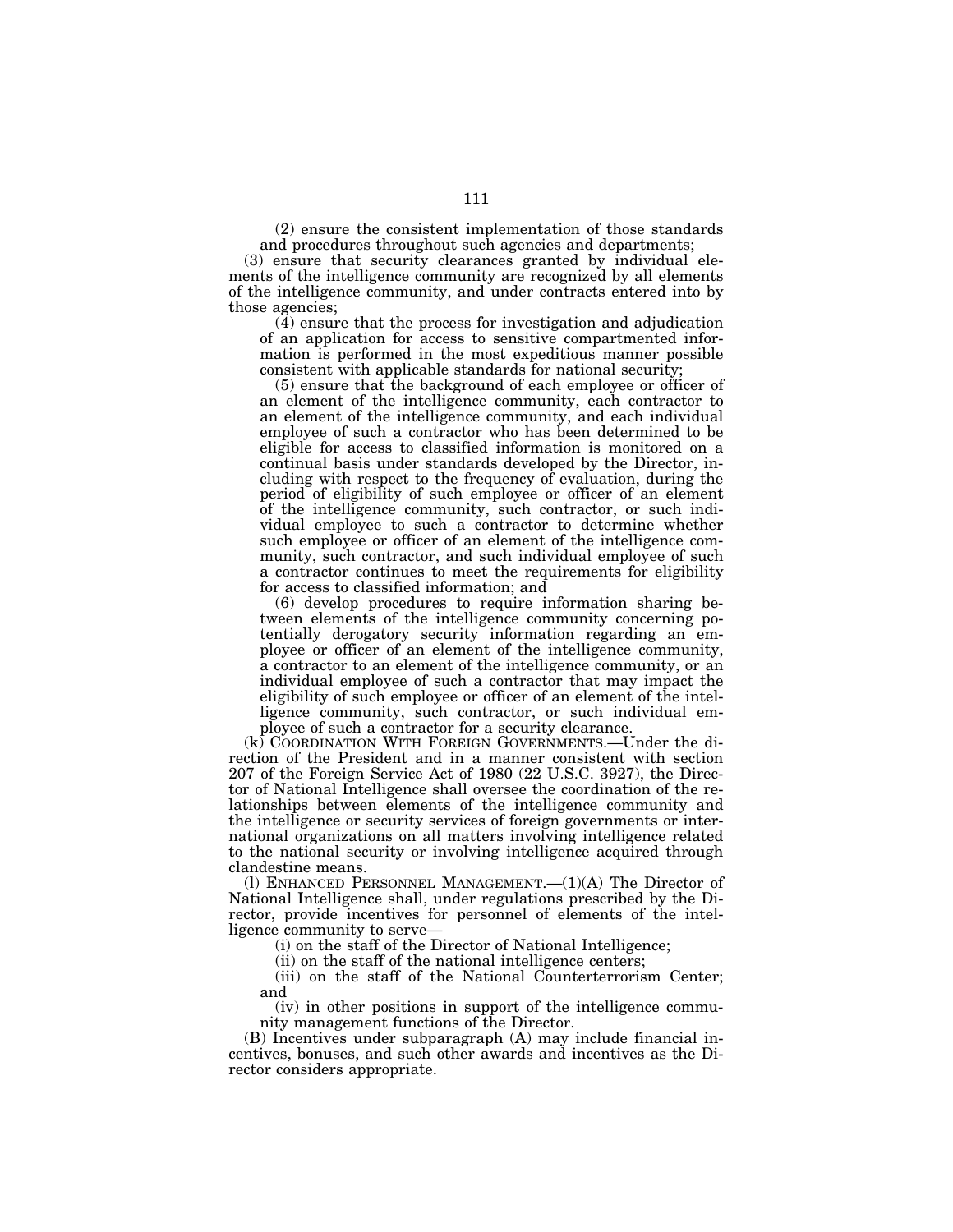(2)(A) Notwithstanding any other provision of law, the personnel of an element of the intelligence community who are assigned or detailed under paragraph (1)(A) to service under the Director of National Intelligence shall be promoted at rates equivalent to or better than personnel of such element who are not so assigned or detailed.

(B) The Director may prescribe regulations to carry out this paragraph.

 $(\overline{3})$ (A) The Director of National Intelligence shall prescribe mechanisms to facilitate the rotation of personnel of the intelligence community through various elements of the intelligence community in the course of their careers in order to facilitate the widest possible understanding by such personnel of the variety of intelligence requirements, methods, users, and capabilities.

(B) The mechanisms prescribed under subparagraph (A) may include the following:

(i) The establishment of special occupational categories involving service, over the course of a career, in more than one element of the intelligence community.

(ii) The provision of rewards for service in positions undertaking analysis and planning of operations involving two or more elements of the intelligence community.

(iii) The establishment of requirements for education, training, service, and evaluation for service involving more than one element of the intelligence community.

(C) It is the sense of Congress that the mechanisms prescribed under this subsection should, to the extent practical, seek to duplicate for civilian personnel within the intelligence community the joint officer management policies established by chapter 38 of title 10, United States Code, and the other amendments made by title IV of the Goldwater-Nichols Department of Defense Reorganization Act of 1986 (Public Law 99–433).

(D) The mechanisms prescribed under subparagraph (A) and any other policies of the Director—

(i) may not require an employee of an office of inspector general for an element of the intelligence community, including the Office of the Inspector General of the Intelligence Community, to rotate to a position in an office or organization of such an element over which such office of inspector general exercises jurisdiction; and

(ii) shall be implemented in a manner that exempts employees of an office of inspector general from a rotation that may impact the independence of such office.

(4)(A) Except as provided in subparagraph (B) and subparagraph (D), this subsection shall not apply with respect to personnel of the elements of the intelligence community who are members of the uniformed services.

(B) Mechanisms that establish requirements for education and training pursuant to paragraph  $(3)(\overline{B})(iii)$  may apply with respect to members of the uniformed services who are assigned to an element of the intelligence community funded through the National Intelligence Program, but such mechanisms shall not be inconsistent with personnel policies and education and training requirements otherwise applicable to members of the uniformed services.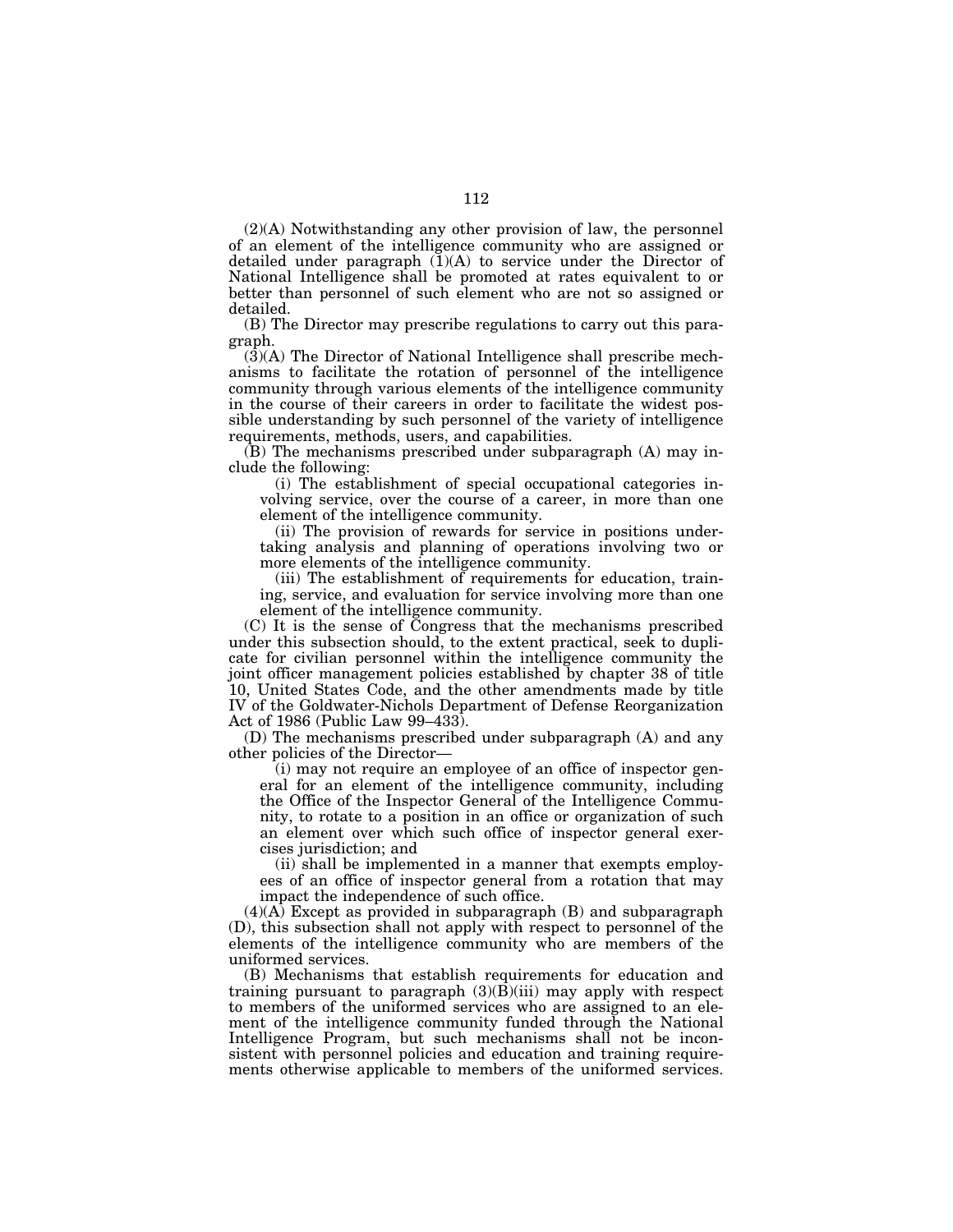(C) The personnel policies and programs developed and implemented under this subsection with respect to law enforcement officers (as that term is defined in section 5541(3) of title 5, United States Code) shall not affect the ability of law enforcement entities to conduct operations or, through the applicable chain of command, to control the activities of such law enforcement officers.

(D) Assignment to the Office of the Director of National Intelligence of commissioned officers of the Armed Forces shall be considered a joint-duty assignment for purposes of the joint officer management policies prescribed by chapter 38 of title 10, United States Code, and other provisions of that title.

(m) ADDITIONAL AUTHORITY WITH RESPECT TO PERSONNEL.—(1) In addition to the authorities under subsection  $(f)(3)$ , the Director of National Intelligence may exercise with respect to the personnel of the Office of the Director of National Intelligence any authority of the Director of the Central Intelligence Agency with respect to the personnel of the Central Intelligence Agency under the Central Intelligence Agency Act of 1949 (50 U.S.C. 403a et seq.), and other applicable provisions of law, as of the date of the enactment of this subsection to the same extent, and subject to the same conditions and limitations, that the Director of the Central Intelligence Agency may exercise such authority with respect to personnel of the Central Intelligence Agency.

(2) Employees and applicants for employment of the Office of the Director of National Intelligence shall have the same rights and protections under the Office of the Director of National Intelligence as employees of the Central Intelligence Agency have under the Central Intelligence Agency Act of 1949, and other applicable provisions of law, as of the date of the enactment of this subsection.

(n) ACQUISITION AND OTHER AUTHORITIES.—(1) In carrying out the responsibilities and authorities under this section, the Director of National Intelligence may exercise the acquisition and appropriations authorities referred to in the Central Intelligence Agency Act of 1949 (50 U.S.C. 403a et seq.) other than the authorities referred to in section  $8(b)$  of that Act  $(50 \text{ U.S.C. } 403j(b))$ .

(2) For the purpose of the exercise of any authority referred to in paragraph  $(1)$ , a reference to the head of an agency shall be deemed to be a reference to the Director of National Intelligence or the Principal Deputy Director of National Intelligence.

(3)(A) Any determination or decision to be made under an authority referred to in paragraph (1) by the head of an agency may be made with respect to individual purchases and contracts or with respect to classes of purchases or contracts, and shall be final.

(B) Except as provided in subparagraph (C), the Director of National Intelligence or the Principal Deputy Director of National Intelligence may, in such official's discretion, delegate to any officer or other official of the Office of the Director of National Intelligence any authority to make a determination or decision as the head of the agency under an authority referred to in paragraph (1).

(C) The limitations and conditions set forth in section 3(d) of the Central Intelligence Agency Act of 1949 (50 U.S.C. 403c(d)) shall apply to the exercise by the Director of National Intelligence of an authority referred to in paragraph (1).

(D) Each determination or decision required by an authority referred to in the second sentence of section 3(d) of the Central Intel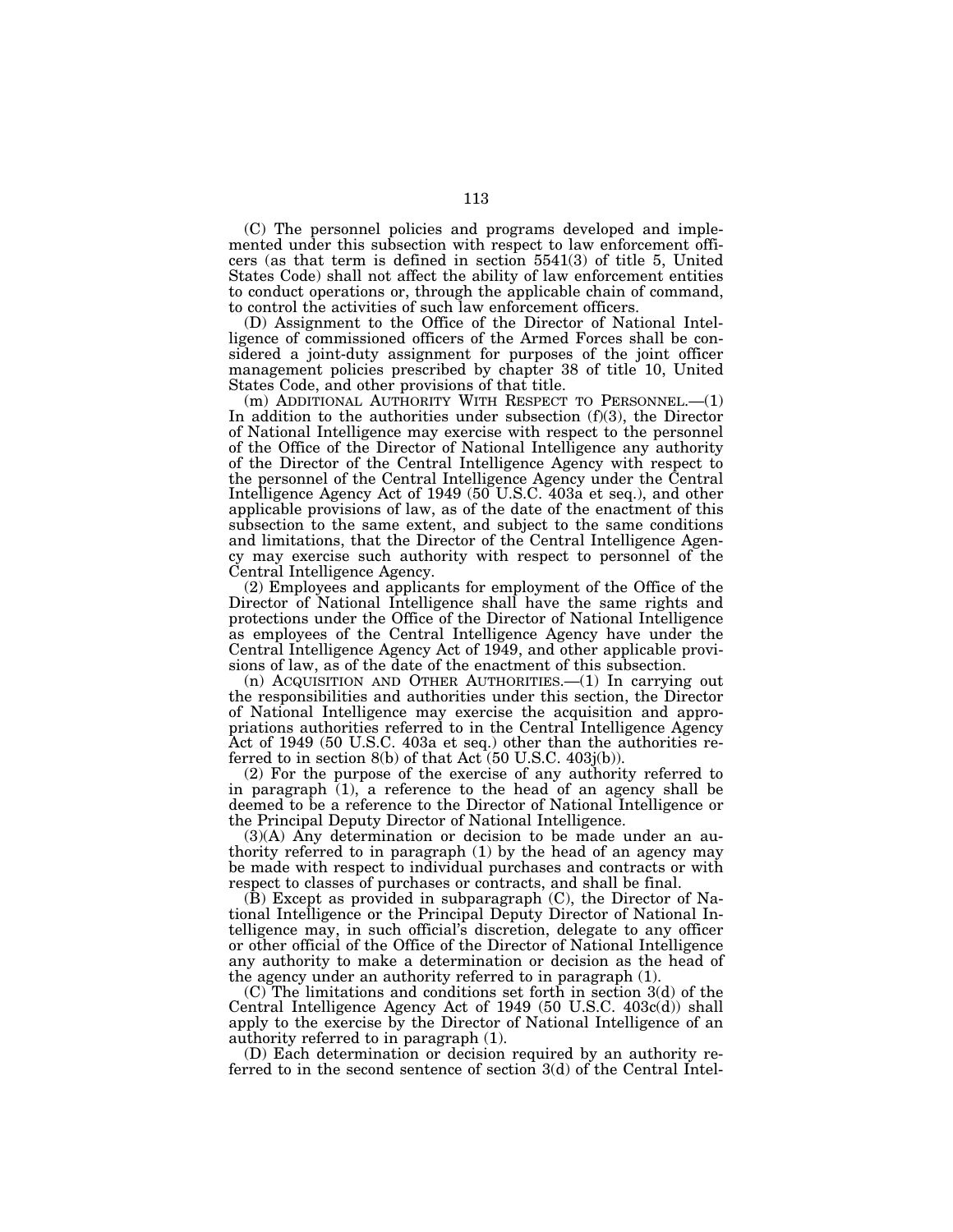ligence Agency Act of 1949 shall be based upon written findings made by the official making such determination or decision, which findings shall be final and shall be available within the Office of the Director of National Intelligence for a period of at least six years following the date of such determination or decision.

 $(4)(A)$  In addition to the authority referred to in paragraph  $(1)$ , the Director of National Intelligence may authorize the head of an element of the intelligence community to exercise an acquisition authority referred to in section 3 or 8(a) of the Central Intelligence Agency Act of 1949 (50 U.S.C. 403c and  $403j(a)$ ) for an acquisition by such element that is more than 50 percent funded under the National Intelligence Program.

(B) The head of an element of the intelligence community may not exercise an authority referred to in subparagraph (A) until—

(i) the head of such element (without delegation) submits to the Director of National Intelligence a written request that includes—

(I) a description of such authority requested to be exercised;

(II) an explanation of the need for such authority, including an explanation of the reasons that other authorities are insufficient; and

(III) a certification that the mission of such element would be—

(aa) impaired if such authority is not exercised; or (bb) significantly and measurably enhanced if such authority is exercised; and

(ii) the Director of National Intelligence issues a written authorization that includes—

(I) a description of the authority referred to in subparagraph (A) that is authorized to be exercised; and

(II) a justification to support the exercise of such authority.

(C) A request and authorization to exercise an authority referred to in subparagraph (A) may be made with respect to an individual acquisition or with respect to a specific class of acquisitions described in the request and authorization referred to in subparagraph (B).

 $(D)(i)$  A request from a head of an element of the intelligence community located within one of the departments described in clause (ii) to exercise an authority referred to in subparagraph (A) shall be submitted to the Director of National Intelligence in accordance with any procedures established by the head of such department.

(ii) The departments described in this clause are the Department of Defense, the Department of Energy, the Department of Homeland Security, the Department of Justice, the Department of State, and the Department of the Treasury.

(E)(i) The head of an element of the intelligence community may not be authorized to utilize an authority referred to in subparagraph (A) for a class of acquisitions for a period of more than 3 years, except that the Director of National Intelligence (without delegation) may authorize the use of such an authority for not more than 6 years.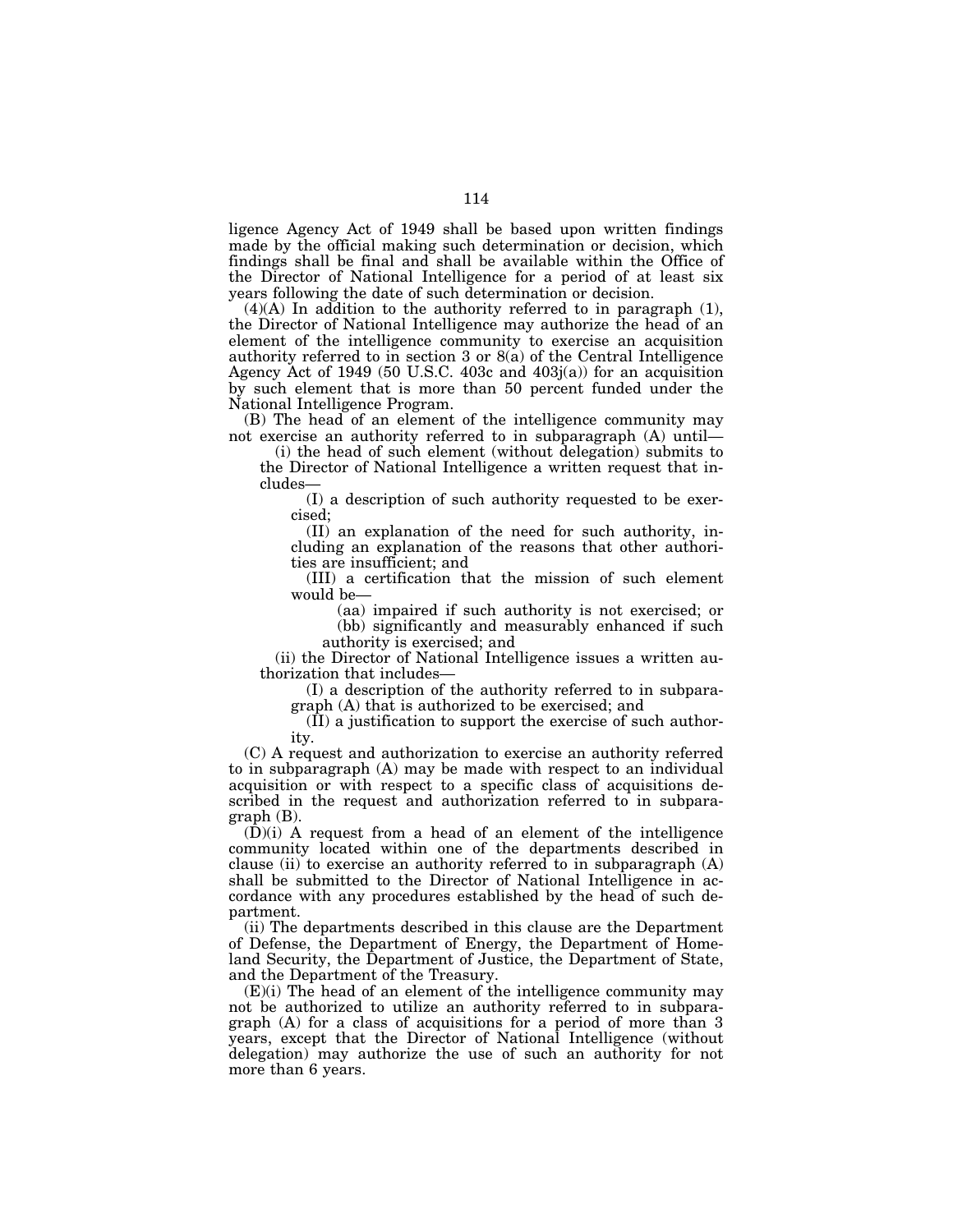(ii) Each authorization to utilize an authority referred to in subparagraph (A) may be extended in accordance with the requirements of subparagraph (B) for successive periods of not more than 3 years, except that the Director of National Intelligence (without delegation) may authorize an extension period of not more than 6 years.

(F) Subject to clauses (i) and (ii) of subparagraph (E), the Director of National Intelligence may only delegate the authority of the Director under subparagraphs (A) through (E) to the Principal Deputy Director of National Intelligence or a Deputy Director of National Intelligence.

(G) The Director of National Intelligence shall submit—

(i) to the congressional intelligence committees a notification of an authorization to exercise an authority referred to in subparagraph (A) or an extension of such authorization that includes the written authorization referred to in subparagraph  $(B)(ii)$ ; and

(ii) to the Director of the Office of Management and Budget a notification of an authorization to exercise an authority referred to in subparagraph (A) for an acquisition or class of acquisitions that will exceed \$50,000,000 annually.

(H) Requests and authorizations to exercise an authority referred to in subparagraph (A) shall remain available within the Office of the Director of National Intelligence for a period of at least 6 years following the date of such request or authorization.

(I) Nothing in this paragraph may be construed to alter or otherwise limit the authority of the Central Intelligence Agency to independently exercise an authority under section 3 or 8(a) of the Central Intelligence Agency Act of 1949 (50 U.S.C. 403c and 403j(a)).

(o) CONSIDERATION OF VIEWS OF ELEMENTS OF INTELLIGENCE COMMUNITY.—In carrying out the duties and responsibilities under this section, the Director of National Intelligence shall take into account the views of a head of a department containing an element of the intelligence community and of the Director of the Central Intelligence Agency.

(p) RESPONSIBILITY OF DIRECTOR OF NATIONAL INTELLIGENCE RE-GARDING NATIONAL INTELLIGENCE PROGRAM BUDGET CONCERNING THE DEPARTMENT OF DEFENSE.—Subject to the direction of the President, the Director of National Intelligence shall, after consultation with the Secretary of Defense, ensure that the National Intelligence Program budgets for the elements of the intelligence community that are within the Department of Defense are adequate to satisfy the national intelligence needs of the Department of Defense, including the needs of the Chairman of the Joint Chiefs of Staff and the commanders of the unified and specified commands, and wherever such elements are performing Governmentwide functions, the needs of other Federal departments and agencies.

(q) ACQUISITIONS OF MAJOR SYSTEMS.—(1) For each intelligence program within the National Intelligence Program for the acquisition of a major system, the Director of National Intelligence shall—

(A) require the development and implementation of a program management plan that includes cost, schedule, and performance goals and program milestone criteria, except that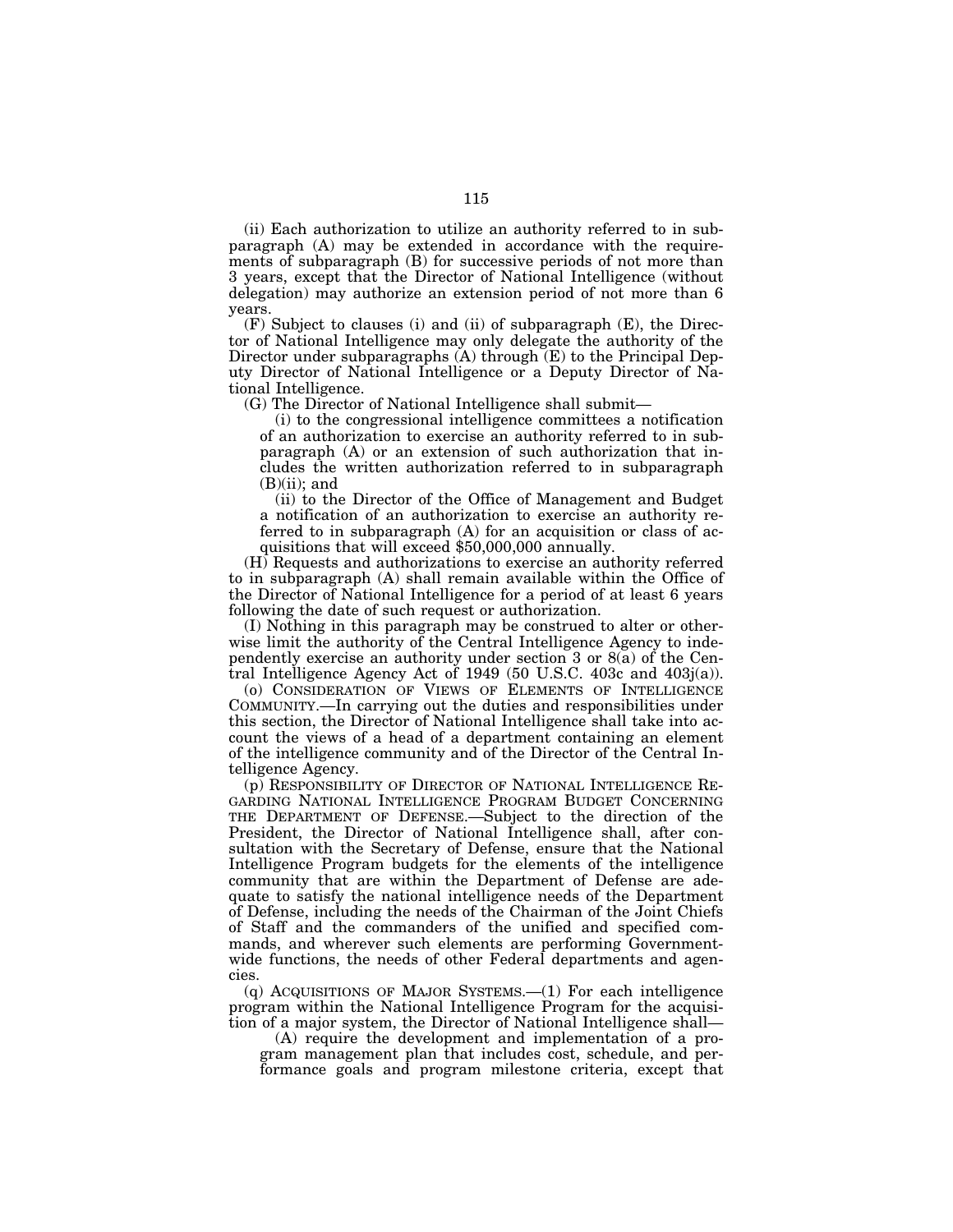with respect to Department of Defense programs the Director shall consult with the Secretary of Defense;

(B) serve as exclusive milestone decision authority, except that with respect to Department of Defense programs the Director shall serve as milestone decision authority jointly with the Secretary of Defense or the designee of the Secretary; and (C) periodically—

(i) review and assess the progress made toward the achievement of the goals and milestones established in such plan; and

(ii) submit to Congress a report on the results of such review and assessment.

(2) If the Director of National Intelligence and the Secretary of Defense are unable to reach an agreement on a milestone decision under paragraph (1)(B), the President shall resolve the conflict.

(3) Nothing in this subsection may be construed to limit the authority of the Director of National Intelligence to delegate to any other official any authority to perform the responsibilities of the Director under this subsection.

(4) In this subsection:

(A) The term ''intelligence program'', with respect to the acquisition of a major system, means a program that—

(i) is carried out to acquire such major system for an element of the intelligence community; and

(ii) is funded in whole out of amounts available for the National Intelligence Program.

(B) The term "major system" has the meaning given such term in section 4(9) of the Federal Property and Administrative Services Act of 1949 (41 U.S.C. 403(9)).

(r) PERFORMANCE OF COMMON SERVICES.—The Director of National Intelligence shall, in consultation with the heads of departments and agencies of the United States Government containing elements within the intelligence community and with the Director of the Central Intelligence Agency, coordinate the performance by the elements of the intelligence community within the National Intelligence Program of such services as are of common concern to the intelligence community, which services the Director of National Intelligence determines can be more efficiently accomplished in a consolidated manner.

(s) PAY AUTHORITY FOR CRITICAL POSITIONS.—(1) Notwithstanding any pay limitation established under any other provision of law applicable to employees in elements of the intelligence community, the Director of National Intelligence may, in coordination with the Director of the Office of Personnel Management and the Director of the Office of Management and Budget, grant authority to the head of a department or agency to fix the rate of basic pay for one or more positions within the intelligence community at a rate in excess of any applicable limitation, subject to the provisions of this subsection. The exercise of authority so granted is at the discretion of the head of the department or agency employing the individual in a position covered by such authority, subject to the provisions of this subsection and any conditions established by the Director of National Intelligence when granting such authority.

(2) Authority under this subsection may be granted or exercised only—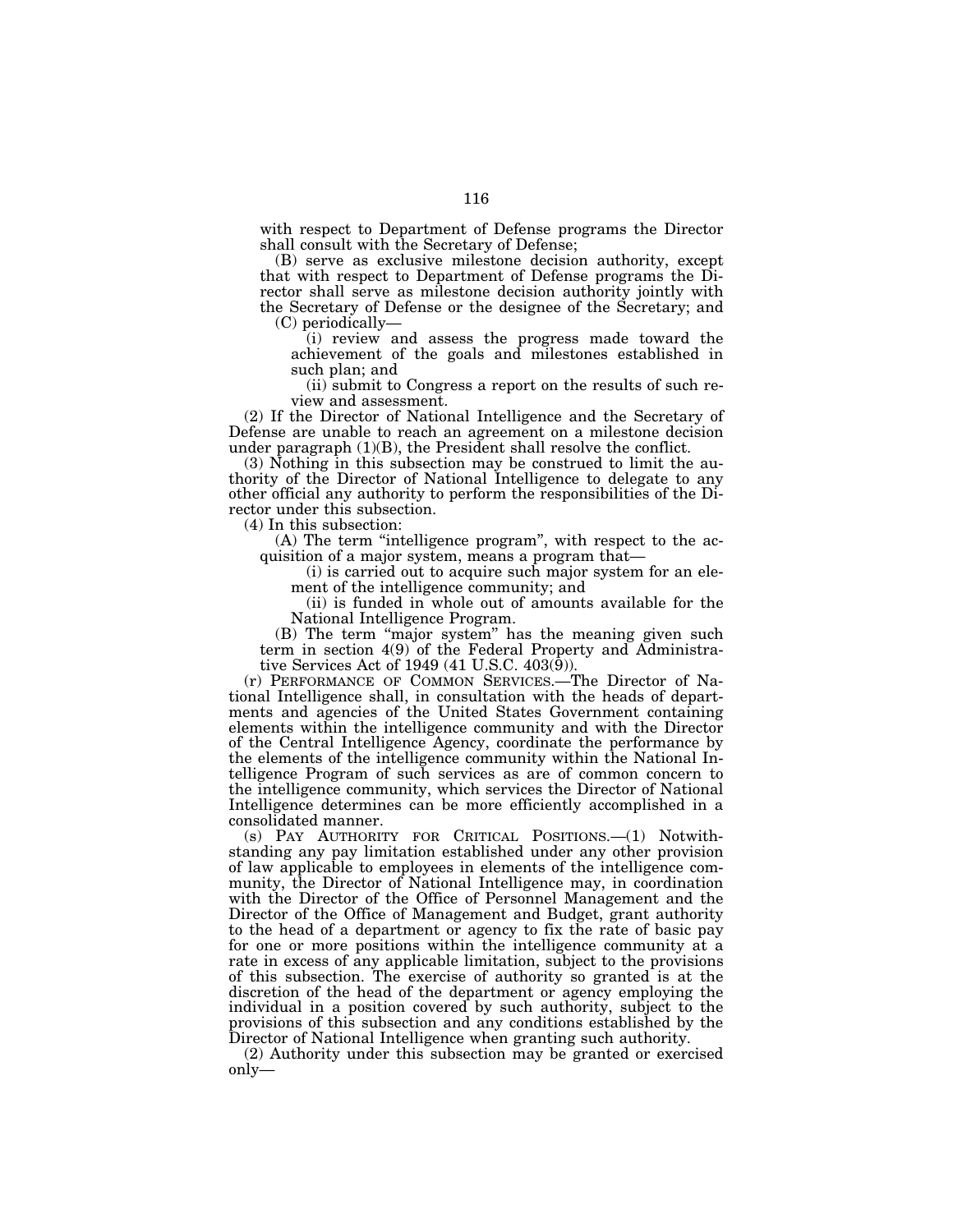(A) with respect to a position that requires an extremely high level of expertise and is critical to successful accomplishment of an important mission; and

(B) to the extent necessary to recruit or retain an individual exceptionally well qualified for the position.

(3) The head of a department or agency may not fix a rate of basic pay under this subsection at a rate greater than the rate payable for level II of the Executive Schedule under section 5313 of title 5, United States Code, except upon written approval of the Director of National Intelligence or as otherwise authorized by law.

(4) The head of a department or agency may not fix a rate of basic pay under this subsection at a rate greater than the rate payable for level I of the Executive Schedule under section 5312 of title 5, United States Code, except upon written approval of the President in response to a request by the Director of National Intelligence or as otherwise authorized by law.

(5) Any grant of authority under this subsection for a position shall terminate at the discretion of the Director of National Intelligence.

(6)(A) The Director of National Intelligence shall notify the congressional intelligence committees not later than 30 days after the date on which the Director grants authority to the head of a department or agency under this subsection.

(B) The head of a department or agency to which the Director of National Intelligence grants authority under this subsection shall notify the congressional intelligence committees and the Director of the exercise of such authority not later than 30 days after the date on which such head exercises such authority.

(t) AWARD OF RANK TO MEMBERS OF THE SENIOR NATIONAL IN-TELLIGENCE SERVICE.—(1) The President, based on the recommendation of the Director of National Intelligence, may award a rank to a member of the Senior National Intelligence Service or other intelligence community senior civilian officer not already covered by such a rank award program in the same manner in which a career appointee of an agency may be awarded a rank under section 4507 of title 5, United States Code.

(2) The President may establish procedures to award a rank under paragraph (1) to a member of the Senior National Intelligence Service or a senior civilian officer of the intelligence community whose identity as such a member or officer is classified information (as defined in section 606(1)).

(u) CONFLICT OF INTEREST REGULATIONS.—The Director of National Intelligence, in consultation with the Director of the Office of Government Ethics, shall issue regulations prohibiting an officer or employee of an element of the intelligence community from engaging in outside employment if such employment creates a conflict of interest or appearance thereof.

(v) AUTHORITY TO ESTABLISH POSITIONS IN EXCEPTED SERVICE.— (1) The Director of National Intelligence, with the concurrence of the head of the covered department concerned and in consultation with the Director of the Office of Personnel Management, may—

(A) convert competitive service positions, and the incumbents of such positions, within an element of the intelligence community in such department, to excepted service positions as the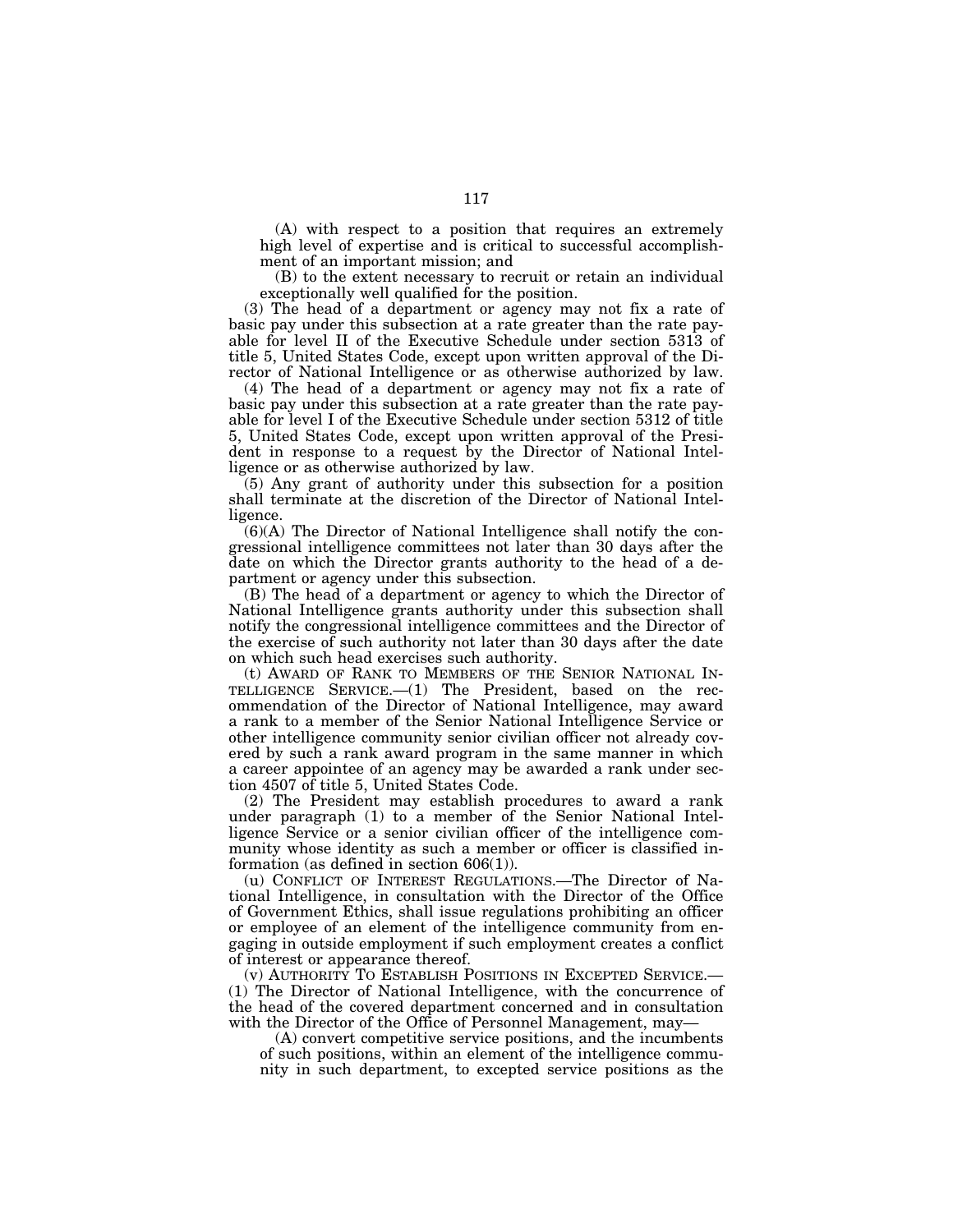Director of National Intelligence determines necessary to carry out the intelligence functions of such element; and

(B) establish new positions in the excepted service within an element of the intelligence community in such department, if the Director of National Intelligence determines such positions are necessary to carry out the intelligence functions of such element.

(2) An incumbent occupying a position on the date of the enactment of the Intelligence Authorization Act for Fiscal Year 2012 selected to be converted to the excepted service under this section shall have the right to refuse such conversion. Once such individual no longer occupies the position, the position may be converted to the excepted service.

(3) A covered department may appoint an individual to a position converted or established pursuant to this subsection without regard to the civil-service laws, including parts II and III of title 5, United States Code.

(4) In this subsection, the term ''covered department'' means the Department of Energy, the Department of Homeland Security, the Department of State, or the Department of the Treasury.

(w) NUCLEAR PROLIFERATION ASSESSMENT STATEMENTS INTEL-LIGENCE COMMUNITY ADDENDUM.—The Director of National Intelligence, in consultation with the heads of the appropriate elements of the intelligence community and the Secretary of State, shall provide to the President, the congressional intelligence committees, the Committee on Foreign Affairs of the House of Representatives, and the Committee on Foreign Relations of the Senate an addendum to each Nuclear Proliferation Assessment Statement accompanying a civilian nuclear cooperation agreement, containing a comprehensive analysis of the country's export control system with respect to nuclear-related matters, including interactions with other countries of proliferation concern and the actual or suspected nuclear, dual-use, or missile-related transfers to such countries.

(x) REQUIREMENTS FOR INTELLIGENCE COMMUNITY CONTRAC-TORS.—The Director of National Intelligence, in consultation with the head of each department of the Federal Government that contains an element of the intelligence community and the Director of the Central Intelligence Agency, shall—

(1) ensure that—

(A) any contractor to an element of the intelligence community with access to a classified network or classified information develops and operates a security plan that is consistent with standards established by the Director of National Intelligence for intelligence community networks; and

(B) each contract awarded by an element of the intelligence community includes provisions requiring the contractor comply with such plan and such standards;

(2) conduct periodic assessments of each security plan required under paragraph  $(1)(A)$  to ensure such security plan complies with the requirements of such paragraph; and

(3) ensure that the insider threat detection capabilities and insider threat policies of the intelligence community apply to facilities of contractors with access to a classified network.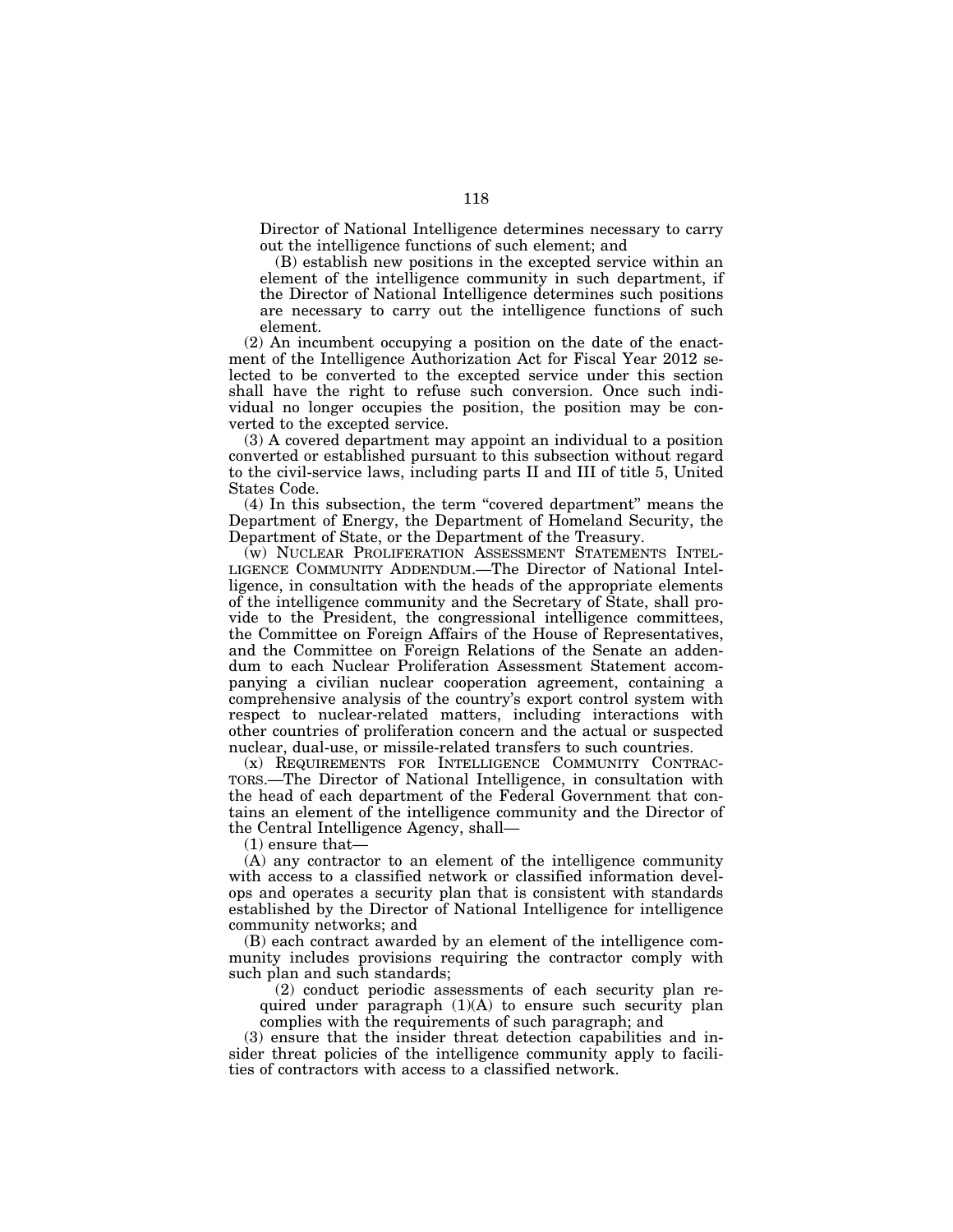(y) FUNDRAISING.—(1) The Director of National Intelligence may engage in fundraising in an official capacity for the benefit of nonprofit organizations that—

(A) provide support to surviving family members of a deceased employee of an element of the intelligence community; or

(B) otherwise provide support for the welfare, education, or recreation of employees of an element of the intelligence community, former employees of an element of the intelligence community, or family members of such employees.

(2) In this subsection, the term ''fundraising'' means the raising of funds through the active participation in the promotion, production, or presentation of an event designed to raise funds and does not include the direct solicitation of money by any other means.

(3) Not later than 7 days after the date the Director engages in fundraising authorized by this subsection or at the time the decision is made to participate in such fundraising, the Director shall notify the congressional intelligence committees of such fundraising.

(4) The Director, in consultation with the Director of the Office of Government Ethics, shall issue regulations to carry out the authority provided in this subsection. Such regulations shall ensure that such authority is exercised in a manner that is consistent with all relevant ethical constraints and principles, including the avoidance of any prohibited conflict of interest or appearance of impropriety.

(z) ANALYSES AND IMPACT STATEMENTS REGARDING PROPOSED IN- VESTMENT INTO THE UNITED STATES.—(1) Not later than 20 days after the completion of a review or an investigation of any proposed investment into the United States for which the Director has prepared analytic materials, the Director shall submit to the Select Committee on Intelligence of the Senate and the Permanent Select Committee on Intelligence of the House of Representative copies of such analytic materials, including any supplements or amendments to such analysis made by the Director.

(2) Not later than 60 days after the completion of consideration by the United States Government of any investment described in paragraph (1), the Director shall determine whether such investment will have an operational impact on the intelligence community, and, if so, shall submit a report on such impact to the Select Committee on Intelligence of the Senate and the Permanent Select Committee on Intelligence of the House of Representatives. Each such report shall—

(A) describe the operational impact of the investment on the intelligence community; and

(B) describe any actions that have been or will be taken to mitigate such impact.

\* \* \* \* \* \* \*

## CHIEF INFORMATION OFFICER

SEC. 103G. (a) CHIEF INFORMATION OFFICER.—To assist the Director of National Intelligence in carrying out the responsibilities of the Director under this Act and other applicable provisions of law, there shall be within the Office of the Director of National In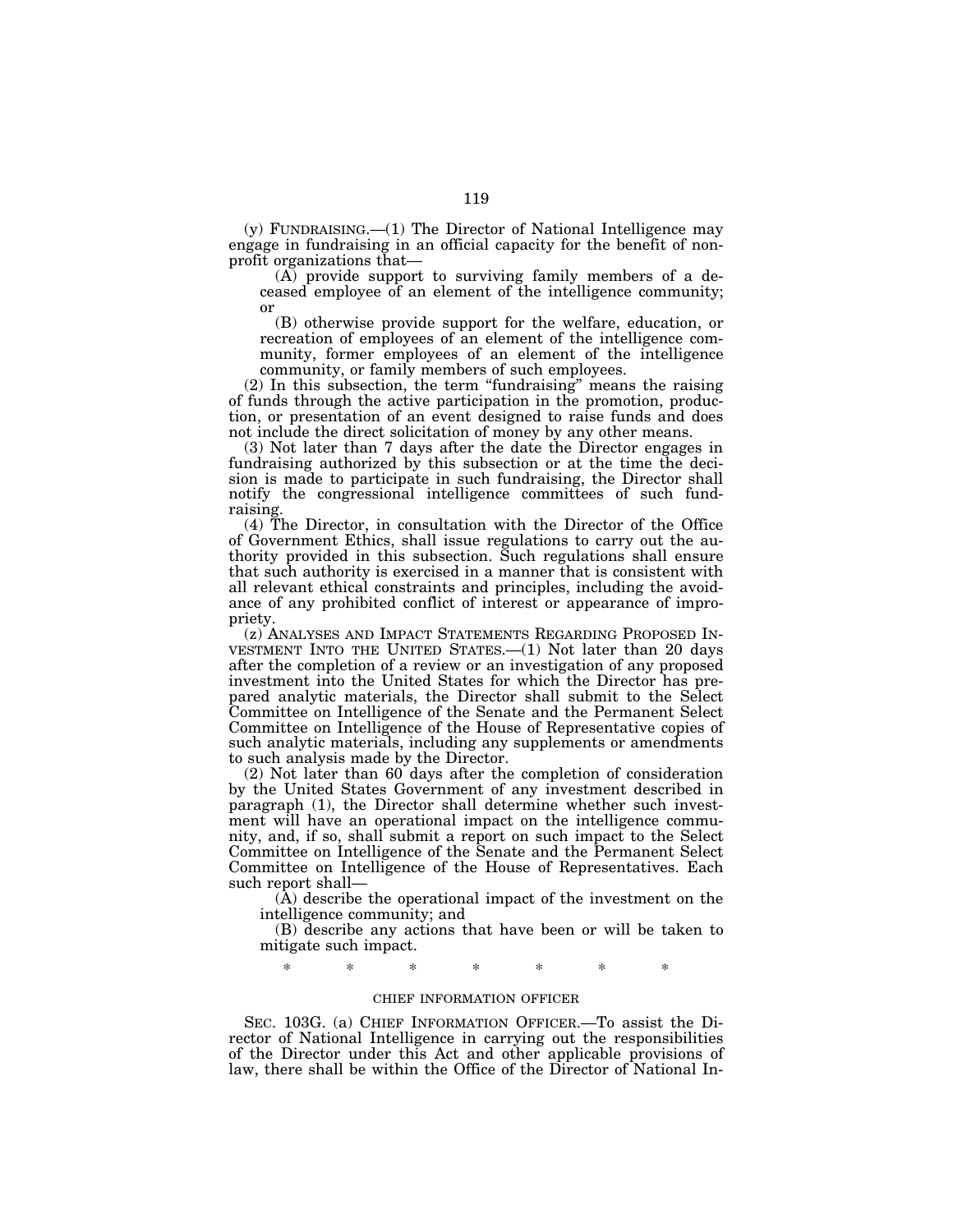telligence a Chief Information Officer of the Intelligence Community who shall be appointed by the President. *The Chief Information Officer shall report directly to the Director of National Intelligence.* 

(b) DUTIES AND RESPONSIBILITIES.—Subject to the direction of the Director of National Intelligence, the Chief Information Officer of the Intelligence Community shall—

(1) manage activities relating to the information technology infrastructure and enterprise architecture requirements of the intelligence community;

(2) have procurement approval authority over all information technology items related to the enterprise architectures of all intelligence community components;

(3) direct and manage all information technology-related procurement for the intelligence community; and

(4) ensure that all expenditures for information technology and research and development activities are consistent with the intelligence community enterprise architecture and the strategy of the Director for such architecture.

(c) PROHIBITION ON SIMULTANEOUS SERVICE AS OTHER CHIEF IN-FORMATION OFFICER.—An individual serving in the position of Chief Information Officer of the Intelligence Community may not, while so serving, serve as the chief information officer of any other department or agency, or component thereof, of the United States Government.

## \* \* \* \* \* \* \*

#### CHIEF FINANCIAL OFFICER OF THE INTELLIGENCE COMMUNITY

SEC. 103I. (a) CHIEF FINANCIAL OFFICER OF THE INTELLIGENCE COMMUNITY.—To assist the Director of National Intelligence in carrying out the responsibilities of the Director under this Act and other applicable provisions of law, there is within the Office of the Director of National Intelligence a Chief Financial Officer of the Intelligence Community who shall be appointed by the Director. *The Chief Financial Officer shall report directly to the Director of National Intelligence.* 

(b) DUTIES AND RESPONSIBILITIES.—Subject to the direction of the Director of National Intelligence, the Chief Financial Officer of the Intelligence Community shall—

 $(1)$  serve as the principal advisor to the Director of National Intelligence and the Principal Deputy Director of National Intelligence on the management and allocation of intelligence community budgetary resources;

(2) participate in overseeing a comprehensive and integrated strategic process for resource management within the intelligence community;

(3) ensure that the strategic plan of the Director of National Intelligence—

(A) is based on budgetary constraints as specified in the Future Year Intelligence Plans and Long-term Budget Projections required under section 506G; and

(B) contains specific goals and objectives to support a performance-based budget;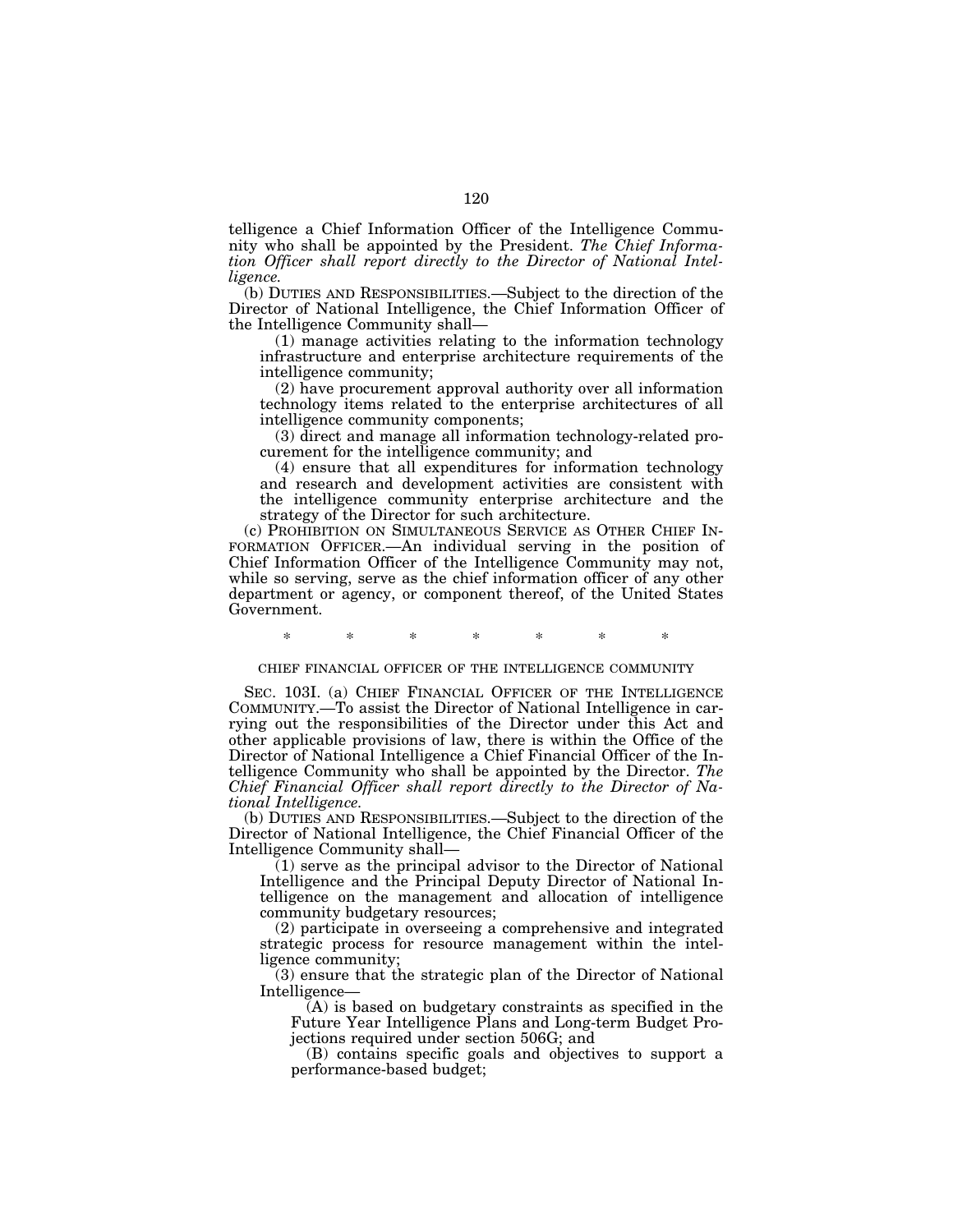(4) prior to the obligation or expenditure of funds for the acquisition of any major system pursuant to a Milestone A or Milestone B decision, receive verification from appropriate authorities that the national requirements for meeting the strategic plan of the Director have been established, and that such requirements are prioritized based on budgetary constraints as specified in the Future Year Intelligence Plans and the Longterm Budget Projections for such major system required under section 506G;

(5) ensure that the collection architectures of the Director are based on budgetary constraints as specified in the Future Year Intelligence Plans and the Long-term Budget Projections required under section 506G;

(6) coordinate or approve representations made to Congress by the intelligence community regarding National Intelligence Program budgetary resources;

(7) participate in key mission requirements, acquisitions, or architectural boards formed within or by the Office of the Director of National Intelligence; and

(8) perform such other duties as may be prescribed by the Director of National Intelligence.

(c) OTHER LAW.—The Chief Financial Officer of the Intelligence Community shall serve as the Chief Financial Officer of the intelligence community and, to the extent applicable, shall have the duties, responsibilities, and authorities specified in chapter 9 of title 31, United States Code.

(d) PROHIBITION ON SIMULTANEOUS SERVICE AS OTHER CHIEF FI- NANCIAL OFFICER.—An individual serving in the position of Chief Financial Officer of the Intelligence Community may not, while so serving, serve as the chief financial officer of any other department or agency, or component thereof, of the United States Government.

(e) DEFINITIONS.—In this section:

(1) The term ''major system'' has the meaning given that term in section  $506\text{\AA}(\text{e})$ .

(2) The term ''Milestone A'' has the meaning given that term in section 506G(f).

(3) The term ''Milestone B'' has the meaning given that term in section 506C(e).

\* \* \* \* \* \* \*

## DIRECTOR OF THE CENTRAL INTELLIGENCE AGENCY

SEC. 104A. (a) DIRECTOR OF CENTRAL INTELLIGENCE AGENCY. There is a Director of the Central Intelligence Agency who shall be appointed by the President, by and with the advice and consent of the Senate.

(b) SUPERVISION.—The Director of the Central Intelligence Agency shall report to the Director of National Intelligence regarding the activities of the Central Intelligence Agency.

(c) DUTIES.—The Director of the Central Intelligence Agency shall—

(1) serve as the head of the Central Intelligence Agency; and

(2) carry out the responsibilities specified in subsection (d). (d) RESPONSIBILITIES.—The Director of the Central Intelligence Agency shall—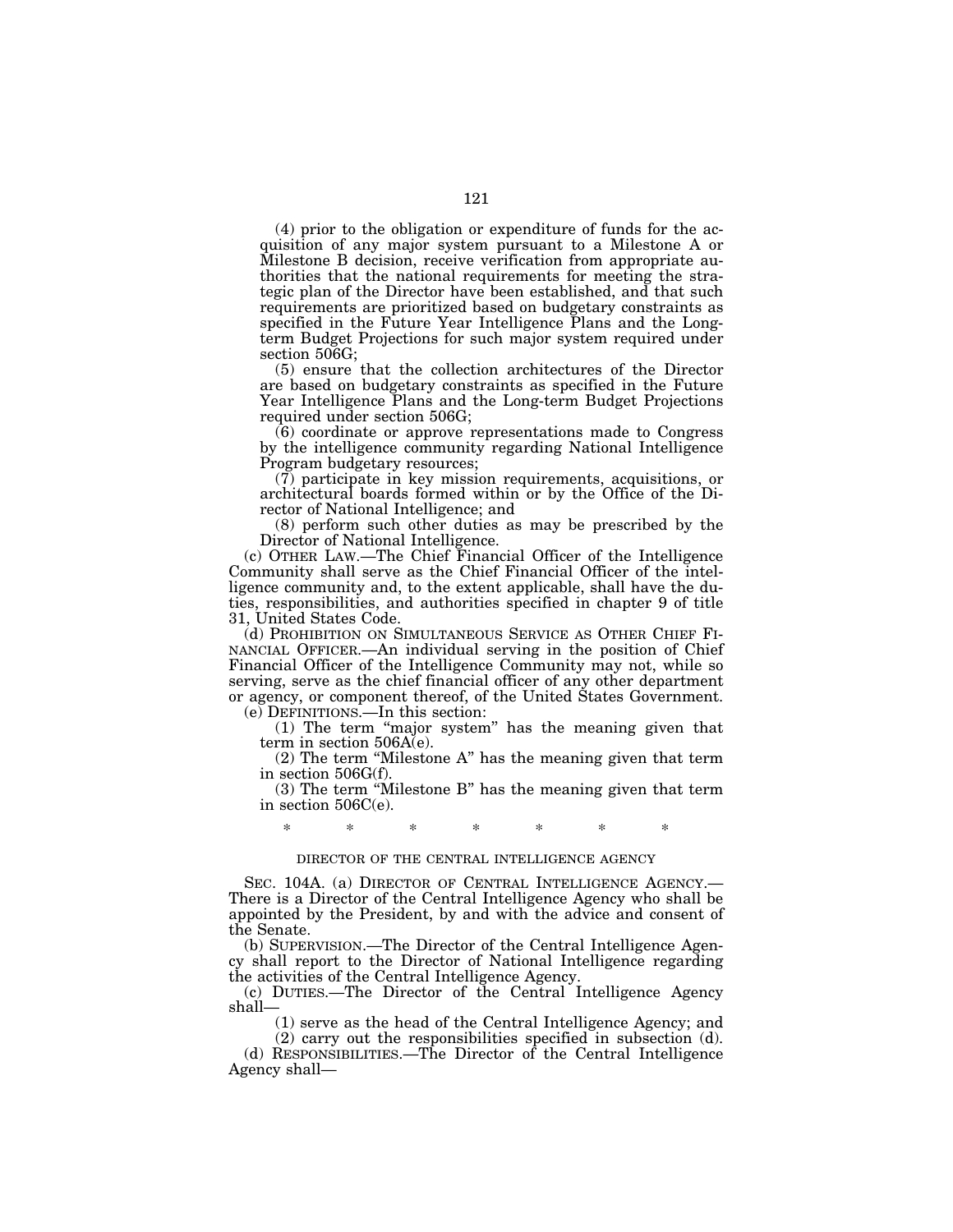(1) collect intelligence through human sources and by other appropriate means, except that the Director of the Central Intelligence Agency shall have no police, subpoena, or law enforcement powers or internal security functions;

(2) correlate and evaluate intelligence related to the national security and provide appropriate dissemination of such intelligence;

(3) provide overall direction for and coordination of the collection of national intelligence outside the United States through human sources by elements of the intelligence community authorized to undertake such collection and, in coordination with other departments, agencies, or elements of the United States Government which are authorized to undertake such collection, ensure that the most effective use is made of resources and that appropriate account is taken of the risks to the United States and those involved in such collection; and

(4) perform such other functions and duties related to intelligence affecting the national security as the President or the Director of National Intelligence may direct.

(e) TERMINATION OF EMPLOYMENT OF CIA EMPLOYEES.—(1) Notwithstanding the provisions of any other law, the Director of the Central Intelligence Agency may, in the discretion of the Director, terminate the employment of any officer or employee of the Central Intelligence Agency whenever the Director deems the termination of employment of such officer or employee necessary or advisable in the interests of the United States.

(2) Any termination of employment of an officer or employee under paragraph (1) shall not affect the right of the officer or employee to seek or accept employment in any other department, agency, or element of the United States Government if declared eligible for such employment by the Office of Personnel Management.

(f) COORDINATION WITH FOREIGN GOVERNMENTS.—Under the direction of the Director of National Intelligence and in a manner consistent with section 207 of the Foreign Service Act of 1980 (22 U.S.C. 3927), the Director of the Central Intelligence Agency shall coordinate the relationships between elements of the intelligence community and the intelligence or security services of foreign governments or international organizations on all matters involving intelligence related to the national security or involving intelligence acquired through clandestine means.

ø(g) FOREIGN LANGUAGE PROFICIENCY FOR CERTAIN SENIOR LEVEL POSITIONS IN CENTRAL INTELLIGENCE AGENCY.—(1) Except as provided pursuant to paragraph (2), an individual in the Directorate of Intelligence career service or the National Clandestine Service career service may not be appointed or promoted to a position in the Senior Intelligence Service in the Directorate of Intelligence or the National Clandestine Service of the Central Intelligence Agency unless the Director of the Central Intelligence Agency determines that the individual has been certified as having a professional speaking and reading proficiency in a foreign language, such proficiency being at least level 3 on the Interagency Language Roundtable Language Skills Level or commensurate proficiency level using such other indicator of proficiency as the Director of the Central Intelligence Agency considers appropriate.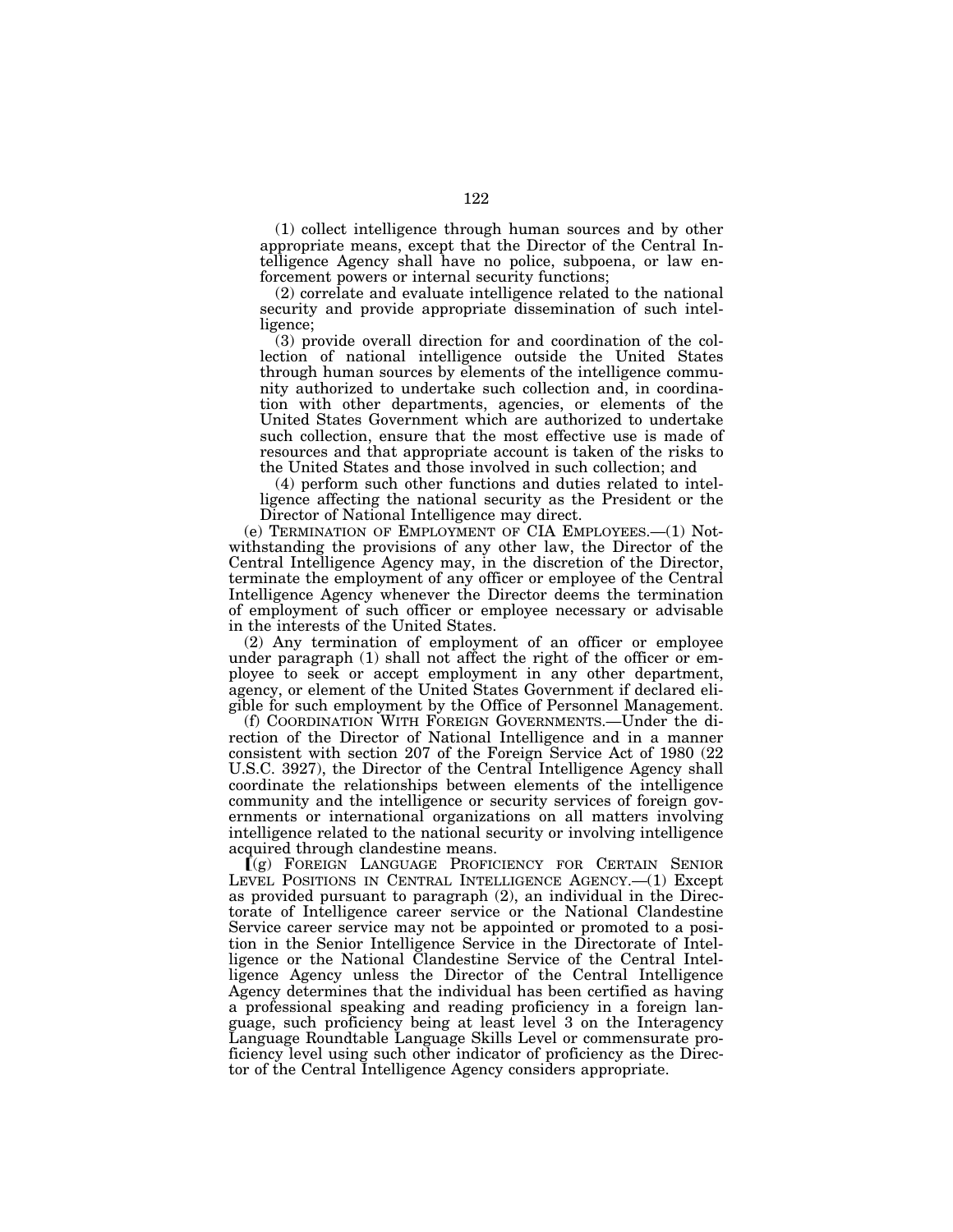$(2)$  The Director of the Central Intelligence Agency may, in the discretion of the Director, waive the application of paragraph (1) to any position, category of positions, or occupation otherwise covered by that paragraph if the Director determines that foreign language proficiency is not necessary for the successful performance of the duties and responsibilities of such position, category of positions, or occupation.]

\* \* \* \* \* \* \*

#### RESPONSIBILITIES OF THE SECRETARY OF DEFENSE PERTAINING TO THE NATIONAL INTELLIGENCE PROGRAM

SEC. 105. (a) IN GENERAL.—Consistent with sections 102 and 102A, the Secretary of Defense, in consultation with the Director of National Intelligence, shall—

(1) ensure that the budgets of the elements of the intelligence community within the Department of Defense are adequate to satisfy the overall intelligence needs of the Department of Defense, including the needs of the chairman of the Joint Chiefs of Staff and the commanders of the unified and specified commands and, wherever such elements are performing governmentwide functions, the needs of other departments and agencies;

(2) ensure appropriate implementation of the policies and resource decisions of the Director by elements of the Department of Defense within the National Intelligence Program;

(3) ensure that the tactical intelligence activities of the Department of Defense complement and are compatible with intelligence activities under the National Intelligence Program;

(4) ensure that the elements of the intelligence community within the Department of Defense are responsive and timely with respect to satisfying the needs of operational military forces;

(5) eliminate waste and unnecessary duplication among the intelligence activities of the Department of Defense; and

(6) ensure that intelligence activities of the Department of Defense are conducted jointly where appropriate.

(b) RESPONSIBILITY FOR THE PERFORMANCE OF SPECIFIC FUNC-TIONS.—Consistent with sections 102 and 102A of this Act, the Secretary of Defense*, in consultation with the Director of National Intelligence,* shall ensure—

(1) through the National Security Agency (except as otherwise directed by the President or the National Security Council), the continued operation of an effective unified organization for the conduct of signals intelligence activities and shall ensure that the product is disseminated in a timely manner to authorized recipients;

(2) through the National Geospatial-Intelligence Agency (except as otherwise directed by the President or the National Security Council), with appropriate representation from the intelligence community, the continued operation of an effective unified organization within the Department of Defense—

(A) for carrying out tasking of imagery collection;

(B) for the coordination of imagery processing and exploitation activities;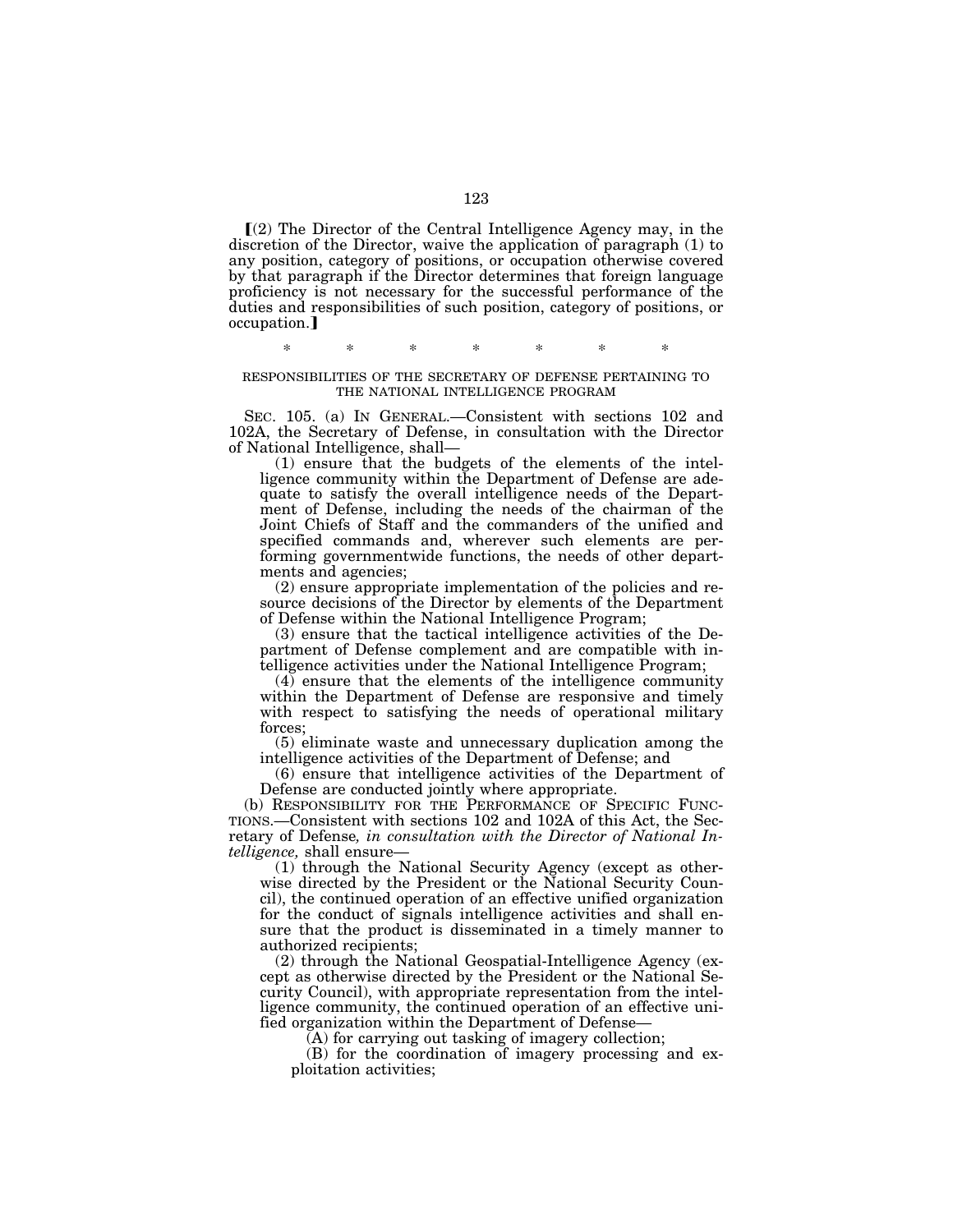(C) for ensuring the dissemination of imagery in a timely manner to authorized recipients; and

(D) notwithstanding any other provision of law, for—

(i) prescribing technical architecture and standards related to imagery intelligence and geospatial information and ensuring compliance with such architecture and standards; and

(ii) developing and fielding systems of common concern related to imagery intelligence and geospatial information;

(3) through the National Reconnaissance Office (except as otherwise directed by the President or the National Security Council), the continued operation of an effective unified organization for the research and development, acquisition, and operation of overhead reconnaissance systems necessary to satisfy the requirements of all elements of the intelligence community;

(4) through the Defense Intelligence Agency (except as otherwise directed by the President or the National Security Council), the continued operation of an effective unified system within the Department of Defense for the production of timely, objective military and military-related intelligence, based upon all sources available to the intelligence community, and shall ensure the appropriate dissemination of such intelligence to authorized recipients;

(5) through the Defense Intelligence Agency (except as otherwise directed by the President or the National Security Council), effective management of Department of Defense human intelligence and counterintelligence activities, including defense attaches; and

(6) that the military departments maintain sufficient capabilities to collect and produce intelligence to meet—

(A) the requirements of the Director of National Intelligence;

(B) the requirements of the Secretary of Defense or the Chairman of the Joint Chiefs of Staff;

(C) the requirements of the unified and specified combatant commands and of joint operations; and

(D) the specialized requirements of the military departments for intelligence necessary to support tactical commanders, military planners, the research and development process, the acquisition of military equipment, and training and doctrine.

(c) EXPENDITURE OF FUNDS BY THE DEFENSE INTELLIGENCE AGENCY.—(1) Subject to paragraphs (2) and (3), the Director of the Defense Intelligence Agency may expend amounts made available to the Director under the National Intelligence Program for human intelligence and counterintelligence activities for objects of a confidential, extraordinary, or emergency nature, without regard to the provisions of law or regulation relating to the expenditure of Government funds.

(2) The Director of the Defense Intelligence Agency may not expend more than five percent of the amounts made available to the Director under the National Intelligence Program for human intelligence and counterintelligence activities for a fiscal year for objects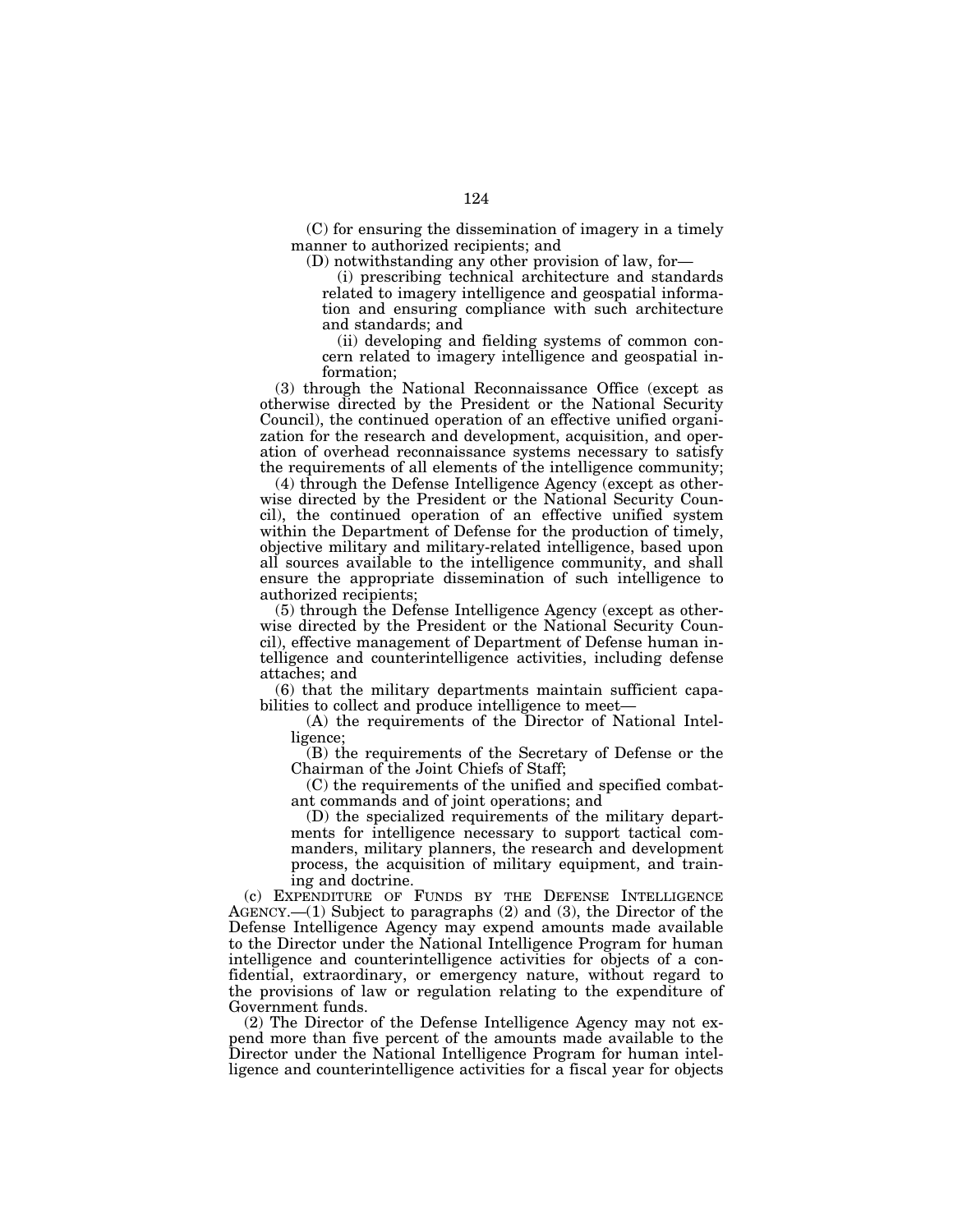of a confidential, extraordinary, or emergency nature in accordance with paragraph (1) during such fiscal year unless-

(A) the Director notifies the congressional intelligence committees, the Committee on Armed Services of the Senate, and the Committee on Armed Services of the House of Representatives of the intent to expend the amounts; and

(B) 30 days have elapsed from the date on which the Director notifies the congressional intelligence committees, the Committee on Armed Services of the Senate, and the Committee on Armed Services of the House of Representatives in accordance with subparagraph (A).

(3) For each expenditure referred to in paragraph (1), the Director shall certify that such expenditure was made for an object of a confidential, extraordinary, or emergency nature.

(4) Not later than December 31 of each year, the Director of the Defense Intelligence Agency shall submit to the congressional intelligence committees, the Committee on Armed Services of the Senate, and the Committee on Armed Services of the House of Representatives a report on any expenditures made during the preceding fiscal year in accordance with paragraph (1).

(d) USE OF ELEMENTS OF DEPARTMENT OF DEFENSE.—The Secretary of Defense, in carrying out the functions described in this section, may use such elements of the Department of Defense as may be appropriate for the execution of those functions, in addition to, or in lieu of, the elements identified in this section.

## APPOINTMENT OF OFFICIALS RESPONSIBLE FOR INTELLIGENCE-RELATED ACTIVITIES

\* \* \* \* \* \* \*

*SEC. 106* (a) RECOMMENDATION OF DNI IN CERTAIN APPOINT-MENTS.—(1) In the event of a vacancy in a position referred to in paragraph (2), the Director of National Intelligence shall recommend to the President an individual for nomination to fill the vacancy.

(2) Paragraph (1) applies to the following positions:

(A) The Principal Deputy Director of National Intelligence.

(B) The Director of the Central Intelligence Agency.

(b) CONCURRENCE OF DNI IN APPOINTMENTS TO POSITIONS IN THE INTELLIGENCE COMMUNITY.—(1) In the event of a vacancy in a position referred to in paragraph (2), the head of the department or agency having jurisdiction over the position shall obtain the concurrence of the Director of National Intelligence before appointing an individual to fill the vacancy or recommending to the President an individual to be nominated to fill the vacancy. If the Director does not concur in the recommendation, the head of the department or agency concerned may not fill the vacancy or make the recommendation to the President (as the case may be). In the case in which the Director does not concur in such a recommendation, the Director and the head of the department or agency concerned may advise the President directly of the intention to withhold concurrence or to make a recommendation, as the case may be.

(2) Paragraph (1) applies to the following positions:

(A) The Director of the National Security Agency.

(B) The Director of the National Reconnaissance Office.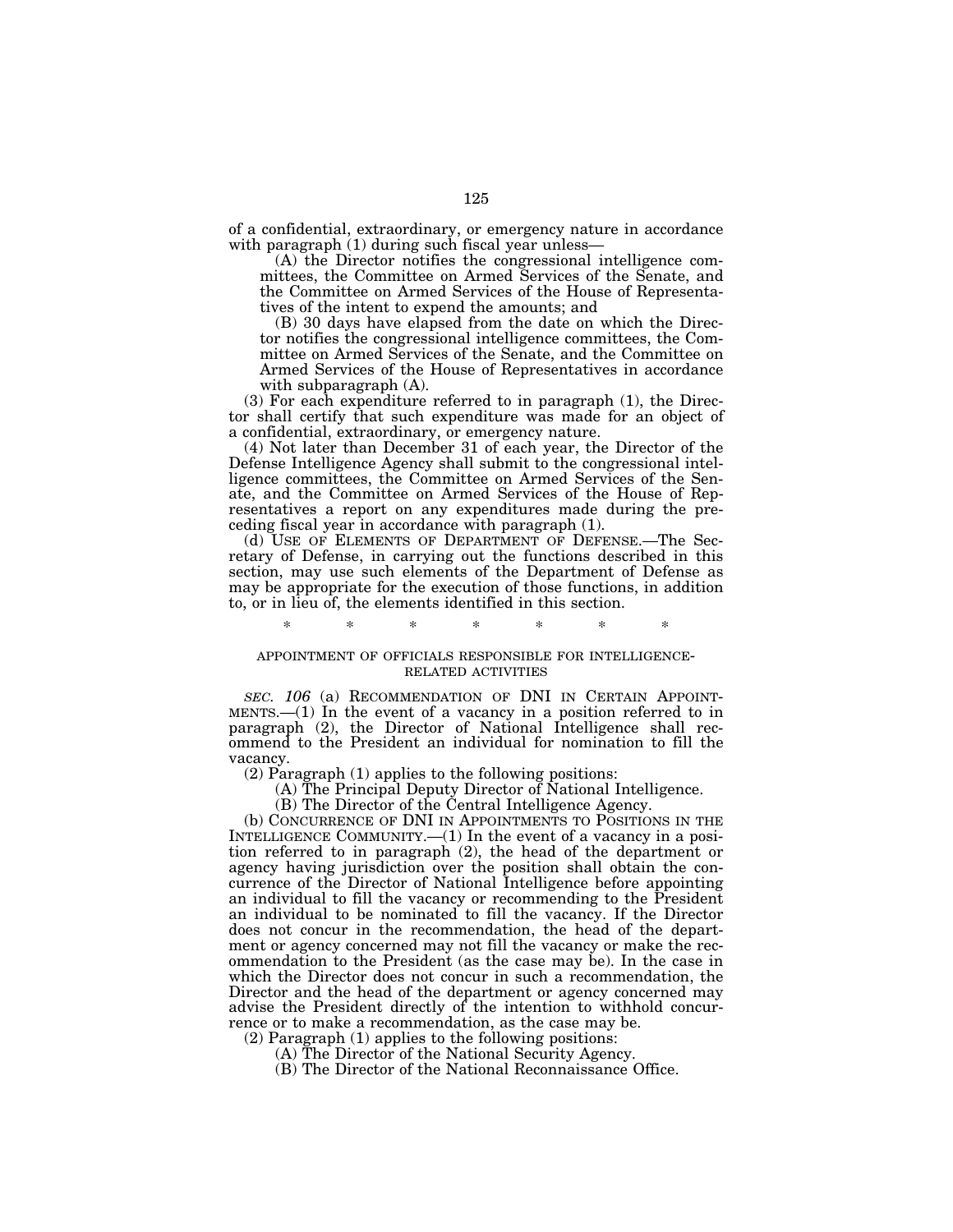(C) The Director of the National Geospatial-Intelligence Agency.

(D) The Assistant Secretary of State for Intelligence and Research.

(E) The Director of the Office of Intelligence *and Counterintelligence* of the Department of Energy.

 $\Gamma(F)$  The Director of the Office of Counterintelligence of the Department of Energy.]

 $\Gamma(G)$  *(F)* The Assistant Secretary for Intelligence and Analysis of the Department of the Treasury.

 $[(H)]$  *(G)* The Executive Assistant Director for Intelligence of the Federal Bureau of Investigation or any successor to that position.

 $\lceil$ (I) $\rceil$  (*H*) The Under Secretary of Homeland Security for Intelligence and Analysis.

(c) CONSULTATION WITH DNI IN CERTAIN POSITIONS.—(1) In the event of a vacancy in a position referred to in paragraph (2), the head of the department or agency having jurisdiction over the position shall consult with the Director of National Intelligence before appointing an individual to fill the vacancy or recommending to the President an individual to be nominated to fill the vacancy.

(2) Paragraph (1) applies to the following positions:

(A) The Director of the Defense Intelligence Agency.

(B) The Assistant Commandant of the Coast Guard for Intelligence.

(C) The Assistant Attorney General designated as the Assistant Attorney General for National Security under section 507A of title 28, United States Code.

## **SEC. 106A. DIRECTOR OF THE NATIONAL RECONNAISSANCE OFFICE.**

(a) IN GENERAL.—There is a Director of the National Reconnaissance Office.

(b) APPOINTMENT.—The Director of the National Reconnaissance Office shall be appointed by the President, by and with the advice and consent of the Senate.

(c) FUNCTIONS AND DUTIES.—The Director of the National Reconnaissance Office shall be the head of the National Reconnaissance Office and shall discharge such functions and duties as are provided by this Act or otherwise by law or executive order.<br>(d)  $ADVISORY$   $BoARD$ —

*(1) ESTABLISHMENT.—There is established in the National Reconnaissance Office an advisory board (in this section referred to as the ''Board'').* 

*(2) DUTIES.—The Board shall—* 

*(A) study matters relating to the mission of the National Reconnaissance Office, including with respect to space, overhead reconnaissance, acquisition, and other matters; and* 

*(B) advise and report directly the Director with respect to such matters.* 

*(3) MEMBERS.—* 

*(A) NUMBER AND APPOINTMENT.—The Board shall be composed of 5 members appointed by the Director from among individuals with demonstrated academic, government, business, or other expertise relevant to the mission and functions of the National Reconnaissance Office.*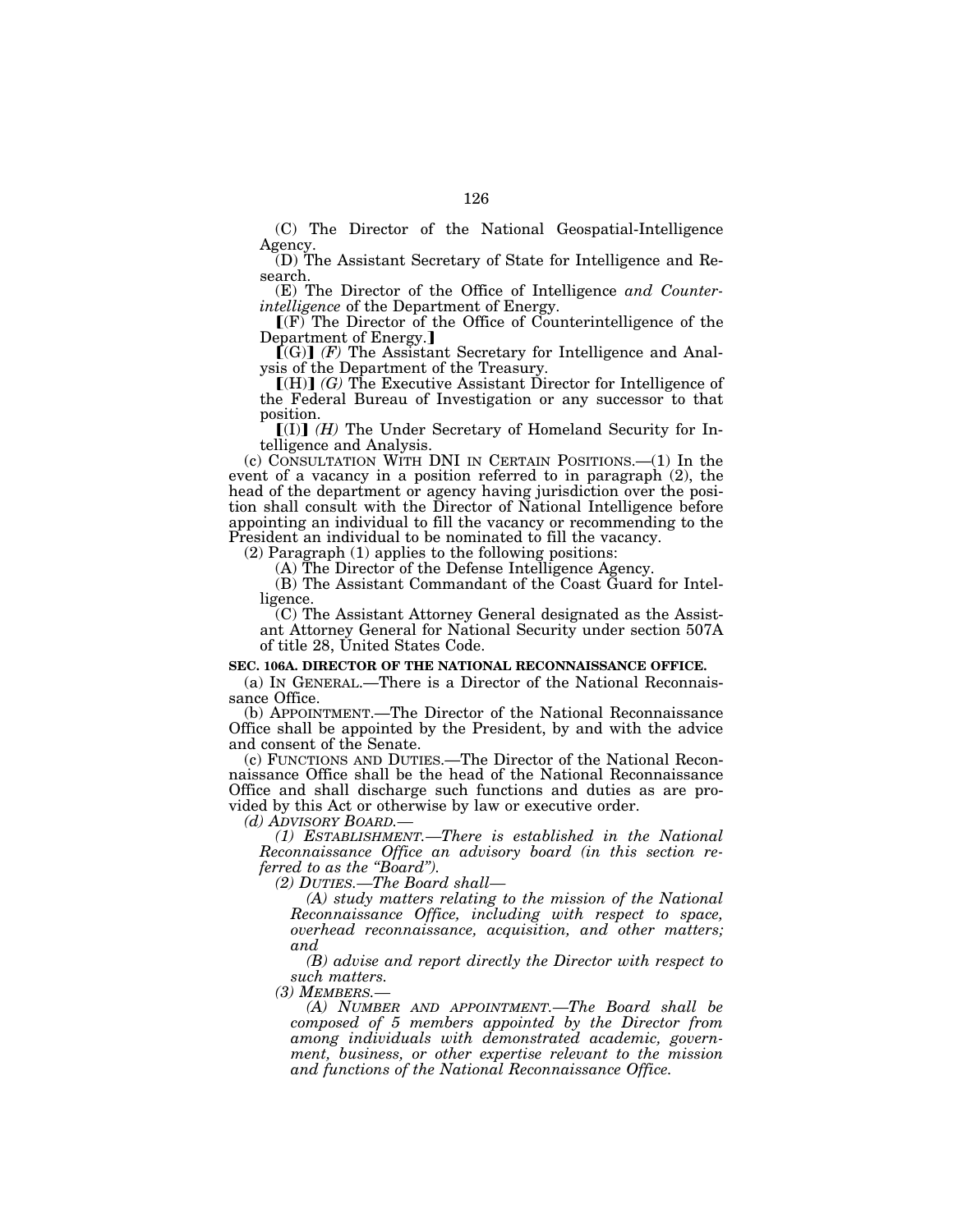*(B) TERMS.—Each member shall be appointed for a term of 2 years. Except as provided by subparagraph (C), a member may not serve more than 3 terms.* 

*(C) VACANCY.—Any member appointed to fill a vacancy occurring before the expiration of the term for which the member's predecessor was appointed shall be appointed only for the remainder of that term. A member may serve after the expiration of that member's term until a successor has taken office.* 

*(D) CHAIR.—The Board shall have a Chair, who shall be appointed by the Director from among the members.* 

*(E) TRAVEL EXPENSES.—Each member shall receive travel expenses, including per diem in lieu of subsistence, in accordance with applicable provisions under subchapter I of chapter 57 of title 5, United States Code.* 

*(F) EXECUTIVE SECRETARY.—The Director may appoint an executive secretary, who shall be an employee of the National Reconnaissance Office, to support the Board.* 

*(4) MEETINGS.—The Board shall meet not less than quarterly, but may meet more frequently at the call of the Director.* 

*(5) REPORTS.—Not later than March 31 of each year, the Board shall submit to the Director and to the congressional intelligence committees a report on the activities of the Board during the preceding year.* 

*(6) NONAPPLICABILITY OF CERTAIN REQUIREMENTS.—The Federal Advisory Committee Act (5 U.S.C. App.) shall not apply to the Board.* 

### **INATIONAL SECURITY RESOURCES BOARD**

[SEC. 107. (a) The Director of the Office of Defense Mobilization, subject to the direction of the President, is authorized, subject to the civil-service laws and the Classification Act of 1949, to appoint and fix the compensation of such personnel as may be necessary to assist the Director in carrying out his functions.

ø(b) It shall be the function of the Director of the Office of Defense Mobilization to advise the President concerning the coordination of military, industrial, and civilian mobilization, including—

 $[(1)$  policies concerning industrial and civilian mobilization in order to assure the most effective mobilization and maximum utilization of the Nation's manpower in the event of war.

 $(2)$  programs for the effective use in time of war of the Nation's natural and industrial resources for military and civilian needs, for the maintenance and stabilization of the civilian economy in time of war, and for the adjustment of such economy to war needs and conditions;

 $(3)$  policies for unifying, in time of war, the activities of Federal agencies and departments engaged in or concerned with production, procurement, distribution, or transportation of military or civilian supplies, materials, and products;

 $(4)$  the relationship between potential supplies of, and potential requirements for, manpower, resources, and productive facilities in time of war;

 $(5)$  policies for establishing adequate reserves of strategic and critical material, and for the conservation of these reserves;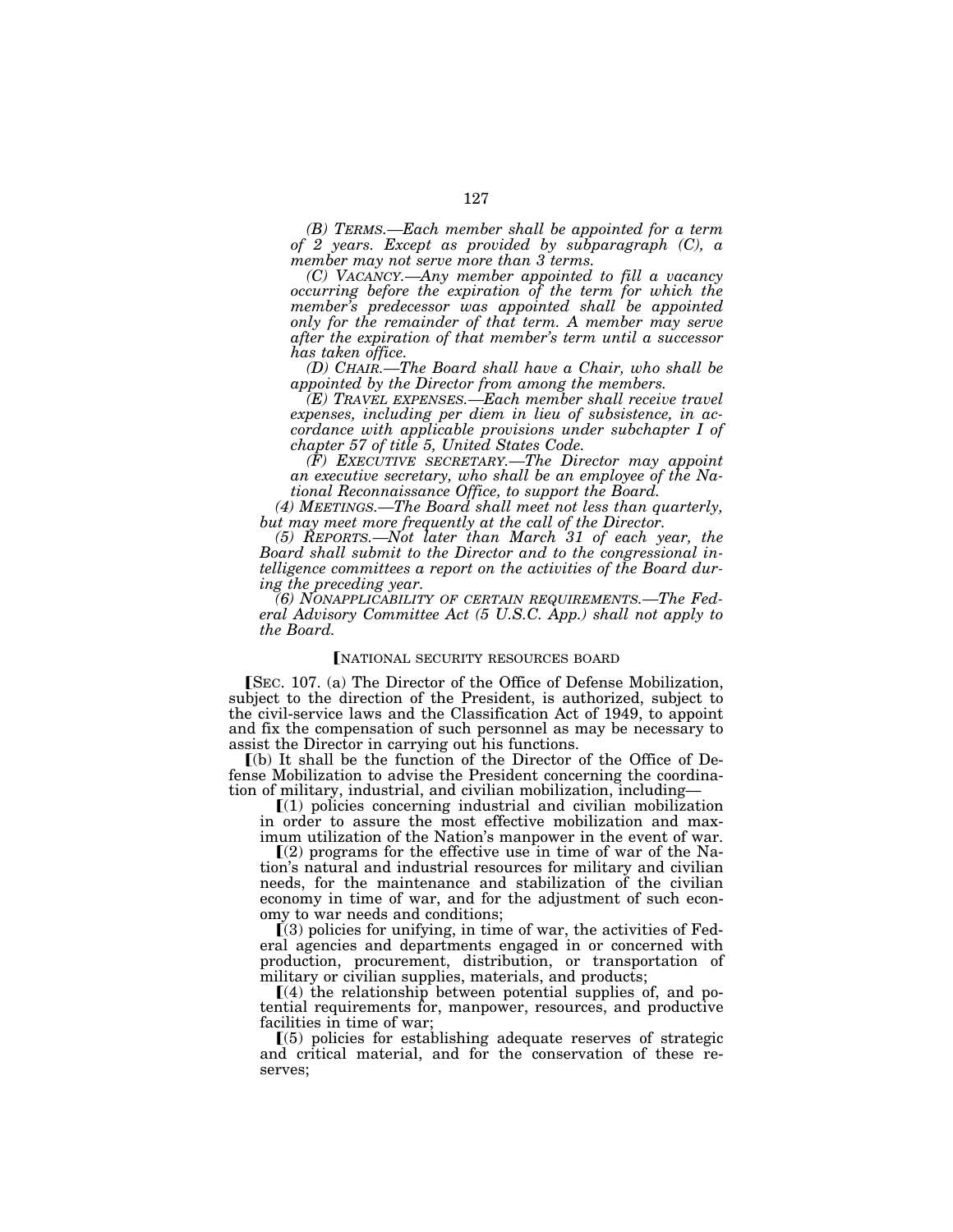$(6)$  the strategic relocation of industries, services, government, and economic activities, the continuous operation of which is essential to the Nation's security.

 $(c)$  In performing his functions, the Director of the Office of Defense Mobilization shall utilize to the maximum extent the facilities and resources of the departments and agencies of the Government.]

## ANNUAL NATIONAL SECURITY STRATEGY REPORT

SEC. 108. (a)(1) The President shall transmit to Congress each year a comprehensive report on the national security strategy of the United States (hereinafter in this section referred to as a national security strategy report'').

(2) The national security strategy report for any year shall be transmitted on the date on which the President submits to Congress the budget for the next fiscal year under section 1105 of title 31, United States Code.

(3) Not later than 150 days after the date on which a new President takes office, the President shall transmit to Congress a national security strategy report under this section. That report shall be in addition to the report for that year transmitted at the time specified in paragraph (2).

(b) Each national security strategy report shall set forth the national security strategy of the United States and shall include a comprehensive description and discussion of the following:

(1) The worldwide interests, goals, and objectives of the United States that are vital to the national security of the United States.

(2) The foreign policy, worldwide commitments, and national defense capabilities of the United States necessary to deter aggression and to implement the national security strategy of the United States.

(3) The proposed short-term and long-term uses of the political, economic, military, and other elements of the national power of the United States to protect or promote the interests and achieve the goals and objectives referred to in paragraph (1).

(4) The adequacy of the capabilities of the United States to carry out the national security strategy of the United States, including an evaluation of the balance among the capabilities of all elements of the national power of the United States to support the implementation of the national security strategy.

(5) Such other information as may be necessary to help inform Congress on matters relating to the national security strategy of the United States.

(c) Each national security strategy report shall be transmitted [in both a classified and an unclassified form] to Congress in clas*sified form, but may include an unclassified summary*.

\* \* \* \* \* \* \*

#### RESTRICTIONS ON INTELLIGENCE SHARING WITH THE UNITED NATIONS

SEC. 112. (a) PROVISION OF INTELLIGENCE INFORMATION TO THE UNITED NATIONS.—(1) No United States intelligence information may be provided to the United Nations or any organization affili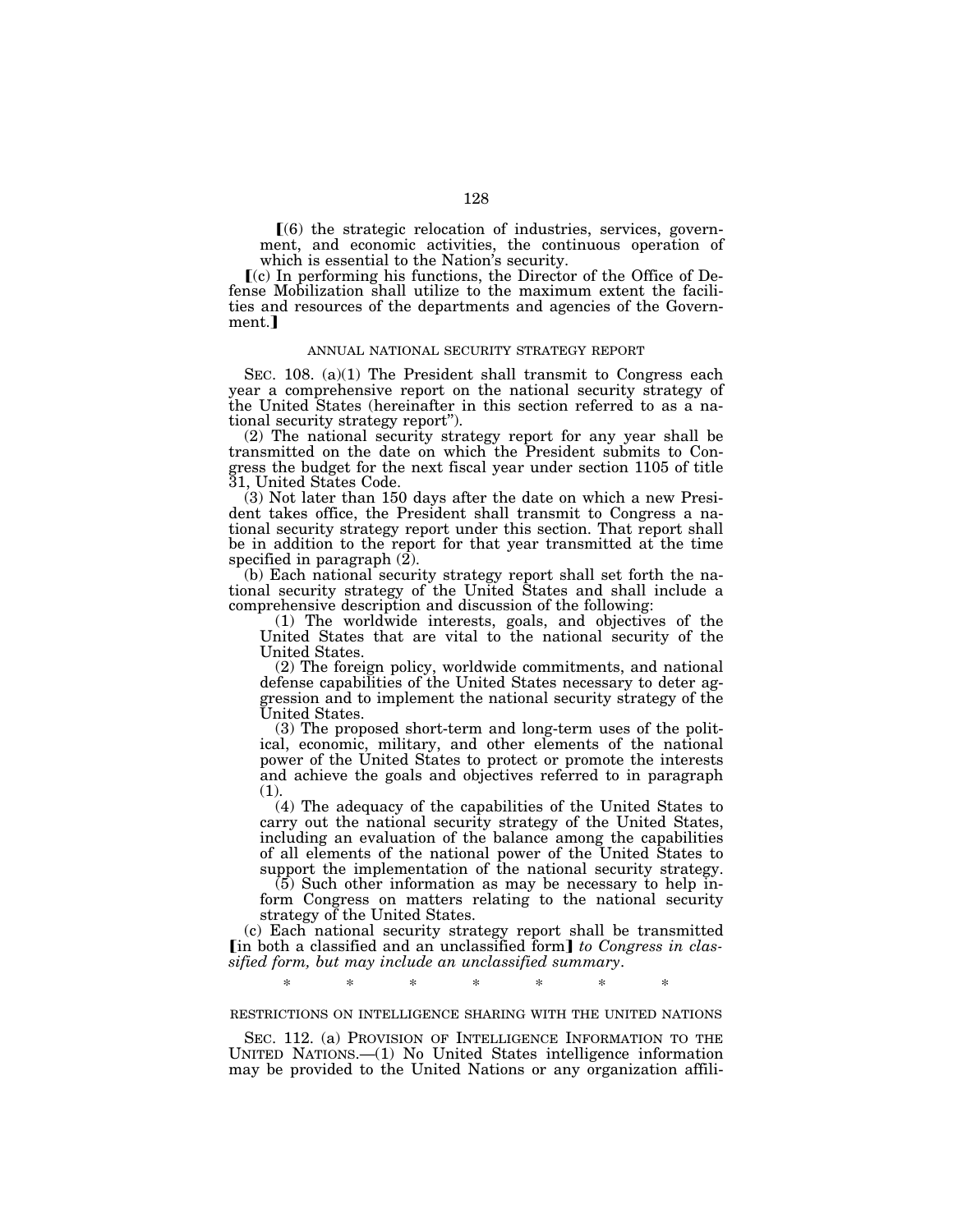ated with the United Nations, or to any officials or employees thereof, unless the President certifies to the appropriate committees of Congress that the Director of National Intelligence, in consultation with the Secretary of State and the Secretary of Defense, has established and implemented procedures, and has worked with the United Nations to ensure implementation of procedures, for protecting from unauthorized disclosure United States intelligence sources and methods connected to such information.

(2) Paragraph (1) may be waived upon written certification by the President to the appropriate committees of Congress that providing such information to the United Nations or an organization affiliated with the United Nations, or to any officials or employees thereof, is in the national security interests of the United States.

(b) DELEGATION OF DUTIES.—The President may not delegate or assign the duties of the President under this section.

(c) RELATIONSHIP TO EXISTING LAW.—Nothing in this section shall be construed to—

(1) impair or otherwise affect the authority of the Director of National Intelligence to protect intelligence sources and methods from unauthorized disclosure pursuant to [section 103(c)(7)¿ *section 102A(i)* of this Act; or

(2) supersede or otherwise affect the provisions of title V of this Act.

(d) DEFINITION.—As used in this section, the term ''appropriate committees of Congress'' means the Committee on Foreign Relations and the Select Committee on Intelligence of the Senate and the Committee on Foreign Relations and the Permanent Select Committee on Intelligence of the House of Representatives.

## \* \* \* \* \* \* \* **SEC. 113B. SPECIAL PAY AUTHORITY FOR SCIENCE, TECHNOLOGY, EN-GINEERING, OR MATHEMATICS POSITIONS.**

ø(a) AUTHORITY TO SET SPECIAL RATES OF PAY.—Notwithstanding part III of title 5, United States Code, the head of each element of the intelligence community may establish higher minimum rates of pay for 1 or more categories of positions in such element that require expertise in science, technology, engineering, or mathematics (STEM).]

*(a) SPECIAL RATES OF PAY FOR POSITIONS REQUIRING EXPERTISE IN SCIENCE, TECHNOLOGY, ENGINEERING, OR MATHEMATICS.—* 

*(1) IN GENERAL.—Notwithstanding part III of title 5, United States Code, the head of each element of the intelligence community may, for 1 or more categories of positions in such element that require expertise in science, technology, engineering, or mathematics—* 

*(A) establish higher minimum rates of pay; and* 

*(B) make corresponding increases in all rates of pay of the pay range for each grade or level, subject to subsection (b) or (c), as applicable.* 

*(2) TREATMENT.—The special rate supplements resulting from the establishment of higher rates under paragraph (1) shall be basic pay for the same or similar purposes as those specified in section 5305(j) of title 5, United States Code.* 

*(b) SPECIAL RATES OF PAY FOR CYBER POSITIONS.—*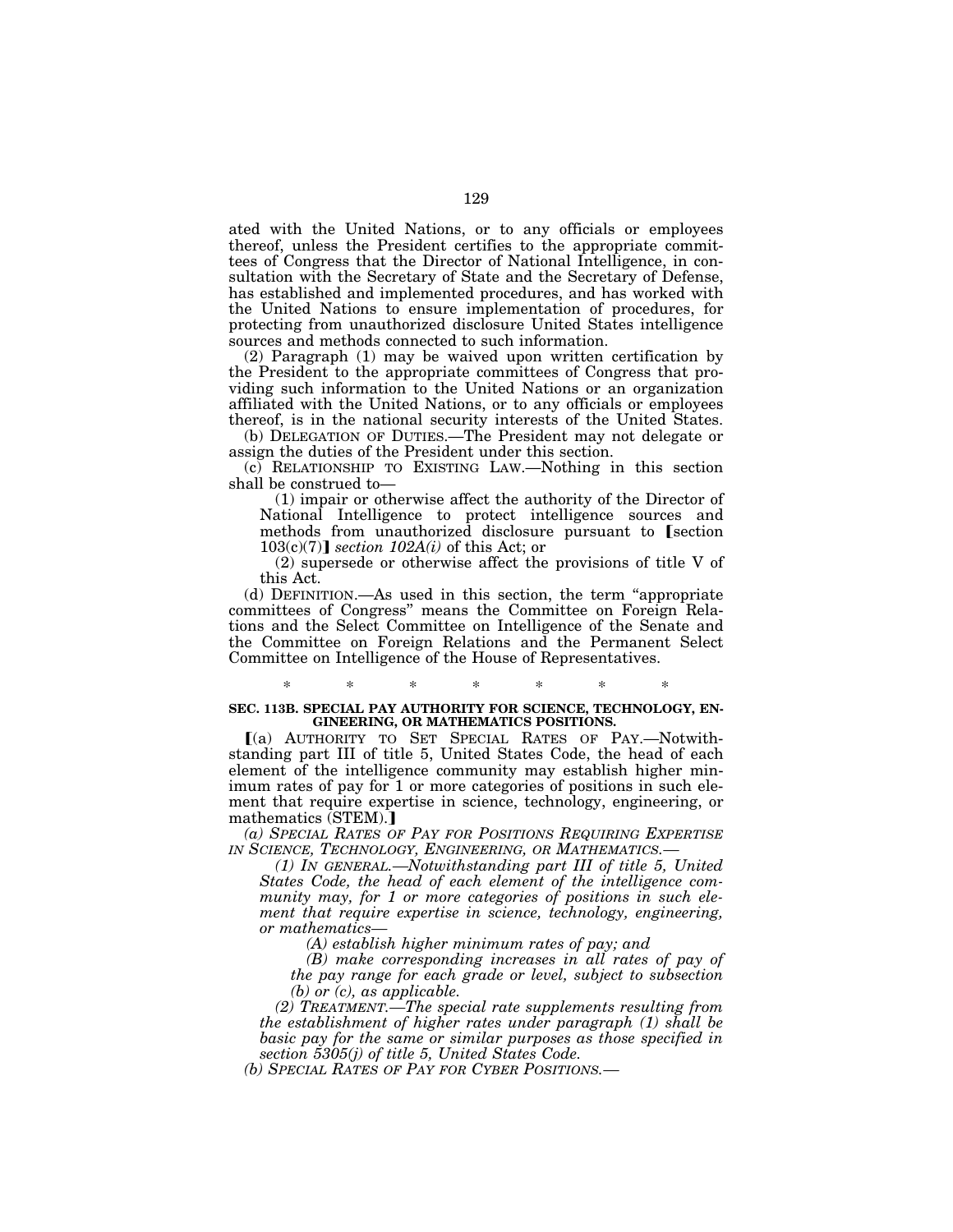*(1) IN GENERAL.—Notwithstanding subsection (c), the Director of the National Security Agency may establish a special rate of pay—* 

*(A) not to exceed the rate of basic pay payable for level II of the Executive Schedule under section 5313 of title 5, United States Code, if the Director certifies to the Under Secretary of Defense for Intelligence, in consultation with the Under Secretary of Defense for Personnel and Readiness, that the rate of pay is for positions that perform functions that execute the cyber mission of the Agency; or* 

*(B) not to exceed the rate of basic pay payable for the Vice President of the United States under section 104 of title 3, United States Code, if the Director certifies to the Secretary of Defense, by name, individuals that have advanced skills and competencies and that perform critical functions that execute the cyber mission of the Agency.* 

*(2) PAY LIMITATION.—Employees receiving a special rate under paragraph (1) shall be subject to an aggregate pay limitation that parallels the limitation established in section 5307 of title 5, United States Code, except that—* 

*(A) any allowance, differential, bonus, award, or other similar cash payment in addition to basic pay that is authorized under title 10, United States Code, (or any other applicable law in addition to title 5 of such Code, excluding the Fair Labor Standards Act of 1938 (29 U.S.C. 201 et seq.)) shall also be counted as part of aggregate compensation; and* 

*(B) aggregate compensation may not exceed the rate established for the Vice President of the United States under section 104 of title 3, United States Code.* 

*(3) LIMITATION ON NUMBER OF RECIPIENTS.—The number of individuals who receive basic pay established under paragraph (1)(B) may not exceed 100 at any time.* 

*(4) LIMITATION ON USE AS COMPARATIVE REFERENCE.—Notwithstanding any other provision of law, special rates of pay and the limitation established under paragraph (1)(B) may not be used as comparative references for the purpose of fixing the rates of basic pay or maximum pay limitations of qualified positions under section 1599f of title 10, United States Code, or section 226 of the Homeland Security Act of 2002 (6 U.S.C. 147).* 

 $[(b)]$   $(c)$  MAXIMUM SPECIAL RATE OF PAY.— $[A]$  minimum] *Except as provided in subsection (b), a minimum* rate of pay established for a category of positions under subsection (a) may not exceed the maximum rate of basic pay (excluding any locality-based comparability payment under section 5304 of title 5, United States Code, or similar provision of law) for the position in that category of positions without the authority of subsection (a) by more than 30 percent, and no rate may be established under this section in excess of the rate of basic pay payable for level IV of the Executive Schedule under section 5315 of title 5, United States Code.

[(c)] (d) NOTIFICATION OF REMOVAL FROM SPECIAL RATE OF PAY.—If the head of an element of the intelligence community removes a category of positions from coverage under a rate of pay authorized by subsection (a) *or (b)* after that rate of pay takes effect—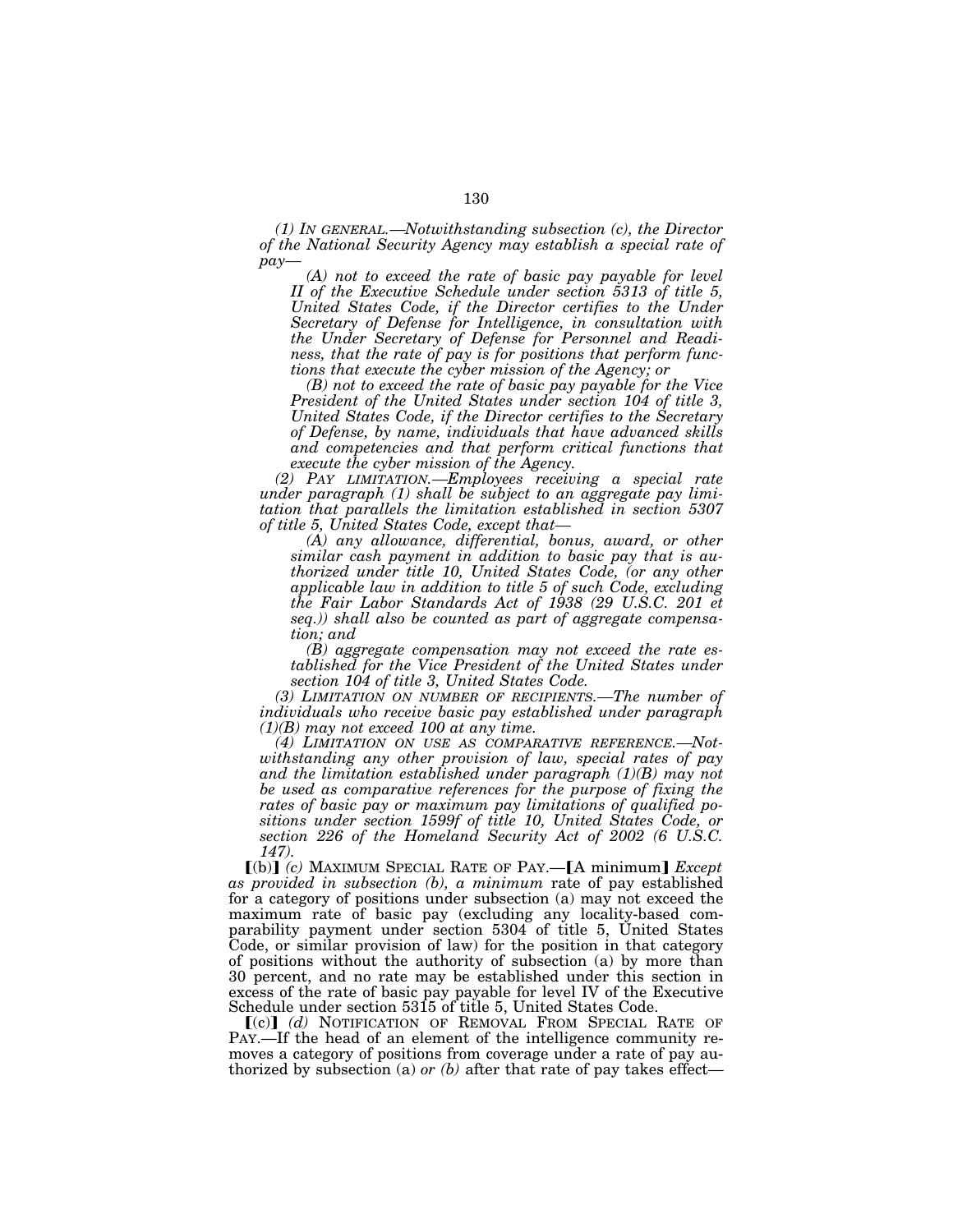(1) the head of such element shall provide notice of the loss of coverage of the special rate of pay to each individual in such category; and

 $(2)$  the loss of coverage will take effect on the first day of the first pay period after the date of the notice.

 $\lceil$ (d) $\rceil$  (e) REVISION OF SPECIAL RATES OF PAY.—Subject to the limitations in this section, rates of pay established under this section by the head of the element of the intelligence community may be revised from time to time by the head of such element and the revisions have the force and effect of statute.

 $[(e)]$  *(f)* REGULATIONS.—The head of each element of the intelligence community shall promulgate regulations to carry out this section with respect to such element, which shall, to the extent practicable, be comparable to the regulations promulgated to carry out section 5305 of title 5, United States Code.

 $f(f)$  (g) REPORTS.—<br>(1) REQUIREMENT FOR REPORTS.— $[Not later than 90 days]$ after the date of the enactment of the Intelligence Authorization Act for Fiscal Year 2017] *Not later than 90 days after the date of the enactment of the Intelligence Authorization Act for Fiscal Year 2019*, the head of each element of the intelligence community shall submit to the congressional intelligence committees a report on any rates of pay established for such element under this section.

(2) CONTENTS.—Each report required by paragraph (1) shall contain for each element of the intelligence community—

(A) a description of any rates of pay established under subsection (a) *or (b)*; and

(B) the number of positions in such element that will be subject to such rates of pay.

\* \* \* \* \* \* \*

## TITLE II—THE DEPARTMENT OF DEFENSE

[SEC. 201.

 $(d)$  Except to the extent inconsistent with the provisions of this Act, the provisions of title IV of the Revised Statutes as now of hereafter amended shall be applicable to the Department of Defense.]

## *SEC. 201. DEPARTMENT OF DEFENSE.*

*Except to the extent inconsistent with the provisions of this Act or other provisions of law, the provisions of title 5, United States Code, shall be applicable to the Department of Defense.* 

#### DEPARTMENT OF THE ARMY

SEC. 205.  $\lbrack \text{(b)} \rbrack$  *(a)* All laws, orders, regulations, and other actions relating to the Department of War or to any officer or activity whose title is changed under this section shall, insofar as they are not inconsistent with the provisions of this Act, be deemed to relate to the Department of the Army within the Department of Defense or to such officer or activity designated by his or its new title.

 $(c)$  (b) the term "Department of the Army" as used in this Act shall be construed to mean the Department of the Army at the seat of government and all field headquarters, forces, reserve compo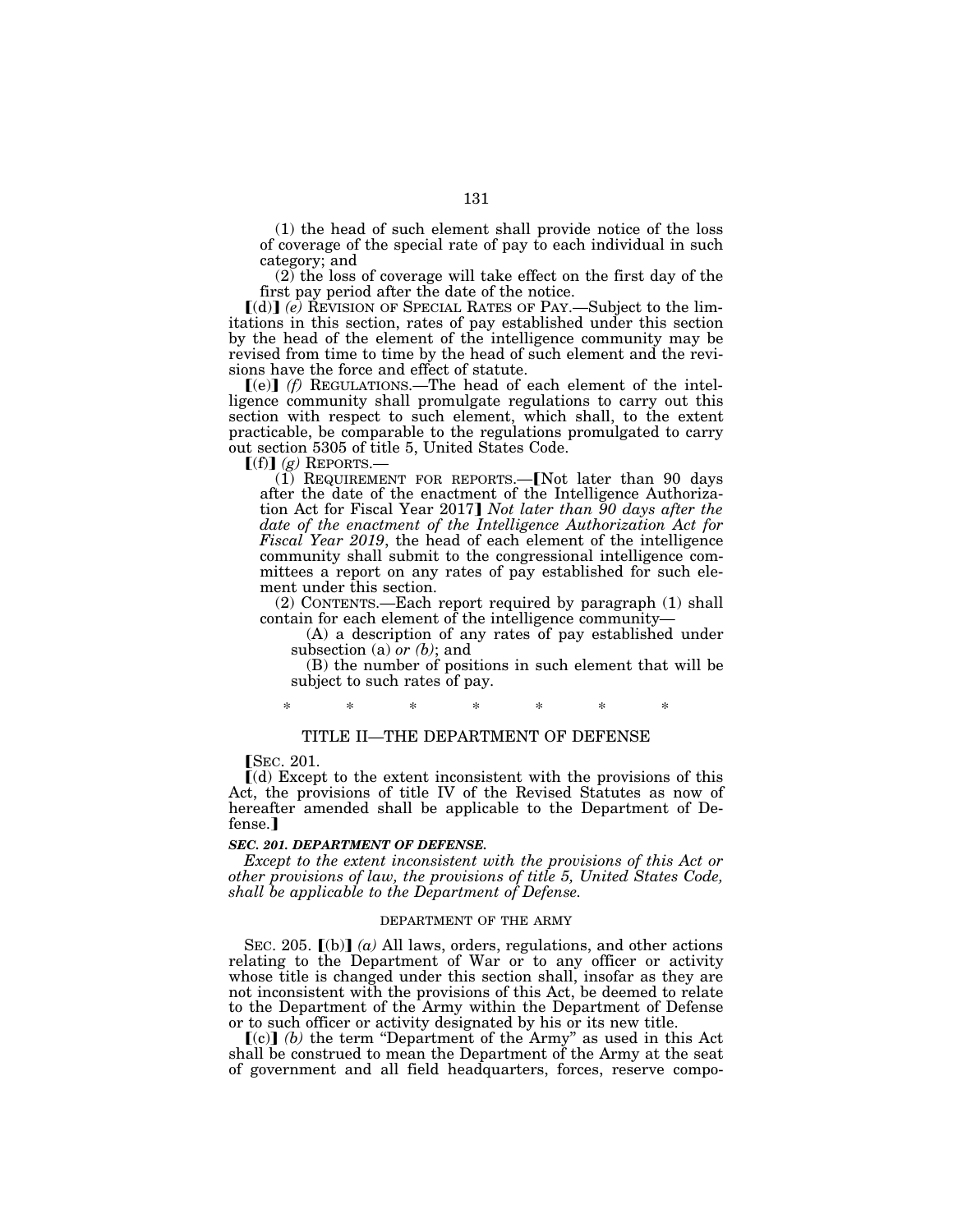nents, installations, activities, and functions under the control or supervision of the Department of the Army.

## DEPARTMENT OF THE NAVY

SEC. 206.  $\lbrack (a) \rbrack$  The term "Department of the Navy" as used in this Act shall be construed to mean the Department of the Navy at the seat of government; the headquarters, United States Marine Corps; the entire operating forces of the United States Navy, including naval aviation, and of the United States Marine Corps, including the reserve components of such forces; all field activities, headquarters, forces, bases, installations, activities and functions under the control or supervision of the Department of the Navy; and the United States Coast Guard when operating as a part of the Navy pursuant to law.

#### DEPARTMENT OF THE AIR FORCE

SEC. 207.  $\lceil (c) \rceil$  The term "Department of the Air Force" as used in this Act shall be construed to mean the Department of the Air Force at the seat of government and all field headquarters, forces, reserve components, installations, activities, and functions under the control or supervision of the Department of the Air Force.

### TITLE III—MISCELLANEOUS

\* \* \* \* \* \* \*

#### DEFINITIONS

SEC. 308. (a) As used in [this Act] *sections 2, 101, 102, 103, and 303 of this Act*, the term ''function'' includes functions, powers, and duties.

(b) As used in this Act, the term, ''Department of Defense'' shall be deemed to include the military departments of the Army, the Navy, and the Air Force, and all agencies created under title II of this Act.

\* \* \* \* \* \* \*

#### REPEALING AND SAVING PROVISIONS

SEC. **[411.]** 312. All laws, orders, and regulations inconsistent with the provisions of this title are repealed insofar as they are inconsistent with the powers, duties, and responsibilities enacted hereby: *Provided,* That the powers, duties, and responsibilities of the Secretary of Defense under this title shall be administered in conformance with the policy and requirements for administration of budgetary and fiscal matters in the Government generally, including accounting and financial reporting, and that nothing in this title shall be construed as eliminating or modifying the powers, duties, and responsibilities of any other department, agency, or officer of the Government in connection with such matters, but no such department, agency, or officer shall exercise any such powers, duties, or responsibilities in a manner that will render ineffective the provisions of this title.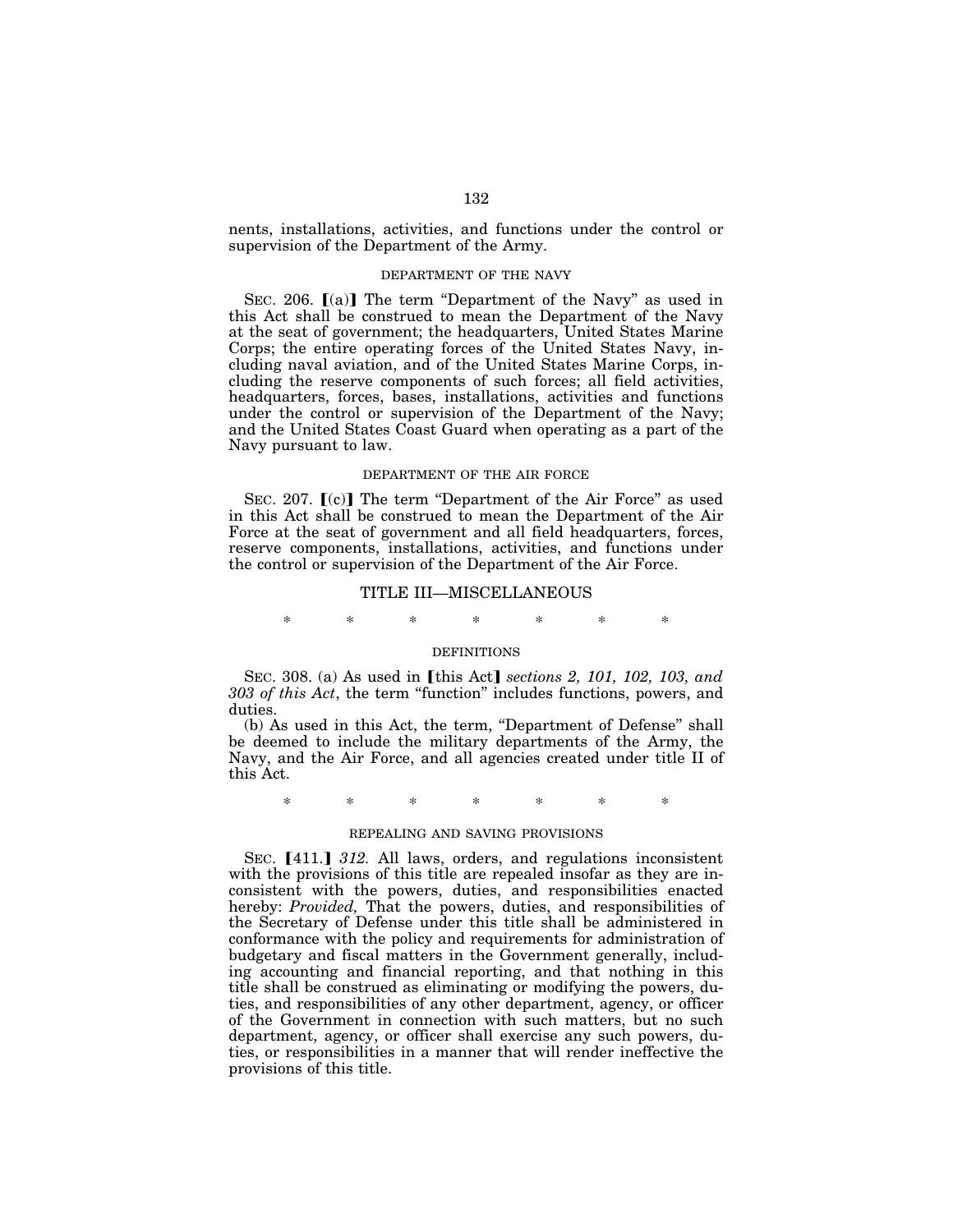## TITLE V—ACCOUNTABILITY FOR INTELLIGENCE ACTIVITIES

\* \* \* \* \* \* \*

#### PRESIDENTIAL APPROVAL AND REPORTING OF COVERT ACTIONS

SEC. 503. (a) The President may not authorize the conduct of a covert action by departments, agencies, or entities of the United States Government unless the President determines such an action is necessary to support identifiable foreign policy objectives of the United States and is important to the national security of the United States, which determination shall be set forth in a finding that shall meet each of the following conditions:

(1) Each finding shall be in writing, unless immediate action by the United States is required and time does not permit the preparation of a written finding, in which case a written record of the President's decision shall be contemporaneously made and shall be reduced to a written finding as soon as possible but in no event more than 48 hours after the decision is made.

(2) Except as permitted by paragraph (1), a finding may not authorize or sanction a covert action, or any aspect of any such action, which already has occurred.

(3) Each finding shall specify each department, agency, or entity of the United States Government authorized to fund or otherwise participate in any significant way in such action. Any employee, contractor, or contract agent of a department, agency, or entity of the United States Government other than the Central Intelligence Agency directed to participate in any way in a covert action shall be subject either to the policies and regulations of the Central Intelligence Agency, or to written policies or regulations adopted by such department, agency, or entity, to govern such participation.

(4) Each finding shall specify whether it is contemplated that any third party which is not an element of, or a contractor or contract agent of, the United States Government, or is not otherwise subject to United States Government policies and regulations, will be used to fund or otherwise participate in any significant way in the covert action concerned, or be used to undertake the covert action concerned on behalf of the United States.

(5) A finding may not authorize any action that would violate the Constitution or any statute of the United States.

(b) To the extent consistent with due regard for the protection from unauthorized disclosure of classified information relating to sensitive intelligence sources and methods or other exceptionally sensitive matters, the Director of National Intelligence and the heads of all departments, agencies, and entities of the United States Government involved in a covert action—

(1) shall keep the congressional intelligence committees fully and currently informed of all covert actions which are the responsibility of, are engaged in by, or are carried out for or on behalf of, any department, agency, or entity of the United States Government, including significant failures; and

(2) shall furnish to the congressional intelligence committees any information or material concerning covert actions (including the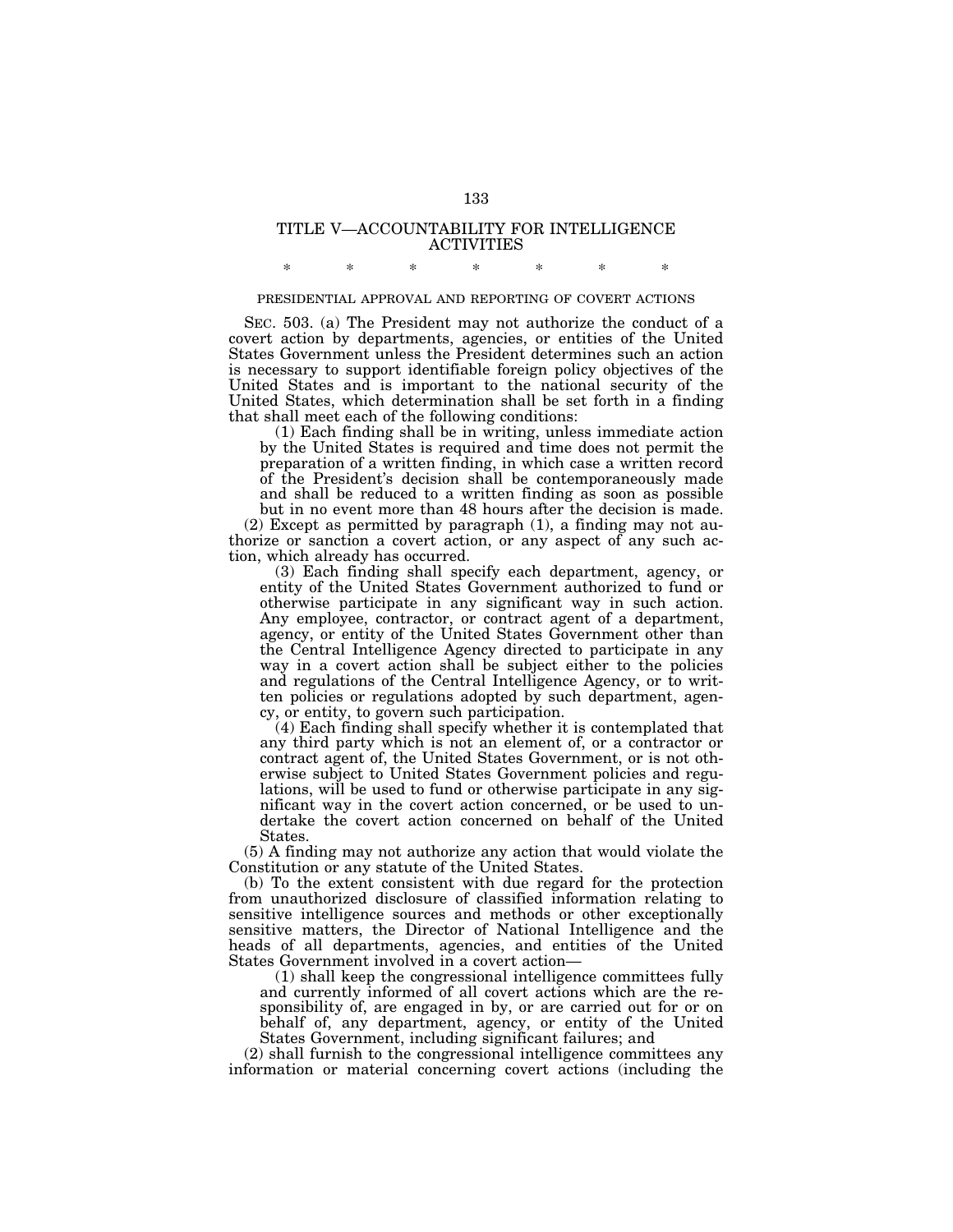legal basis under which the covert action is being or was conducted) which is in the possession, custody, or control of any department, agency, or entity of the United States Government and which is requested by either of the congressional intelligence committees in order to carry out its authorized responsibilities.

 $(c)(1)$  The President shall ensure that any finding approved pursuant to subsection (a) shall be reported in writing to the congressional intelligence committees as soon as possible after such approval and before the initiation of the covert action authorized by the finding, except as otherwise provided in paragraph (2) and paragraph (3).

(2) If the President determines that it is essential to limit access to the finding to meet extraordinary circumstances affecting vital interests of the United States, the finding may be reported to the chairmen and ranking minority members of the congressional intelligence committees, the Speaker and minority leader of the House of Representatives, the majority and minority leaders of the Senate, and such other member or members of the congressional leadership as may be included by the President.

(3) Whenever a finding is not reported pursuant to paragraph (1) or (2) of this section, the President shall fully inform the congressional intelligence committees in a timely fashion and shall provide a statement of the reasons for not giving prior notice.

(4) In a case under paragraph  $(1)$ ,  $(2)$ , or  $(3)$ , a copy of the finding, signed by the President, shall be provided to the chairman of each congressional intelligence committee.

(5)(A) When access to a finding, or a notification provided under subsection  $(d)(1)$ , is limited to the Members of Congress specified in paragraph (2), a written statement of the reasons for limiting such access shall also be provided.

(B) Not later than 180 days after a statement of reasons is submitted in accordance with subparagraph (A) or this subparagraph, the President shall ensure that—

(i) all members of the congressional intelligence committees are provided access to the finding or notification; or

(ii) a statement of reasons that it is essential to continue to limit access to such finding or such notification to meet extraordinary circumstances affecting vital interests of the United States is submitted to the Members of Congress specified in paragraph (2).

 $(d)(1)$  The President shall ensure that the congressional intelligence committees, or, if applicable, the Members of Congress specified in subsection  $(c)(2)$ , are notified in writing of any significant change in a previously approved covert action, or any significant undertaking pursuant to a previously approved finding, in the same manner as findings are reported pursuant to subsection (c).

(2) In determining whether an activity constitutes a significant undertaking for purposes of paragraph  $(1)$ , the President shall consider whether the activity—

(A) involves significant risk of loss of life;

(B) requires an expansion of existing authorities, including authorities relating to research, development, or operations;

(C) results in the expenditure of significant funds or other resources;

(D) requires notification under section 504;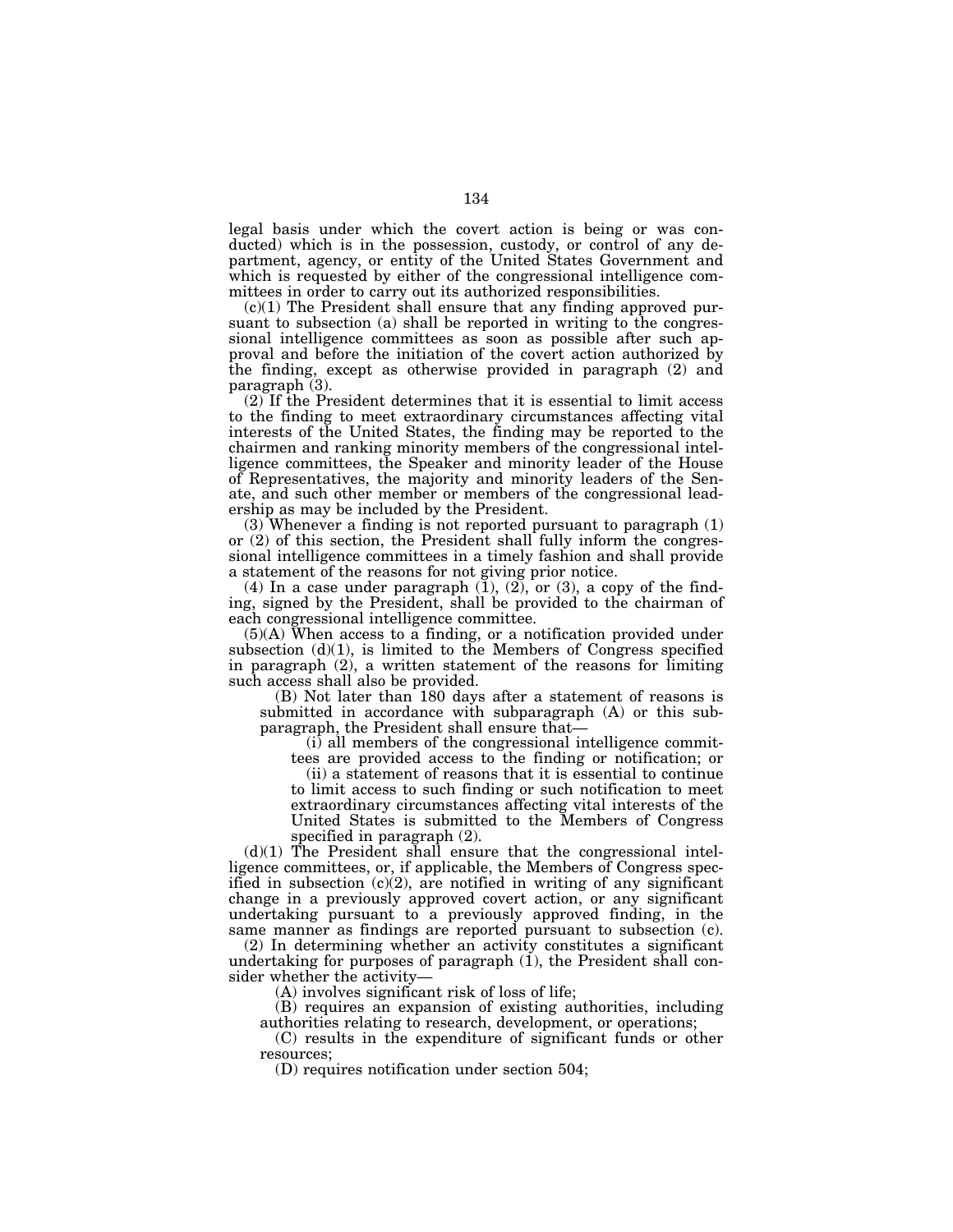(E) gives rise to a significant risk of disclosing intelligence sources or methods; or

(F) presents a reasonably foreseeable risk of serious damage to the diplomatic relations of the United States if such activity were disclosed without authorization.

(e) As used in this title, the term ''covert action'' means an activity or activities of the United States Government to influence political, economic, or military conditions abroad, where it is intended that the role of the United States Government will not be apparent or acknowledged publicly, but does not include—

(1) activities the primary purpose of which is to acquire intelligence, traditional counterintelligence activities, traditional activities to improve or maintain the operational security of United States Government programs, or administrative activities;

(2) traditional diplomatic or military activities or routine support to such activities;

(3) traditional law enforcement activities conducted by United States Government law enforcement agencies or routine support to such activities; or

(4) activities to provide routine support to the overt activities (other than activities described in paragraph  $(1)$ ,  $(2)$ , or  $(3)$ ) of other United States Government agencies abroad.

(f) No covert action may be conducted which is intended to influence United States political processes, public opinion, policies, or media.

 $(g)(1)$  In any case where access to a finding reported under subsection (c) or notification provided under subsection  $(d)(1)$  is not made available to all members of a congressional intelligence committee in accordance with subsection  $(c)(2)$ , the President shall notify all members of such committee that such finding or such notification has been provided only to the members specified in subsection  $(c)(2)$ .

(2) In any case where access to a finding reported under subsection (c) or notification provided under subsection (d)(1) is not made available to all members of a congressional intelligence committee in accordance with subsection  $(c)(2)$ , the President shall provide to all members of such committee a general description regarding the finding or notification, as applicable, consistent with the reasons for not yet fully informing all members of such committee.

(3) The President shall maintain—

(A) a record of the members of Congress to whom a finding is reported under subsection (c) or notification is provided under subsection  $(d)(1)$  and the date on which each member of Congress receives such finding or notification; and

(B) each written statement provided under subsection (c)(5).

(h) For each type of activity undertaken as part of a covert action, the President shall establish in writing a plan to respond to the unauthorized public disclosure of that type of activity.

#### FUNDING OF INTELLIGENCE ACTIVITIES

SEC. 504. (a) Appropriated funds available to an intelligence agency may be obligated or expended for an intelligence or intelligence-related activity only if—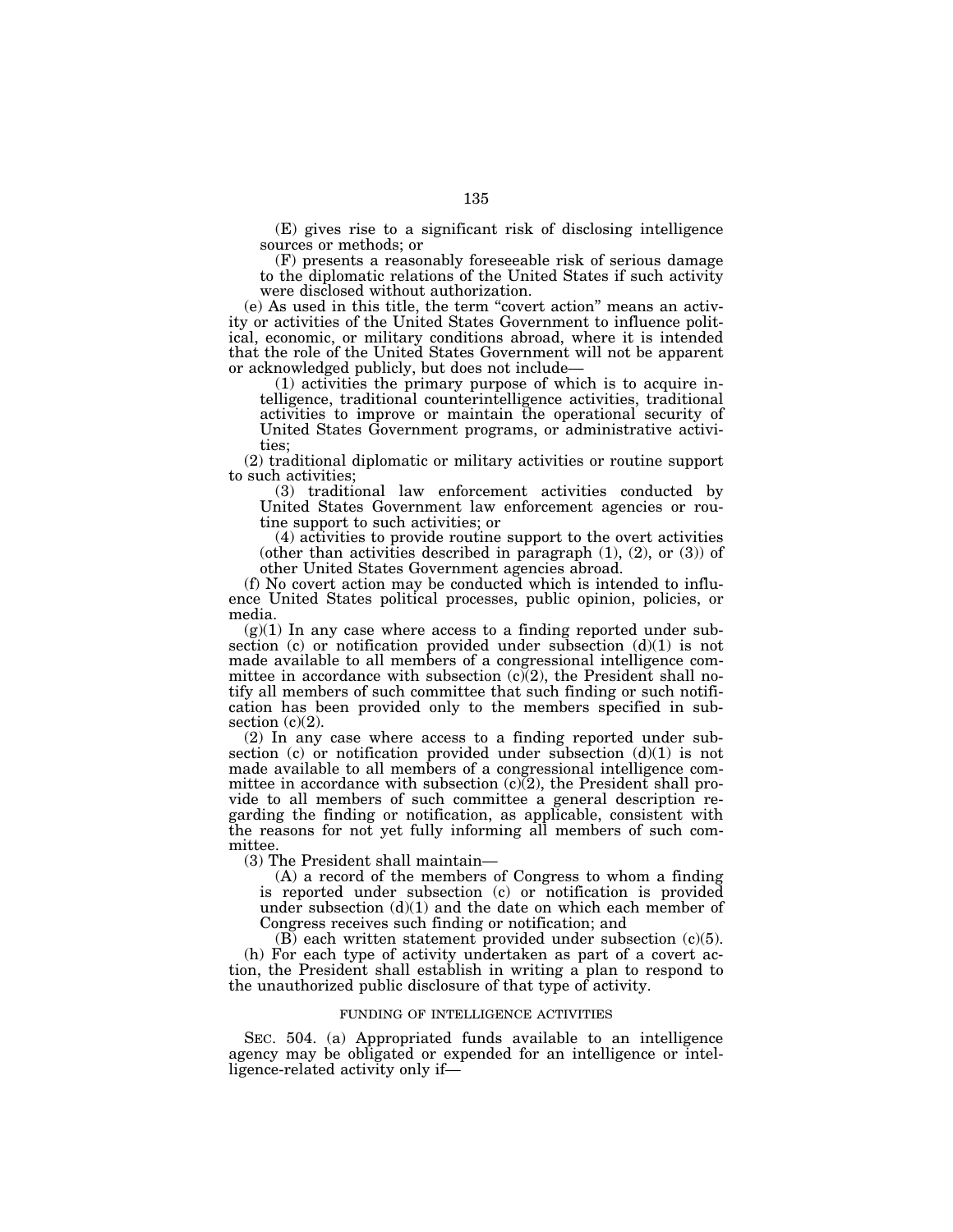(1) those funds were specifically authorized by the Congress for use for such activities; or

(2) in the case of funds from the Reserve for Contingencies of the Central Intelligence Agency and consistent with the provisions of section 503 of this Act concerning any significant anticipated intelligence activity, the Director of the Central Intelligence Agency has notified the appropriate congressional committees of the intent to make such funds available for such activity; or

(3) in the case of funds specifically authorized by the Congress for a different activity—

(A) the activity to be funded is a higher priority intelligence or intelligence-related activity;

(B) the use of such funds for such activity supports an emergent need, improves program effectiveness, or increases efficiency; and

(C) the Director of National Intelligence, the Secretary of Defense, or the Attorney General, as appropriate, has notified the appropriate congressional committees of the intent to make such funds available for such activity;

(4) nothing in this subsection prohibits obligation or expenditure of funds available to an intelligence agency in accordance with sections 1535 and 1536 of title 31, United States Code.

(b) Funds available to an intelligence agency may not be made available for any intelligence or intelligence-related activity for which funds were denied by the Congress.

(c) No funds appropriated for, or otherwise available to, any department, agency, or entity of the United States Government may be expended, or may be directed to be expended, for any covert action, as defined in section 503(e), unless and until a Presidential finding required by subsection (a) of section 503 has been signed or otherwise issued in accordance with that subsection.

 $(d)(1)$  Except as otherwise specifically provided by law, funds available to an intelligence agency that are not appropriated funds may be obligated or expended for an intelligence or intelligence-related activity only if those funds are used for activities reported to the appropriate congressional committees pursuant to procedures which identify—

(A) the types of activities for which nonappropriated funds may be expended; and

(B) the circumstances under which an activity must be reported as a significant anticipated intelligence activity before such funds can be expended.

(2) Procedures for purposes of paragraph (1) shall be jointly agreed upon by the congressional intelligence committees and, as appropriate, the Director of National Intelligence or the Secretary of Defense.

(e) As used in this section—

(1) the term ''intelligence agency'' means any department, agency, or other entity of the United States involved in intelligence or intelligence-related activities;

 $(2)$  the term "appropriate congressional committees" means the Permanent Select Committee on Intelligence and the Committee on Appropriations of the House of Representatives and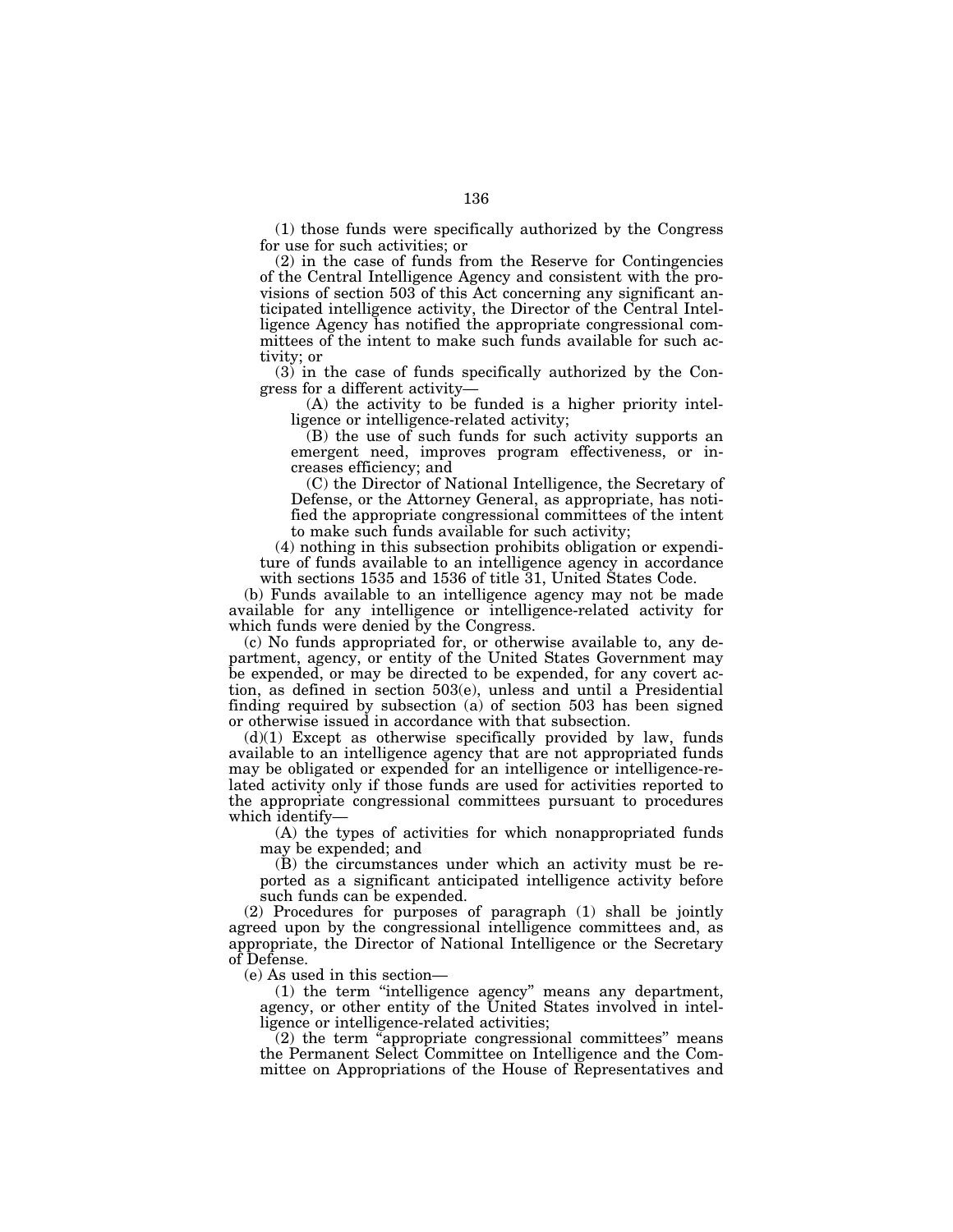the Select Committee on Intelligence and the Committee on Appropriations of the Senate; and

(3) the term ''specifically authorized by the Congress'' means that—

(A) the activity and the amount of funds proposed to be used for that activity were identified in a formal budget request to the Congress, but funds shall be deemed to be specifically authorized for that activity only to the extent that the Congress both authorized the funds to be appropriated for that activity and appropriated the funds for that activity; or

(B) although the funds were not formally requested, the Congress both specifically authorized the appropriation of the funds for the activity and appropriated the funds for the activity.

\* \* \* \* \* \* \*

#### REPORTS ON SECURITY CLEARANCES

SEC. 506H. (a) REPORT ON SECURITY CLEARANCE DETERMINATIONS.—(1) Not later than February 1 of each year, the President shall submit to Congress a report on the security clearance process. Such report shall include, for each security clearance level—

 $(\overline{A})$  the number of employees of the United States Government who—

(i) held a security clearance at such level as of October 1 of the preceding year; and

(ii) were approved for a security clearance at such level during the preceding fiscal year; *and* 

(B) the number of contractors to the United States Government who—

(i) held a security clearance at such level as of October 1 of the preceding year; and

(ii) were approved for a security clearance at such level during the preceding fiscal year[; and].

 $\mathbf{C}(C)$  for each element of the intelligence community—

 $(i)$  the total amount of time it took to process the security clearance determination for such level that—

 $I(I)$  was among the 80 percent of security clearance determinations made during the preceding fiscal year

that took the shortest amount of time to complete; and  $\left[ \text{[II]}\right]$  took the longest amount of time to complete;

 $\lceil$ (ii) the total amount of time it took to process the security clearance determination for such level that—

 $\left[$ (I) was among the 90 percent of security clearance determinations made during the preceding fiscal year that took the shortest amount of time to complete; and

 $\Gamma$ (II) took the longest amount of time to complete;

ø(iii) the number of pending security clearance investigations for such level as of October 1 of the preceding year that have remained pending for—

 $\Gamma(I)$  4 months or less;

 $[III]$  between 4 months and 8 months;

ø(III) between 8 months and one year; and

 $\left[$ (IV) more than one year;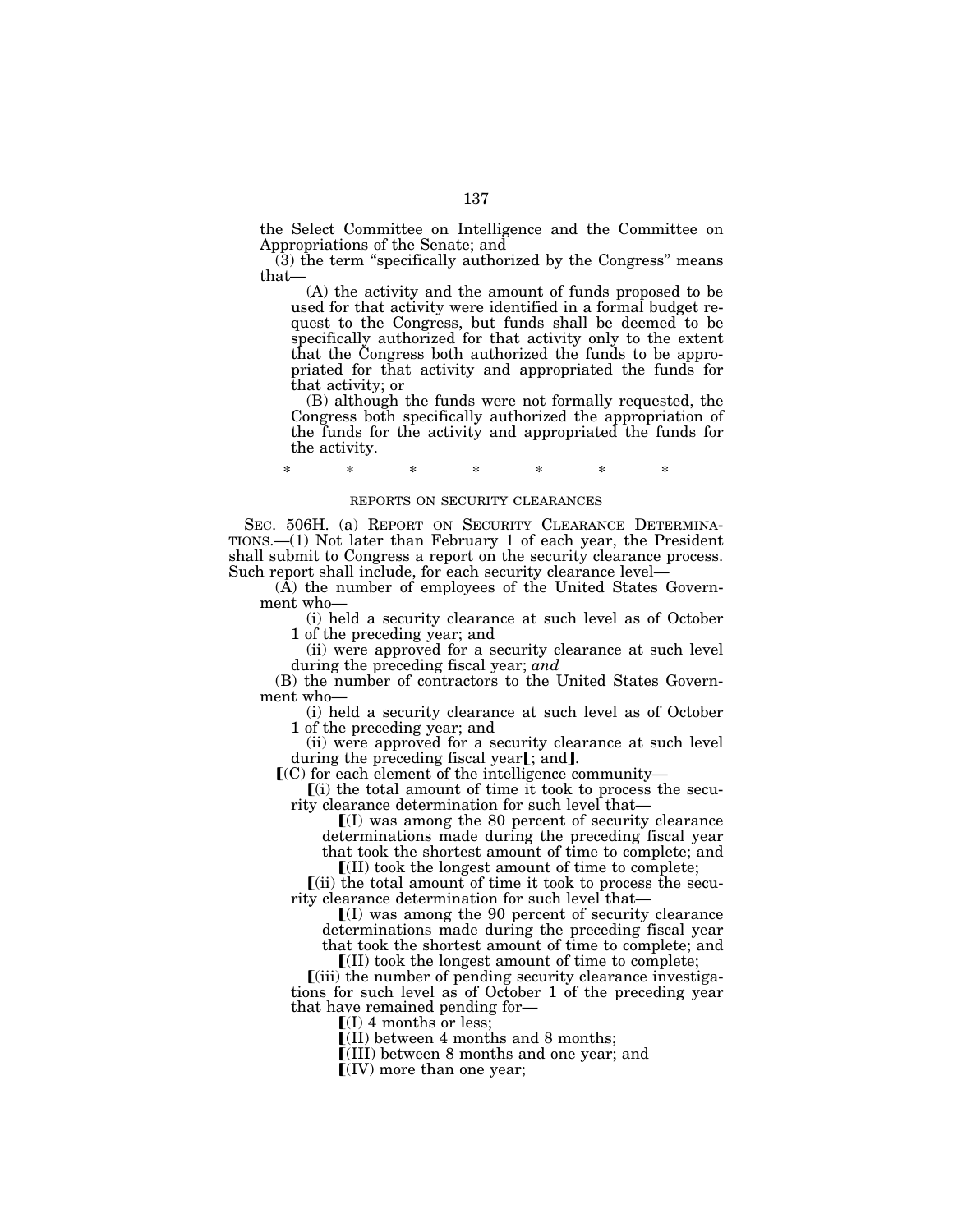$\int (iv)$  the percentage of reviews during the preceding fiscal year that resulted in a denial or revocation of a security clearance;

 $\lceil (v) \rceil$  the percentage of investigations during the preceding fiscal year that resulted in incomplete information;

 $\left[$ (vi) the percentage of investigations during the preceding fiscal year that did not result in enough information to make a decision on potentially adverse information; and

ø(vii) for security clearance determinations completed or pending during the preceding fiscal year that have taken longer than one year to complete—

 $\mathbf{I}(\mathbf{I})$  the number of security clearance determinations for positions as employees of the United States Government that required more than one year to complete;

 $\overline{f(II)}$  the number of security clearance determinations for contractors that required more than one year to complete;

ø(III) the agencies that investigated and adjudicated such determinations; and

 $\langle$  (IV) the cause of significant delays in such determinations.

(2) For purposes of paragraph (1), the President may consider— (A) security clearances at the level of confidential and secret

as one security clearance level; and

(B) security clearances at the level of top secret or higher as one security clearance level.

*(b) INTELLIGENCE COMMUNITY REPORTS.—(1) Not later than March 1 of each year, the Director of National Intelligence shall submit to the congressional intelligence committees, the Committee on Homeland Security and Governmental Affairs of the Senate, and the Committee on Homeland Security of the House of Representatives a report on the security clearances processed by each element of the intelligence community during the preceding fiscal year. Each such report shall separately identify security clearances processed for Federal employees and contractor employees sponsored by each such element.* 

*(2) Each report submitted under paragraph (1) shall include each of the following for each element of the intelligence community for the fiscal year covered by the report:* 

*(A) The total number of initial security clearance background investigations sponsored for new applicants.* 

*(B) The total number of security clearance periodic reinvestigations sponsored for existing employees.* 

*(C) The total number of initial security clearance background investigations for new applicants that were adjudicated with notice of a determination provided to the prospective applicant, including—* 

*(i) the total number that were adjudicated favorably and granted access to classified information; and* 

*(ii) the total number that were adjudicated unfavorably and resulted in a denial or revocation of a security clearance.*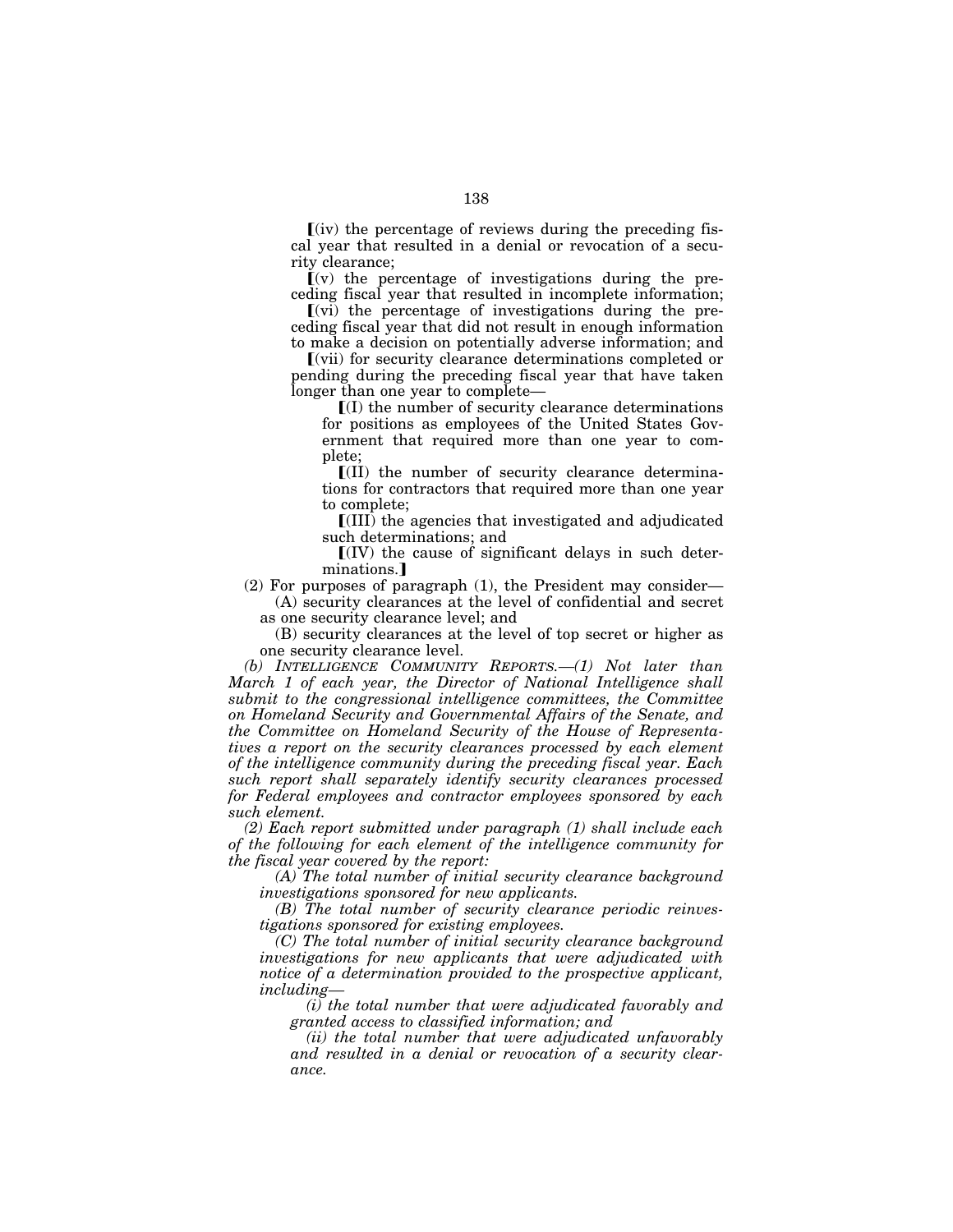*(D) The total number of security clearance periodic background investigations that were adjudicated with notice of a determination provided to the existing employee, including—* 

*(i) the total number that were adjudicated favorably; and* 

*(ii) the total number that were adjudicated unfavorably and resulted in a denial or revocation of a security clearance.* 

*(E) The total number of pending security clearance background investigations, including initial applicant investigations and periodic reinvestigations, that were not adjudicated as of the last day of such year and that remained pending as follows:* 

*(i) For 180 days or less.* 

*(ii) For 180 days or longer, but less than 12 months.* 

*(iii) For 12 months or longer, but less than 18 months. (iv) For 18 months or longer, but less than 24 months. (v) For 24 months or longer.* 

*(F) In the case of security clearance determinations completed or pending during the year preceding the year for which the report is submitted that have taken longer than 12 months to complete—* 

*(i) an explanation of the causes for the delays incurred during the period covered by the report; and* 

*(ii) the number of such delays involving a polygraph requirement.* 

*(G) The percentage of security clearance investigations, including initial and periodic reinvestigations, that resulted in a denial or revocation of a security clearance.* 

*(H) The percentage of security clearance investigations that resulted in incomplete information.* 

*(I) The percentage of security clearance investigations that did not result in enough information to make a decision on potentially adverse information.* 

*(3) The report required under this subsection shall be submitted in unclassified form, but may include a classified annex.* 

 $[6]$  $(c)$  FORM.—The reports required under  $[subsection (a)(1)]$ subsections  $(a)(1)$  and  $(b)$  shall be submitted in unclassified form, but may include a classified annex.

\* \* \* \* \* \* \*

## TITLE XI—ADDITIONAL MISCELLANEOUS PROVISIONS

## \* \* \* \* \* \* \* *SEC. 1105. SEMIANNUAL REPORTS ON INVESTIGATIONS OF UNAU-THORIZED DISCLOSURES OF CLASSIFIED INFORMATION.*

*(a) INTELLIGENCE COMMUNITY REPORTING.—* 

*(1) IN GENERAL.—Not less frequently than once every 6 months, each covered official shall submit to the congressional intelligence committees a report on investigations of unauthorized public disclosures of classified information.* 

*(2) ELEMENTS.—Each report submitted under paragraph (1) shall include, with respect to the preceding 6-month period, the following:* 

*(A) The number of investigations opened by the covered official regarding an unauthorized public disclosure of classified information.*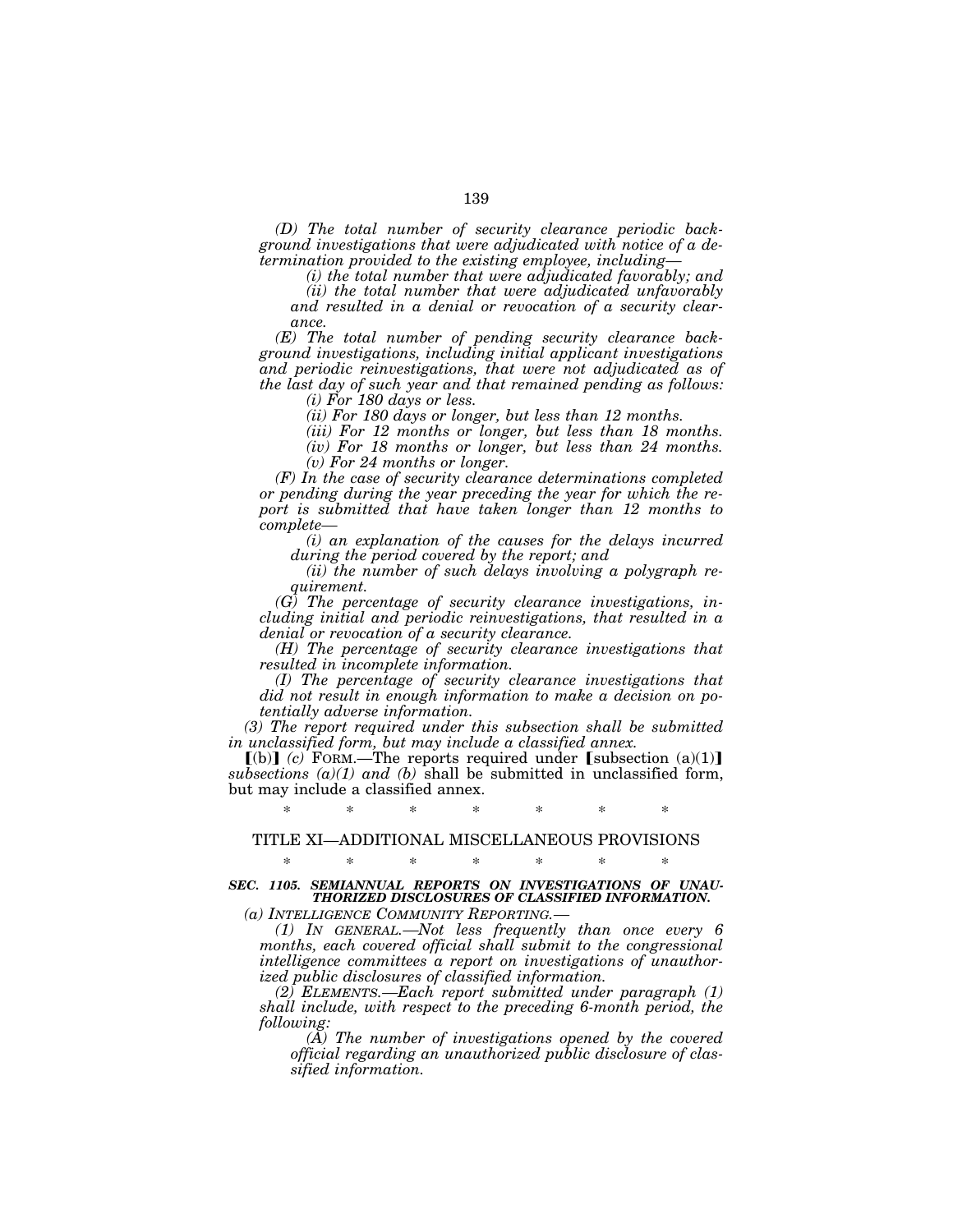*(B) The number of investigations completed by the covered official regarding an unauthorized public disclosure of classified information.* 

*(C) Of the number of such completed investigations identified under subparagraph (B), the number referred to the Attorney General for criminal investigation.* 

*(b) DEPARTMENT OF JUSTICE REPORTING.—* 

*(1) IN GENERAL.—Not less frequently than once every 6 months, the Assistant Attorney General for National Security of the Department of Justice, in consultation with the Director of the Federal Bureau of Investigation, shall submit to the congressional intelligence committees, the Committee on the Judiciary of the Senate, and the Committee on the Judiciary of the House of Representatives a report on the status of each referral made to the Department of Justice from any element of the intelligence community regarding an unauthorized disclosure of classified information made during the most recent 365-day period or any referral that has not yet been closed, regardless of the date the referral was made.* 

*(2) CONTENTS.—Each report submitted under paragraph (1) shall include, for each referral covered by the report, at a minimum, the following:* 

*(A) The date the referral was received.* 

*(B) A statement indicating whether the alleged unauthorized disclosure described in the referral was substantiated by the Department of Justice.* 

*(C) A statement indicating the highest level of classification of the information that was revealed in the unauthorized disclosure.* 

*(D) A statement indicating whether an open criminal investigation related to the referral is active.* 

*(E) A statement indicating whether any criminal charges have been filed related to the referral.* 

*(F) A statement indicating whether the Department of Justice has been able to attribute the unauthorized disclosure to a particular entity or individual.* 

*(c) FORM OF REPORTS.—Each report submitted under this section shall be submitted in unclassified form, but may have a classified annex.* 

*(d) DEFINITIONS.—In this section:* 

*(1) COVERED OFFICIAL.—The term ''covered official'' means— (A) the heads of each element of the intelligence community; and* 

*(B) the inspectors general with oversight responsibility for an element of the intelligence community.* 

*(2) INVESTIGATION.—The term ''investigation'' means any inquiry, whether formal or informal, into the existence of an unauthorized public disclosure of classified information.* 

*(3) UNAUTHORIZED DISCLOSURE OF CLASSIFIED INFORMA-TION.—The term ''unauthorized disclosure of classified information'' means any unauthorized disclosure of classified information to any recipient.* 

*(4) UNAUTHORIZED PUBLIC DISCLOSURE OF CLASSIFIED INFOR-MATION.—The term ''unauthorized public disclosure of classified*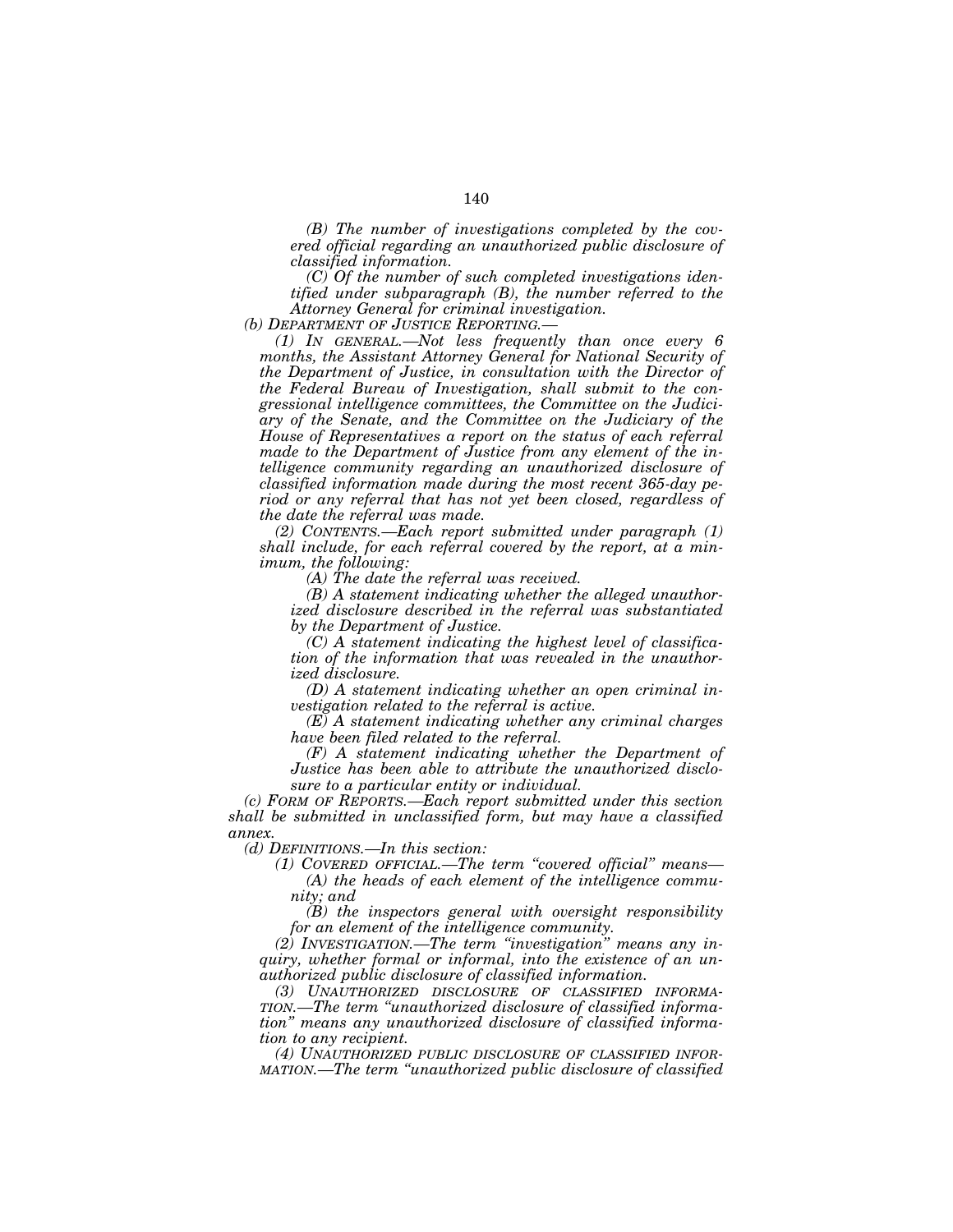*information'' means the unauthorized disclosure of classified information to a journalist or media organization.* 

## **NATIONAL NUCLEAR SECURITY ADMINISTRATION ACT**

\* \* \* \* \* \* \*

## **TITLE XXXII—NATIONAL NUCLEAR SECURITY ADMINISTRATION**

\* \* \* \* \* \* \*

## **Subtitle A—Establishment and Organization**  \* \* \* \* \* \* \*

#### **SEC. 3212. ADMINISTRATOR FOR NUCLEAR SECURITY.**

(a) IN GENERAL.—(1) There is at the head of the Administration an Administrator for Nuclear Security (in this title referred to as the "Administrator").

(2) Pursuant to subsection (c) of section 202 of the Department of Energy Organization Act (42 U.S.C. 7132), the Under Secretary for Nuclear Security of the Department of Energy serves as the Administrator.

(b) FUNCTIONS.—The Administrator has authority over, and is responsible for, all programs and activities of the Administration (except for the functions of the Deputy Administrator for Naval Reactors specified in the Executive order referred to in section 3216(b)), including the following:

(1) Strategic management.

(2) Policy development and guidance.

(3) Budget formulation, guidance, and execution, and other financial matters.

(4) Resource requirements determination and allocation.

(5) Program management and direction.

(6) Safeguards and security.

(7) Emergency management.

(8) Integrated safety management.

(9) Environment, safety, and health operations.

(10) Administration of contracts, including the management and operations of the nuclear weapons production facilities and the national security laboratories.

 $[(11)$  Intelligence.

 $(12)$  Counterintelligence.

 $[(13)]$   $(11)$  Personnel, including the selection, appointment, distribution, supervision, establishing of compensation, and separation of personnel in accordance with subtitle C of this title.

 $[(14)]$   $(12)$  Procurement of services of experts and consultants in accordance with section 3109 of title 5, United States Code.

 $(15)$  $(13)$  Legal matters.

 $\lceil (16)\rceil$  (14) Legislative affairs.

 $[(17)]$   $(15)$  Public affairs.

 $[(18)]$  (16) Eliminating inventories of surplus fissile materials usable for nuclear weapons.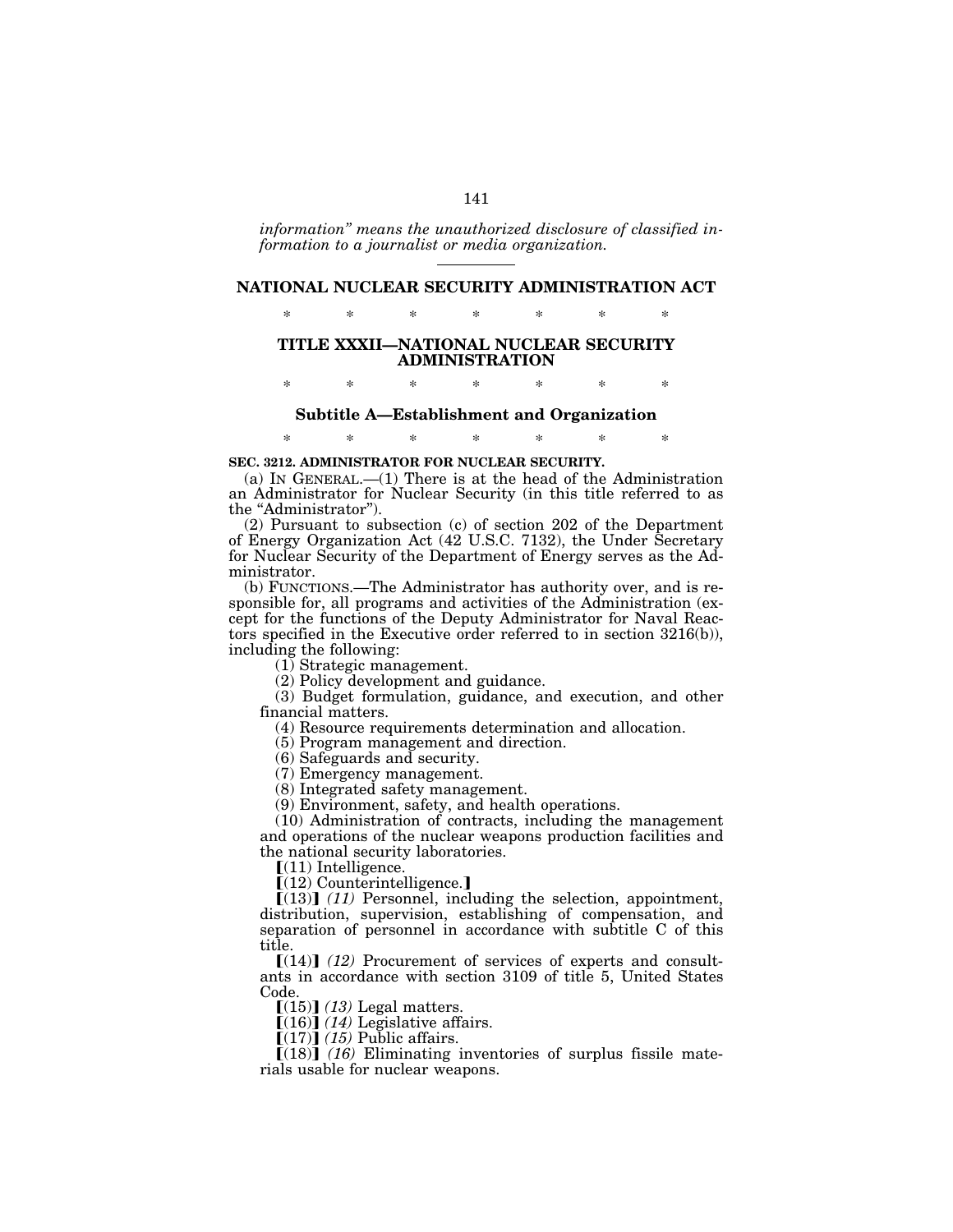$[(19)]$  (17) Liaison with other elements of the Department of Energy and with other Federal agencies, State, tribal, and local governments, and the public.

(c) PROCUREMENT AUTHORITY.—The Administrator is the senior procurement executive for the Administration for the purposes of section 1702(c) of title 41, United States Code.

(d) POLICY AUTHORITY.—The Administrator may establish Administration-specific policies, unless disapproved by the Secretary of Energy.

(e) MEMBERSHIP ON JOINT NUCLEAR WEAPONS COUNCIL.—The Administrator serves as a member of the Joint Nuclear Weapons Council under section 179 of title 10, United States Code.

(f) REORGANIZATION AUTHORITY.—Except as provided by subsections (b) and (c) of section 3291:

(1) The Administrator may establish, abolish, alter, consolidate, or discontinue any organizational unit or component of the Administration, or transfer any function of the Administration.

(2) Such authority does not apply to the abolition of organizational units or components established by law or the transfer of functions vested by law in any organizational unit or component.

\* \* \* \* \* \* \*

### **Subtitle B—Matters Relating to Security**

\* \* \* \* \* \* \*

#### **SEC. 3233. COUNTERINTELLIGENCE PROGRAMS.**

(a) NATIONAL SECURITY LABORATORIES AND NUCLEAR WEAPONS PRODUCTION FACILITIES.—The Secretary of Energy shall, at each national security laboratory and nuclear weapons production facility, establish and maintain a counterintelligence program adequate to protect national security information at that laboratory or production facility.

(b) OTHER FACILITIES.—The Secretary of Energy shall, at each [Administration] *Department* facility not described in subsection (a) at which Restricted Data is located, assign an employee of the Office of *Intelligence and* Counterintelligence of the Department of Energy who shall be responsible for and assess counterintelligence matters at that facility.

\* \* \* \* \* \* \*

## **ATOMIC ENERGY DEFENSE ACT**

\* \* \* \* \* \* \*

## **DIVISION D—ATOMIC ENERGY DEFENSE PROVISIONS**

\* \* \* \* \* \* \*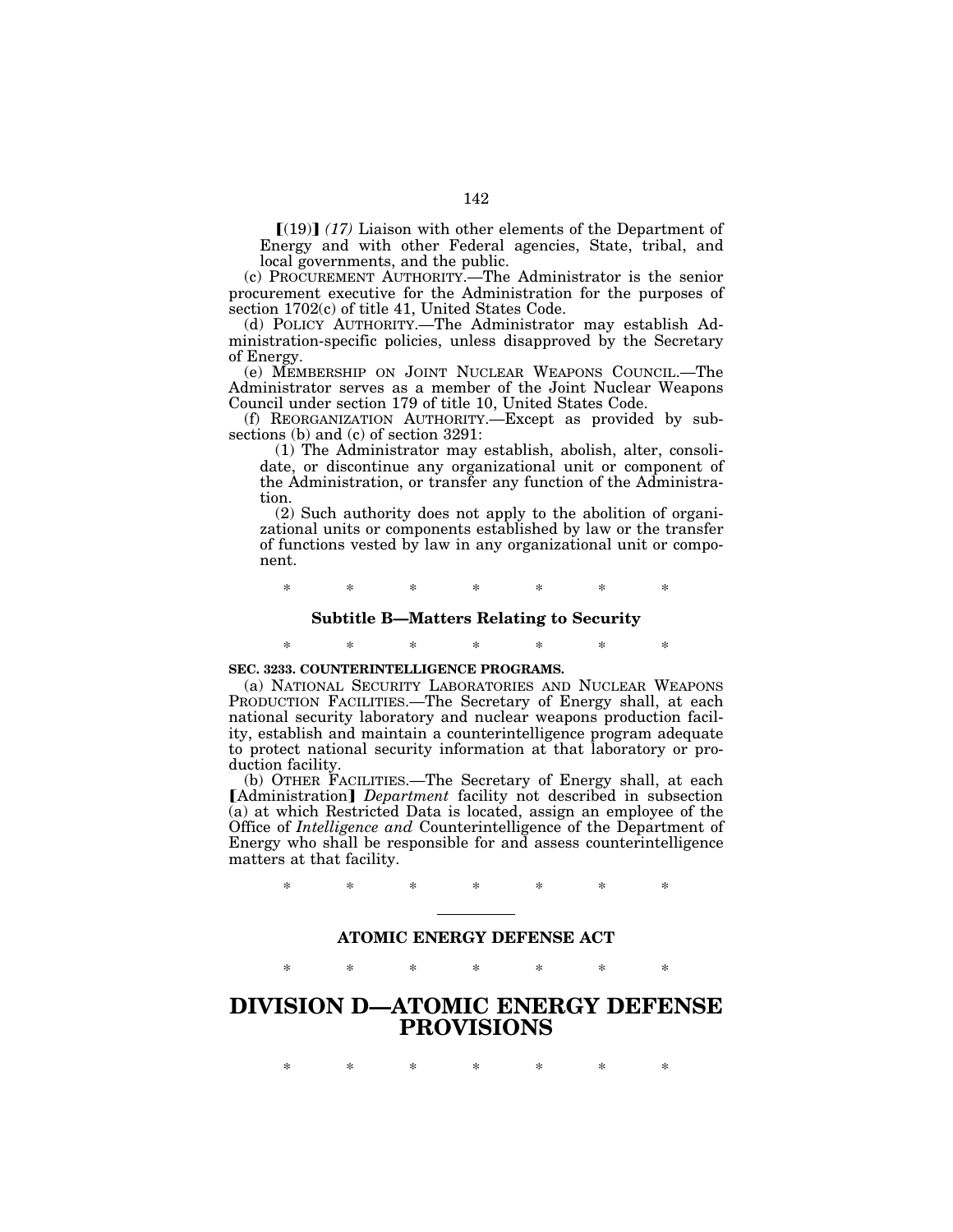## **TITLE XLV—SAFEGUARDS AND SECURITY MATTERS**

# \* \* \* \* \* \* \* **Subtitle B—Classified Information**

## \* \* \* \* \* \* \* **SEC. 4524. PROTECTION OF CLASSIFIED INFORMATION DURING LAB-ORATORY-TO-LABORATORY EXCHANGES.**

(a) PROVISION OF TRAINING.—The Secretary of Energy shall ensure that all Department of Energy employees and Department of Energy contractor employees participating in laboratory-to-laboratory cooperative exchange activities are fully trained in matters relating to the protection of classified information and to potential espionage and counterintelligence threats.

(b) COUNTERING OF ESPIONAGE AND INTELLIGENCE-GATHERING ABROAD.—(1) The Secretary shall establish a pool of Department employees and Department contractor employees who are specially trained to counter threats of espionage and intelligence-gathering by foreign nationals against Department employees and Department contractor employees who travel abroad for laboratory-to-laboratory exchange activities or other cooperative exchange activities on behalf of the Department.

(2) The Director of *Intelligence and* Counterintelligence of the Department of Energy may assign at least one employee from the pool established under paragraph (1) to accompany a group of Department employees or Department contractor employees who travel to any nation designated to be a sensitive country for laboratory-tolaboratory exchange activities or other cooperative exchange activities on behalf of the Department.

\* \* \* \* \* \* \*

## **INTELLIGENCE AUTHORIZATION ACT FOR FISCAL YEAR 2012**

\* \* \* \* \* \* \*

## TITLE III

## GENERAL PROVISIONS \* \* \* \* \* \* \*

#### **SEC. 309. ENHANCED PROCUREMENT AUTHORITY TO MANAGE SUP-PLY CHAIN RISK.**

(a) DEFINITIONS.—In this section:

(1) COVERED AGENCY.—The term ''covered agency'' means any element of the intelligence community other than an element within the Department of Defense.

(2) COVERED ITEM OF SUPPLY.—The term ''covered item of supply'' means an item of information technology (as that term is defined in section 11101 of title 40, United States Code) that is purchased for inclusion in a covered system, and the loss of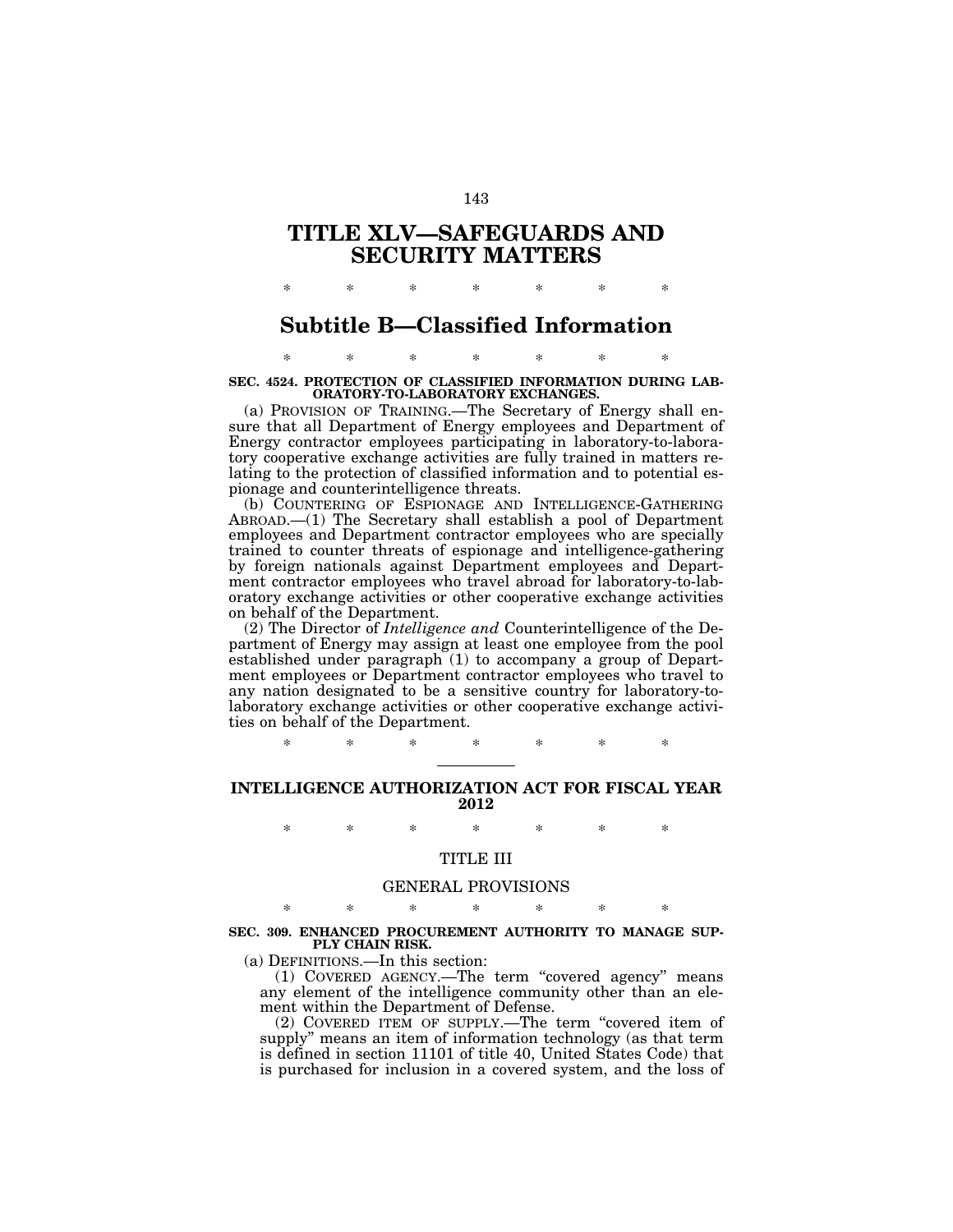integrity of which could result in a supply chain risk for a covered system.

(3) COVERED PROCUREMENT.—The term ''covered procurement'' means—

(A) a source selection for a covered system or a covered item of supply involving either a performance specification, as provided in section  $3306(a)(3)(B)$  of title 41, United States Code, or an evaluation factor, as provided in section  $3306(b)(1)$  of such title, relating to supply chain risk;

(B) the consideration of proposals for and issuance of a task or delivery order for a covered system or a covered item of supply, as provided in section 4106(d)(3) of title 41, United States Code, where the task or delivery order contract concerned includes a contract clause establishing a requirement relating to supply chain risk; or

(C) any contract action involving a contract for a covered system or a covered item of supply where such contract includes a clause establishing requirements relating to supply chain risk.

(4) COVERED PROCUREMENT ACTION.—The term ''covered procurement action'' means any of the following actions, if the action takes place in the course of conducting a covered procurement:

(A) The exclusion of a source that fails to meet qualifications standards established in accordance with the requirements of section 3311 of title 41, United States Code, for the purpose of reducing supply chain risk in the acquisition of covered systems.

(B) The exclusion of a source that fails to achieve an acceptable rating with regard to an evaluation factor providing for the consideration of supply chain risk in the evaluation of proposals for the award of a contract or the issuance of a task or delivery order.

(C) The decision to withhold consent for a contractor to subcontract with a particular source or to direct a contractor for a covered system to exclude a particular source from consideration for a subcontract under the contract.

(5) COVERED SYSTEM.—The term ''covered system'' means a national security system, as that term is defined in section 3542(b) of title 44, United States Code.

(6) SUPPLY CHAIN RISK.—The term ''supply chain risk'' means the risk that an adversary may sabotage, maliciously introduce unwanted function, or otherwise subvert the design, integrity, manufacturing, production, distribution, installation, operation, or maintenance of a covered system so as to surveil, deny, disrupt, or otherwise degrade the function, use, or operation of such system.

(b) AUTHORITY.—Subject to subsection (c) and in consultation with the Director of National Intelligence, the head of a covered agency may, in conducting intelligence and intelligence-related activities—

(1) carry out a covered procurement action; and

(2) limit, notwithstanding any other provision of law, in whole or in part, the disclosure of information relating to the basis for carrying out a covered procurement action.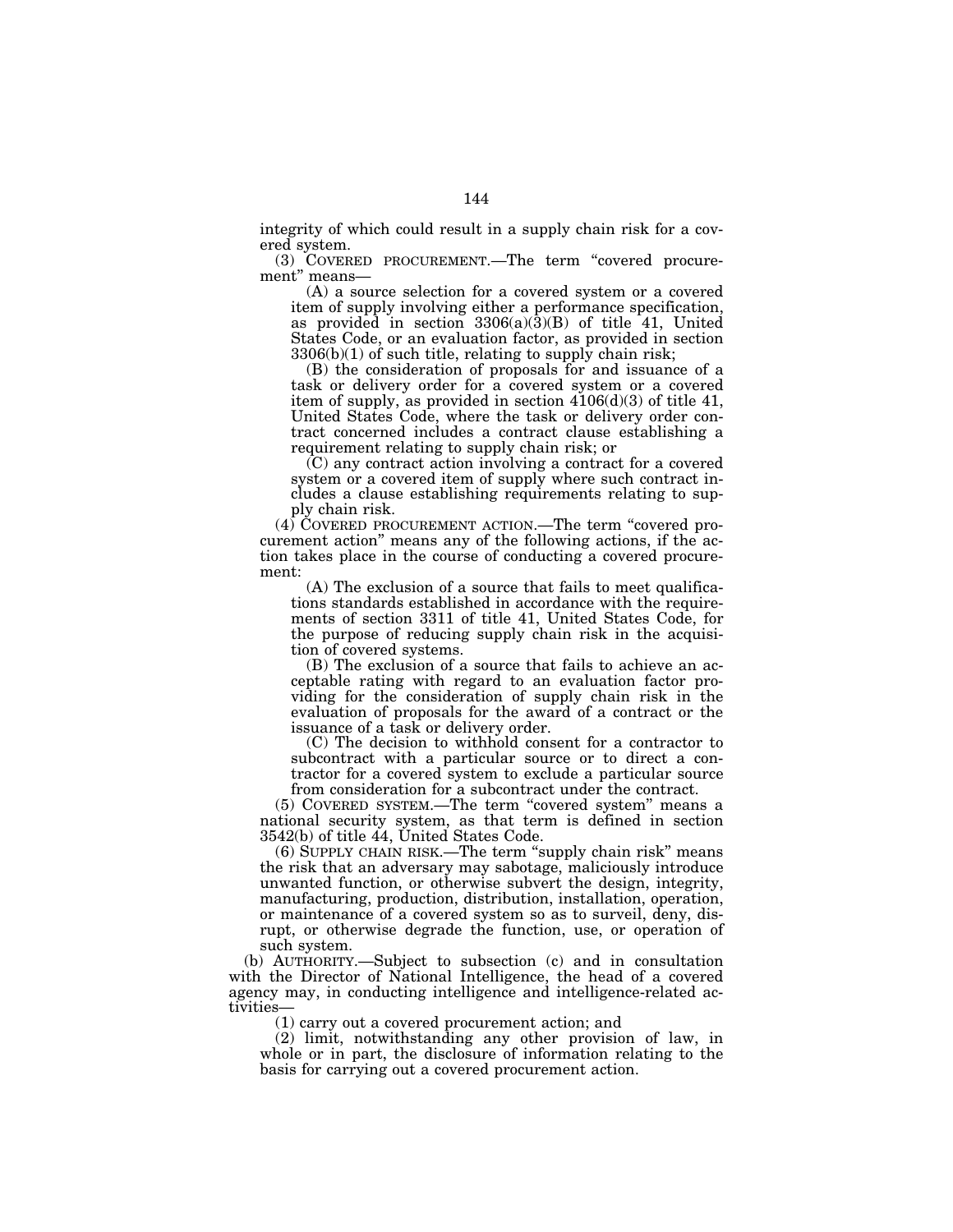(c) DETERMINATION AND NOTIFICATION.—The head of a covered agency may exercise the authority provided in subsection (b) only after—

(1) any appropriate consultation with procurement or other relevant officials of the covered agency;

(2) making a determination in writing, which may be in classified form, that—

 $(A)$  use of the authority in subsection  $(b)(1)$  is necessary to protect national security by reducing supply chain risk;

(B) less intrusive measures are not reasonably available to reduce such supply chain risk; and

(C) in a case where the head of the covered agency plans to limit disclosure of information under subsection  $(b)(2)$ , the risk to national security due to the disclosure of such information outweighs the risk due to not disclosing such information;

(3) notifying the Director of National Intelligence that there is a significant supply chain risk to the covered system concerned, unless the head of the covered agency making the determination is the Director of National Intelligence; and

(4) providing a notice, which may be in classified form, of the determination made under paragraph (2) to the congressional intelligence committees that includes a summary of the basis for the determination, including a discussion of less intrusive measures that were considered and why they were not reasonably available to reduce supply chain risk.

(d) DELEGATION.—The head of a covered agency may not delegate the authority provided in subsection (b) or the responsibility to make a determination under subsection (c) to an official below the level of the service acquisition executive for the agency concerned.

(e) SAVINGS.—The authority under this section is in addition to any other authority under any other provision of law. The authority under this section shall not be construed to alter or effect the exercise of any other provision of law.

(f) EFFECTIVE DATE.—The requirements of this section shall take effect on the date that is 180 days after the date of the enactment of this Act and shall apply to contracts that are awarded on or after such date.

ø(g) SUNSET.—The authority provided in this section shall expire on the date that section 806 of the Ike Skelton National Defense Authorization Act for Fiscal Year 2011 (Public Law 111-383; 10 U.S.C. 2304 note) expires.]

\* \* \* \* \* \* \*

### **INTELLIGENCE AUTHORIZATION ACT FOR FISCAL YEAR 2005**

\* \* \* \* \* \* \*

## **TITLE VI—EDUCATION**

\* \* \* \* \* \* \*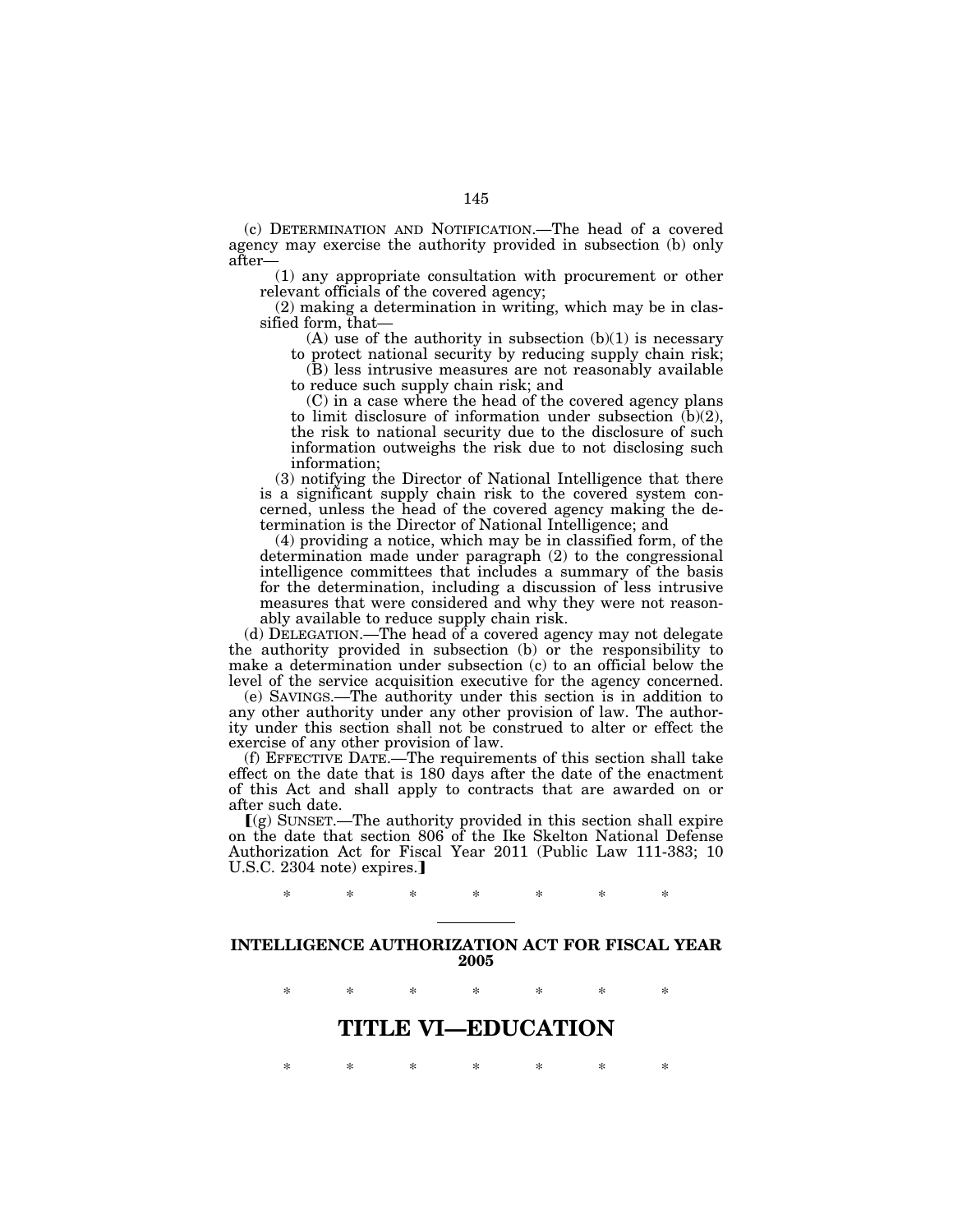# **Subtitle B—Improvement in Intelligence Community Foreign Language Skills**

#### **SEC. 611. FOREIGN LANGUAGE PROFICIENCY FOR CERTAIN SENIOR LEVEL POSITIONS IN THE CENTRAL INTELLIGENCE AGENCY.**

(a) IN GENERAL.—Section 104A of the National Security Act of 1947, amended by section 1011(a) of the National Security Intelligence Reform Act of 2004, is further amended by adding at the end the following new subsection:

"(g) FOREIGN LANGUAGE PROFICIENCY FOR CERTAIN SENIOR LEVEL POSITIONS IN CENTRAL INTELLIGENCE AGENCY.—(1) Except as provided pursuant to paragraph (2), an individual may not be appointed to a position in the Senior Intelligence Service in the Directorate of Intelligence or the Directorate of Operations of the Central Intelligence Agency unless the Director of the Central Intelligence Agency determines that the individual—

''(A) has been certified as having a professional speaking and reading proficiency in a foreign language, such proficiency being at least level 3 on the Interagency Language Roundtable Language Skills Level or commensurate proficiency level using such other indicator of proficiency as the Director of the Central Intelligence Agency considers appropriate; and

 ${}^{\alpha}$ (B) is able to effectively communicate the priorities of the United States and exercise influence in that foreign language.

"(2) The Director of the Central Intelligence Agency may, in the discretion of the Director, waive the application of paragraph (1) to any position or category of positions otherwise covered by that paragraph if the Director determines that foreign language proficiency is not necessary for the successful performance of the duties and responsibilities of such position or category of positions.''.

(b) EFFECTIVE DATE.—The amendment made by subsection (a) shall apply with respect to appointments made on or after the date that is one year after the date of the enactment of this Act.

ø(c) REPORT ON WAIVERS.—The Director of the Central Intelligence Agency shall submit to Congress a report that identifies positions within the Senior Intelligence Service in the Directorate of Intelligence or the Directorate of Operations of the Central Intelligence Agency that are determined by the Director to require waiver from the requirements of section 104A(g) of the National Security Act of 1947, as added by subsection  $\alpha$ ). The report shall include a rationale for any waiver granted under section  $104A(g)(2)$ , as so added, for each position or category of positions so identified.

\* \* \* \* \* \* \*

### **DEPARTMENT OF ENERGY ORGANIZATION ACT**

*Be it enacted by the Senate and House of Representatives of the United States of America in Congress assembled*, That this Act may be cited as the "Department of Energy Organization Act".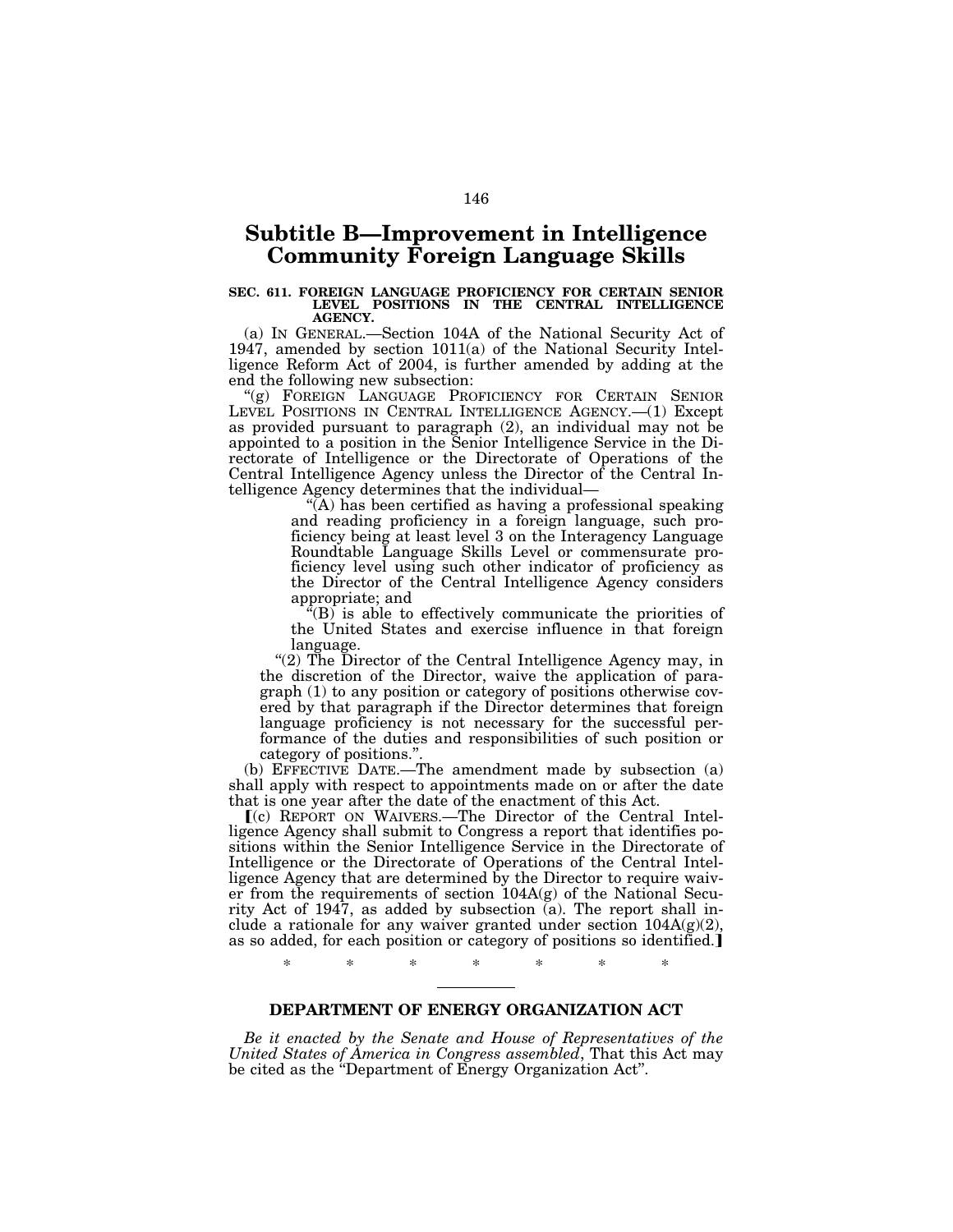### TABLE OF CONTENTS

#### Sec. 2. Definitions.

### \* \* \* \* \* \* \* TITLE II—ESTABLISHMENT OF THE DEPARTMENT

\* \* \* \* \* \* \* [Sec. 215. Office of Counterintelligence. [Sec. 216. Office of Intelligence.] *215. Office of Intelligence and Counterintelligence.*  Sec. 217. Office of Indian Energy Policy and Programs.

# \* \* \* \* \* \* \* TITLE II—ESTABLISHMENT OF THE DEPARTMENT \* \* \* \* \* \* \*

# ESTABLISHMENT OF SECURITY, COUNTERINTELLIGENCE, AND

### INTELLIGENCE POLICIES

SEC. 214. (a) The Secretary shall be responsible for developing and promulgating the security, counterintelligence, and intelligence policies of the Department. The Secretary may use the immediate staff of the Secretary to assist in developing and promulgating those policies.

 $(a)(1)$  There is within the Department an Intelligence Executive Committee. The Committee shall consist of the Deputy Secretary of Energy, who shall chair the Committee, and each Under Secretary of Energy.

 $(a)$  The Committee shall be staffed by the Director of the Office of Intelligence and the Director of the Office of Counterintelligence.

 $(3)$  The Secretary shall use the Committee to assist in developing and promulgating the counterintelligence and intelligence policies, requirements, and priorities of the Department.

 $(c)$  In the budget justification materials submitted to Congress in support of each budget submitted by the President to Congress under title 31, United States Code, the amounts requested for the Department for intelligence functions and the amounts requested for the Department for counterintelligence functions shall each be specified in appropriately classified individual, dedicated program elements. Within the amounts requested for counterintelligence functions, the amounts requested for the National Nuclear Security Administration shall be specified separately from the amounts requested for other elements of the Department.]

### **LOFFICE OF COUNTERINTELLIGENCE**

[SEC. 215. (a) There is within the Department an Office of Counterintelligence.

 $[(b)(1)$  The head of the Office shall be the Director of the Office of Counterintelligence, who shall be an employee in the Senior Executive Service, the Senior Intelligence Service, the Senior National Intelligence Service, or any other Service that the Secretary, in coordination with the Director of National Intelligence, considers appropriate. The Director of the Office shall report directly to the Secretary.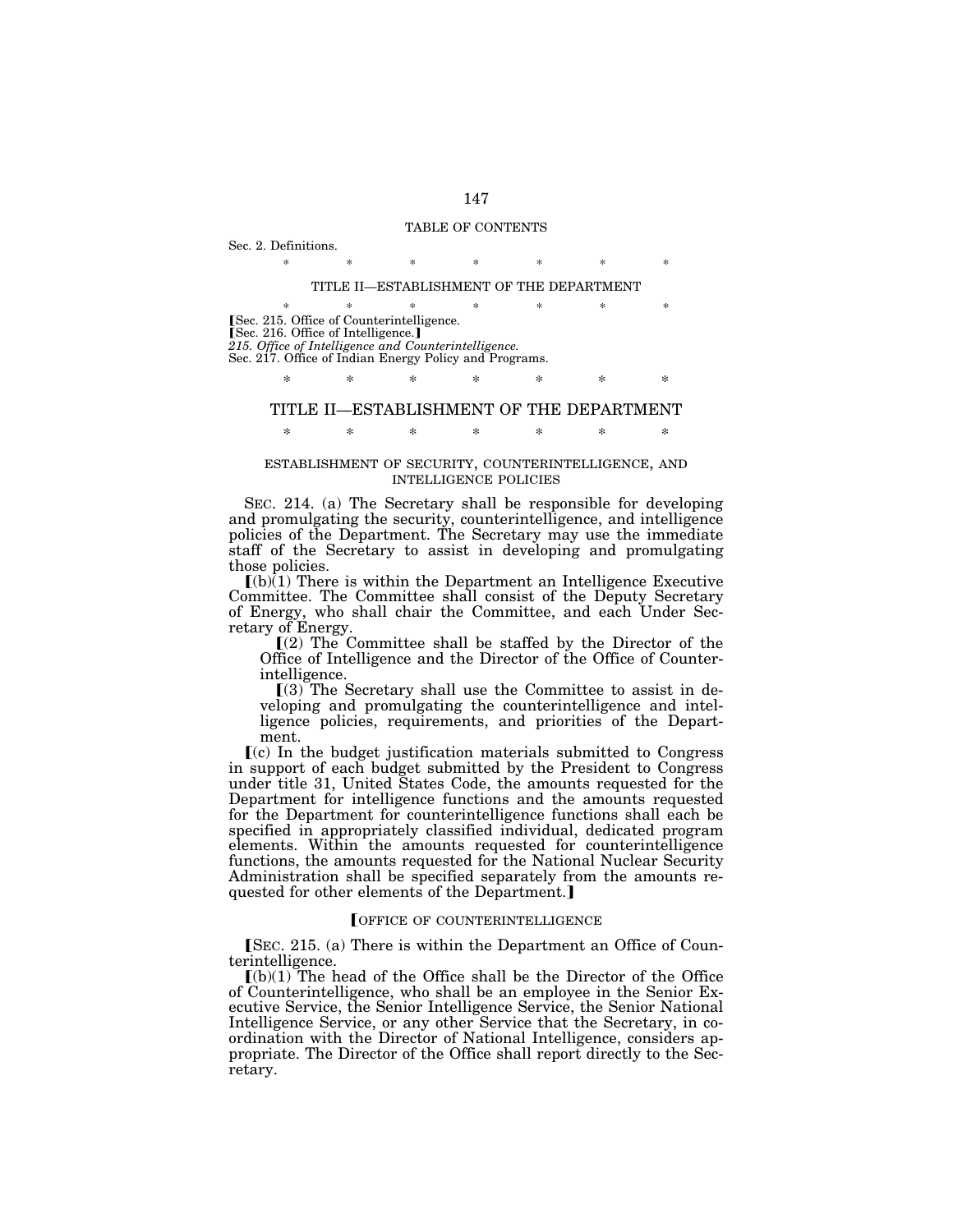$(a)$  The Secretary shall select the Director of the Office from among individuals who have substantial expertise in matters relating to counterintelligence.

 $\tilde{I}(3)$  The Director of the Federal Bureau of Investigation may detail, on a reimbursable basis, any employee of the Bureau to the Department for service as Director of the Office. The service of an employee of the Bureau as Director of the Office shall not result in any loss of status, right, or privilege by the employee within the Bureau.

 $(c)(1)$  The Director of the Office shall be responsible for establishing policy for counterintelligence programs and activities at Department facilities in order to reduce the threat of disclosure or loss of classified and other sensitive information at such facilities.

 $(2)$  The Director of the Office shall be responsible for establishing policy for the personnel assurance programs of the Department.

 $(3)$  The Director shall inform the Secretary, the Director of Central Intelligence, and the Director of the Federal Bureau of Investigation on a regular basis, and upon specific request by any such official, regarding the status and effectiveness of the counterintelligence programs and activities at Department facilities.

 $\int_{0}^{1}$  (d)(1) Not later than March 1 each year, the Director of the Office shall submit a report on the status and effectiveness of the counterintelligence programs and activities at each Department facility during the preceding year. Each such report shall be submitted to the following:

[(A) The Secretary.

 $\overline{I}(B)$  The Director of Central Intelligence.

ø(C) The Director of the Federal Bureau of Investigation.

ø(D) The Committee on Armed Services and the Permanent Select Committee on Intelligence of the House of Representatives.

ø(E) The Committee on Armed Services and the Select Committee on Intelligence of the Senate.

 $(2)$  Each such report shall include for the year covered by the report the following:

 $(A)$  A description of the status and effectiveness of the counterintelligence programs and activities at Department facilities.

 $[(B)$  A description of any violation of law or other requirement relating to intelligence, counterintelligence, or security at such facilities, including—

 $\overline{f}(i)$  the number of violations that were investigated; and ø(ii) the number of violations that remain unresolved.

 $(C)$  A description of the number of foreign visitors to Department facilities, including the locations of the visits of such visitors.

 $\mathcal{I}(D)$  The adequacy of the Department's procedures and policies for protecting national security information, making such recommendations to Congress as may be appropriate.

ø(E) A determination of whether each Department of Energy national laboratory is in full compliance with all departmental security requirements and, in the case of any such laboratory that is not, what measures are being taken to bring that laboratory into compliance.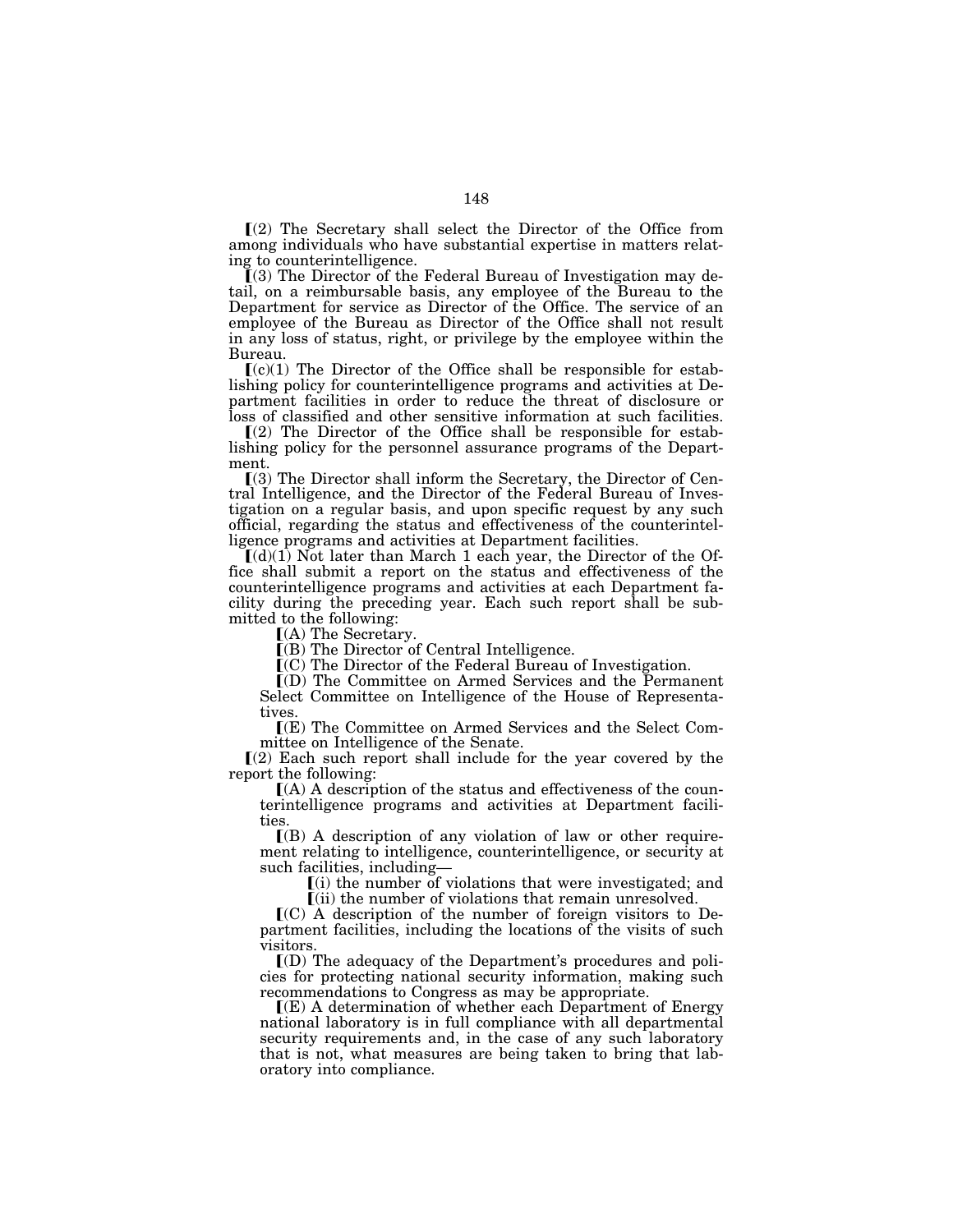$(3)$  Not less than 30 days before the date that the report required by paragraph (1) is submitted, the director of each Department of Energy national laboratory shall certify in writing to the Director of the Office whether that laboratory is in full compliance with all departmental security requirements and, if not, what measures are being taken to bring that laboratory into compliance and a schedule for implementing those measures.

 $(a)$  Each report under this subsection as submitted to the committees referred to in subparagraphs  $(D)$  and  $(E)$  of paragraph  $(1)$ shall be submitted in unclassified form, but may include a classified annex.

#### *OFFICE OF INTELLIGENCE AND COUNTERINTELLIGENCE*

*SEC. 215.* 

*(a) IN GENERAL.—There is in the Department an Office of Intelligence and Counterintelligence. Such office shall be under the National Intelligence Program.* 

*(b) DIRECTOR.—(1) The head of the Office shall be the Director of the Office of Intelligence and Counterintelligence, who shall be an employee in the Senior Executive Service, the Senior Intelligence Service, the Senior National Intelligence Service, or any other Service that the Secretary, in coordination with the Director of National Intelligence, considers appropriate. The Director of the Office shall report directly to the Secretary.* 

*(2) The Secretary shall select an individual to serve as the Director from among individuals who have substantial expertise in matters relating to the intelligence community, including foreign intelligence and counterintelligence.* 

*(c) DUTIES.—(1) Subject to the authority, direction, and control of the Secretary, the Director shall perform such duties and exercise such powers as the Secretary may prescribe.* 

*(2) The Director shall be responsible for establishing policy for intelligence and counterintelligence programs and activities at the Department.* 

*(d) ENERGY INFRASTRUCTURE SECURITY CENTER.—(1)(A) The President shall establish an Energy Infrastructure Security Center, taking into account all appropriate government tools to analyze and disseminate intelligence relating to the security of the energy infrastructure of the United States.* 

*(B) The Secretary shall appoint the head of the Energy Infrastructure Security Center.* 

*(C) The Energy Infrastructure Security Center shall be located within the Office of Intelligence and Counterintelligence.* 

*(2) In establishing the Energy Infrastructure Security Center, the Director of the Office of Intelligence and Counterintelligence shall address the following missions and objectives to coordinate and disseminate intelligence relating to the security of the energy infrastructure of the United States:* 

*(A) Establishing a primary organization within the United States Government for analyzing and integrating all intelligence possessed or acquired by the United States pertaining to the security of the energy infrastructure of the United States.* 

*(B) Ensuring that appropriate departments and agencies have*  full access to and receive intelligence support needed to execute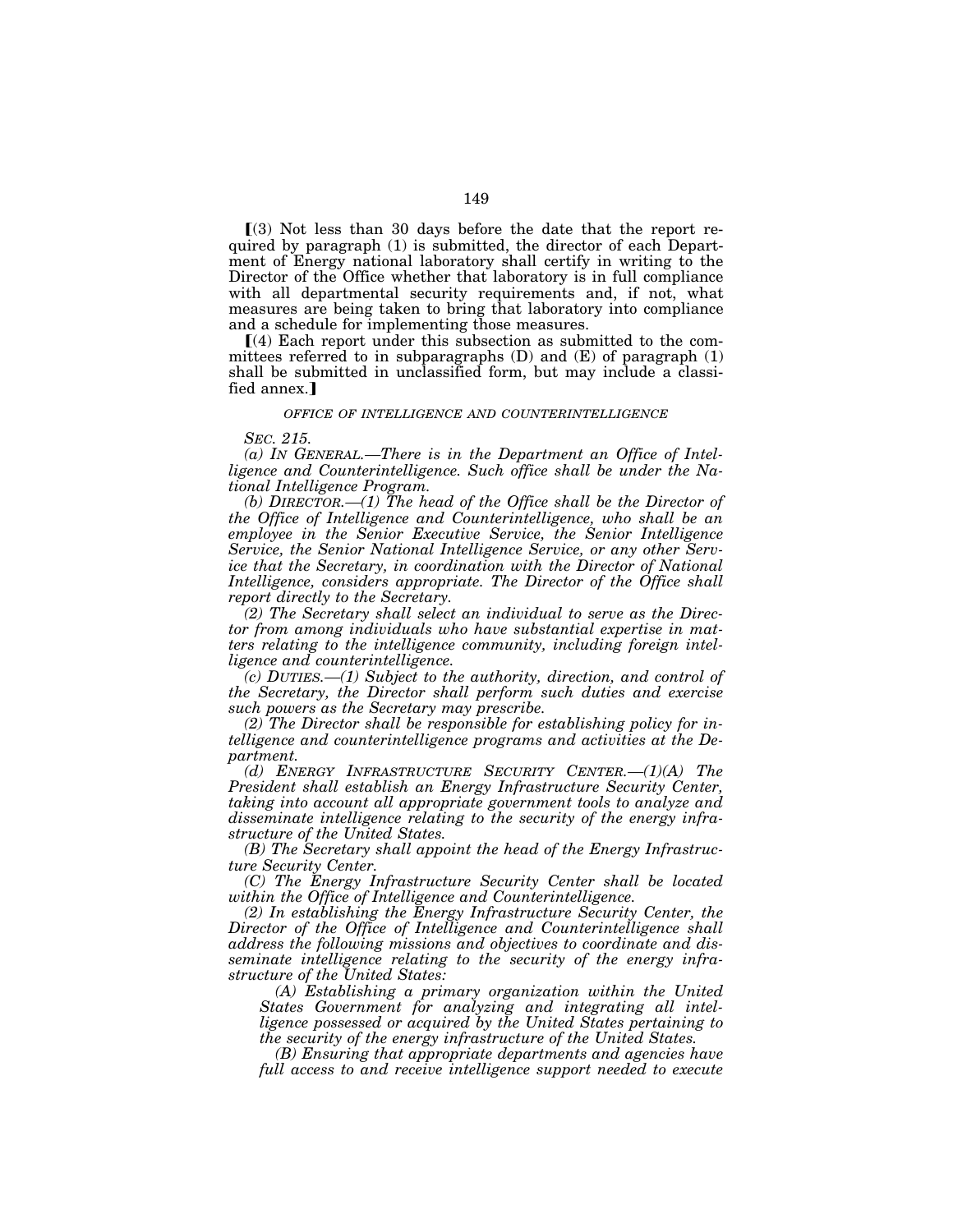*the plans or activities of the agencies, and perform independent, alternative analyses.* 

*(C) Establishing a central repository on known and suspected foreign threats to the energy infrastructure of the United States, including with respect to any individuals, groups, or entities engaged in activities targeting such infrastructure, and the goals, strategies, capabilities, and networks of such individuals, groups, or entities.* 

*(D) Disseminating intelligence information relating to the security of the energy infrastructure of the United States, including threats and analyses, to the President, to the appropriate departments and agencies, and to the appropriate committees of Congress.* 

*(3) The President may waive the requirements of this subsection, and any parts thereof, if the President determines that such requirements do not materially improve the ability of the United States Government to prevent and halt attacks against the energy infrastructure of the United States. Such waiver shall be made in writing to Congress and shall include a description of how the missions and objectives in paragraph (2) are being met.* 

*(4) If the President decides not to exercise the waiver authority granted by paragraph (3), the President shall submit to Congress from time to time updates and plans regarding the establishment of an Energy Infrastructure Security Center.* 

*(e) DEFINITIONS.—In this section, the terms ''intelligence community'' and ''National Intelligence Program'' have the meanings given such terms in section 3 of the National Security Act of 1947 (50 U.S.C. 3003).* 

#### **[OFFICE OF INTELLIGENCE**

[SEC. 216. (a) There is within the Department an Office of Intelligence.

 $(a)(1)$  The head of the Office shall be the Director of the Office of Intelligence, who shall be an employee in the Senior Executive Service, the Senior Intelligence Service, the Senior National Intelligence Service, or any other Service that the Secretary, in coordination with the Director of National Intelligence, considers appropriate. The Director of the Office shall report directly to the Secretary.

 $(a)$  The Secretary shall select the Director of the Office from among individuals who have substantial expertise in matters relating to foreign intelligence.

 $(c)$  Subject to the authority, direction, and control of the Secretary, the Director of the Office shall perform such duties and exercise such powers as the Secretary may prescribe.

\* \* \* \* \* \* \*

#### **PUBLIC INTEREST DECLASSIFICATION ACT OF 2000**

\* \* \* \* \* \* \*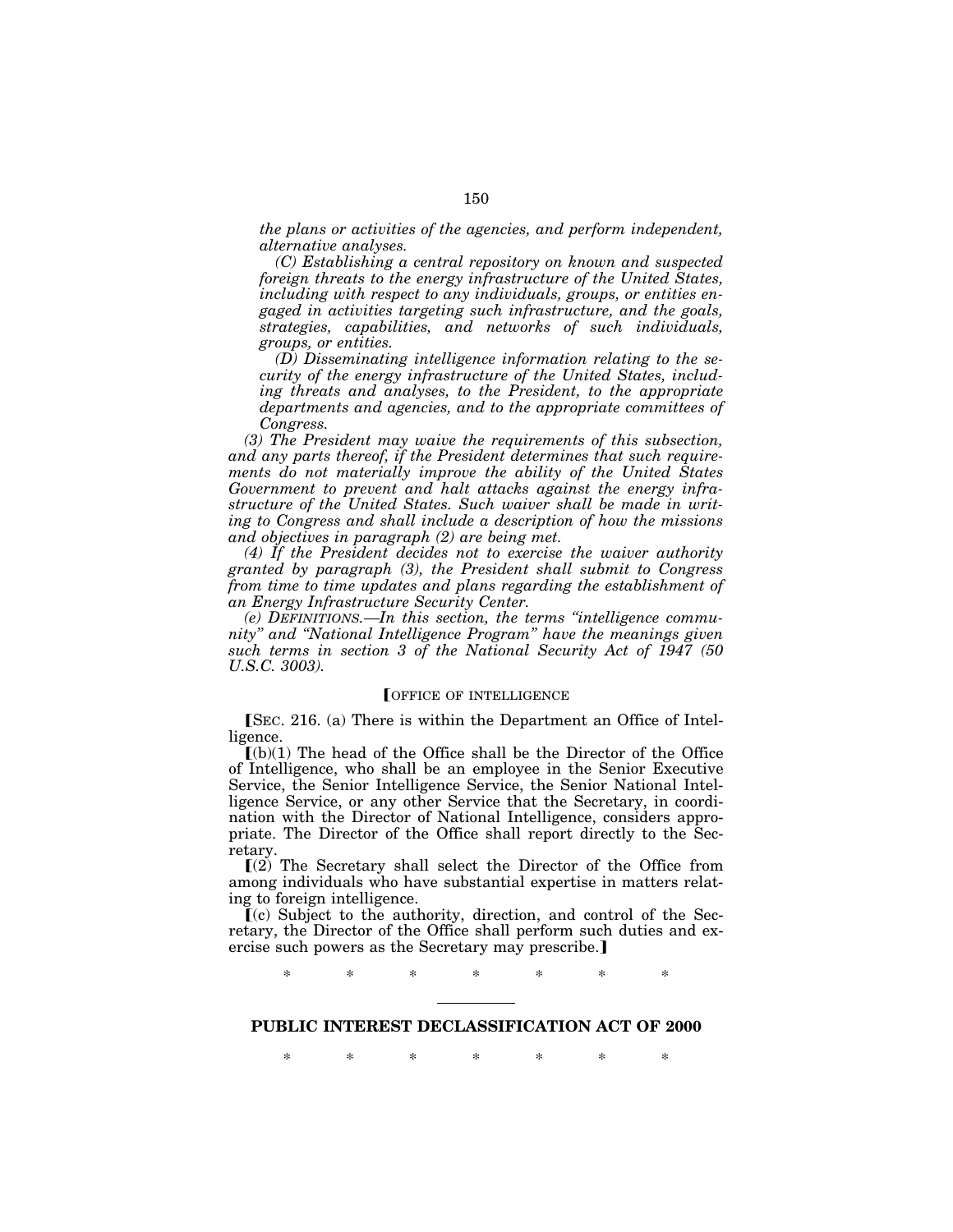# **TITLE VII—DECLASSIFICATION OF INFORMATION**

#### **SEC. 710. EFFECTIVE DATE; SUNSET.**

(a) EFFECTIVE DATE.—This title shall take effect on the date that is 120 days after the date of the enactment of this Act.

\* \* \* \* \* \* \*

(b) SUNSET.—The provisions of this title shall expire on December 31, [2018] 2028.

\* \* \* \* \* \* \*

### **INTELLIGENCE AUTHORIZATION ACT FOR FISCAL YEAR 2010**

\* \* \* \* \* \* \*

# **TITLE III—GENERAL INTELLIGENCE COMMUNITY MATTERS**

\* \* \* \* \* \* \*

# **Subtitle E—Other Matters**

\* \* \* \* \* \* \* **[SEC. 368. CORRECTING LONG-STANDING MATERIAL WEAKNESSES.** 

 $[(a)$  DEFINITIONS.—In this section:<br> $[(1)$  COVERED ELEMENT OF THE INTELLIGENCE COMMUNITY.— The term "covered element of the intelligence community" means—

 $(A)$  the Central Intelligence Agency;

ø(B) the Defense Intelligence Agency;

ø(C) the National Geospatial-Intelligence Agency;

 $I(D)$  the National Reconnaissance Office; or

ø(E) the National Security Agency.

ø(2) INDEPENDENT AUDITOR.—The term ''independent auditor'' means an individual who—

 $[(A)(i)$  is a Federal, State, or local government auditor who meets the independence standards included in generally accepted government auditing standards; or

 $\left[$ (ii) is a public accountant who meets such independence standards; and

 $\mathbf{I}(\mathbf{\bar{B}})$  is designated as an auditor by the Director of National Intelligence or the head of a covered element of the

intelligence community, as appropriate.<br>
[(3) INDEPENDENT REVIEW.—The term "independent review" means an audit, attestation, or examination conducted by an independent auditor in accordance with generally accepted government auditing standards.

ø(4) LONG-STANDING, CORRECTABLE MATERIAL WEAKNESS.— The term "long-standing, correctable material weakness" means a material weakness—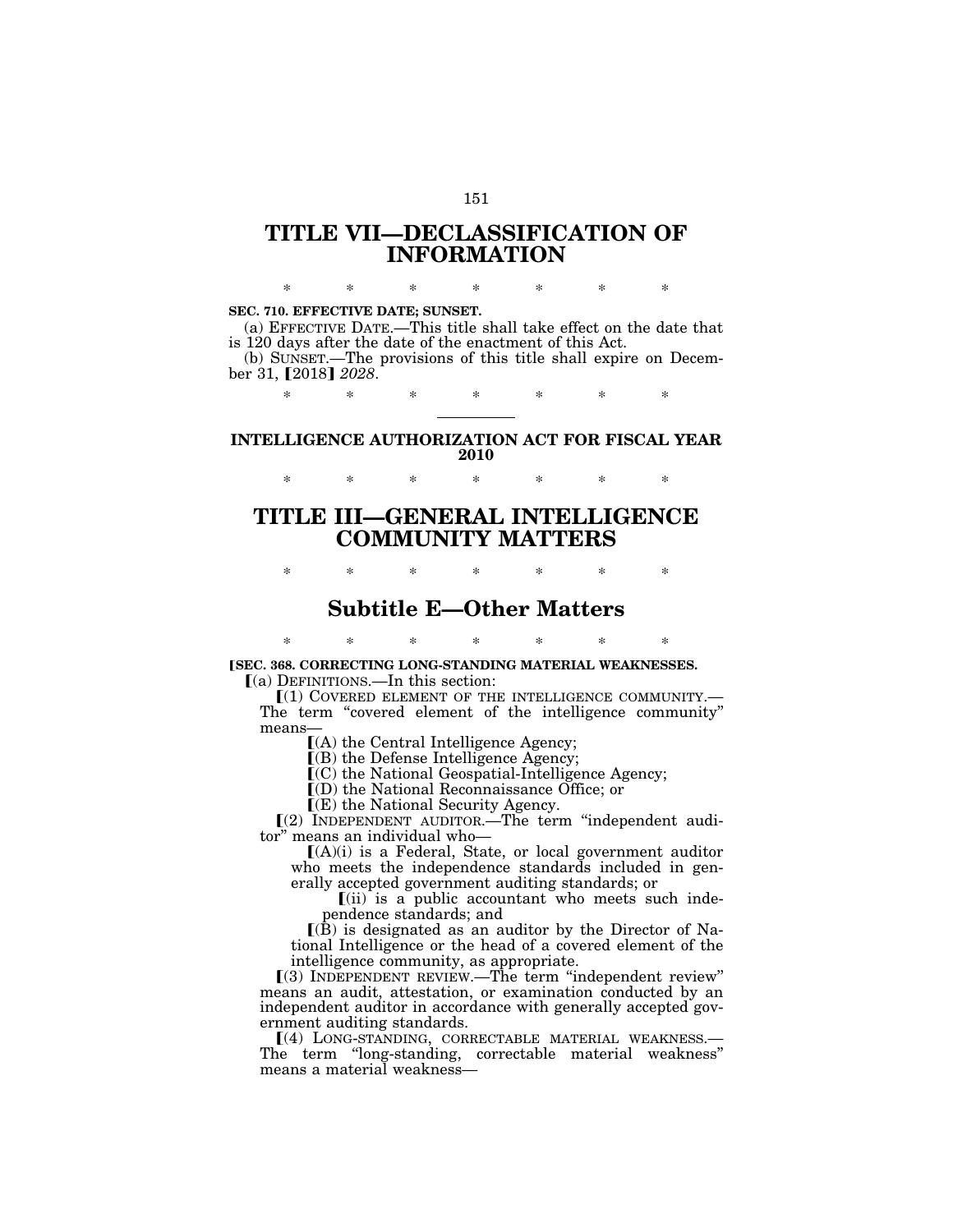$f(A)$  that was first reported in the annual financial report of a covered element of the intelligence community for a fiscal year prior to fiscal year 2007; and

 $($ B) the correction of which is not substantially dependent on a business system that was not implemented prior to the end of fiscal year 2010.

ø(5) MATERIAL WEAKNESS.—The term ''material weakness'' has the meaning given that term under the Office of Management and Budget Circular A-123, entitled ''Management's Responsibility for Internal Control," revised December 21, 2004.

ø(6) SENIOR INTELLIGENCE MANAGEMENT OFFICIAL.—The term ''senior intelligence management official'' means an official within a covered element of the intelligence community who is—

 $(A)(i)$  compensated under the Senior Intelligence Service pay scale; or

 $(iii)$  the head of a covered element of the intelligence community; and

 $(R)$  compensated for employment with funds appropriated pursuant to an authorization of appropriations in this Act.

<sup>ø</sup>(b) IDENTIFICATION OF SENIOR INTELLIGENCE MANAGEMENT OF- FICIALS.—

 $(1)$  REQUIREMENT TO IDENTIFY. Not later than 30 days after the date of the enactment of this Act, the head of a covered element of the intelligence community shall designate a senior intelligence management official of such element to be responsible for correcting each long-standing, correctable material weakness of such element.

 $(2)$  HEAD OF A COVERED ELEMENT OF THE INTELLIGENCE COMMUNITY.—The head of a covered element of the intelligence community may designate himself or herself as the senior intelligence management official responsible for correcting a long-standing, correctable material weakness under paragraph (1).

 $(3)$  REQUIREMENT TO UPDATE DESIGNATION.—If the head of a covered element of the intelligence community determines that a senior intelligence management official designated under paragraph (1) is no longer responsible for correcting a long-standing, correctable material weakness, the head of such element shall designate the successor to such official not later than 10 days after the date of such determination.

 $(c)$  NOTIFICATION.—Not later than 10 days after the date on which the head of a covered element of the intelligence community has designated a senior intelligence management official pursuant to paragraph (1) or (3) of subsection (b), the head of such element shall provide written notification of such designation to the Director of National Intelligence and to such senior intelligence management official.<br>[(d) CORRECTION OF LONG-STANDING, MATERIAL WEAKNESS.–

 $(1)$  DETERMINATION OF CORRECTION OF DEFICIENCY.—If a long-standing, correctable material weakness is corrected, the senior intelligence management official who is responsible for correcting such long-standing, correctable material weakness shall make and issue a determination of the correction.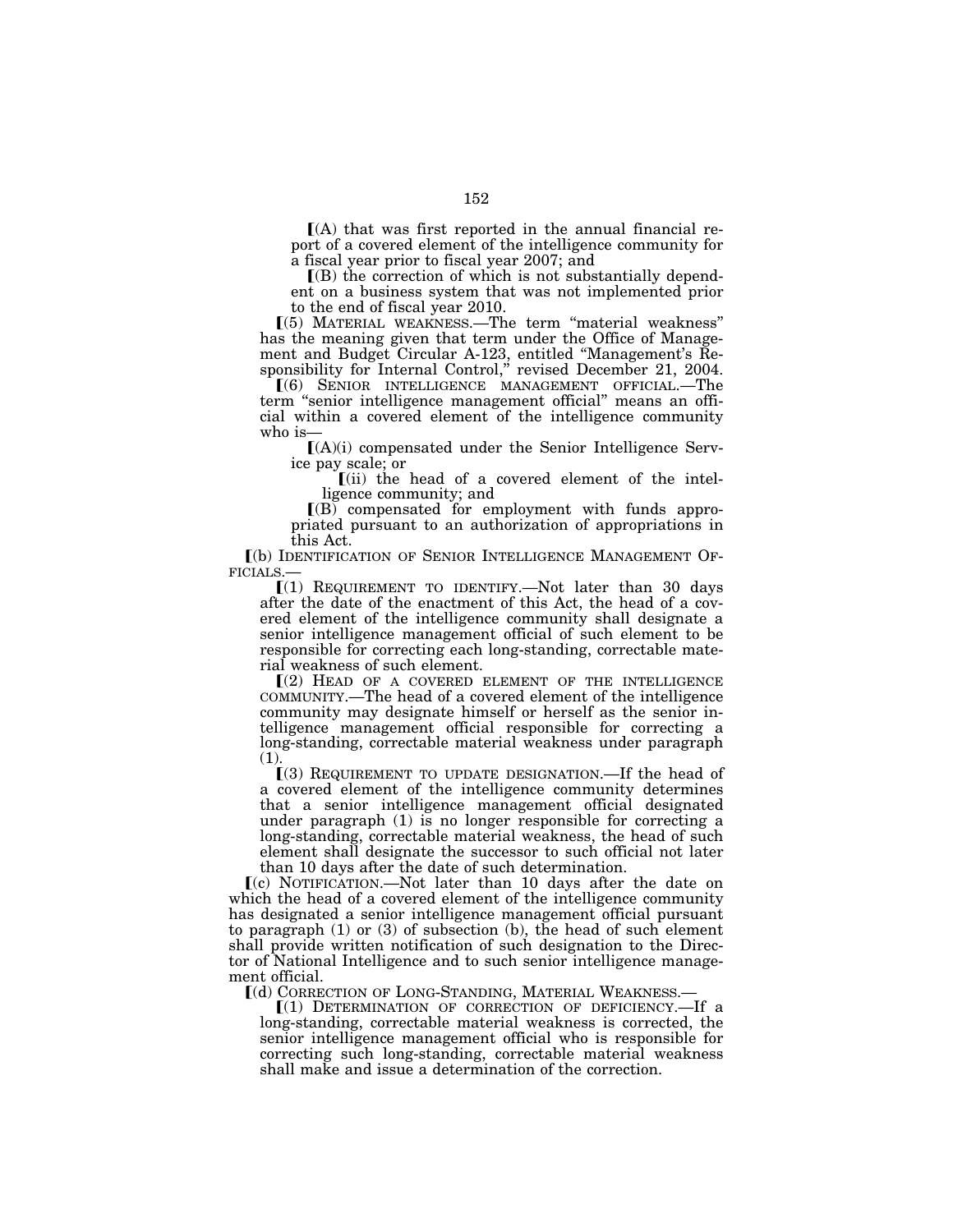$(2)$  BASIS FOR DETERMINATION.—The determination of the senior intelligence management official under paragraph (1) shall be based on the findings of an independent review.

 $(3)$  NOTIFICATION AND SUBMISSION OF FINDINGS.  $-A$  senior intelligence management official who makes a determination under paragraph (1) shall—

 $(A)$  notify the head of the appropriate covered element of the intelligence community of such determination at the time the determination is made; and

 $(R)$  ensure that the independent auditor whose findings are the basis of a determination under paragraph (1) submits to the head of the covered element of the intelligence community and the Director of National Intelligence the findings that such determination is based on not later than 5 days after the date on which such determination is made.

ø(e) CONGRESSIONAL OVERSIGHT.—The head of a covered element of the intelligence community shall notify the congressional intelligence committees not later than 30 days after the date—

 $(1)$  on which a senior intelligence management official is designated under paragraph (1) or (3) of subsection (b) and notified under subsection (c); or

 $(2)$  of the correction of a long-standing, correctable material weakness, as verified by an independent auditor under subsection  $(d)(2)$ .]

### **INTELLIGENCE AUTHORIZATION ACT FOR FISCAL YEAR 2017**

\* \* \* \* \* \* \*

# **DIVISION N—INTELLIGENCE AUTHOR-IZATION ACT FOR FISCAL YEAR 2017**

\* \* \* \* \* \* \*

# **TITLE III—GENERAL INTELLIGENCE COMMUNITY MATTERS**

**SEC. 308. GUIDANCE AND REPORTING REQUIREMENT REGARDING THE INTERACTIONS BETWEEN THE INTELLIGENCE COM-MUNITY AND ENTERTAINMENT INDUSTRY.** 

\* \* \* \* \* \* \*

(a) DEFINITIONS.—In this section:

(1) ENGAGEMENT.—The term "engagement"—

(A) means any significant interaction between an element of the intelligence community and an entertainment industry entity for the purposes of contributing to an entertainment product intended to be heard, read, viewed, or otherwise experienced by the public; and

(B) does not include routine inquiries made by the press or news media to the public affairs office of an intelligence community.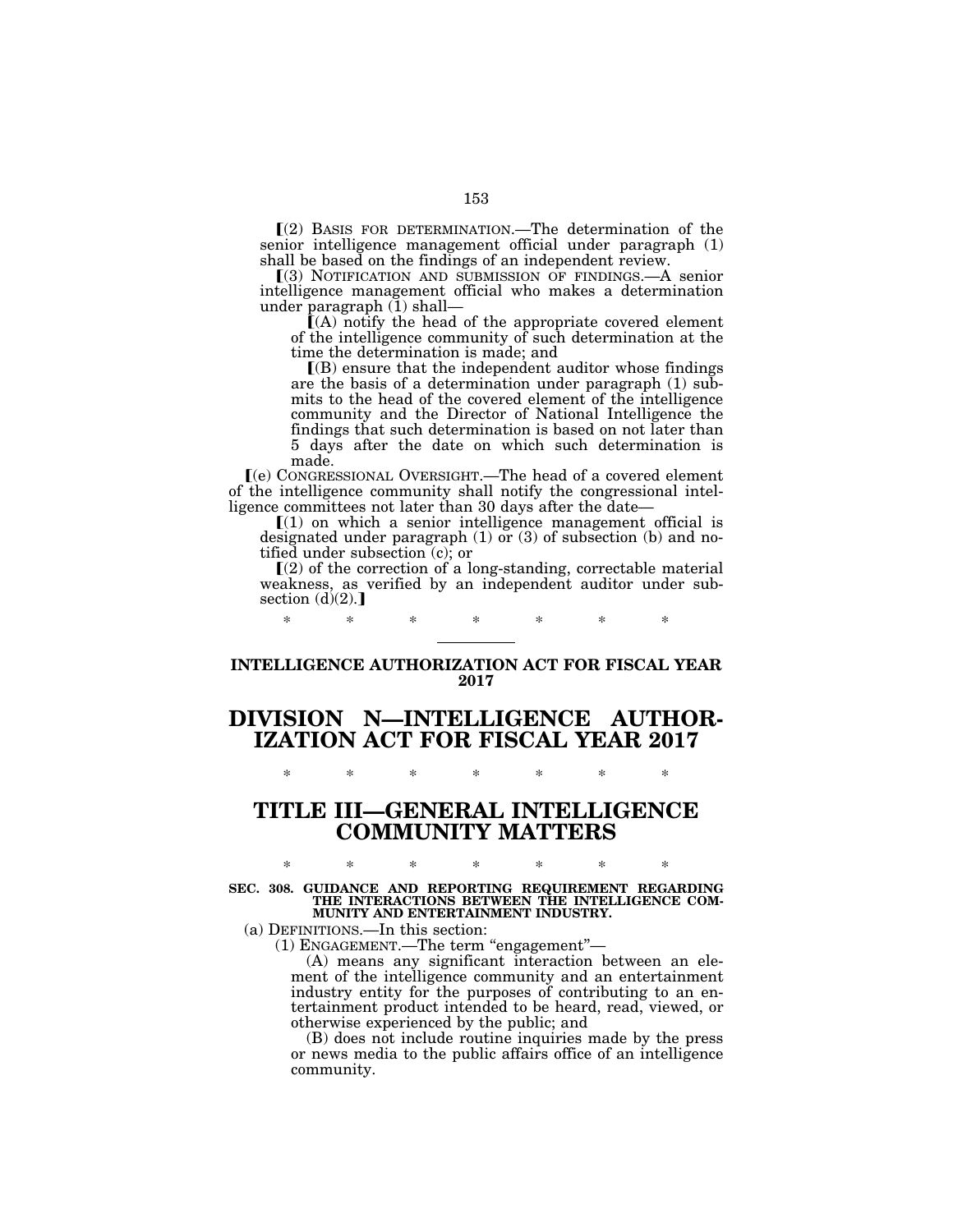(2) ENTERTAINMENT INDUSTRY ENTITY.—The term ''entertainment industry entity'' means an entity that creates, produces, promotes, or distributes a work of entertainment intended to be heard, read, viewed, or otherwise experienced by an audience, including—

(A) theater productions, motion pictures, radio broadcasts, television broadcasts, podcasts, webcasts, other sound or visual recording, music, or dance;

(B) books and other published material; and

(C) such other entertainment activity, as determined by the Director of National Intelligence.

(b) DIRECTOR OF NATIONAL INTELLIGENCE GUIDANCE.—

(1) IN GENERAL.—Not later than 180 days after the date of the enactment of this Act, the Director of National Intelligence shall issue, and release to the public, guidance regarding engagements by elements of the intelligence community with entertainment industry entities.

(2) CRITERIA.—The guidance required by paragraph (1) shall—

(A) permit an element of the intelligence community to conduct engagements, if the head of the element, or a designee of such head, provides prior approval; and

(B) require an unclassified annual report to the congressional intelligence committees regarding engagements.

ø(c) ANNUAL REPORT.—Each report required by subsection  $(b)(2)(B)$  shall include the following:

 $(1)$  A description of the nature and duration of each engagement included in the review.

 $(a)$  The cost incurred by the United States Government for each such engagement.

 $(3)$  A description of the benefits to the United States Government for each such engagement.

 $(4)$  A determination of whether any information was declassified, and whether any classified information was improperly disclosed, or each such engagement.

 $(5)$  A description of the work produced through each such engagement.]

\* \* \* \* \* \* \*

# **TITLE VI—REPORTS AND OTHER MATTERS**

#### **[SEC. 601. DECLASSIFICATION REVIEW WITH RESPECT TO DETAINEES TRANSFERRED FROM UNITED STATES NAVAL STATION, GUANTANAMO BAY, CUBA.**

 $(a)$  In GENERAL.—For each individual detained at United States Naval Station, Guantanamo Bay, Cuba, who was transferred or released from United States Naval Station, Guantanamo Bay, Cuba, the Director of National Intelligence shall—

 $[(1)(A)$  complete a declassification review of intelligence reports regarding past terrorist activities of that individual prepared by the National Counterterrorism Center for the individual's Periodic Review Board sessions, transfer, or release; or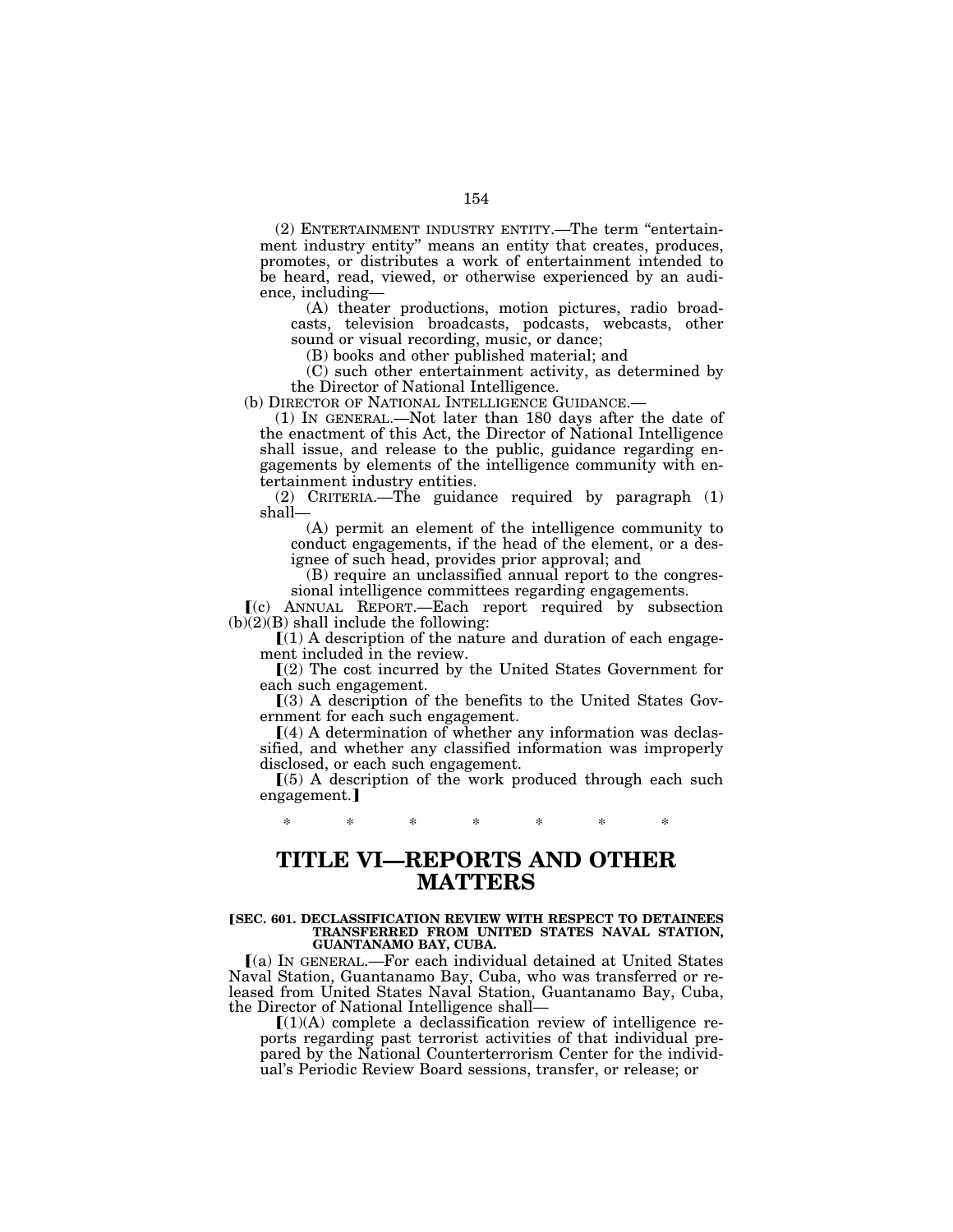$\Gamma(B)$  if the individual's transfer or release occurred prior to the date on which the National Counterterrorism Center first began to prepare such reports regarding detainees, such other intelligence report or reports that contain the same or similar information regarding the individual's past terrorist activities;

 $\mathbb{I}(\bar{2})$  make available to the public—

ø(A) any intelligence reports declassified as a result of the declassification review; and

 $(6)$  with respect to each individual transferred or released, for whom intelligence reports are declassified as a result of the declassification review, an unclassified summary which shall be prepared by the President of measures being taken by the country to which the individual was transferred or released to monitor the individual and to prevent the individual from carrying out future terrorist activities; and

 $(3)$  submit to the congressional intelligence committees a report setting out the results of the declassification review, including a description of intelligence reports covered by the review that were not declassified.

 $\Gamma$ (b) SCHEDULE.

ø(1) TRANSFER OR RELEASE PRIOR TO ENACTMENT.—Not later than 210 days after the date of the enactment of this Act, the Director of National Intelligence shall submit the report required by subsection (a)(3), which shall include the results of the declassification review completed for each individual detained at United States Naval Station, Guantanamo Bay, Cuba, who was transferred or released from United States Naval Station, Guantanamo Bay, prior to the date of the enactment of this Act.

 $(2)$  TRANSFER OR RELEASE AFTER ENACTMENT.—Not later than 120 days after the date an individual detained at United States Naval Station, Guantanamo Bay, on or after the date of the enactment of this Act is transferred or released from United States Naval Station, Guantanamo Bay, the Director shall submit the report required by subsection (a)(3) for such individual.

ø(c) PAST TERRORIST ACTIVITIES.—For purposes of this section, the past terrorist activities of an individual shall include all terrorist activities conducted by the individual before the individual's transfer to the detention facility at United States Naval Station, Guantanamo Bay, including, at a minimum, the following:

 $(1)$  The terrorist organization, if any, with which affiliated.

 $(2)$  The terrorist training, if any, received.

 $(3)$  The role in past terrorist attacks against United States interests or allies.

 $(a)$  The direct responsibility, if any, for the death of United States citizens or members of the Armed Forces.

 $(5)$  Any admission of any matter specified in paragraphs  $(1)$ through (4).

 $(6)$  A description of the intelligence supporting any matter specified in paragraphs (1) through (5), including the extent to which such intelligence was corroborated, the level of con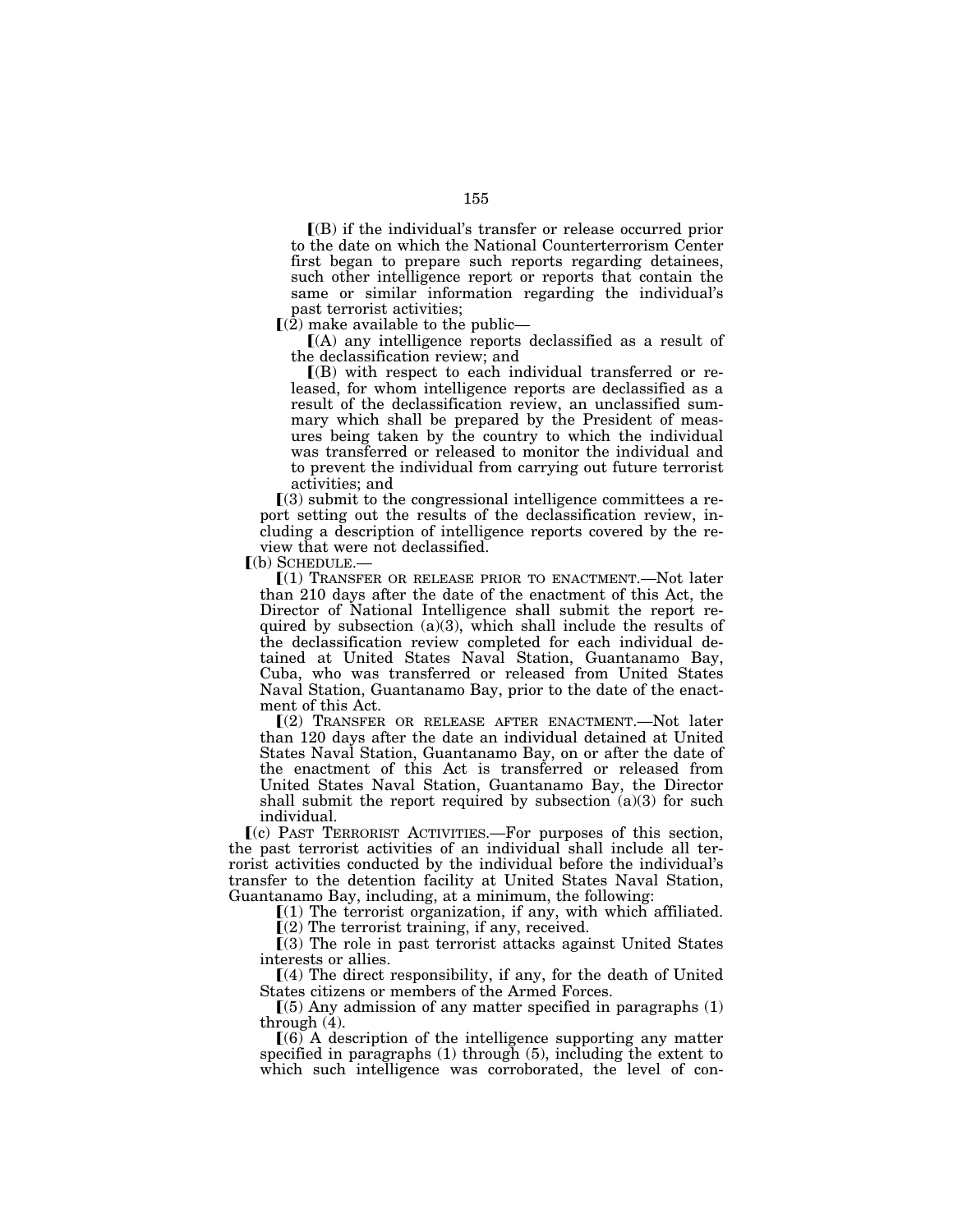fidence held by the intelligence community, and any dissent or reassessment by an element of the intelligence community.

# **HOMELAND SECURITY ACT OF 2002**  \* \* \* \* \* \* \*

\* \* \* \* \* \* \*

# **TITLE II—INFORMATION ANALYSIS AND INFRASTRUCTURE PROTECTION**

# **Subtitle A—Information and Analysis and Infrastructure Protection; Access to Information**

### \* \* \* \* \* \* \* **SEC. 210D. INTERAGENCY THREAT ASSESSMENT AND COORDINATION GROUP.**

(a) IN GENERAL.—To improve the sharing of information within the scope of the information sharing environment established under section 1016 of the Intelligence Reform and Terrorism Prevention Act of 2004 (6 U.S.C. 485) with State, local, tribal, and private sector officials, the Director of National Intelligence, through the program manager for the information sharing environment, in coordination with the Secretary, shall coordinate and oversee the creation of an Interagency Threat Assessment and Coordination Group (referred to in this section as the "ITACG").

(b) COMPOSITION OF ITACG.—The ITACG shall consist of—

(1) an ITACG Advisory Council to set policy and develop processes for the integration, analysis, and dissemination of federally-coordinated information within the scope of the information sharing environment, including homeland security information, terrorism information, and weapons of mass destruction information; and

(2) an ITACG Detail comprised of State, local, and tribal homeland security and law enforcement officers and intelligence analysts detailed to work in the National Counterterrorism Center with Federal intelligence analysts for the purpose of integrating, analyzing, and assisting in the dissemination of federally-coordinated information within the scope of the information sharing environment, including homeland security information, terrorism information, and weapons of mass destruction information, through appropriate channels identified by the ITACG Advisory Council.

ø(c) RESPONSIBILITIES OF PROGRAM MANAGER.—The program manager shall—

 $(1)$  monitor and assess the efficacy of the ITACG;

 $(2)$  not later than 180 days after the date of the enactment of the Implementing Recommendations of the 9/11 Commission Act of 2007, and at least annually thereafter, submit to the Secretary, the Attorney General, the Director of National Intelligence, the Committee on Homeland Security and Govern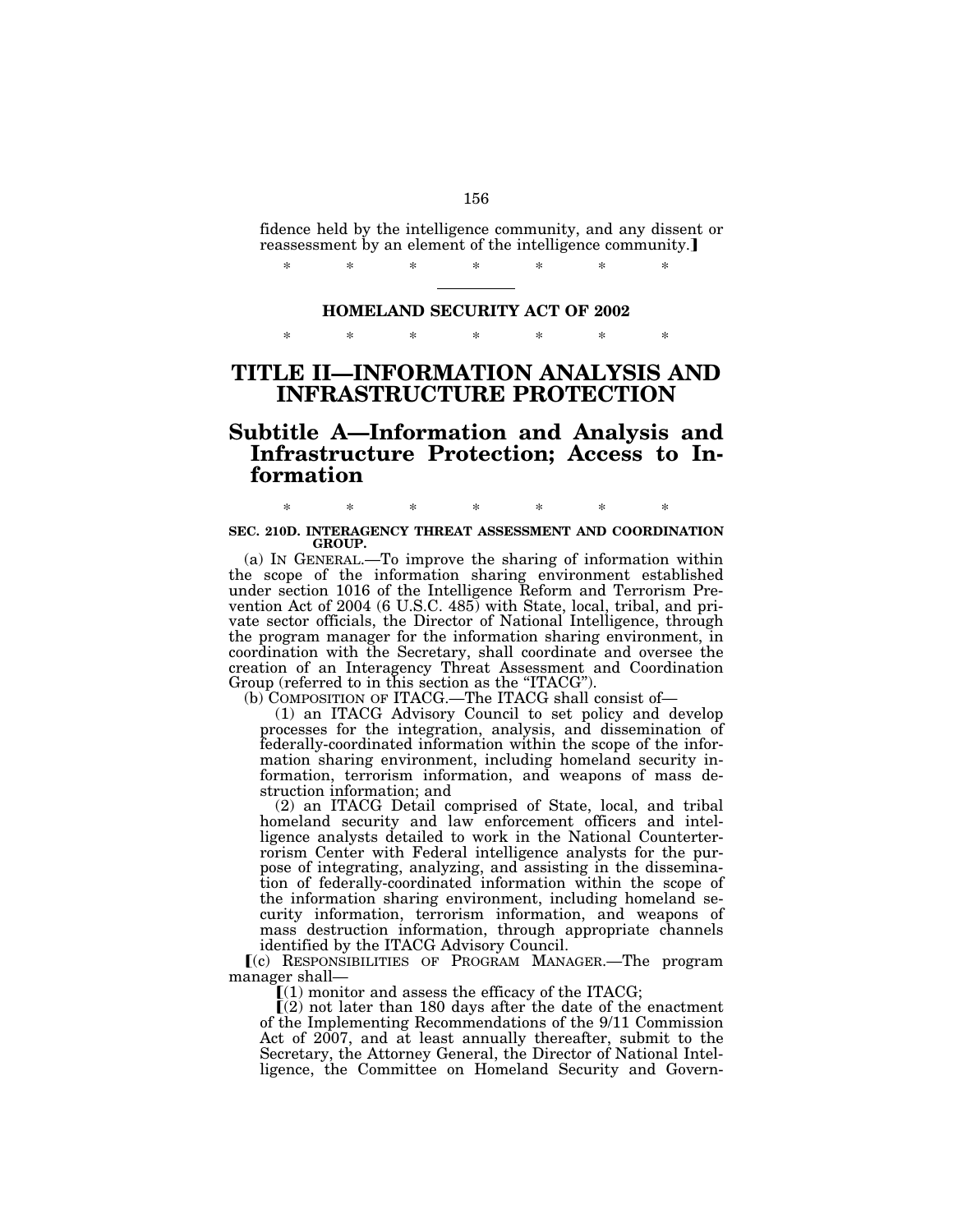mental Affairs of the Senate and the Committee on Homeland Security of the House of Representatives a report on the progress of the ITACG; and

 $\tilde{C}(3)$  in each report required by paragraph  $(2)$  submitted after the date of the enactment of the Reducing Over-Classification Act, include an assessment of whether the detailees under subsection (d)(5) have appropriate access to all relevant information, as required by subsection  $(g)(2)(C)$ .

[(d)] (c) RESPONSIBILITIES OF SECRETARY.—The Secretary, or the Secretary's designee, in coordination with the Director of the National Counterterrorism Center and the ITACG Advisory Council, shall—

(1) create policies and standards for the creation of information products derived from information within the scope of the information sharing environment, including homeland security information, terrorism information, and weapons of mass destruction information, that are suitable for dissemination to State, local, and tribal governments and the private sector;

(2) evaluate and develop processes for the timely dissemination of federally-coordinated information within the scope of the information sharing environment, including homeland security information, terrorism information, and weapons of mass destruction information, to State, local, and tribal governments and the private sector;

(3) establish criteria and a methodology for indicating to State, local, and tribal governments and the private sector the reliability of information within the scope of the information sharing environment, including homeland security information, terrorism information, and weapons of mass destruction information, disseminated to them;

(4) educate the intelligence community about the requirements of the State, local, and tribal homeland security, law enforcement, and other emergency response providers regarding information within the scope of the information sharing environment, including homeland security information, terrorism information, and weapons of mass destruction information;

(5) establish and maintain the ITACG Detail, which shall assign an appropriate number of State, local, and tribal homeland security and law enforcement officers and intelligence analysts to work in the National Counterterrorism Center who shall—

(A) educate and advise National Counterterrorism Center intelligence analysts about the requirements of the State, local, and tribal homeland security and law enforcement officers, and other emergency response providers regarding information within the scope of the information sharing environment, including homeland security information, terrorism information, and weapons of mass destruction information;

(B) assist National Counterterrorism Center intelligence analysts in integrating, analyzing, and otherwise preparing versions of products derived from information within the scope of the information sharing environment, including homeland security information, terrorism information, and weapons of mass destruction information that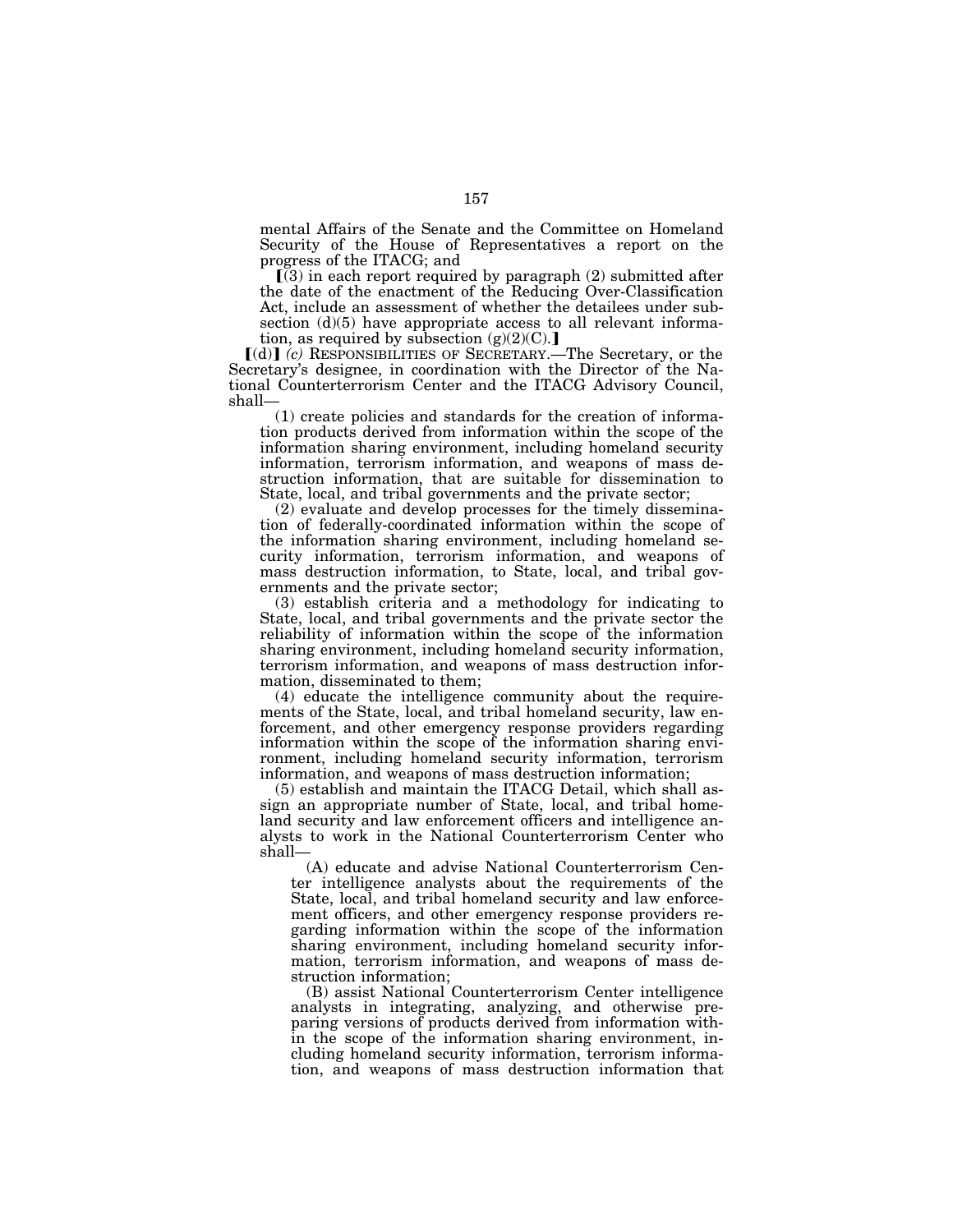are unclassified or classified at the lowest possible level and suitable for dissemination to State, local, and tribal homeland security and law enforcement agencies in order to help deter and prevent terrorist attacks;

(C) implement, in coordination with National Counterterrorism Center intelligence analysts, the policies, processes, procedures, standards, and guidelines developed by the ITACG Advisory Council;

(D) assist in the dissemination of products derived from information within the scope of the information sharing environment, including homeland security information, terrorism information, and weapons of mass destruction information, to State, local, and tribal jurisdictions only through appropriate channels identified by the ITACG Advisory Council;

(E) make recommendations, as appropriate, to the Secretary or the Secretary's designee, for the further dissemination of intelligence products that could likely inform or improve the security of a State, local, or tribal government, (including a State, local, or tribal law enforcement agency) or a private sector entity; and

(F) report directly to the senior intelligence official from the Department under paragraph (6);

(6) detail a senior intelligence official from the Department of Homeland Security to the National Counterterrorism Center, who shall—

(A) manage the day-to-day operations of the ITACG Detail;

(B) report directly to the Director of the National Counterterrorism Center or the Director's designee; and

(C) in coordination with the Director of the Federal Bureau of Investigation, and subject to the approval of the Director of the National Counterterrorism Center, select a deputy from the pool of available detailees from the Federal Bureau of Investigation in the National Counterterrorism Center;

(7) establish, within the ITACG Advisory Council, a mechanism to select law enforcement officers and intelligence analysts for placement in the National Counterterrorism Center consistent with paragraph (5), using criteria developed by the ITACG Advisory Council that shall encourage participation from a broadly representative group of State, local, and tribal homeland security and law enforcement agencies; and

(8) compile an annual assessment of the ITACG Detail's performance, including summaries of customer feedback, in preparing, disseminating, and requesting the dissemination of intelligence products intended for State, local and tribal government (including State, local, and tribal law enforcement agencies) and private sector entities [; and ].

 $(9)$  provide the assessment developed pursuant to paragraph (8) to the program manager for use in the annual reports required by subsection  $(c)(2)$ .

 $\lbrack \text{ (e)} \rbrack$  *(d)* MEMBERSHIP.—The Secretary, or the Secretary's designee, shall serve as the chair of the ITACG Advisory Council, which shall include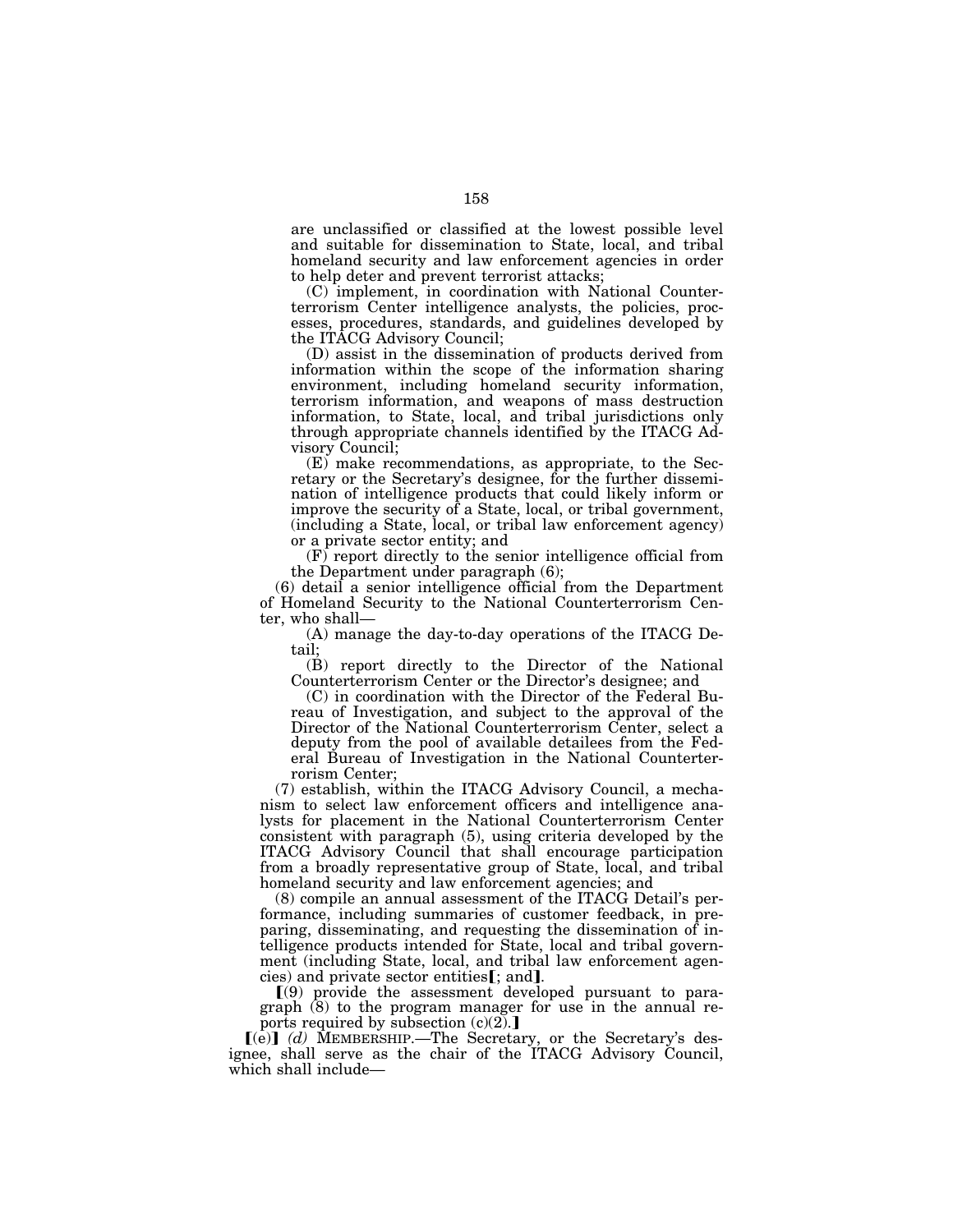(1) representatives of—

(A) the Department;

(B) the Federal Bureau of Investigation;

(C) the National Counterterrorism Center;

(D) the Department of Defense;

(E) the Department of Energy;

(F) the Department of State; and

(G) other Federal entities as appropriate;

(2) the program manager of the information sharing environment, designated under section 1016(f) of the Intelligence Reform and Terrorism Prevention Act of 2004 (6 U.S.C. 485(f)), or the program manager's designee; and

(3) executive level law enforcement and intelligence officials from State, local, and tribal governments.

 $\lceil f(n) \rceil$  (e) CRITERIA.—The Secretary, in consultation with the Director of National Intelligence, the Attorney General, and the program manager of the information sharing environment established under section 1016 of the Intelligence Reform and Terrorism Prevention Act of 2004 (6 U.S.C. 485), shall—

(1) establish procedures for selecting members of the ITACG Advisory Council and for the proper handling and safeguarding of products derived from information within the scope of the information sharing environment, including homeland security information, terrorism information, and weapons of mass destruction information, by those members; and

(2) ensure that at least 50 percent of the members of the ITACG Advisory Council are from State, local, and tribal gov-

ernments.<br> $[(g)]$  (f) OPERATIONS.-

(1) In GENERAL.—Beginning not later than 90 days after the date of enactment of the Implementing Recommendations of the 9/11 Commission Act of 2007, the ITACG Advisory Council shall meet regularly, but not less than quarterly, at the facilities of the National Counterterrorism Center of the Office of the Director of National Intelligence.

(2) MANAGEMENT.—Pursuant to section  $119(f)(E)$  of the National Security Act of 1947 (50 U.S.C. 404o(f)(E)), the Director of the National Counterterrorism Center, acting through the senior intelligence official from the Department of Homeland Security detailed pursuant to subsection  $(d)(6)$ , shall ensure that—

(A) the products derived from information within the scope of the information sharing environment, including homeland security information, terrorism information, and weapons of mass destruction information, prepared by the National Counterterrorism Center and the ITACG Detail for distribution to State, local, and tribal homeland security and law enforcement agencies reflect the requirements of such agencies and are produced consistently with the policies, processes, procedures, standards, and guidelines established by the ITACG Advisory Council;

(B) in consultation with the ITACG Advisory Council and consistent with sections  $102A(f)(1)(B)(iii)$  and  $119(f)(E)$ of the National Security Act of 1947 (50 U.S.C. 402 et seq.), all products described in subparagraph (A) are dis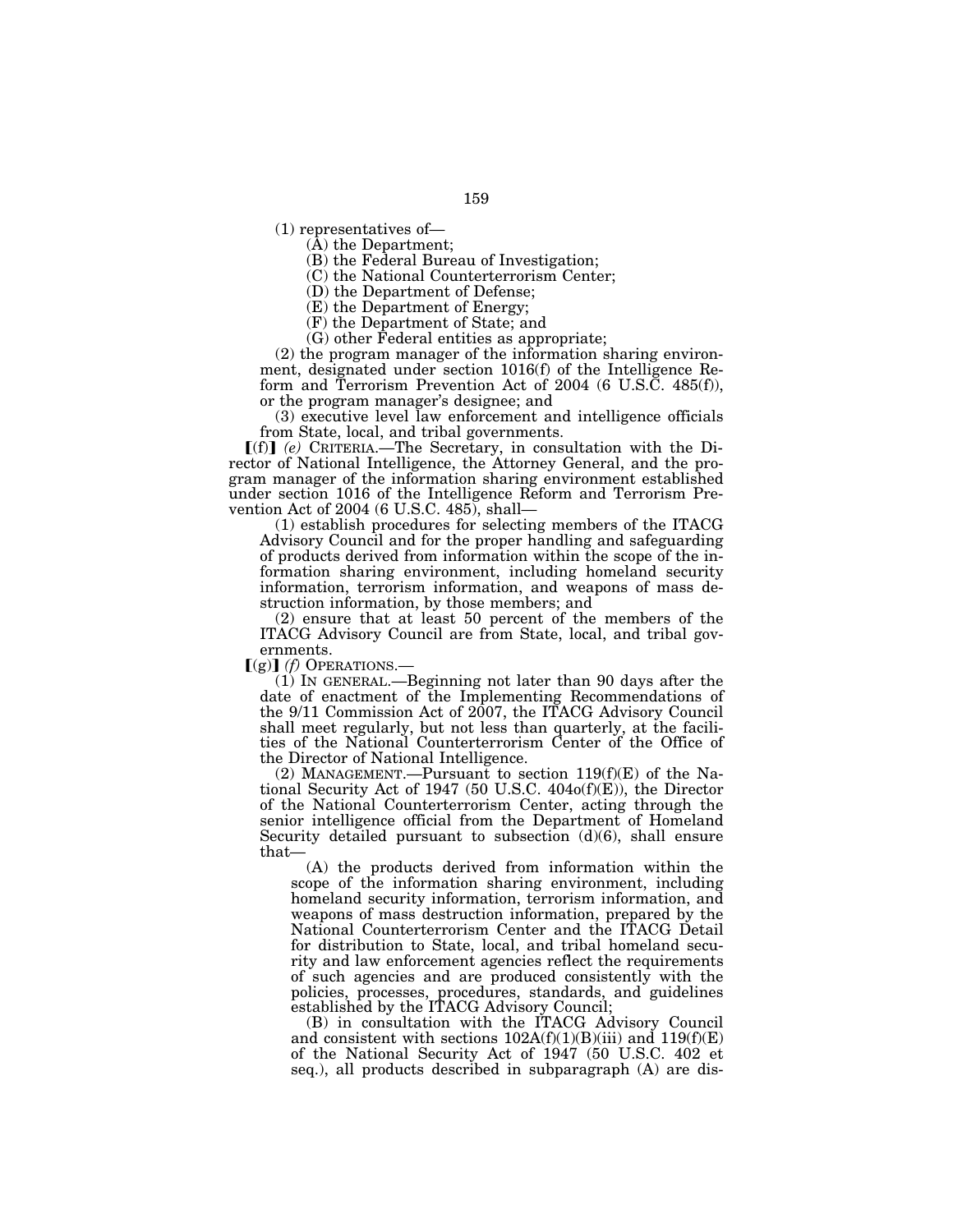seminated through existing channels of the Department and the Department of Justice and other appropriate channels to State, local, and tribal government officials and other entities;

 $(C)$  all detailees under subsection  $(d)(5)$  have appropriate access to all relevant information within the scope of the information sharing environment, including homeland security information, terrorism information, and weapons of mass destruction information, available at the National Counterterrorism Center in order to accomplish the objectives under that paragraph;

(D) all detailees under subsection  $(d)(5)$  have the appropriate security clearances and are trained in the procedures for handling, processing, storing, and disseminating classified products derived from information within the scope of the information sharing environment, including homeland security information, terrorism information, and weapons of mass destruction information; and

 $(E)$  all detailees under subsection  $(d)(5)$  complete appropriate privacy and civil liberties training.

[(h)]  $(g)$  INAPPLICABILITY OF THE FEDERAL ADVISORY COMMITTEE ACT.—The Federal Advisory Committee Act (5 U.S.C. App.) shall not apply to the ITACG or any subsidiary groups thereof.

 $[(i)]$   $(h)$  AUTHORIZATION OF APPROPRIATIONS.—There are authorized to be appropriated such sums as may be necessary for each of fiscal years 2008 through 2012 to carry out this section, including to obtain security clearances for the State, local, and tribal participants in the ITACG.

### **INSPECTOR GENERAL ACT OF 1978**

\* \* \* \* \* \* \*

\* \* \* \* \* \* \* SEC. 8H. (a)(1)(A) An employee of the Defense Intelligence Agency, the National Geospatial-Intelligence Agency, the National Reconnaissance Office, or the National Security Agency, or of a contractor of any of those Agencies, who intends to report to Congress a complaint or information with respect to an urgent concern may report the complaint or information to the Inspector General of the Department of Defense (or designee).

(B) An employee of an element of the intelligence community, an employee assigned or detailed to an element of the intelligence community, or an employee of a contractor to the intelligence community, who intends to report to Congress a complaint or information with respect to an urgent concern may report such complaint or information to the Inspector General of the Intelligence Community.

(C) An employee of the Federal Bureau of Investigation, or of a contractor of the Bureau, who intends to report to Congress a complaint or information with respect to an urgent concern may report the complaint or information to the Inspector General of the Department of Justice (or designee).

(D) Any other employee of, or contractor to, an executive agency, or element or unit thereof, determined by the President under sec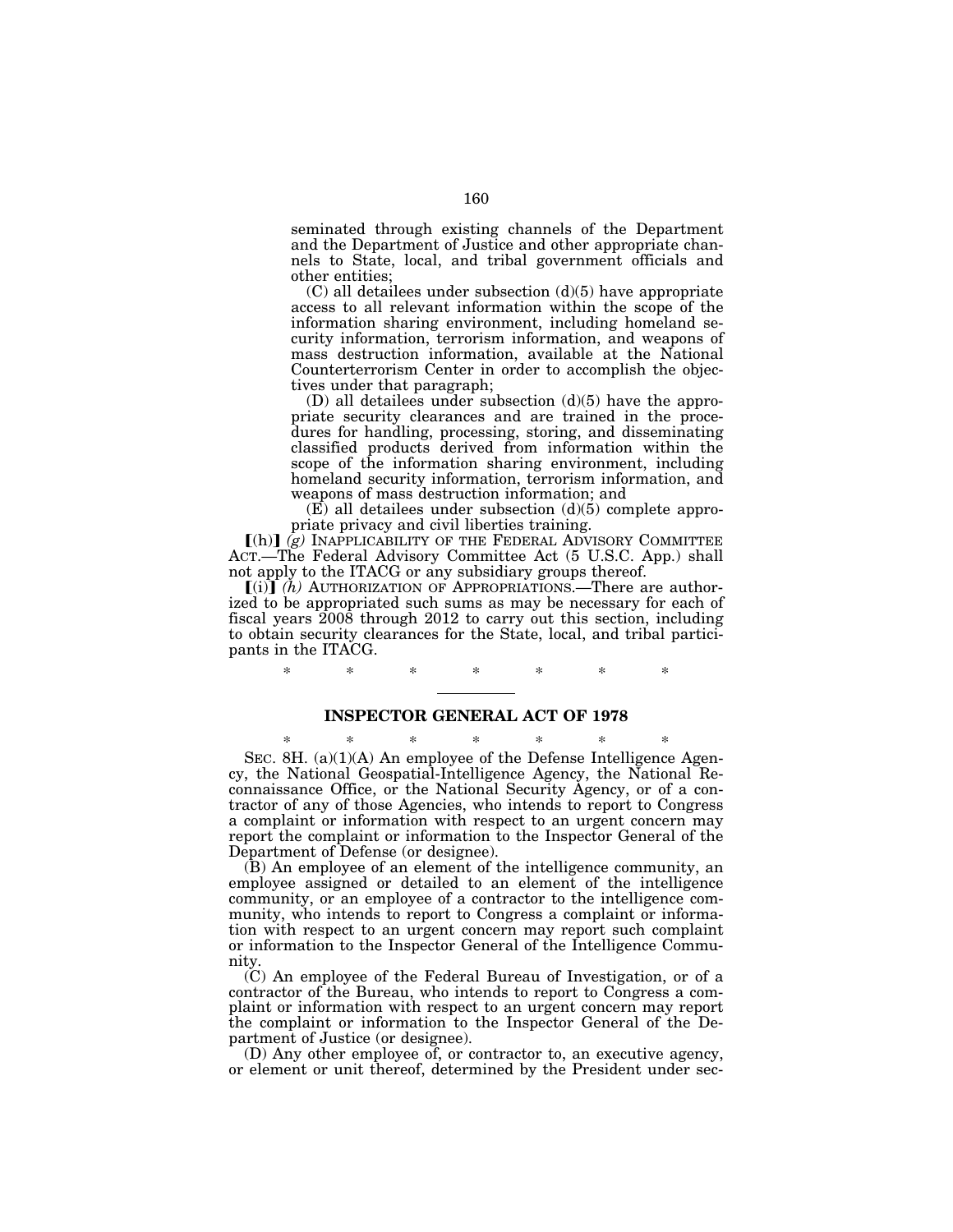tion  $2302(a)(2)(C)(ii)$  of title 5, United States Code, to have as its principal function the conduct of foreign intelligence or counterintelligence activities, who intends to report to Congress a complaint or information with respect to an urgent concern may report the complaint or information to the appropriate Inspector General (or designee) under this Act, section  $\overline{17}$  of the Central Intelligence Agency Act of 1949, or section 103H(k) of the National Security Act of 1947 (50 U.S.C. 3033(k)).

(2) If a designee of an Inspector General under this section receives a complaint or information of an employee with respect to an urgent concern, that designee shall report the complaint or information to the Inspector General within 7 calendar days of receipt.

(3) The Inspectors General of the Defense Intelligence Agency, the National Geospatial-Intelligence Agency, the National Reconnaissance Office, and the National Security Agency shall be designees of the Inspector General of the Department of Defense for purposes of this section.

 $(b)(1)$  Not later than the end of the 14-calendar day period beginning on the date of receipt of an employee complaint or information under subsection (a), the Inspector General shall determine whether the complaint or information appears credible. Upon making such a determination, the Inspector General shall transmit to the head of the establishment notice of that determination, together with the complaint or information.

(2) If the head of an establishment determines that a complaint or information transmitted under paragraph (1) would create a conflict of interest for the head of the establishment, the head of the establishment shall return the complaint or information to the Inspector General with that determination and the Inspector General shall make the transmission to the Director of National Intelligence and, if the establishment is within the Department of Defense, to the Secretary of Defense. In such a case, the requirements of this section for the head of the establishment apply to each recipient of the Inspector General's transmission.

(c) Upon receipt of a transmittal from the Inspector General under subsection (b), the head of the establishment shall, within 7 calendar days of such receipt, forward such transmittal to the intelligence committees, together with any comments the head of the establishment considers appropriate.

(d)(1) If the Inspector General does not find credible under subsection (b) a complaint or information submitted to the Inspector General under subsection (a), or does not transmit the complaint or information to the head of the establishment in accurate form under subsection (b), the employee (subject to paragraph (2)) may submit the complaint or information to Congress by contacting either or both of the intelligence committees directly.

(2) The employee may contact the intelligence committees directly as described in paragraph (1) only if the employee—

(A) before making such a contact, furnishes to the head of the establishment, through the Inspector General, a statement of the employee's complaint or information and notice of the employee's intent to contact the intelligence committees directly; and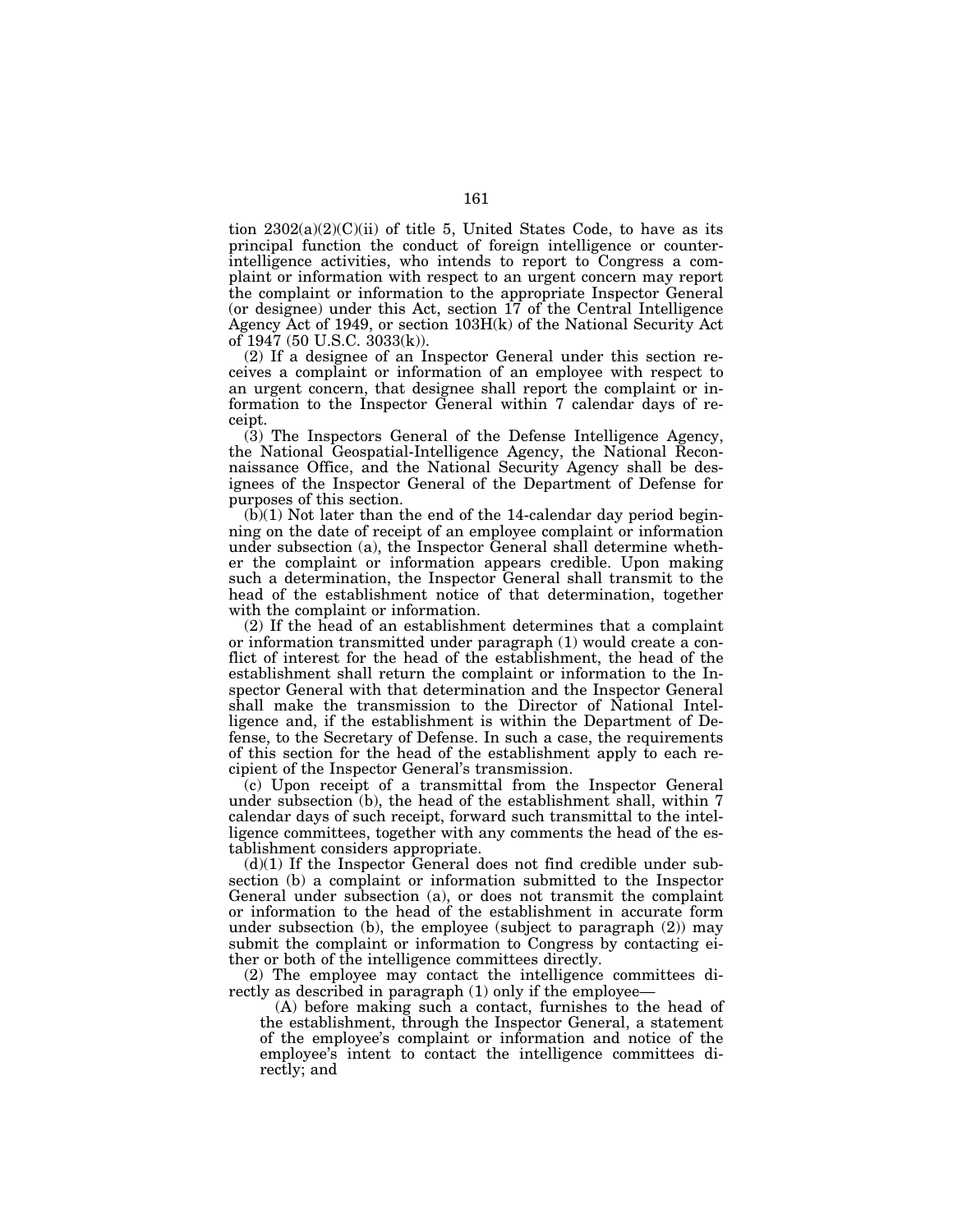(B) obtains and follows from the head of the establishment, through the Inspector General, direction on how to contact the intelligence committees in accordance with appropriate security practices.

(3) A member or employee of one of the intelligence committees who receives a complaint or information under paragraph (1) does so in that member or employee's official capacity as a member or employee of that committee.

(e) The Inspector General shall notify an employee who reports a complaint or information under this section of each action taken under this section with respect to the complaint or information. Such notice shall be provided not later than 3 days after any such action is taken.

(f) An action taken by the head of an establishment or an Inspector General under subsections (a) through (e) shall not be subject to judicial review.

 $\Gamma(g)(1)$  The Inspector General of the Defense Intelligence Agency, the National Geospatial-Intelligence Agency, the National Reconnaissance Office, and the National Security Agency shall each submit to the congressional intelligence committees each year a report that sets forth the following:

 $(A)$  The personnel and funds requested by such Inspector General for the fiscal year beginning in such year for the activities of the office of such Inspector General in such fiscal year.

 $[(B)$  The plan of such Inspector General for such activities, including the programs and activities scheduled for review by the office of such Inspector General during such fiscal year.

 $(C)$  An assessment of the current ability of such Inspector General to hire and retain qualified personnel for the office of such Inspector General.

 $I(D)$  Any matters that such Inspector General considers appropriate regarding the independence and effectiveness of the office of such Inspector General.

 $(2)$  The submittal date for a report under paragraph  $(1)$  each year shall be the date provided in section 507 of the National Security Act of 1947.

 $(3)$  In this subsection, the term "congressional intelligence committees'' shall have the meaning given that term in section 3 of the National Security Act of  $1947 (50 \text{ U.S.C. } 401a)$ .

 $[(h)]$  (g) An individual who has submitted a complaint or information to an Inspector General under this section may notify any member of the Permanent Select Committee on Intelligence of the House of Representatives or the Select Committee on Intelligence of the Senate, or a staff member of either such Committee, of the fact that such individual has made a submission to that particular Inspector General, and of the date on which such submission was made.

 $\left[\!\left(\mathrm{i}\right)\right]$  *(h)* In this section:

(1) The term ''urgent concern'' means any of the following:

(A) A serious or flagrant problem, abuse, violation of law or Executive order, or deficiency relating to the funding, administration, or operations of an intelligence activity involving classified information, but does not include differences of opinions concerning public policy matters.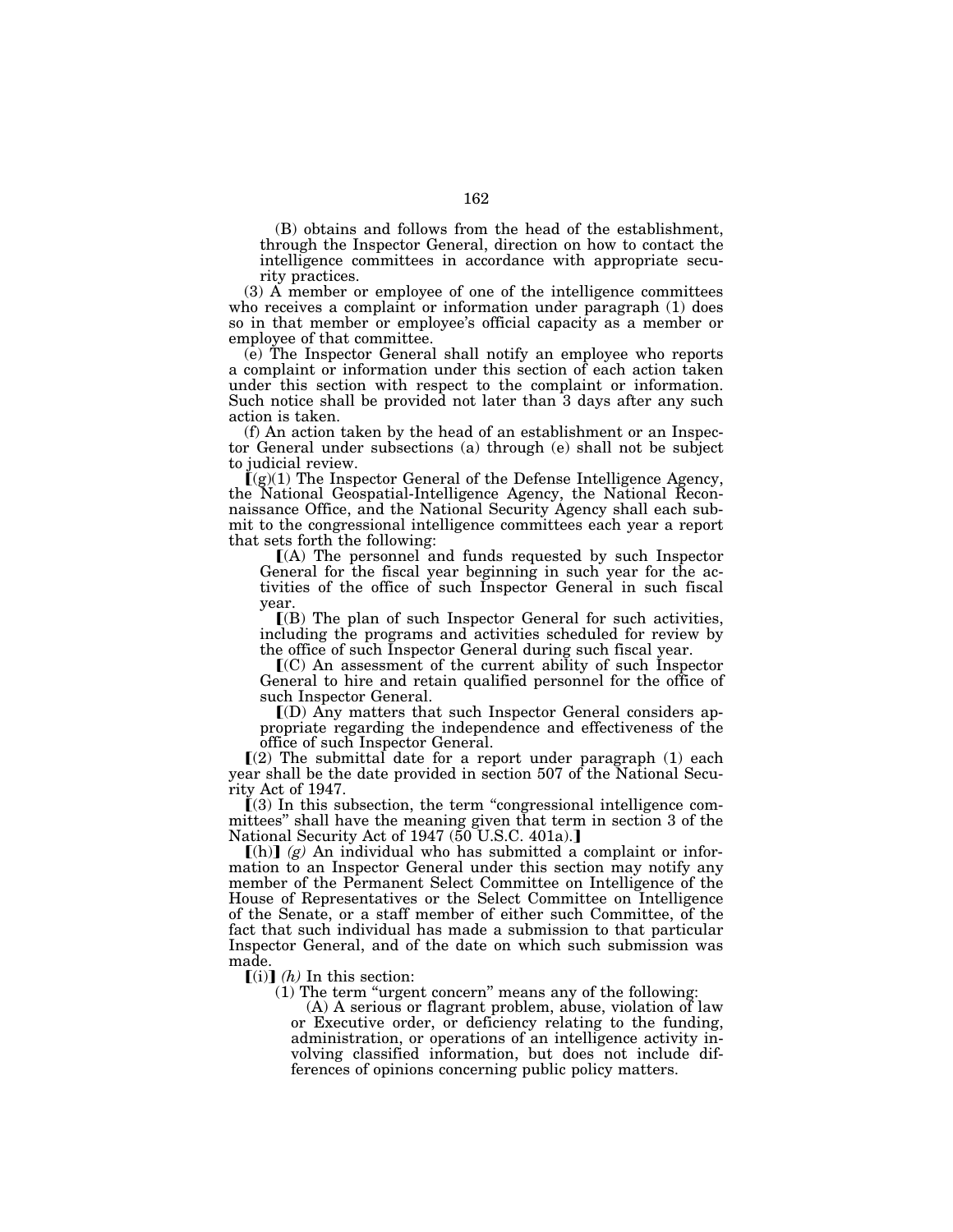(B) A false statement to Congress, or a willful withholding from Congress, on an issue of material fact relating to the funding, administration, or operation of an intelligence activity.

(C) An action, including a personnel action described in section  $2302(a)(2)(A)$  of title 5, United States Code, constituting reprisal or threat of reprisal prohibited under section  $\bar{7}(c)$  in response to an employee's reporting an urgent concern in accordance with this section.

(2) The term ''intelligence committees'' means the Permanent Select Committee on Intelligence of the House of Representatives and the Select Committee on Intelligence of the Senate.

\* \* \* \* \* \* \*

### DISCLOSURE OF DIRECTED RULE MAKING

H.R. 6237 does not specifically direct any rule makings within the meaning of 5 U.S.C. 551.

### DUPLICATION OF FEDERAL PROGRAMS

H.R. 6237 does not duplicate or reauthorize an established program of the Federal Government known to be duplicative of another Federal program, a program that was included in any report from the Government Accountability Office to Congress pursuant to section 21 of Public Law 111–139, or a program related to a program identified in the most recent Catalog of Federal Domestic Assistance.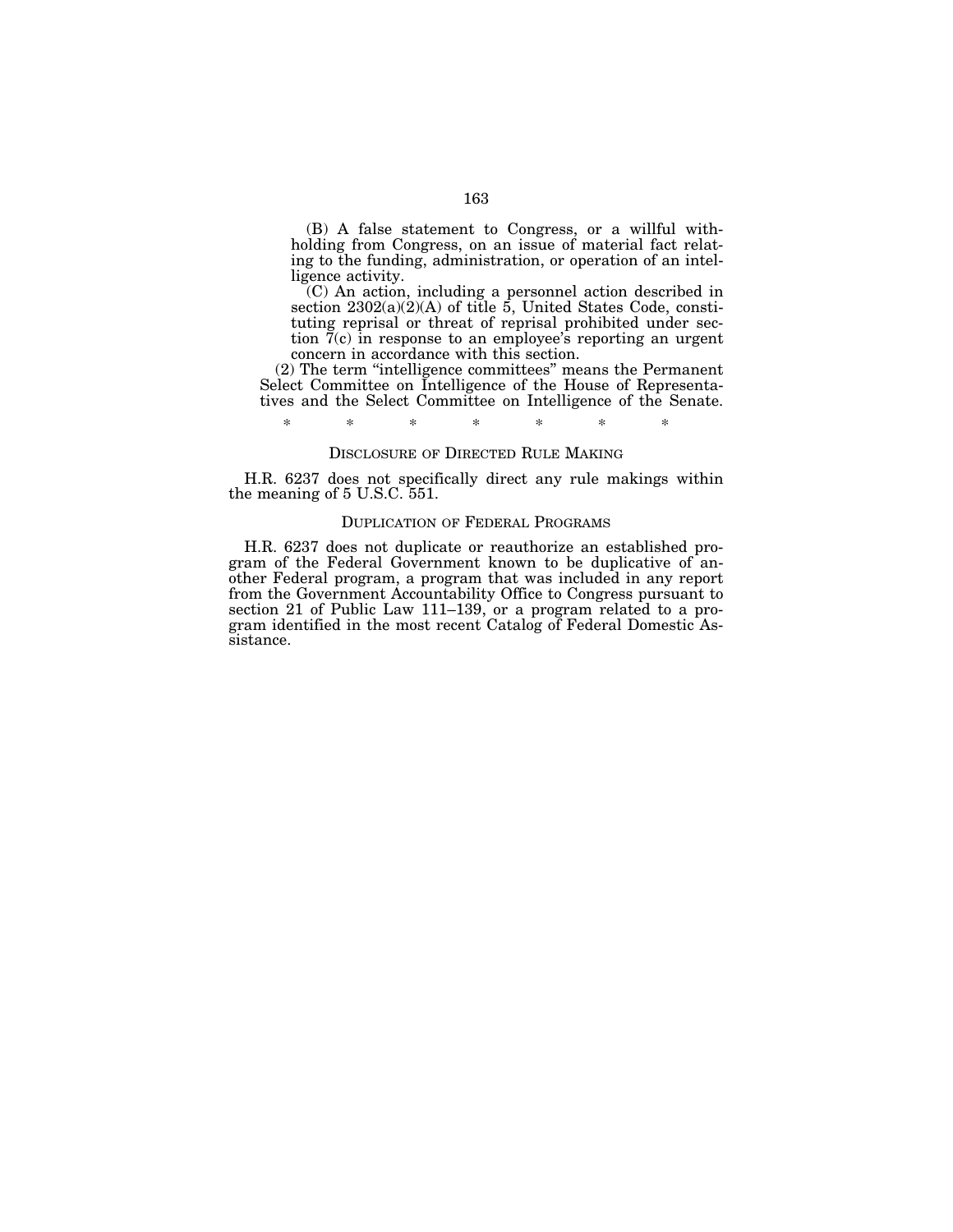### MINORITY VIEWS

The House Intelligence Committee's Minority Members support the Matthew Young Pollard Intelligence Authorization Act (IAA) for Fiscal Years 2018 and 2019, a bipartisan measure that the Committee approved by unanimous voice vote on June 28, 2018.

This year's IAA authorizes intelligence funding in the base budget at roughly 1.9% above the President's FY19 budget request and funds Overseas Contingency Operations at roughly the President's request.

The annual IAA ensures that the programs and activities of the U.S. Intelligence Community (IC), including Department of Defense (DoD) intelligence elements, are congressionally authorized and appropriately resourced to protect the nation from threats at home and abroad. This critical piece of legislation is also the primary tool by which Congress exercises oversight of the National and Military Intelligence Programs. The IAA helps ensure that Executive Branch decisions about our most closely held programs and secret activities operate within the law and are consistent with our national values and commitment to individual liberty, a responsibility vital to the healthy functioning of our democracy.

In conducting oversight of the IC and DoD, the Minority remains committed to holding the Administration accountable in maintaining several efforts championed by Committee Democrats over many years: (1) ensuring that the work of IC elements meets constitutional and statutory requirements; (2) addressing all global threats; (3) improving public transparency; (4) investing in the workforce and strengthening diversity; and (5) responding to current and future challenges.

#### ENSURING LEGITIMACY & EFFECTIVENESS

IC elements operate largely in secret and sometimes must take aggressive action to protect national security. This arrangement confers operational advantages but entails considerable risk of abuse and excess if not held in check by the appropriate congressional entities. A central goal of congressional oversight is to guarantee the fullest measure of legitimacy and effectiveness of IC and DoD activities, despite the need for secrecy—for example, through the requirement to notify the congressional intelligence committees of covert action findings authorized by the President.

The FY19 IAA addresses legitimacy through several Minority-authored provisions that direct the IC to undertake, or not undertake, certain covert action activities. The bill also requires that the IC report to the congressional intelligence committees about certain Executive Branch processes to ensure that covert action findings support broader U.S. foreign policy objectives. The Minority believes that Congress has a significant role to play in oversight of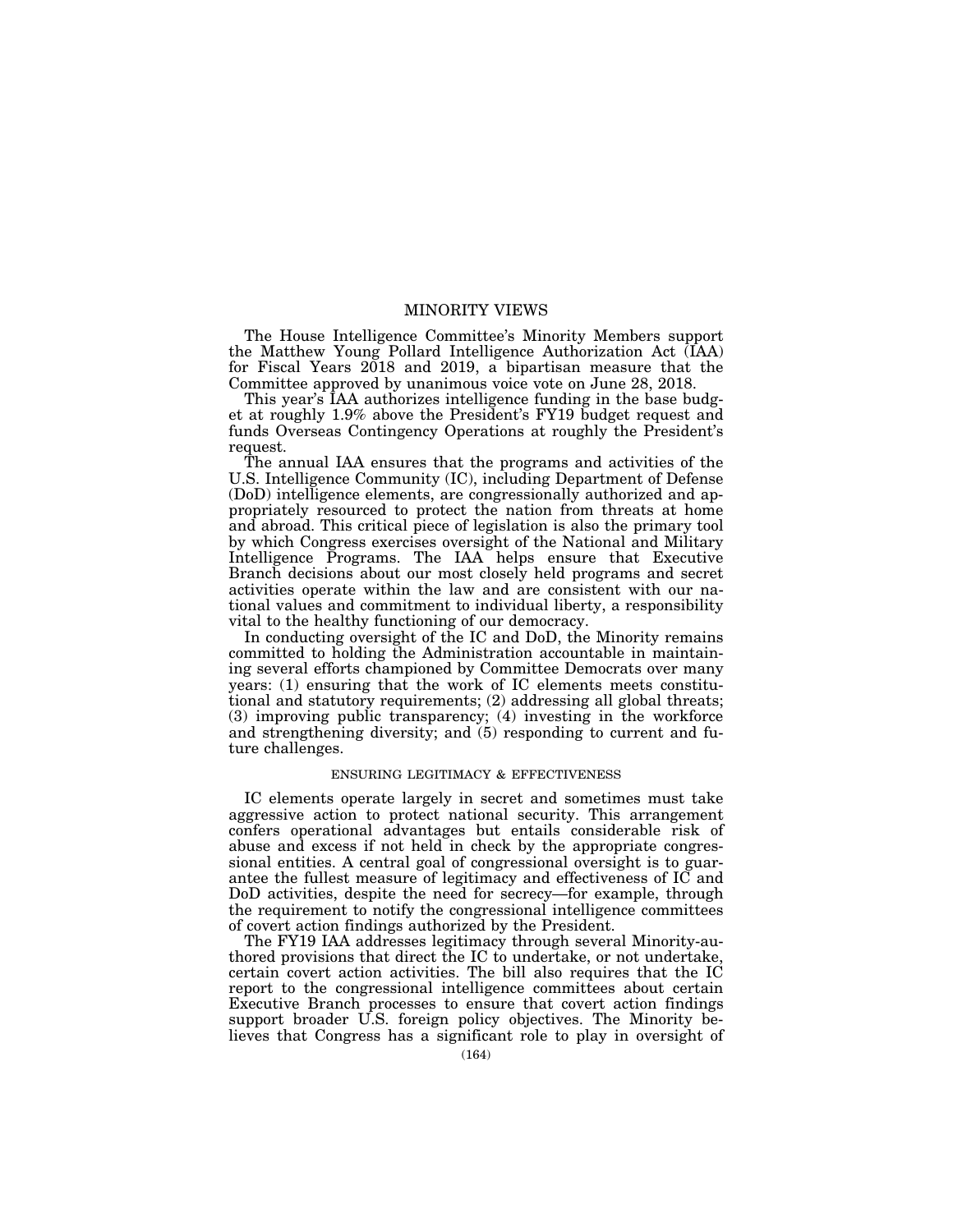the most sensitive national security policies, and this year's bill exercises that role in meaningful ways.

#### ADDRESSING ALL GLOBAL THREATS

Nearly two decades of war have seized the attention of the IC, DoD, policymakers and the public—sometimes at the expense of attention to hard target countries such as China, Russia, North Korea and Iran. While counterterrorism appropriately remains a cornerstone of IC and DoD activity, we must also allocate significant resources to respond to hard targets, as well as vulnerable and fractured states, and supply chain and technical risks. Although there is recognition within the IC and DoD of the need to realign resources to more fully respond to the myriad threats we face, we can and should do more to rebalance spending and better prioritize all global threats.

As such, the FY18 and FY19 combined IAA seeks to better prepare the IC and DoD not only to respond to but to preempt these threats. A provision in the bill requires that the IC report to the intelligence committees regarding the roles, responsibilities and resources necessary to respond to malign foreign influence operations, and funding increases support counterterrorism and efforts to counter Russia, China and North Korea. Additionally, the bill makes permanent an expiring, enhanced authority for the IC to guard against risks to its supply chain from state and non-state actors.

#### EXPANDING TRANSPARENCY

A healthy democracy demands a sufficient level of government transparency about the actions, intentions and effectiveness of its intelligence apparatus—not only in real time, but retrospectively, so that the country might continue the positive efforts of the IC and DoD and, where relevant, reflect on any negatives.

The declassification of IC records of historical significance is one mechanism to achieve this. The Public Interest Declassification Review Board (PIDB) advises the President and agencies on the review and declassification of such records. This year's IAA reauthorizes the PIDB for 10 years, allowing the Board to continue its vital work to responsibly release to the public historical information about IC elements' activities.

In addition, the bill includes a Minority-authored provision requiring a briefing to certain congressional leaders and committees if the United States faces a significant foreign cyber intrusion or active measures campaign directed at a federal election. This measure maximizes transparency and enables Congress to determine whether, and in what form, to provide the public with information about such a campaign or intrusion.

#### INVESTING IN THE WORKFORCE & STRENGTHENING DIVERSITY

To attract the best talent to the IC and DoD, agencies and departments must provide a work environment and benefits that are commensurate with the challenging but essential role of public servants. Some IC entities have explored non-traditional ways to recruit, clear and retain employees, such as one-time signing bo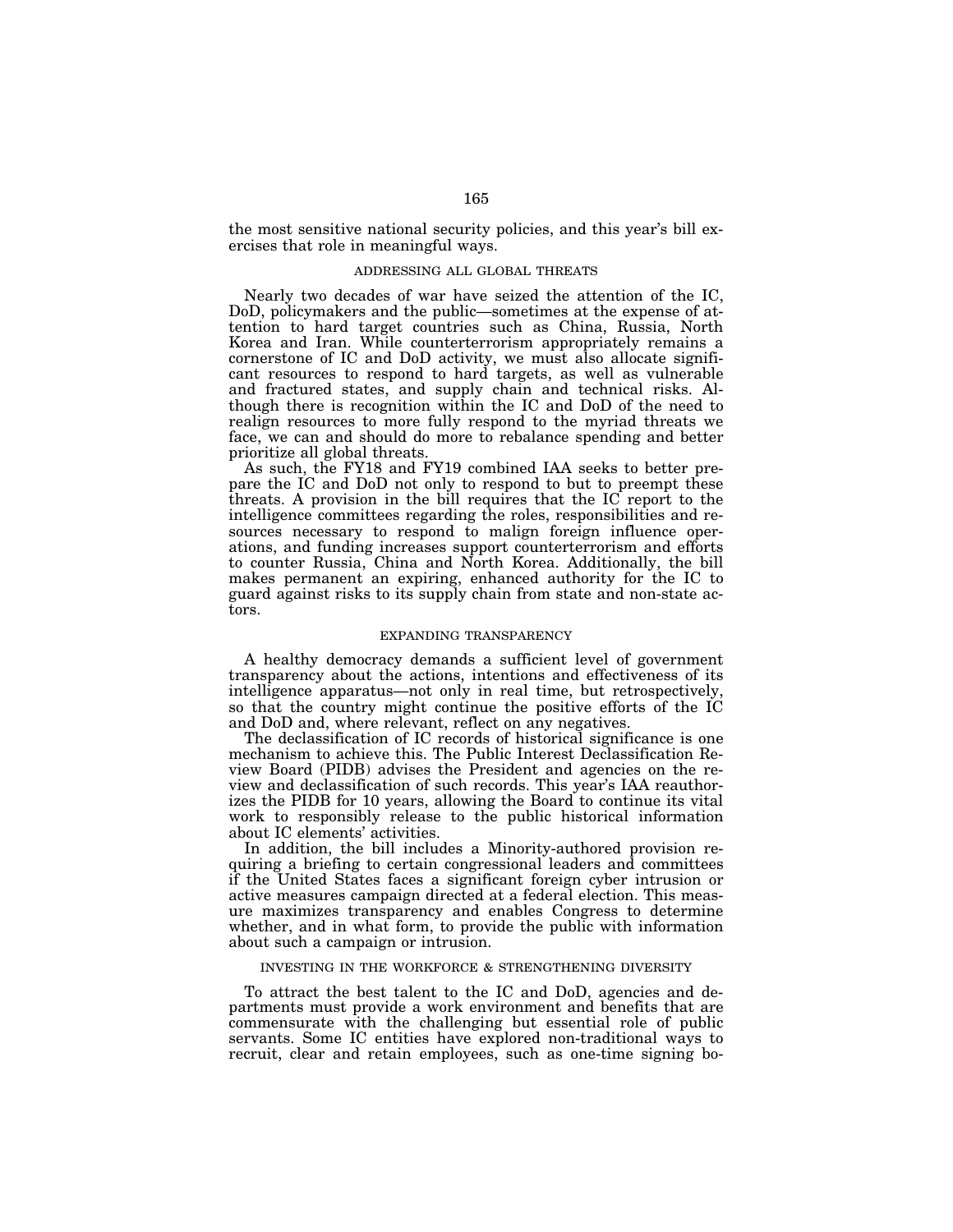nuses and flexible work arrangements. However, there is still much work to be done. This bill takes needed steps, including by bolstering the authority of heads of IC elements to appropriately compensate IC professionals with science, technology, engineering or mathematics (STEM) backgrounds and by authorizing the Director of the National Security Agency to set special pay rates for cyber professionals.

Attracting the best talent to the IC and DoD also means providing opportunities for historically under-represented groups to enter the workforce through formal and informal pipelines. Although women, minorities, and those with disabilities have joined the IC and DoD in increasing numbers, these groups often remain in junior positions rather than rising to the highest levels of leadership. For years, congressional direction, funding and legislation have sought to increase entry opportunities for under-represented groups. However, IC and DoD elements have not adopted all conduits for the entrance, promotion and retention of new talent.

To improve the pipeline for under-represented groups to join IC elements, the FY19 IAA increases funding for, and includes direction regarding the Centers of Academic Excellence, an internship program established in 2004 to educate highly qualified students of diverse backgrounds and encourage them to pursue careers in the IC. As the IC and DoD meet increasingly complex global challenges, we must summon diverse perspectives able to collect intelligence about, analyze and respond to such challenges in the most effective and thoughtful ways possible.

#### RESPONDING TO CURRENT & FUTURE CHALLENGES

Even as we address the threats of today, the IC and DoD must invest in and be prepared to anticipate and respond to the challenges of the future. Investments in U.S. government innovation and modernization have not kept pace with some of our most aggressive adversaries, threatening to create a future in which the United States falls behind. Rather than face that fate, the IC and DoD must invest resources wisely, while also leveraging the power and innovation resident in our National Labs, U.S. commercial entities, and among our allies and partners around the world.

The combined FY18 and FY19 IAA increases funding for artificial intelligence and cutting-edge technologies so that the IC and DoD continue to work smarter in defense of the nation. It also creates an external board to advise the Director of the National Reconnaissance Office on key policy issues, providing a resource for the Office as it pushes U.S. space capabilities beyond what was previously possible. The bill also supports partners in Europe, often on the frontlines of malign activity perpetrated by our most capable and aggressive adversaries.

The annual IAA is but one tool Congress uses to exercise oversight of IC and DoD intelligence elements. The Minority supports this year's combined FY18 and FY19 IAA, which will help Congress play that critical role, while also ensuring that the women and men of the IC and DoD are supported as they endeavor to protect the United States.

> ADAM B. SCHIFF. JAMES A. HIMES.